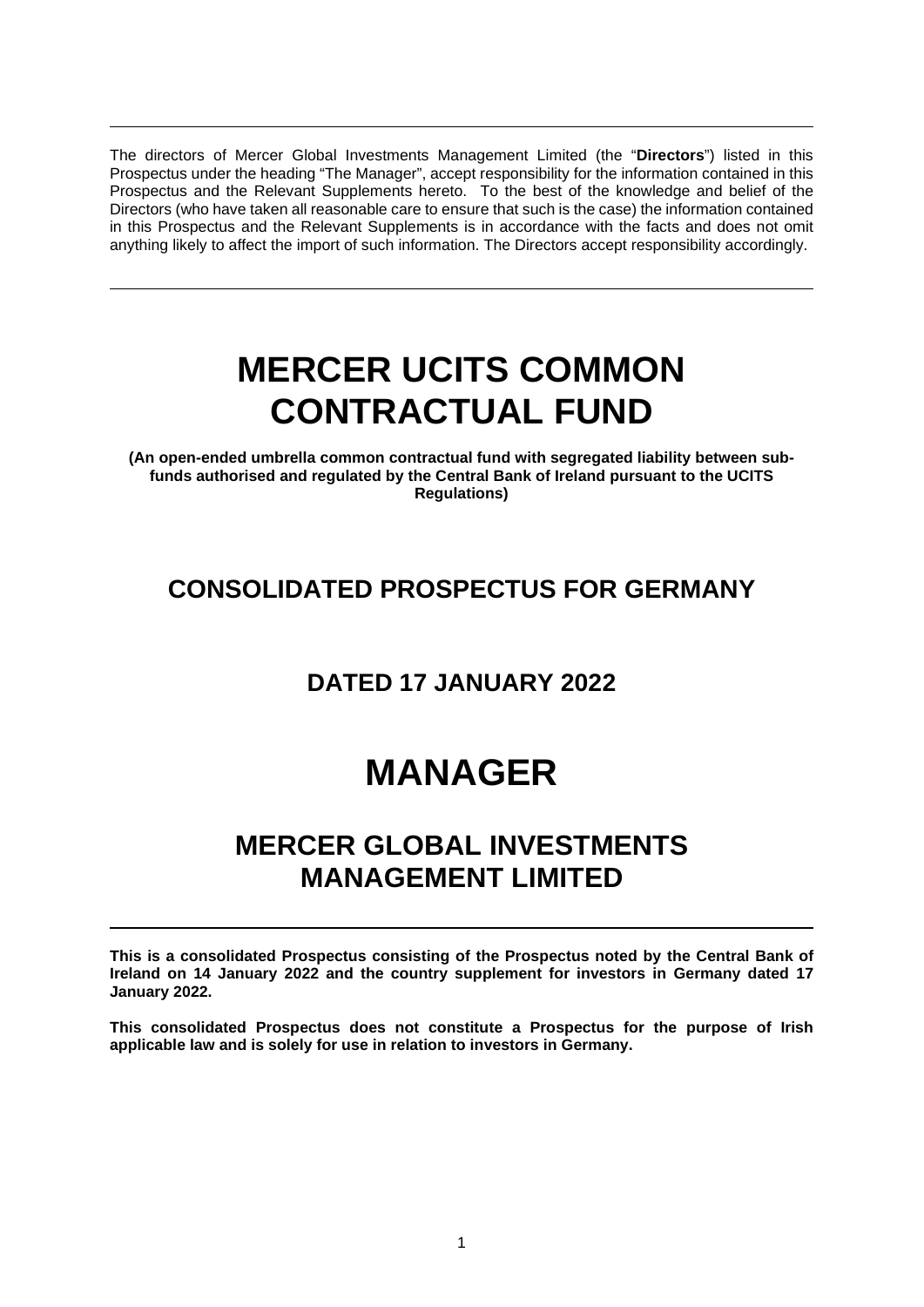# **CONTENTS**

# **SECTION**

#### **PAGE**

| Appendix III Additional Information about Financial Derivative Instruments119 |  |
|-------------------------------------------------------------------------------|--|
|                                                                               |  |
|                                                                               |  |
|                                                                               |  |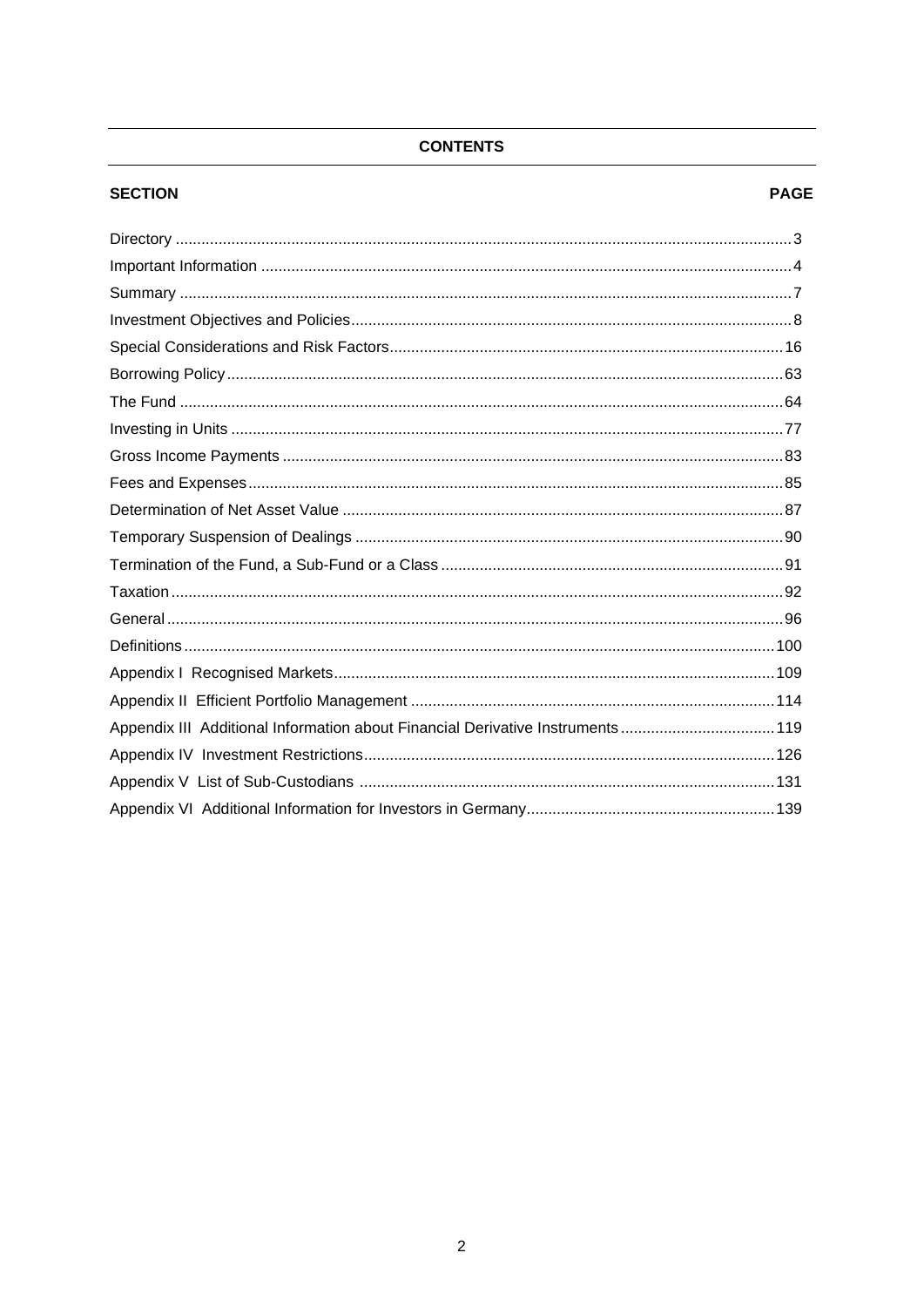# **DIRECTORY**

# **Mercer UCITS Common Contractual Fund**

#### **Manager:**

Mercer Global Investments Management Limited 70 Sir John Rogerson's Quay Dublin 2 Ireland

#### **Directors of the Manager:**

 Tom Finlay Gráinne Alexander Carmel Jordan Hooman Kaveh Liam Miley Helen O'Beirne

#### **Depositary:**

State Street Custodial Services (Ireland) Limited 78 Sir John Rogerson's Quay Dublin 2 Ireland

#### **Administrator:**

State Street Fund Services (Ireland) Limited 78 Sir John Rogerson's Quay Dublin 2 Ireland

#### **Investment Manager and Distributor:**

Mercer Global Investments Europe Limited Charlotte House Charlemont Street Dublin 2 Ireland

#### **Auditors:**

**Deloitte** Deloitte & Touche House 29 Earlsfort Terrace Dublin 2

#### **Secretary and Registered Office of the Manager:**

Matsack Trust Limited 70 Sir John Rogerson's Quay Dublin 2 Ireland

#### **Legal Advisers:**

William Fry LLP 2 Grand Canal Square Dublin 2 Ireland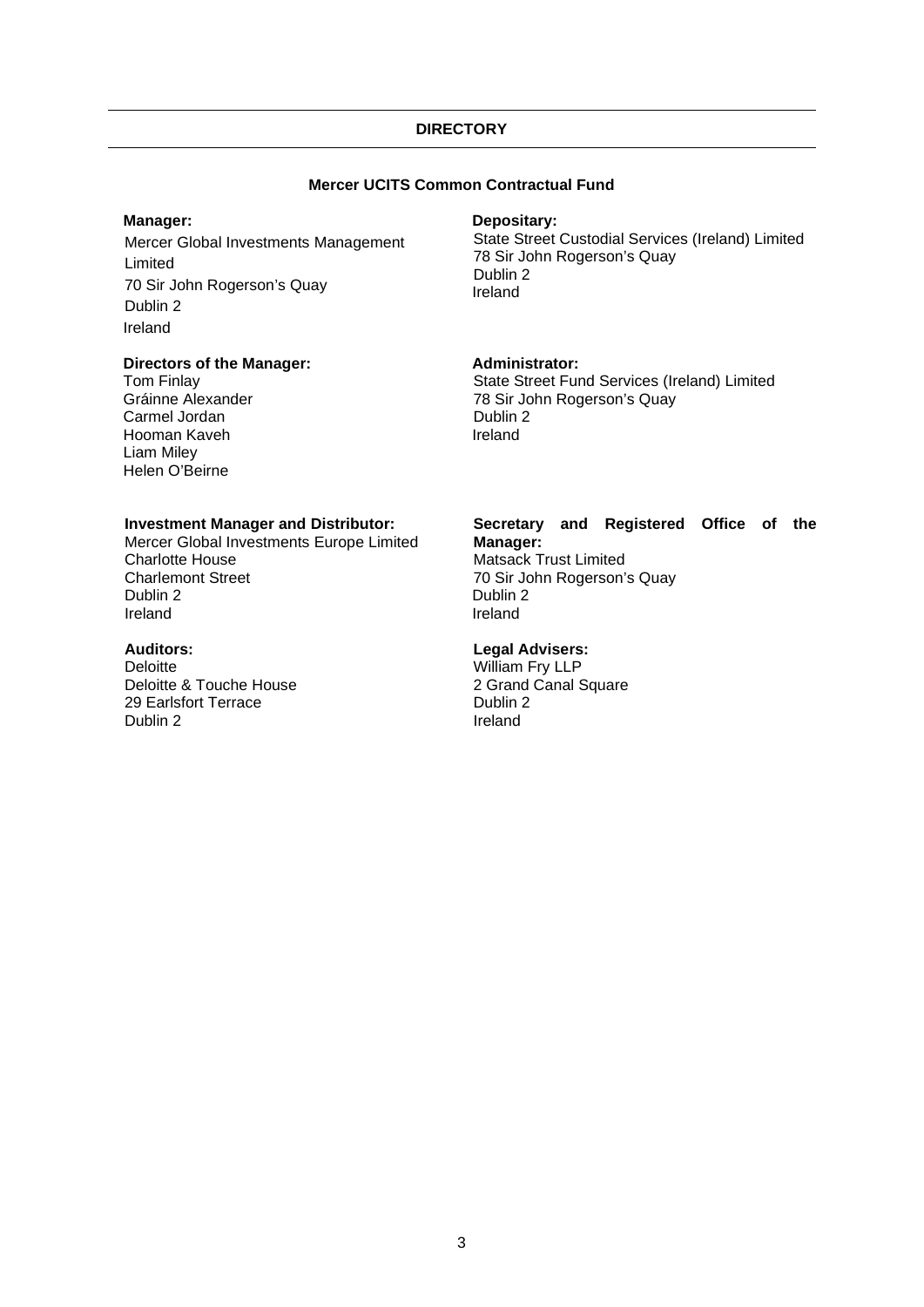#### **IMPORTANT INFORMATION**

Capitalised words and expressions are defined in the body of this Prospectus and/or under the heading "Definitions" below.

# **THIS PROSPECTUS**

This Prospectus describes Mercer UCITS Common Contractual Fund (the "**Fund**"), an open-ended umbrella Common Contractual Fund authorised pursuant to the UCITS Regulations. Accordingly, the Fund is supervised by the Central Bank. The Fund is constituted as an umbrella fund insofar as the Units of the Fund will be divided into different series of Units with each series of Units representing a separate investment portfolio of assets which will comprise a separate Sub-Fund. Units of any Sub-Fund may be divided into different classes to accommodate different subscription and/or redemption provisions and/or other charges and/or dividends and/or fee arrangements, including different ongoing charges. A separate pool of assets is not being maintained for each class of Units. Each Unit will represent a beneficial interest in assets of the Sub-Fund in respect of which it is issued.

The portfolio of assets maintained for each Series of units and comprising a separate Sub-Fund will be invested in accordance with the investment objectives and policies applicable to such Sub-Fund as specified in the Relevant Supplement. Each Relevant Supplement forms part of and should be read in conjunction with, and construed as, one document with this Prospectus. For the purposes of this Prospectus, where the context so admits or requires, the term "Sub-Fund" shall also be deemed to mean the Directors or their delegate acting for the account of the relevant Sub-Fund.

This Prospectus and the Relevant Supplements may be translated into other languages and such translations shall contain only the same information as this Prospectus and the Relevant Supplements. In the event of any inconsistency or ambiguity in relation to the meaning of any word or phrase in any translation, the English text shall prevail and all disputes as to the terms thereof shall be governed by, and construed in accordance with, the laws of Ireland.

#### **INVESTOR RESPONSIBILITY**

**Prospective investors should review this Prospectus, the KIID(s), and the Relevant Supplement(s) carefully and in their entirety and consult with their legal, tax and financial advisers in relation to (i) the legal requirements within their own countries for the purchase, holding, redemption or disposal of Units; (ii) any foreign exchange restrictions to which they are subject in their own countries in relation to the purchase, holding or disposal of Units; and (iii) the legal, tax, financial or other consequences of subscribing for, purchasing, holding, repurchasing, redeeming or disposing of Units. Prospective investors should seek the advice of their legal, tax and financial advisers if they have any doubts regarding the contents of this Prospectus, the KIID(s) and/or the Relevant Supplement(s).** 

# **CENTRAL BANK AUTHORISATION - UCITS**

**The Fund is authorised and regulated by the Central Bank as a UCITS pursuant to the UCITS Regulations and has been established as an umbrella fund with segregated liability between Sub-Funds and will comply with the Central Bank UCITS Regulations. Authorisation by the Central Bank does not constitute a warranty by the Central Bank as to the performance of the Fund and the Central Bank shall not be liable for the performance or default of the Fund. Authorisation of the Fund by the Central Bank is not an endorsement or guarantee of the Fund by the Central Bank nor is the Central Bank responsible for the contents of the Prospectus.** 

#### **DISTRIBUTION AND SELLING RESTRICTIONS**

The distribution of this Prospectus, any Relevant Supplement and the offering or purchase of Units may be restricted in certain jurisdictions. No persons receiving a copy of this Prospectus or any Relevant Supplement in any such jurisdiction may treat this Prospectus or any Relevant Supplement as constituting an invitation to them to subscribe for Units unless in the relevant jurisdiction such an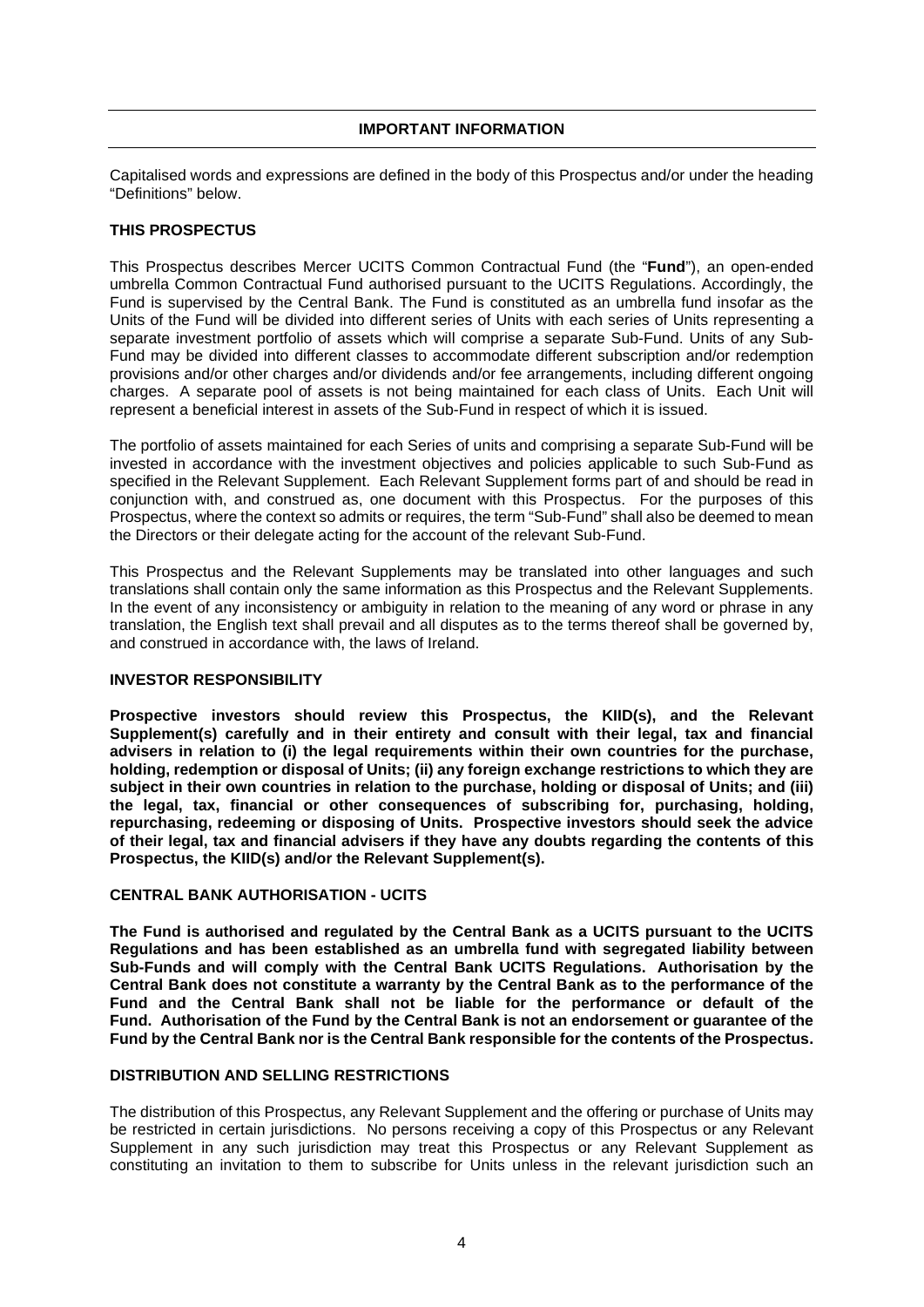invitation could lawfully be made to them without compliance with any registration or other legal requirements.

The Fund qualifies as a UCITS and may apply for recognition by other EU Member States or elsewhere.

The Units have not been and will not be registered under the U.S. Securities Act of 1933, as amended (the "**1933 Act**") or the securities laws of any of the States of the United States. The Units may not be offered, sold or delivered directly or indirectly in the United States of America, its territories or possessions or in any State or the District of Columbia (the "**United States**") or to or for the account or benefit of any U.S. Person as defined under the heading "Definitions" below. Any re-offer or resale of any of the Units in the United States or to U.S. Persons may constitute a violation of U.S. law. Applicants for Units will be required to certify that they are not "U.S. Persons". The Fund will not be registered under the U.S. Investment Fund Act 1940, as amended.

**Investors must certify prior to investing that (either directly or through their agents, nominees, representatives or similar persons) they are and continue to be (a) a pension fund; or (b) a person (other than an individual) beneficially holding Units of the Fund or of a Sub-Fund; or (c) a custodian or trustee holding Units of the Fund or of a Sub-Fund for the benefit of such person(s) as referred to in (a) or (b).** 

#### **INFORMATION FOR INVESTORS IN THE UNITED KINGDOM**

This Prospectus has been approved for issue for the purposes of Section 21 FSMA by Mercer Limited. Mercer Limited is authorised and regulated in the conduct of its investment business in the United Kingdom by the Financial Conduct Authority under firm reference number 121935. It should be noted that the Fund has been established as a UCITS fund in Ireland and that it has been approved by the Financial Conduct Authority in the United Kingdom as a recognised collective investment scheme for the purposes of Section 264 FSMA and the Fund may be marketed in the United Kingdom following the exit of the United Kingdom from the European Union in the absence of a withdrawal agreement between both parties pursuant to a notification made to the Financial Conduct Authority under Part 6 of The Collective Investment Schemes (Amendment etc.) (EU Exit) Regulations 2019. Accordingly, the Fund has the status in the U.K. of an "authorised fund" and can be marketed to the general public in the United Kingdom. Please note that this status is a temporary arrangement pending further developments surrounding Brexit. Investors in the United Kingdom should refer to the Country Supplement for Investors in the United Kingdom for further important information.

# **RELIANCE ON THIS PROSPECTUS**

Units in the Fund are offered only on the basis of the information contained in this Prospectus, the KIID, the Relevant Supplement, the most recent annual report and, if subsequently published, the semi-annual report of the Fund. Any further information or representations given or made by any dealer, broker or other person should be disregarded and, accordingly, should not be relied upon. No person has been authorised to give any information or to make any representation in connection with the offering of Units in the Fund other than those contained in this Prospectus, the KIID, the Relevant Supplement, the most recent annual report and, if subsequently published, the semi-annual report of the Fund and, if given or made, such information or representations must not be relied on as having been authorised by the Directors, the Manager, the Investment Manager, the Sub-Investment Managers, the Administrator, the Depositary or the Distributor. Statements in this Prospectus, the KIID and the Relevant Supplement are based on the law and practice currently in force in Ireland at the date hereof and are subject to change. Neither the delivery of this Prospectus, the KIID or the Relevant Supplement nor the issue of Units shall, under any circumstances, create any implication or constitute any representation that the affairs of the Fund have not changed since the date hereof.

#### **INVESTMENT RISKS**

**Investment in the Fund carries with it a degree of risk. The value of Units and the income from them may go down as well as up, and investors may not get back the amount invested. Past performance is no indicator of future performance and is no guarantee for future returns. Investment risks from market and currency losses cannot be excluded. Investors should note that an investment in those Sub-Funds which may invest more than 20% of their Net Asset Value**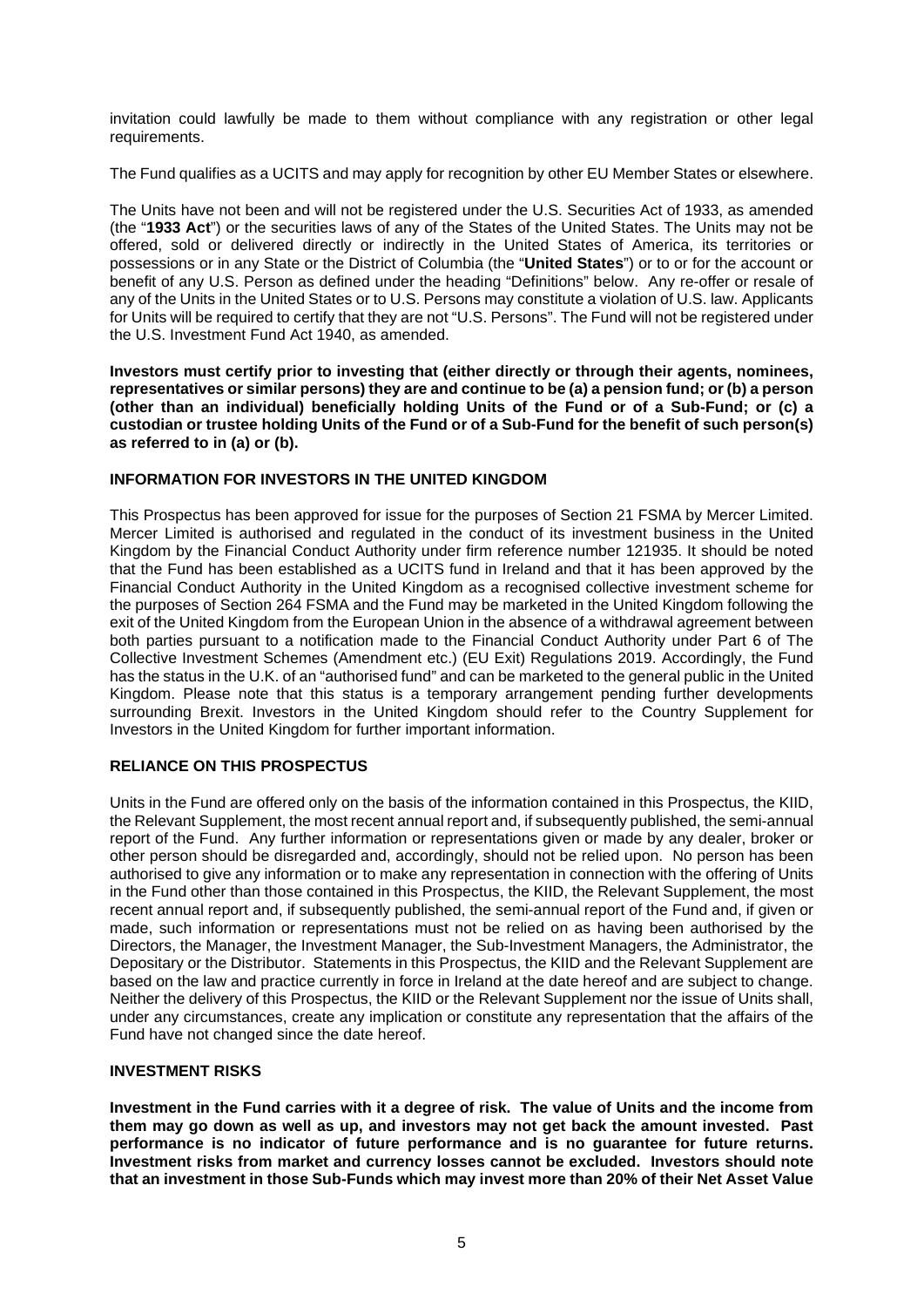**in Emerging Markets and/or more than 30% of their Net Asset Value in below investment grade securities should not constitute a substantial proportion of an investment portfolio and may not be appropriate for all investors. Investment risk factors for an investor to consider are set out under the heading "Special Considerations and Risk Factors" below.**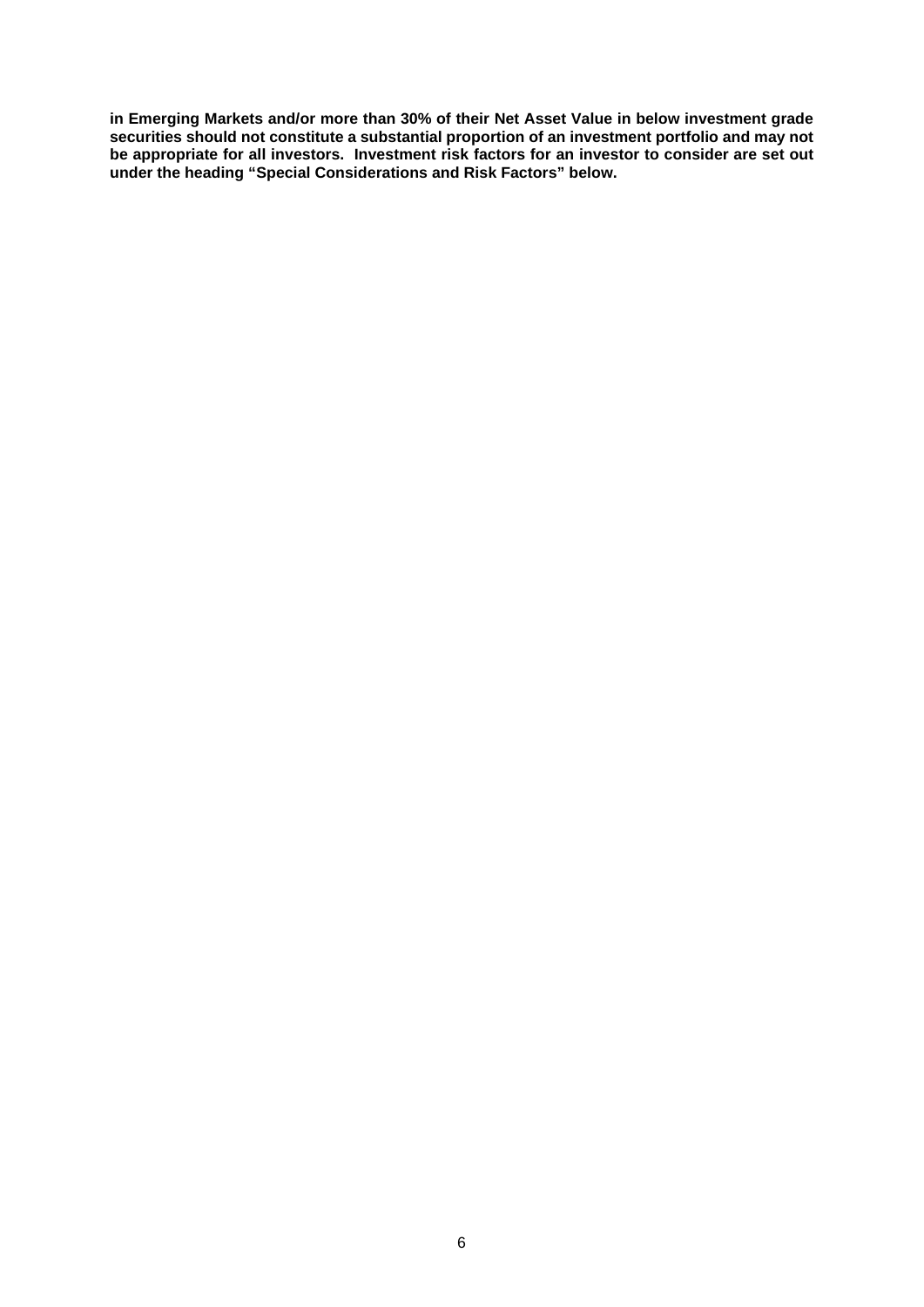#### **SUMMARY**

The following summary is qualified in its entirety by the more detailed information included elsewhere in this Prospectus and the Relevant Supplements.

#### **PURCHASE, REDEMPTION AND EXCHANGE OF UNITS**

Purchase orders and redemption requests for Units may be made on any Dealing Day. In the case of the Sub-Funds this means that purchase orders and redemption requests may generally be made on any day on which banks in Ireland or the United Kingdom are open for normal business or as otherwise disclosed in the Relevant Supplement. In addition, requests may be made on any Dealing Day for exchange of any Class of Units in any Sub-Fund for Units of the same Class of any other Sub-Fund.

#### **ORGANISATION**

The Fund has been organised to provide an efficient vehicle for investment. The Manager is a member of the Investments business of Mercer, which is an industry-leading provider of investment funds and solutions that manages in excess of US\$173 billion in Europe, with total global assets under management of US\$397 billion as at 30 September 2021. Mercer employs more than 3,800 investment professionals in 44 countries and provides non-discretionary and discretionary investment services to more than 2,700 clients.

#### **MANAGEMENT, ADMINISTRATION AND DISTRIBUTION**

The Manager is the manager of the Fund. The Manager has delegated investment management responsibilities to the Investment Manager. The Investment Manager may, in turn, appoint Sub-Investment Managers in respect of each of the Sub-Funds. The Investment Manager (or its delegate) has responsibility for investing and managing the assets of the relevant Sub-Funds according to their investment objectives. Details of any Sub-Investment Managers will be disclosed in the Relevant Supplement for the relevant Sub-Fund, which will be available on request from the Investment Manager and will be contained in the periodic reports issued in relation to each Sub-Fund. The fees of the Sub-Investment Managers will either be paid out of the fees of the Investment Manager or paid from the assets of the relevant Sub-Fund.

The Manager has retained the Administrator to prepare and maintain the books and records of the Fund and each Sub-Fund and to provide related administration and accounting services. The Manager has appointed the Depositary as depositary of the Fund with responsibility for the safe-keeping of the assets of each Sub-Fund and the settlement of transactions for each Sub-Fund. The Depositary may employ a global sub-custodian or various sub-custodians outside Ireland. The Manager has appointed the Distributor as distributor of each Class of Units in the Sub-Funds. See "The Fund – The Investment Manager and Distributor".

#### **FEES AND EXPENSES**

The assets of each of the Sub-Funds are subject to fees and expenses including, management, custody and administration and advisory fees as well as organisational expenses. These fees will be reflected in the Net Asset Value of each Sub-Fund. See "Fees and Expenses" below and additional information regarding fees and expenses of each Sub-Fund contained in the Relevant Supplement.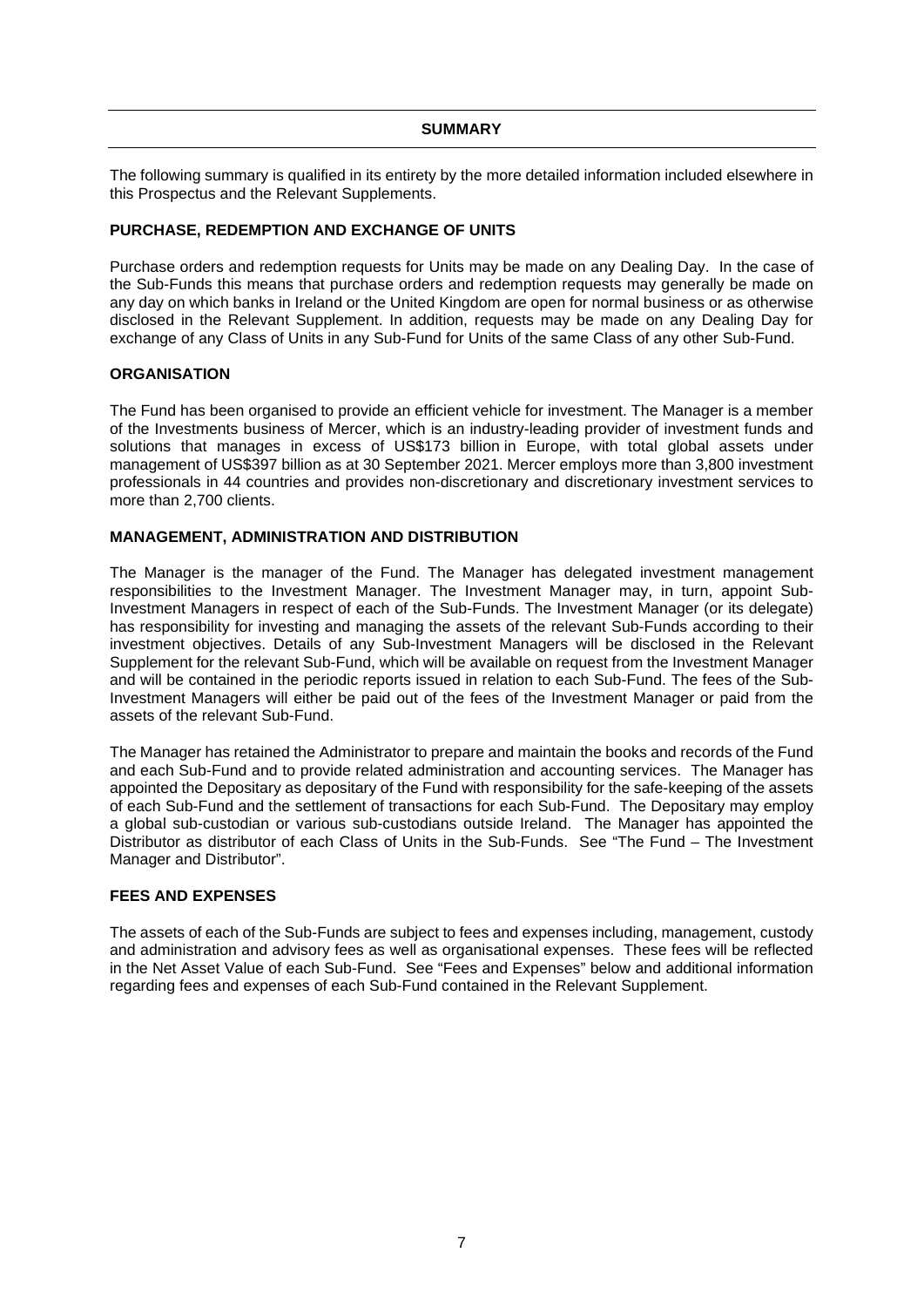#### **INVESTMENT OBJECTIVES AND POLICIES**

The Fund and its Sub-Funds have been established for the purpose of investing in transferable securities, money market instruments, deposits with credit institutions and financial derivative instruments as prescribed in the Central Bank UCITS Regulations. The Sub-Funds may also invest, to the extent specified in the Relevant Supplement, in units/shares of other investment funds, all in accordance with the investment restrictions described in Appendix IV "Investment Restrictions" below and subject to the market limits specified in the Deed. The investment objective and policies for each Sub-Fund will be formulated by the Directors at the time of creation of such Sub-Fund and will be set out in the Relevant Supplement.

In addition, and to the extent only that the Investment Manager (or where appropriate in the circumstances, its delegate) deems it consistent with the investment policies of the Sub-Funds, the Sub-Funds may utilise for the purposes of efficient portfolio management, the investment techniques and instruments described in Appendix II. Such investment techniques and instruments may include financial derivative instruments. To the extent only that the Investment Manager (or its delegate) deems it consistent with the investment policies of the Sub-Funds, and in accordance with the requirements of the Central Bank, the Sub-Funds may also utilise financial derivative instruments for investment purposes. The expected effect of utilising financial derivative instruments for the purposes of efficient portfolio management and/or hedging is a reduction in the volatility of the Sub-Funds' Net Asset Values, and the expected effect of utilising financial derivative instruments for investment purposes is an increase in the volatility of the Sub-Funds' Net Asset Values.

Each Sub-Fund may invest in other open-ended collective investment schemes. The Investment Manager (or its delegate) will only invest in closed ended collective investment schemes where it believes that such investment will not prohibit the Sub-Fund from providing the level of liquidity to Unitholders referred to in this Prospectus and the Relevant Supplements. The closed-ended collective investment schemes in which the Sub-Funds may invest shall include, without limitation, closed-ended collective investment schemes listed or traded on a Recognised Market. Where it is appropriate to its investment objective and policies a Sub-Fund may also invest in other Sub-Funds of this Fund. A Sub-Fund may only invest in another Sub-Fund of this Fund if the Sub-Fund in which it is investing does not itself hold Units in any other Sub-Fund of this Fund. Any commission received by the Manager or Investment Manager in respect of such investment will be paid into the assets of the Sub-Fund. Any Sub-Fund that is invested in another Sub-Fund of this Fund or any other fund to which the Manager or the Investment Manager has been appointed will be invested in a share/unit class for which no management or investment management fee is charged. No subscription, conversion or redemption fees will be charged on any such cross investments by a Sub-Fund.

#### **Changes in Investment Objective and Policies**

The investment objective of a Sub-Fund will not at any time be altered unless, of the Unitholders in the Sub-Fund responding to a request for confirmation, at least 50% of written responses, by Net Asset Value, consent to the change. Changes to investment policies which are material in nature may only be made if, of the Unitholders in the relevant Sub-Fund responding to a request for confirmation, at least 50% of written responses, by Net Asset Value, consent to the change. In the event of a change of investment objective and/or a material change in investment policy, a reasonable notification period will be provided by the Manager, and the Manager will provide facilities to enable Unitholders in the relevant Sub-Fund to redeem their Units prior to the implementation of these changes if they so wish.

Any proposal to change an index (the "**Benchmark Index**") used by a Sub-Fund, for the reasons outlined below, will be subject to prior approval of the Unitholders of the relevant Sub-Fund only if it is deemed to be a change of investment objective or a material change of investment policy. Otherwise, it will simply be notified to Unitholders, in accordance with the Central Bank's requirements.

The Directors may in their absolute discretion decide to change or substitute a Sub-Fund's Benchmark Index if they consider it to be in the interests of any Sub-Fund. The Directors may, for instance, substitute a Benchmark Index where: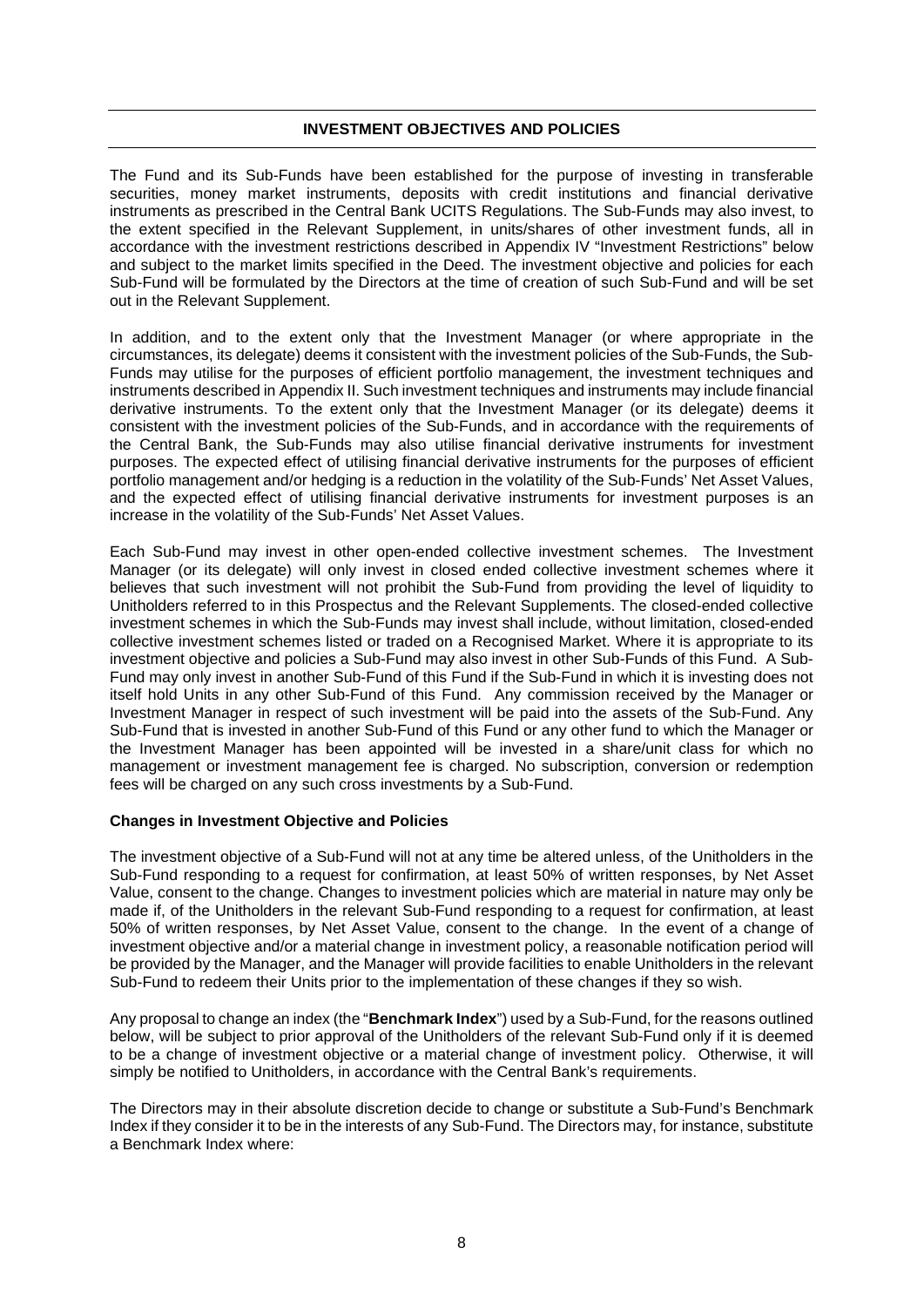- a) the transferable securities, swaps or other techniques or instruments described which are necessary for the implementation of the relevant Sub-Fund's investment objective or policy cease to be sufficiently liquid or otherwise be available for investment in a manner which is regarded as acceptable by the Directors;
- b) the quality, accuracy and availability of data of a particular Benchmark Index has deteriorated;
- c) the components of the applicable Benchmark Index would make the Sub-Fund (if it were to follow the Benchmark Index closely) breach the limits set out under "Investment Restrictions" and/or materially affect the taxation or fiscal treatment of the Fund or any of its Unitholders;
- d) the particular Benchmark Index ceases to exist or, in the determination of the Directors, there is, or is expected to be, a material change in the formula for or the method of calculating a component of the Benchmark Index or there is, or is expected to be, a material modification of a component of the Benchmark Index;
- e) the provider of the Benchmark Index increases its licence fees to a level which the Directors consider excessive;
- f) there is a change of ownership of the provider of the Benchmark Index to an entity not considered acceptable by the Directors and/or a change of name of the relevant Benchmark Index; or
- g) a new index becomes available which is regarded as the market standard for investors in the particular market and/or would be regarded as of greater benefit to the Unitholders than the existing Benchmark Index.

The above list is indicative only and cannot be understood as being exhaustive in respect of the ability of the Directors to change the Benchmark Index in any other circumstances as they consider appropriate. The Relevant Supplement will be updated in the case of substitution or change of the existing Benchmark Index of a Sub-Fund for another index.

The Directors may change the name of a Sub-Fund if its Benchmark Index is changed. Any change to the name of a Sub-Fund will be approved in advance by the Central Bank and the relevant documentation will be updated.

# **Benchmark Changes**

Investors should note that, in accordance with the requirements of Regulation (EU) 2016/1011 of the European Parliament and of the Council of 8 June 2016 on indices used as benchmarks in financial instruments and financial contracts or to measure the performance of investment funds (the "**Benchmark Regulation**"), the Manager has adopted an index contingency plan to set out the actions which the Manager would take in the event that a benchmark used by a Sub-Fund materially changes or ceases to be provided (the "**Index Contingency Plan**"). Actions taken by the Manager on the foot of the Index Contingency Plan may result in changes to the investment objectives or investment policies of a Sub-Fund and any such changes will be implemented in accordance with the requirements of the Central Bank and the terms of this Prospectus.

# **Underlying Funds**

Some or all of the Sub-Funds may from time to time invest in other collective investment schemes which are deemed by the Investment Manager (or its delegate) to be suitable for investment by the Sub-Funds having regard to the requirements of the Central Bank ("**Underlying Funds**"). In particular, each Sub-Fund may invest in the sub-funds of MGI Funds plc, an open-ended umbrella fund constituted as an investment company with variable capital under the laws of Ireland with segregated liability between funds and authorised by the Central Bank pursuant to UCITS Regulations. The Directors (or their delegate) undertake to monitor the investment objective and policies of the Underlying Funds.

The aggregate fees and expenses of the manager, administrator, custodian, distributor, investment manager (and its delegates) to MGI Funds plc will not exceed 3% per annum of that company's net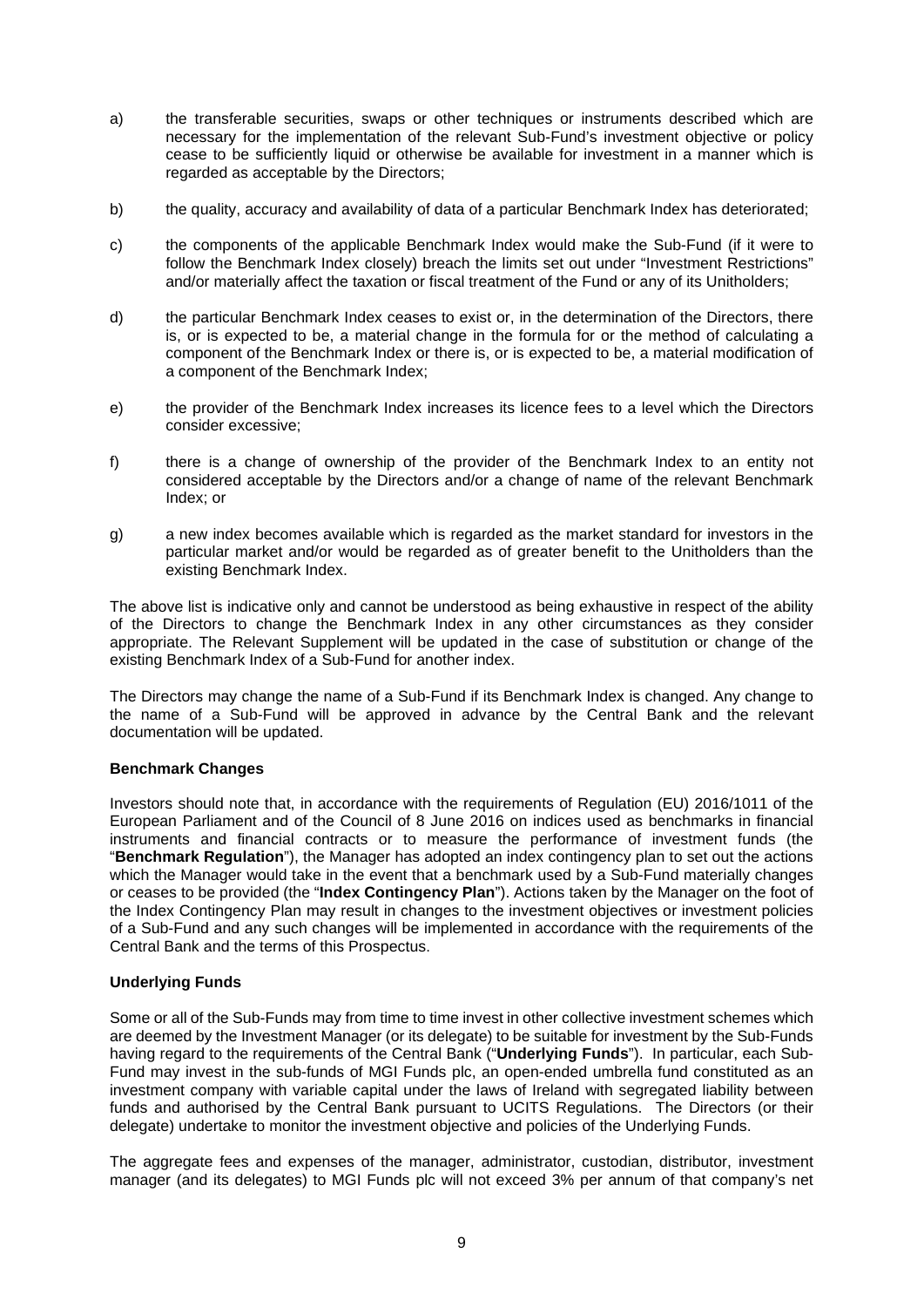asset value. The manager of MGI Funds plc is entitled to be reimbursed for all reasonable out-of-pocket expenses incurred by the administrator, custodian, investment manager and distributor. In addition, certain other costs and expenses incurred in the operation of MGI Funds plc funds will be borne out of the assets of the relevant sub-funds.

With regard to the Underlying Funds managed by the Manager, or any affiliate, in which the Sub-Funds invest, the Manager or its affiliate, as manager of that Underlying Fund, will waive any preliminary or initial charge or redemption fee it may be entitled to charge for its own account in relation to the acquisition or sale of shares in such Underlying Fund by a Sub-Fund. Any commission received by the Manager, or its affiliate, as manager of an Underlying Fund, by virtue of an investment in the shares of that Underlying Fund by a Sub-Fund will be paid into the property of the relevant Sub-Fund.

#### **Securities Financing Transactions**

A Sub-Fund may use repurchase agreements and reverse repurchase agreements ("**Repo Contracts**"), total return swaps, buy-sell back or sell-buy back transactions and securities lending (the "**SFTR Techniques**") to the extent permitted in this Prospectus or the Relevant Supplement. A Sub-Fund may use total return swaps for investment (including to leverage the relevant Sub-Fund) and efficient portfolio management purposes. A Sub-Fund may only use Repo Contracts, buy-sell back or sell-buy back transactions and securities lending for efficient portfolio management purposes.

'Buy-sell back transaction' or 'sell-buy back transaction' means a transaction by which a counterparty buys or sells securities, commodities, or guaranteed rights relating to title to securities or commodities, agreeing, respectively, to sell or to buy back securities, commodities or such guaranteed rights of the same description at a specified price on a future date, that transaction being a buy-sell back transaction for the counterparty buying the securities, commodities or guaranteed rights, and a sell-buy back transaction for the counterparty selling them, such buy-sell back transaction or sell-buy back transaction not being governed by a Repo Contract.

The counterparties to such SFTR Techniques may be constituted as companies, trusts, partnerships or their equivalent, and will be institutions subject to prudential supervision located globally.

A Sub-Fund may accept collateral in the context of such SFTR Techniques, subject to the restrictions set out at Appendix II. Such collateral will be transferred, where there is title transfer, to the Depositary (or its delegate) for safekeeping or, where there is no title transfer, it can be held by a third party custodian.

The collateral received will be appropriately diversified and will be valued by the Manager (or its delegate) in accordance with the terms of the Prospectus (applying appropriate haircuts where the Manager or its delegate determines this to be necessary or desirable) and at a frequency determined by the Manager (or its delegate) to be appropriate, taking into consideration the type of collateral and the frequency of the relevant Sub-Fund's Dealing Day.

The risks relating to SFTR Techniques, as well as risks linked to collateral, are described in the "Special Considerations and Risk Factors" section below.

The Manager shall ensure that all revenues arising from SFTR Techniques, net of direct and indirect costs, are returned to the relevant Sub-Fund. To the extent that the Fund engages in securities lending in respect of a Sub-Fund, it may appoint a securities lending agent which may receive a fee in relation to its securities lending activities. Any such securities lending agent may be an affiliate of the Depositary. Any operational costs arising from such securities lending activities shall be borne by the securities lending agent out of its fee. In addition, any direct and indirect operating cost arising from such securities lending activities incurred by the Investment Manager shall be reimbursed by the relevant Sub-Fund.

A Sub-Fund may enter into securities lending agreements, subject to the conditions and limits set out in the Central Bank UCITS Regulations and the applicable provisions of Appendix II. Any such securities lending agreements may only be used for efficient portfolio management purposes.

Under a securities lending transaction, the Sub-Fund makes a loan of securities which it holds to a borrower upon terms that require the borrower to return equivalent securities to the Sub-Fund within a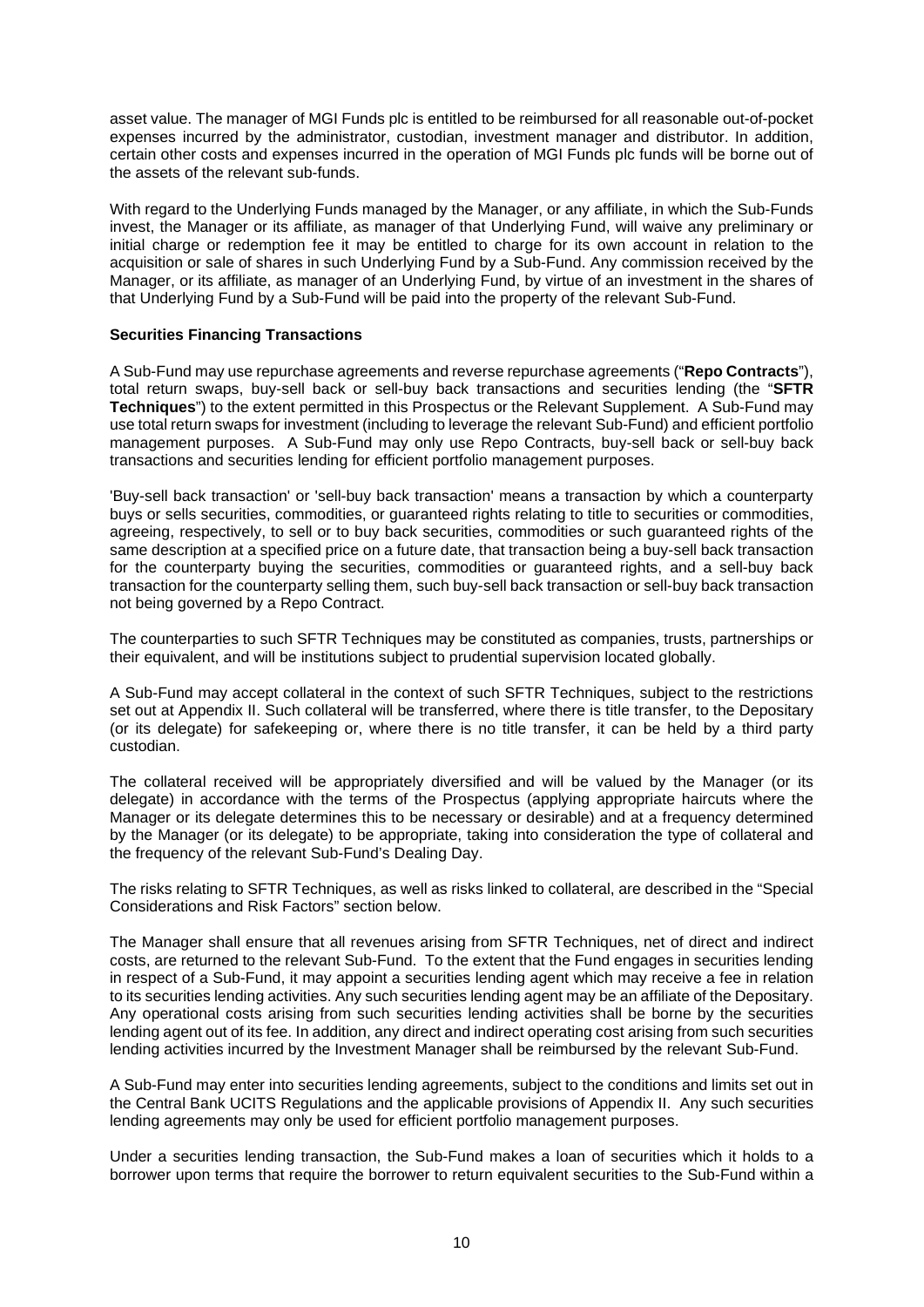specified period and to pay the Sub-Fund a fee for the use of the securities during the period that they are on loan. The Manager will ensure that it is able, at any time, to recall any security that has been lent out or terminate any securities lending agreement into which it has entered.

The Sub-Fund may lend its portfolio securities via a securities lending program through an appointed securities lending agent to brokers, dealers and other financial institutions desiring to borrow securities to complete transactions and for other purposes. Pursuant to the terms of the relevant securities lending agreement, the appointed lending agent will be entitled to retain a portion of the securities lending revenue to cover the fees and costs associated with the securities lending activity, including the delivery of loans, the management of collateral and the provision of any securities lending indemnity and such fees paid will be at normal commercial rates.

A Sub-Fund may only enter into securities lending arrangements with counterparties in accordance with the requirements of the Central Bank UCITS Regulations where a credit assessment has been undertaken. Counterparties will not have discretion over the assets of a Sub-Fund, unless otherwise specified in the Relevant Supplement. Where the counterparty is subject to a credit rating by any agency registered and supervised by ESMA, that rating shall be taken into account in the credit assessment. Where a counterparty is downgraded to A-2 or below (or comparable rating) by such a credit rating agency, a new credit assessment in respect of the counterparty will be undertaken without delay.

The identity of the counterparties (and any affiliation they may have with the Manager, Depositary or their delegates, if applicable) to SFTR Techniques, as well as information on direct and indirect operational costs and fees incurred by the Sub-Funds in the context of those transactions will be available in the annual accounts.

To the extent a Sub-Fund engages in Repo Contracts, securities lending or total return swaps, any permitted investments of a Sub-Fund may be subject to such transactions.

Unless otherwise disclosed in the Relevant Supplement, no Sub-Fund engages in securities lending.

Additional restrictions applicable to each Sub-Fund will be set out in the Relevant Supplement.

#### **Approach to Integrating Sustainability Risks and to Sustainable Investment**

The Investment Manager does not typically select investments directly; instead, it selects and combines specialist Sub-Investment Managers to manage segments of the portfolios of the Sub-Funds. The Investment Manager believes that enhanced outcomes may be achieved from the assessment by its Sub-Investment Managers of ESG risks and opportunities in security selection and portfolio construction, acknowledging that the degree of relevance or materiality varies between asset classes. Examples of ESG factors include:

| <b>Environmental</b>                                                                | <b>Social</b>                                                                                                                                                                                                  | Governance                                                                                                                                                                                  |
|-------------------------------------------------------------------------------------|----------------------------------------------------------------------------------------------------------------------------------------------------------------------------------------------------------------|---------------------------------------------------------------------------------------------------------------------------------------------------------------------------------------------|
| <b>Climate Change</b><br>Water<br><b>Waste and Pollution</b><br><b>Biodiversity</b> | Healthcare<br>٠<br>Social inequality<br>Health and safety<br>٠<br>Demographics/consumption<br>Labour standards (including<br>the supply chain)<br>Modern slavery<br>٠<br>Human rights and<br>community impacts | Board structure, diversity<br>and independence<br>Remuneration that is<br>$\bullet$<br>aligned with performance<br>Accounting and audit quality<br>$\bullet$<br>Anti-bribery and corruption |

The Investment Manager maintains a Sustainability Policy in respect of ESG Integration for the Sub-Funds where possible and applicable, the current version of which is available at [https://investment](https://investment-solutions.mercer.com/content/mercer-sites/investment-solutions/global/all/en/investment-solutions-home/responsible-investment)[solutions.mercer.com/content/mercer-sites/investment-solutions/global/all/en/investment-solutions](https://investment-solutions.mercer.com/content/mercer-sites/investment-solutions/global/all/en/investment-solutions-home/responsible-investment)[home/responsible-investment.](https://investment-solutions.mercer.com/content/mercer-sites/investment-solutions/global/all/en/investment-solutions-home/responsible-investment)

Sustainable Sub-Funds will build on the foundations of ESG Integration and will seek to either promote environmental or social characteristics to investors in line with Article 8 or will have Sustainable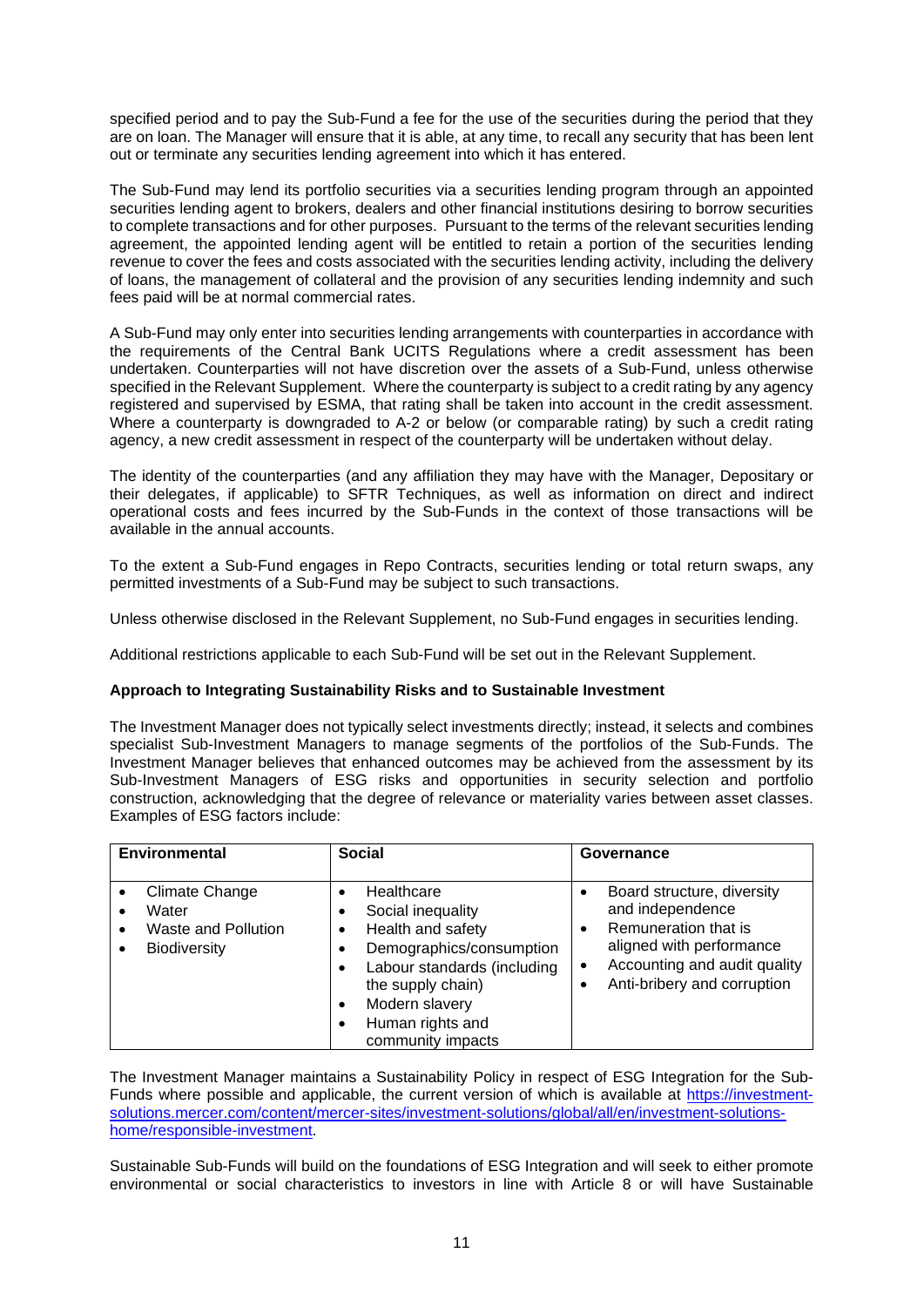Investment as their objective in line with Article 9. Investors should refer to the Relevant Supplement for details on the specific sustainable characteristics or objectives relevant to the Sustainable Sub-Funds.

# *ESG Integration*

ESG Integration describes the mechanism by which the Investment Manager integrates Sustainability Risks into investment decision-making. ESG Integration requires the Investment Manager to assess the potential Sustainability Risks associated with asset allocation and the appointment of Sub-Investment Managers to the Sub-Funds. These assessments may not be conclusive however and the Investment Manager has the discretion to make investment decisions notwithstanding the potential Sustainability Risks associated with the relevant investments.

Where applicable to the investment strategy, the Investment Manager employs an investment engagement framework and engages with the Sub-Investment Managers with the aim of improving ESG practices and improving long-term risk-adjusted returns for Unitholders. While the Investment Manager believes in an integration and engagement-based approach, in some instances exclusions may also be considered necessary. The degree to which exclusions may be relevant or appropriate for a Sub-Fund may vary depending on the investments or the strategy.

#### *- Selection and Monitoring of Sub-Investment Managers*

Mercer's global manager research team evaluates investment strategies on their integration of ESG factors and active ownership and determines an appropriate ESG rating. The factors against which a Sub-Investment Manager is assessed to determine the relevant applicable ESG rating are voting and engagement (policy, process and prioritisation; quality of engagements), resources and implementation (data analysis to enhance active ownership), ESG integration (skill set of resources and effectiveness of engagement outcomes) and firm-wide commitment (collaborative initiatives and engagement with regulators and policymakers). ESG ratings are reviewed on a quarterly basis, with a more comprehensive review performed annually, in which evidence of positive ESG Integration into the investment decision-making processes of the Sub-Investment Manager must be demonstrated.

The selection and monitoring of Sub-Investment Managers by the Investment Manager includes the assessment of Sub-Investment Managers against these ESG ratings<sup>1</sup>.

*- Stewardship – Share Voting and Engagement* 

The Investment Manager believes stewardship (or active ownership) helps the realisation of long-term shareholder value by providing investors with an opportunity to enhance the value of companies and markets in a manner more consistent with long-term investor timeframes; for example, voting on resolutions at company annual general meetings and writing to or meeting with company management on particular issues. The Investment Manager's full Engagement Policy can be found at [https://investment-solutions.mercer.com/content/mercer-sites/investment](https://investment-solutions.mercer.com/content/mercer-sites/investment-solutions/global/all/en/investment-solutions-home/responsible-investment)[solutions/global/all/en/investment-solutions-home/responsible-investment.](https://investment-solutions.mercer.com/content/mercer-sites/investment-solutions/global/all/en/investment-solutions-home/responsible-investment)

The Investment Manager's investment governance approach has four main components (share voting, engagement, disclosure and public policy participation). In most instances, corporate engagement implementation is delegated to the appointed Sub-Investment Managers, which are encouraged to engage with portfolio companies on material ESG issues with the aim of improving long-term risk– adjusted returns and the stability of financial markets. The Investment Manager also communicates its identified engagement priority topics and seeks reporting from Sub-Investment Managers on their activities as they relate to those priorities. An annual report will be published setting out how the Engagement Policy has been implemented, including:

- a. a general description of voting behaviour;
- b. an explanation of the most significant votes taken;

<sup>1</sup> Please see Mercer's Guide to ESG Ratings (https://www.mercer.com/our-thinking/mercer-esg-ratings.html)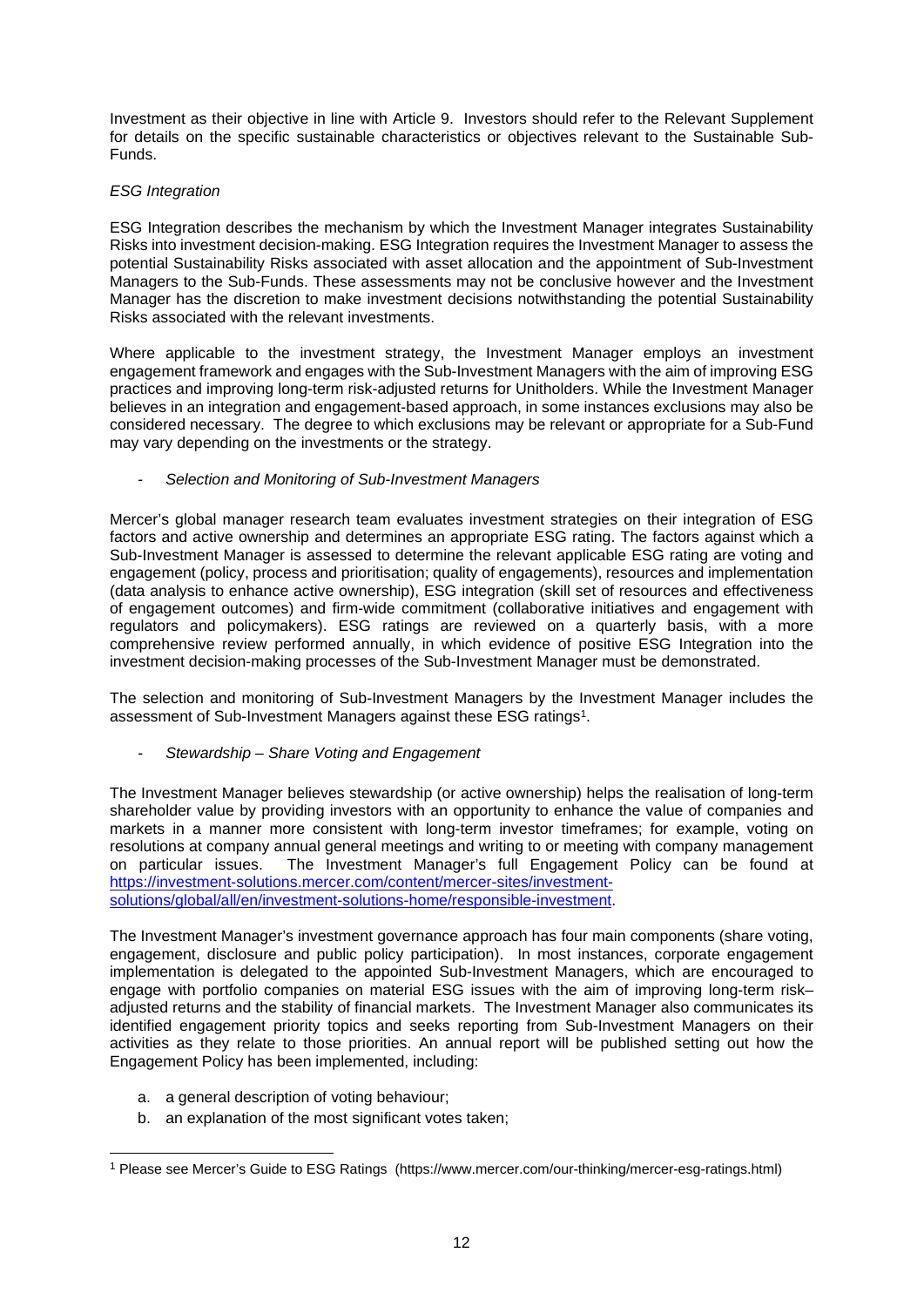- c. information on the use, if any, of the services of proxy advisors; and
- d. information on how it has cast votes in the general meetings of companies in which it holds shares.
- *Exclusions*

When considering exclusions, the Investment Manager has developed an investment exclusions framework, where multiple risk, return and reputation criteria are considered, as more fully detailed in the Sustainability Policy. Exclusions applied will depend on the investment strategy and asset classes of individual Sub-Funds.

The Investment Manager relies on a third–party provider of ESG research in determining the individual companies to be excluded based on the decisions made under the Sustainability Policy and Sub– Investment Managers are informed periodically of any new exclusions.

In selecting Sub-Investment Managers, the Investment Manager will consider the Sub-Investment Manager's ability to implement any approved exclusions. The Investment Manager will monitor compliance with the exclusions by Sub-Investment Managers but cannot guarantee that compliance with the exclusions will be achieved at all times.

If it is determined that an existing investment of a Sub-Fund needs to be excluded, the relevant Sub-Investment Manager will generally arrange for the investment to be sold within a reasonable period of time once it is possible and practicable to liquidate the position, taking due account of the best interests of Unitholders in the relevant Sub-Fund.

#### Current Exclusions:

As at the date of this Prospectus and unless stated otherwise in the Relevant Supplement, the following exclusions are currently applied as a result of decisions supported by the exclusions framework:

| Sub-Funds                                                               | <b>Current Exclusions</b>                                                                     |
|-------------------------------------------------------------------------|-----------------------------------------------------------------------------------------------|
| Mercer Passive Fundamental Indexation Global<br><b>Equity UCITS CCF</b> | Controversial<br>(Including)<br>nuclear<br>weapons<br>weapons)<br>Civilian weapons<br>Tobacco |
| Global Listed Infrastructure<br>Mercer Passive<br><b>UCITS CCF</b>      | Controversial weapons                                                                         |
| Mercer Passive Global REITS UCITS CCF                                   | Civilian weapons                                                                              |
| Mercer Passive Global Small Cap Equity UCITS<br><b>CCF</b>              |                                                                                               |
| Mercer Passive Low Volatility Equity UCITS CCF                          |                                                                                               |

For certain Sub-Funds, specific exclusions may be required in order to meet local market or regulatory requirements or to meet the specific needs or beliefs of the target investors. Where additional or differing exclusions are applied to a Sub-Fund, this will be outlined in the Relevant Supplement.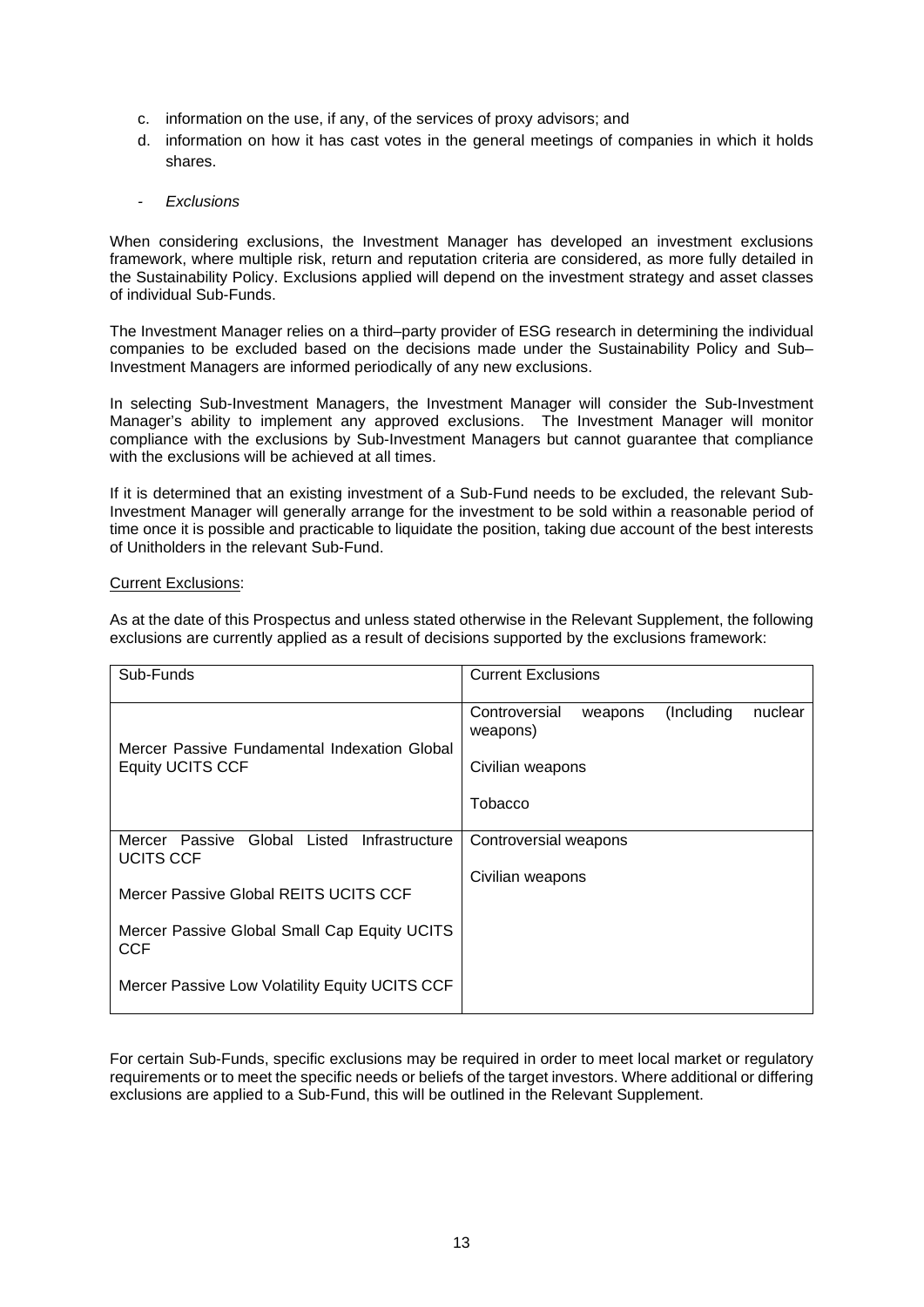#### *Applicability of ESG and Sustainability Risks*

Investors should note that while ESG Integration forms part of the overall investment process, it is not implemented equally across all Sub-Funds, depending on the degree to which it may be relevant or applicable to the strategy or the asset class.

For certain asset classes or types of investments, Sustainability Risks may not be deemed relevant as the Investment Manager does not believe that ESG factors pose a risk of an actual or a potential material negative impact on the value of the investments. Furthermore, the Investment Manager may have determined Sustainability Risks are not applicable either because it may not be possible or practicable to integrate Sustainability Risks for the investment strategy or due to the specific investment outcomes targeted by the strategy or Sub-Fund. The circumstances in which Sustainability Risks are not or cannot be integrated into investment decision-making may change over time depending on ESG data or other information which may become available.

The Manager and the Investment Manager do not consider the adverse impacts of investment decisions on sustainability factors in circumstances where the Investment Manager determines that such adverse impacts are not of relevance to certain asset classes or types of investments, or where it may not be practicable or proportionate to do so depending on the investment strategy or due to the specific investment outcomes targeted by the strategy or Sub-Fund. This position will be kept under review by the Manager and the Investment Manager and may change over time depending on ESG data or other information which may become available.

#### *Potential Impact of Sustainability Risks on Investment Returns*

Sustainability Risks can have a material impact on long-term risk and return outcomes and ESG factors are therefore integrated into the investment process where possible and appropriate, as described above. Consideration of ESG factors in ongoing risk management and portfolio monitoring for the Sub-Funds can also provide useful insights into the potential impact of Sustainability Risks on investment returns which may be used to inform portfolio construction and investment decision-making.

The framework and strategies employed by the Investment Manager (or its delegate) to assess the materiality and relevance of Sustainability Risks may not be successful and it is possible that Sustainability Risks may reduce the value of the returns of a Sub-Fund. Furthermore the Investment Manager has the discretion to make investment decisions regardless of potential impact, which may lead to investment losses.

#### *Taxonomy Regulation Disclosures*

#### Sustainable Sub-Funds

Sustainable Sub-Funds that make environmentally sustainable investments within the meaning of the SFDR are required, pursuant to SFDR and the Taxonomy Regulation, to disclose information in respect of those investments as further set out below.

Sustainable Sub-Funds' environmentally sustainable investments are considered to contribute to the environmental objectives of climate change mitigation and/or climate change adaptation. The 'do no significant harm' principle applies only to those investments underlying the Sustainable Sub-Funds that take into account the EU criteria for environmentally sustainable economic activities. The investments underlying the remaining portion of the Sustainable Sub-Funds do not take into account the EU criteria for environmentally sustainable economic activities.

The EU criteria for environmentally sustainable economic activities are set out in the Taxonomy Regulation and the Technical Screening Criteria ("**TSC**") that accompany the Taxonomy Regulation. As at the date of this Prospectus, the TSC are either newly published (i.e., in respect of the first two Taxonomy environmental objectives of climate change mitigation and climate change adaptation) or have not yet been developed (i.e., for the other four Taxonomy environmental objectives). As such, the economic activities funded by the Sustainable Sub-Funds' investments cannot currently be assessed using the EU criteria for environmentally sustainable economic activities under the Taxonomy Regulation. In addition, the SFDR delegated legislative measures which will set down the calculation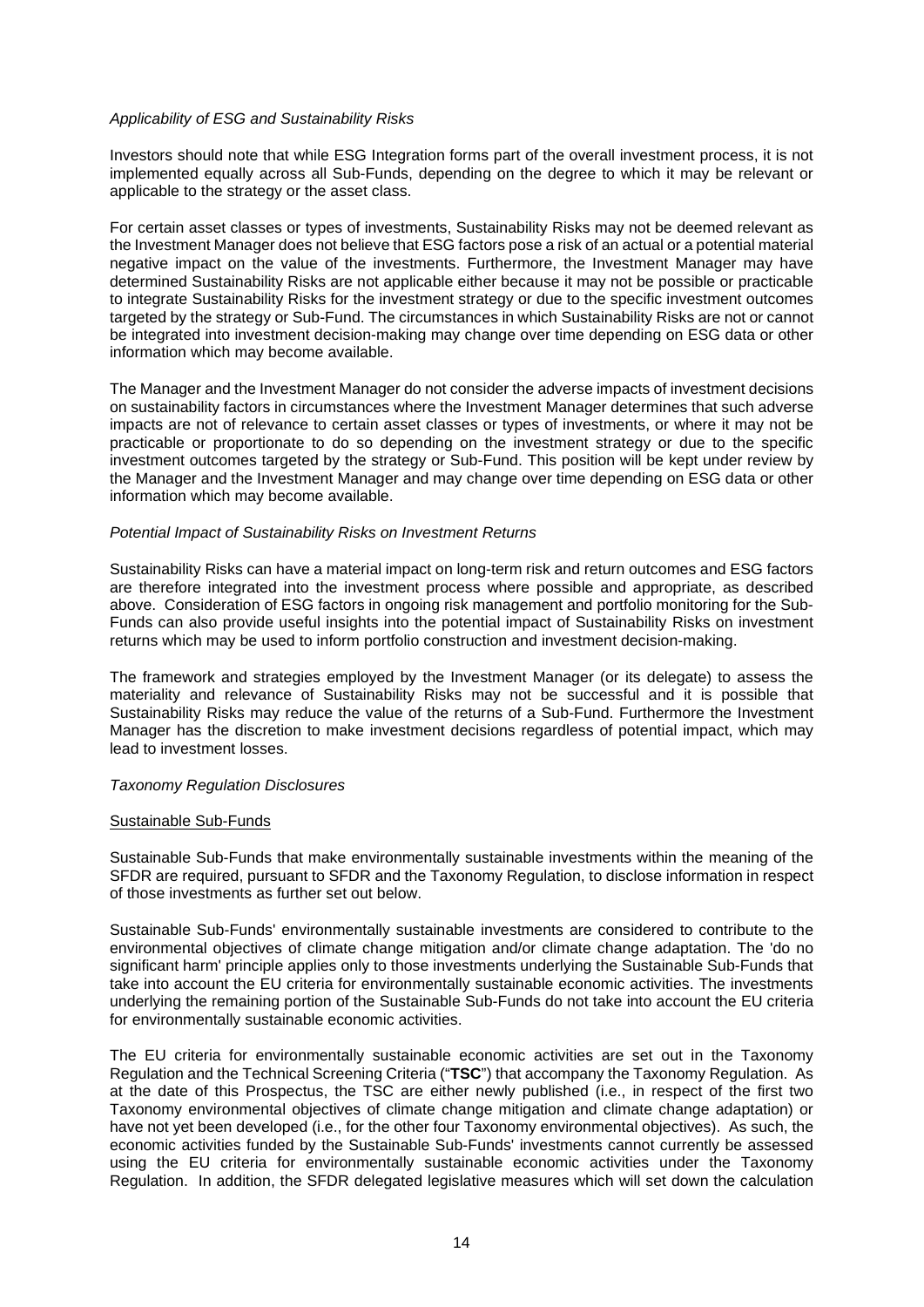methodology for the assessment of the level of Taxonomy-compliant activities funded by the Sustainable Sub-Funds' investments have not yet been finalised.

In light of the above and as at the date of this Prospectus, the Manager is not able to accurately or reliably assess how and to what extent the Sustainable Sub-Funds' investments fund economic activities that qualify as environmentally sustainable under the Taxonomy Regulation. As such the investments underlying the Sustainable Sub-Funds cannot at this time be classified as investments in economic activities that qualify as environmentally sustainable economic activities under the Taxonomy Regulation.

The Manager is keeping this situation under active review and where the Manager has assessed that it has sufficient, reliable, timely and verifiable data to assess the extent the Sustainable Sub-Funds' investments are in Taxonomy-compliant activities and the necessary outstanding legislative measures to enable performance of that assessment are finalised, the Manager will update this Prospectus.

#### All Sub-Funds except for Sustainable Sub-Funds

For the purposes of the Taxonomy Regulation, the investments underlying those Sub-Funds which are not Sustainable Sub-Funds do not take into account the EU criteria for environmentally sustainable economic activities.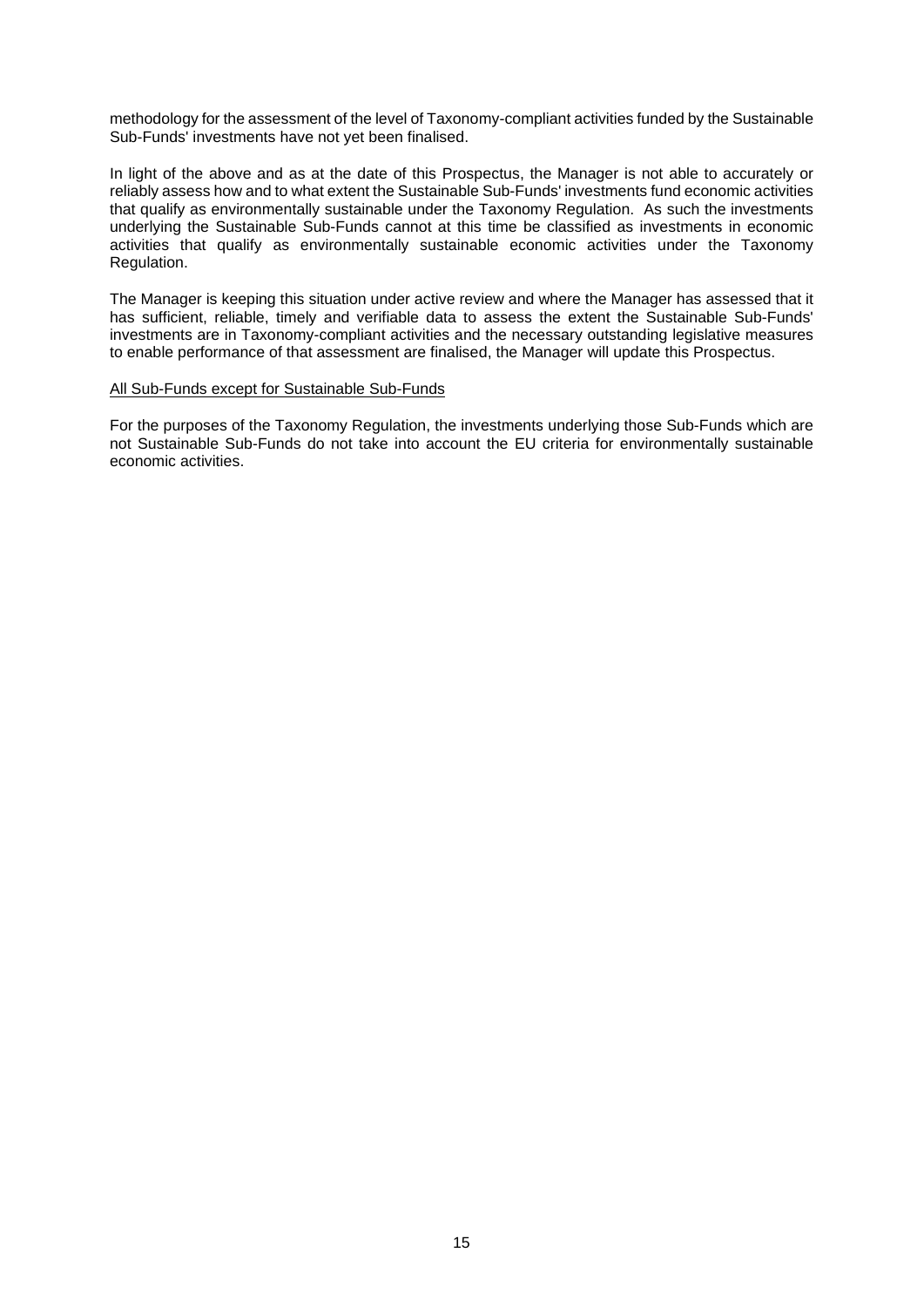#### **SPECIAL CONSIDERATIONS AND RISK FACTORS**

Investment in the Sub-Funds carries with it a degree of risk including, but not limited to, the risks referred to below to which a Sub-Fund may be exposed. While there are some risks that may be common to a number or all of the Sub-Funds, there may also be specific risk considerations which apply to particular Sub-Funds in which case such risks will be cross referred to in the Relevant Supplement for that Sub-Fund. The investment risks described below are not purported to be exhaustive and potential investors should review this Prospectus, the KIID(s) and the Relevant Supplement(s) in their entirety, and consult with their professional advisers, before purchasing Units. The levels and bases of, and reliefs from, taxation to which both the Fund and Unitholders may be subject, may change. Potential investors' attention is drawn to the section headed "Taxation". There can be no assurance that any Sub-Fund will achieve its investment objective. The Net Asset Value of a Sub-Fund, and the income therefrom, may go down as well as up and investors may not get back the amount invested or any return on their investment.

#### **GENERAL RISKS**

#### **Umbrella Structure of the Fund**

Under the Deed, the assets and liabilities attributable to each Sub-Fund established by the Manager will be segregated by the Depositary and the Deed provides that there will be no cross-liabilities among the Sub-Funds. Each Sub-Fund will bear its own liabilities. Accordingly, pursuant to Irish law, the Fund should not be liable as a whole to third parties and there should not be the potential for cross contamination of liabilities between different Sub-Funds for the liabilities of each Sub-Fund. However, there can be no categorical assurance that, should an action be brought in respect of the Fund in the courts of another jurisdiction, the segregated nature of the Sub-Funds will necessarily be upheld. Accordingly, it is not free from doubt that the assets of any Sub-Fund may not be exposed to the liabilities of other Sub-Funds. As at the date of this Prospectus, the Directors are not aware of any existing or contingent liability of any Sub-Fund.

#### **General Economic and Market Risk**

The investments of a Sub-Fund are subject to normal market fluctuations and the risks inherent in investment in international securities markets and there can be no assurances that appreciation or preservation will occur.

The success of a Sub-Fund's activities will be affected by general economic and market conditions, such as interest rates, availability of credit, inflation rates, economic uncertainty, changes in laws, trade barriers, currency exchange controls and national and international political circumstances. These factors may affect the level and volatility of securities' prices and the liquidity of a Sub-Fund's investments. Volatility or illiquidity could impair a Sub-Fund's profitability or result in losses.

Where a Sub-Fund's assets are invested in narrowly-defined markets or sectors of a given economy, risk is increased by the inability to broadly diversify investments thereby subjecting the Sub-Fund to greater exposure to potentially adverse developments within those markets or sectors.

Since 2008 world financial markets have experienced extraordinary market conditions, including, among other things, extreme volatility in securities markets and the failure of credit markets to function. When such conditions arise, decreased risk tolerance by investors and significantly tightened availability of credit may result in certain securities becoming less liquid and more difficult to value, and thus harder to dispose of. Such conditions may be exacerbated by, among other things, uncertainty regarding financial institutions and other market participants, increased aversion to risk, concerns over inflation, instability in energy costs, complex geopolitical issues, the lack of availability and higher cost of credit and declining real estate and mortgage markets. These factors, combined with variable commodity pricing, declining business and consumer confidence, increased unemployment and diminished expectations for predictable global financial markets, may lead to a global economic slowdown and fears of a global recession. Neither the duration and ultimate effect of any such market conditions, nor the degree to which such conditions may worsen can be predicted. The continuation or further deterioration of any such market conditions and continued uncertainty regarding markets generally could result in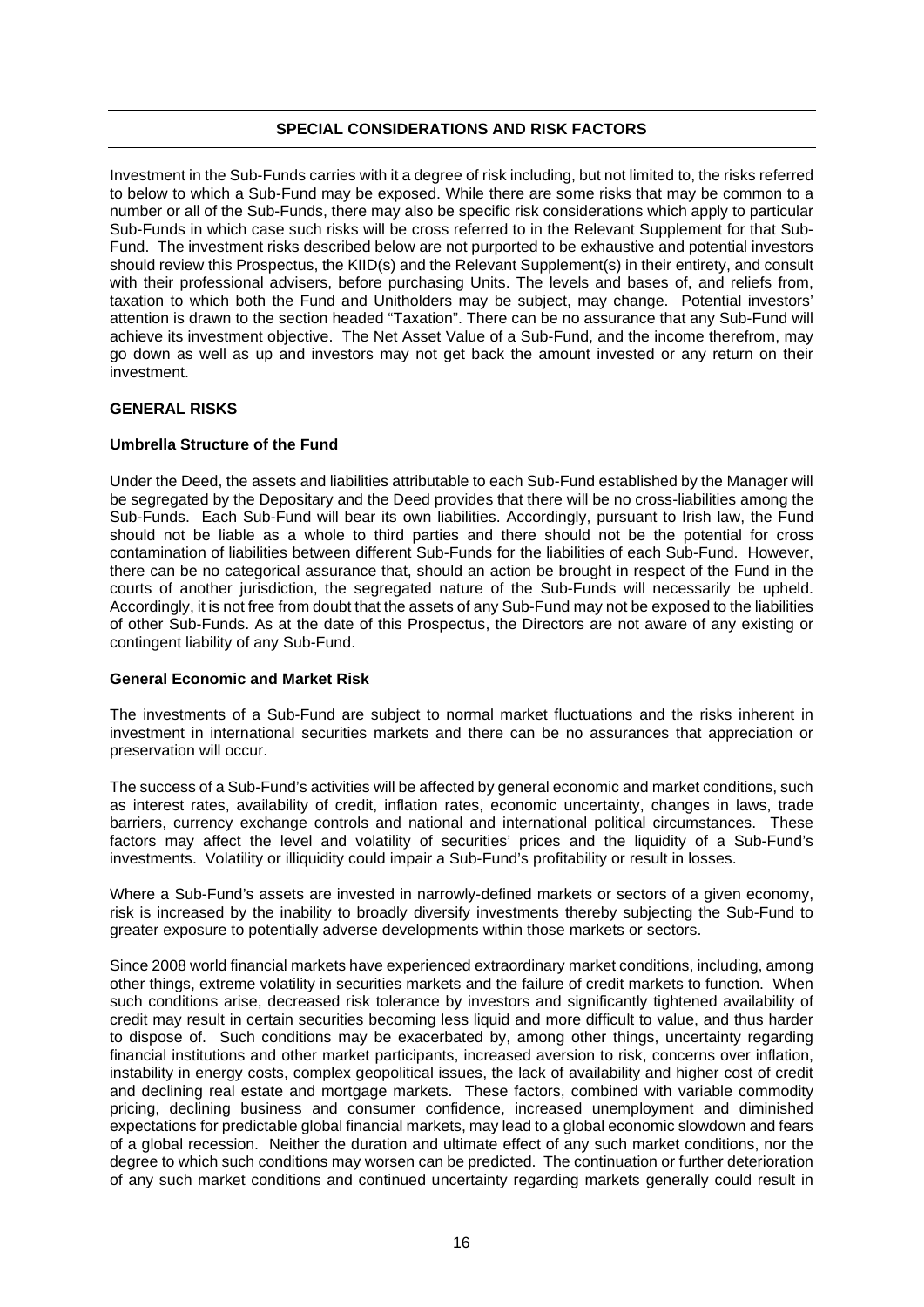further declines in the market values of potential investments or declines in market values. Such declines could lead to losses and diminished investment opportunities for a Sub-Fund, could prevent a Sub-Fund from successfully meeting its investment objectives or could require a Sub-Fund to dispose of investments at a loss while such unfavourable market conditions prevail. While such market conditions persist, a Sub-Fund would also be subject to heightened risks associated with the potential failure of brokers, counterparties and exchanges, as well as increased systemic risks associated with the potential failure of one or more systemically important institutions.

In reaction to these events since 2008, regulators and lawmakers have taken unprecedented regulatory actions and enacted programs to stabilise the financial markets. Some of the programs enacted during this period have terminated; however, certain governments and regulators continue to consider and implement measures to stabilise global financial markets. Despite these efforts global financial markets can from time to time become extremely volatile. It is uncertain whether regulatory actions will be able to prevent losses and volatility in securities markets, or to stimulate the credit markets.

Unpredictable or unstable market conditions may result in reduced opportunities to find suitable investments to deploy capital or make it more difficult to exit and realise value from a Sub-Fund's existing investments.

# **Liquidity Risk**

A Sub-Fund will endeavour to acquire only such financial instruments for which a liquid market exists. However, not all securities invested in by a Sub-Fund will be listed or rated and consequently liquidity may be low. Moreover, the accumulation and disposal of holdings in some investments may be time consuming and may need to be conducted at unfavourable prices. A Sub-Fund may also encounter difficulties in disposing of assets at their fair market price due to adverse market conditions leading to limited liquidity.

A Unitholder may receive the expected benefit and a Sub-Fund may reach its objective without being held to maturity. The Investment Manager (or its delegate) and/or the investment manager of collective investment schemes in which a Sub-Fund may invest ("**Underlying Funds**") may enter into long-term swaps on behalf of a Sub-Fund or Underlying Funds as the case may be, and if a Unitholder redeems their Units from a Sub-Fund prior to maturity, this may require swaps to be closed out prematurely. This will result in transaction costs for the Sub-Fund and the relevant Underlying Funds as the case may be, which will be reflected in the returns of the Sub-Fund and the relevant Underlying Fund. A Sub-Fund or Underlying Funds as the case may be, may have provisions for duties and charges which will be levied on redemptions before the ultimate maturity of the Sub-Fund and Underlying Funds. Due to the nature of the swaps, this charge may be substantial.

# **Limited Liquidity**

A Sub-Fund may invest in non-UCITS open-ended investment funds which provide limited redemption facilities, provided that investments will not be made in such funds if this is likely to impact on the ability of the Sub-Fund to meet permitted redemption requests. Such investments may restrict the ability of a Sub-Fund to meet large redemption requests as a Sub-Fund's ability to meet redemption requests is dependent upon a Sub-Fund's ability to redeem its investment from an Underlying Fund.

# **International Investing**

Investing in securities issued by companies and governments in different countries involves considerations and possible risks not associated with investing in issuers of one's own country. The values of investments denominated in currencies other than the Base Currency of a Sub-Fund are affected by changes in currency rates. Investing in multiple jurisdictions involves consideration of different exchange control regulations, tax law, including withholding taxes, changes in governmental administration or economic or monetary policy or changed circumstances in dealings between nations. The Sub-Funds may be liable to taxes (including withholding taxes) in countries other than Ireland on income earned and capital gains arising on its investments. Currency rates may fluctuate significantly over short periods of time causing a Sub-Fund's Net Asset Value to fluctuate as well. Costs are incurred in connection with conversions between various currencies. In addition, brokerage commissions, custody fees and other costs of investing are higher in certain countries and less developed markets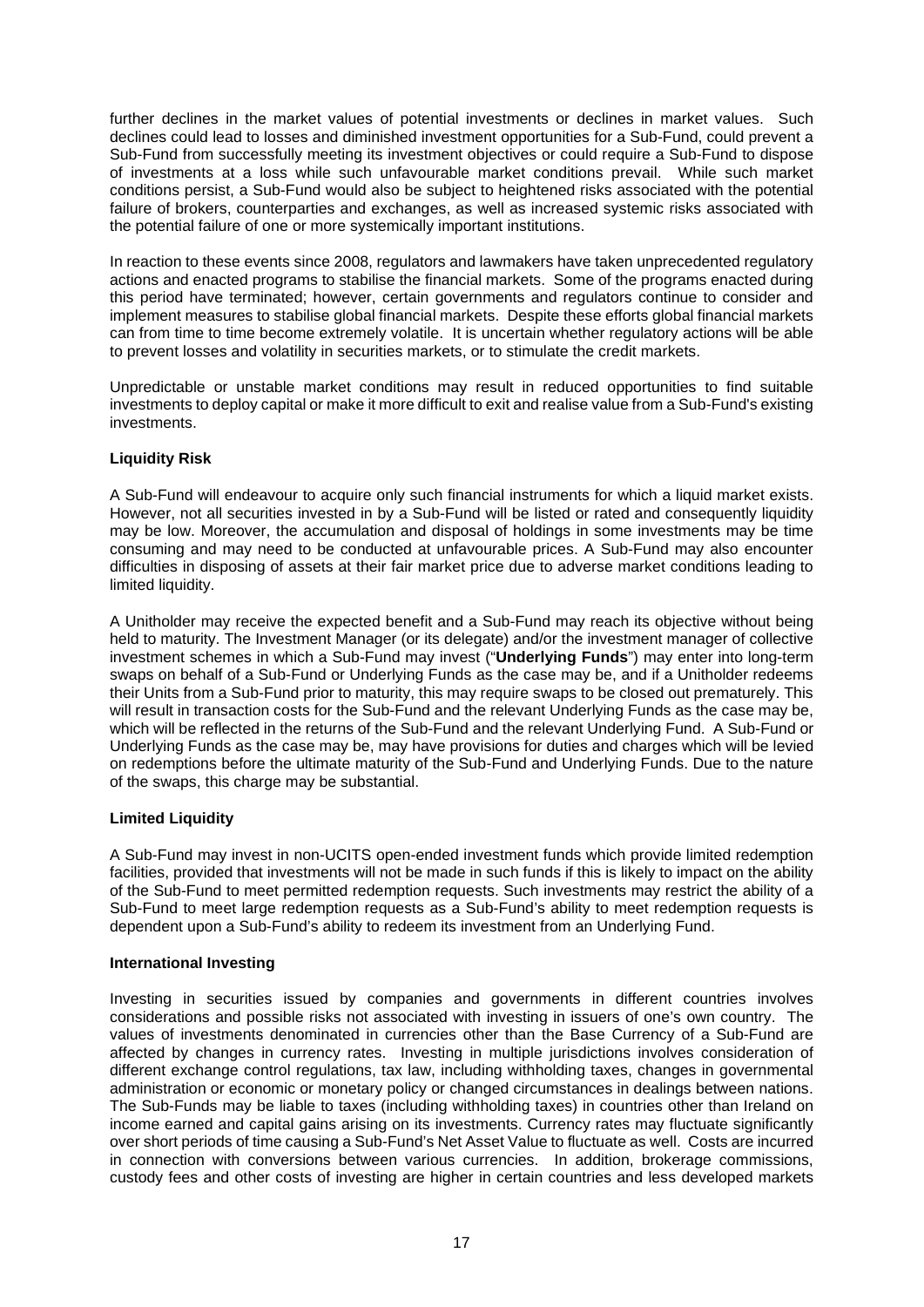may be less liquid, more volatile and less subject to governmental supervision than elsewhere. Investments in some issuers could be affected by factors such as expropriation, confiscatory taxation, lack of uniform accounting and auditing standards and potential difficulties in enforcing contractual obligations. Securities transactions in some countries are subject to settlement delays or risk of loss.

#### **Potential Implications of Brexit**

The U.K. held a referendum on 23 June 2016 on whether to leave or remain in the European Union. The outcome of the referendum was in favour of leaving the European Union. The U.K. officially withdrew from the European Union on 31 January 2020 but continued to follow all of the European Union rules and its trading relationship remained the same until the end of the transitional period on 31 December 2020. The European Union and the U.K. agreed a Trade and Co-operation Agreement in December 2020 (the "**Brexit Deal**"). The departure of the U.K. from the European Union has led to political and economic instability, volatility in the financial markets of the U.K. and more broadly across Europe. It has also led to a weakening in consumer, corporate and financial confidence in such markets as the U.K. and the European Union negotiated the Brexit Deal. While the Brexit Deal has now been agreed, there remains a number of uncertainties in connection with the future of the U.K. and its relationship with the European Union, including the negotiation of any future trading agreements to enhance or replace elements of the Brexit Deal. The U.K. and the European Union are likely to continue to negotiate trading or other agreements for a number of years.

Until the terms of the U.K.'s exit from, and continuing relationship with, the European Union are clearer, it is not possible to determine the impact that the U.K.'s departure from the European Union and/or any related matters may have on a Sub-Fund or its investments, including, in each case, the market value or the liquidity thereof in the secondary market, or on the other parties to the transaction documents. However, given the size and importance of the U.K.'s economy, current uncertainty or unpredictability about its legal, political and economic relationship with Europe may continue to be a source of instability, create significant currency fluctuations, and/or otherwise adversely affect international markets, arrangements for trading or other existing cross-border co-operation arrangements (whether economic, tax, fiscal, legal, regulatory or otherwise) for the foreseeable future including beyond the date of any withdrawal from the European Union. In particular, the uncertainty surrounding the U.K.'s relationship with the European Union and its withdrawal as an EU Member State may adversely impact companies or assets based in, doing business in, or having services or other significant relationships in or with, the U.K. and/or the European Union, including with respect to opportunity, pricing, regulation, value or exit. In addition, the U.K.'s withdrawal as an EU Member State may have an adverse effect on the tax treatment of any investments in the U.K. The European Union directives preventing withholding taxes being imposed on intra-group dividends, interest and royalties may no longer apply to payments made into and out of the U.K., meaning that instead the U.K.'s double tax treaty network will need to be relied upon. Not all double tax treaties fully eliminate withholding tax. Further, there may be changes to the operation of value added tax (VAT) and the economic implications could potentially affect wider tax policy in the U.K., such as the rate of corporation tax and other taxes. The outcome of the U.K. referendum could also have a destabilising effect if other EU Member States were to consider the option of leaving the European Union. For these reasons, the decision of the U.K. to leave the European Union could have adverse consequences on a Sub-Fund, the performance of its investments and its ability to fulfil its investment objective and implement its investment strategy.

#### **No Investment Guarantee Equivalent to Deposit Protection**

An investment in the Fund is not in the nature of a deposit in a bank account and is not protected by any government, government agency or other guarantee scheme which may be available to protect the holder of a bank deposit account.

#### **Limited Operating History; No Reliance on Past Performance**

A Sub-Fund may have limited or no operating history upon which prospective investors can evaluate its likely performance. The success of a Sub-Fund depends substantially upon the skill and expertise of the personnel of the Investment Manager (or its delegate) and the ability of the Investment Manager (or its delegate) to develop and successfully implement the investment policy of the Sub-Fund. No assurance can be given that the Investment Manager (or its delegate) will be able to do so. Moreover, decisions made by the Investment Manager (or its delegate) may cause a Sub-Fund to incur losses or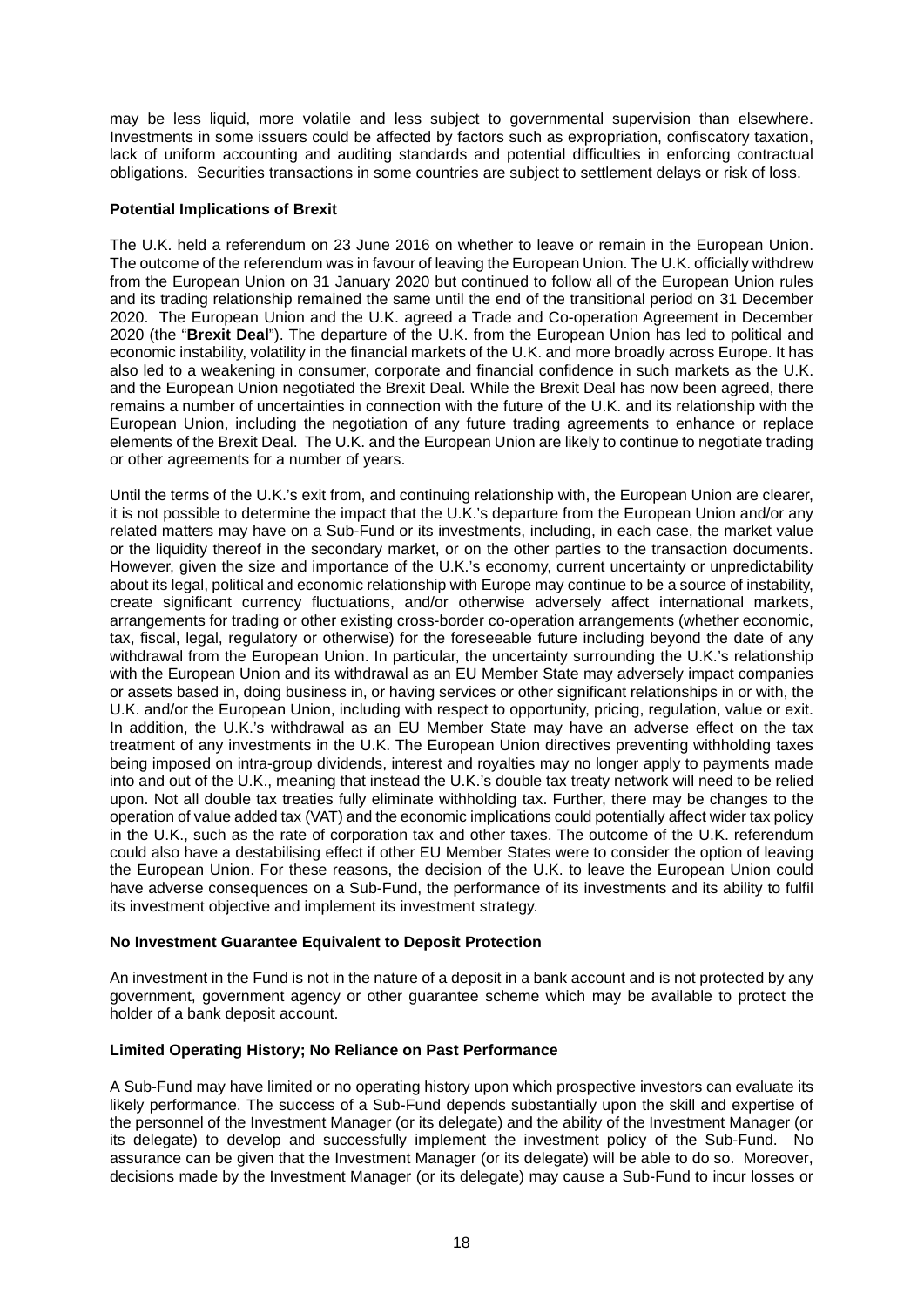to miss profit opportunities on which it may otherwise have capitalised. Unitholders are not permitted to engage in the active management and affairs of a Sub-Fund. As a result, prospective investors will not be able to evaluate for themselves the merits of investments to be acquired by a Sub-Fund prior to their being required to pay for Units of a Sub-Fund. Instead, such investors must rely on the judgment of the Investment Manager (or its delegate) to conduct appropriate evaluations and to make investment decisions. Unitholders will be relying entirely on such persons to manage the assets of the Fund. There can be no assurance that any of the key investment professionals will continue to be associated with the Investment Manager (or its delegate) throughout the life of a Sub-Fund.

#### **Provisional Allotments**

As the Fund may provisionally allot Units to proposed investors prior to receipt of the requisite subscription monies for those Units the Fund may suffer losses as a result of the non-payment of such subscription monies.

#### **Foreign Taxes**

The Fund may be liable to taxes (including withholding taxes) in countries other than Ireland on income earned and capital gains arising on its investments. The Fund will be unable to benefit from a reduction in the rate of withholding tax by virtue of double taxation agreements concluded between Ireland and other countries because the Fund is expected to be treated as a transparent entity for Irish tax purposes. Where withholding tax has been suffered the recovery or otherwise of that withholding tax will normally depend on the particular circumstances of each Unitholder in the Fund.

The Fund may not, therefore, be able to reclaim any foreign withholding tax suffered by it in particular countries. If this position changes and the Fund obtains a repayment of foreign tax, due to its tax status rather than the tax status of its Unitholders, the Net Asset Value of the Fund will not be restated and the benefit will be allocated to the then-existing Unitholders rateably at the that time.

#### **Swing Pricing**

As described in the "Determination of Net Asset Value" section, the Directors may, where they so determine, "swing" the Net Asset Value of a Sub-Fund to attempt to mitigate the potentially dilutive effects of dealing on the Net Asset Value on any Dealing Day on which there are net subscriptions or redemptions in the relevant Sub-Fund. In such cases, investors should be aware that swing pricing may not always prevent the dilution of the Net Asset Value through dealing costs and the adjustments made to the Net Asset Value may also benefit certain investors relative to the Unitholders in the Sub-Fund as a whole. For example a subscriber into a Sub-Fund on a day on which the Net Asset Value is swung downwards as a result of net redemptions from the Sub-Fund may benefit from paying a lower Net Asset Value per Unit in respect of his subscription than he would otherwise have been charged. In addition, the Sub-Fund's Net Asset Value and short-term performance may experience greater volatility as a result of this valuation methodology.

# **Cyber Security**

The Fund, the Manager and the service providers are susceptible to cyber security risks that include, among other things, theft, unauthorised monitoring, release, misuse, loss, destruction or corruption of confidential and highly restricted data; denial of service attacks; unauthorised access to relevant systems, compromises to networks or devices that the Fund, the Manager and the service providers use to service; or operational disruption or failures in the physical infrastructure or operating systems that support the Fund, the Manager and the service providers. Cyber-attacks against or security breakdowns may adversely impact a Sub-Fund and its Unitholders. The Fund, the Manager and the service providers may incur additional costs for cyber security risk management and remediation purposes. In addition, cyber security risks may also impact issuers of securities in which the Underlying Funds invest, which may cause losses. There can be no assurance that the Fund, the Manager and the service providers will not suffer losses relating to cyber-attacks or other information security breaches in the future.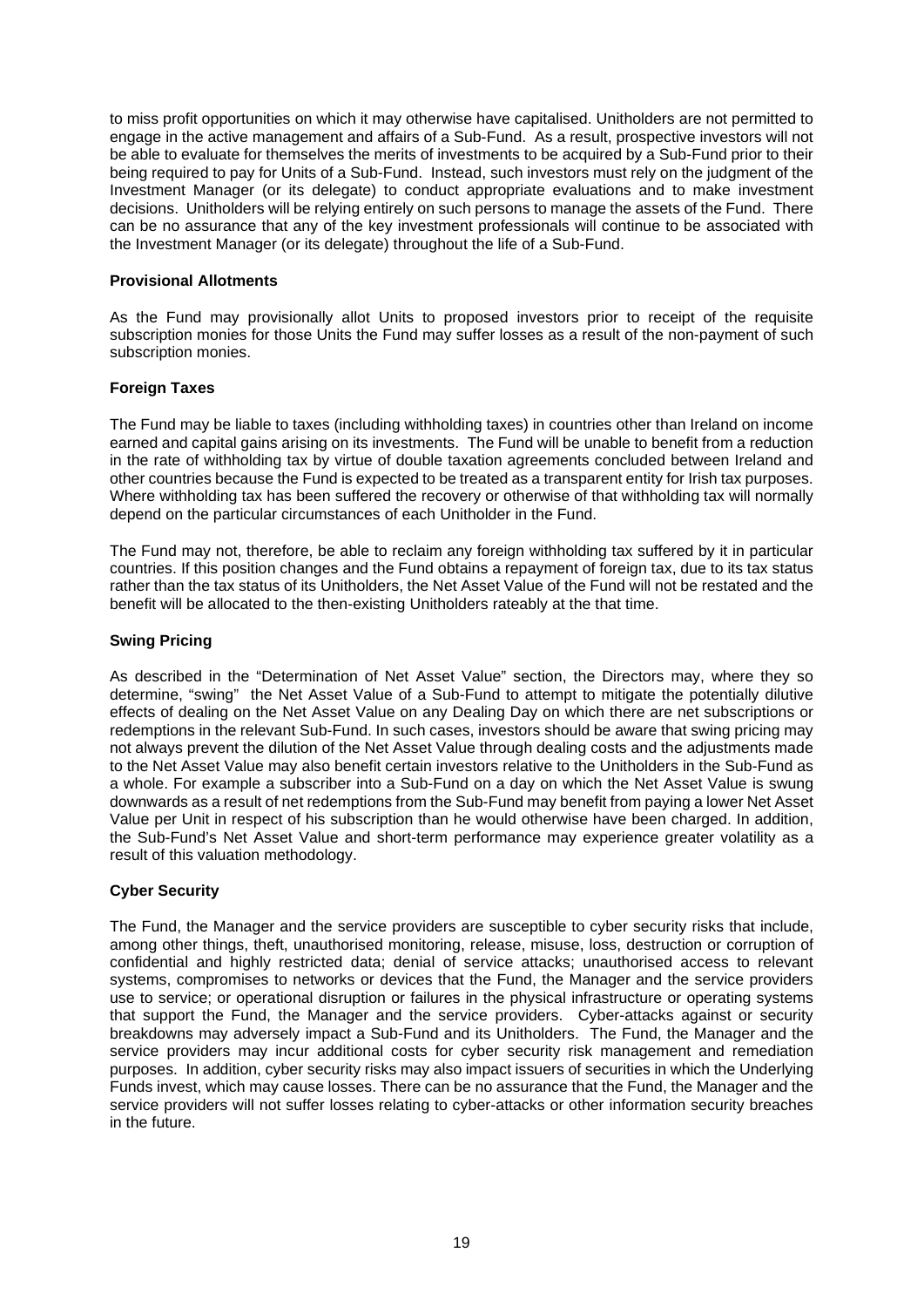#### **Force Majeure**

The Manager and the service providers will not be liable for action taken or failure to take action required under, in the case of the service providers, the relevant material contract, in the event and to the extent that the taking of such action or such failure arises out of or is caused by or directly or indirectly due to a "Force Majeure" event which may include war, terrorism, insurrection, riot, civil commotion, act of God, accident, fire, water damage, explosion, mechanical breakdown, computer or system failure or other failure of equipment, or malfunction or failures caused by computer virus, failure or malfunctioning of any communications media for whatever reason, interruption (whether partial or total) of power supplies or other utility of service, strike or other stoppage (whether partial or total) of labour, any law, decree, regulation or order of any government or governmental body (including any court or tribunal) of competent jurisdiction beyond the reasonable control of the Manager, the relevant service provider or its delegate, provided that the Manager or the relevant service provider shall take reasonable measures to minimise the effect of any such Force Majeure event, including the maintenance at all times, and regular testing of, adequate disaster recovery arrangement and to restore usual services as possible after a Force Majeure event. It is therefore possible that the Manager or a Sub-Fund may suffer loss as a result of such a Force Majeure event. The specific Force Majeure events in respect of each service provider are set out in each of the respective material contracts.

#### **Regulatory Developments in Securitisation that may Affect the Manager**

Investors should be aware that the Manager may become subject to certain risk retention and due diligence requirements (the "**EU Risk Retention and Due Diligence Requirements**") which currently apply to various types of EU regulated investors including credit institutions, authorised alternative investment fund managers, investment firms, insurance and reinsurance undertakings and institutions for occupational retirement schemes. Amongst other things, such requirements restrict an investor who is subject to the EU Risk Retention and Due Diligence Requirements from investing in securitisations unless: (i) the originator, sponsor or original lender in respect of the relevant securitisation has explicitly disclosed that it will retain, on an on-going basis, a net economic interest of not less than five per cent in respect of certain specified credit risk tranches or securitised exposures; and (ii) such investor is able to demonstrate that they have undertaken certain due diligence in respect of various matters including but not limited to its note position, the underlying assets and (in the case of certain types of investors) the relevant sponsor or originator.

Regulation (EU) 2017/2402 of the European Parliament and of the Council of 12 December 2017 laying down a general framework for securitisation and creating a specific framework for simple, transparent and standardised securitisation (the "**Securitisation Regulation**") entered into force on 17 January 2018 and applied to the Manager from 1 January 2019.

The Manager (and the Investment Manager on its behalf) is required to take steps to ensure that it is in compliance with the Securitisation Regulation and any regulatory technical standards that are imposed on the Manager pursuant to it. In particular, the Securitisation Regulation requires that the Manager ensure that each relevant Sub-Fund's holdings of any securitisations issued from 1 January 2019 onwards are compliant and the Manager may be required to dispose of any such holdings that are noncompliant. Under such circumstances, a Sub-Fund could sustain losses.

#### **Performance Fee Risk**

Where a performance fee is payable by a Sub-Fund, it may be based on net realised and net unrealised capital gains and losses as at the end of each financial period. As a result, performance fees may be paid on unrealised gains which may subsequently never be realised.

The payment of the performance fee to the Investment Manager (or its delegate) based on the performance of a Sub-Fund may provide the Investment Manager (or its delegate) with an incentive to cause the Sub-Fund to make more speculative investments than might otherwise be the case. The Investment Manager (or its delegate) will have discretion as to the timing and the terms of the Sub-Fund's transactions in investments and may therefore have an incentive to arrange such transactions to maximise its fees.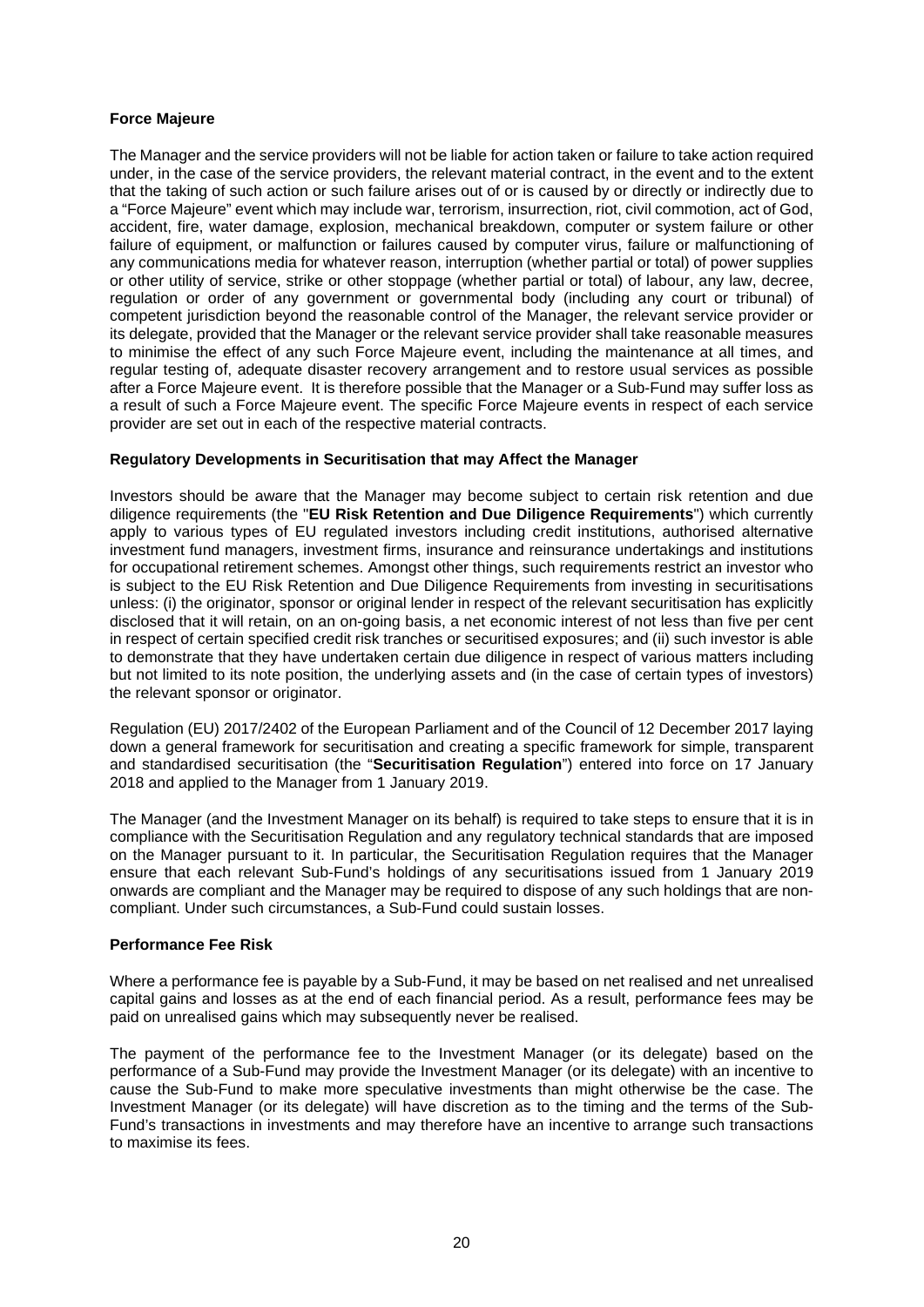#### **CURRENCY RISKS**

#### **Foreign Exchange Risk**

Where a Sub-Fund engages in foreign exchange transactions which alter the currency exposure characteristics of its investments the performance of such Sub-Fund may be strongly influenced by movements in exchange rates as currency positions held by the Sub-Fund may not correspond with the securities positions held.

The Net Asset Value per Unit of a Sub-Fund will be computed in its Base Currency whereas the investments held for the account of a Sub-Fund may be acquired in other currencies. A Sub-Fund's Net Asset Value may change significantly when the currencies other than the Base Currency in which some of the Sub-Fund's investments are denominated strengthen or weaken against the Base Currency. Currency exchange rates generally are determined by supply and demand in the foreign exchange markets and the perceived relative merits of investments in different countries. Currency exchange rates can also be affected unpredictably by intervention by government or financial regulators or by currency controls or political developments.

In addition currency hedging transactions, while potentially reducing the currency risks to which the Sub-Fund would otherwise be exposed, involve certain other risks, including the risk of a default by a counterparty, as described above. In addition, where a Sub-Fund enters into "cross-hedging" transactions (e.g., utilising a currency different than the currency in which the security being hedged is denominated), the Sub-Fund will be exposed to the risk that changes in the value of the currency used to hedge will not correlate with changes in the value of the currency in which the securities are denominated, which could result in loss on both the hedging transaction and the Sub-Fund securities.

Forward currency contracts involve the possibility that the market for them may be limited with respect to certain currencies and, upon a contract's maturity, the possible inability to negotiate with the dealer to enter into an offsetting transaction. There is no assurance that an active forward currency contract market will always exist. These factors restrict the ability to hedge against the risk of devaluation of currencies in which a substantial quantity of securities are being held for a Sub-Fund and are unrelated to the qualitative rating that may be assigned to any particular security.

# **Unit Currency Designation Risk**

A Class of Units of a Sub-Fund may be designated in a currency other than the Base Currency of that Sub-Fund. Changes in the exchange rate between the Base Currency and such designated currency may lead to a depreciation of the value of such Units as expressed in the designated currency. A Sub-Fund's Sub-Investment Manager may or may not (as specified in the Relevant Supplement) try to mitigate this risk by using any of the efficient portfolio management techniques and instruments, including currency options and forward currency exchange contracts described in Appendix II and within the conditions and limits imposed by the Central Bank. A Class may not be leveraged as a result of the use of such techniques and instruments, but, subject to the below, hedging up to, but not exceeding 105% of the Net Asset Value attributable to the relevant Class, is permitted. The Investment Manager (or its delegate) will monitor hedging on at least a monthly basis to ensure that over-hedged positions do not exceed this limit and that under-hedged positions do not fall short of 95% of the portion of the Net Asset Value of the relevant Class which is to be hedged and are not carried forward from month to month. The Investment Manager (or its delegate) will ensure that positions materially in excess of 100% of the Net Asset Value attributable to the relevant Class will not be carried forward from month to month. While not the intention, over-hedged or under-hedged positions may arise due to factors outside the control of the Investment Manager. Counterparty exposure in respect of foreign exchange hedging shall at all times comply with the requirements of the Central Bank. Investors should be aware that this strategy may substantially limit Unitholders of the relevant Class of Units from benefiting if the designated currency falls against the Base Currency and/or the currency/currencies in which the assets of a Sub-Fund are denominated. In such circumstances, Unitholders of the Class of Units of a Sub-Fund may be exposed to fluctuations in the Net Asset Value per Unit reflecting the gains/loss on and the costs of the relevant financial instruments. In the case of an unhedged Class of Units, a currency conversion will take place on subscriptions, redemptions, exchanges and distributions at prevailing exchange rates.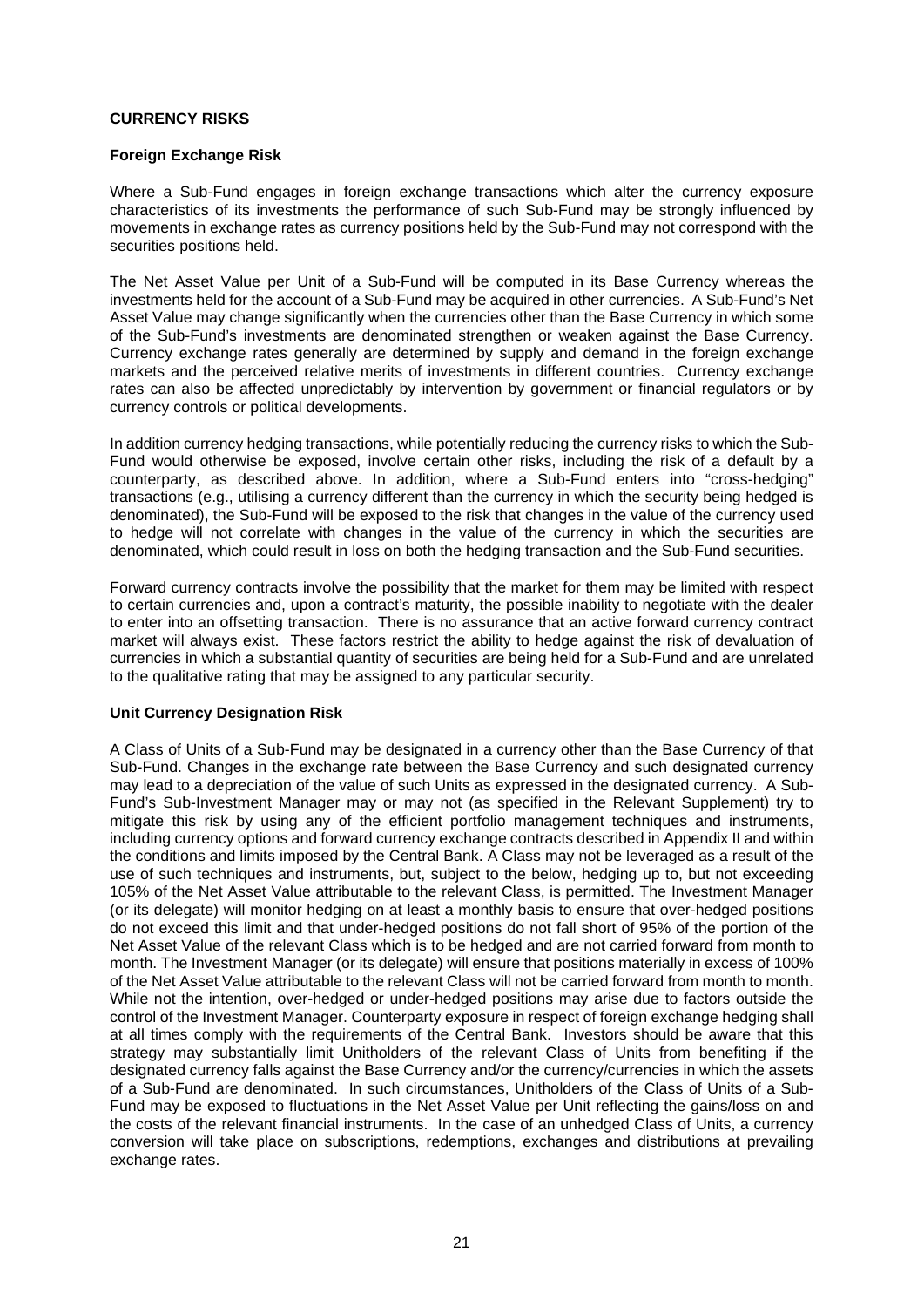Although hedging strategies may not necessarily be used in relation to each Class of Units within a Sub-Fund, the financial instruments used to implement such strategies shall be assets/liabilities of the Sub-Fund as a whole. However, the gains/losses on and the costs of the relevant financial instruments will accrue solely to the relevant Class of Units of the Sub-Fund. Any currency exposure of this Class of Units may not be combined with or offset with that of any other Class of Units of the Sub-Fund. The currency exposures of the assets of the Sub-Fund will not be allocated to separate Classes of Units.

# **FIXED INCOME RISKS**

#### **Fixed Income Securities Generally**

Fixed income securities are subject to the risk of an issuer's ability to meet principal and interest payments on the obligation (credit risk), and may also be subject to price volatility due to such factors as interest rate sensitivity, market perception of the creditworthiness of the issuer and general market liquidity (market risk). A Sub-Fund may invest in fixed income securities which are interest rate sensitive. An increase in interest rates will generally reduce the value of fixed income securities, while a decline in interest rates will generally increase the value of fixed income securities. The performance of a Sub-Fund will therefore depend in part on the ability to anticipate and respond to such fluctuations on market interest rates, and to utilise appropriate strategies to maximise returns, while attempting to minimise the associated risks to investment capital. Fixed income securities are also exposed to the risk that their or their issuers' credit ratings may be downgraded, which can cause a significant drop in the value of such securities.

Where relevant, for Sub-Funds which do not invest in below investment grade securities, in the event that a fixed income security is downgraded below investment grade, the relevant Sub-Fund may continue to hold such downgraded security until such time as the relevant security ceases to form part of the Benchmark Index and it is possible and practicable (in the Investment Manager's (or its delegate's) view) to liquidate the position. The Investment Manager (or its delegate) will use commercially reasonable efforts to sell the security within three months of the rating-downgrade. For the avoidance of doubt, the relevant Sub-Fund will not invest in fixed income securities which are non-investment grade at the time of purchase.

# **Credit Risk and Counterparty Risk**

A Sub-Fund will have a credit risk on the issuer of debt securities in which it invests which will vary depending on the issuer's ability to make principal and interest payments on the obligation. Not all of the securities in which a Sub-Fund may invest that are issued by sovereign governments or political subdivisions, agencies or instrumentalities thereof, will have the explicit full faith and credit support of the relevant government. Any failure by any such government to meet the obligations of any such political subdivisions, agencies or instrumentalities will have adverse consequences for a Sub-Fund and will adversely affect the Net Asset Value per Unit in a Sub-Fund.

A Sub-Fund will also have a credit risk on the parties with which it trades including for example, counterparties to repurchase agreements or securities lending contracts. In the event of the insolvency, bankruptcy or default of the seller under a repurchase agreement, a Sub-Fund may experience both delays in liquidating the underlying securities and losses, including the possible decline in the value of securities, during the period while it seeks to enforce its rights thereto, possible sub-normal level of income, lack of access to income during the period and expenses in enforcing its rights. The risks associated with lending portfolio securities include the possible loss of rights against the collateral for the securities should the borrower fail financially.

A Sub-Fund's foreign exchange, futures, forwards, options, options on futures, swaps, swaptions, warrants, credit default swaps, structured notes, hybrid securities, transferable securities with embedded derivatives and other similar transactions also involve counterparty credit risk and will expose the Sub-Fund to unanticipated losses to the extent that counterparties are unable or unwilling to fulfil their contractual obligations. With respect to futures contracts and options on futures, the risk is more complex in that it involves the potential default of the clearing house or the clearing broker.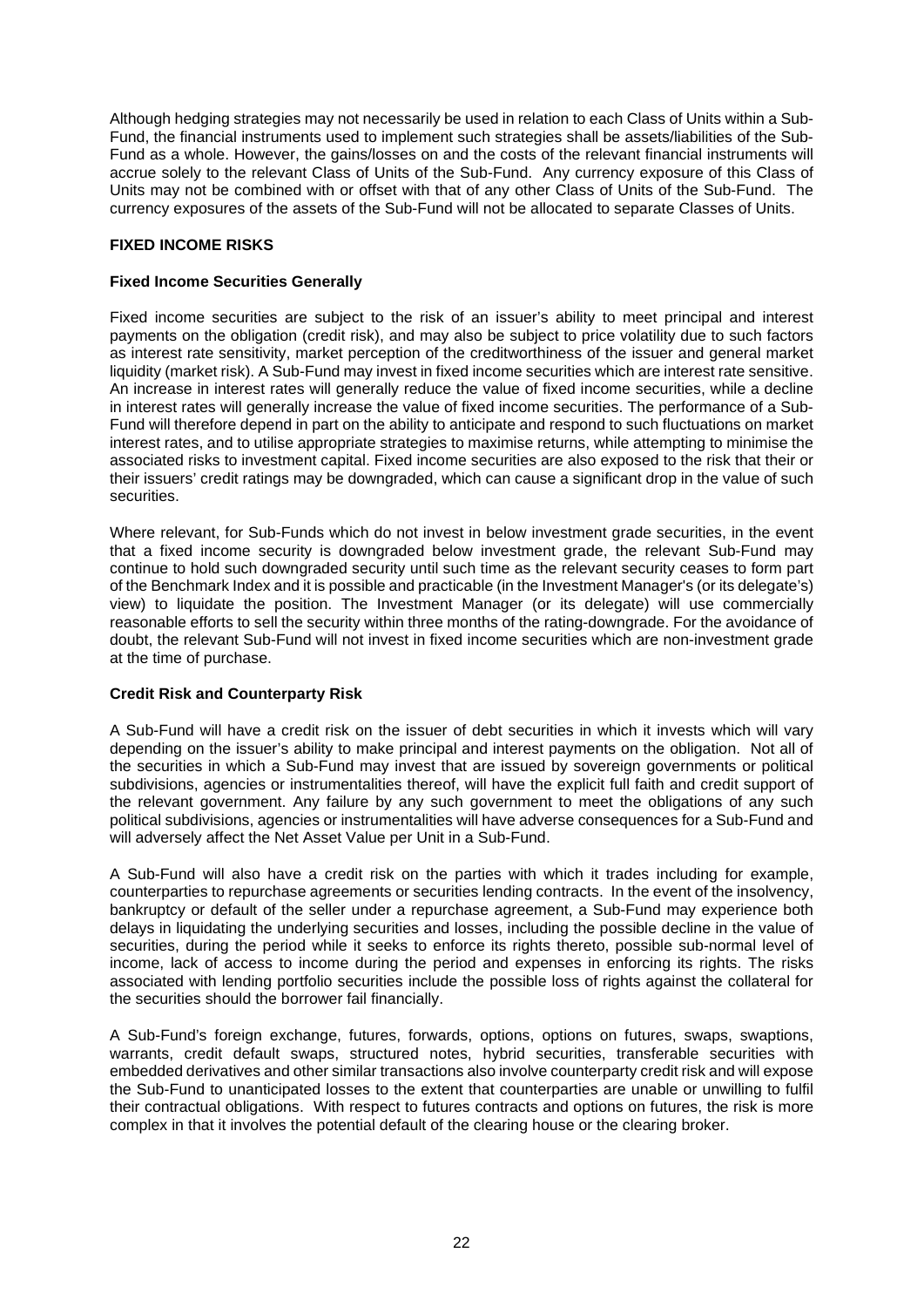The Sub-Investment Managers will have contractual remedies upon any default pursuant to the agreements related to the transactions. Such remedies could be inadequate, however, to the extent that the collateral or other assets available are insufficient.

S&P, Moody's and Fitch ratings and ratings of other recognised rating agencies are relative and subjective and are not absolute standards of quality. Although these ratings are initial criteria for selection of investments, the Sub-Investment Managers also make their own evaluation of these securities. Among the factors that are considered are the long-term ability of the issuers to pay principal and interest and general economic trends.

#### **Interest Only Securities**

Stripped mortgage securities have greater volatility than other types of mortgage securities. Although stripped mortgage securities are purchased and sold by institutional investors through several investment banking firms acting as brokers or dealers, the market for such securities has not yet been fully developed. Accordingly, stripped mortgage securities are generally illiquid.

The yield to maturity on interest only securities and principal only securities that are purchased at a substantial premium or discount generally are extremely sensitive not only to changes in prevailing interest rates but also to the rate of principal payments (including prepayments) on the related underlying mortgage assets, and a rapid rate of principal payments may have a material adverse effect on such securities' yield to maturity. If the underlying mortgage assets experience greater than anticipated prepayments of principal, a Sub-Fund may fail to fully recoup its initial investment in these securities even if the securities have received the highest rating by a nationally recognised statistical rating organisations.

# **Interest Rate Risk**

The fixed income securities in which a Sub-Fund may invest are interest rate sensitive and may be subject to price volatility due to such factors including, but not limited to, changes in interest rates, market perception of the creditworthiness of the issuer and general market liquidity. The magnitude of these fluctuations will be greater when the maturity of the outstanding securities is longer. An increase in interest rates will generally reduce the value of fixed income securities, while a decline in interest rates will generally increase the value of fixed income securities. When interest rates are falling the inflow of net new money to a Sub-Fund from the continuous sale of Units in a Sub-Fund tends to be invested in instruments producing lower yields than the balance of the obligations held by a Sub-Fund, thereby reducing a Sub-Fund's current yield. In periods of rising interest rates the opposite can be expected to occur.

The performance of a Sub-Fund will therefore depend in part on the ability of the Investment Manager (or its delegate) to anticipate and respond to such fluctuations in market interest rates and to utilise appropriate strategies to maximise returns, while attempting to minimise the associated risks to investment capital.

# **Zero Coupon Securities**

The market prices of zero coupon securities are generally more volatile and more likely to respond to changes in interest rates than the market prices of securities having similar maturities and credit qualities that pay interest periodically. Zero coupon securities are subject to greater market value fluctuations from changing interest rates than debt obligations of comparable maturities that make current distributions of interest (cash).

# **Volatility in the Credit Market**

Although market values in fixed income securities have increased from historical lows, there is a risk that the market values of such securities may from time to time become volatile and possibly suffer material declines. The market value of fixed income securities can fluctuate significantly with, among other things, the financial condition of the obligors on or issuers of such securities, general economic conditions, the condition of certain financial markets, political events, developments or trends in any particular industry, and changes in prevailing interest rates.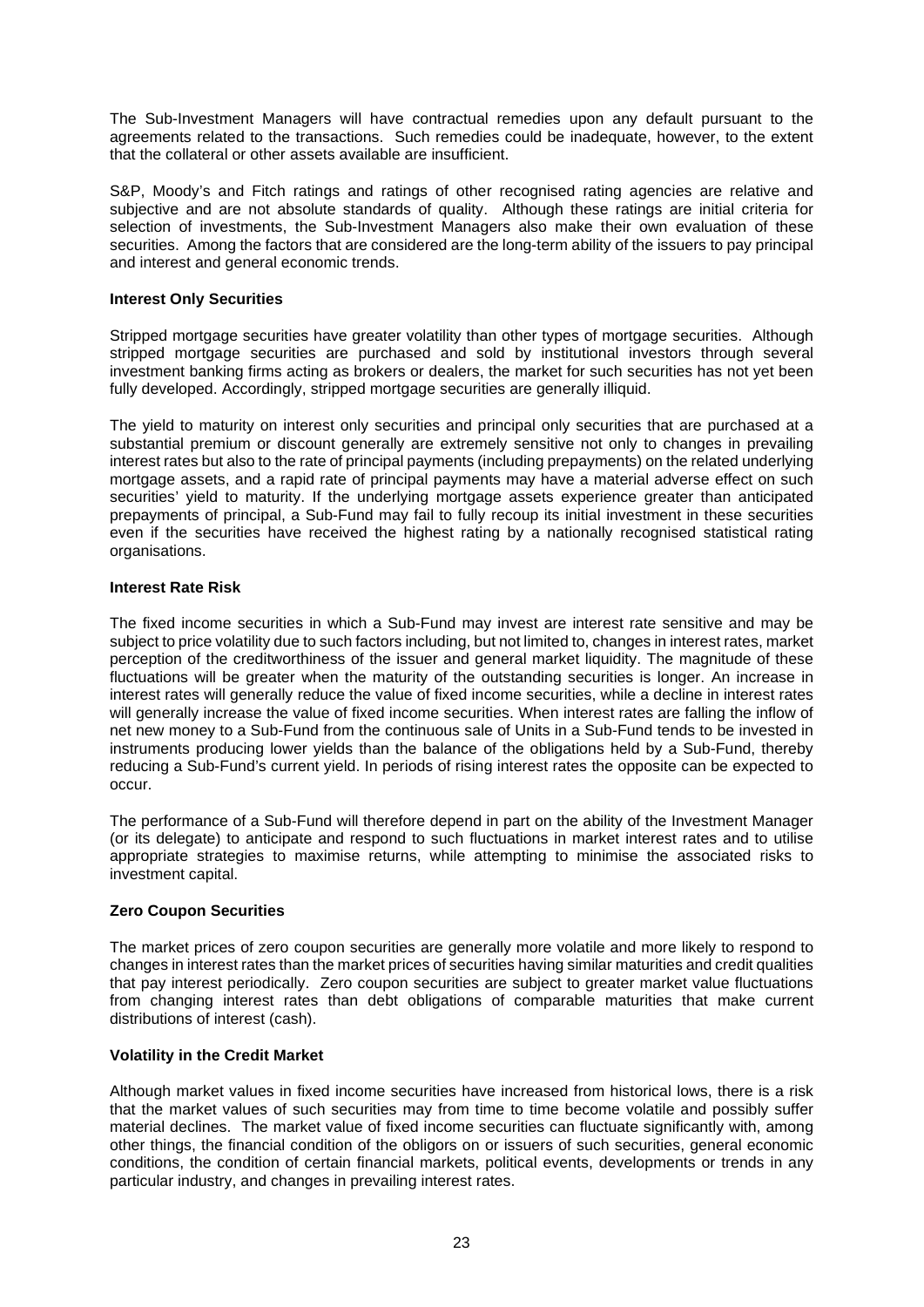No assurance can be given as to the present or future value of the securities held by a Sub-Fund at any time. Future periods of uncertainty in the world economy and the possibility of increased volatility and default rates in certain financial markets may also adversely affect the price and liquidity of the securities held by a Sub-Fund.

#### **Investments in Below Investment Grade Securities**

An investment in below investment grade securities, meaning securities rated below Baa3 by Moody's or below BBB- by Standard and Poor's, sometimes referred to as "junk bonds", or low credit quality securities involves a higher degree of risk than investment in investment grade debt securities. Issuers of these securities are often highly leveraged, so that their ability to service debt obligations during an economic downturn may be impaired. The lower ratings of securities reflect a greater possibility of adverse changes in the financial condition of the issuer, which may impair the ability of the issuer to make payments of interest and principal. The risk of loss due to default in payment of interest or principal by such issuers is significantly greater than in the case of investment grade securities because such securities frequently are subordinated to the prior payment of senior indebtedness. In the case of default or winding up of an issuer of below investment grade securities, there is a greater risk that the capital / assets of the issuer will be insufficient to meet all of its liabilities and the holders of below investment grade securities, (who rank as unsecured creditors) could in such circumstances lose their entire investment. An economic downturn or a period of rising interest rates could adversely affect the market for these securities and reduce a Sub-Fund's ability to sell these securities. The market for below investment grade rated securities may be thinner and less active than that for higher quality securities which can adversely affect the price at which securities can be sold. To the extent that there is no regular secondary market trading for certain lower rated securities, there may be difficulties in valuing such securities and in turn a Sub-Fund's assets.

#### **Lower Quality and Lower Rated Debt Securities**

Debt securities rated in the fourth highest category by S&P or Moody's or given equivalent credit ratings by other recognised rating agencies, although considered investment grade, may possess speculative characteristics, and changes in economic or other conditions are more likely to impair the ability of their issuers to make interest and principal payments than is the case with respect to issuers of higher grade debt securities.

Generally, medium or lower rated securities and unrated securities of comparable quality offer a higher current yield than is offered by higher rated securities, but also (i) are likely have some quality and protective characteristics that, in the judgement of the rating organisations, are outweighed by large uncertainties or major risk exposures to adverse conditions; and (ii) are predominantly speculative with respect to the issuers capacity to pay interest and repay principal in accordance with the terms of the obligation. The market values of certain of these securities also tend to be more sensitive to individual corporate developments and changes in economic conditions than higher quality bonds. In addition, medium and lower rated securities and comparable unrated securities generally present a higher degree of credit risk. The risk of loss due to default by these issuers, is significantly greater because medium and lower rated securities and unrated securities of comparable quality generally are unsecured and frequently are subordinated to the prior payment of senior indebtedness. In light of these risks, the Investment Manager (or its delegate), in evaluating the creditworthiness of an issue, whether rated or unrated, takes various factors into consideration, which may include, as applicable, the issuer's financial resources, its sensitivity to economic conditions and trends, the ability of the issuer's management and regulatory matters.

The market value of securities in lower rated categories is more volatile than that of higher quality securities, and the markets in which medium and lower rated or unrated securities are traded are more limited than those in which higher rated securities are traded. The existence of limited markets may make it more difficult to obtain accurate market quotations for purposes of valuing the securities held by, and calculating the Net Asset Value of, a Sub-Fund. Moreover, the lack of a liquid trading market may restrict the availability of securities for purchase and may also have the effect of limiting the ability of a Sub-Fund to sell securities at their fair value either to meet withdrawal requests or to respond to changes in the economic or the financial markets.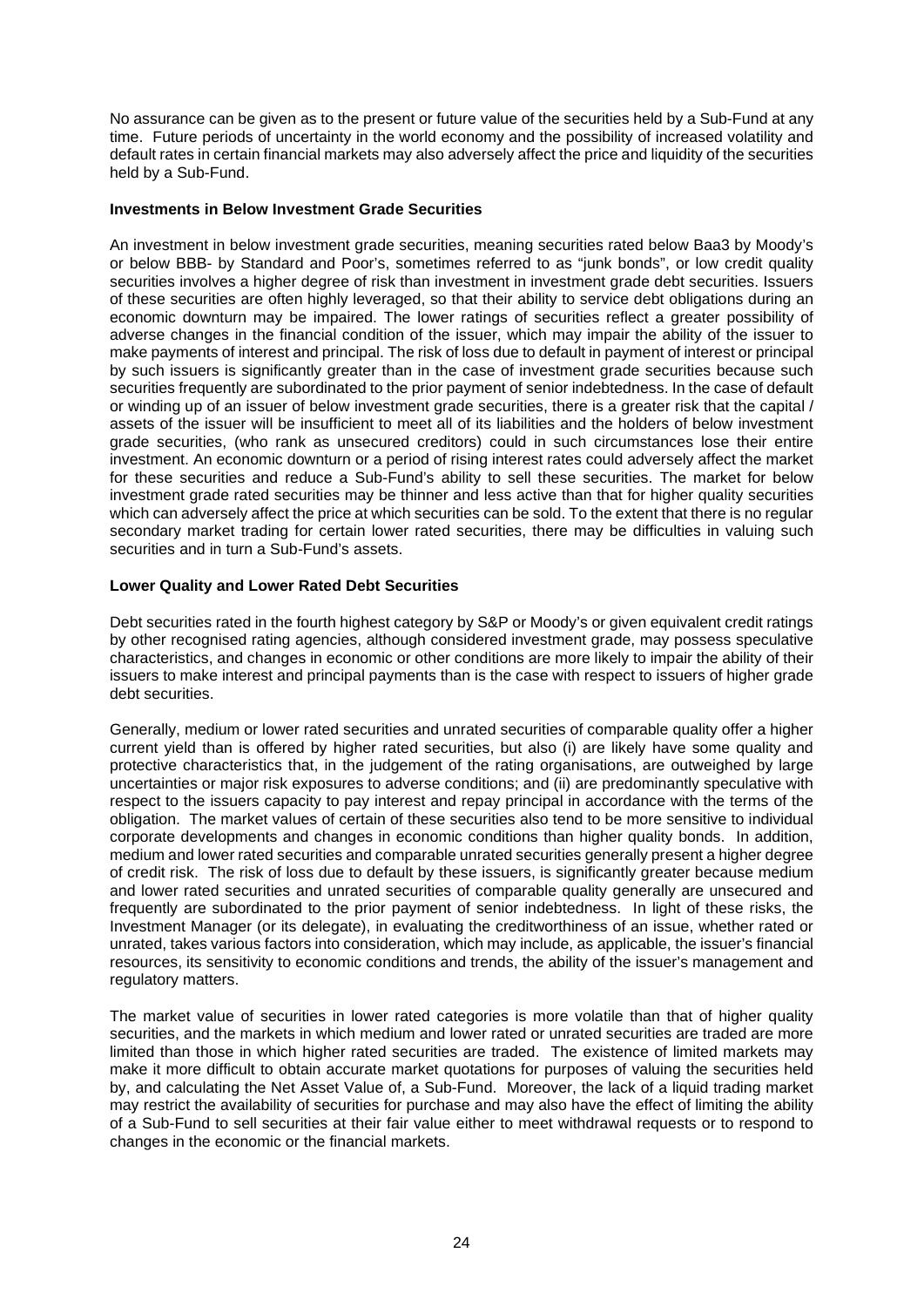Lower rated debt obligations also present risks based on payment exceptions. If an issuer calls the obligation for redemption, the obligation may have to be replaced with a lower yielding security, resulting in a decreased return for investors. In the event of rising interest rates the value of the securities held by a Sub-Fund may decline proportionately more than higher rated securities. If a Sub-Fund experiences unexpected net withdrawals, higher rated bonds may have to be sold, resulting in a decline in the overall credit quality of the securities held by a Sub-Fund and increasing the exposure of a Sub-Fund to the risks of lower rated securities.

A Sub-Fund may invest in securities which are not investment grade. Such securities may have a higher yield than securities with an investment grade rating, but are more likely to react to developments affecting market and credit risk than such higher rated securities, which primarily react to movements in the general level of interest rates. Lower rated or unrated securities are generally subject to a greater default risk than such higher rated securities.

# **Corporate Debt Securities**

Corporate debt securities are subject to the risk of an issuer's inability to meet principal and interest payments on the obligation (credit risk) and may also be subject to price volatility due to such factors as interest rate sensitivity, market perception of the creditworthiness of the issuer and general market liquidity (market risk). Lower rated or unrated securities are more likely to react to developments affecting market and credit risk than more highly rated securities, which react primarily to movements in the general level of interest rates. The Investment Manager (or its delegate) will consider both credit risk and market risk in making investment decisions for a Sub-Fund.

The timing of purchase and sale transactions in debt obligations may result in capital appreciation or depreciation because the value of debt obligations generally varies inversely with prevailing interest rates.

# **Government Securities**

Certain government securities are supported by the full faith and credit of their respective jurisdictions of issue. Others are not supported by the full faith and credit of their respective jurisdictions of issue but are supported by: (i) the right of the issuer to borrow from a government body of the jurisdiction of issue; (ii) the discretionary authority of a governing body of their respective jurisdictions of issue to purchase the issuing body's obligations, or (iii) only the credit of the issuer. No assurance can be given to investors in a Sub-Fund which may invest in such securities that the relevant government will provide financial support in the future to government agencies, authorities or instrumentalities that are not supported by the full faith and credit of their respective governments.

# **Supranational Entities**

A Sub-Fund may invest in debt securities issued by supranational organisations. As supranational organisations do not possess taxing authority, they are dependent upon their members' continued support in order to meet interest and principal payments.

# **Emerging Market Debt Securities**

In addition to the risks related to investments in Emerging Markets generally, Emerging Market debt securities may be subject to greater risk of loss of principal and interest than debt securities issued by obligors in developed countries and may be considered to be predominantly speculative with respect to the issuer's capacity to pay interest and repay principal. They may also be generally subject to greater risk than securities with issued by obligors in developed countries in the case of deterioration of general economic conditions. Additionally, evaluating credit risk for Emerging Market debt securities may involve greater uncertainty. Because investors generally perceive that there are greater risks associated with Emerging Market debt securities, the yields or prices of such securities may tend to fluctuate more than those for debt securities issued by obligors in developed countries. The market for Emerging Market debt securities may be thinner and less active than that for debt securities issued by obligors in developed countries, which can adversely affect the prices at which Emerging Market debt securities are sold. In addition, adverse publicity and investor perceptions about Emerging Market debt securities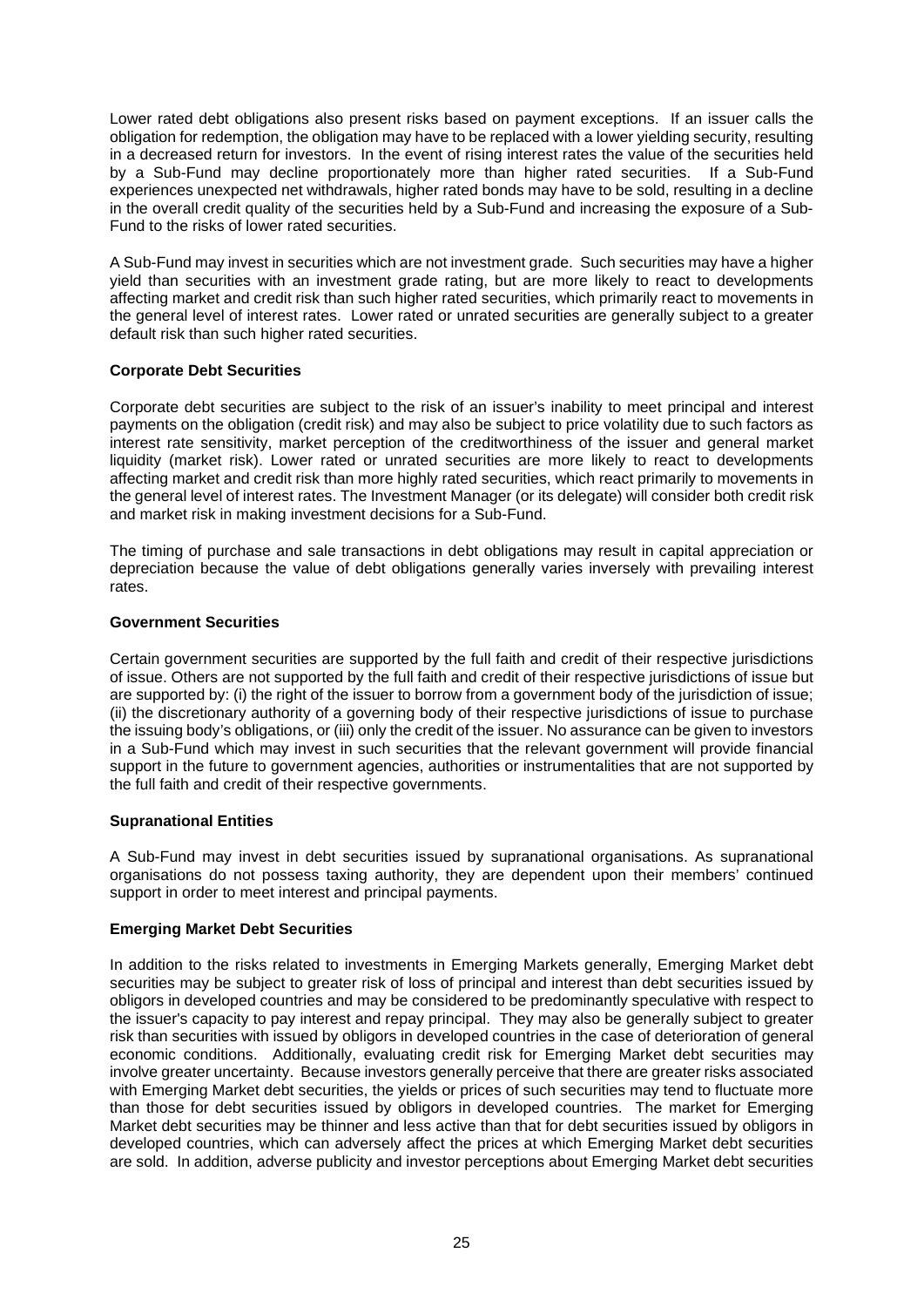and the economies of emerging market countries generally, whether or not based on fundamental analysis, may be a contributing factor in a decrease in the value and liquidity of such securities.

#### **Inflation Protected Securities Risks**

The value of inflation-protected securities ("**IPS**"), including U.S. Treasury Inflation-Protected Securities ("**U.S. TIPS**"), generally fluctuates in response to changes in real interest rates. Real interest rates are tied to the relationship between nominal interest rates and the rate of inflation. If nominal interest rates increase at a faster rate than inflation, real interest rates might rise, leading to a decrease in value of IPS. Conversely, if inflation rises at a faster rate than nominal interest rates, real interest rates might decline, leading to an increase in value of IPS.

If a Sub-Fund purchases IPS in the secondary market whose principal values have been adjusted upward due to inflation since issuance, a Sub-Fund may experience a loss if there is a subsequent period of deflation. Additionally, if a Sub-Fund purchases IPS in the secondary market whose price has been adjusted upward due to real interest rates increasing, a Sub-Fund may experience a loss if real interest rates subsequently increase. If inflation is lower than expected during the period a Sub-Fund holds an IPS, a Sub-Fund may earn less on the security than on a conventional bond. If a Sub-Fund sells U.S. TIPS in the secondary market prior to maturity however, a Sub-Fund may experience a loss.

If real interest rates rise (ie, if interest rates rise for reasons other than inflation (for example, due to changes in currency exchange rates)), the value of the IPS in a Sub-Fund's portfolio will decline. Moreover, because the principal amount of IPS would be adjusted downward during a period of deflation, a Sub-Fund will be subject to deflation risk with respect to its investments in these securities. IPS are tied to indices that are calculated based on the rates of inflation for prior periods. There can be no assurance that such indices will accurately measure the real rate of inflation.

Additionally, the market for IPS may be less developed or liquid, and more volatile, than certain other securities markets. Although the U.S. Treasury is contemplating issuing additional IPS, there is no guarantee that it will do so. There are a limited number of IPS that are currently available for a Sub-Fund to purchase, thus making the market less liquid and more volatile than the U.S. Treasury and agency markets.

The U.S. Treasury currently issues U.S. TIPS in only ten-year maturities, although it is possible that U.S. TIPS with other maturities will be issued in the future. Previously, U.S. TIPS have been issued with maturities of five, ten or thirty years. Repayment of the original bond principal upon maturity (as adjusted for inflation) is guaranteed even during a period of deflation. However as with IPS generally, because the principal amount of U.S. TIPS would be adjusted downward during a period of deflation, a Sub-Fund will be subject to deflation risk with respect to its investments in these securities. In addition, the current market value of the bonds is not guaranteed, and will fluctuate. If a Sub-Fund purchases U.S. TIPS in the secondary market whose principal values have been adjusted upward due to inflation since issuance, a Sub-Fund may experience a loss if there is a subsequent period of deflation. If inflation is lower than expected during the period a Sub-Fund holds a U.S. TIPS, the Sub-Fund may earn less on the security than on a conventional bond.

# **Loan Participations**

Participations typically will result in a Sub-Fund having a contractual relationship only with the lender, not with the borrower. A Sub-Fund will have the right to receive payments of principal, interest and any fees to which it is entitled only from the lender selling the participation and only upon receipt by the lender of the payments from the borrower. In connection with purchasing participations, a Sub-Fund generally will have no right to enforce compliance by the borrower with the terms of the loan agreement relating to the loan, nor any rights of set-off against the borrower, and a Sub-Fund may not directly benefit from any collateral supporting the loan in which it has purchased the participation. As a result, a Sub-Fund will assume the credit risk of both the borrower and the lender that is selling the participation. In the event of the insolvency of the lender selling a participation, a Sub-Fund may be treated as a general creditor of the lender and may not benefit from any set-off between the lender and the borrower.

A Sub-Fund may have difficulty disposing of participations. The liquidity of such instruments is limited, and they may be sold only to a limited number of institutional investors. The lack of a liquid secondary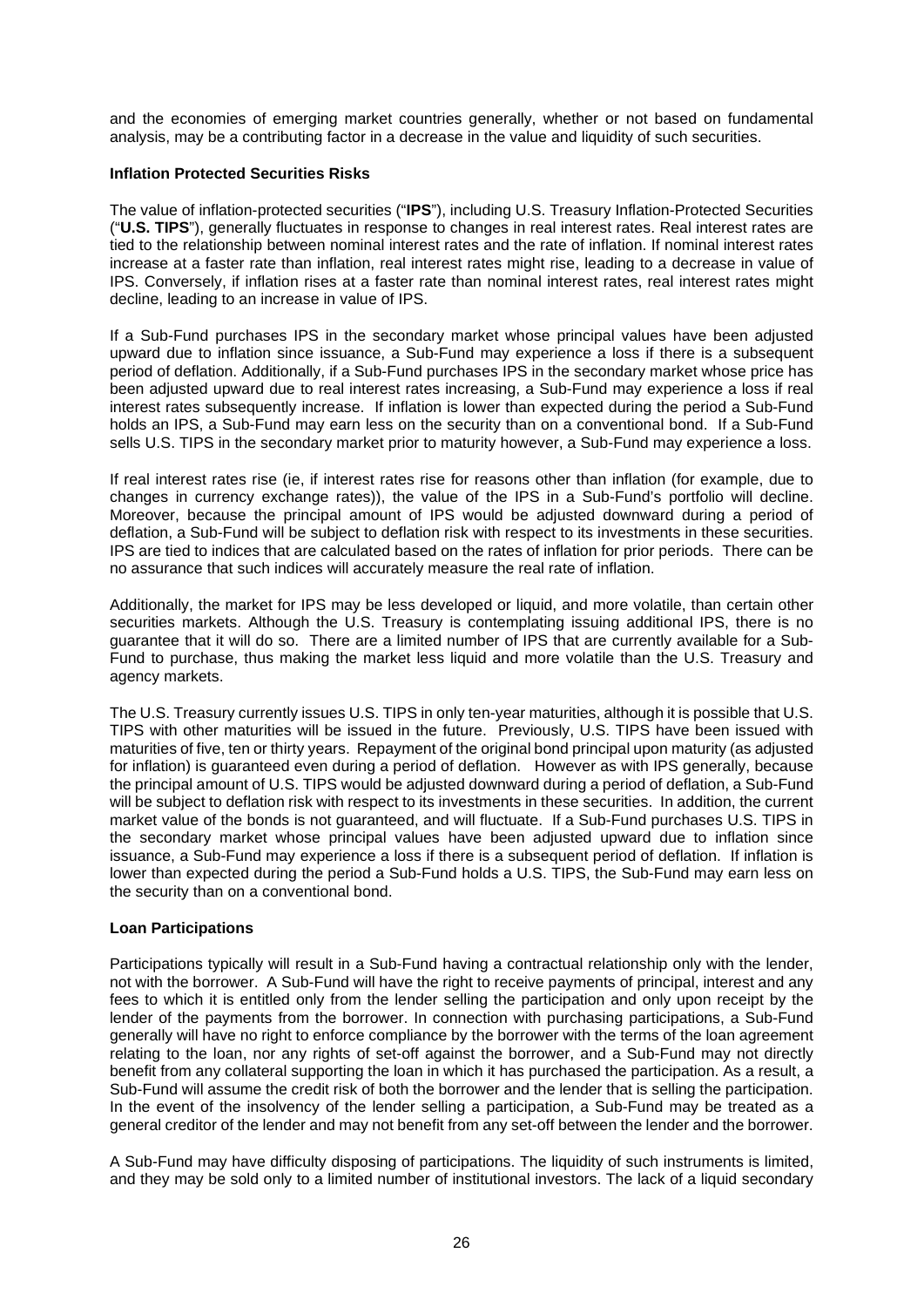market could have an adverse impact on the value of such securities and on a Sub-Fund's ability to dispose of particular participations when necessary to meet its liquidity needs or in response to a specific economic event, such as a deterioration in the creditworthiness of the borrower. The lack of a liquid secondary market for participations also may make it more difficult to assign a value to those securities for the purposes of valuing a Sub-Fund's portfolio and calculating its Net Asset Value.

#### **Mortgage Related Securities**

A Sub-Fund may invest in mortgage related securities, which include certain risks. The monthly cash flow from the underlying loans may not be sufficient to meet the monthly payment requirements of the mortgage related security. Prepayment of principal by the mortgagors or mortgage foreclosures shorten the term of the underlying mortgage pool for a mortgage related security. The occurrence of mortgage prepayments is affected by the level of interest rates, general economic conditions, the location and age of the mortgage and other social and demographic conditions. In periods of rising interest rates, the rate of prepayment tends to decrease, thereby lengthening the average life of a pool of mortgage related securities. Conversely, in periods of falling interest rates the rate of prepayment tends to increase, thereby shortening the average life of a pool. Reinvestment of prepayments may occur at higher or lower interest rates than the original investment, thus affecting yield. Because prepayments of principal generally occur when interest rates are declining, the proceeds of prepayments must be invested. If this occurs, a Sub-Fund's yield correspondingly declines. Thus, mortgage related securities have less potential for capital appreciation in periods of falling interest rates than other fixed income securities of comparable maturity, and they have a higher risk of decline in market value in periods of rising interest rates. To the extent that mortgage related securities are purchased at a premium, unscheduled prepayments, which are made at par, result in a loss equal to any unamortised premium.

#### **Convertible Securities**

A Sub-Fund may from time to time invest in debt securities and preferred stocks which are convertible into, or carry the right to purchase, common stock or other equity securities. Convertible securities may be purchased where a Sub-Investment Manager believes that they have appreciation potential on the basis that the relevant Sub-Investment Manager is of the opinion that they yield more than the underlying securities at the time of purchase or considers them to present less risk of principal loss than the underlying securities. Generally speaking, the interest or dividend yield of a convertible security is somewhat less than that of a non-convertible security of similar quality issued by the same company.

# **Contingent Convertible Securities**

Certain Sub-Funds may invest in contingent convertible ("**coco**") bonds. The performance of such bonds is dependent on a number of factors including interest rates, credit and equity performance, and the correlations between factors. As such these securities introduce significant additional risk to an investment in the relevant Sub-Fund.

Generally, convertible securities are subject to the risks associated with both fixed income securities and equities, namely credit risk, interest rate risk and market price risk. Contrary to traditional convertible securities which may be converted into equity by the holder, contingent convertible securities may be converted into equity or be forced to suffer a write down of principal upon the occurrence of a predetermined event (the "trigger event"). As such, contingent convertible securities expose the holder to specific risks such as trigger risk, write down risk, coupon cancellation, capital structure inversion risk, and call extension risk, as described below.

The trigger event is ordinarily linked to the financial position of the issuer and therefore the conversion is likely to occur as a result of a deterioration of the relative capital strength of the underlying. As a result of the potential trigger event for a conversion of these securities, it is likely that the conversion to equity would occur at a share price, which is lower than when the bond was issued or purchased. In stressed market conditions, the liquidity profile of the issuer can deteriorate significantly and it may be difficult to find a ready buyer which means that a significant discount may be required in order to sell it.

In some cases, the issuer may cause a convertible security to be written down in value based on the specific terms of the individual security if a pre-specified trigger event occurs. There is no guarantee that the Sub-Fund will receive return of principal on contingent convertible securities.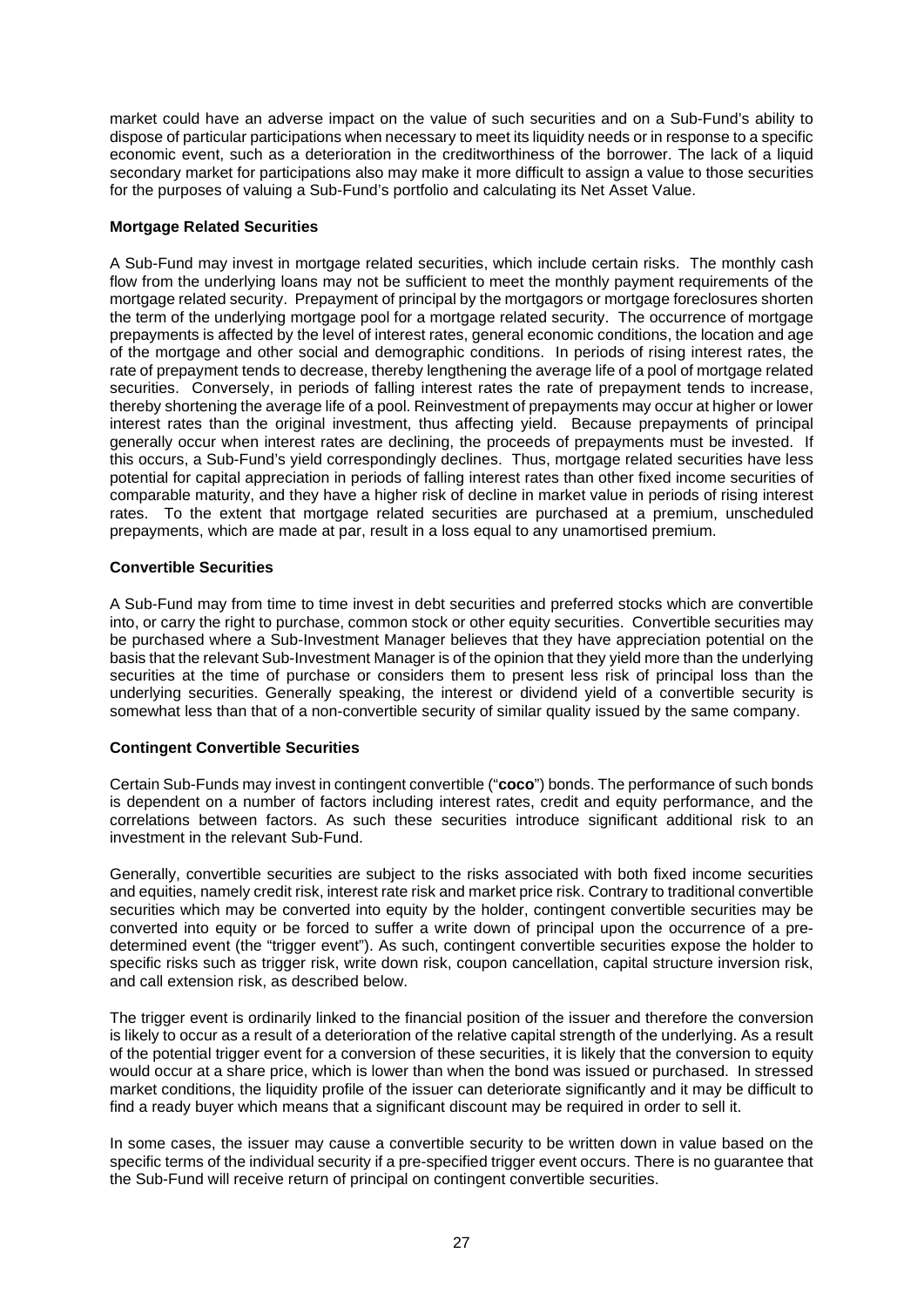Coupon payments may be discretionary and could thus be cancelled at any time, for any reason. As a result, investment in contingent convertible bonds can carry higher risk than investment in traditional debt instruments/convertibles and, in certain cases, equities; the volatility and risk of loss can be significant.

Contingent convertible securities are typically structurally subordinated to traditional convertible bonds in the issuer's capital structure. In certain scenarios, investors in contingent convertible securities may suffer a loss of capital ahead of equity holders or when equity holders do not.

Contingent convertible bonds can be issued as perpetual instruments (ie, bonds without a maturity date) and may only be callable at predetermined dates upon approval of the applicable regulatory authority. There is no guarantee that the Sub-Fund will receive a return of principal on contingent convertible securities.

The valuation of contingent convertible securities is influenced by many unpredictable factors such as:

- (i) the creditworthiness of the issuer and the fluctuations in the issuer's capital ratios;
- (ii) the supply and demand for contingent convertible securities;
- (iii) the general market conditions and available liquidity; and
- (iv) the economic, financial and political events that affect the issuer, the market it is operating in or the financial markets in general.

Contingent convertible securities may experience periods of lower liquidity caused by market events, lower new issues during a period or large sales and such events may raise the risk that these securities will not be able to be sold during those periods or may have to be sold at reduced prices. Those events may influence the value of the Sub-Fund, as the lower liquidity in these assets may be reflected in a corresponding reduction in the Net Asset Value of the Sub-Fund.

Contingent convertible bonds are a relatively new instrument and the trigger events are generally untested, therefore it is uncertain how the asset class will perform in stressed market conditions and risk to capital, and volatility could be significant.

# **INDEX-RELATED RISKS**

#### **Index Tracking Risk**

In order to meet its investment objective, a Sub-Fund may seek to achieve a return which reflects the return of a Benchmark Index as published by the relevant index provider. While index providers do provide descriptions of what each index is designed to achieve, index providers do not provide any warranty or accept any liability in relation to the quality, accuracy or completeness of data in respect of their indices, nor any guarantee that the published indices will be in line with their described index methodologies. Errors in respect of the quality, accuracy and completeness of the data may occur from time to time and will be corrected at a Sub-Fund's expense.

In addition, apart from scheduled rebalances, index providers may carry out additional ad hoc rebalances or adjustments to their indices in order to, for example, correct an error in the selection of index constituents. Where a Benchmark Index is rebalanced or adjusted and a Sub-Fund in turn rebalances or adjusts its portfolio, any transaction costs arising from such portfolio rebalancing or adjustment will be borne by a Sub-Fund and, by extension, its Unitholders. Therefore, errors and additional ad hoc rebalances and adjustments carried out by an index provider to the Benchmark Index may increase the costs of a Sub-Fund. There is no assurance that the Benchmark Index will continue to be calculated and published on the basis described in a supplement or that it will not be amended significantly. The past performance of the Benchmark Index is not a guide to future performance.

While a Sub-Fund seeks to reflect the performance of the Benchmark Index through an optimising strategy, there is no guarantee that it will achieve this objective. A Sub-Fund may potentially be subject to tracking error risk, which is the risk that its returns may not reflect that of the Benchmark Index, from time to time.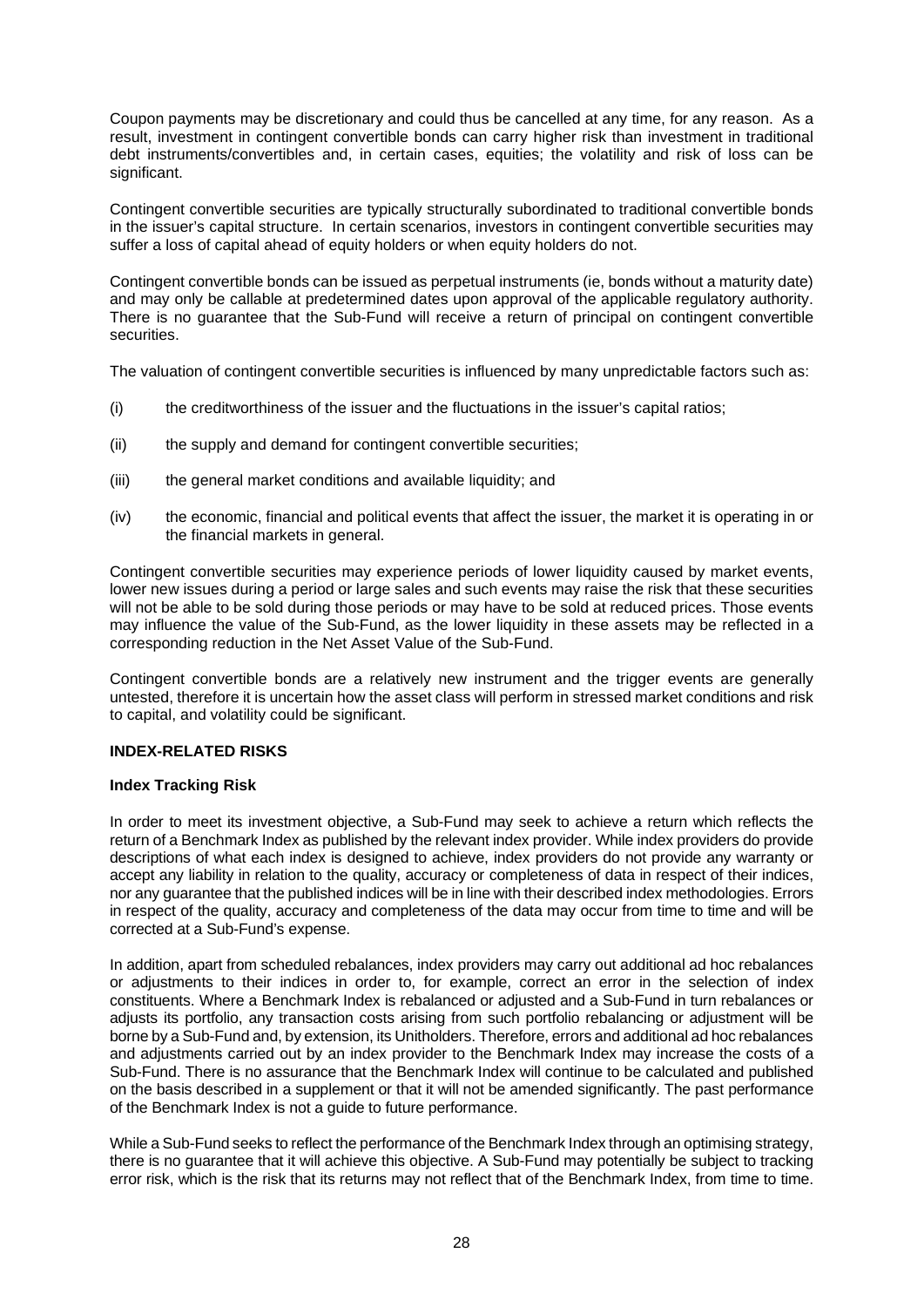This tracking error may result from an inability to hold the exact constituents of the Benchmark Index which a Sub-Fund may seek to do as part of its optimising strategy, for example where there are local market trading restrictions, and/or where the regulations limit exposure to the constituents of the Benchmark Index. In addition operational fees and expenses in respect of a Sub-Fund and /or an inability to hold all the constituents of the Benchmark Index in its appropriate proportions, for example where there are local market trading restrictions, and/or where the regulations limit exposure to the constituents of the Benchmark Index may also restrict the ability of a Sub-Fund to achieve its objective.

Changes to the composition and/or weighting of Benchmark Index will ordinarily require a Sub-Fund to make corresponding adjustments or rebalancings to its investments in order to seek to track the Benchmark Index. The Investment Manager (or its delegate) will accordingly seek to rebalance or adjust the composition and/or weighting of the securities held by a Sub-Fund or to which a Sub-Fund is exposed from time to time to the extent practicable and possible to conform to changes in the composition and/or weighting of the Benchmark Index. In the event that the weighting of any particular component within the Index exceeds the permitted investment restrictions, the Investment Manager (or its delegate) shall adopt as a priority objective for its sales transactions the remedying of that situation, taking due account of the interests of the Unitholders.

In the event of an error in connection with an index, the Manager will consider the nature, extent and likely duration of the error and any regulatory considerations and determine whether they consider the Sub-Fund continuing to track or otherwise use the index, including the error, to be in the best interests of Unitholders in the Sub-Fund, or whether the Sub-Fund's exposures should be altered in order to seek to deliver the exposure which the index would have delivered had it not been for the error. Investors should note that any such determination will be subject to market risk and there can be no guarantee that the Sub-Fund will not suffer a loss as a result.

# **Benchmark Outperformance Risk**

A Sub-Fund may have an investment objective or policy to outperform a specified benchmark. Any such outperformance target will be calculated gross of the fees of the Manager, the Investment Manager and the Distributor, but net of all other fees and expenses of the Sub-Fund, unless otherwise disclosed in the Relevant Supplement. This outperformance target may be a specific amount expressed in percentage terms.

As such, the return of any investment in a Sub-Fund and consequently, the ability of a Unitholder in that Sub-Fund to realise a return in line with any outperformance targets set for the Sub-Fund against a stated benchmark, will be directly impacted by the level of the Manager, the Investment Manager and the Distributor fees payable by the Sub-Fund, as specified in the Relevant Supplement.

In addition, certain Sub-Funds may set outperformance targets that are less than the level of the Manager, the Investment Manager and the Distributor fees applicable to certain Classes within such Sub-Funds. This may in some circumstances, result in Unitholders not receiving a positive return on their investment relative to the benchmark, notwithstanding that the Sub-Fund has achieved its stated outperformance target. Investors should also note that there is no guarantee that a Sub-Fund will achieve its stated outperformance target.

# **EQUITIES RISKS**

# **Equity and Equity-Related Securities and Instruments**

Equity market risk is the possibility that stock prices overall will decline over short or even extended periods. Equity markets are volatile and tend to move in cycles, with periods of rising and falling stock prices. This volatility in stock prices means that the value of an investor's holding in a Sub-Fund may go down as well as up and an investor may not recover the amount invested. Equities are representatives of companies' capital and expose the investor at the economic risk of the enterprise, so the investor is exposed to the risk of losing completely the money invested in equities.

A Sub-Fund may, directly or indirectly, purchase equity-related securities and instruments, such as convertible securities, warrants, rights, stock options and individual stock futures. The value of equity securities varies in response to many factors. Factors specific to an issuer, such as certain decisions by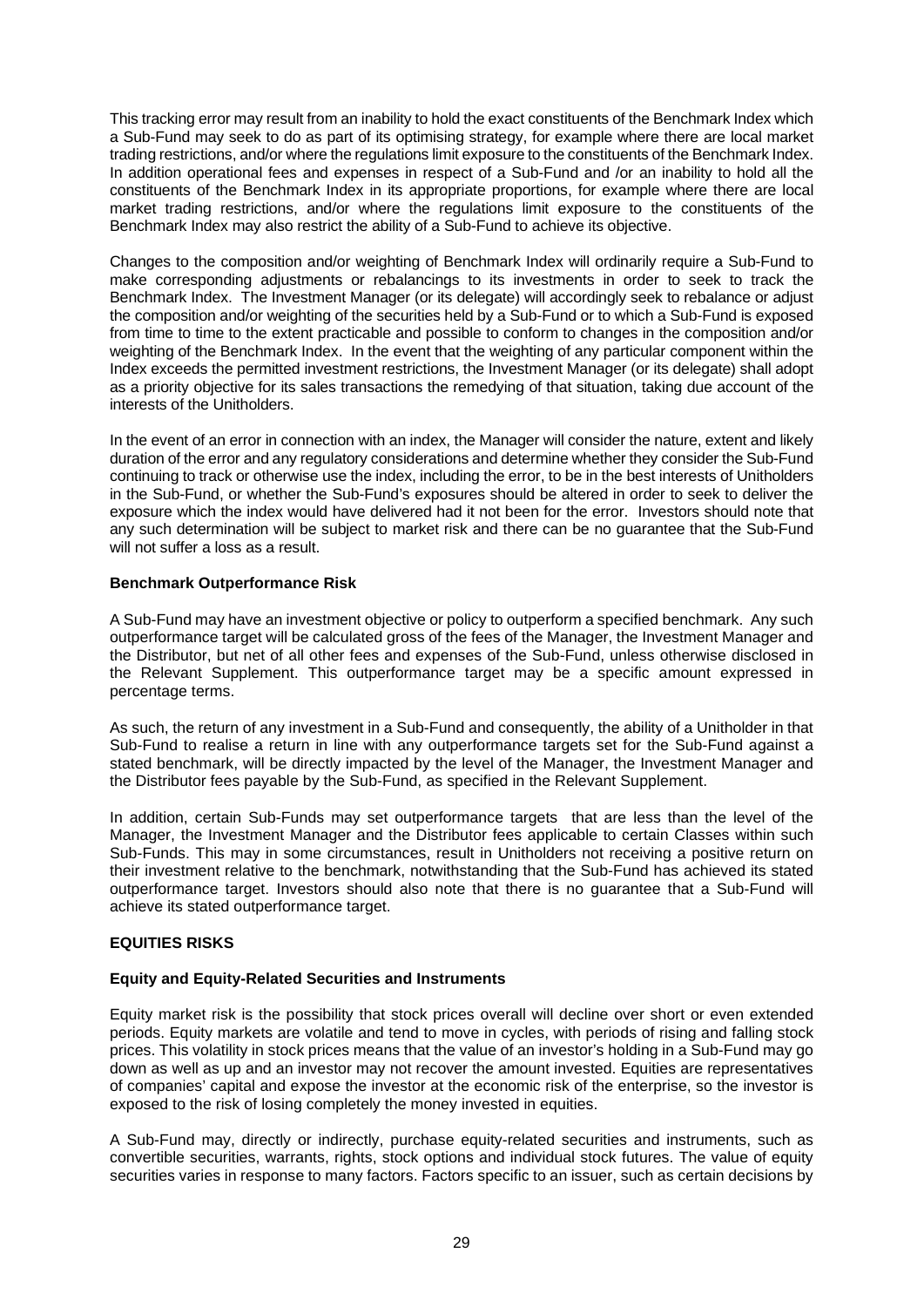management, lower demand for its products or services, or even loss of a key executive, could result in a decrease in the value of the issuer's securities. Factors specific to the industry in which the issuer participates, such as increased competition or costs of production or consumer or investor perception, can have a similar effect. The value of an issuer's stock can also be adversely affected by changes in financial markets generally, such as an increase in interest rates or a decrease in consumer confidence, that are unrelated to the issuer itself or its industry. In addition, certain options and other equity-related instruments may be subject to additional risks, including liquidity risk, counterparty credit risk, legal risk and operations risk, and may involve significant economic leverage and, in some cases, be subject to significant risks of loss. These factors and others can cause significant fluctuations in the prices of the securities in which a Sub-Fund invests and can result in significant losses.

# **Risks of Investing in Stocks**

The value of a Sub-Fund's portfolio may be affected by changes in the stock markets. Stock markets may experience significant short-term volatility and may fall sharply at times. Adverse events in any part of the equity or fixed income markets may have unexpected negative effects on other market segments. Different stock markets may behave differently from each other and may move in the opposite direction from one another.

The prices of individual stocks generally do not all move in the same direction at the same time. For example, "growth" stocks may perform well under circumstances in which "value" stocks in general have fallen. A variety of factors can affect the price of a particular company's stock. These factors may include, but are not limited to: poor earnings reports, a loss of customers, litigation against the company, general unfavourable performance of the company's sector or industry, or changes in government regulations affecting the company or its industry. To the extent that securities of a particular type are emphasised (for example foreign stocks, stocks of small- or mid-cap companies, growth or value stocks, or stocks of companies in a particular industry), fund share values may fluctuate more in response to events affecting the market for those types of securities.

# **Small Capitalisation and Emerging Companies**

The investment risk associated with emerging companies is higher than that normally associated with larger, older companies due to the greater business risks associated with small size, the relative age of the company, limited product lines, distribution channels and financial and managerial resources. Further, there is typically less publicly available information concerning smaller companies than for larger, more established ones. The securities of small companies are often traded only over-the-counter ("**OTC**") and may not be traded in the volumes typical of trading on a national securities exchange. Nonetheless, a Sub-Fund will not invest more than 10% of its net assets in securities traded OTC as provided under Paragraph 2.1 of Appendix IV "Investment Restrictions". As a result, in order to sell this type of holding, a Sub-Fund may need to discount the securities from recent prices or dispose of the securities over a long period of time. The prices of this type of security may be more volatile than those of larger companies which are often traded on a national securities exchange.

# **Investment in Mid-Capitalisation Companies**

Mid-cap companies are generally companies that have completed their initial start-up cycle, and in many cases have established markets and developed seasoned management teams. While mid-cap companies might offer greater opportunities for gain than larger companies, they also involve greater risk of loss. They may be more sensitive to changes in a company's earnings expectations and may experience more abrupt and erratic price movements than larger companies. Mid-cap companies' securities often trade in lower volumes and in many instances, are traded OTC or on a regional securities exchange, where the frequency and volume of trading is substantially less than is typical for securities of larger companies traded on national securities exchanges. Therefore, the securities of mid-cap companies may be subject to wider price fluctuations and may be less liquid than securities of larger exchange-traded issuers, meaning it might be harder for a Sub-Fund to dispose of those holdings at an acceptable price when it wants to sell them. Mid-cap companies may have less established markets for their products or services and may have fewer customers and product lines than larger companies. They may have more limited access to financial resources and may not have the financial strength to sustain them through business downturns or adverse market conditions. Since mid-cap companies typically reinvest a high proportion of their earnings in their business, they may not pay dividends for some time,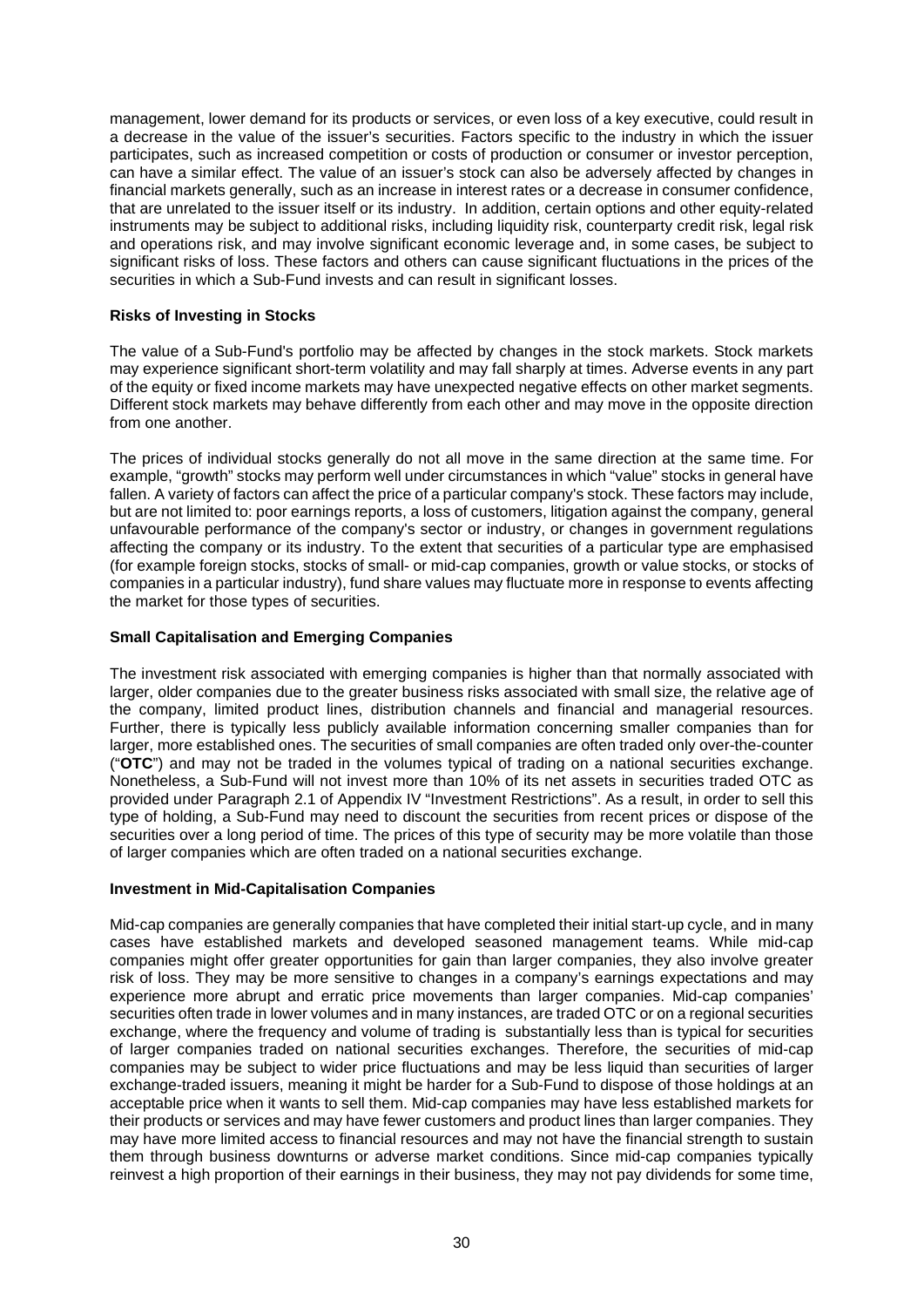particularly if they are newer companies. Mid-cap companies may have unseasoned management or less depth in management skill than larger, more established companies. They may be more reliant on the efforts of particular members of their management team and management changes may pose a greater risk to the success of the business. Securities of unseasoned companies may be particularly volatile, especially in the short term and in periods of market instability, and may have limited liquidity in a declining market. It may take a substantial period of time to realise a gain on an investment in a midcap company, if any gain is realised at all.

#### **Preferred Stock, Convertible Securities, Rights and Warrants**

The value of preferred stocks, convertible securities, rights and warrants will vary with the movements in the equity market and the performance of the underlying common stock, in particular. Their value is also affected by adverse issuer or market information. Thus, for example, as the value of the underlying common stock of an issuer fluctuates, the value of the preferred stock of such issuer would also be expected to fluctuate. With respect to warrants, their value may decrease or may be zero and thus not be exercised if the market price of the underlying securities remains lower than the specified price at which holders of warrants are entitled to buy such securities, resulting in a loss to a Sub-Fund of the purchase price of the warrant (or the embedded warrant price in the case of securities issued with warrants attached).

With respect to convertible debt securities, the market value of such securities tends to decline as interest rates increase and, conversely, to increase as interest rates decline. However, when the market price of the common stock underlying a convertible security exceeds the conversion price, the convertible security tends to reflect the market price of the underlying common stock. As the market price of the underlying common stock declines, the convertible security tends to trade increasingly on a yield basis and thus, may not decline in price to the same extent as the underlying common stock. Convertible securities rank senior to common stock in an issuer's capital structure and consequently entail less risk than the issuer's common stock. In evaluating a convertible security, the Investment Manager will give primary emphasis to the attractiveness of the underlying common stock. If a convertible security held by a Sub-Fund is called for redemption, the Sub-Fund will be required to permit the issuer to redeem the security, convert it into the underlying stock or sell it to a third party. Any of these actions could have an adverse effect on a Sub-Fund's ability to achieve its investment objective.

# **Voting Rights**

The Investment Manager (or its delegate) may in its discretion exercise or procure the exercise of all voting or other rights which may be exercisable in relation to investments held by a Sub-Fund, including Units held by a Sub-Fund in another Sub-Fund. In relation to the exercise of such rights the Investment Manager (or its delegate) may establish guidelines for the exercise of voting or other rights and the Investment Manager or (or its delegate) may, in its discretion, elect not to exercise or procure the exercise of such voting or other rights.

#### **Dividend Risk**

There is no guarantee that the issuers of the stocks held by a Sub-Fund will declare dividends in the future or that, if dividends are declared, they will remain at their current levels or increase over time. Depending on market conditions, dividend paying stocks that also meet a Sub-Fund's investment criteria may not be widely available for purchase by a Sub-Fund. This may increase the volatility of a Sub-Fund's returns and may limit the ability of a Sub-Fund to produce current income while remaining fully diversified. High-dividend stocks may not experience high earnings growth or capital appreciation. A Sub-Fund's performance during a broad market advance could suffer because dividend paying stocks may not experience the same capital appreciation as non-dividend paying stocks.

#### **Depository Receipts**

A Sub-Fund may purchase sponsored or unsponsored American Depository Receipts ("**ADRs**"), European Depository Receipts ("**EDRs**") and Global Depository Receipts ("**GDRs**") (collectively "**Depository Receipts**") typically issued by a bank or trust company which evidence ownership of underlying securities issued by a foreign corporation. EDRs and GDRs are typically issued by banks or trust companies and evidence ownership of underlying securities issued by a corporation.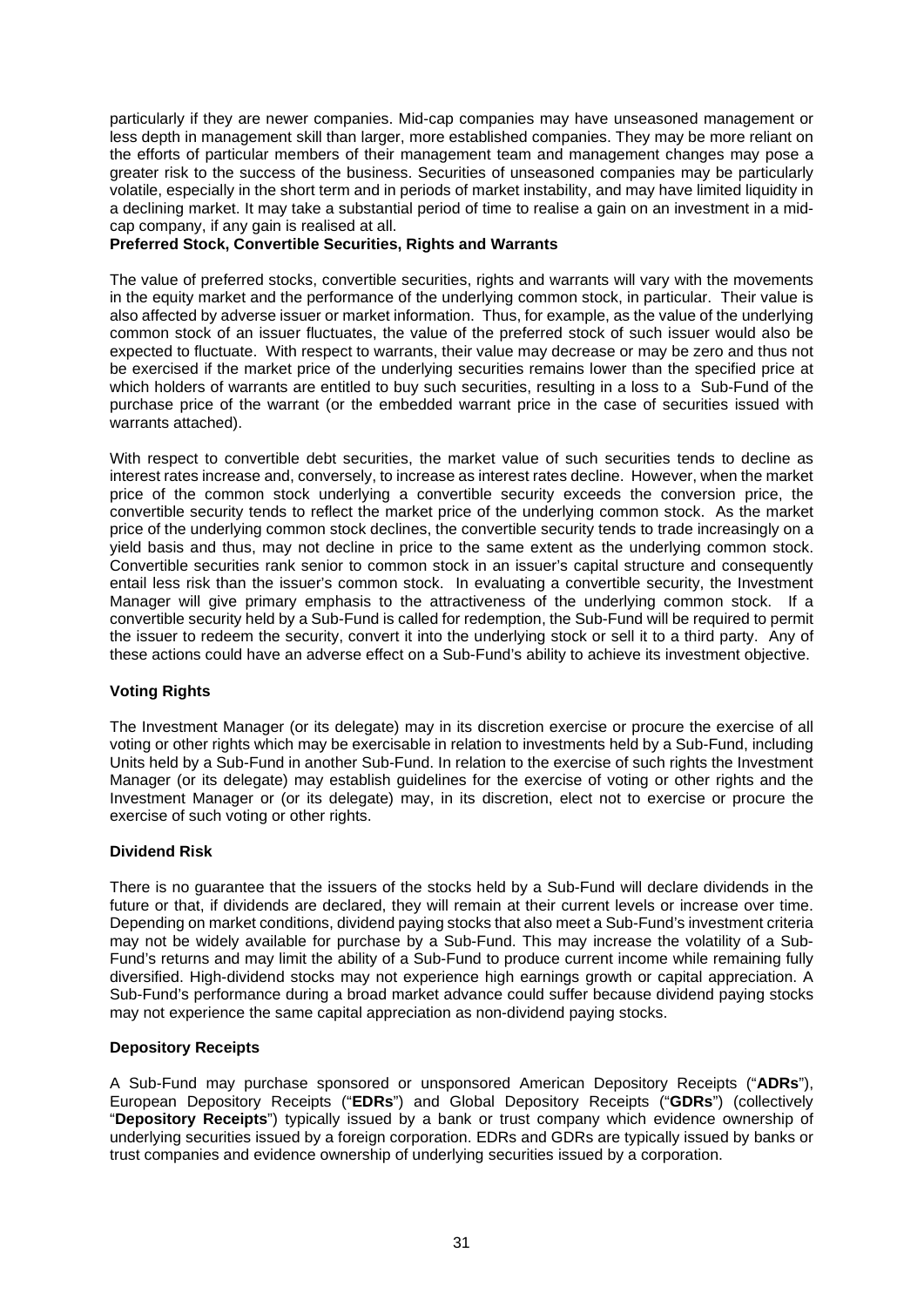Generally, Depository Receipts in registered form are designed for use in the US securities market and Depository Receipts in bearer form are designed for use in securities markets outside the United States. Depository Receipts may not necessarily be denominated in the same currency as the underlying securities into which they may be converted. Depository Receipts may be issued pursuant to sponsored or unsponsored programs. In sponsored programs, an issuer has made arrangements to have its securities traded in the form of Depository Receipts. In unsponsored programs, the issuer may not be directly involved in the creation of the program. Although regulatory requirements with respect to sponsored and unsponsored programs are generally similar, in some cases it may be easier to obtain financial information from an issuer that has participated in the creation of a sponsored program. Accordingly, there may be less information available regarding issuers of securities underlying unsponsored programs and there may not be a correlation between such information and the market value of the Depository Receipts.

#### **Infrastructure Securities Risks**

Adverse developments within the transport, utilities, communication, and renewable energy industries may affect the value of the securities in which the Sub-Fund invests either directly or indirectly through its investment in other funds. Such adverse developments may include price and supply as well as competition considerations as these industries are less typically diversified. Government regulation, taxes, political risk and environmental considerations may also affect the value of such infrastructure securities.

#### **Non-Publicly Traded and Rule 144A Securities**

Non-publicly traded and Rule 144A Securities may involve a high degree of business and financial risk and may result in substantial losses. These securities may be less liquid than publicly traded securities, and a Sub-Fund may take longer to liquidate these positions than would be the case for publicly traded securities. Although these securities may be resold in privately negotiated transactions, the prices realised from these sales could be less than those originally paid by a Sub-Fund. Further, companies whose securities are not publicly traded may not be subject to the disclosure and other investor protection requirements that would be applicable if their securities were publicly traded. A Sub-Fund's investment in illiquid securities is subject to the risk that should the Sub-Fund desire to sell any of these securities when a ready buyer is not available at a price that is deemed to be representative of their value, the Net Asset Value of the Sub-Fund could be adversely affected.

# **DERIVATIVES RISKS**

#### **Derivative Instruments Generally**

Derivative instruments (which are instruments that derive their value from another instrument, security, index, interest rate, money market instrument or currency) may be purchased or sold to enhance return (which may be considered speculative), to hedge against fluctuations in securities prices, market conditions or currency exchange rates, or as a substitute for the purchase or sale of securities or currencies, either for efficient portfolio management or investment purposes. Such transactions may include the purchase or sale of OTC and exchange traded futures, forwards, options (including interest rate, currency, credit, index or total return swaps), swaptions, credit default swaps, structured notes, hybrid securities, transferable securities with embedded derivatives (including convertible bonds and structured notes) securities lending when-issued, delayed delivery, warrants and forward commitment transactions. Transactions in derivative instruments involve a risk of loss or depreciation due to: unanticipated adverse changes in securities prices, interest rates, indices, the other financial instruments' prices or currency exchange rates; the inability to close out a position; default by the counterparty; imperfect correlation between a position and the desired hedge; tax constraints on closing out positions; risks relating to settlement default; legal risk; and portfolio management constraints on securities subject to such transactions. The loss on derivative instruments (other than purchased options) may substantially exceed an investment in these instruments. In addition, the entire premium paid for purchased options may be lost before they can be profitably exercised. Transaction costs are incurred in opening and closing positions. Derivative instruments may sometimes increase or leverage exposure to a particular market risk, thereby increasing price volatility of derivative instruments the Fund holds. The Fund's success in using derivative instruments to hedge portfolio assets depends on the degree of price correlation between the derivative instruments and the hedged asset. Imperfect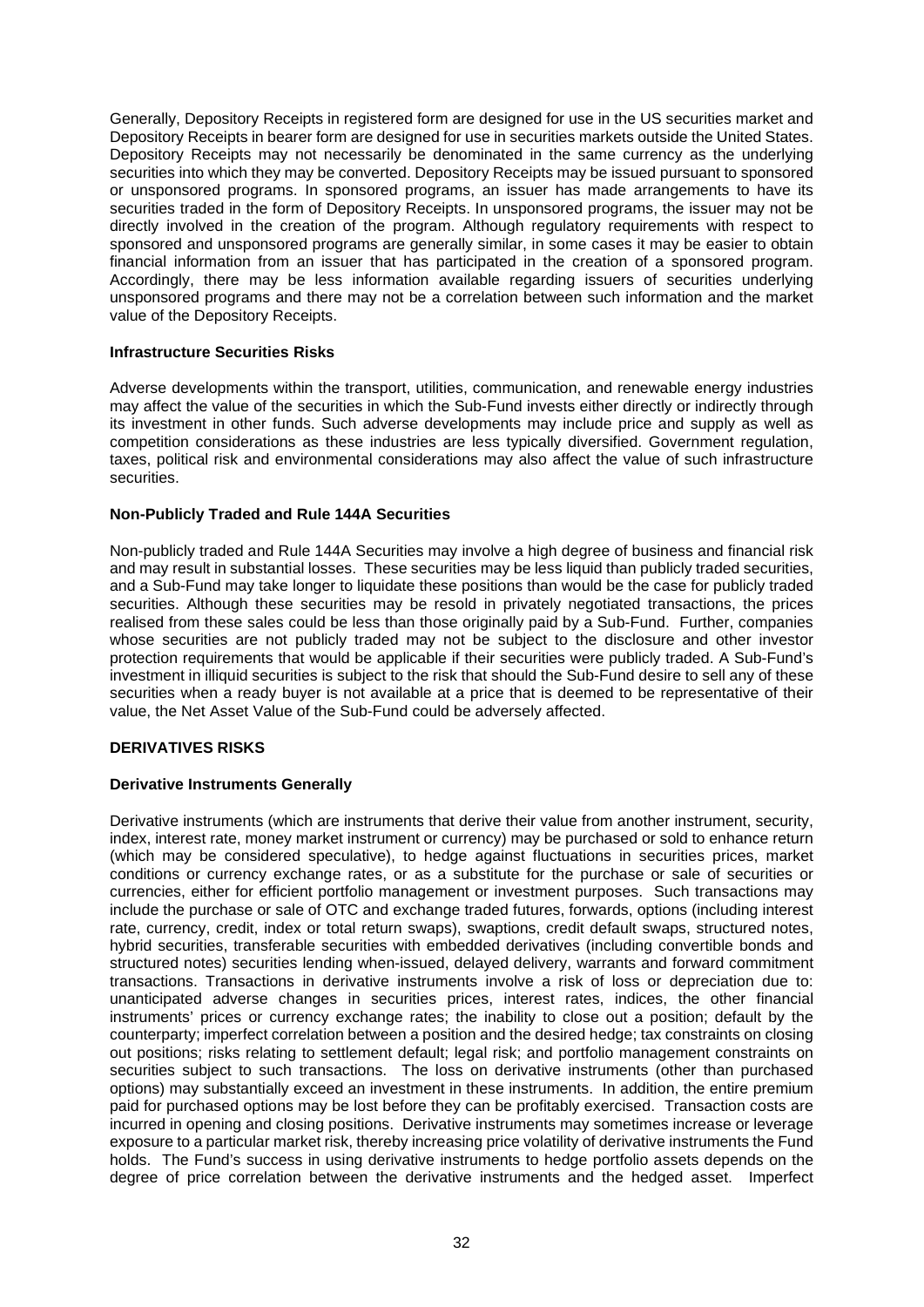correlation may be caused by several factors, including temporary price disparities among the trading markets for the derivative instrument, the assets underlying the derivative instrument and the Fund's assets.

OTC derivative instruments involve an enhanced risk that the issuer or counterparty will fail to perform its contractual obligations. Some derivative instruments are not readily marketable or may become illiquid under adverse market conditions. In addition, during periods of market volatility, a commodity exchange may suspend or limit trading in an exchange-traded derivative instrument, which may make the contract temporarily illiquid and difficult to price. Commodity exchanges may also establish daily limits on the amount that the price of a futures contract or futures option can vary from the previous day's settlement price. Once the daily limit is reached, no trades may be made that day at a price beyond the limit. This may prevent the closing out of positions to limit losses. The ability to terminate OTC derivative instruments may depend on the cooperation of the counterparties to such contracts. For thinly traded derivative instruments, the only source of price quotations may be the selling dealer or counterparty. The use of derivatives are highly specialised activities that involve skills different from conducting ordinary portfolio securities transactions. There can be no assurance that a Sub-Investment Manager's use of derivative instruments will be advantageous to the Fund.

The Investment Manager (or its delegate) may make use of derivative instruments in a Sub-Fund's investment program. Certain swaps, options and other derivatives may be subject to various types of risks, including market risk, liquidity risk, counterparty credit risk, legal risk, conflicts of interest and operations risk. In addition, swaps and other derivatives can involve significant economic leverage and may, in some cases, involve significant risks of loss. The global exposure of a Sub-Fund, which uses the VaR approach to manage the risks associated with its use of derivatives, may be highly leveraged as a result of their use of derivatives, which may result in a significant or a total loss to a Sub-Fund.

# **Futures and Options Contracts**

A Sub-Fund may use futures and options and swaps for efficient portfolio management purposes which includes hedging against market movements, currency exchange or interest rate risks or otherwise, and for investment purposes. An Investment Manager's (or its delegate's) ability to use these strategies may be limited by market conditions, regulatory limits and tax considerations. Use of these strategies involves certain special risks, including (i) dependence on an Investment Manager (or its delegate's) ability to predict movements in the price of securities and movements in interest rates; (ii) imperfect correlation between movements in the securities or currency on which a futures or options contract is based and movements in the securities or currencies in the relevant Sub-Fund or Underlying Fund; (iii) the absence of a liquid market for any particular instrument at any particular time; (iv) while a Sub-Fund or Underlying Fund will not be materially leveraged or geared in any way through the use of derivatives, the degree of leverage inherent in futures trading, i.e., the low margin deposits normally required in futures trading means that futures trading may be highly leveraged, accordingly, a relatively small price movement in a futures contract may result in an immediate and substantial loss to a Sub-Fund or Underlying Fund; and (v) possible impediments to effective portfolio management or the ability to meet redemption requests or other short-term obligations because of the percentage of a Sub-Fund or Underlying Fund's assets segregated to cover its obligations.

For derivative instruments other than purchased options, any loss suffered may exceed the amount of the initial investment made or the premium received by a Sub-Fund or Underlying Fund. OTC derivative instruments involve an enhanced risk that the counterparty will fail to perform its contractual obligations. Some derivative instruments are not readily marketable or may become illiquid under adverse market conditions. In addition, during periods of market volatility, a commodity exchange may suspend or limit trading in an exchange-traded derivative instrument which may make the contract temporarily illiquid and difficult to price. Commodity exchanges may also establish daily limits on the amount that the price of a futures option or futures contract can vary from the previous day's settlement price. Once the daily limit is exceeded, no trades may be made that day at a price beyond the limit. This may prevent a Sub-Fund or Underlying Fund from closing out positions and limiting its losses.

# **Forward Contracts**

A Sub-Fund may enter into forward contracts and options thereon which are not traded on exchanges and are generally not regulated. There are no limitations on daily price moves of forward contracts.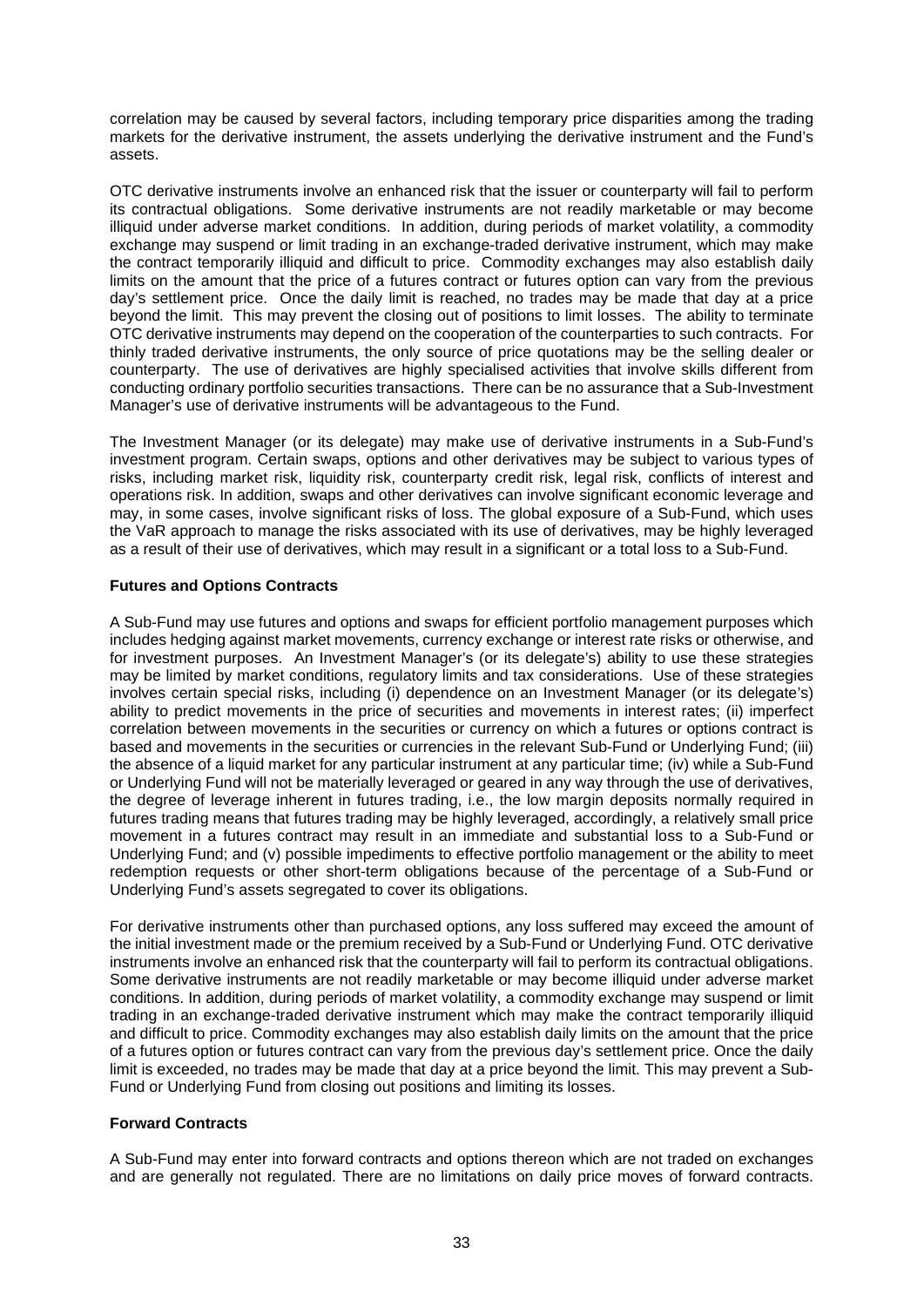Banks and other dealers with whom a Sub-Fund may maintain accounts may require the Sub-Fund to deposit margin with respect to such trading, although margin requirements are often minimal or nonexistent. A Sub-Fund's counterparties are not required to continue to make markets in such contracts and these contracts can experience periods of illiquidity, sometimes of significant duration. There have been periods during which certain counterparties have refused to continue to quote prices for forward contracts or have quoted prices with an unusually wide spread (the difference between the price at which the counterparty is prepared to buy and that at which it is prepared to sell). Arrangements to trade forward contracts may be made with only one or a few counterparties, and liquidity problems therefore might be greater than if such arrangements were made with numerous counterparties. The imposition of credit controls by governmental authorities might limit such forward trading to less than that which the Investment Manager (or its delegate) would otherwise recommend, to the possible detriment of a Sub-Fund. In addition, disruptions can occur in any market traded by a Sub-Fund due to unusually high trading volume, political intervention or other factors. Market illiquidity or disruption could result in major losses to a Sub-Fund. In addition, a Sub-Fund may be exposed to credit risks with regard to counterparties with whom it trades as well as risks relating to settlement default. Such risks could result in substantial losses to such Sub-Fund. An example of a forward contract is a currency forward.

#### **When-Issued and Delayed Delivery Securities**

Subject to the investment restrictions, each Sub-Fund may purchase securities on a when-issued or delayed-delivery basis for the purposes of efficient portfolio management or for investment purposes. Purchase of securities on such basis may expose a Sub-Fund to risk because the securities may experience fluctuations in value prior to their actual delivery. Income is not accrued for a Sub-Fund with respect to a when-issued or delayed-delivery security prior to its stated delivery date. Purchasing securities on a when-issued or delayed-delivery basis can involve the additional risk that the yield available in the market when the delivery takes place may be higher than that obtained in the transaction itself. There is also a risk that the securities may not be delivered and that the Sub-Fund may incur a loss.

#### **Swap Agreements**

The Investment Manager (or its delegate) may enter into swap agreements on behalf of a Sub-Fund. Swap agreements are privately negotiated OTC derivative products in which two parties agree to exchange payment streams that may be calculated in relation to a rate, index, instrument, or certain securities and a particular "notional amount." Swaps can be individually negotiated and structured to include exposure to a variety of different types of investments or market factors. Swaps may be subject to various types of risks, including market risk, liquidity risk, structuring risk, tax risk, and the risk of nonperformance by the counterparty, including risks relating to the financial soundness and creditworthiness of the counterparty. A Sub-Fund may incur a loss if a counterparty were to default on its obligations. However, a Sub-Fund is likely to mitigate much of this risk by receiving collateral with a value at least equal to the exposure of each counterparty. Subject to minimum transaction limits, it is likely that the level of collateral will be updated on each Business Day.

#### **Credit Default Swaps**

A Sub-Fund may enter into credit default swap transactions. If a Sub-Fund is a protection buyer under the contract and no credit event occurs, the Sub-Fund will lose its investment and recover nothing. However, if a credit event occurs, the Sub-Fund (as buyer) may receive the full notional value of the reference obligation even if the reference obligation has little or no value. As a seller, a Sub-Fund generally receives a fixed rate of income throughout the term of the contract, which generally is between six months and ten years (depending on the maturity of the underlying reference obligation), provided that there is no credit event. If a credit event occurs, a Sub-Fund (as seller) will be required to pay the full notional value of the reference obligation. Credit default swap transactions may involve greater risks than if a Sub-Fund had invested in the reference obligation directly.

A Sub-Fund may also purchase credit default swap contracts in order to hedge against the risk of a credit event with respect to debt securities it holds. This would involve the risk that the credit default swap may expire worthless and would only generate income in the event of an actual credit event by the issuer of the underlying reference obligation. It would also involve a credit risk that the seller may fail to satisfy its payment obligations to the Sub-Fund in the event of a credit event.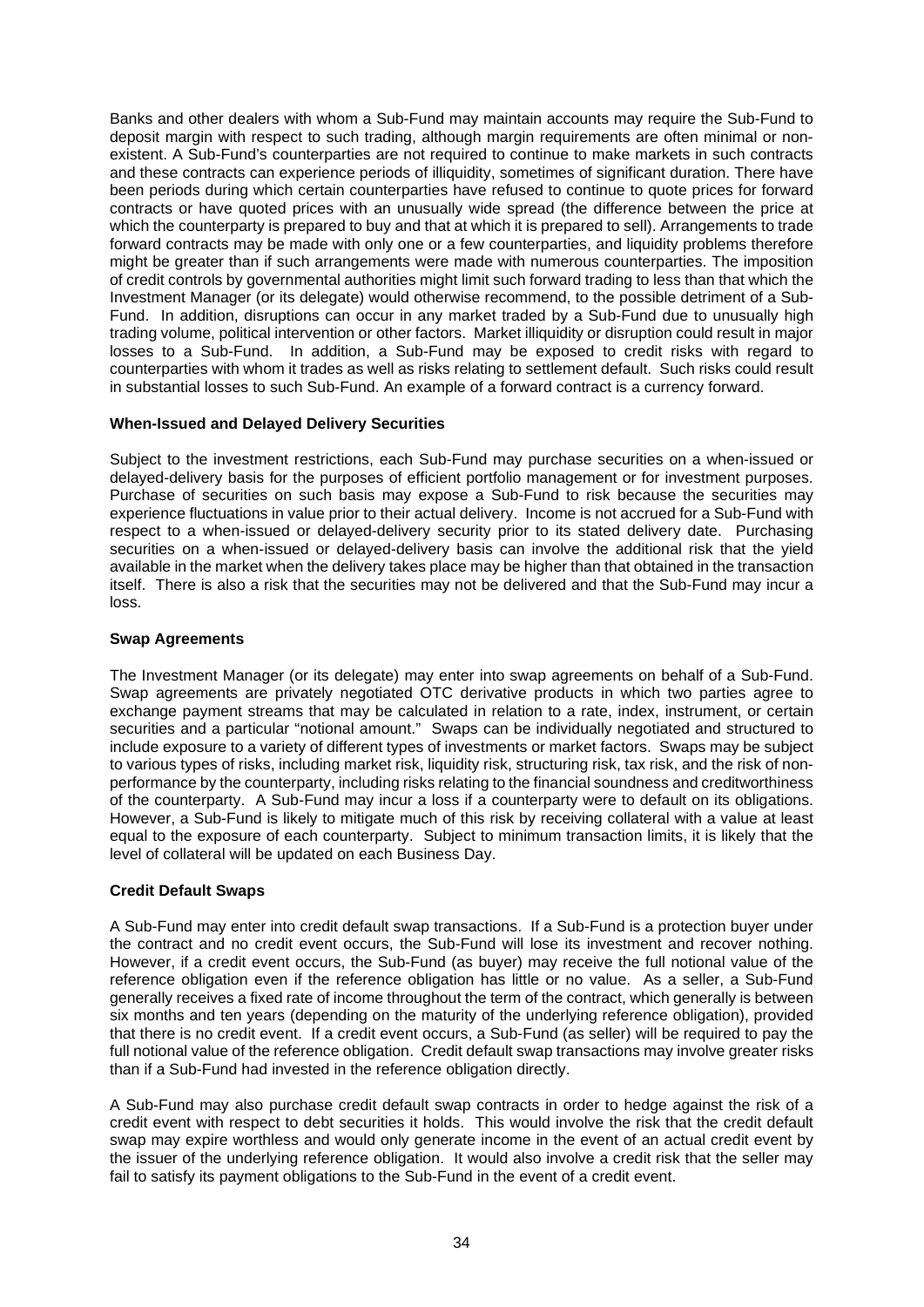Selling credit default protection creates a synthetic "long" position which may replicate the terms of credit exposure to the referenced cash-market security or index. However, there can be no assurance that the price relationship between the cash-market security or index and the credit derivative will remain constant, and events unrelated to the underlying security or index (such as those affecting availability of borrowed money and liquidity, or the creditworthiness of a counterparty) can cause the price relationship to change. This risk is known as "basis risk." Basis risk may cause a Sub-Fund to realise a greater loss on an investment in synthetic form than might otherwise be the case with a cash-market security. To the extent the Sub-Fund purchases credit default swap protection to hedge risk, basis risk may cause the hedge to be less effective or ineffective.

#### **Interest Rate Swaps**

In an interest rate swap, the Sub-Fund and another party exchange the right to receive interest payments. For example, they might swap the right to receive floating rate payments based on a reference rate for the right to receive fixed rate payments. An interest rate swap enables an investor to buy or sell protection against changes in an interest rate. An interest rate swap may be embedded within a structured note or other derivative instrument. Interest rate swaps are subject to interest rate risk and credit risk. An interest rate swap transaction could result in losses if the underlying asset or reference rate does not perform as anticipated. Interest rate swaps are also subject to counterparty risk. If the counterparty fails to meet its obligations, the Sub-Fund may lose money.

# **Total Return Swaps**

In a total return swap transaction, one party agrees to pay the other party an amount equal to the total return on a defined underlying asset or a non-asset reference during a specified period of time. The underlying asset might be a security or asset or basket of securities or assets or a non-asset reference such as a securities or other type of index. In return, the other party would make periodic payments based on a fixed or variable interest rate or on the total return from a different underlying asset or nonasset reference. Total return swaps could result in losses if the underlying asset or reference does not perform as anticipated. Total return swaps can have the potential for unlimited losses. They are also subject to counterparty risk. If the counterparty fails to meet its obligations, the Sub-Fund may lose money.

# **Volatility/Variance Swaps**

A Sub-Fund may enter into types of volatility swaps to hedge the volatility of a particular security, currency, index or other financial instrument, or to seek to increase its investment return. In volatility swaps, counterparties agree to buy or sell volatility at a specific level over a fixed period. For example, to hedge the risk that the value of an asset held by a Sub-Fund may fluctuate significantly over the Sub-Fund's period of investment, a Sub-Fund might enter into a volatility swap pursuant to which it will receive a payment from the counterparty if the actual volatility of the asset over a specified time period is greater than a volatility rate agreed at the outset of the swap. Alternatively, if the Investment Manager (or its delegate) believes that a particular security, currency, index or other financial instrument will demonstrate more (or less) volatility over a period than the market's general expectation, to seek to increase investment return a Sub-Fund might enter into a volatility swap pursuant to which it will receive a payment from the counterparty if the actual volatility of that underlying instrument over the period is more (or less) than the volatility rate agreed at the outset of the swap. Volatility swaps are subject to credit risks (if the counterparty fails to meet its obligations), and the risk that the Investment Manager (or its delegate) is incorrect in its forecast of volatility for the underlying security, currency, index or other financial instrument that is the subject of the swap. If the Investment Manager (or its delegate) is incorrect in its forecast, the Sub-Fund would likely be required to make a payment to the counterparty under the swap.

#### **Swap Options/Swaptions**

A swaption is a contract that gives the holder the right, but not the obligation, to enter into an interest rate swap at a preset rate within a specified period of time. In return, the purchaser pays a "premium" to the seller of the contract. The seller of the contract receives the premium and bears the risk of unfavourable changes in the preset rate on the underlying interest rate swap.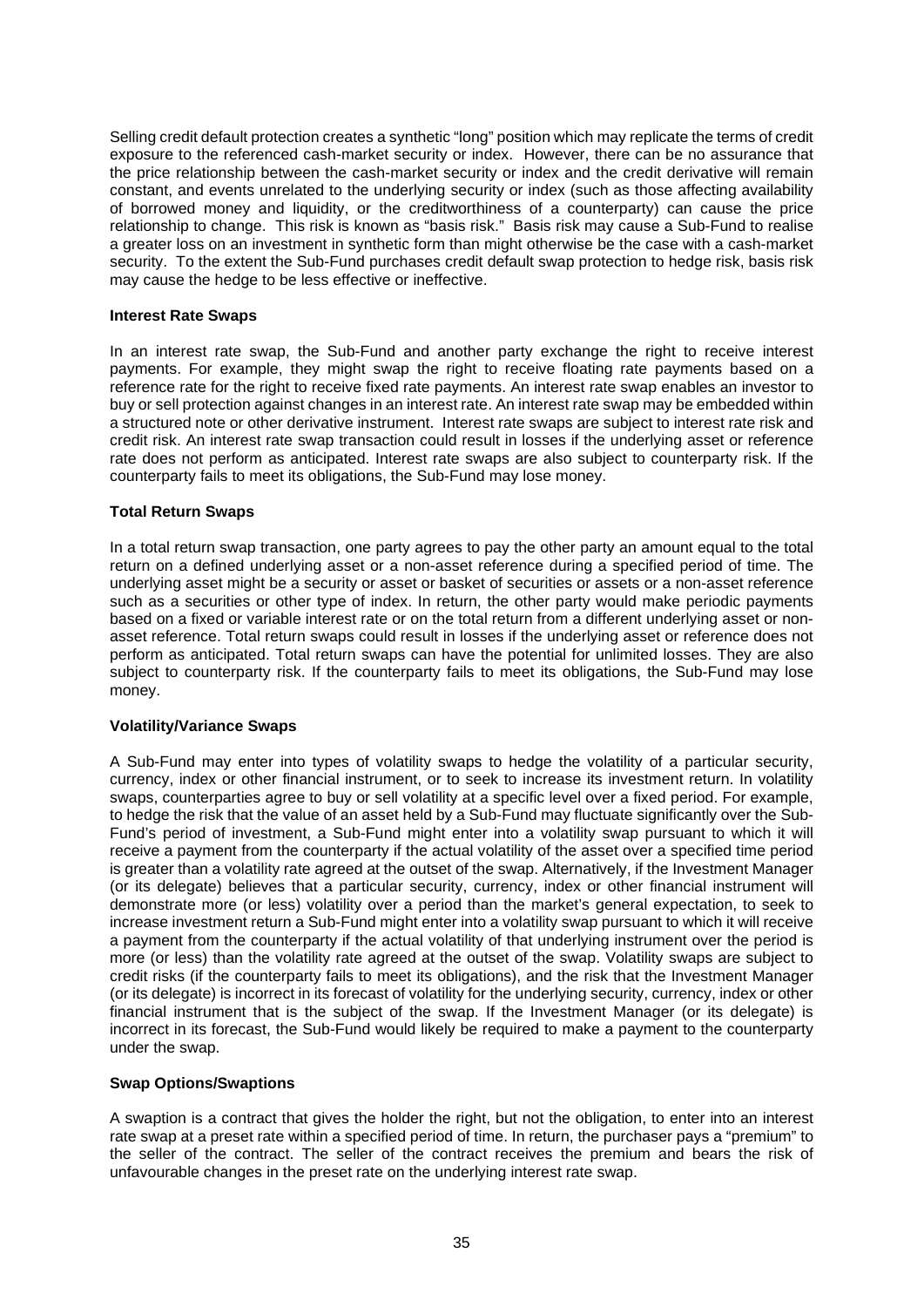#### **Liquidity; Requirement to Perform**

From time to time, the counterparties with which a Sub-Fund effects transactions might cease making markets or quoting prices in certain of the instruments. In such instances, a Sub-Fund might be unable to enter into a desired transaction or to enter into any offsetting transaction with respect to an open position, which might adversely affect its performance. Further, in contrast to exchange-traded instruments, forward contracts do not provide a trader with the right to offset its obligations through an equal and opposite transaction. For this reason, entering into forward contracts, the Fund may be required to and must be able to, perform its obligations under the contract.

#### **Correlation Risk**

Although the Investment Manager (or its delegate) believes that taking exposure to underlying assets through the use of derivatives will benefit Unitholders in certain circumstances, due to reduced operational costs and other efficiencies which investment through derivatives can bring, there is a risk that the performance of a Sub-Fund will be imperfectly correlated with the performance which would be generated by investing directly in the underlying assets.

#### **Dollar Roll Transactions**

If the counterparty to whom the Fund sells the security underlying a dollar roll transaction becomes insolvent, the Fund's right to purchase or repurchase the security may be restricted; the value of the security may change adversely over the term of the dollar roll; the security which the Fund is required to repurchase may be worth less than a security which the Fund originally held; and the return earned by the Fund with the proceeds of a dollar roll may not exceed transaction costs.

Dollar rolls are similar to reverse repurchase agreements because they involve the sale of a security coupled with an agreement to repurchase. Like all borrowings, a dollar roll involves costs to the Fund. For example, while the Fund receives a fee as consideration for agreeing to repurchase the security, the Fund may forgo the right to receive all principal and interest payments while the counterparty holds the security. These payments to the counterparty may exceed the fee received by the Fund, thereby effectively charging the Fund interest on its borrowing. Further, although the Fund can estimate the amount of expected principal prepayment over the term of the dollar roll, a variation in the actual amount of prepayment could increase or decrease the cost of the Fund's borrowing.

# **Collateral Re-Use and Reinvestment Risk**

To the extent that collateral received by the Fund is re-used or reinvested, the Fund is exposed to the risk that cash collateral re-use or reinvestment could lead to a reduction of the value of the eligible collateral capital. This, in turn may causes losses to the Fund and the relevant Sub-Fund because it is obliged to return collateral to the counterparty.

#### **Necessity for Counterparty Trading Relationships**

Participants in the OTC markets typically enter into transactions only with those counterparties which they believe to be sufficiently creditworthy, unless the counterparty provides margin, collateral, letters of credit or other credit enhancements. While it is anticipated that a Sub-Fund will be able to establish the necessary counterparty business relationships to permit the Sub-Fund to effect transactions in the OTC commodities markets and other counterparty markets, including the swaps market, there can be no assurance that it will be able to do so or, if it does, that it will be able to maintain such relationships. An inability to continue existing or establish new relationships could limit the Sub-Fund's activities and would require the Sub-Fund to conduct a more substantial portion of such activities in the futures markets. Moreover, the counterparties with which a Sub-Fund expects to establish such relationships will not be obligated to maintain the credit lines extended to the Sub-Fund, and such counterparties could decide to reduce or terminate such credit lines at their discretion.

#### **Failure of Brokers, Counterparties and Exchanges**

A Sub-Fund will be exposed to the credit risk of the counterparties with which, or the brokers, dealers and exchanges through which, the Fund deals, whether it engages in exchange-traded or off-exchange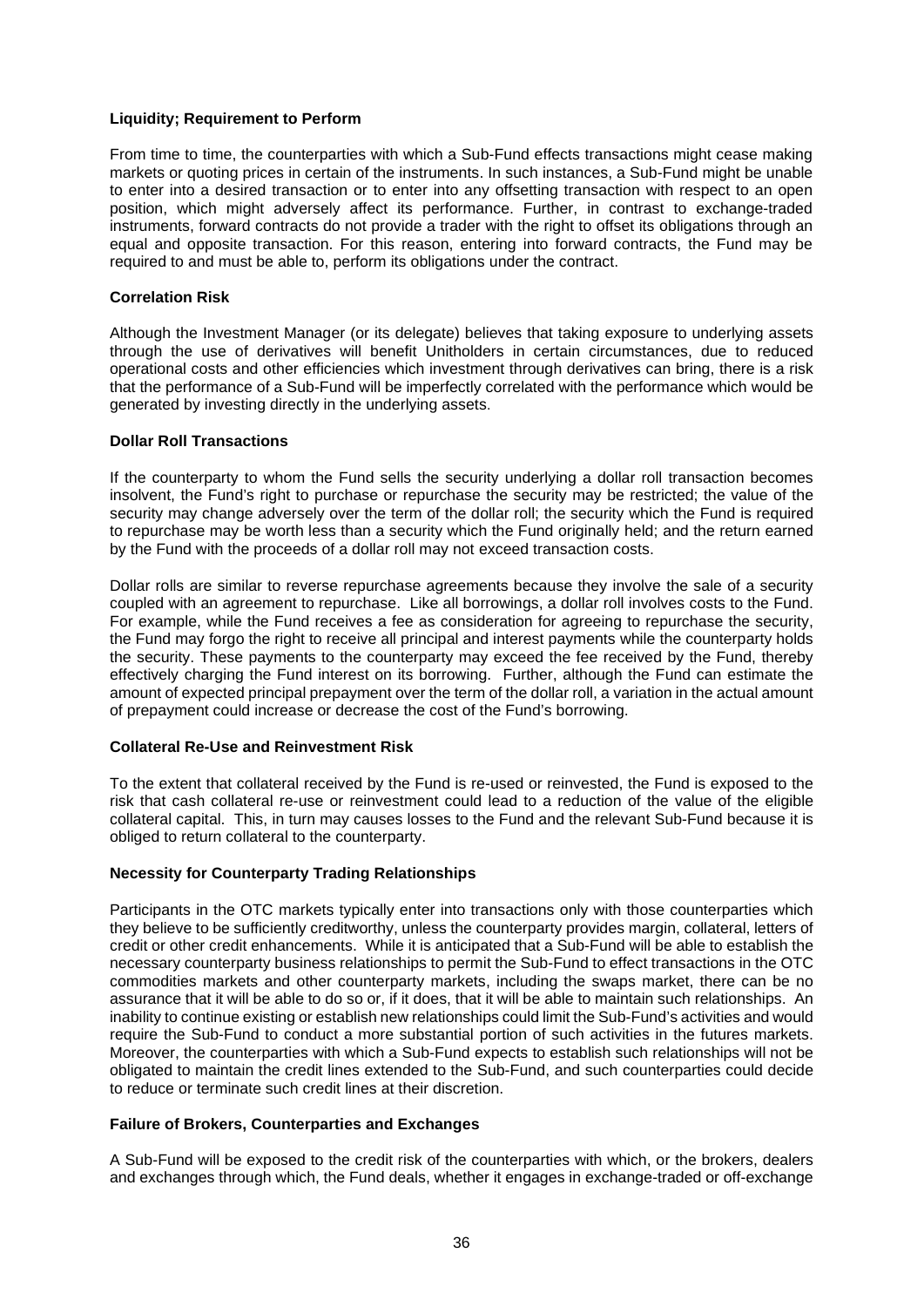transactions. A Sub-Fund may be subject to risk of loss of its assets on deposit with a broker in the event of the broker's bankruptcy, the bankruptcy of any clearing broker through which the broker executes and clears transactions on behalf of the Sub-Fund, or the bankruptcy of an exchange clearing house. A Sub-Fund may also be subject to risk of loss of its funds on deposit with brokers who are not required by their own regulatory bodies to segregate customer funds. A Sub-Fund may be required to post margin for its foreign exchange transactions either with the Investment Manager (or its delegate) or other foreign exchange dealers who are not required to segregate funds (although such funds are generally maintained in separate accounts on the foreign exchange dealer's books and records in the name of the Sub-Fund).

In the case of a bankruptcy of the counterparties with which, or the brokers, dealers and exchanges through which, a Sub-Fund deals, or a customer loss as described in the foregoing paragraph, the Sub-Fund might not be able to recover any of its assets held, or amounts owed, by such person, even property specifically traceable to the Sub-Fund, and, to the extent such assets or amounts are recoverable, the Sub-Fund might only be able to recover a portion of such amounts. Further, even if the Sub-Fund is able to recover a portion of such assets or amounts, such recovery could take a significant period of time. Prior to receiving the recoverable amount of the Sub-Fund's property, the Sub-Fund may be unable to trade any positions held by such person, or to transfer any positions and cash held by such person on behalf of the Sub-Fund. This could result in significant losses to the Sub-Fund.

A Sub-Fund may effect transactions on OTC or "interdealer" markets. Participants in these markets are typically not subject to credit evaluation and regulatory oversight as are members of "exchange based" markets. To the extent the Sub-Fund invests in swaps, derivatives or synthetic instruments, or other OTC transactions in these markets, the Sub-Fund may take a credit risk with regard to parties with which it trades and also may bear the risk of settlement default. These risks may differ materially from those involved in exchange-traded transactions, which generally are characterised by clearing organisation guarantees, daily marking-to-market and settlement, and segregation and minimum capital requirements applicable to intermediaries. Transactions entered into directly between two counterparties generally do not benefit from these protections, which, in turn, may subject the Sub-Fund to the risk that a counterparty will not settle a transaction in accordance with agreed terms and conditions due to, among other things, a dispute over the terms of the contract or a credit or liquidity problem. Such "counterparty risk" is increased for contracts with longer maturities when events may intervene to prevent settlement. The inability of the Sub-Fund to transact business with any one or any number of counterparties, the lack of any independent evaluation of the counterparties or their financial capabilities, and the absence of a regulated market to facilitate settlement, may increase the potential for losses to the Sub-Fund.

A Sub-Fund may engage in direct or indirect trading of securities, currencies, derivatives (including swaps, forward contracts, futures, options and Repo Contracts) and other instruments (as permitted by its investment policy) on a principal basis. As such, a Sub-Fund as transferee or counterparty could experience both delays in liquidating the underlying security, future or other investment and losses, including those arising from: (i) the risk of the inability or refusal to perform with respect to such transactions on the part of the principals with which the Sub-Fund trades, including without limitation, the inability or refusal to timely return collateral posted by the Sub-Fund; (ii) possible decline in the value of any collateral during the period in which the Sub-Fund seeks to enforce its rights with respect to such collateral; (iii) the need to remargin or repost collateral in respect of transferred, assigned or replaced positions; (iv) reduced levels of income and lack of access to income during such period; (v) expenses of enforcing its rights; and (vi) legal uncertainty concerning the enforceability of certain rights under swap agreements and possible lack of priority against collateral posted under the swap agreements. Any such failure or refusal, whether due to insolvency, bankruptcy or other causes, could subject the Sub-Fund to substantial losses. A Sub-Fund will not be excused from performance on any such transactions due to the default of third parties in respect of other trades in which its trading strategies were to have substantially offset such contracts.

# **Securities Lending Risk**

A Sub-Fund may engage in securities lending. A Sub-Fund may have a credit risk exposure to the counterparties to any securities lending contract. Sub-Fund investments can be lent to counterparties over a period of time. A default by the counterparty combined with a fall in the value of the collateral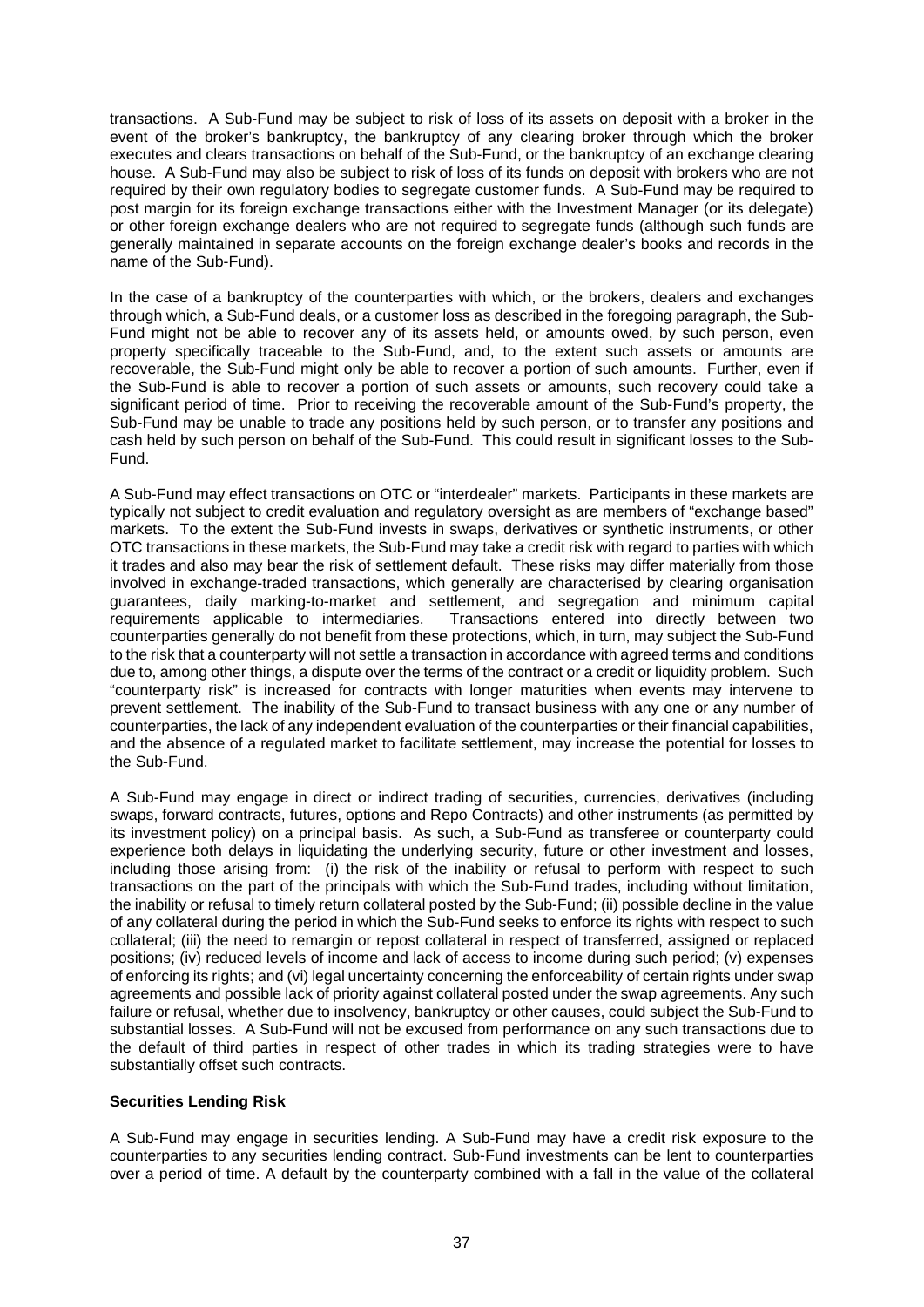below that of the value of the securities lent may result in a reduction in the value of a Sub-Fund. To the extent that any securities lending is not fully collateralised (for example due to timing issues arising from payment lags), a Sub-Fund will have a credit risk exposure to the counterparties to the securities lending contracts.

## **Repurchase and Reverse Repurchase Agreements**

A Sub-Fund may acquire securities subject to repurchase agreements. Repurchase agreements may be acquired for temporary defensive purposes, to maintain liquidity to meet anticipated share redemptions, pending the investment of the proceeds from sales of shares, or pending the settlement of portfolio securities transactions. In a repurchase transaction, the purchaser buys a security from, and simultaneously resells it to, an approved institution for delivery on an agreed-upon future date. The resale price exceeds the purchase price by an amount that reflects an agreed-upon interest rate effective for the period during which the repurchase agreement is in effect.

A reverse repurchase agreement is the sale of a debt obligation to a party for a specified price, with the simultaneous agreement to repurchase it from that party on a future date at a higher price. Similar to a borrowing, reverse repurchase agreements provide a Sub-Fund with cash for investment and operational purposes. Reverse repurchase agreements that the Sub-Fund may engage in also create leverage. When a Sub-Fund engages in reverse repurchase agreements, changes in the value of a Sub-Fund's investments will have a larger effect on its share price than if it did not engage in these transactions due to the effect of leverage. Reverse repurchase agreements create fund expenses and require that a Sub-Fund have sufficient cash available to repurchase the debt obligation when required.

Reverse repurchase agreements also involve the risk that the market value of the debt obligation that is the subject of the reverse repurchase agreement could decline significantly below the price at which a Sub-Fund is required to repurchase the security. A Sub-Fund will identify liquid assets on its books to cover its obligations under reverse repurchase agreements until payment is made to the other party.

In the event the other party to a Repo Contract becomes subject to a bankruptcy or other insolvency proceeding or such party fails to satisfy its obligations thereunder, the Fund could (i) experience delays in recovering cash or the securities sold (and during such delay the value of the underlying securities may change in a manner adverse to the Fund) or (ii) lose all or part of the income, proceeds or rights in the securities to which the Fund would otherwise be entitled.

# **OTHER SECURITIES RISKS**

#### **Portfolio Turnover**

When circumstances warrant, securities may be sold without regard to the length of time held. Active trading increases a Sub-Fund's rate of turnover, which may increase brokerage commissions paid and certain other transaction expenses.

#### **Concentration Risk**

A Sub-Fund will generally seek to diversify portfolio investments; however, a significant percentage of the Sub-Fund's assets may be invested from time to time in groups of issuers deriving significant revenues from the same market, region or industry. To the extent a Sub-Fund makes such investments, the exposure to equity, credit and market risks associated with such market, region or industry will be increased.

#### **Investments in Other Collective Investment Schemes**

A Sub-Fund may purchase shares of other collective investment schemes to the extent that such purchases are consistent with such Sub-Fund's investment objective and restrictions. As a shareholder of another collective investment scheme, a Sub-Fund would bear, along with other shareholders, its pro rata portion of the other collective investment scheme's expenses, including management fees. These expenses would be in addition to the expenses that a Sub-Fund would bear in connection with its own operations.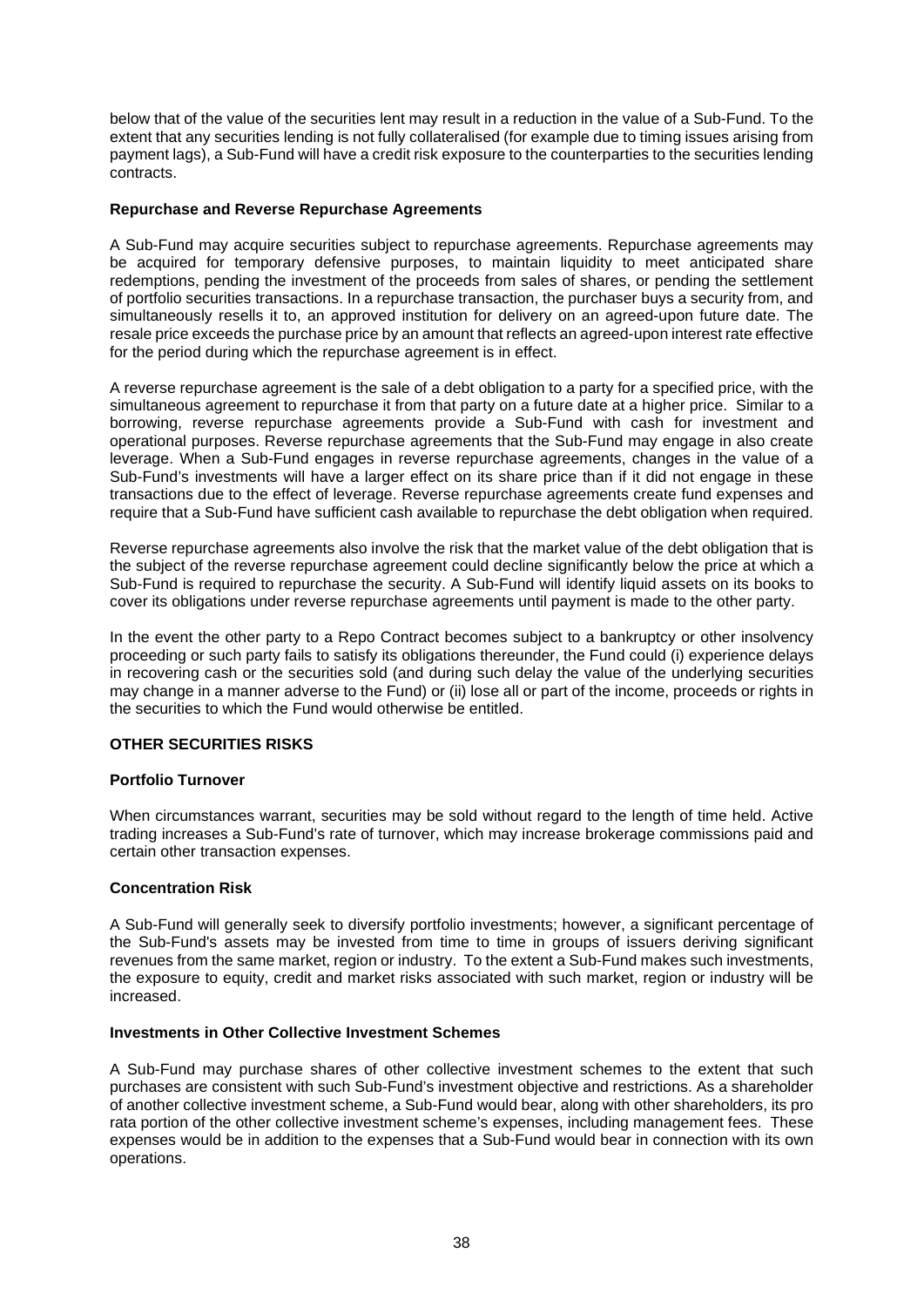## **Underlying Funds Risk**

The identification of Underlying Funds in which a Sub-Fund may invest and the ability of such Underlying Funds to find attractive investment opportunities is difficult and involves a high degree of uncertainty. The Sub-Funds may be subject to those risks common to Underlying Funds investing in publicly traded securities, including market volatility. Also, although intended to protect capital and enhance returns in varying market conditions, certain trading and hedging techniques which may be employed by Underlying Funds such as leverage, short selling and investments in options or commodity or financial futures could increase the adverse impact to which Underlying Funds may be subject.

There can be no assurance that the Sub-Investment Managers can successfully select suitable Underlying Funds or that the managers of the Underlying Funds selected will be successful in their investment strategies.

Identifying appropriate Underlying Funds for investment by a Sub-Fund may be difficult and involves a high degree of uncertainty. In addition, certain Underlying Funds may be, from time to time, oversubscribed, and it may not be possible to make investments that have been identified as attractive opportunities. Although the Investment Manager will receive detailed information from the manager of each Underlying Fund regarding its historical performance and investment strategy, in most cases the Investment Manager has little or no means of independently verifying this information. The manager of an Underlying Fund may use proprietary investment strategies that are not fully disclosed to the Investment Manager, which may involve risks under some market conditions that are not anticipated by the Investment Manager. For information about the net asset value and portfolio composition of an Underlying Fund, the Investment Manager will be dependent on information provided by the Underlying Funds, which, if inaccurate, could adversely affect the Investment Manager's ability to manage the assets of the Fund in accordance with its investment objective, and to value accurately the Net Asset Value of a Sub-Fund. Unitholders have no individual rights to receive information about Underlying Funds or the managers of those Underlying Funds, will not be investors in the Underlying Funds and will have no rights with respect to or standing or recourse against, the Underlying Funds, the managers of the Underlying Funds, or any of their affiliates.

Unitholders will bear a proportionate share of the fees and expenses of a Sub-Fund, including operating costs and distribution expenses, and, indirectly, the fees and expenses of the Underlying Funds.

Investment decisions of the Underlying Funds are made by the managers of those Underlying Funds entirely independent of the Investment Manager, and of each other. As a result, at any particular time, one Underlying Fund may be purchasing securities of an issuer whose securities are being sold by another Underlying Fund. Consequently, a Sub-Fund could incur indirectly certain transaction costs without accomplishing any net investment result.

The Underlying Funds in which a Sub-Fund may invest may utilise leverage in their investment programs. Such leverage may take the form of loans for borrowed money, trading on margin, derivative instruments that are inherently leveraged, including among others forward contracts, futures contracts, swaps and repurchase agreements, and other forms of direct and indirect borrowings, increasing the volatility of the Underlying Fund's investments. The use of leverage by the Underlying Funds may substantially increase the adverse impact to which the investment portfolios of the Underlying Funds may be subject. The level of interest rates generally, and the rates at which the Underlying Funds can borrow in particular, can affect the operating results of the Underlying Funds.

Underlying collective investment schemes may pledge, charge, lend, hypothecate and/or re hypothecate their assets to obtain additional financing.

# **Valuation of Underlying Funds**

Although the Investment Manager (or its delegate) expects to receive detailed information from the investment manager of each Underlying Fund regarding its investment performance on a regular basis, the Investment Manager (or its delegate) may have limited access to the specific underlying holdings of the Underlying funds and little ability to independently verify the information that is provided by the investment managers of the Underlying Funds. In the event of an error in the determination of the value of an investment in an Underlying Fund, the Net Asset Value of a Sub-Fund may be inaccurate.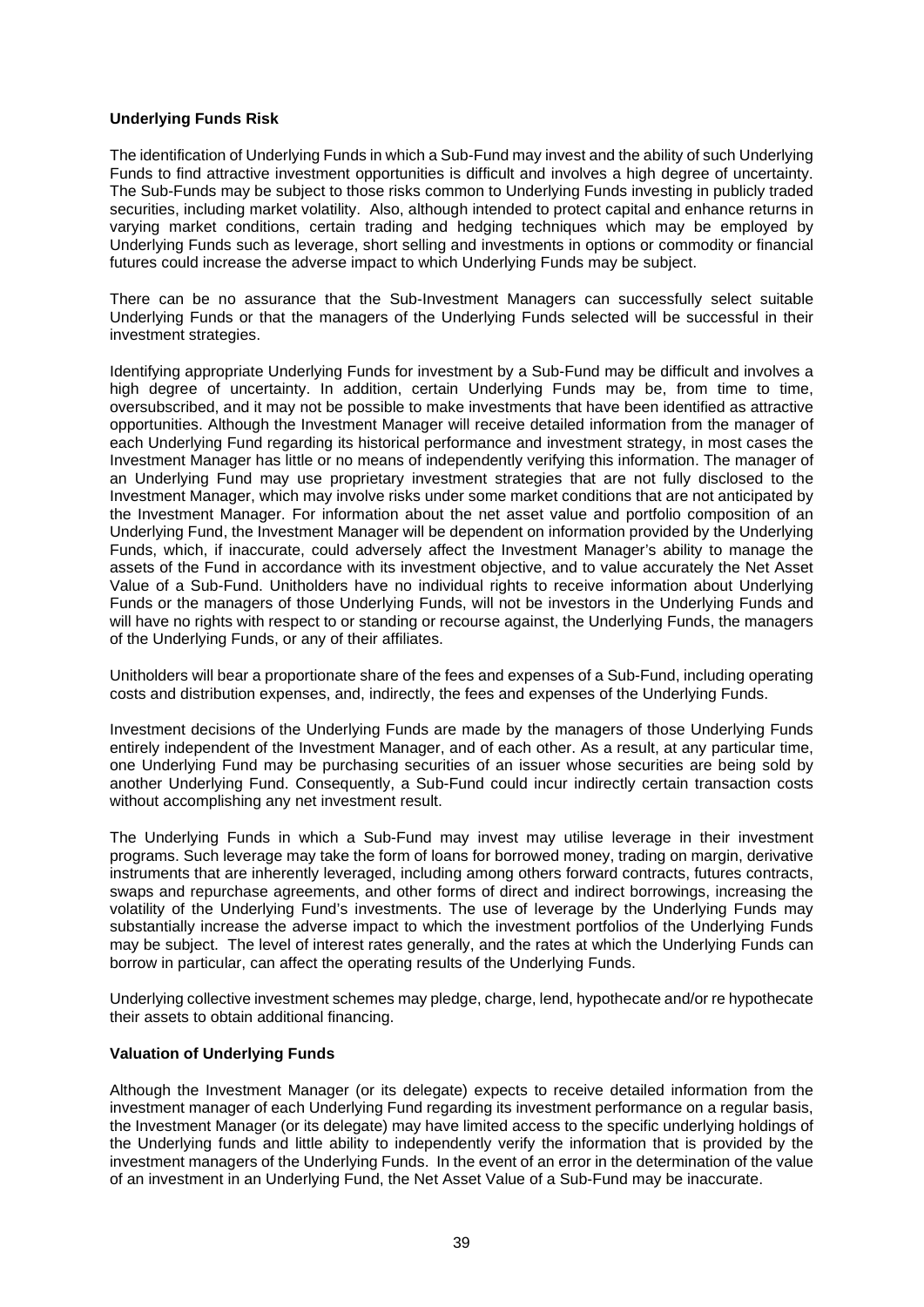Further, from time to time, when valuing the assets of a Sub-Fund, units or shares in Underlying Funds may be valued at their latest available net asset value as published by the collective investment schemes as at the Valuation Point, or, if unavailable at the probable realisation value, as estimated with care and in good faith and as may be recommended by a competent professional appointed by the Manager or the Investment Manager (or its delegate) and approved for the purpose by the Depositary. Therefore, it is possible that from time to time the value of the units or shares in Underlying Funds used in the valuation of the Sub-Fund as at the Valuation Point may not accurately reflect the actual net asset value of such Underlying Funds as at the Valuation Point and may result in "stale pricing" of Underlying Funds.

# **Special Risks of Fund of Funds**

Since a Sub-Fund may make investments in or effect withdrawals from an Underlying Fund only at certain times pursuant to limitations set forth in the governing documents of the Underlying Fund, the Sub-Fund from time to time may have to invest a greater portion of its assets temporarily in money market securities than the Investment Manager (or its delegate) otherwise might wish to invest, the Sub-Fund may not be able to withdraw its investment in an Underlying Fund promptly after it has made a decision to do so, and the Sub-Fund may have to borrow money to pay redemption proceeds. This may adversely affect the Sub-Fund's investment return.

# **Fund of Funds – Multiple Levels of Fees and Expenses**

To the extent that any of the Underlying Funds invest in other collective investment schemes, investors will be subject to higher fees arising from the layered investment structure as fees may arise at three levels; a Sub-Fund, the Underlying Fund and the funds in which the Underlying Fund invests. This investment structure may also result in a lack of transparency with respect to investments in which a Sub-Fund has an indirect interest.

# **Exchange-Traded Index Securities**

Subject to the limitations on investment in collective investment schemes and a Sub-Fund's own investment objective, each Sub-Fund may invest in exchange-traded index securities that are currently operational and that may be developed in the future. Exchange-traded index securities generally trade on Recognised Markets and are subject to the risks of an investment in a broadly based portfolio of common stocks, including the risk that the general level of stock prices may decline, thereby adversely affecting the value of the Sub-Fund's investment. These securities generally bear certain operational expenses. To the extent that a Sub-Fund invests in these securities, the Sub-Fund must bear these expenses in addition to the expenses of its own operation.

# **Exchange Traded Funds ("ETFs")**

ETFs are issuers whose shares are bought and sold on a securities exchange. ETFs invest in a portfolio of securities designed to track a particular market segment or index. ETFs, like mutual funds, have expenses associated with their operation, including advisory fees. When a Sub-Fund invests in an ETF, in addition to directly bearing expenses associated with its own operations, it will bear a pro rata portion of the ETF's expenses. Such ETF's expenses may make owning shares of the ETF more costly than owning the underlying securities directly. The risks of owning shares of an ETF generally reflect the risks of owning the underlying securities the ETF is designed to track, although lack of liquidity in an ETF could result in its value being more volatile than the underlying portfolio of securities.

# **PROPERTY RELATED RISKS**

# **General**

The performance of a Sub-Fund may be adversely affected by a downturn in the property market in terms of capital value or a weakening of rental yields.

Returns from an investment in property may depend largely upon the amount of rental income generated from the property and the expenses incurred in the management of the property, as well as upon changes in its market value. In the event of a default of an occupying tenant, the Real Estate Investment Trust ("**REIT**") will suffer from any resultant rental shortfall and incur additional costs including legal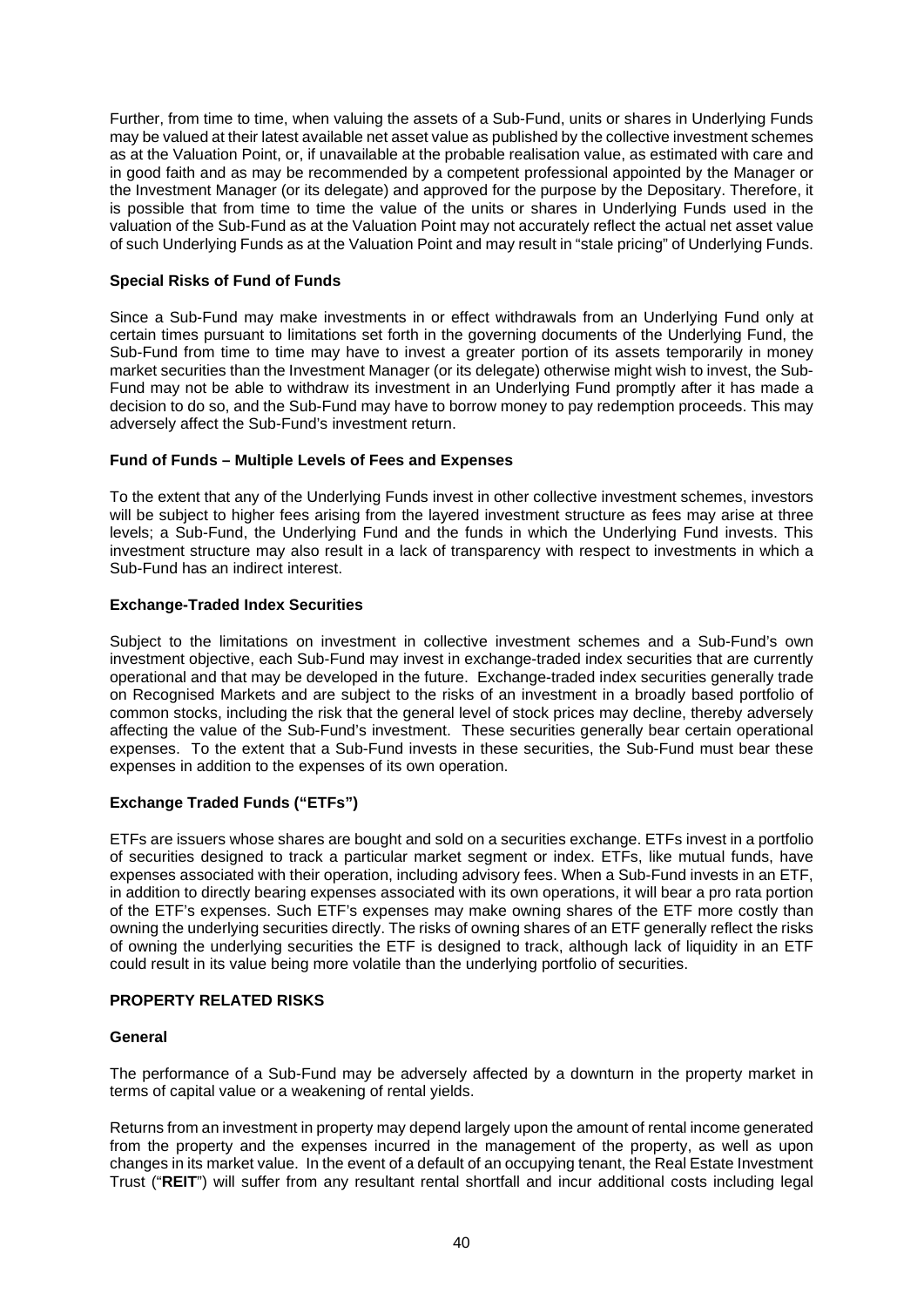expenses in maintaining, insuring and re-letting the relevant property until it is re-let. Rent reviews may not result in the rental levels anticipated at the time of purchase.

Rental income and market value for properties are generally affected by overall conditions in the local economy, such as growth in gross domestic product, employment trends, inflation and changes in interest rates. Changes in gross domestic product may also impact employment levels, which in turn may impact the demand for premises especially for office space for commercial enterprises in the service sector. Furthermore, movements in interest rates will also affect the cost of financing for real estate companies.

Both rental income and property values will also be affected by other factors specific to the real estate market, such as competition from other property owners, the perceptions of prospective tenants of the attractiveness, convenience and safety of properties, the inability to collect rents because of the bankruptcy or insolvency of tenants or otherwise, the periodic need to renovate, repair and re-lease space and the costs thereof, the costs of maintenance and insurance and increased operating costs. In addition, certain specific expenditures, including operating expenses, must be met by the owner, particularly when the property is vacant.

## **Investment in Property Funds**

Although the Investment Manager expects to receive detailed information from the investment manager of each REIT regarding its investment performance on a regular basis, the Investment Manager may have limited access to the specific underlying holdings of the property funds and little ability to independently verify the information that is provided by the investment managers of the REITs.

Since a Sub-Fund may make investments in or effect withdrawals from a property fund only at certain times pursuant to limitations set forth in the governing documents of the property fund, a Sub-Fund from time to time may have to invest a greater portion of its assets temporarily in money market securities than they otherwise might wish to invest, a Sub-Fund may not be able to withdraw its investment in a property fund promptly after it has made a decision to do so and a Sub-Fund may have to borrow money to pay redemption proceeds. This may adversely affect a Sub-Fund's investment return.

# **REITs**

A Sub-Fund may invest in REITs which are pooled investment vehicles that invest primarily in either real estate or real estate related loans. There are particular risks associated with the direct ownership of real estate by REITs in which a Sub-Fund may invest. For example, real estate values may fluctuate as a result of general and local economic conditions, overbuilding and increased competition, increases in property taxes and operating expenses, changes in zoning laws, casualty or condemnation losses, regulatory limitations on rents, changes in neighbourhood values, changes in how appealing properties are to tenants and increases in interest rates. As well as changes in the value of their underlying properties, the value of REITs may also be affected by defaults by borrowers or tenants.

Furthermore, REITs are dependent on specialised management skills. Some REITs may have limited diversification and may be subject to risks inherent in financing a limited number of properties. REITs depend generally on their ability to generate cash flows to make distributions to shareholders or unitholders, and may be subject to defaults by borrowers and to self-liquidations. In addition, the performance of a U.S. regulated REIT may be adversely affected if it fails to qualify for tax-free passthrough of income under U.S. tax law or if it fails to maintain exemption from registration under the U.S. Investment Company Act 1940, as amended.

#### **EMERGING MARKETS RISKS**

#### **General**

A Sub-Fund may invest in securities issued in Emerging Markets. Investing in Emerging Markets, in particular, involves exposure to economic structures that generally are less diverse and mature, and to political systems that have less stability, than those of developed countries. Other characteristics of Emerging Markets that may affect investment include certain national policies that may restrict investment by foreigners and the absence of developed legal structures governing private and foreign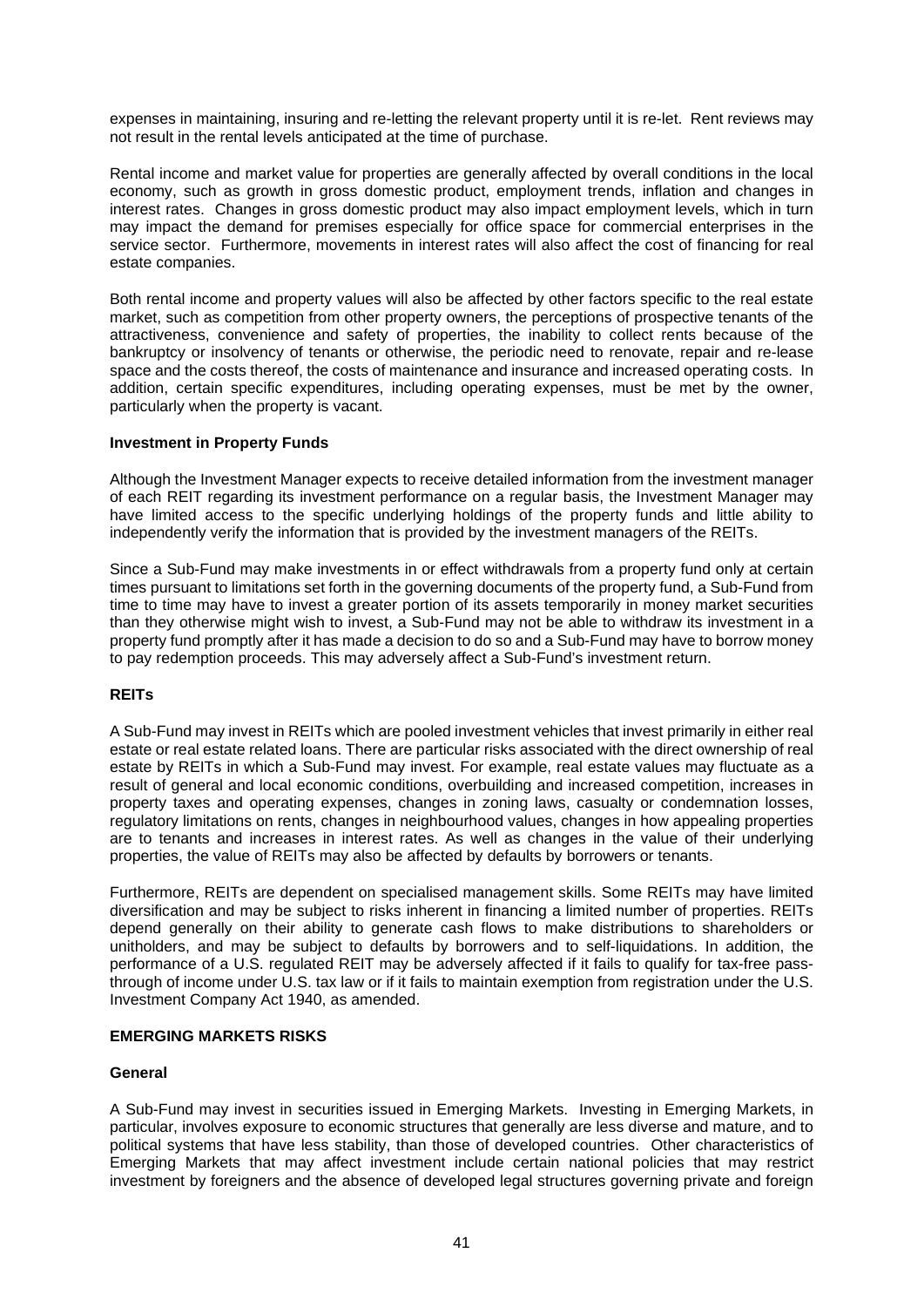investments and private property. Moreover, individual economies of Emerging Market countries may differ favourably or unfavourably from the economies of non-Emerging Market countries in such respects as growth of gross national product, rate of inflation, currency depreciation capital reinvestment, accounting standards, resource self-sufficiency and balance of payments position.

The typically small size of the markets for securities issued by issuers located in Emerging Markets and the possibility of a low or non-existent volume of trading in those securities may also result in a lack of liquidity and in price volatility of those securities. Certain Emerging Market countries are known to experience long delays between the trade and settlement dates of securities purchased or sold. Obtaining prices of portfolio securities of independent sources may be more difficult. In addition, brokerage expenses and other transaction costs generally are higher in Emerging Market countries than in industrialised countries. Securities markets, broker-dealers, and issuers in Emerging Markets generally are subject to less government supervision and regulation than in industrialised countries. Further, disclosure and reporting requirements are minimal and anti-fraud and insider trading legislation is generally rudimentary.

The economies of Emerging Market countries generally are heavily dependent upon international trade and, accordingly, have been and may continue to be adversely affected by trade barriers, exchange controls, managed adjustments in relative currency values and other protectionist measures imposed or negotiated by the countries with which they trade. These economies also have been and may continue to be adversely affected by economic conditions in the countries with which they trade.

With respect to any Emerging Market country, there is the possibility of nationalisation, expropriation or confiscatory taxation, political changes, government regulation, social instability or diplomatic developments (including war) which could affect adversely the economies of such countries or the value of a Sub-Fund's investments in those countries. In addition, it may be difficult to obtain and enforce a judgment in a court in those countries and there may be limitations on the use or removal of funds or other assets of a Sub-Fund, including the withholding of dividends.

Investors should note that an investment in a fund which may invest in Emerging Markets should not constitute a substantial proportion of an investment portfolio and may not be appropriate for all investors.

#### **Emerging Markets Exchange Control and Repatriation Risk**

With respect to investments in Emerging Market countries, it may not be possible for a Sub-Fund to repatriate capital, dividends, interest and other income from certain Emerging Market countries, or it may require government consents to do so. A Sub-Fund could be adversely affected by the introduction of, or delays in, or refusal to grant any such consent for the repatriation of funds or by any official intervention affecting the process of settlement of transactions. Economic or political conditions could lead to the revocation or variation of consent granted prior to investment being made in any particular country or to the imposition of new restrictions.

## **Accounting, Auditing and Financial Reporting Standards**

The accounting, auditing and financial reporting standards of many of the countries in which a Sub-Fund may invest may be less extensive than those applicable to US and European Union companies.

#### **Custodial Risk**

As the Fund may invest in markets where custodial and/or settlement systems are not fully developed, the assets of the Fund which are traded in such markets and which have been entrusted to subcustodians, in circumstances where the use of such sub-custodians is necessary, may be exposed to risk.

#### **Securities Markets of Emerging Markets Countries**

Trading volume in the securities markets of Emerging Markets countries is substantially less than that in industrialised countries. Further, securities of some companies in Emerging Markets are less liquid and more volatile than securities of comparable companies in industrialised countries. As a result, obtaining prices of portfolio securities from independent sources may be more difficult. In addition,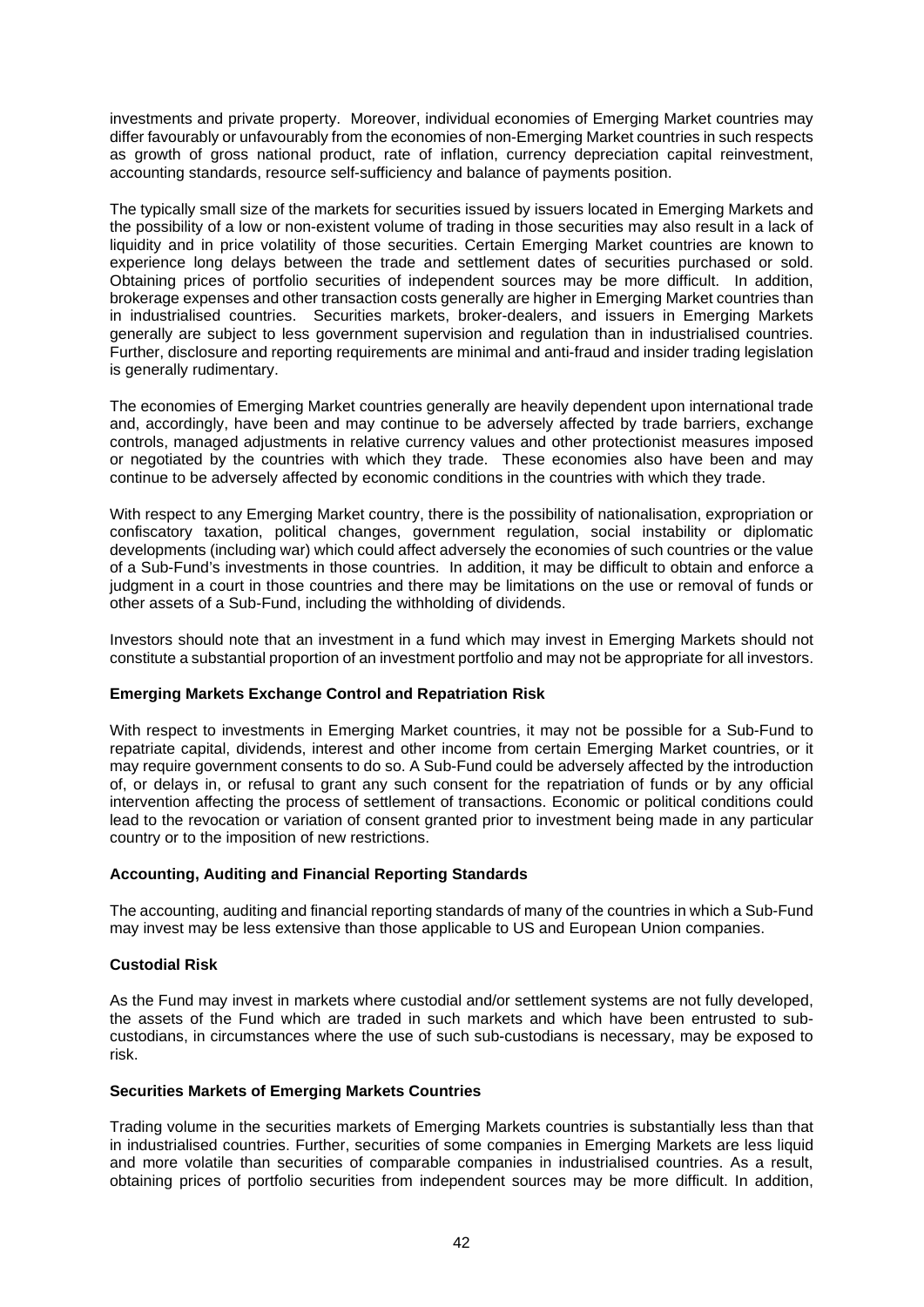brokerage expenses and other transaction costs generally are higher in Emerging Market countries than in industrialised countries. Securities markets, broker-dealers, and issuers in Emerging Markets generally are subject to less government supervision and regulation than in industrialised countries. Further, disclosure and reporting requirements are minimal and anti-fraud and insider trading legislation is generally rudimentary.

## **Russian Markets and Investment in Russia Risk**

There are significant risks inherent in investing in Russia. There is no history of stability in the Russian market and no guarantee of future stability. The economic infrastructure of Russia is poor and the country maintains a high level of external and internal debt. Tax regulations are ambiguous and unclear and there is a risk of imposition of arbitrary or onerous taxes. Banks and other financial systems are not well developed or regulated and as a result tend to be untested and have low credit ratings. Bankruptcy and insolvency are a commonplace feature of the business environment. Foreign investment is affected by restrictions in terms of repatriation and convertibility of currency.

The concept of fiduciary duty on the part of a company's management is generally non-existent. Local laws and regulations may not prohibit or restrict a company's management from materially changing the company's structure without shareholder consent. Foreign investors cannot be guaranteed redress in a court of law for breach of local laws, regulations or contracts. Regulations governing securities investment may not exist or may be applied in an arbitrary and inconsistent manner.

Equity securities in Russia are issued only in book entry form and ownership records are maintained by registrars who are under contract with the issuers. Although a Russian sub-custodian will maintain copies of the registrar's records ("**Share Extracts**") on its premises, such Share Extracts may not, however, be legally sufficient to establish ownership of securities. Further, a quantity of forged or otherwise fraudulent securities, Share Extracts or other documents are in circulation in the Russian markets and there is therefore a risk that a Sub-Fund's purchases may be settled with such forged or fraudulent securities.

A Sub-Fund may invest in bonds, fixed income securities and credit linked notes which are listed or traded in Russia. Since the breakup of the Soviet Union in 1991, Russia has experienced and continues to experience dramatic political and social change. Russia is undergoing a rapid transition from a centrally controlled command system to a more market-oriented democratic model. A Sub-Fund may be affected unfavourably by political developments, social instability, changes in government policies, and other political and economic developments. The Russian securities markets are substantially smaller, less liquid and more volatile than the securities markets in the U.S. A few issuers represent a large percentage of market capitalisation and trading volume. Due to these factors it may be difficult for a Sub-Fund to buy or sell some securities because of the poor liquidity. There may not be available reliable financial information that has been prepared and audited in accordance with U.S. or Western European generally accepted accounting principles and auditing standards. There is the potential for unfavourable action such as expropriation, dilution, devaluation, default or excessive taxation by the Russian government or any of its agencies or political subdivisions with respect to investments in Russia by or for the benefit of foreign entities. A Sub-Fund's investments may include investments in entities that have characteristics and business relationships common to companies outside of Russia, and as a result, outside economic forces may cause fluctuations in the value of investments held by a Sub-Fund. It is possible that a Sub-Fund's ownership rights could be lost through fraud or negligence. Since Russian banking institutions and registrars are not guaranteed by the state, a Sub-Fund may not be able to pursue claims on behalf of the Unitholders. Furthermore, the standard of corporate governance and investor protection in Russia may not be equivalent to that provided in other jurisdictions.

# **Sovereign Debt**

Investments in sovereign debt securities of Emerging Markets involve special risks. The issuer of the debt or the governmental authorities that control the repayment of the debt may be unable or unwilling to repay principal or interest when due in accordance with the terms of such debt. Periods of economic uncertainty may result in the volatility of market prices of sovereign debt, and in turn a Sub-Fund's Net Asset Value, to a greater extent than the volatility inherent in developed market debt securities.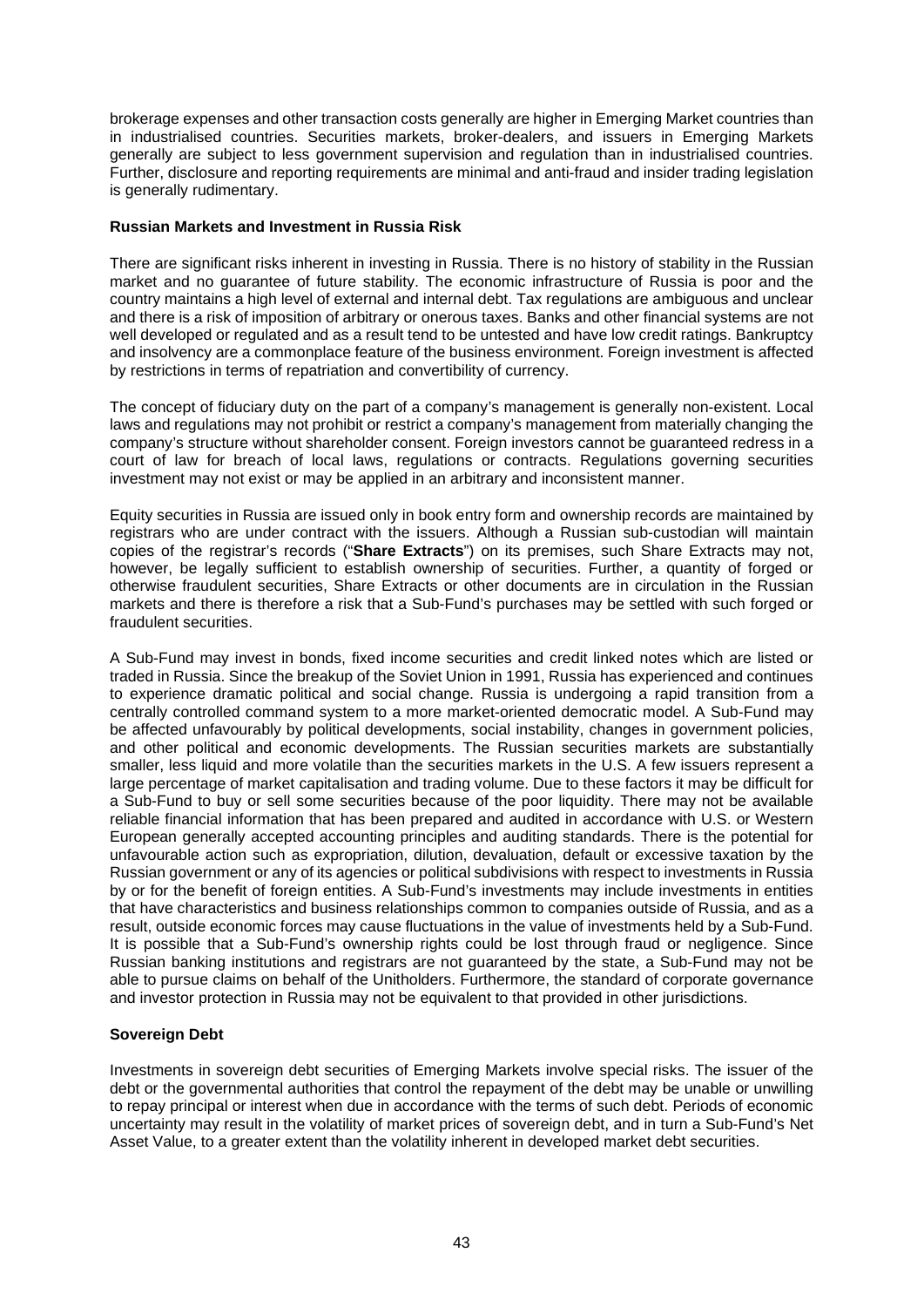A sovereign debtor's willingness or ability to repay principal and pay interest in a timely manner may be affected by, among other factors, its cash flow situation, the extent of its foreign reserves, the availability of sufficient foreign exchange on the date a payment is due, the relative size of the debt service burden to the economy as a whole, the sovereign debtor's policy toward principal international lenders and the political constraints to which a sovereign debtor may be subject. Emerging Markets could default on their sovereign debt. Such sovereign debtors also may be dependent on expected disbursements from foreign governments, multilateral agencies and other entities abroad to reduce principal and interest arrears on their debt. The commitment on the part of these governments, agencies and others to make such disbursements may be conditioned on a sovereign debtor's implementation of economic reforms and/or economic performance and the timely service of such debtor's obligations. Failure to implement such reforms, achieve such levels of economic performance or repay principal or interest when due, may result in the cancellation of such third parties' commitments to lend funds to the sovereign debtor, which may further impair such debtor's ability or willingness to service its debts in a timely manner.

The occurrence of political, social or diplomatic changes in one or more countries issuing sovereign debt could adversely affect a Sub-Fund's investments. Emerging Markets are faced with social and political issues and some have experienced high rates of inflation in recent years and have extensive internal debt. Among other effects, high inflation and internal debt service requirements may adversely affect the cost and availability of future domestic sovereign borrowing to finance governmental programs, and may have other adverse social, political and economic consequences. Political changes or a deterioration of a country's domestic economy or balance of trade may affect the willingness of countries to service their sovereign debt.

The ability of Emerging Markets to make timely payments on their sovereign debt securities is likely to be influenced strongly by a country's balance of trade and its access to trade and other international credits. A country whose exports are concentrated in a few commodities could be vulnerable to a decline in the international prices of one or more of such commodities. Increased protectionism on the part of a country's trading partners could also adversely affect its exports. Such events could diminish a country's trade account surplus, if any. To the extent that a country receives payments for its exports in currencies other than hard currencies, its ability to make hard currency payments could be affected.

Investors should also be aware that certain sovereign debt instruments in which a Sub-Fund may invest involve great risk. Sovereign debt obligations issued by Emerging Markets generally are deemed to be the equivalent in terms of quality to securities rated below investment grade by a Recognised Rating Agency. Such securities are regarded as predominantly speculative with respect to the issuer's capacity to pay interest and repay principal in accordance with the terms of the obligations and involve major risk. Some of such securities, with respect to which the issuer currently may not be paying interest or may be in payment default, may be comparable to securities rated D by S&P or C by Moody's. A Sub-Fund may have difficulty disposing of and valuing certain sovereign debt obligations because there may be a limited trading market for such securities. Because there may be no liquid secondary market for many of these securities, the Investment Manager (or its delegate) anticipates that such securities could be sold only to a limited number of dealers or institutional investors.

# **Settlement Risk**

The trading and settlement practices and the reliability of the trading and settlement systems of some of the markets or exchanges on which a Sub-Fund may invest may not be the same as those in more developed markets, which may increase settlement risk and / or result in delays in realising investments made by, or disposed of, by a Sub-Fund.

# **CHINA MARKET RISKS**

"**PRC**" means the People's Republic of China and "**RMB**" means renminbi, the lawful currency of the PRC.

"**Stock Connect**" is a method used to achieve exposure to the People's Republic of China by investing in eligible China A-Units traded on the Shanghai Stock Exchange via the Shanghai-Hong Kong Stock Connect scheme and the Shenzhen Stock Exchange via the Shenzhen-Hong Kong Stock Connect scheme.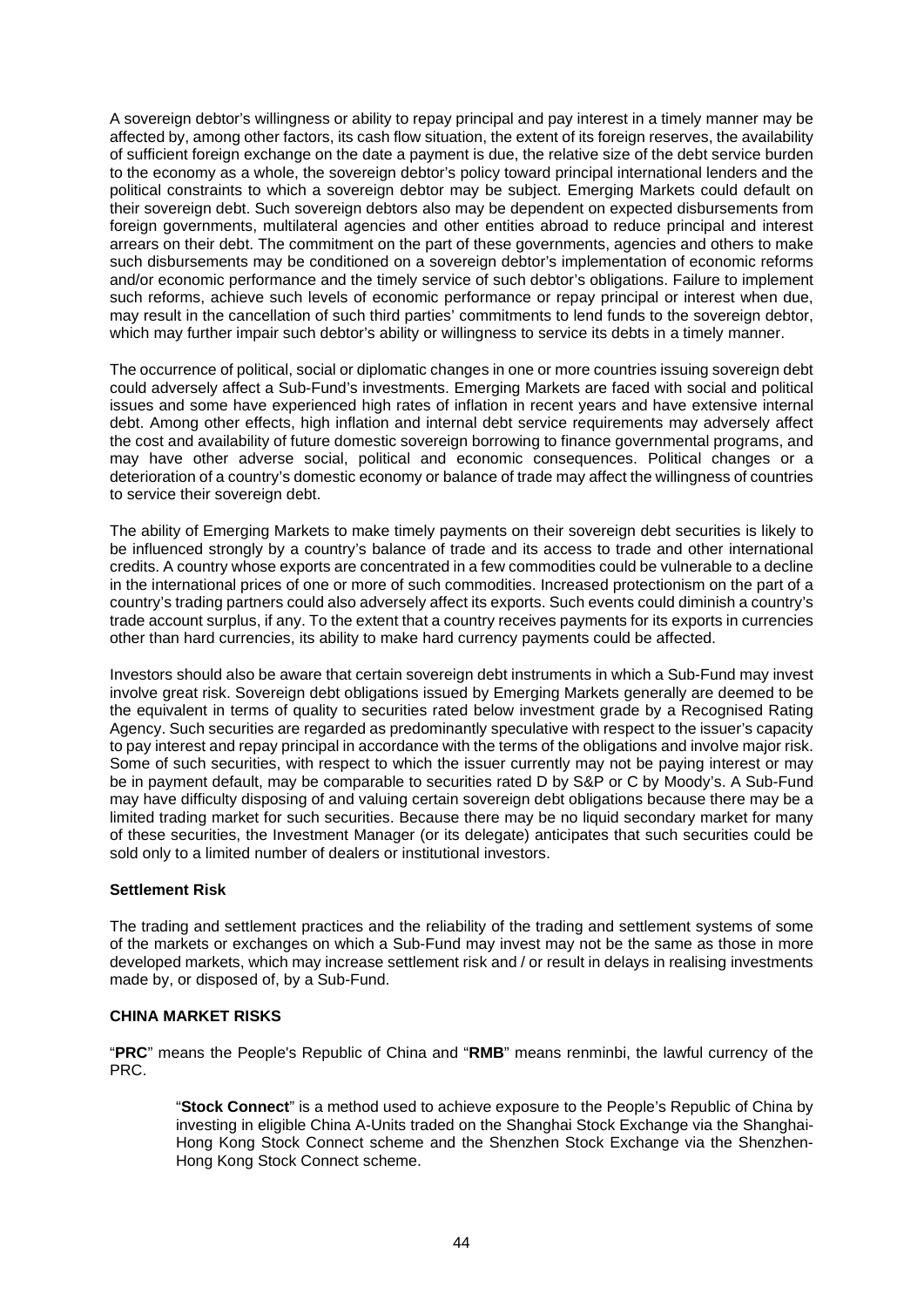"**Bond Connect**", is an initiative launched in July 2017 for mutual bond market access between the PRC and Hong Kong, established by the China Foreign Exchange Trade System & National Interbank Funding Centre ("**CFETS**"), China Central Depository & Clearing Co., Ltd ("**CCDC**"), Shanghai Clearing House, Hong Kong Exchanges and Clearing Limited and Central Money markets Unit.

The Qualified Foreign Investor ("**QFI**") regime allows qualifying investors to invest directly in certain securities of mainland China, subject to applicable Chinese regulatory requirements. For the avoidance of doubt, all references to "RQFII" and "QFII" contained in the Relevant Supplements shall be construed as "QFI".

### **General China Market Risks**

## *PRC Governmental, Political, Economic and Related Considerations*

For over a decade, the PRC government has been reforming the economic and political systems of the PRC. Whilst these reforms may continue, many of the reforms are unprecedented or experimental and may be refined or changed. Political, economic and social factors could also lead to further readjustments to the reform measures. A Sub-Fund's operations and financial results could be adversely affected by adjustments in the PRC's state plans, political, economic and social conditions, changes in the policies of the PRC government such as changes in laws and regulations (or the interpretation thereof), measures which may be introduced to control inflation, changes in the rate or method of taxation, imposition of additional restrictions on currency conversion and the imposition of additional import restrictions. Furthermore, a portion of the economic activity in the PRC is export-driven and, therefore, is affected by developments in the economies of the PRC's principal trading partners.

The PRC economy has experienced significant growth in recent years, but such growth has been uneven both geographically and among the various sectors of the economy. The PRC government has implemented various measures from time to time to control inflation and to regulate economic expansion with a view to preventing overheating of the economy.

The transformation from a centrally planned, socialist economy to a more market-oriented economy has also resulted in some economic and social disruptions and distortions. Moreover, there can be no assurance that the economic and political initiatives necessary to achieve and sustain such a transformation will continue or, if such initiatives continue and are sustained, that they will be successful.

In the past the PRC government has applied nationalisation, expropriation, confiscatory levels of taxation and currency blockage. There can be no assurance that this will not re-occur and any reoccurrence could adversely affect the interests of a Sub-Fund.

#### *Developing Legal System and Investment Regulations*

Investment in the PRC via Stock Connect, Bond Connect and or the QFI regime is governed by a series of laws, regulations and rules (including any amendments to the foregoing from time to time) (the "**Investment Regulations**" in respect of Stock Connect and Bond Connect).

The PRC's legal system is based on written statutes under which prior court decisions may be cited for reference but do not form a set of binding precedents. Since 1979, the PRC government has been developing a comprehensive system of commercial laws and considerable progress has been made in the promulgation of laws and regulations dealing with economic matters such as corporate organisation and governance, foreign investment, commerce, taxation and trade. The PRC laws governing business organisations, bankruptcy and insolvency provide substantially less protection to security holders than that provided by the laws of more developed countries.

With respect to Stock Connect and Bond Connect, the Investment Regulations (under which a Sub-Fund invests in the PRC via Stock Connect and / or Bond Connect and which regulate investment, repatriation and currency conversion) give the relevant PRC regulators (including without limitation to China Securities Regulation Commission ("**CSRC**"), the State Administration of Foreign Exchange ("**SAFE**") and the People's Bank of China ("**PBOC**")) wide discretions and there is limited precedent or certainty as to how these discretions might be exercised, either now or in the future. The Investment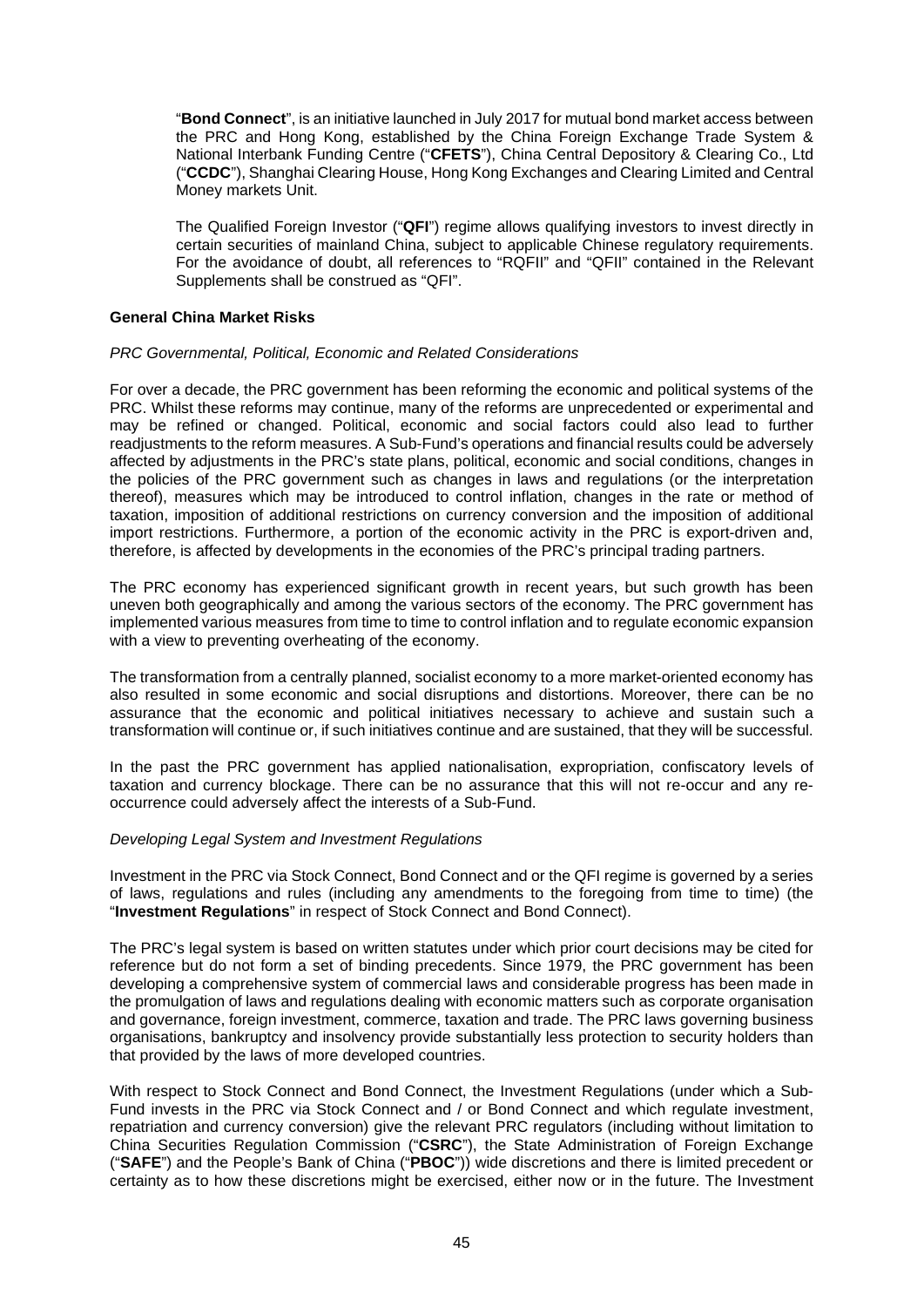Regulations may be varied in the future. Although it is hoped that any such revisions to the Investment Regulations will not prejudice a Sub-Fund, there can be no assurance that this will be the case.

## *Corporate Disclosure, Accounting and Regulatory Standards*

The PRC's disclosure and regulatory standards are in many respects less stringent than standards in many OECD Member States. There may be less publicly available information about PRC companies than is regularly published by or about companies based in OECD Member States and such information as is available may be less reliable than that published by or about companies in OECD Member States. PRC companies are subject to accounting standards and requirements that differ in significant respects from those applicable to companies established or listed in OECD Member States. As a result, the lower levels of disclosure and transparency of certain material information may impact the value of investments made by a Sub-Fund and may lead to the Sub-Fund or its service providers having an inaccurate conclusion about the value of its investments. This, if combined with a weak regulatory environment, could result in lower standards of corporate governance and less protection of minority shareholder rights of the companies in which a Sub-Fund will invest.

#### *General Economic and Market Conditions*

The performance of a Sub-Fund's investments in China may be affected by the general economic and market conditions in China, such as interest rates, availability and terms of credit facilities, inflation rates, economic uncertainty, changes in laws and national and international political circumstances. These factors may result in volatile and unstable prices, and could impair a Sub-Fund's performance. The occurrence, continuation or deterioration of adverse economic and market conditions may result in decreased market values of a Sub-Fund's investments in China.

The PRC securities markets are undergoing a period of development and change which may lead to difficulties in the settlement and recording of transactions and uncertainty in interpreting and applying the relevant regulations. In addition, the regulation of, and enforcement activity in, the PRC securities markets may not be equivalent to that in markets in OECD Member States. There may not be equivalent regulations and monitoring of the PRC securities market and activities of investors, brokers and other participants to that in certain OECD Member States. In addition, the Shanghai Stock Exchange and the Shenzhen Stock Exchange (the "**Exchanges**") typically have the right to suspend or limit trading in certain securities traded on the Exchange. The PRC government or relevant PRC regulators may also implement policies that may adversely affect the PRC financial markets. Such suspensions, limitations or policies may have a negative impact on the performance of a Sub-Fund's investments.

#### *Concentration Risk*

Although the Investment Manager (and its delegates) may intend for a Sub-Fund to hold a diversified portfolio, conditions in the PRC and the PRC markets may mean that at times when the Investment Manager (and its delegates) are not able to identify sufficient attractive investment opportunities, any of the Sub-Funds may hold large absolute and relative risk positions in a relatively limited number of investments which could give rise to significant losses if such investment positions decline in value.

#### *Foreign Exchange Risk*

The Sub-Funds may invest primarily in securities denominated in RMB but the Net Asset Value will be quoted in the Base Currency of the relevant Sub-Fund. Accordingly, a change in the value of RMB against a Base Currency which is not RMB will result in a corresponding change in the Base Currency denominated Net Asset Value of the relevant Sub-Funds. In addition, to the extent that a Sub-Fund does not invest, or delays its investment into, such RMB denominated securities it will be exposed to fluctuations in the exchange rate of RMB.

For the purposes of a Sub-Fund's investments in China, RMB are exchangeable into the Base Currency at prevailing market rates, though the RMB is not freely convertible and is subject to exchange controls and restrictions. Currency exchange rates may fluctuate significantly over short periods of time causing, along with other factors, a Sub-Fund's Net Asset Value to fluctuate as well. Currency exchange rates generally are determined by the forces of supply and demand in the currency exchange markets and the relative merits of investments in different countries, actual or anticipated changes in interest rates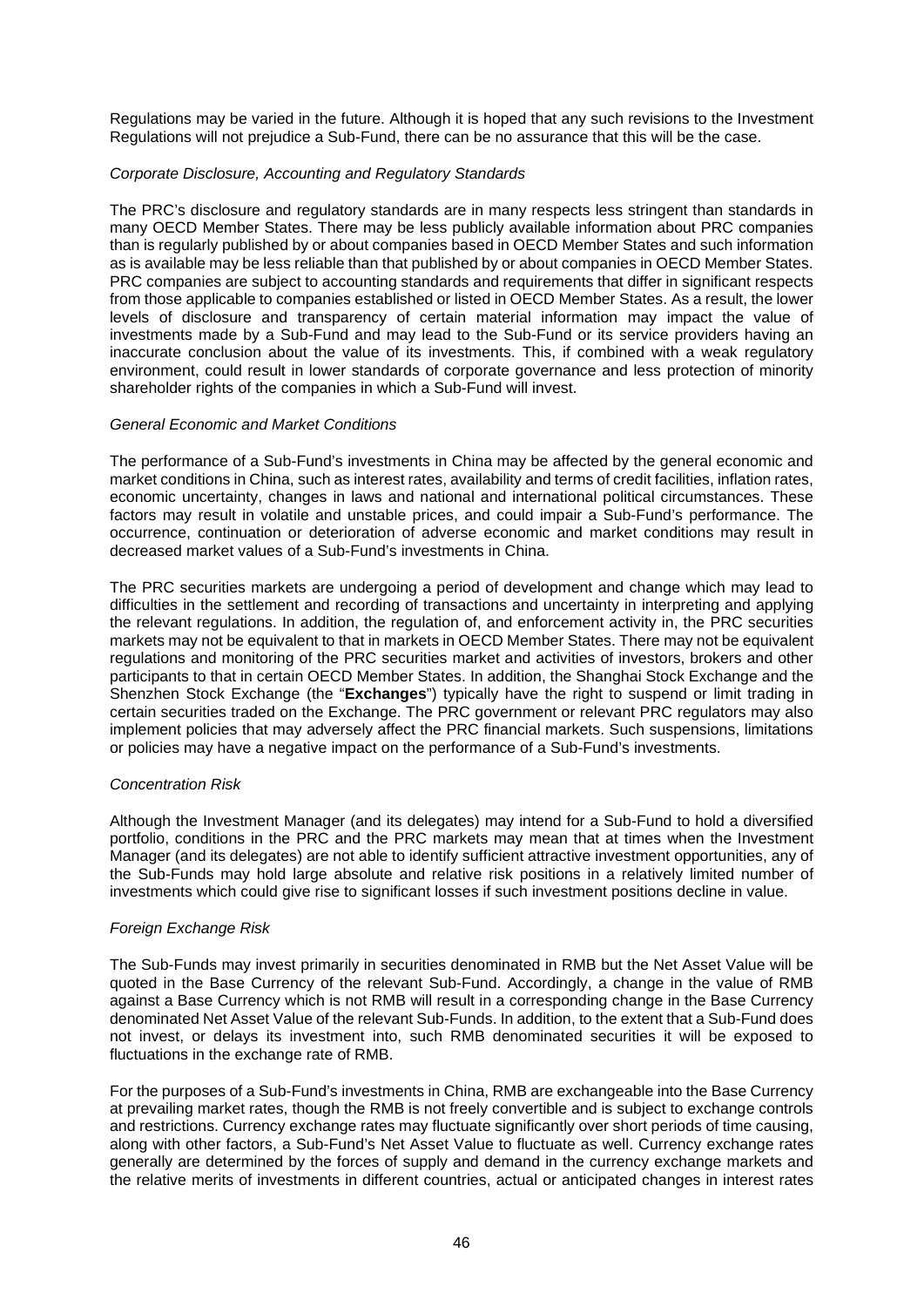and other complex factors, as seen from an international perspective. However, currency exchange rates as in the PRC can also be affected unpredictably by intervention or failure to intervene by relevant governments or central banks or by currency controls or political developments.

A Sub-Fund may (but is not obliged to) seek to hedge foreign currency risks but as the foreign exchange of RMB is regulated, such hedging even if effected may only result in an imperfect hedge. There can be no assurance that any hedging, particularly such imperfect hedging, will be successful. Equally, failure to hedge foreign currency risks may result in the Sub-Fund bearing the burden of exchange rate fluctuations. A Sub-Fund may hedge the currency exposure of its investments into its Base Currency.

The Sub-Fund's investments via Stock Connect and/or Bond Connect may be settled in offshore RMB (CNH) while the Sub-Fund's investments via QFI are settled in offshore RMB (CNH) or onshore RMB (CNY). Although offshore RMB (CNH) and onshore RMB (CNY) are the same currency, they trade at different rates. Any divergence between CNH and CNY may adversely impact investors.

## *Taxation*

Under current PRC tax laws, regulations and practice, the Fund, the Manager and the Investment Manager may be subject to PRC tax, directly or indirectly, in respect of the assets held through Stock Connect, Bond Connect and / or QFIs. The Fund will be responsible to reimburse the Investment Manager for all PRC taxes and duties of any kind incurred by the Investment Manager and attributable to the assets of the Fund held through Stock Connect, Bond Connect and / or QFIs. The tax law and regulations of the PRC are constantly changing, and they may be changed with retrospective effect. The interpretation and applicability of the tax law and regulations by tax authorities are not as consistent and transparent as those of more developed nations, and may vary from region to region. Moreover, the PRC taxes and duties payable by the Investment Manager and which are to be reimbursed by the Fund to the extent attributable to the assets held through Stock Connect, Bond Connect and / or QFIs may change at any time.

Where the Investment Regulations require a custodian / clearing house / any other agent stipulated by such rules to withhold any tax, or where such custodian / clearing house / any other agent has a reasonable basis for believing that such withholding may be required, the custodian / clearing house / any other agent may do so at the rate required by the regulation, or if in the custodian's opinion the Investment Regulations are not very clear on the rate, at such rate as the custodian/ clearing house / any other agent may, reasonably determine to be appropriate. Tax may be withheld on a retroactive basis.

Given the uncertainty surrounding the Fund's potential PRC tax liabilities or reimbursement obligations, the Net Asset Value of a Sub-Fund on any Dealing Day may not accurately reflect such liabilities. This may mean that incoming Unitholders pay more for their Units than they otherwise would/should have done. In the event of a redemption of Units at such Net Asset Value, the remaining Unitholders will bear the burden of any liabilities which had not been accrued in the Net Asset Value. The Manager will use its reasonable endeavours to recover their proportionate share of the liabilities from redeeming Unitholders, but investors should be aware that the Manager may not be successful in such endeavours and that unequal allocation of tax liability is a potential risk of investing in the Fund. In addition, investors should be aware that under-accrual or over-accrual for PRC tax liabilities may impact the performance of the Sub-Funds during the period of such under-accrual or over-accrual and following any subsequent adiustments to the Net Asset Value.

# *PRC Corporate Income Tax*

Under current PRC Corporate Income Tax Law and regulations, any company considered to be a tax resident of the PRC would be subject to PRC Corporate Income Tax ("**CIT**") at the rate of 25% on its worldwide taxable income. If a company were considered to be a non-resident enterprise with a "permanent establishment" ("**PE**") in the PRC, it would be subject to CIT at the rate of 25% on the profits attributable to the PE. The Fund, together with the Manager and the Investment Manager, does not intend to operate in a way that would cause the Fund to be treated as tax resident of the PRC and to have a PE in the PRC, though this cannot be guaranteed. It is possible, however, that the PRC could disagree with such an assessment or that changes in PRC tax law could affect the PRC CIT status of the Fund.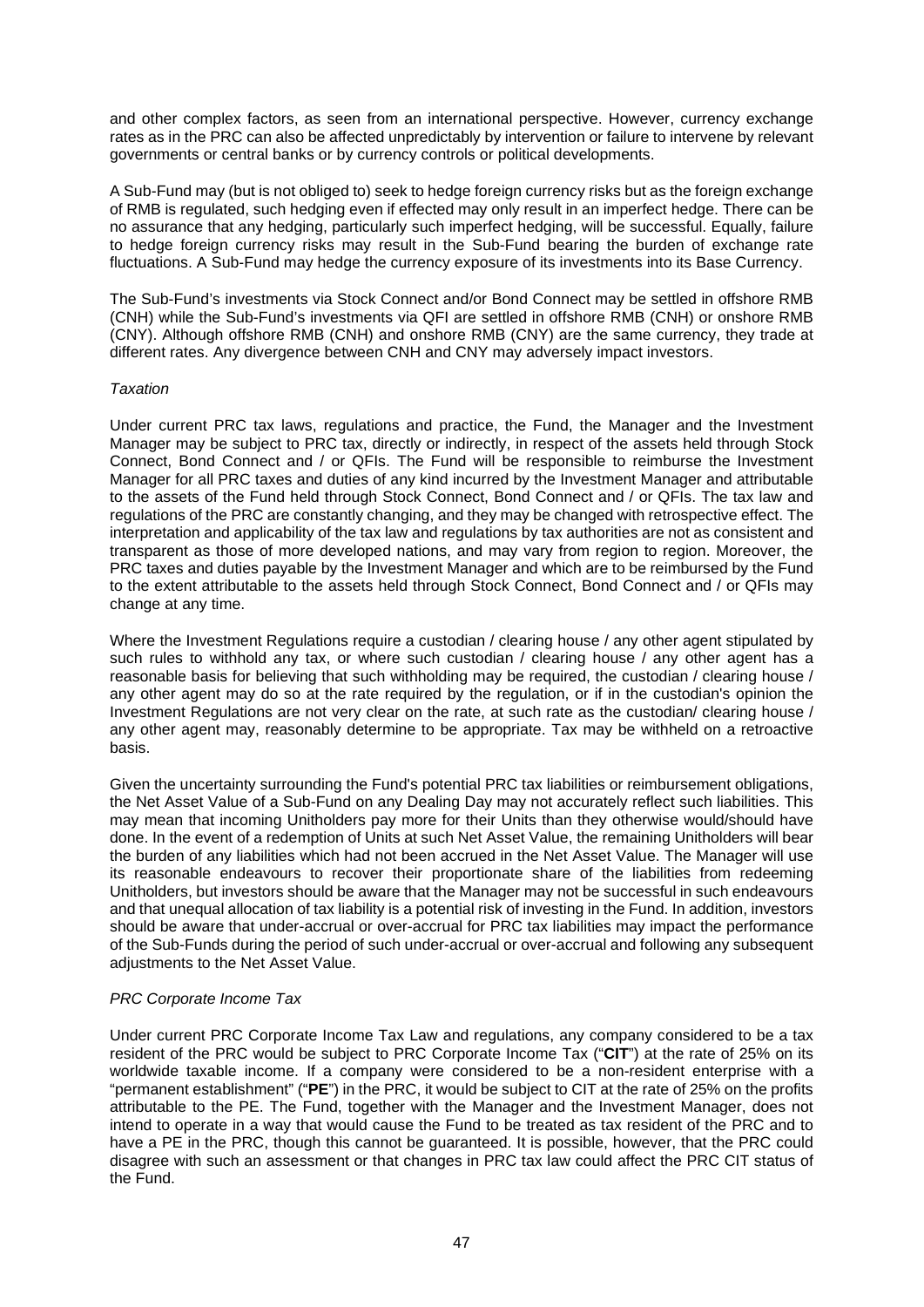If the Fund is a non-PRC tax resident enterprise without PE in the PRC, the PRC-sourced income (including cash dividends, distributions, interest and capital gains) derived by it from any investment in PRC securities would be subject to PRC withholding income tax at the rate of 10%, unless exempt or reduced under the PRC CIT Law or a relevant tax treaty.

The Fund is also subject to a stamp duty at the rate of 0.1% arising from the sale of China A Shares and the transfer of China A Shares by way of succession and gift in accordance with the prevailing PRC taxation regulations.

## *Taxation – Specific considerations for Stock Connect and Bond Connect*

Especially, in respect of trading of China A Shares through the Stock Connect and pursuant to the *circular dated 31 October 2014 on the Taxation Policy of the Pilot Programme for the Mutual Stock Market Access between Shanghai and Hong Kong Stock Markets* under Caishui [2014] No. 81, the *circular dated 5 November 2016 on the Taxation Policy of the Pilot Programme for the Mutual Stock Access between Shenzhen and Hong Kong Stock Markets* under Caishui [2016] No. 127 and other relevant applicable PRC taxation rules:

- CIT and VAT shall be exempt on a temporary basis on the gains earned by the Stock Connect Investors (including corporate and individual investors) from the transfer of China A Shares listed on Shanghai Stock Exchange ("**SSE**")/Shenzhen Stock Exchange ("**SZSE**"); and
- Stock Connect Investors are required to pay tax on dividend and bonus of China A Shares at a standard rate of 10%, which will be withheld and paid to the relevant PRC tax authority by the respective listed companies (before the Hong Kong Securities Clearing Company Limited ("**HKSCC**") is able to provide details such as investor identities and holding periods to China Clear, the policy of differentiated rates of taxation based on holding periods will temporarily not be implemented) and are entitled to a tax refund if a lower tax rate is applicable under a relevant tax treaty, subject to the approval by the relevant PRC tax authority.

In addition, except for interest income from certain bonds (i.e. government bonds and local government bonds which are entitled to a 100% CIT exemption in accordance with the Implementation Rules to the Enterprise Income Tax Law, interest income derived by non-resident institutional investors from other bonds traded through Bond Connect is PRC-sourced income and should be subject to PRC withholding income tax at a rate of 10% and VAT at a rate of 6%. On 22 November 2021, the Ministry of Finance and State Taxation Administration jointly issued the *Announcement on Continuation of Taxation Policy of Corporate Income Tax and Value-Added Tax in relation to Bond Investments made by Offshore Institutions in Domestic Bond Market,* to clarify that foreign institutional investors (including foreign institutional investors under Bond Connect) are temporarily exempt from PRC withholding income tax and VAT with respect to bond interest income derived in the PRC bond market for the period from 7 November 2021 to 31 December 2025.

Capital gains derived by non-resident institutional investors (with no place or establishment or permanent establishment in the PRC) from the trading of bonds through the Bond Connect are technically non PRC-sourced income under the current CIT law and regulations, therefore, not subject to PRC CIT. While the PRC tax authorities are currently enforcing such non-taxable treatment in practice, there lacks clarity on such non-taxable treatment under the current CIT regulations.

According to Caishui [2016] No. 70 (**"Circular 70"**), *the Supplementary Notice of the Ministry of Finance and the State Administration of Taxation on VAT Policies for Interbank Dealings of Financial Institutions*, gains derived by foreign institutions approved by PBOC from the investment in the inter-bank RMB markets (including currency market, bond market and derivative market) shall be exempt from VAT.

# *Taxation – Specific considerations for the QFI regime*

In respect of trading of China A Shares through QFIs and pursuant to the *circular dated 17 November 2014 on PRC withholding income tax treatment with respect to gains derived by QFIs from the trading of shares in PRC resident enterprises* under Caishui [2014] No. 79, *circular dated 23 March 2016 regarding VAT pilot arrangements* under Caishui [2016] No. 36, *circular dated 30 June 2016 on*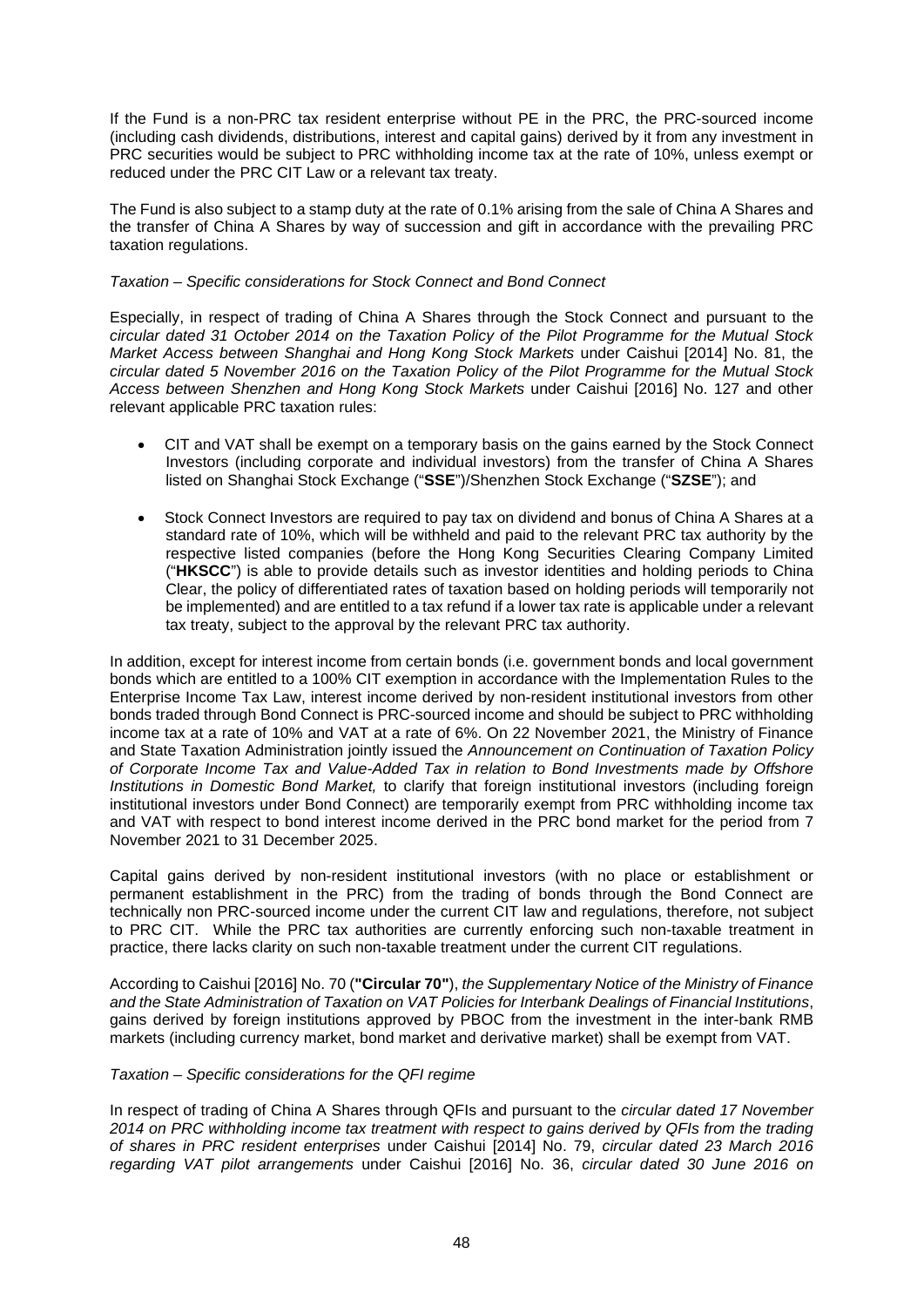expanded categories of VAT exemption affecting the financial services sector under Circular 70 and other relevant applicable PRC taxation rules:

- CIT shall be exempt on a temporary basis on capital gains derived from the disposal of shares and other equity investments (including China A Shares) through QFIs; and
- VAT shall be exempt on a temporary basis in respect of gains derived from trading of PRC securities via QFIs. Consequentially, urban maintenance and construction tax, educational surcharges and local educational surcharges (which are all imposed based on VAT liabilities) are exempt on gains derived from trading of PRC securities via QFIs.

There is no guarantee that the temporary tax exemption or non-taxable treatment with respect to assets traded via Stock Connect, Bond Connect, QFIs described above will continue to apply, will not be repealed and re-imposed retrospective, or that no new tax regulations and practice in China specifically relating to such programs will not be promulgated in the future. Such uncertainties may operate to the advantage or disadvantage of Unitholders in the Fund and may result in an increase or decrease in Net Asset Value of the Fund. For example, to the extent that the PRC tax authority retrospectively imposes taxes on the capital gains realised by the Fund through QFIs, the Net Asset Value of the relevant Sub-Fund would be adversely affected but the amount previously paid to a redeeming Unitholder would not be adjusted. As a result, any detriment from such change would be suffered by the remaining Unitholders.

## **Stock Connect**

A Sub-Fund may invest in the China A Shares market of the PRC through the Stock Connect either by directly investing in eligible securities available on the Stock Connect ("**Stock Connect Securities**") or by investing in financial instruments and other market access products linked to such Stock Connect Securities such as futures. China A Shares are shares of companies incorporated in the PRC and listed on the PRC stock exchanges.

Stock Connect is a mutual market access programme through which Hong Kong and overseas investors ("**Stock Connect Investors**") can deal in selected securities listed on SSE and/or SZSE, and qualified PRC domestic investors can deal in selected securities listed on the Stock Exchange of Hong Kong Limited ("**SEHK**") through a platform put in place between SSE/SZSE and SEHK. As at the date of this Prospectus, the Stock Connect programme has been developed between Hong Kong and mainland China by, among others, SSE/SZSE, SEHK, HKSCC and the China Securities Depository and Clearing Corporation ("**CSDCC**"). Under Stock Connect, the Shanghai-Hong Kong Stock Connect and the Shenzhen-Hong Kong Stock Connect operate independently from each other with substantially similar regulatory framework and operating mechanism.

Stock Connect provides a "northbound link", through which Stock Connect Investors may purchase and indirectly hold eligible China A Shares listed on SSE and/or SZSE ("**Northbound Trading**") as well as a "southbound link", through which PRC investors may purchase and indirectly hold eligible shares listed on the SEHK.

Northbound Trading under Stock Connect is subject to daily quota limitations which may restrict a Sub-Fund's ability to deal via Stock Connect on a timely basis. This may impact that Sub-Fund's ability to implement its investment strategy effectively. The scope of securities in Stock Connect is subject to adjustment by the relevant applicable regulator, agency or authority with jurisdiction, authority or responsibility in respect of Stock Connect ("**Stock Connect Authorities**") from time to time (see the paragraph headed "The recalling of eligible stocks and trading restrictions" below). This may adversely affect a Sub-Fund's ability to achieve its investment objective, for example, where a security that the Investment Manager (or its delegate) wishes to purchase on behalf of a Sub-Fund is recalled from the scope of Stock Connect Securities.

## *Pre-trade Check and Enhanced Pre-trade Check*

The Investment Regulations provide that SSE/SZSE may reject a sell order if an investor does not have sufficient available China A Shares in its account.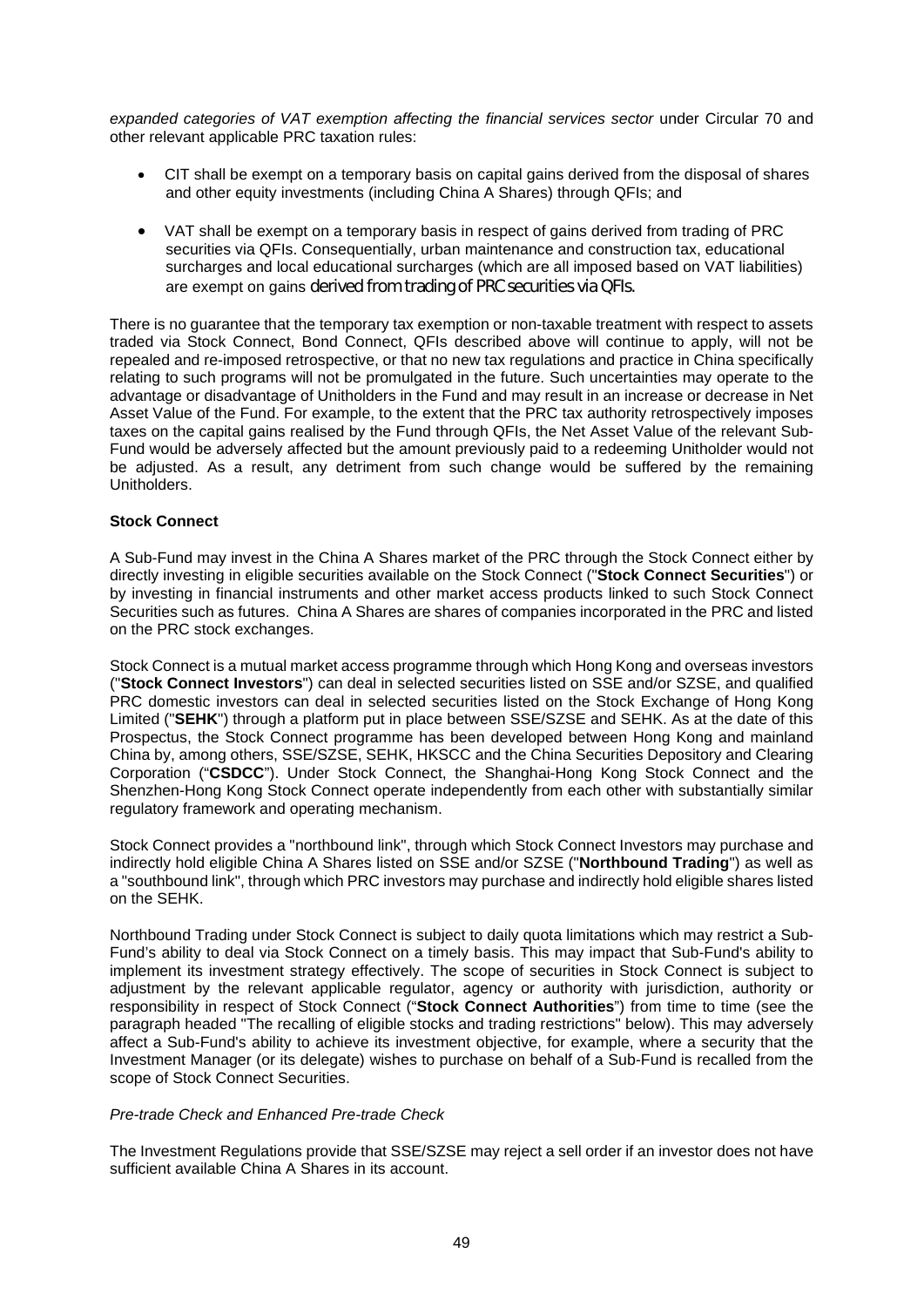SEHK will apply a similar check on all sell orders of Stock Connect Securities on the Northbound Trading link at the level of SEHK's registered exchange participants ("**Exchange Participants**") to ensure there is no overselling by any individual Exchange Participant ("**Pre-Trade Checking**").

The Pre-Trade Checking requirement may require a pre-trade delivery of the Stock Connect Securities from a Stock Connect Investor's domestic custodian or sub-custodian to the Exchange Participant which will hold and safekeep such securities so as to ensure that they can be traded on a particular trading day. There is a risk that creditors of the Exchange Participant may seek to assert that such securities are owned by the Exchange Participant and not the Stock Connect Investor, if it is not made clear that the Exchange Participant acts as a custodian in respect of such securities for the benefit of the Stock Connect Investor.

Alternatively, if the relevant Stock Connect Investor maintains its China A Shares with a custodian which is a custodian participant or general clearing participant participating in the Hong Kong Central Clearing and Settlement System ("**CCASS**"), the Stock Connect Investor may request such custodian to open a special segregated account ("**SPSA**") in CCASS to maintain its holdings in China A Shares under the enhanced pre-trade checking model ("**Enhanced Pre-Trade Checking**"). Each SPSA will be assigned a unique "Investor ID" by CCASS for the purpose of facilitating the Stock Connect system to verify the holdings of a Stock Connect Investor. Provided that there is sufficient holding in the SPSA when a broker inputs the Sub-Fund's sell order, the Sub-Fund will only need to transfer the China A Shares from its SPSA to its broker's account after execution and not before placing the sell order and the Sub-Fund will not be subject to the risk of being unable to dispose of its holdings of China A Shares in a timely manner due to failure to transfer China A Shares to its brokers in a timely manner. Whilst the Enhanced Pre-Trade Checking model is a positive step towards addressing the pre-trade delivery issue, it is expected that more work and industry and/or regulatory discussions are required in order to make it widely acceptable.

As a practical matter, it may limit the number of brokers that the Sub-Funds may use to execute trades. In relation to transactions executing through an SPSA order, the Stock Connect Investor, may at most designate 20 brokers currently.

The Sub-Fund may also trade Stock Connect Securities through a broker affiliated to the Sub-Fund's sub-custodian, who is an Exchange Participant and a clearing agent of its affiliated broker. In that case, no pre-trade delivery of securities is required and the above risk arising from Pre-Trade Checking or Enhanced Pre-Trade Checking may be mitigated. However, under such situation, whilst the Investment Manager will be cognisant of its best execution obligations it may not have the ability to trade through multiple brokers and any switch to a new broker may not be possible without a commensurate change to the Sub-Fund's sub-custody arrangements.

# *Nominee Holding Structure, Voting Right and Corporate Actions*

Stock Connect Securities will be held following settlement by brokers or custodians as clearing participants in accounts in the CCASS maintained by HKSCC as central securities depositary in Hong Kong and as nominee holder. HKSCC is the "nominee holder" of the Stock Connect Securities acquired by a Stock Connect Investor. While the distinct concepts of "nominee holder" and "beneficial owner" are generally recognised under the PRC Stock Connect rules as well as other laws and regulations in mainland China, there have been few cases regarding the application of such rules, and the exact nature and methods of enforcement of rights and interests under PRC law is uncertain, e.g. in liquidation proceedings of PRC companies or other legal proceedings. To the extent that HKSCC is deemed to be performing safekeeping functions with respect to assets held through it, the Sub-Fund will have no legal relationship with HKSCC and no direct legal recourse against HKSCC in the event that the Sub-Fund suffers losses resulting from the performance or insolvency of HKSCC. Also, in the unlikely event that HKSCC becomes subject to winding up proceedings in Hong Kong, investors should note that the Stock Connect Securities will not be regarded as part of the general assets of HKSCC available for distribution to creditors even under PRC law. Stock Connect Investors who hold the Stock Connect Securities (as beneficial owners) shall generally exercise their rights in relation to the Stock Connect Securities through HKSCC as the nominee holder. Under the CCASS rules, HKSCC is prepared to provide assistance to the Stock Connect Investors in bringing the legal action in the PRC where necessary, subject to certain conditions, though it has no obligation to do so. Accordingly, the Manager, on behalf of the Fund may only exercise voting rights with respect to Stock Connect Securities by giving voting instructions to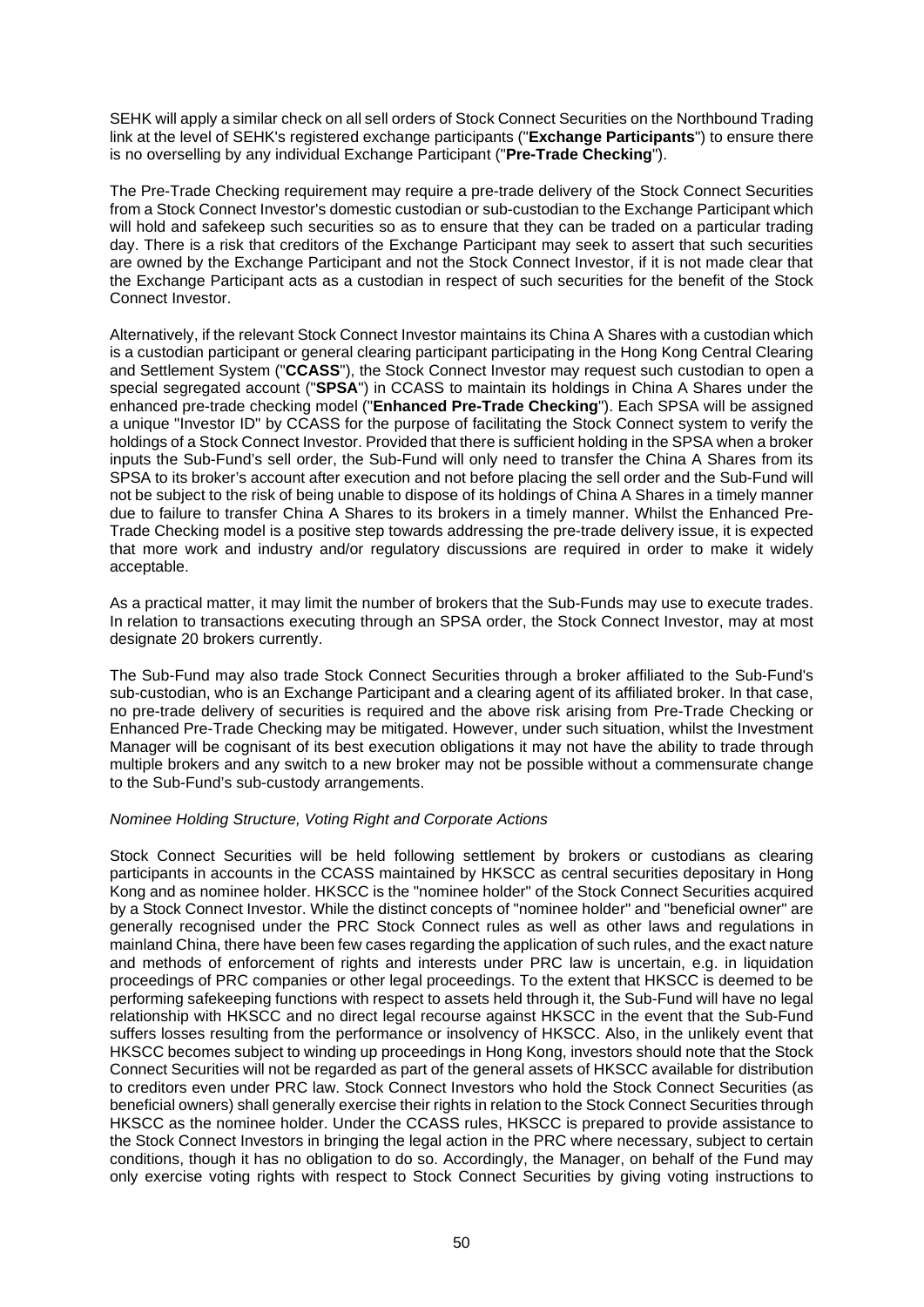HKSCC (through CCASS participants), who will then consolidate such instructions and submit them in the form of a combined single voting instruction to the relevant SSE/SZSE-listed company. Therefore, the Sub-Fund may not be able to exercise voting rights in respect of the underlying company in the same manner as in other markets.

In addition, any corporate action in respect of Stock Connect Securities will be announced by the relevant issuer through the SSE/SZSE website and certain officially appointed newspapers. Stock Connect Investors may refer to the SSE/SZSE website and the relevant newspapers for the latest listed company announcements or, alternatively, the website of the Hong Kong Exchanges and Clearing Limited for corporate actions in respect of Stock Connect Securities issued on the previous trading day. However, SSE/SZSE-listed issuers publish corporate documents in Chinese only and English translations will not be available.

Given the short timescale within which proxy voting or other corporate actions are required to be taken in relation to the Stock Connect Securities, there is no assurance that CCASS participants who participate in Stock Connect will or will continue to provide or arrange for the provision of any voting or other related services. Accordingly, there is no assurance that the Sub-Fund will be able to exercise any voting rights or participate in any corporate actions in relation to Stock Connect Securities in time or at all.

## *Northbound Investor ID Model*

An investor identification model for Northbound Trading under Stock Connect ("**Northbound Investor ID Model**") was launched on 26 September 2018. Under the Northbound Investor ID Model, Exchange Participants are required to assign a unique number known as the Broker-to-Client Assigned Number ("**BCAN**") to each Stock Connect Investor in Northbound Trading. Each BCAN should be mapped to the client identification data ("**CID**") of that particular client which includes the client's name, identity document issuing country, ID type and ID number. Each of the Exchange Participants is required to submit the BCAN-CID mappings of all its Northbound Trading clients to SEHK. If the BCAN-CID mapping of a client has not been received by SEHK at or before the prescribed T-1 day cut-off time, or such mapping information has failed the relevant validation check, the corresponding client shall not be allowed to place trading orders on T day.

Any malfunction of the Northbound Investor ID Model or failure of the Fund to participate in Northbound Trading may adversely affect the Fund's performance.

# *Restriction on Day Trading*

Save with a few exceptions, day (turnaround) trading is generally not permitted on the China A Shares market. If a Sub-Fund buys Stock Connect Securities on a dealing day (T), the Sub-Fund may not be able to sell the Stock Connect Securities until on or after T+1 day.

#### *Not protected by China Securities Investor Protection Fund*

Investors should note that if a Sub-Fund engages in any Northbound Trading, the Sub-Fund will not be covered by the China Securities Investor Protection Fund and thus investors will not benefit from compensation from China Securities Investor Protection Fund Corporation Limited under such schemes.

# *Daily Quotas Used up*

There is a daily quota for Northbound Trading on the Shanghai-Hong Kong Stock Connect and Shenzhen-Hong Kong Stock Connect respectively. Once the daily quota on SSE or SZSE is used up, acceptance of the corresponding buy orders on SSE or SZSE (as applicable) will be immediately suspended and no further buy orders will be accepted for the remainder of the trading day. Buy orders which have been accepted will not be affected by the using up of the daily quota, while sell orders will be continued to be accepted.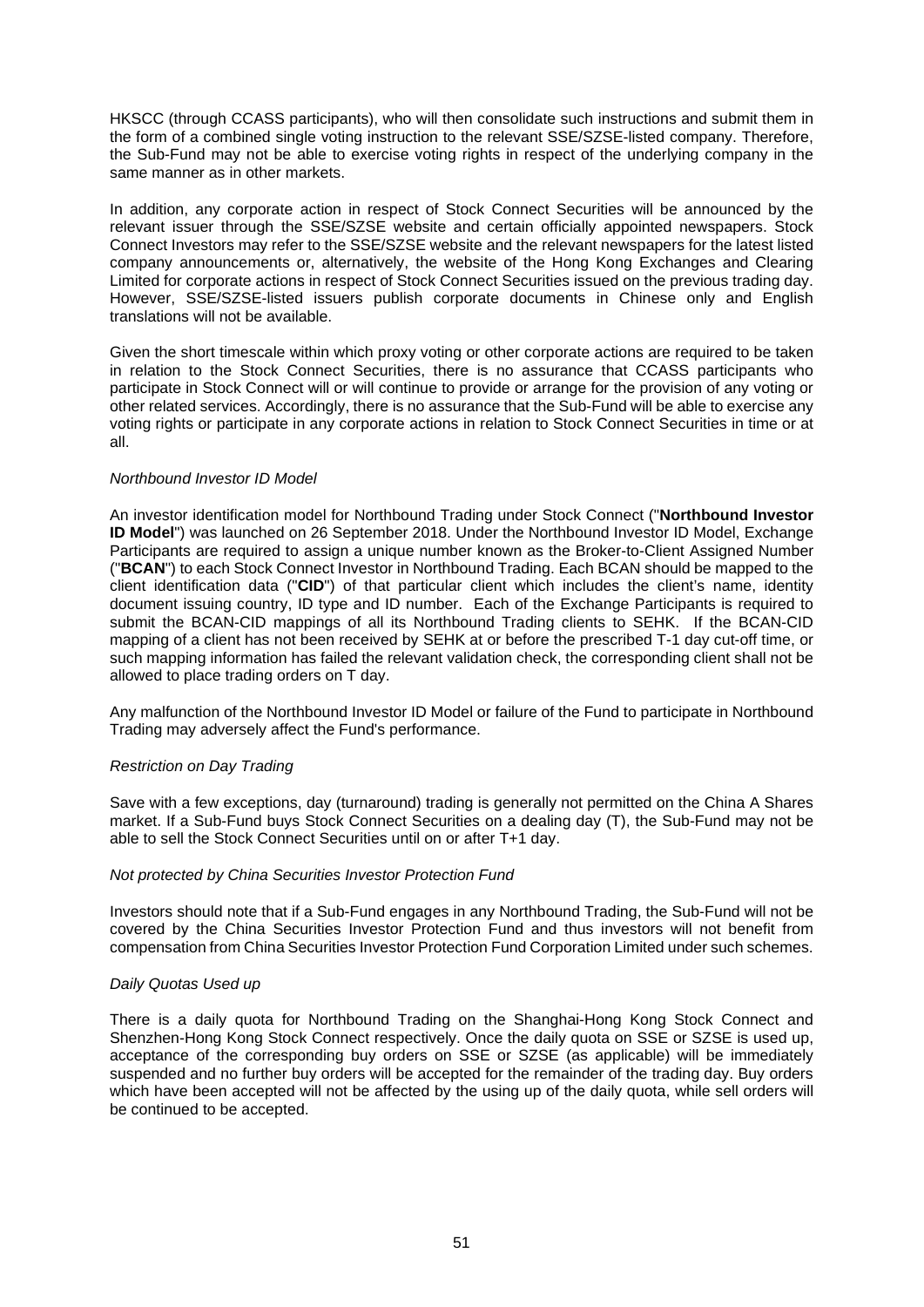## *Difference in Trading Day and Trading Hours and other Operational Restrictions*

Due to differences in public holidays between Hong Kong and mainland China or other reasons such as bad weather conditions, there may be a difference in trading days and trading hours between SSE/SZSE and SEHK. Stock Connect will only operate on days when both markets are open for trading and when banks in both markets are open on the corresponding settlement days. There may be occasions when it is a normal trading day for the mainland China market but it is not possible to carry out any China A Shares trading in Hong Kong. Additionally, SEHK (or any relevant subsidiary) may, under certain circumstances as specified in the SEHK rules, temporarily suspend or restrict all or part of the orderrouting and related supporting services with regard to all or any Northbound Trading and for such duration and frequency as SEHK may consider appropriate at any time and without advance notice.

As such, there is a risk of price fluctuations in China A Shares during the time when Northbound Trading is suspended or restricted as described above.

#### *The Recalling of Eligible Stocks and Trading Restrictions*

A stock may be recalled from the scope of eligible stocks for trading via Stock Connect for various reasons, and in such event the stock can only be sold but is restricted from being bought. This may adversely affect the ability of a Sub-Fund to achieve its investment objective.

Under Stock Connect, the Investment Manager will only be allowed to sell China A Shares but restricted from further buying under certain circumstances including without limitation to: (i) the China A Shares subsequently ceases to be a constituent stock of the relevant indices; (ii) the China A Shares is subsequently under "risk alert"; and/or (iii) the corresponding H share of the China A Share subsequently ceases to be traded on SEHK. Price fluctuation limits are also applicable to China A Shares.

#### *Local market rules, foreign shareholding restrictions and disclosure obligations*

Under Stock Connect, China A Shares listed companies and trading of China A Shares are subject to market rules and disclosure requirements of the China A Shares market. Any changes in laws, regulations and policies of the China A Shares market or rules in relation to Stock Connect may affect Unit prices. Foreign shareholding restrictions and disclosure obligations are also applicable to China A Shares.

The Fund, the Manager, on behalf of the Fund and the Investment Manager will be subject to restrictions on trading (including restriction on retention of proceeds) in China A Shares as a result of their interest in the China A Shares and are responsible for compliance with all notifications, reports and relevant requirements in connection with such interests.

Under current PRC law, once an investor holds up to 5% of the shares with voting rights of a PRC-listed company, the investor is required to disclose his/her interest within three days in accordance with the applicable regulations and during the reporting period he/she cannot trade the shares of that company, unless otherwise permitted by PRC applicable regulations. The investor is also required to disclose every subsequent increase or decrease of 1% in his/her Unitholding and comply with related trading restrictions in accordance with PRC law. Also, should it exceed 5%, the Sub-Fund may not reduce its holdings in such company within 6 months of the last purchase of Units of such company (the "**Short Swing Profit Rule**"). If the Sub-Fund violates this Short Swing Profit Rule, it may be required to return any profits realised from such trading to the listed company. Moreover, under PRC civil procedures, the Sub-Fund's assets may be frozen to the extent of the claims made by such PRC company. These risks may greatly impair the performance of the Sub-Funds.

For the purposes of the calculation of the 5%, the Sub-Fund may be deemed as a connected party with its investors, of other funds managed within the Marsh McLennan Companies, Inc. group or a substantial shareholder of the Marsh McLennan Companies, Inc. group (unless there exists evidence to the contrary) and therefore may be subject to the risk that the Sub-Fund's holdings may have to be reported in aggregate with the holdings of such other investors or funds should the aggregated holdings trigger the reporting threshold under the Investment Regulations. In addition, the onshore listed shares and offshore listed shares held by each of the connected parties in an individual listed company need to be aggregated for such calculation purpose above. This may expose the Sub-Fund's holdings to the public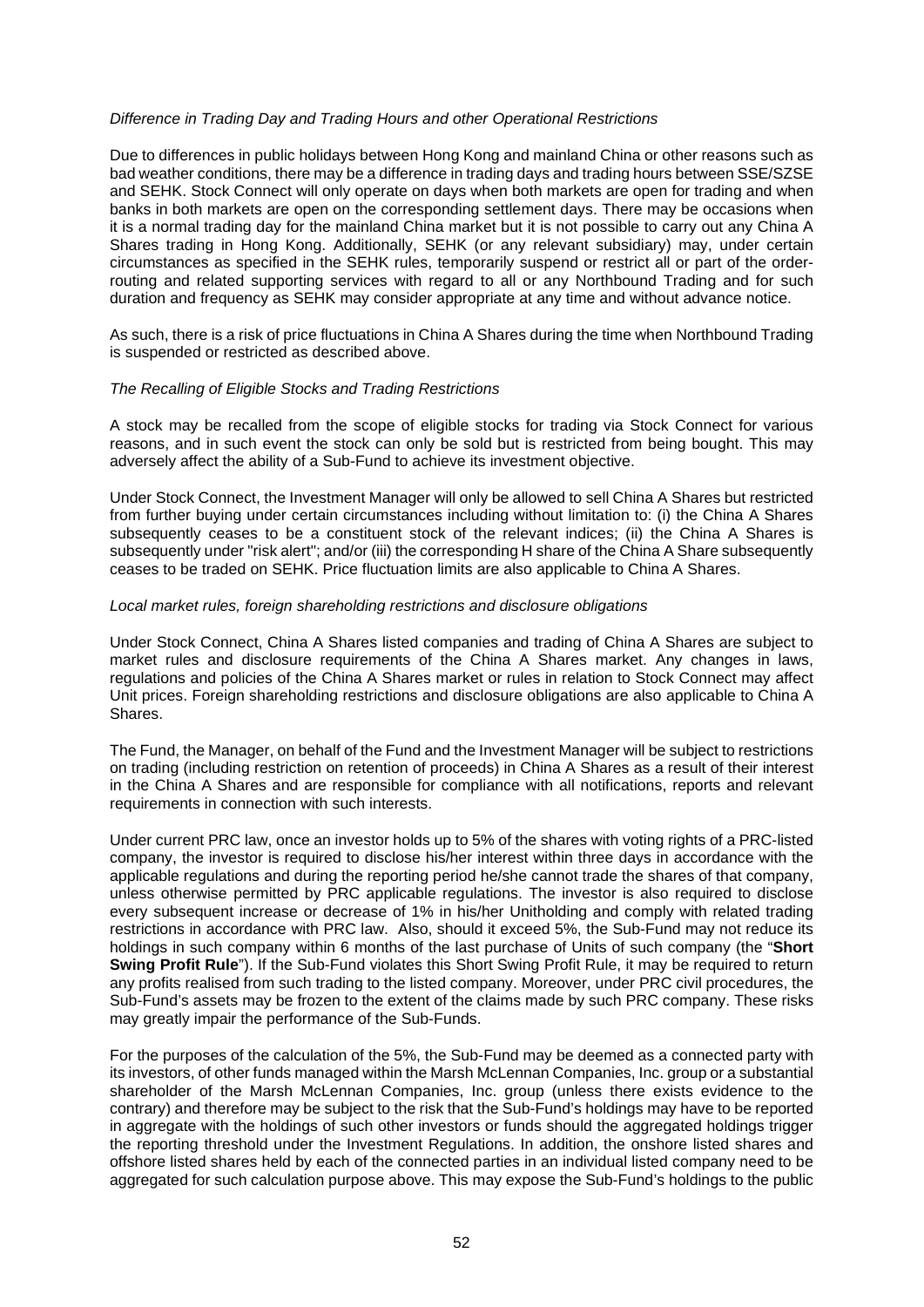with an adverse impact on the performance of the Sub-Funds. There has also been a recent regulatory trend to tighten the disclosure of interests requirements by the relevant PRC regulators and stock exchanges, therefore further requirements may be applied in this regard.

Also, investment in China A Shares through derivative instruments or structured products may be taken into account for this calculation. For example, if the Sub-Fund has de facto control over the exercise of the voting rights of the underlying China A Shares in relation to the derivative instruments or structured products, even though the Sub-Fund is not the legal owner of these shares, the Sub-Fund is subject to disclosure of interest requirements. Any investor may not utilise inside information to trade the shares of a PRC listed company or conduct market manipulation trades, and the trade orders of the Sub-Fund may not breach this requirement. If the Sub-Fund has de facto control over the exercise of the voting rights of the underlying shares of a PRC listed company that exceed 5% of the company's shares, it might be deemed as a 5% shareholder and may be restricted in its trading because of the Short Swing Profit Rule.

According to existing mainland China practices, the Fund as beneficial owner of China A Shares traded via Stock Connect cannot appoint proxies to attend shareholders' meetings on its behalf (see the paragraph headed "Nominee holding structure, voting right and corporate actions" above).

## *Investment Restrictions*

Investments in China A Shares are also subject to compliance with certain investment restrictions imposed by the Investment Regulations including the following and may affect the relevant Sub-Fund's ability to invest in China A Shares and carry out their investment objectives:

- (i) shares held by each foreign investor (such as a Sub-Fund) which invests (through Stock Connect or other permissible channels) in one PRC listed company should not exceed 10% of the total outstanding shares of such company; and
- (ii) aggregate China A Shares held by all foreign investors (such as a Sub-Fund and all other foreign investors) which invest (through Stock Connect or other permissible channels) in one PRC listed company should not exceed 30% of the total outstanding shares of such company.

Similarly, since the 30% aggregate foreign shareholding restriction is monitored at the level of all foreign investors, the capability of the relevant Sub-Fund to invest in China A Shares of a certain listed company may also be limited due to the investments made by other foreign investors.

#### *Trading Volumes and Volatility*

The Exchanges have lower trading volumes than some OECD Member State exchanges and the market capitalisations of listed companies are small compared to those on more developed exchanges in developed markets. The listed equity securities of many companies in the PRC are accordingly materially less liquid, subject to greater dealing spreads and experience materially greater volatility than those of OECD Member States. Government supervision and regulation of the PRC securities market and of listed companies is also less developed than in many OECD Member States. In addition, there is a high measure of legal uncertainty concerning the rights and duties of market participants with respect to investments made through securities systems or established markets.

The PRC stock market has experienced substantial price volatility and wide suspension of trading in recent years and no assurance can be given that such volatility and suspension will not occur in the future. The above factors could negatively affect the Net Asset Value of the Sub-Funds, the ability to redeem Units and the price at which Units may be redeemed.

# *Payment of Fees and Expenses*

The Sub-Fund may retain such amounts as the Board considers appropriate to maintain a liquid portfolio of cash, deposits, money market instruments and government securities denominated in RMB, U.S. Dollars or other major international currencies for the purposes of paying its anticipated fees and expenses and to meet redemption requests and any other liquidity needs. Investors should be aware that owing to repatriation restrictions, the Sub-Fund may need to maintain high cash balances, including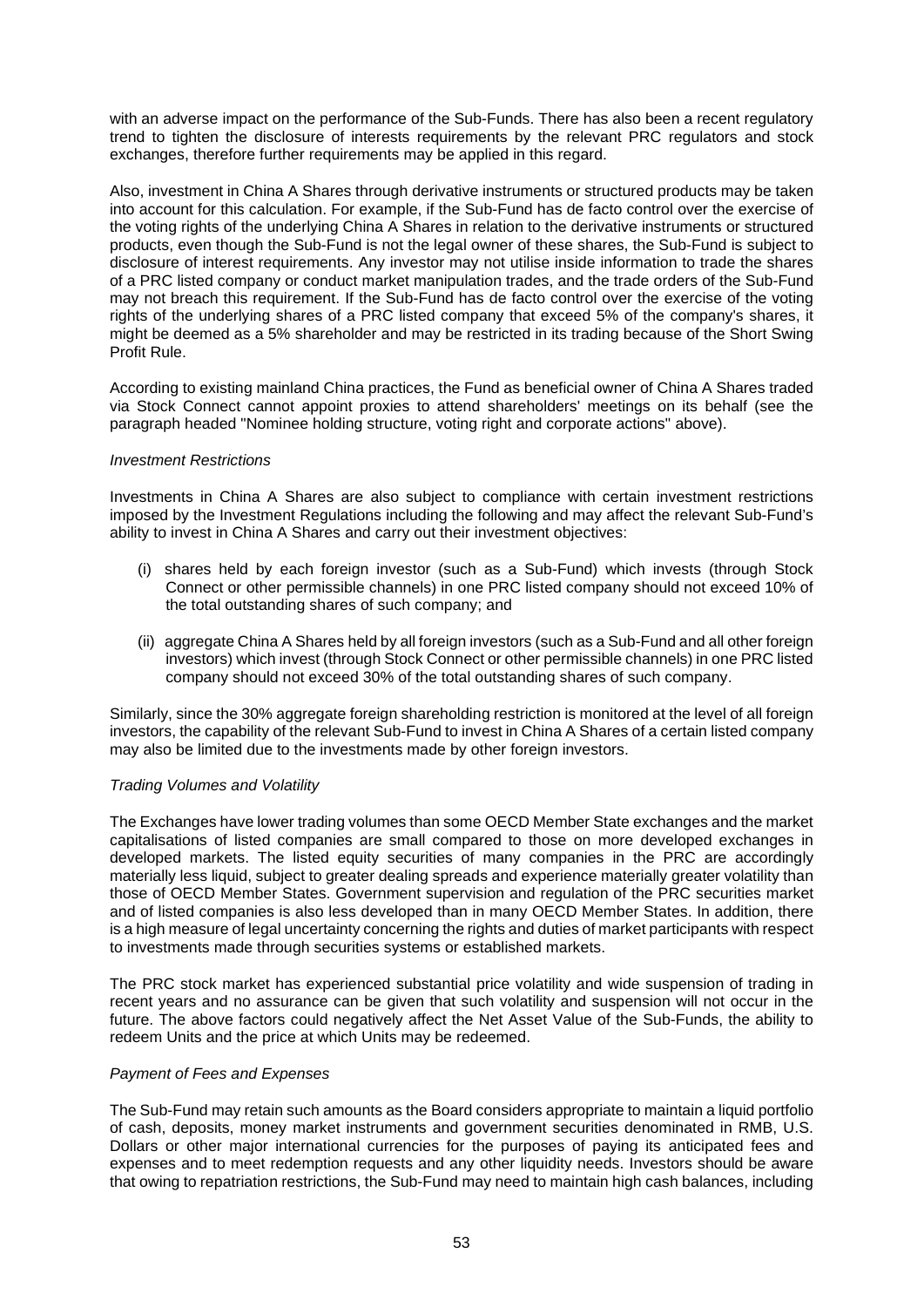potentially balances held outside China, resulting in less of the proceeds of the Sub-Fund being invested in China than would otherwise be the case if such local restrictions did not apply.

## *Clearing, Settlement and Custody Risks*

HKSCC and CSDCC have established the clearing links between SEHK and SSE/SZSE and each will become a participant of the other to facilitate clearing and settlement of cross-border trades. For crossborder trades initiated in a market, the clearing house of that market will on one hand clear and settle with its own clearing participants, and on the other hand undertake to fulfil the clearing and settlement obligations of its clearing participants with the counterparty clearing house.

Hong Kong and overseas investors which have acquired Stock Connect Securities through Northbound Trading should maintain such securities with their brokers' or custodians' stock accounts with CCASS (operated by HKSCC).

## *Currency Risks*

Stock Connect Securities under Northbound Trading will be traded and settled in RMB. If a Sub-Fund issues Unit Classes denominated in a currency other than RMB, the Sub-Fund will be exposed to currency risk if its portfolio invests in a RMB product due to the need for the conversion of the currency into RMB. The Sub-Fund will also incur currency conversion costs. Even if the price of the RMB asset remains the same when the Sub-Fund purchases it and when the Sub-Fund redeems / sells it, the Sub-Fund will still incur a loss when it converts the redemption / sale proceeds into local currency if RMB has depreciated.

# *Risk of CSDCC Default*

CSDCC has established a risk management framework and measures that are approved and supervised by the CSRC. Pursuant to the General Rules of CCASS, if CSDCC (as the host central counterparty) defaults, HKSCC will, in good faith, seek recovery of the outstanding Stock Connect Securities and monies from CSDCC through available legal channels and through CSDCC's liquidation process, if applicable.

HKSCC will in turn distribute the Stock Connect Securities and/or monies recovered to clearing participants on a pro-rata basis as prescribed by the relevant Stock Connect Authorities. Stock Connect Investors in turn will only be distributed the Stock Connect Securities and/or monies to the extent recovered directly or indirectly from HKSCC. Although the likelihood of a default by CSDCC is considered to be remote, Unitholders should be aware of this arrangement and of this potential exposure.

# *Risk of HKSCC Default*

A failure or delay by HKSCC in the performance of its obligations may result in a failure of settlement, or the loss, of Stock Connect Securities and/or monies in connection with them and the Fund may suffer losses as a result.

#### *Ownership of Stock Connect Securities*

Stock Connect Securities are uncertificated and are held by HKSCC for its account holders. Physical deposit and withdrawal of Stock Connect Securities are not available under the Northbound Trading for the Fund.

The Fund or the Manager on behalf of the Fund's title or interests in, and entitlements to, Stock Connect Securities (whether legal, equitable or otherwise) will be subject to applicable requirements, including laws relating to any disclosure of interest requirement or foreign shareholding restriction (see the paragraph headed "Local market rules, foreign shareholding restrictions and disclosure obligations" above).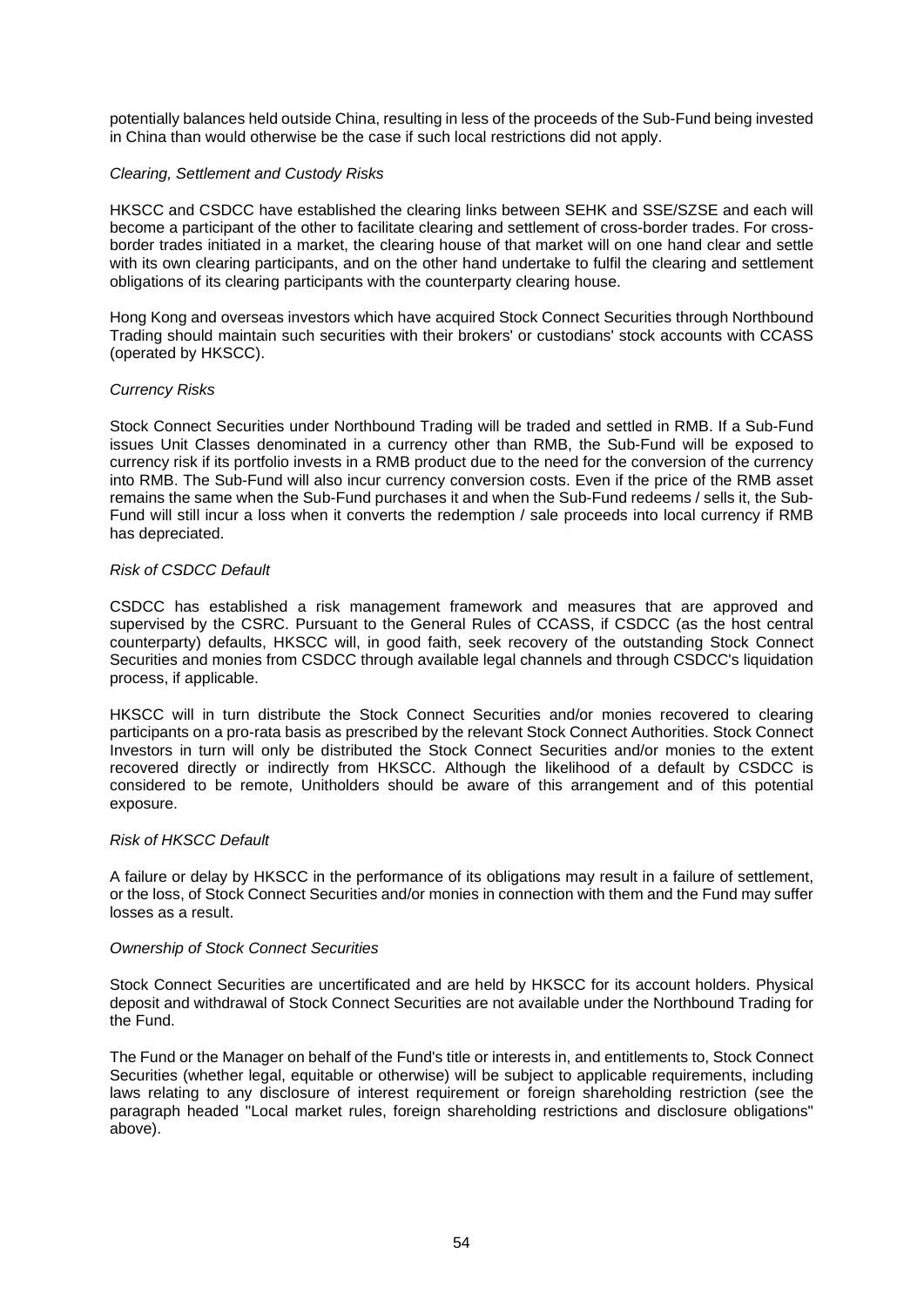## *No Manual Trade or Block Trade*

Currently there is no manual trade facility or block trade facility for Stock Connect Securities transactions under Northbound Trading. The Sub-Fund's investment options may become limited as a result.

### *Order Priority*

Trade orders are entered into China Stock Connect System ("**CSC**") based on time order. Trade orders cannot be amended, but may be cancelled and re-entered into the CSC as new orders at the back of the queue. Due to quota restrictions or other market intervention events, there can be no assurance that trades executed through a broker will be completed.

## *No off-exchange Trading and Transfers*

Market participants must match, execute or arrange the execution of any sale and buy orders or any transfer instructions from investors in respect of any Stock Connect Securities in accordance with the Stock Connect rules. This rule against off-exchange trading and transfers for trading of Stock Connect Securities under Northbound Trading may delay or disrupt reconciliation of orders by market participants. However, to facilitate market players in conducting Northbound Trading and the normal course of business operation, off-exchange or "non-trade" transfer of Stock Connect Securities for the purposes of post-trade allocation to different funds/sub-funds by fund managers have been specifically allowed.

The above may not cover all risks related to Stock Connect and any above-mentioned laws, rules and regulations are subject to change and there is no assurance as to whether or how such changes or developments may restrict or affect the Fund's investments via Stock Connect.

## *Risks associated with the ChiNext Market and/or STAR Board*

The Sub-Funds may through the Shenzhen-Hong Kong Stock Connect access securities listed on the ChiNext market of the SZSE and/or through the Shanghai-Hong Kong access securities listed on the STAR Board of the SSE. Listed companies on the ChiNext market and STAR Board are usually of an emerging nature with smaller operating scale. They are subject to higher fluctuation in stock prices and liquidity and have higher risks and turnover ratios than companies listed on the main board of the SZSE and SSE. Securities listed on the ChiNext and STAR Board may be overvalued and such exceptionally high valuation may not be sustainable. Stock prices may be more susceptible to manipulation due to fewer circulating shares. It may be more common and faster for companies listed on the ChiNext and STAR Board to delist. This may have an adverse impact on the relevant Sub-Funds if the companies that they invest in are delisted. Also, the rules and regulations regarding companies listed on ChiNext market and STAR Board are less stringent in terms of profitability and share capital than those on the main board. Investments in the ChiNext market and STAR Board may result in significant losses for a Sub-Fund and its investors.

#### **Bond Connect**

The PRC and the Hong Kong Monetary Authority ("**HKMA**") have approved programmes which establish Bond Connect, a mutual bond market access programme between mainland Chinese and Hong Kong financial infrastructure institutions. Bond Connect allows investors to trade electronically between the mainland Chinese and Hong Kong bond markets without many of the limits of existing schemes, such as quota restrictions and requirements to identify the ultimate investment amount.

Currently, the Bond Connect comprises a Northbound Trading Link between CFETS, the operator of the China Interbank Bond Market ("**CIBM**") and recognised offshore trading access platforms, to facilitate investment by Hong Kong and overseas investors in eligible bonds traded on the CIBM. A Southbound Trading Link, facilitating investment in overseas bond markets by mainland Chinese investors is still under development but is intended to form part of Bond Connect once established.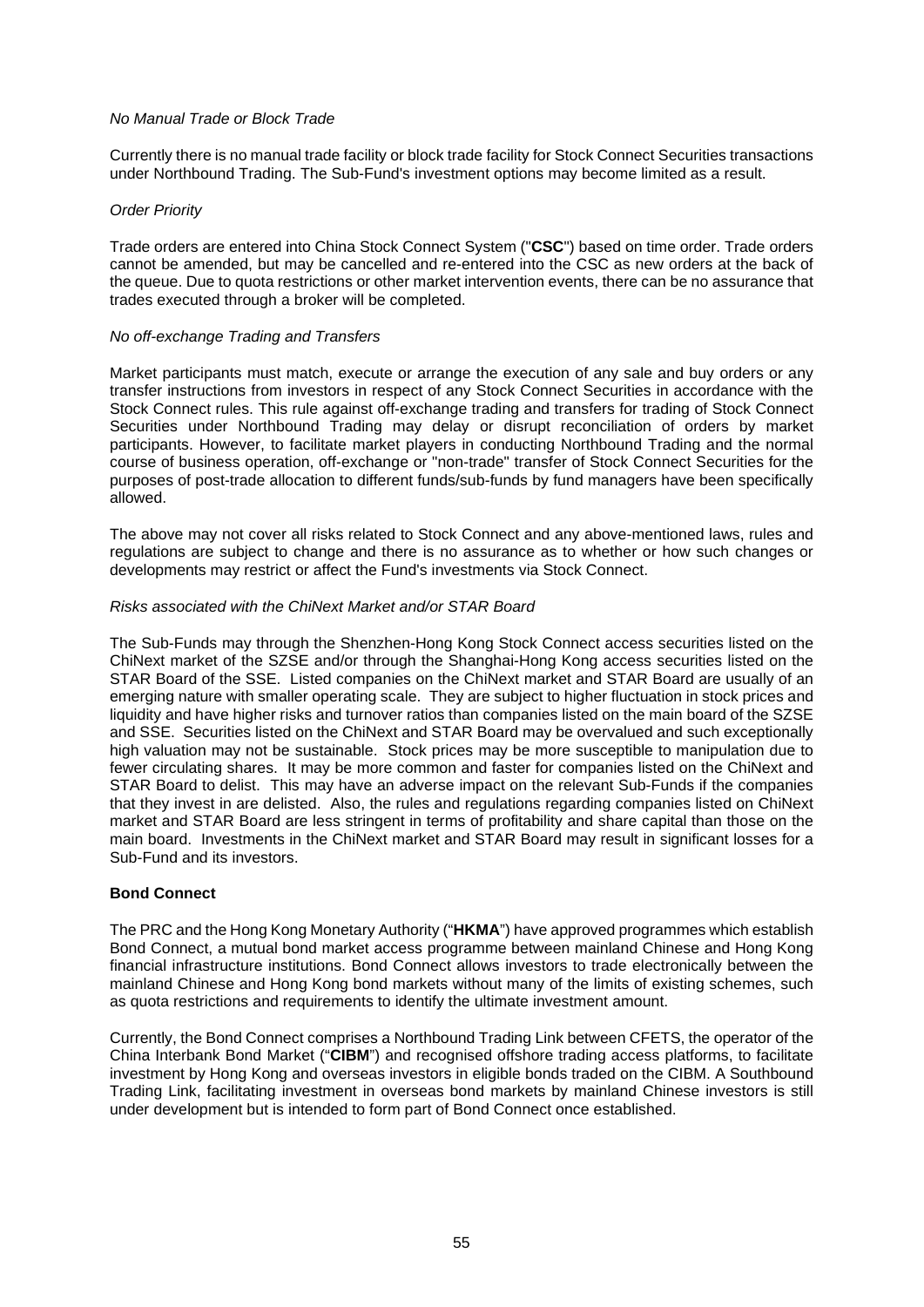## *Eligible Securities*

Hong Kong and overseas investors will be able to conduct cash trading over the entire range of instruments traded on the CIBM, including products on both the secondary and primary markets.

## *Trading Day*

Northbound investors are able to trade through Bond Connect on days upon which the CIBM is open to trade, regardless of whether they are a public holiday in Hong Kong.

### *Settlement and Custody*

Settlement and custody of Northbound bond trades under Bond Connect will be implemented under the link between the Central Money markets Unit ("**CMU**") of the HKMA and mainland China's two bond settlement systems, CCDC and Shanghai Clearing House ("**SHCH**"). The CMU settles Northbound trades and holds the CIBM bonds on behalf of members in nominee accounts with each of the CCDC and the SHCH. The CCDC and SHCH provide services to foreign investors, directly and indirectly, using Bond Connect.

Bonds purchased by Hong Kong and overseas investors are recorded in an omnibus nominee account at the CCDC and the SHCH in the name of the CMU. The CMU itself maintains the bonds in segregated sub-accounts of the relevant CMU members, who in turn may hold the bonds on their own account or on behalf of other investors or custodians. Accordingly, bonds purchased by Hong Kong and overseas purchasers through Bond Connect are held by the purchaser's global or local custodian in a segregated sub-account opened in their name at the CMU.

## *Currency*

Hong Kong and overseas investors may trade through Bond Connect using offshore RMB (CNH) or by converting offshore currency into onshore RMB (CNY) under Bond Connect.

Where an investor uses offshore currency to invest through the Northbound Trading Link, it must open a segregated RMB capital account with a Hong Kong RMB clearing bank or an eligible offshore RMB business participating bank (each an "**RMB Settlement Bank**") to convert its foreign currency into CNY. Where bonds are purchased in CNY in this manner, the proceeds of the sale must be converted back into the foreign currency upon sale of the bonds and remittance of the proceeds out of mainland China.

Investors using CNH to invest in bonds through Bond Connect do not need to appoint an RMB Settlement Bank, nor do they need to open a segregated RMB capital account.

# **Bond Connect Specific Risks**

A Sub-Fund may invest through Bond Connect in eligible bonds traded on the CIBM, which subjects such Sub-Fund to risks including but not limited to:

#### *Suspension Risks*

It is contemplated that the mainland Chinese authorities will reserve the right to suspend Northbound and/or Southbound trading of Bond Connect if necessary for ensuring an orderly and fair market and that risks are managed prudently. The relevant PRC government authority may also impose "circuit breakers" and other measures to halt or suspend Northbound trading. Where a suspension in the Northbound trading through the Bond Connect is effected, a Sub-Fund's ability to access the PRC bond market will be adversely affected.

#### *Differences in Trading Day*

Northbound trading through Bond Connect is able to be undertaken on days upon which the CIBM is open to trade, regardless of whether they are a public holiday in Hong Kong. Accordingly, it is possible that bonds traded through Bond Connect may be subject to fluctuation at times where a Sub-Fund is unable to buy or sell bonds, as its Hong Kong or globally-based intermediaries are not available to assist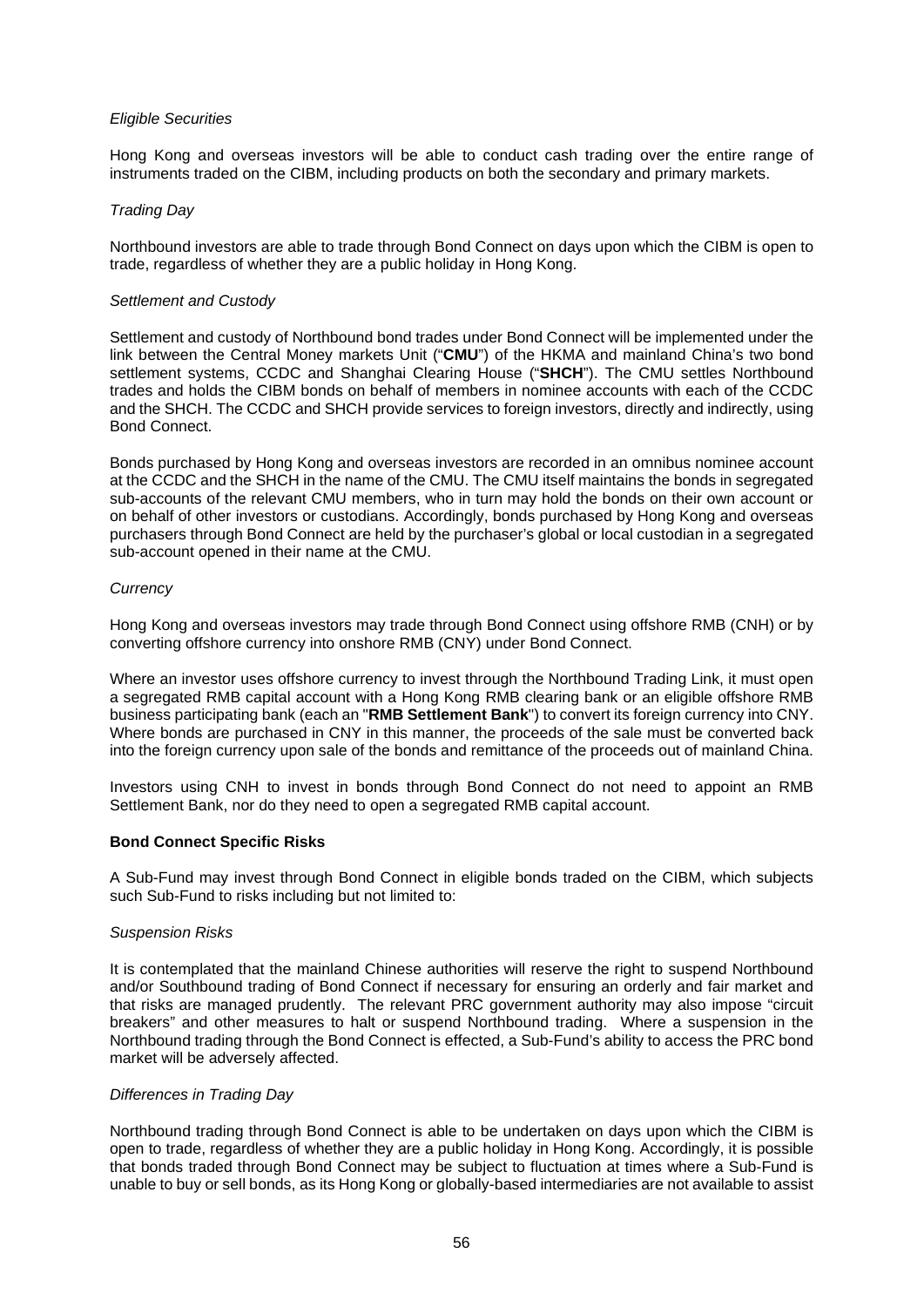with trades. Accordingly, this may cause a Sub-Fund to be unable to realise gains, avoid losses or to benefit from an opportunity to invest in mainland Chinese bonds at an attractive price.

## *Operational Risk*

Bond Connect provides a channel for investors from Hong Kong and overseas to access the PRC bond markets directly.

The "connectivity" in Bond Connect requires routing of orders across the border, requiring development of new trading platforms and operational systems. There is no assurance that these platforms and systems will function properly (in particular, under extreme market conditions) or will continue to be adapted to changes and developments in both markets. In the event that the relevant systems fail to function properly, trading through Bond Connect may be disrupted. A Sub-Fund's ability to trade through Bond Connect (and therefore pursue its investment strategy) may therefore be adversely affected.

#### *Not Protected by Investor Compensation Fund*

Investors should note that if a Sub-Fund engages in any Northbound Trading, the Sub-Fund will not be covered by Hong Kong's Investor Compensation Fund or the China Securities Investor Protection Fund and thus investors will not benefit from compensation under such schemes.

## *Currency Risk*

CIBM Bonds (as defined below) under Northbound Trading of Bond Connect will be traded and settled in RMB. If a Sub-Fund issues Unit Classes denominated in a currency other than RMB, the Sub-Fund will be exposed to currency risk if the Sub-Fund invests in a RMB product due to the need for the conversion of the currency into RMB. The Sub-Fund will also incur currency conversion costs. Even if the price of the RMB asset remains the same when the Sub-Fund purchases it and when the Sub-Fund redeems / sells it, the Sub-Fund will still incur a loss when it converts the redemption / sale proceeds into local currency if RMB has depreciated. Also, as the Sub-Fund may either settle CIBM Bonds using CNH or by converting offshore currency into CNY, any divergence between CNH and CNY may adversely impact investors.

#### *Regulatory risk*

For a Sub-Fund's investment under Bond Connect, although there is no quota restriction under the Investment Regulations, relevant information about the Sub-Fund's investments needs to be filed with PBOC and an updating filing may be required if there is any significant change to the filed information. It cannot be predicted whether PBOC will make any comments on or require any changes with respect to such information for the purpose of filing. If so required, the Sub-Fund will need to follow PBOC instructions and make the relevant changes accordingly, which, may not be in the best interests of the Sub-Fund and the Unitholders from a commercial perspective.

In addition, Bond Connect will be subject to regulations promulgated by regulatory authorities and implementation rules made by regulators in the PRC and Hong Kong. Further, new regulations may be promulgated from time to time by the regulators in connection with operations and cross-border legal enforcement in connection with cross-border trades under Bond Connect.

The Bond Connect regulations are subject to change. There can be no assurance that Bond Connect will not be abolished. Sub-Funds which invest in the PRC markets through Bond Connect may be adversely affected as a result of such changes.

#### *Local Market Rules*

Under Bond Connect, bond issuers and trading of bonds traded on the CIBM (the "**CIBM Bonds**") are subject to market rules in China. Any changes in laws, regulations and policies of the China bond market or rules in relation to Bond Connect may affect prices and liquidity of the relevant CIBM Bonds. Among others, the relevant information disclosure requirements applicable to the investors of the CIBM Bonds will apply to the Sub-Funds (to the extent that they invest in the CIBM Bonds).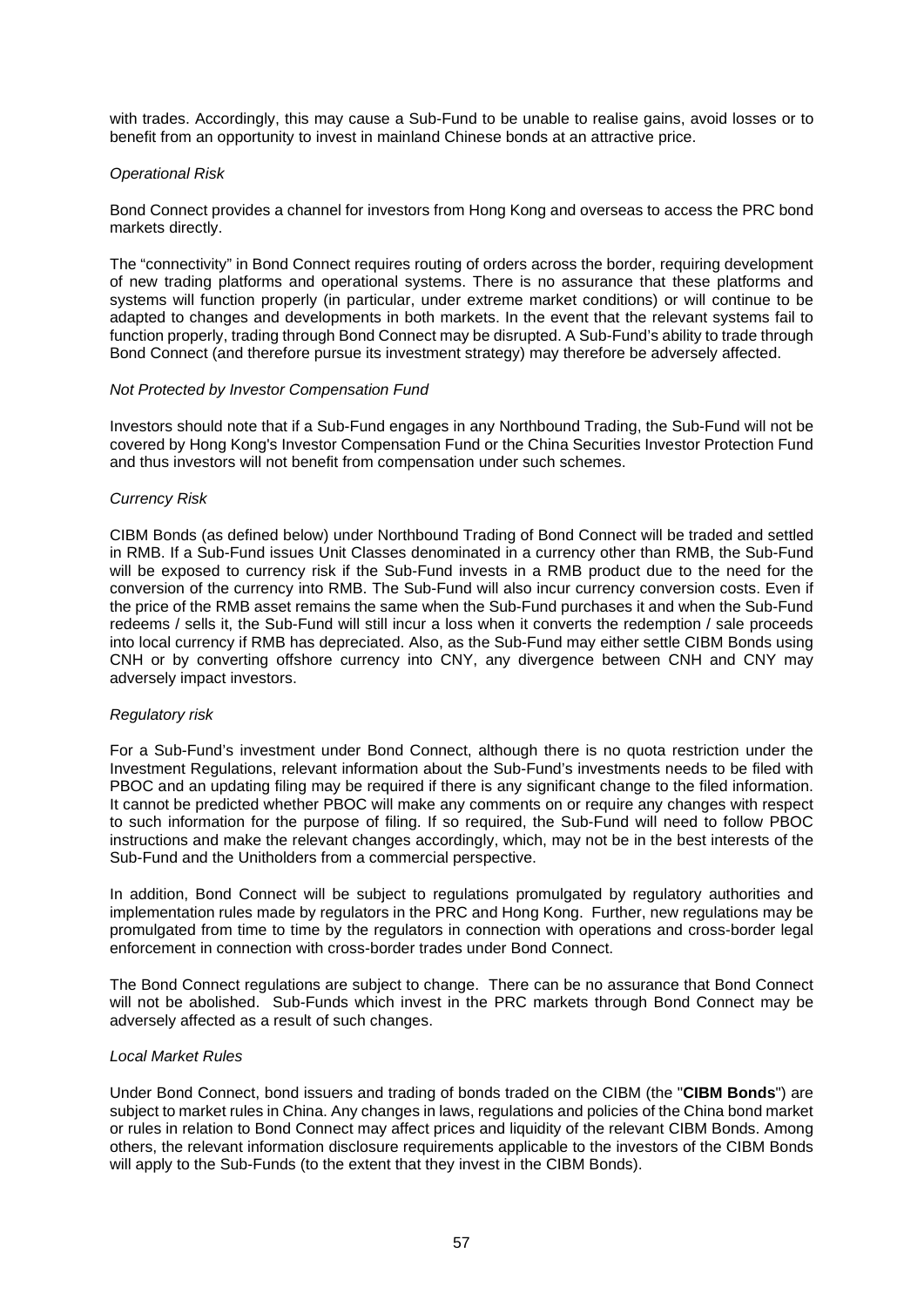Moreover, PBOC will exercise on-going supervision of the Sub-Fund's trading of CIBM Bonds and may take relevant administrative actions such as suspension of trading and mandatory exit against the Sub-Fund and/or the Investment Manager in the event of non-compliance with the local market rules as well as the Investment Regulations.

## *Nominee Holding Structure and Ownership*

CIBM Bonds which the Sub-Funds may invest in will be held by the CMU as the nominee holder, opening nominee account(s) with the CCDC and the SHCH respectively. While the distinct concepts of "nominee holder" and "beneficial owner" are generally recognised under the Investment Regulations, there have been few cases regarding the application of such rules and the exact nature and methods of enforcement of rights and interests under PRC law is uncertain, e.g. in liquidation proceedings of PRC companies or other legal proceedings.

In addition, CIBM Bonds are uncertificated and are held by CMU for its account holders. Physical deposit and withdrawal of CIBM Bonds are not available under the Investment Regulations for the Sub-Funds.

## *Risk of CMU / CCDC / SHCH Default*

A failure or delay by CMU, CCDC or SHCH in the performance of their respective obligations may result in a failure of settlement, or the loss, of CIBM Bonds and/or monies in connection with them and the Sub-Funds may suffer losses as a result. In the event that the nominee holder (i.e. CMU) becomes insolvent, such bonds may form part of the pool of assets of the nominee holder available for distribution to its creditors and the Sub-Fund, as a beneficial owner, may have no rights whatsoever in respect thereof.

## *Risk of Third Party Default*

Under the prevailing applicable Bond Connect regulations, the Sub-Fund may participate in the Bond Connect through an offshore custody agent, registration agent or other third parties (as the case may be), who would be responsible for making the relevant filings and account opening with the relevant authorities. The Sub-Fund is therefore subject to the risk of default or errors on the part of such agents.

#### *Liquidity and Volatility*

Market volatility and potential lack of liquidity due to low trading volume of certain debt securities in the CIBM may result in prices of certain debt securities traded on such market fluctuating significantly. The Sub-Funds investing in such markets are therefore subject to liquidity and volatility risks. The bid and offer spreads of the prices of such securities may be large, and the Sub-Fund may therefore incur significant trading and realisation costs and may even suffer losses when disposing of such investments.

#### *Hedging Activities*

Hedging activities under Bond Connect are subject to the Investment Regulations and any prevailing market practice. There is no guarantee that the Sub-Fund will be able to carry out hedging transactions at terms which are satisfactory to the Investment Manager and to the best interest of the Sub-Fund. The Sub-Fund may also be required to unwind its hedge in unfavourable market conditions.

#### *Settlement Risk*

Although delivery-versus-payment (DVP) settlement (e.g. simultaneous delivery of security and payment) is the dominant settlement method adopted by CCDC and SHCH for all bond transactions in the CIBM, there is no assurance that settlement risks can be eliminated. In addition, DVP settlement practices in the PRC may differ from practices in developed markets. In particular, such settlement may not be instantaneous and be subject to a delay of a period of hours. Where the counterparty does not perform its obligations under a transaction or there is otherwise a failure due to CCDC or SHCH (as applicable), a Sub-Fund may sustain losses.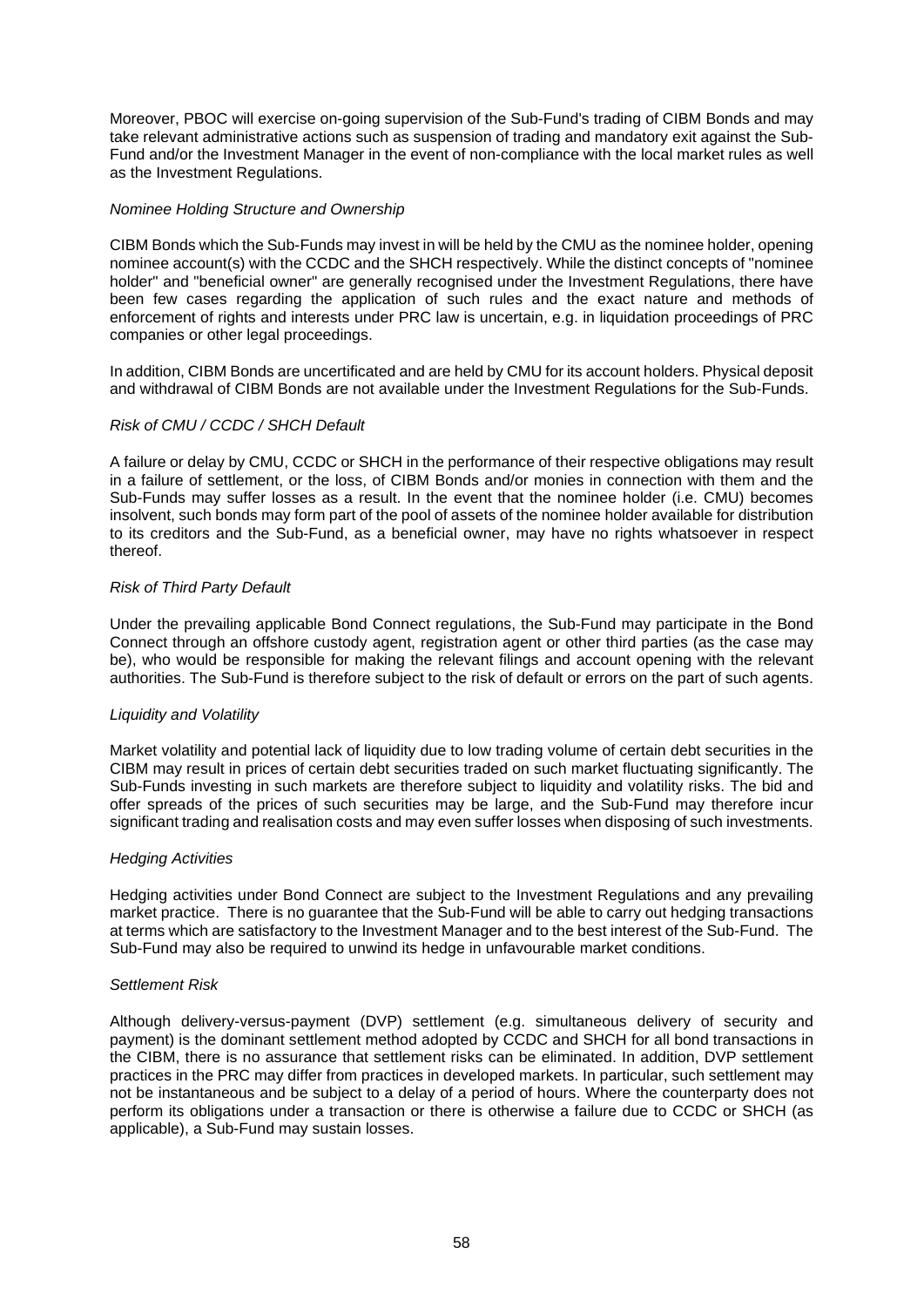The above may not cover all risks related to Bond Connect and any above-mentioned laws, rules and regulations are subject to change and there is no assurance as to whether or how such changes or developments may restrict or affect the Fund's investments via Bond Connect.

## **QFI Regime and Related Risks**

The QFI regime, which allows qualifying foreign investors to invest directly in certain securities in Mainland China, is governed by rules and regulations promulgated by the relevant authorities in Mainland China, including the CSRC, SAFE and PBOC and/or other relevant authorities ("**QFI Regulations**"). Investments through the QFI regime are required to be made through holders of a QFI licence. Certain investment managers that meet the relevant prescribed eligibility requirements under the QFI Regulations may in the future apply to be granted a QFI licence. Should the required QFI licence be obtained in the future, certain Sub-Funds may invest directly in Mainland China via the QFI regime.

In the event that a Sub-Fund invests via the QFI regime in the future, investors should note that a Sub-Fund's ability to make such investments or to fully implement or pursue its investment objective and strategy are subject to the applicable laws, rules and regulations (including the then prevailing exchange controls and other prevailing requirements of the PRC including rules on investment restrictions and repatriation and remittance of principal and profits) in the PRC, which are subject to change and any such changes may have potential retrospective effect.

In addition, there can be no assurance that the QFI Regulations will not be abolished. A Sub-Fund, which invests in the PRC markets through the QFI regime, may be adversely affected as a result of such changes.

Where a Sub-Fund invests in China A Shares or other securities in the PRC through the QFI regime, such securities will be under the custody by a PRC custodian ("**QFI Custodian**") appointed by the QFI in accordance with QFI Regulations. The QFI may open one or more securities account(s) in the name of the "QFI licence holder + Sub-Fund" for the account of the relevant Sub-Fund in accordance with PRC laws, A Sub-Fund may be subject to custodial risk. If the QFI Custodian defaults, a Sub-Fund may suffer substantial losses for the cash assets deposited in the cash accounts opened with the QFI Custodian. In the event of liquidation of the QFI Custodian, relevant PRC laws will apply and cash deposited in the cash account of the relevant Sub-Fund with the QFI Custodian will form part of its assets in the PRC and a Sub-Fund will become an unsecured creditor for such amount.

A Sub-Fund investing via the QFI regime may also incur losses due to a default, act or omission of the QFI Custodian or PRC brokers in the execution or settlement of any transaction or in the transfer of any funds or securities. In such event, a Sub-Fund investing via the QFI regime may be adversely affected in the execution or settlement of any transaction or in the transfer of any funds or securities.

Repatriations by QFIs in respect of principal and profits of the Sub-Fund's investments in the PRC are currently not subject to prior approval or repatriation restrictions although the repatriation process may be subject to certain requirements set out in the relevant regulations. There is no assurance, however, that the QFI Regulations will not change or that repatriation restrictions will not be imposed in the future. Any restrictions on repatriation may impact on the relevant Sub-Fund's ability to meet redemption requests.

Further, the QFI licence of a QFI licence holder may be revoked or terminated or otherwise invalidated at any time by reason of a change in applicable law, regulations, policy, practice or other circumstances, an act or omission of the QFI licence holder or for any other reasons.

Rules and restrictions under the QFI Regulations apply to the QFI licence holder as a whole and do not simply apply to the investment made for the account of a Sub-Fund. As the QFI licence holder may also be utilised by parties other than a Sub-Fund, investors should be aware that violations of the QFI Regulations on investments arising out of activities of such other parties could result in the revocation of or other regulatory action in respect of the QFI licence holder as a whole, and not simply apply to the investment made for the account of a Sub-Fund. For example, a QFI licence may be suspended or revoked by reason of, without limitation: (a) bankruptcy, liquidation or receivership of the QFI; and (b) irregularities by the QFI in its practices as a QFI investor. Hence, the ability of a Sub-Fund to make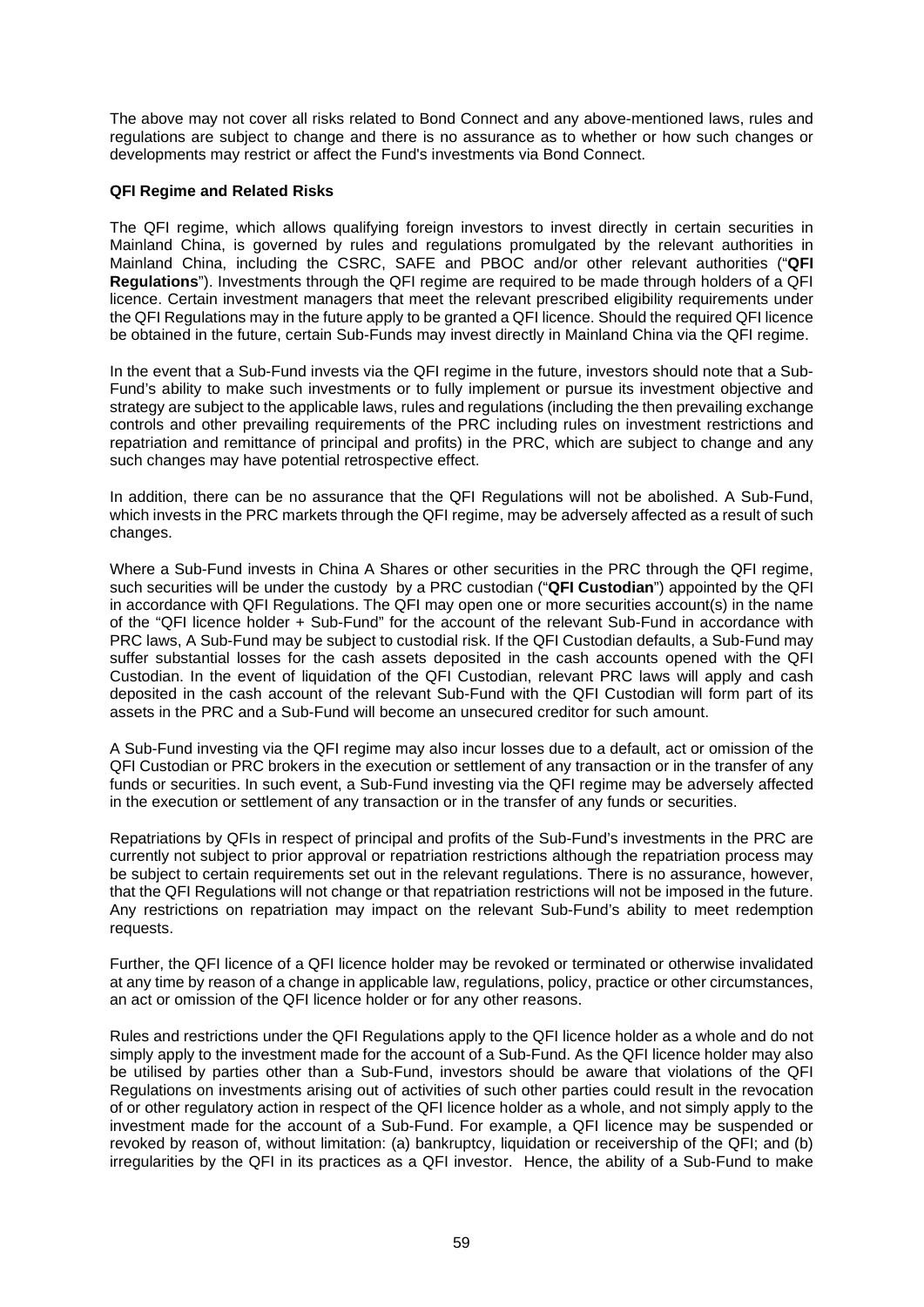investments may be adversely affected by other funds or clients investing through the same QFI licence holder.

A Sub-Fund may suffer losses if the approval of the QFI is being revoked/terminated or otherwise invalidated as a Sub-Fund may be prohibited from trading of relevant securities, or if any of the key operators or parties (including QFI Custodian/brokers) is bankrupt/in default and/or is disqualified from performing its obligations (including execution or settlement of any transaction or transfer of monies or securities).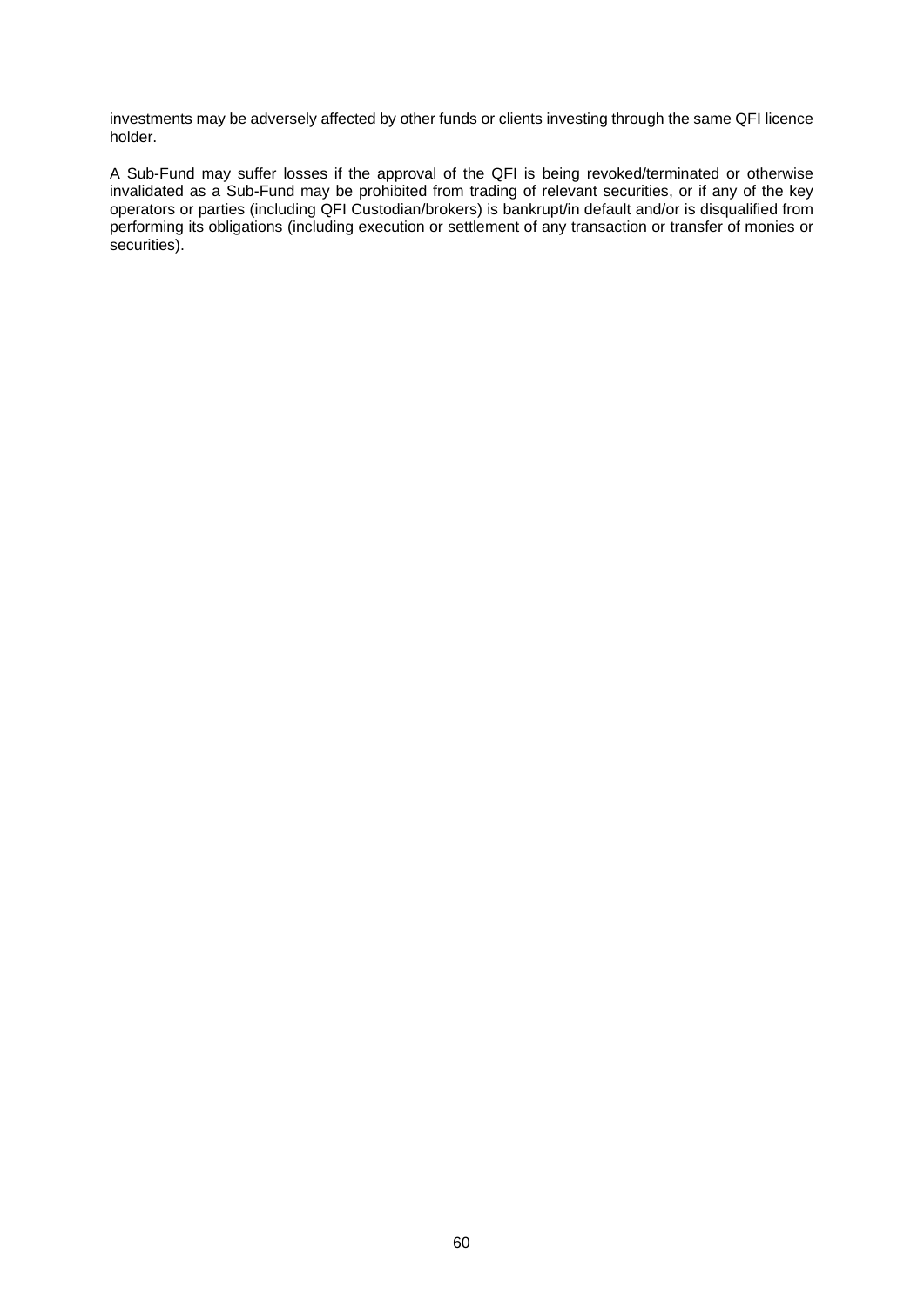Under the Deed, the Directors are empowered to exercise all of the borrowing powers of the Fund, subject to any limitations under the UCITS Regulations, and to charge the assets of the Fund as security for any such borrowings.

Under the UCITS Regulations, a Sub-Fund may not grant loans or act as guarantor on behalf of third parties, borrow money except for temporary borrowings in an amount not exceeding 10% of its net assets and except as otherwise permitted under the UCITS Regulations. A Sub-Fund may acquire foreign currency by means of a back-to-back loan agreement. Where a Sub-Fund has foreign currency borrowings which exceed the value of a back-to-back deposit, the Manager shall ensure that excess is treated as borrowing for the purposes of the UCITS Regulations.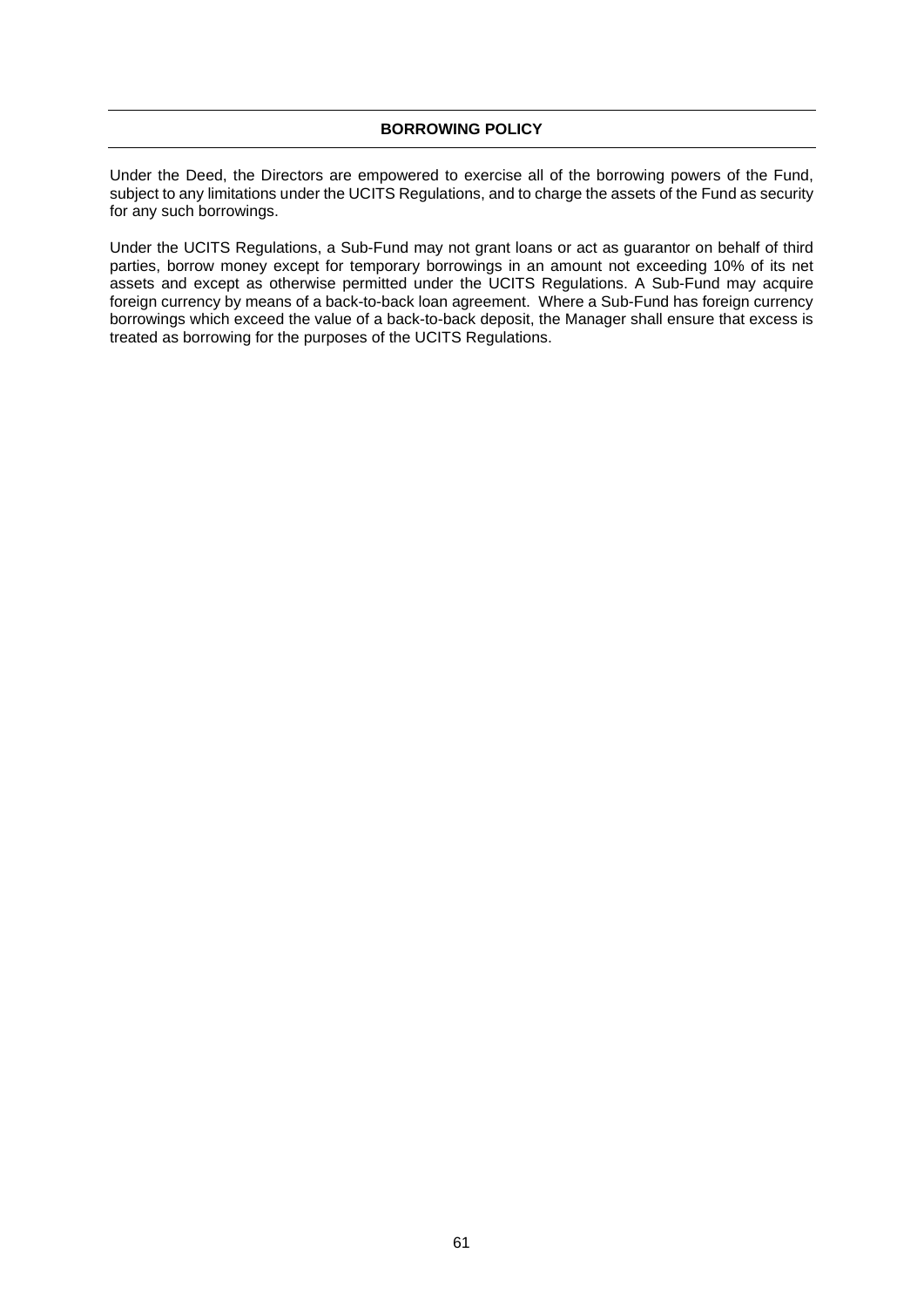The Fund is a Common Contractual Fund constituted on 20 February 2019 by the Deed entered into by the Manager and the Depositary. The Fund is not an incorporated entity and does not have legal personality. As a Common Contractual Fund, the Fund will not hold Unitholder meetings and although Units may be redeemed, they are not freely transferable as this may result in the Fund incurring a tax liability or suffering pecuniary disadvantage. In addition, investors should note that income arising to the benefit of the Fund must be distributed annually to Unitholders.

These and other rules of the Fund are set out in the Deed and are binding on all persons acquiring Units in the Fund, and all persons claiming through the Unitholder, as if such persons had been parties to the Deed. The Fund is authorised in Ireland by the Central Bank pursuant to the Act. This authorisation does not, however, constitute a warranty as to the performance of the Fund and the Central Bank shall not be liable for the performance or default of the Fund. The sole purpose of the Fund is the collective investment of its assets in securities with the aim of spreading investment risk and giving Unitholders the benefit of the results of the management of its assets.

# **SUB-FUNDS**

The Fund has been structured as an umbrella fund in that the Manager may from time to time, with the prior approval of the Central Bank, issue different series of Units representing a separate portfolio of assets which will comprise a Sub-Fund.

# **CO-OWNERSHIP**

To invest in the Fund is to purchase Units in a Sub-Fund. A Unit in a Sub-Fund represents the beneficial ownership of an undivided share in the assets of the relevant Sub-Fund in proportion to the value of the Unit. Unitholders in a Sub-Fund or Class are entitled as co-owners with other Unitholders to an undivided co-ownership interest in the assets of the relevant Sub-Fund in proportion to their respective holdings of Units.

All Unitholders are entitled to the benefit of, are bound by, and are deemed to have notice of, the provisions of the Deed, copies of which are available as described in the section under the heading "Documents for Inspection" in this Prospectus. The provisions of the Deed are binding on the Depositary, the Manager and the Unitholders and all persons claiming through them respectively as if all such Unitholders and persons had been party to the Deed. Unitholders shall not have any recourse to or claim against or right of action in respect of any of the assets of the Fund or any Sub-Fund or any part thereof other than the assets of the Sub-Fund in which they hold Units and in respect of which the claim arises (see "Segregation of Assets and Liabilities" below).

# **SEGREGATION OF ASSETS AND LIABILITIES**

Under the Deed, the assets and liabilities attributable to each Sub-Fund established by the Manager will be segregated by the Depositary and the Deed provides that there will be no cross-liabilities among the Sub-Funds. Each Sub-Fund will bear its own liabilities.

The following provisions shall apply to each Sub-Fund established by the Manager:

- (i) separate records and accounts shall be maintained for each Sub-Fund in the Base Currency of the relevant Sub-Fund as the Manager and the Depositary shall from time to time determine;
- (ii) the proceeds from the issue of Units in each Sub-Fund shall be recorded in the accounts of the Sub-Fund established for those Units and the assets and liabilities and income and expenditure attributable thereto shall be applied to such Sub-Fund subject to the provisions of the Deed;
- (iii) where any asset is derived from any other asset, such derivative asset shall be applied in the records and accounts of the Sub-Fund to the same Sub-Fund as the asset from which it was derived and on each revaluation of an asset, the increase or diminution in value of that asset shall be applied to the relevant Fund;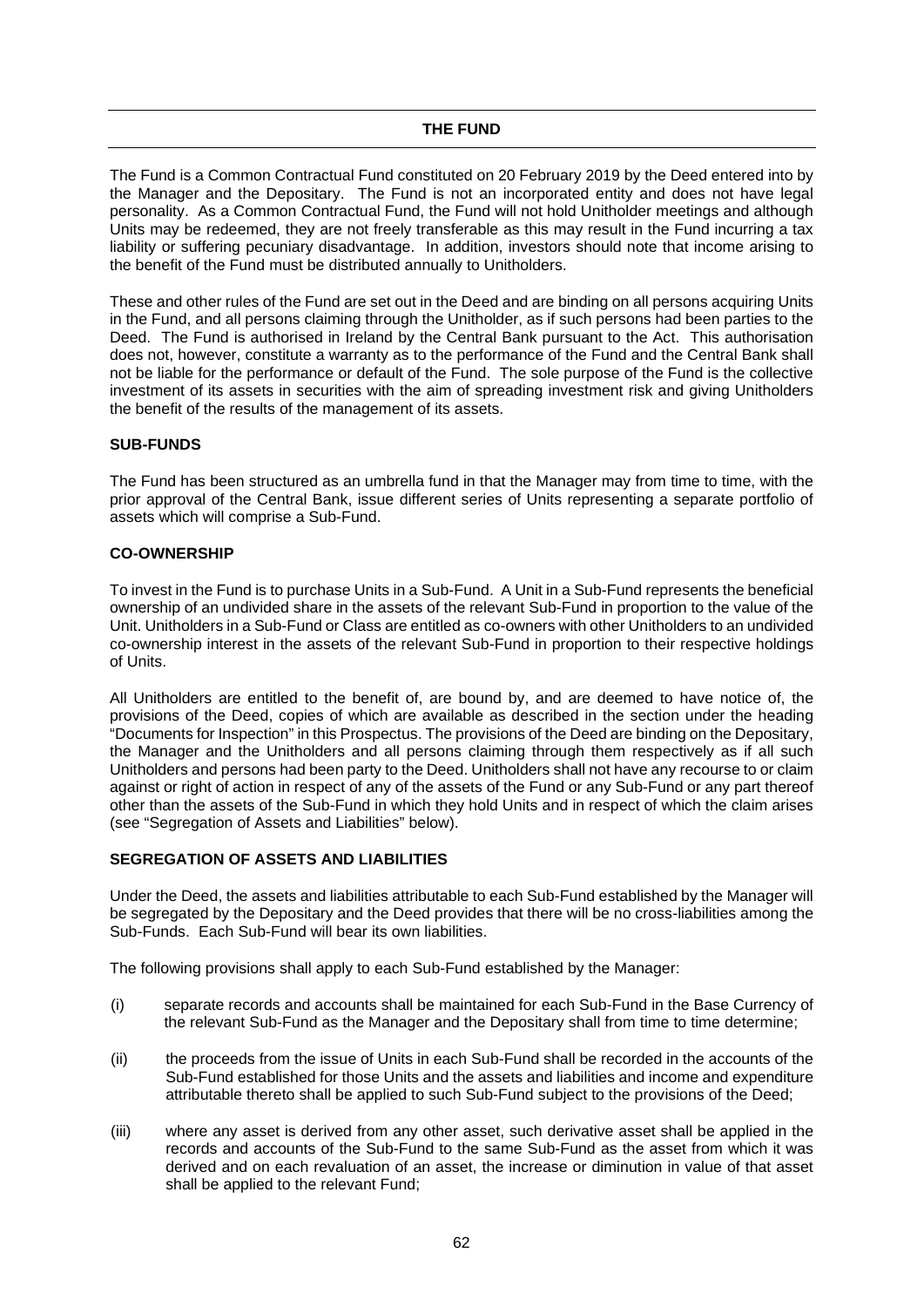- (iv) in the case of any asset of the Fund (or amount treated as a notional asset) which the Depositary does not consider as attributable to a particular Sub-Fund or Sub-Funds, the Manager shall, acting in good faith and with due care and diligence, have discretion to determine the basis upon which any such asset shall be allocated between Sub-Funds and the Manager shall be entitled at any time and from time to time, subject to the approval of the Depositary, to vary such basis provided that the approval of the Depositary shall not be required in any case where the asset is allocated between all Sub-Funds pro rata to their Net Asset Values at the time when the allocation is made;
- (v) the Manager shall, acting in good faith and with due care and diligence, shall have discretion to determine the basis upon which any liability not attributable to a specific Sub-Fund shall be allocated between Sub-Funds (including conditions as to the subsequent re-allocation thereof if circumstances so permit) and shall be entitled at any time and from time to time to vary such basis, provided that the approval of the Depositary shall not be required in any case where a liability is allocated to the Sub-Fund or Sub-Funds to which in the opinion of the Manager it relates or if in the opinion of the Manager it does not relate to any particular Sub-Fund or Sub-Funds, between all the Sub-Funds pro rata to their Net Asset Values, provided that, when any costs or expenses or liabilities are incurred by the Manager or the Depositary and are specifically attributable to a particular Sub-Fund they will be borne by that Sub-Fund; where they are not specifically attributable to a Sub-Fund, such costs, expenses or liabilities will be borne by each Sub-Fund, or as the case may be by the Sub-Funds in question, in the proportion in which the Net Asset Value of each such Sub-Fund bears to the aggregate Net Asset Value of the Fund as at the date that such costs, expenses or liabilities are incurred, or in such other manner as is most equitable in the opinion of the Manager and approved by the Depositary; and
- (vi) the assets of each Sub-Fund shall belong exclusively to that Sub-Fund and shall not be used or available to discharge directly or indirectly the liabilities of or claims against any other Sub-Funds.

# **PAYMENTS OUT OF THE ASSETS OF A FUND**

Without prejudice to any other charges, fees, expenses or liabilities expressly authorised by the Deed to be charged against Unitholders or against the assets of the Fund or any Sub-Fund thereof or any Class within a Fund, if and to the extent that the Manager, with the approval of the Depositary, so determines, there will be payable out of the assets of the Fund and attributed to each Sub-Fund in respect of which they are incurred or, where the Manager determines, attributed to a particular Class as may be created from time to time or, where the Manager does not consider them as having been incurred in respect of any particular Sub-Fund, attributed to all Sub-Funds pro rata to their Net Asset Values in accordance with the Deed:

- (i) all duties, fees, charges and expenses of every kind including, administration expenses, save to the extent that any such duties, fees, charges and expenses shall have been charged to and paid by the Unitholders, or any of them, and all expenses incurred in establishing the Sub-Fund and in connection with the initial issue of Units;
- (ii) the expenses incurred in obtaining, maintaining or terminating any listing of any Units on any markets or exchanges or in complying with any undertaking given, or agreement entered into, in connection with, or any rules governing, any such listing (if applicable);
- (iii) all costs of printing and distributing all explanatory memoranda, prospectuses (including any supplement or addendum thereto), statements, notices, accounts and reports relating to the Fund and any Sub-Fund and all costs and expenses of publishing issue prices and redemption prices of Units and all other costs and expenses deemed by the Manager to have been incurred in compliance with, or in connection with, any change in or introduction of, any law or regulation (whether or not having force of law) or the compliance with any request or directive (whether or not having the force of law) of any governmental or other regulatory authority or agency;
- (iv) all remuneration, fees and expenses of the Manager, the Depositary, the Administrator and any other service providers to the Fund authorised by the Deed to be paid out of the relevant Fund;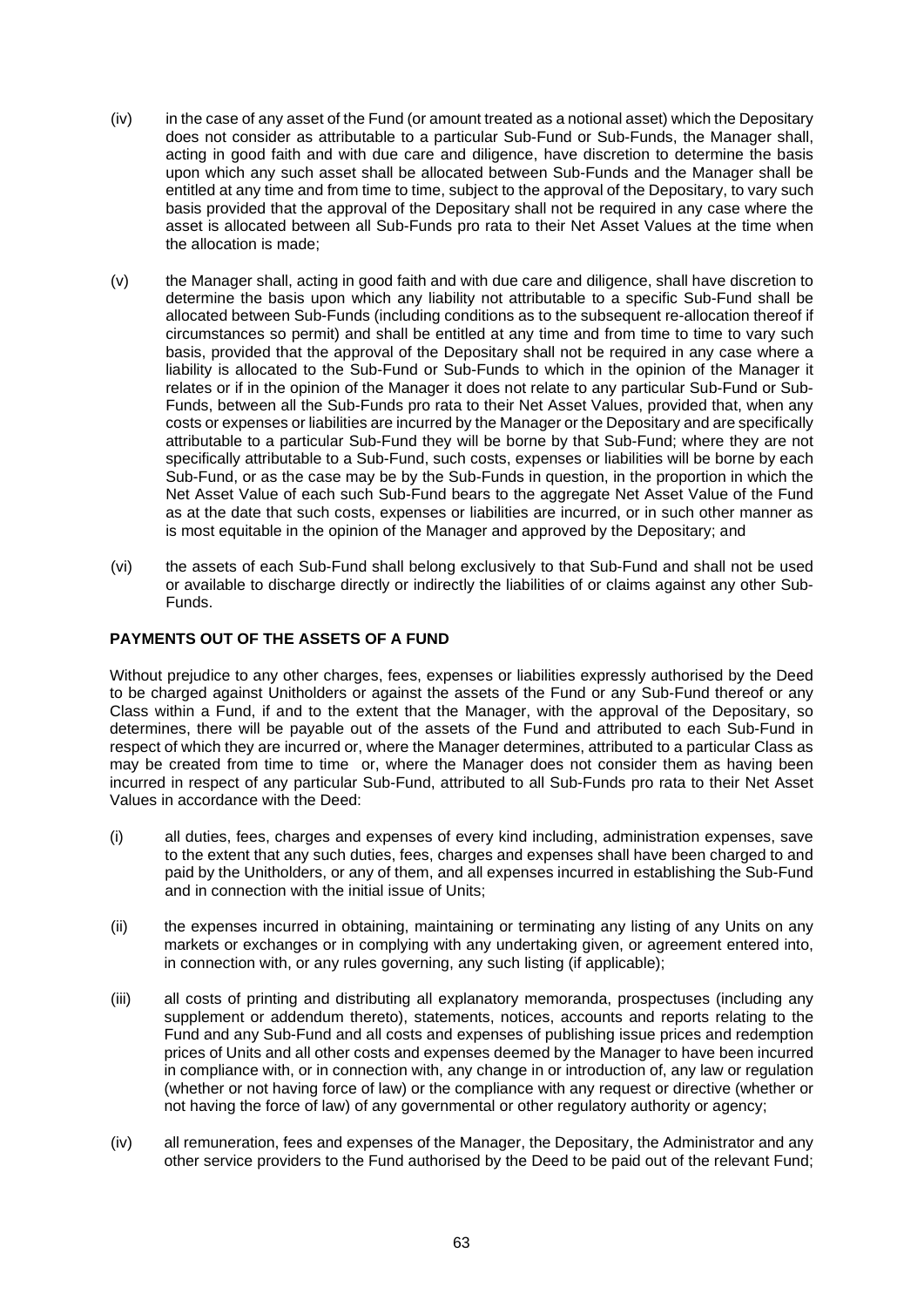- (v) all legal and professional fees and charges incurred by the Depositary and the Manager wholly and exclusively in the performance of their duties under the Deed and all professional fees relating to the calculation, agreeing and/or contesting of taxation liabilities and reliefs;
- (vi) all fees and charges payable by or in respect of the Fund or any Sub-Funds to the competent authority or any regulatory authority in Ireland or in any other country or territory in which Units are issued, marketed or sold and the costs and expenses (including all legal and professional fees and charges and printing costs) incurred in meeting on a continuing basis any applicable notification, registration and other requirements of each such competent or regulatory authority and any fees and expenses of representatives or agents in any such country or territory in relation thereto, and all costs and expenses of and incidental to preparing supplemental deeds for the purpose of ensuring that the Fund or any Sub-Funds complies with legislation coming into force after the date of the Deed including costs and expenses incurred in relation to the modification of the Deed and the holding of any meetings of Unitholders in relation thereto;
- (vii) the fees and expenses of the Auditors;
- (viii) all costs and expenses incurred by the Manager, the Depositary and/or any of their delegates including sub-custodians or appointees which are permitted by the Deed;
- (ix) all expenses incurred in the collection of income and the administration of the Fund;
- (x) all taxation payable in respect of the holding of or dealing with income from assets of the Fund or any Sub-Funds and in respect of allocation and distribution of income to Unitholders; and
- (xi) all charges and expenses incurred in relation to the registration of any investments into and the transfer of any investments out of the name of the Depositary or its nominee or the holding of any investments or the custody of investments and/or any documents of title thereto, including, without limitation, bank charges, insurance of documents of title against loss in shipment, transit or otherwise and charges made by the registrar or agents of the Depositary for acceptance of documents for safe custody, retention and/or delivery.

# **THE MANAGER**

The Manager of the Fund is Mercer Global Investments Management Limited, which was incorporated in Ireland as a private limited company on 8 March 2006 under registration number 416689. The authorised share capital of the Manager is €100,000,000 divided into 100,000,000 ordinary shares of €1.00 each. The issued share capital of the Manager is €1 all of which is held by Mercer Ireland Holdings Limited and is fully paid. Mercer Global Investments Management Limited is an indirect wholly owned subsidiary of Marsh McLennan and a member of the Mercer Global Investments group ("**Mercer**"). The Manager is engaged in the business of providing management and administrative services to collective investment schemes. The Manager is also manager of MGI Funds plc, Mercer PIF Fund plc, Mercer QIF Fund plc and Mercer QIF CCF (the "**Mercer Funds**"). Located in Boston, New York, Chicago, Dublin, London, Toronto, Montreal, Melbourne and Sydney, Mercer professionals apply their experience and expert knowledge of investment managers to offer a series of multi-manager products to investors worldwide. The Manager had approximately US\$173 billion in assets under management as at 30 September 2021. Carmel Jordan is the CEO of the Manager. The company secretary of the Manager is Matsack Trust Limited. The directors of the Manager are Tom Finlay, Gráinne Alexander, Carmel Jordan, Hooman Kaveh, Liam Miley and Helen O'Beirne, details of whom are set out below.

**Tom Finlay (Irish)** is a barrister by profession who worked for 26 years (February 1975 to May 2001) for Bank of Ireland Asset Management (the Fund Management division of the Bank of Ireland Group). His most recent role was head of Bank of Ireland Asset Management's Irish Business. In the early 1990's, Mr Finlay had a direct involvement in setting up Bank of Ireland Group's fund administration and custodial services to international clients. Over the last 17 years, Mr Finlay's main professional activity has been acting as an independent director on a number of Funds' and Management Company Boards. He also operates as an executive coach. Mr Finlay has a long-standing involvement with the Irish Association of Pension Funds (IAPF) being a Council Member from 1981-1986 and again from 1990- 2001. He was Chairman of the Association from 1999-2001. Between 2001 and 2005, Mr Finlay was a member of the Irish Pension Board; in addition, he chaired their key Policy Committee.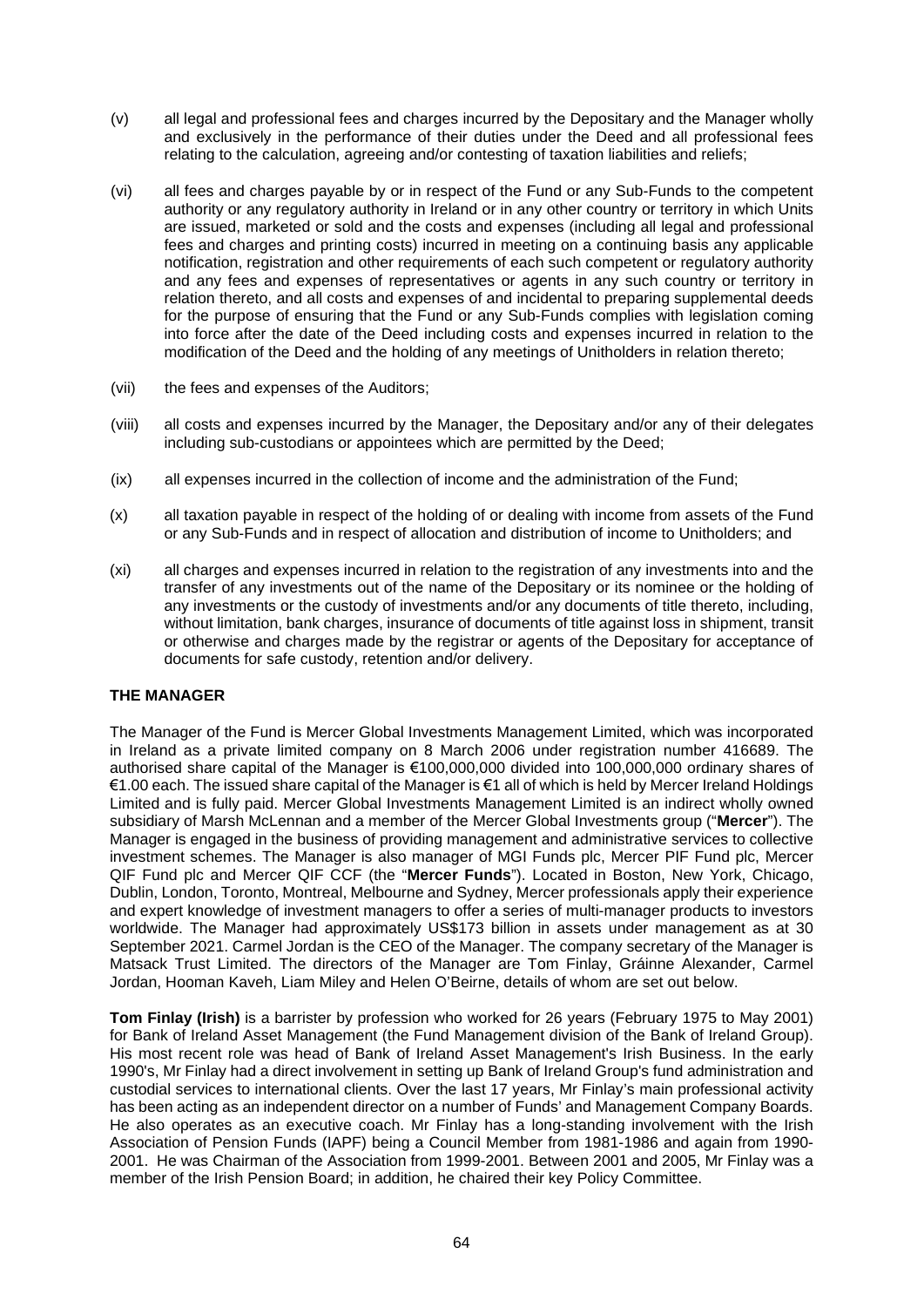**Gráinne Alexander (Irish)** is an independent non-executive director. A Fellow of the Society of Actuaries in Ireland, she has worked in the investment industry for over twenty five years with experience as a senior executive in fund management, investment strategy, investment consultancy and company management. She was a European partner at Mercer Investment Consulting and following that, CEO at F&C Management's Irish asset management firm, F&C Ireland. She was also a director of the Irish Association of Investment Managers and a director of Cayman listed funds. Gráinne is currently a nonexecutive director of a broad range of investment fund complexes with investment managers Goldman Sachs, Neuberger Berman and Mercer Europe. She received a Diploma in Company Direction from the Institute of Directors in 2013.

**Carmel Jordan (Irish)** is CEO of Mercer Global Investments Management Ltd ("MGIM"). Carmel began her career with Price Waterhouse and gained experience through a series of senior roles in a number of professional and financial services organisations and now has over 30 years' experience across a broad range of disciplines. During her ten-year tenure with Mercer, Carmel led the Mercer Investment Operations and Technology teams responsible for the design and implementation of investment solutions across multiple market and client segments. More recently, Carmel has held the role of Global Transformation Officer within Mercer's Investment Solutions business. In that role, Carmel laid the foundations for the transformation of Mercer Investment Solutions data, digital and technology infrastructure. Carmel holds a B.A. in Finance from Dublin City University and is a fellow of the Institute of Chartered Accountants Ireland. She also holds an MSc. in Business Administration from Trinity College Dublin.

**Hooman Kaveh (Irish)** is the Global Chief Investment Officer for Mercer's Delegated Investment Solutions business. Hooman leads a team of investment professionals who are responsible for developing and implementing all aspects of the OCIO/fiduciary investment process, including investment strategy, asset allocation and de-risking, fund manager selection, monitoring and blending as well as portfolio implementation. Hooman has been in his current role since 2017 having previously been the European CIO for Mercer's Delegated Investment Solutions business since 2006 when he joined Mercer to help set up and grow this business in Europe. Prior to that, Hooman was Chief Investment Officer at one of Ireland's largest financial services companies, whose investment division he joined in 1990. He has held various investment roles, including Portfolio Manager and Head of Quantitative Investments, prior to becoming CIO. Hooman graduated from Trinity College Dublin in 1986 with an honours degree in microelectronics engineering. He then worked in the research and development laboratories of Philips in Eindhoven, the Netherlands. He left Philips in 1989 to complete an honours MBA degree in 1990 at Trinity College Dublin. Hooman also holds an MSc master's degree with honours from Dublin City University in investments and treasury management, which he gained in 1993. He has also lectured on investment management subjects on that programme.

**Liam Miley (Irish)** is a non-executive director of a number of fund and other financial services companies. He has over 39 years' experience in the financial services sector. Between January 2012 and May 2015, he served with BlackRock Inc. both in an executive role as a managing director within the Financial Markets Advisory Group EMEA region, and as a non-executive director of BlackRock Asset Management Ireland Limited. Prior to joining BlackRock, Mr. Miley served with LBBW Asset Management (Ireland) plc ("LBBWI") for 12 years, initially as head of credit, and from 2002 as managing director. LBBWI was a licenced bank until 2008 when it was converted to a MiFID authorised firm, involved in the provision of investment management, risk analytics, valuations and administration services to funds and conduit structures. Prior to joining LBBWI, he held a variety of positions with Industrial Credit Corporation, Barclays Bank-BZW and Smurfit Paribas Bank over a period of 18 years. Mr. Miley is a Fellow of the Association of Chartered Certified Accountants, a graduate of the Advanced Management Program in Harvard Business School and is a Chartered Director.

**Helen O'Beirne (Irish)** is Head of Business Regulation and Conduct Risk at the Investment Manager and has over 25 years' experience in the financial services industry having previously worked in Asset Management, Investment Banking and Wealth Management. Prior to joining Mercer, Helen was a Director at BlackRock and worked closely with a number of BlackRock's European domiciled fund management companies whilst leading a team which supported the global distribution of BlackRock's EU domiciled funds. Helen was Designated Person with responsibility for the oversight of Distribution for BlackRock Asset Management Ireland Limited. Prior to joining BlackRock, she held a variety of positions with indigenous Irish asset management and wealth management firms including Bank of Ireland Asset Management. Helen holds a B. Comm. and Masters in Business Studies (First Class) from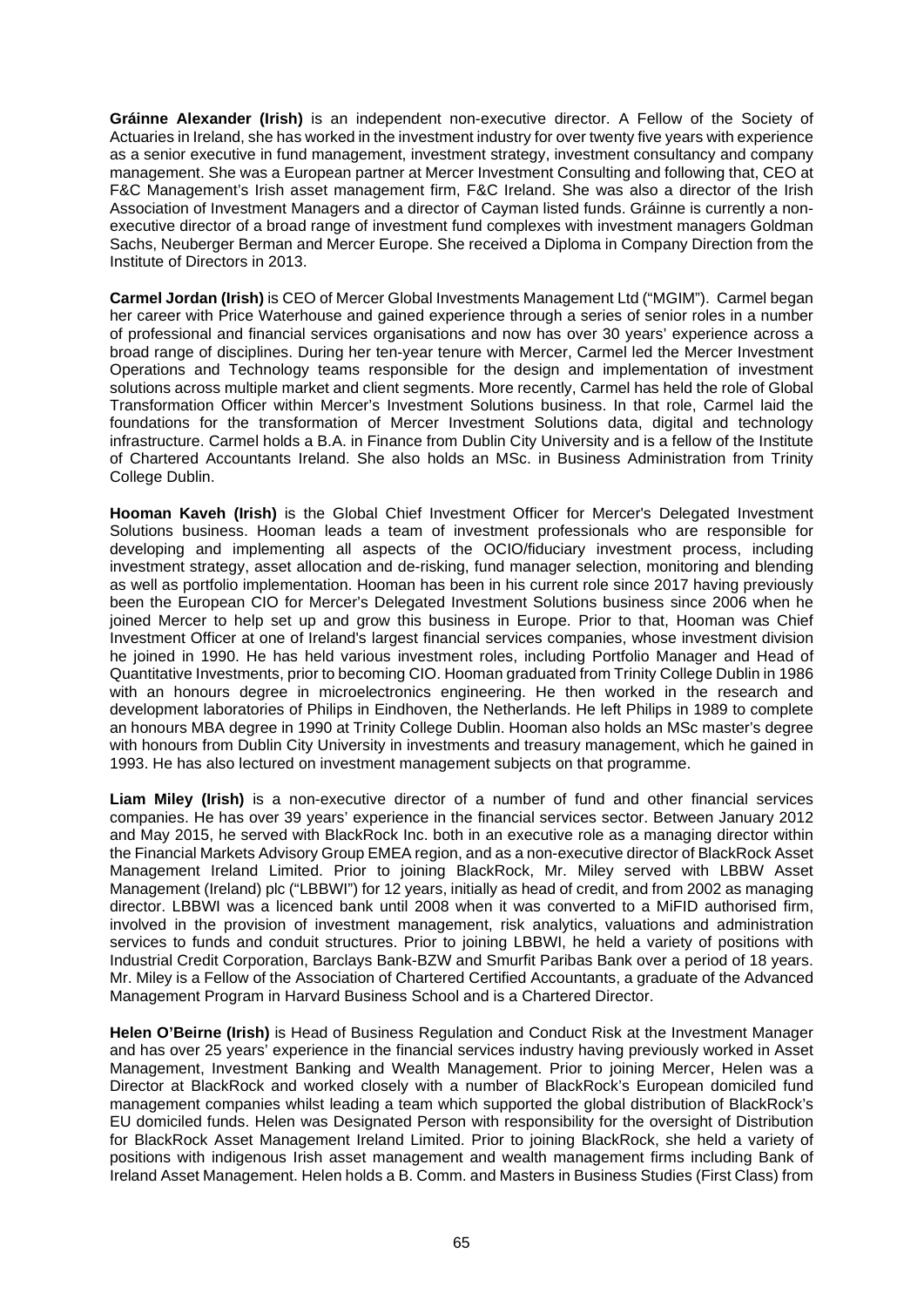University College Dublin. Helen is a member of the Institute of Directors in Ireland (IOD) and the Institute of Chartered Secretaries and Administrators (ICSA).

The Deed between the Manager and the Depositary pursuant to which the Fund was established provides for the constitution of the Fund and the appointment of the Manager to act as Manager to the Fund.

The Deed contains provisions governing the responsibilities of the Manager in relation to the management and administration of the Fund and the issue and redemption of Units. Under the Deed certain powers in relation to the management and administration of the Fund's affairs, and the promotion of its Units are vested in the Manager with certain powers of sub-delegation. The Manager has subdelegated responsibility for the preparation and maintenance of the books and records of the Fund and for calculating Net Asset Value and Net Asset Value per Unit and transfer agency services to the Administrator. The Manager has also sub-delegated responsibility for the portfolio management to the Investment Manager and such sub-delegation is detailed in the Relevant Supplement.

The Deed further provides that the Manager shall, in accordance with the requirements of the Central Bank, be entitled to delegate to the Investment Manager upon such terms and conditions as it may think fit all or any of its powers, authorities and discretions in relation to the selection, acquisition, holding and realisation of Investments and the application of any monies forming part of the Assets provided that subject and without prejudice to the above, the Manager shall not be held liable for any actions, costs, charges, losses, damages or expenses arising as a result of the acts or omissions of the Investment Manager, its officers, servants, delegates or sub-contractors or, where applicable, for its own acts or omissions in bona fide following the advice or recommendations of an Investment Manager its officers, servants, delegates or sub-contractors.

The Deed further provides that neither the Manager nor any of its affiliates (and their respective directors, officers, employees or agents) shall be held liable for and shall be indemnified and held harmless from any actions, proceedings, claims, costs, demands, charges, losses, damages or expenses suffered or borne by the Fund or of any of its Sub-Funds, a Unitholder or any other person, arising as a result of the activities of the Manager thereunder including, without limitation, any error of judgement or for any loss suffered by the Fund or any of its Sub-Funds or any Unitholder or any person claiming under him as a result of the acquisition, holding or disposal of any Investment, unless the same arises as a result of the Manager's negligence or fraud or any matter in respect of which they cannot limit or exclude their liability as a matter of law.

Under the Deed, the Manager may retire at any time upon the appointment of a successor with the approval of the Depositary and the Central Bank save that the approval of the Depositary shall not be required where the Manager retires in favour of an affiliate or Associate of the Manager. The successor to the Manager must be approved by the Central Bank. The Central Bank may replace the Manager under the Act.

The Manager may be removed by the Depositary in certain circumstances described in the Deed, such as following the service of written notice signed by Unitholders holding 75% of the Units in issue in the Fund requiring the Manager to resign, if the Manager goes into liquidation (except a voluntary liquidation for the purpose of reconstruction or amalgamation upon terms previously approved by the Unitholders), or if a receiver or examiner is appointed in respect of the Manager or if the Manager is no longer permitted by the Central Bank to perform its duties or exercise its powers. In accordance with the requirements of the Central Bank, the Depositary shall appoint some other corporation (approved by the Central Bank) to be the Manager of the Fund upon and subject to such corporation entering into such deed or deeds as the Depositary may be advised is or are necessary or desirable to be entered into by such corporation in order to secure the due performance of its duties as Manager.

# **THE INVESTMENT MANAGER AND DISTRIBUTOR**

The Investment Manager of the Fund is Mercer Global Investments Europe Limited, which was incorporated in Ireland as a private limited company on 8 March 2006 under registration number 416688 and is authorised under the Markets in Financial Instruments Directive 2007 to provide investment management and related services. The authorised share capital of the Investment Manager is €100,000,000 divided into 100,000,000 ordinary shares of €1.00 each. The issued share capital of the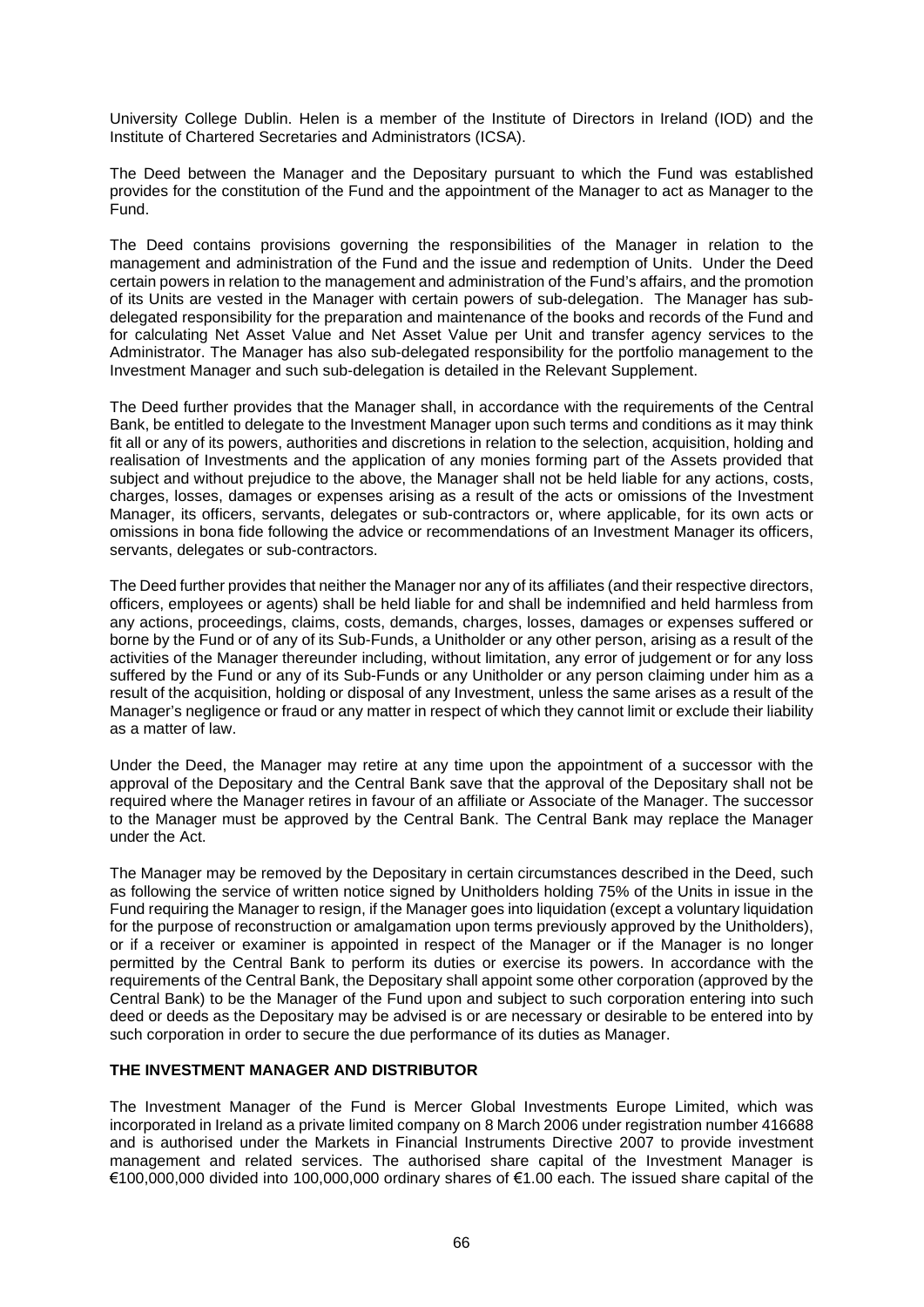Investment Manager is €1.00 all of which is held by Mercer Ireland Holdings Limited and is fully paid. Mercer Global Investments Europe Limited is a wholly owned subsidiary of Marsh McLennan and a member of Mercer's Investments business. The Investment Manager is engaged in the business of providing discretionary investment management services to collective investment schemes. The Investment Manager had approximately US\$173 billion in assets under management as at 30 September 2021.

Under the Investment Management Agreement, the Investment Manager will provide or procure the provision of discretionary investment management services to the Fund.

The Investment Management Agreement provides that neither the Investment Manager nor any of its Unitholders, directors, officers, employees or agents shall be liable to the Manager or any of its Unitholders, directors, officers, employees or agents for any loss or damage suffered or incurred by them arising out of the performance by the Investment Manager of its duties under the Investment Management Agreement, unless such loss or damage arose out of or in connection with the negligence, wilful default, bad faith or fraud of or by the Investment Manager.

The Manager is obliged to indemnity and keep indemnified the Investment Manager and each of its Unitholders, directors, officers, employees or agents, from and against all actions, proceedings, claims, demands, liabilities, losses, damages, costs and expenses (including legal and professional fees and expenses arising therefrom) which may be made or brought against or directly suffered or incurred by the Investment Manager arising out of or in connection with the performance by the Investment Manager of its duties thereunder other than due to the negligence, wilful default, bad faith or fraud of or by the Investment Manager in the performance of its duties thereunder.

The Investment Management Agreement shall continue in force for an initial period of three years and thereafter either party may terminate the agreement upon ninety days prior written notice to the other party. The Investment Management Agreement may be terminated by either party at any time by notice in writing if the other party shall (i) commit any material breach of the Investment Management Agreement, which is either incapable of remedy or has not been remedied within thirty days of notice requiring the remedying of the default; (ii) be the subject of any petition for the appointment of an examiner or similar officer to it; (iii) be unable to pay its debts as they fall due; (iv) have a receiver appointed; or (v) be the subject of an effective resolution for its winding up.

Under the Investment Management Agreement, the Investment Manager may, subject to the prior approval of the Manager and the Central Bank, appoint one or more Sub-Investment Managers from time to time to perform and/or exercise all or any of its functions, powers, discretions, duties and obligations under the Investment Management Agreement. Where appropriate, the Investment Manager may pay the fees of any such Sub-Investment Manager out of its own fees.

The Manager has also appointed the Distributor to act as the distributor of the Fund pursuant to the Distribution Agreement. Under the Distribution Agreement, the Distributor shall be responsible for the distribution, placing and sale of Units of such of the Sub-Funds of the Fund as may be agreed in writing between the parties from time to time in jurisdictions in which the Units may legally be offered for sale.

The Distribution Agreement provides that neither the Distributor nor any of its shareholders, directors, officers, employees or agents shall be liable to the Manager or any of its shareholders, directors, officers, employees or agents for any loss or damage suffered or incurred by them arising out of the performance by the Distributor of its duties under the Distribution Agreement, unless such loss or damage arose out of or in connection with the negligence, wilful default, bad faith or fraud of or by the Distributor.

The Manager is obliged to indemnify and keep indemnified the Distributor and each of its shareholders, directors, officers, employees or agents, from and against all actions, proceedings, claims, demands, liabilities, losses, damages, costs and expenses (including legal and professional fees and expenses arising therefrom) which may be made or brought against or directly suffered or incurred by the Distributor arising out of or in connection with the performance by the Distributor of its duties thereunder other than due to the negligence, wilful default, bad faith or fraud of or by the Distributor in the performance of its duties thereunder.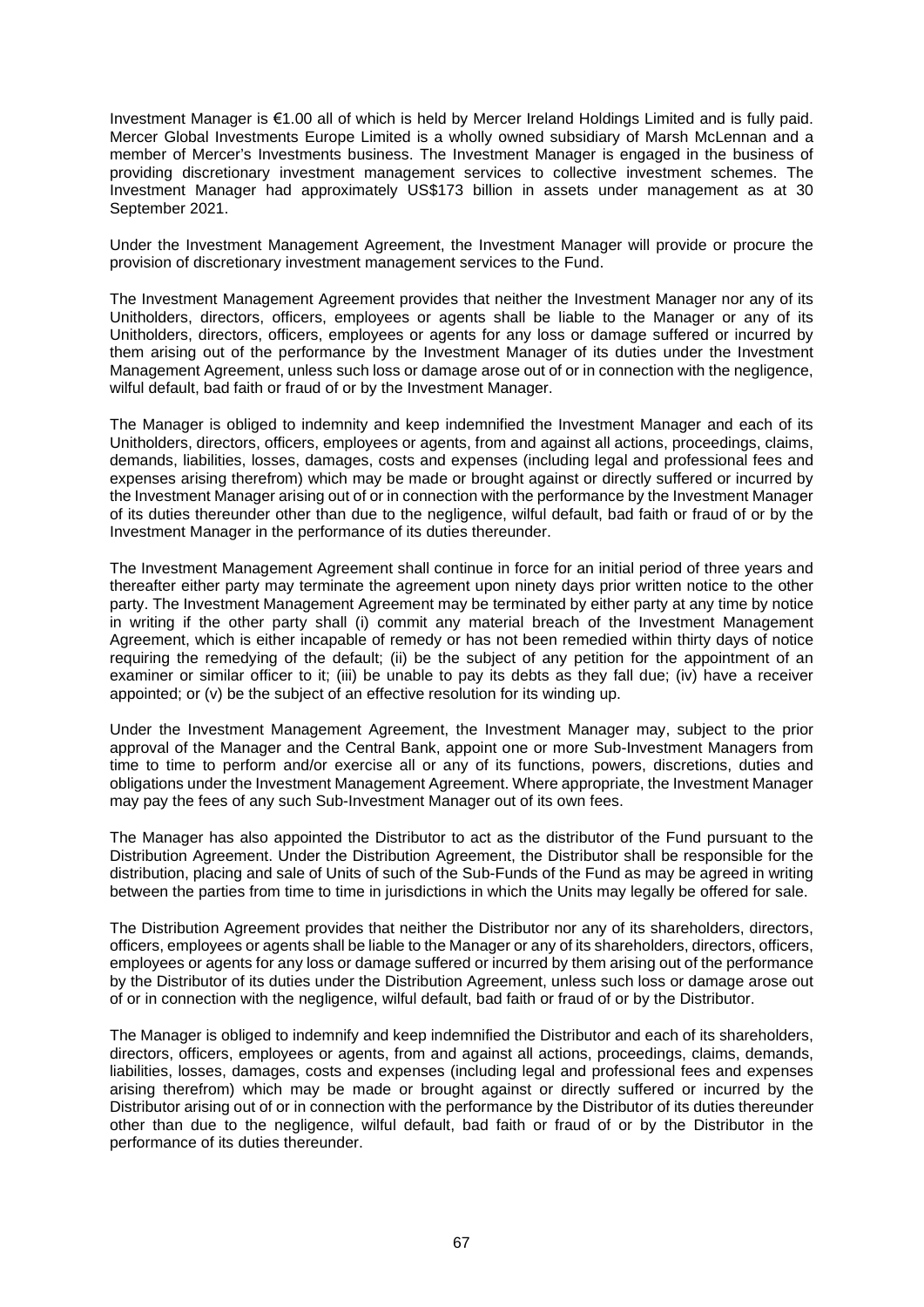The Distribution Agreement shall continue in force unless and until either party terminates the agreement upon ninety days prior written notice to the other party. The Distribution Agreement may be terminated by either party at any time by notice in writing if the other party shall (i) commit any material breach of the Distribution Agreement which is either incapable of remedy or has not been remedied within thirty days of notice requiring the remedying of the default; (ii) be the subject of any petition for the appointment of an examiner or similar officer to it; (iii) be unable to pay its debts as they fall due; (iv) have a receiver appointed; or (v) be the subject of an effective resolution for its winding up.

Under the Distribution Agreement, the Distributor may, subject to the prior approval of the Manager and the Central Bank, appoint one or more sub-distributors from time to time to perform and/or exercise all or any of its functions, powers, discretions, duties and obligations under the Distribution Agreement. Where appropriate, the Distributor may pay the fees of any such sub-distributor out of its own fees.

# **THE SUB-INVESTMENT MANAGERS**

The Sub-Funds may be managed on a multi-manager basis with the Sub-Investment Managers selected and supervised by the Investment Manager. Information relating to the Sub-Investment Managers appointed by the Investment Manager is available upon request to the Investment Manager. Furthermore, details of all Sub-Investment Managers will be disclosed in the most recent financial reports of the Fund. The fees of the Sub-Investment Managers will either be paid out of the assets of the relevant Sub-Fund or out of the Investment Manager's fee. Details of how the Sub-Investment Managers fees will be paid will be disclosed in the Relevant Supplement. In the case of any Sub-Investment Manager paid directly out of the assets of a particular Sub-Fund, information relating to such Sub-Investment Manager will be disclosed in the Relevant Supplement.

## **THE DEPOSITARY**

The Depositary is a limited liability company incorporated in Ireland on 22 May 1991 with registered number IE174330 and is ultimately owned by the State Street Corporation. The Depositary is regulated by the Central Bank. As at 31 January 2021, the Depositary had assets in excess of US\$1,476 billion under custody. The Depositary's principal business is the provision of custodial and depositary services for collective investment schemes and other portfolios.

The Depositary has been entrusted with the following main functions:

- (i) ensuring that the sale, issue, repurchase, redemption and cancellation of Units are carried out in accordance with applicable law and the Deed;
- (ii) ensuring that the value of the Units is calculated in accordance with applicable law and the Deed;
- (iii) carrying out the instructions of the Manager unless they conflict with applicable law and the Deed:
- (iv) ensuring that in transactions involving the assets of the Fund any consideration is remitted within the usual time limits;
- (v) ensuring that the income of the Fund is applied in accordance with applicable law and the Deed;
- (vi) monitoring of each Sub-Fund's cash and cash flows; and
- (vii) safe-keeping of the Fund's assets, including the safekeeping of financial instruments to be held in custody and ownership verification and record keeping in relation to other assets.

#### **Terms of Appointment**

The Depositary Agreement contains provisions governing the responsibilities of the Depositary, including its functions referred to above. The Depositary is obliged to enquire into the conduct of the Fund in each financial year and to report thereon to the Unitholders whether, in the Depositary's opinion, the Fund and each Sub-Fund have been managed in that period in accordance with the limitations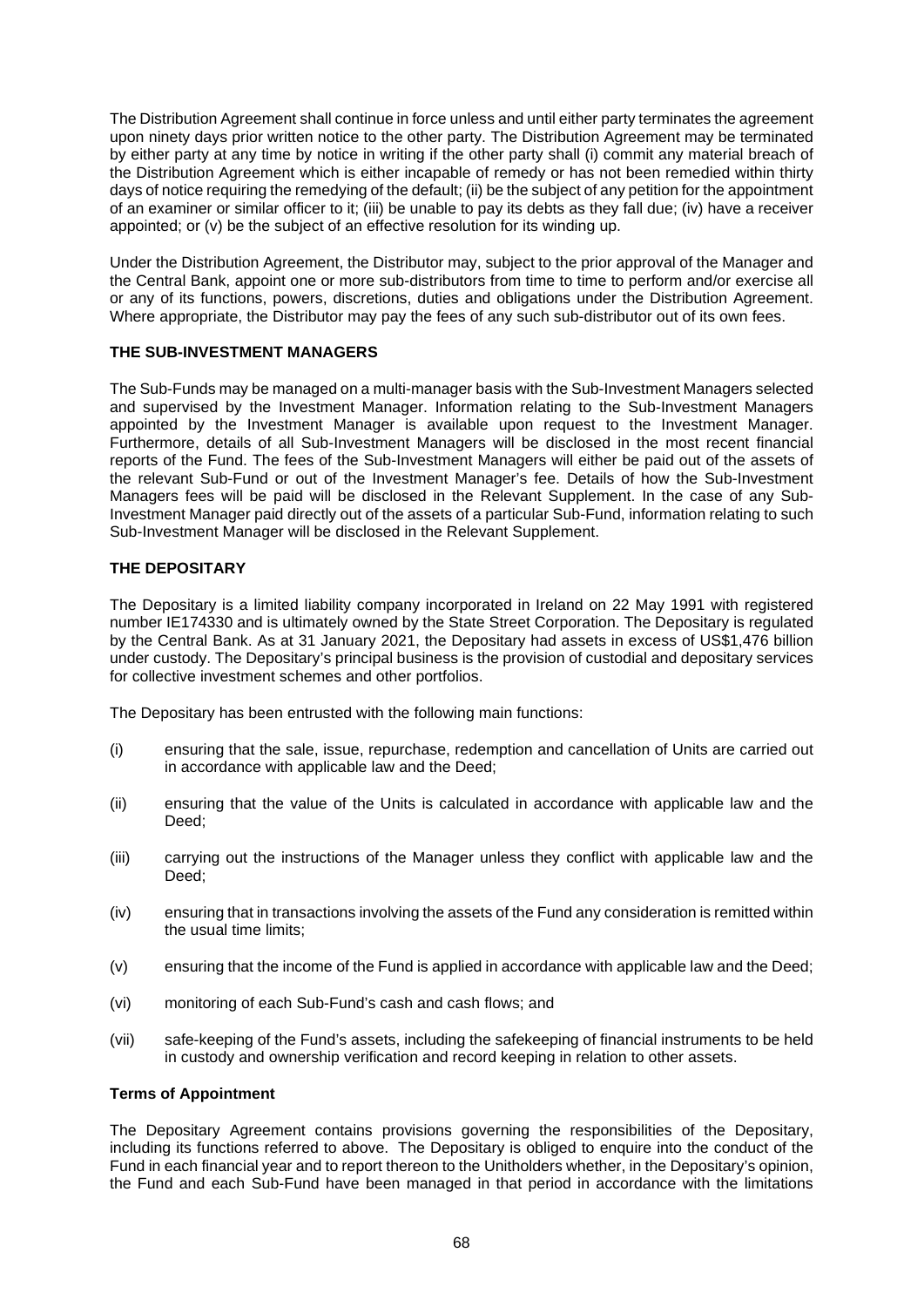imposed on the investment and borrowing powers of the Fund and each Sub-Fund and the Depositary by the UCITS Regulations and the Deed and otherwise in accordance with the UCITS Regulations and the Deed.

In carrying out its duties the Depositary shall act honestly, fairly, professionally, independently and solely in the interests of the Fund and its Unitholders.

In the event of a loss of a financial instrument held in custody, determined in accordance with the UCITS Regulations, the Depositary shall return a financial instrument of identical type or the corresponding amount to the Manager acting on behalf of the Fund without undue delay. Pursuant to the UCITS Regulations, the Depositary shall not be liable if it can prove that the loss of a financial instrument held in custody has arisen as a result of an external event beyond its reasonable control, the consequences of which would have been unavoidable despite all reasonable efforts to the contrary. In case of a loss of a financial instrument held in custody, liability to the Unitholders may be invoked directly or indirectly through the Manager provided that this does not lead to a duplication of redress or to unequal treatment of the Unitholders.

The Depositary will be liable to the Fund, the Manager and the Unitholders for all other losses suffered by them as a result of the Depositary's negligent or intentional failure to properly fulfil its obligations pursuant to the UCITS Regulations and to the extent such liability is not covered by the foregoing, the Depositary shall be liable for its negligence, fraud, bad faith, wilful default or recklessness.

To the extent permitted by the UCITS Regulations, the Depositary shall not be liable for consequential or indirect or special damages or losses, arising out of or in connection with the performance or nonperformance by the Depositary of its duties and obligations.

The Depositary has full power to delegate the whole or any part of its safe-keeping functions but its liability will not be affected by the fact that it has entrusted to a third party some or all of the assets in its safekeeping. The Depositary's liability shall not be affected by any delegation of its safe-keeping functions under the Depositary Agreement.

Information about the safe-keeping functions which have been delegated and the identification of the relevant delegates and sub-delegates are contained in Appendix V to the Prospectus.

The Depositary Agreement may be terminated by either of the parties on giving ninety (90) days' prior written notice to the other party. Either party may also terminate the Depositary Agreement by notice in writing to the other party if:

- (i) the party notified shall be unable to pay its debts as they fall due or go into liquidation or receivership or an examiner shall be appointed;
- (ii) the party notified shall commit any material breach of the provisions of the Depositary Agreement and shall not have remedied that within thirty (30) days after the service of written notice requiring it to be remedied; or
- (iii) certain representations, warranties or covenants contained in the Depositary Agreement cease to be true or accurate in any material respect in relation to the party notified.

Furthermore, the Depositary Agreement may also be terminated by the Manager if:

- (a) the Depositary is no longer permitted to act as a depositary by the Central Bank and the Depositary shall inform the Manager promptly in writing of the occurrence of this event;
- (b) the Depositary has not acted, in the performance of its obligations under the Depositary Agreement;
- (c) the Depositary is in breach of applicable law;
- (d) the Depositary is found guilty of misconduct by the Central Bank or applicable regulatory authority; or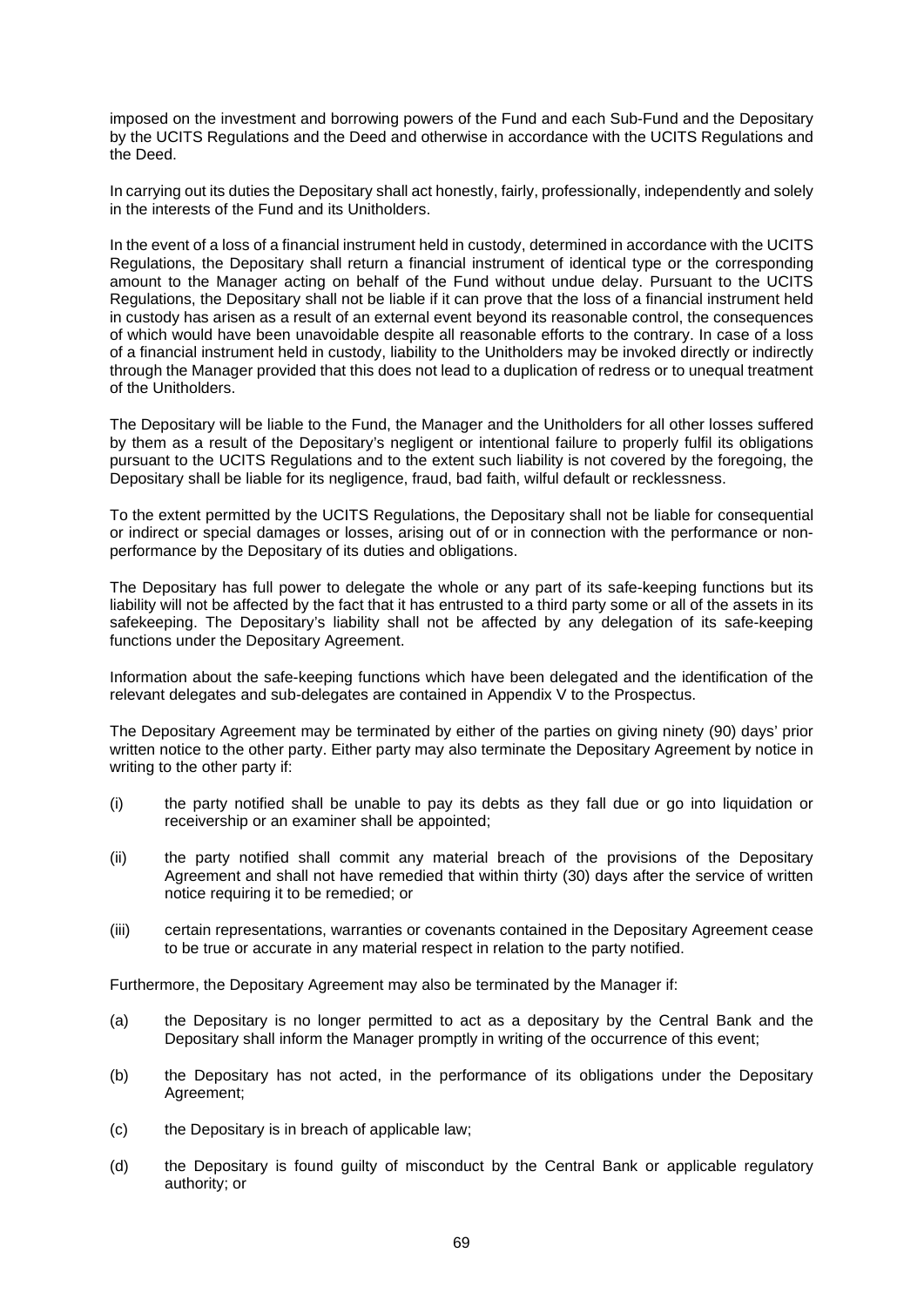(e) the Administrator ceases to be engaged as the administrator of the Fund.

The Depositary's fees will be paid by the Manager.

## **Conflicts of Interest**

The Depositary is part of an international group of companies and businesses that, in the ordinary course of their business, act simultaneously for a large number of clients, as well as for their own account, which may result in actual or potential conflicts. Conflicts of interest arise where the Depositary or its affiliates engage in activities under the Depositary Agreement or under separate contractual or other arrangements. Such activities may include:

- (i) providing nominee, administration, registrar and transfer agency, research, agent securities lending, investment management, financial advice and/or other advisory services to the Fund; or
- (ii) engaging in banking, sales and trading transactions including foreign exchange, derivative, principal lending, broking, market making or other financial transactions with the Fund either as principal and in the interests of itself, or for other clients.

In connection with the above activities the Depositary or its affiliates:

- (i) will seek to profit from such activities and are entitled to receive and retain any profits or compensation in any form and are not bound to disclose to, the Manager, the nature or amount of any such profits or compensation including any fee, charge, commission, revenue share, spread, mark-up, mark-down, interest, rebate, discount, or other benefit received in connection with any such activities;
- (ii) may buy, sell, issue, deal with or hold, securities or other financial products or instruments as principal acting in its own interests, the interests of its affiliates or for its other clients;
- (iii) may trade in the same or opposite direction to the transactions undertaken, including based upon information in its possession that is not available to the Manager;
- (iv) may provide the same or similar services to other clients including competitors of the Fund;
- (v) may be granted creditors' rights in respect of the Fund which it may exercise.

The Manager may use an affiliate of the Depositary to execute foreign exchange, spot or swap transactions for the account of the Fund. In such instances the affiliate shall be acting in a principal capacity and not as a broker, agent or fiduciary of the Fund. The affiliate will seek to profit from these transactions and is entitled to retain and not disclose any profit to the Manager. The affiliate shall enter into such transactions on the terms and conditions agreed with the Manager.

Where cash belonging to the Fund is deposited with an affiliate being a bank, a potential conflict arises in relation to the interest (if any) which the affiliate may pay or charge to such account and the fees or other benefits which it may derive from holding such cash as banker and not as trustee.

The Manager may also be a client or counterparty of the Depositary or its affiliates.

Up-to-date information in relation to: (i) the identity of the Depositary; (ii) a description of the Depositary's duties; (iii) a description of conflicts of interest that may arise; and (iv) a description of any safekeeping functions delegated by the Depositary, the list of delegates and sub-delegates and any conflicts of interest that may arise from such a delegation, shall be made available to Unitholders on request.

# **THE ADMINISTRATOR**

The Manager has appointed State Street Fund Services (Ireland) Limited to act as administrator and registrar and transfer agent to the Fund with responsibility for performing the day-to-day administration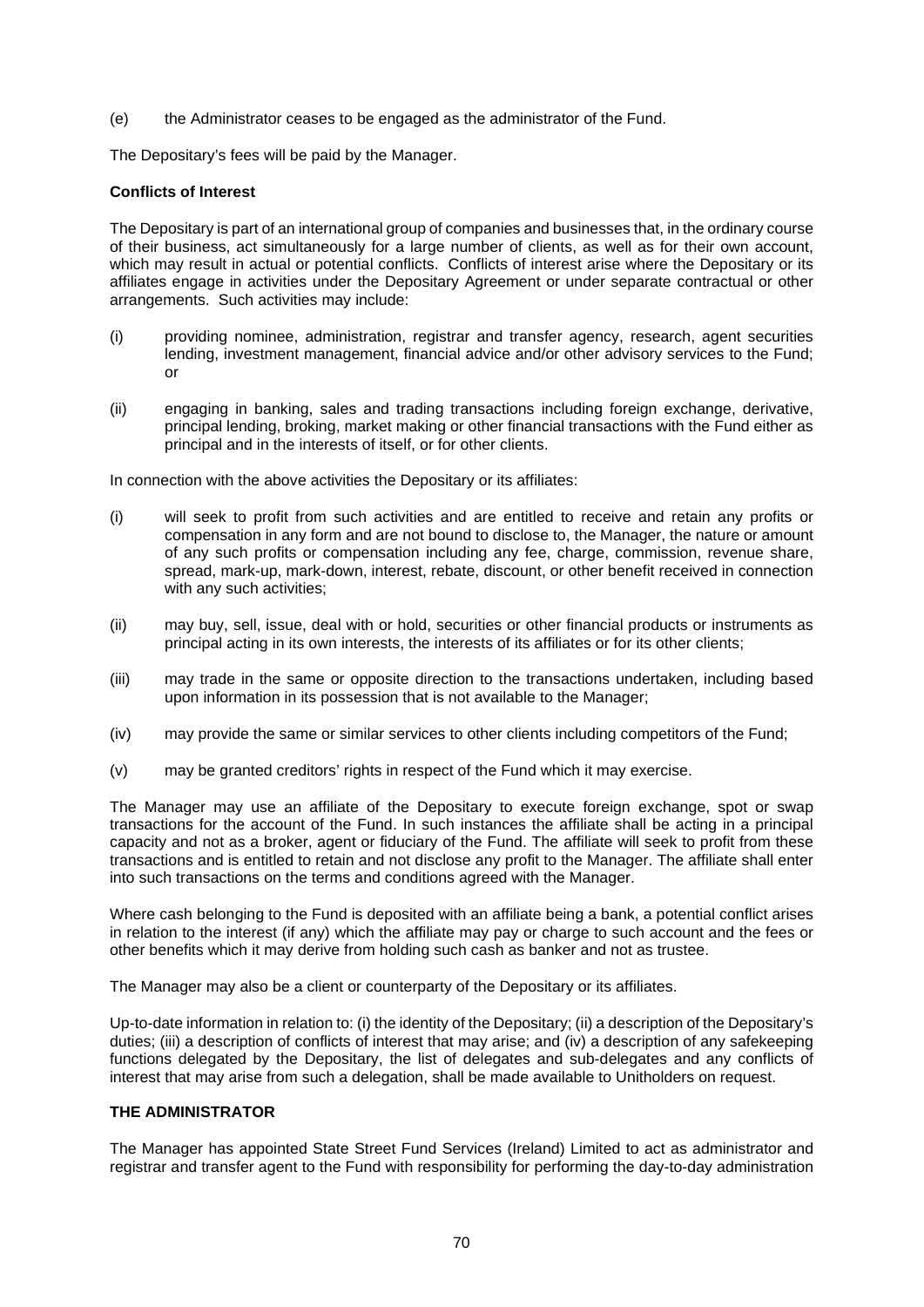of the Fund and for providing accounting services for the Fund, including the calculation of the Net Asset Value and the Net Asset Value per Unit of each Class of Units.

The principal activity of the Administrator is to act as administrator for collective investment schemes. The Administrator is regulated by the Central Bank. The Administrator is a private limited company incorporated in Ireland on 23 March 1992 and is ultimately owned by State Street Corporation. As at 31 January 2021, the Administrator had assets in excess of US\$1,534 billion under administration.

The Administrator has been appointed pursuant to the Administration Agreement. The Administration Agreement will continue in full force and effect until terminated by either party by giving the other party ninety (90) days' prior written notice of termination. Either party may terminate the Administration Agreement by giving notice in writing to the other party if at any time: (i) the party notified shall go into liquidation or receivership or an examiner shall be appointed pursuant to the Companies Act 2014 (except for a voluntary liquidation for the purposes of reconstruction or amalgamation upon terms previously approved in writing by the notifying party) or be unable to pay its debts as they fall due; (ii) the party notified shall commit any material breach of the provisions of the Administration Agreement and shall not have remedied that within 30 days after the service of written notice requiring it to be remedied; or (iii) the party notified shall no longer be permitted by the Central Bank to perform its duties and obligations under the Administration Agreement.

The Administrator shall exercise reasonable care in the performance of its duties under the Administration Agreement and shall not be liable for any loss of any nature whatsoever suffered by the Manager or the Unitholders in connection with the performance of its obligations under the Administration Agreement, except where that loss results directly from negligence, fraud, bad faith, wilful misconduct, recklessness or wilful default on the part of the Administrator. The Administrator shall not be liable for any indirect, special or consequential loss howsoever arising out of or in connection with the Administration Agreement.

Pursuant to the Administration Agreement, the Manager undertakes to hold harmless and indemnify the Administrator out of the assets of the Fund on its own behalf and on behalf of its permitted delegates, servants and agents against all direct third party actions, proceedings and claims (including claims of any person purporting to be the beneficial owner of any part of the investments of the Fund or Units) and against all reasonable costs, demands and expenses (including reasonable legal and professional expenses) (properly vouched) arising therefrom which may be brought against, suffered or incurred by the Administrator, its permitted delegates, servants or agents in the proper performance of its obligations and duties under the Administration Agreement and from and against all taxes on profits or gains of the Fund which may be assessed upon or become payable by the Administrator or its permitted delegates, servants or agents provided that such indemnity shall not be given in the case of the Administrator's, its delegates', servants' or agents' negligence, fraud, bad faith, wilful misconduct, recklessness or wilful default in the proper performance or non-performance of its duties under the Administration Agreement.

Subject to the requirements of the Central Bank, the Administrator shall have full power to delegate or sub-contract any administrative functions it deems necessary to perform its obligations under the Administration Agreement, including, without limitation, the valuation of Units provided, however, that the Administrator shall not delegate or sub-contract any such functions to any person without the prior written consent of the Manager. Except in the case of affiliated delegates or sub-contractors, the Administrator shall not be liable to the Manager for any loss of whatsoever nature occasioned by any act or omission of any delegate appointed pursuant to the Administration Agreement provided that the Administrator has taken all reasonable steps to satisfy itself as to the ability and competence of the delegate or sub-contractor to discharge the duties delegated to it. The Administrator shall remain liable to the Manager for the performance of any duties or functions so delegated or sub-contracted by the Administrator to any affiliated delegates or sub-contractors and shall be liable for the acts and omissions of such affiliated delegates or sub-contractors as if such acts or omissions were those of the Administrator.

# **PAYING AGENTS**

Local regulations in certain countries may require the appointment of paying agents or representatives and the maintenance of accounts by such agents through which subscriptions and redemption monies may be paid. Unitholders who choose or are obliged under local regulations to pay/receive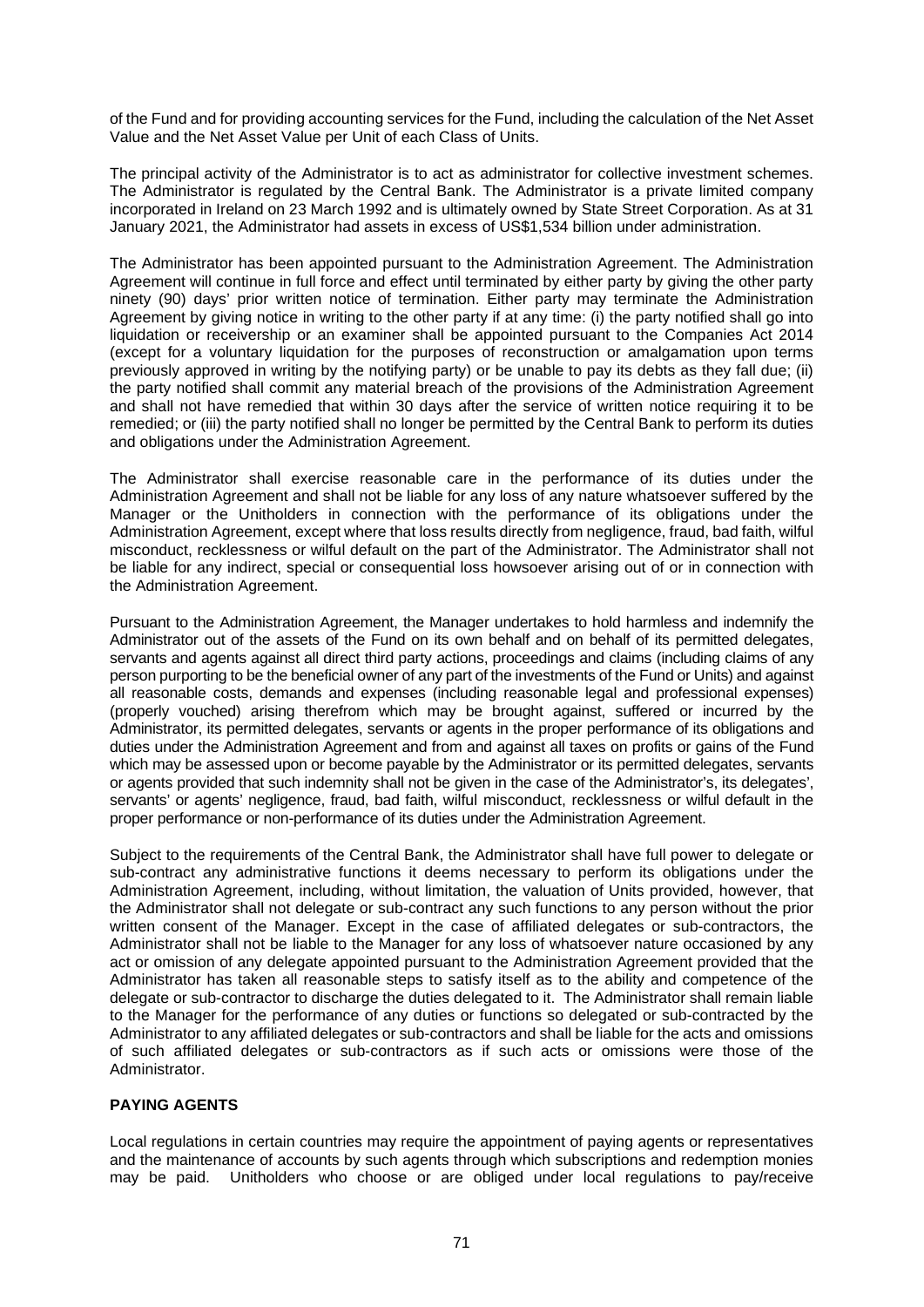subscription/redemption monies via an intermediary entity rather than directly to or from the Depositary bear a credit risk against that intermediate entity with respect to (a) subscription monies prior to the transmission of such monies to the Depositary and (b) redemption monies payable by such intermediate entity to the relevant investor. Fees of paying agents and representatives will be borne by the Fund and will be at normal commercial rates.

## **CONFLICTS OF INTEREST**

The Directors, Depositary, the Manager, the Administrator, the Investment Manager, the Sub-Investment Managers and the Distributor and their delegates may from time to time act as manager, registrar, administrator, transfer agent, trustee, depositary, investment manager or distributor in relation to, or be otherwise involved in, other funds or collective investment schemes which have similar investment objectives to those of the Fund or any Sub-Fund. It is, therefore, possible that any of them may, in the due course of their business, have potential conflicts of interests with the Fund or any Sub-Fund. Each will at all times have regard in such event to its obligations under the Deed and/or any agreements to which it is party or by which it is bound in relation to the Fund or any Sub-Fund and, in particular, but without limitation to its obligations to act in the best interests of the Unitholders when undertaking any investments where conflicts of interest may arise and they will each respectively endeavour to ensure that such conflicts are resolved fairly and, in particular, the Investment Manager (and its delegates) has agreed to act in a manner which it in good faith considers fair and equitable in allocating investment opportunities to the Fund or the Sub-Funds as appropriate.

The Deed provides that the Administrator may accept the estimate of a competent person when determining the probable realisation value of unlisted securities. The Administrator may accept an estimate provided by the Investment Manager (or its delegate) or any other affiliate of the Manager for these purposes and investors should be aware that in these circumstances a possible conflict of interest may arise as the higher the estimated probable realisation value of the security, the higher the fees payable to the Manager and the Investment Manager (or its delegate).

There is no prohibition on dealing in the assets of the Fund by entities related to the Depositary, the Manager, the Investment Manager, the Sub-Investment Managers and the Administrator provided that such transactions are conducted at arm's length and in the best interests of the Unitholders. Transactions will be deemed to have been conducted at arm's length if: (a) a certified valuation of the transaction by a person approved by the Depositary (or, in the case of a transaction involving the Depositary, the Directors) as independent and competent is obtained; (b) execution of the transaction is on best terms on organised investment exchanges in accordance with the rules of the exchange; or (c) where (a) and (b) are not practical, the transaction is executed on terms which the Depositary is satisfied (or, in the case of a transaction involving the Depositary, on terms which the Directors are satisfied) conform to the requirements set out above. The Depositary (or the Directors in the case of a transaction involving the Depositary or an affiliate of the Depositary) shall document how it has complied with (i), (ii), or (iii) above. Where transactions are conducted in accordance with (iii), the Depositary (or the Directors in the case of a transaction involving the Depositary or an affiliate of the Depositary) shall document its rationale for being satisfied that the transaction conformed to the principles outlined in this paragraph.

In placing orders with brokers and dealers, who may in some cases be an affiliate of the Investment Manager (or its delegates), to make purchases and sales for the Sub-Funds, the Sub-Investment Managers will make all reasonable efforts to obtain best execution for the Sub-Funds. In determining what constitutes best execution, each such Sub-Investment Manager may consider factors it deems relevant, including, but not limited to, the breadth of the market in the security, the price of the security, the financial condition and execution capability of the broker or dealer and the reasonableness of the commission, if any, for the specific transaction, on a continuing basis. When consistent with the objectives of best price and execution, business may be placed with broker-dealers who furnish investment research or services to the Sub-Investment Managers. The commissions on such brokerage transactions with investment research or services may be higher than another broker might have charged for the same transaction in recognition of the value of research or services provided. Such research or services include advice, both orally and in writing, as to the value of securities; the advisability of investing in, purchasing, or selling securities; the availability of securities, or purchasers or sellers of securities; as well as analyses and reports concerning issues, industries, securities, economic factors and trends, portfolio strategy, and the performance of accounts. In addition, for the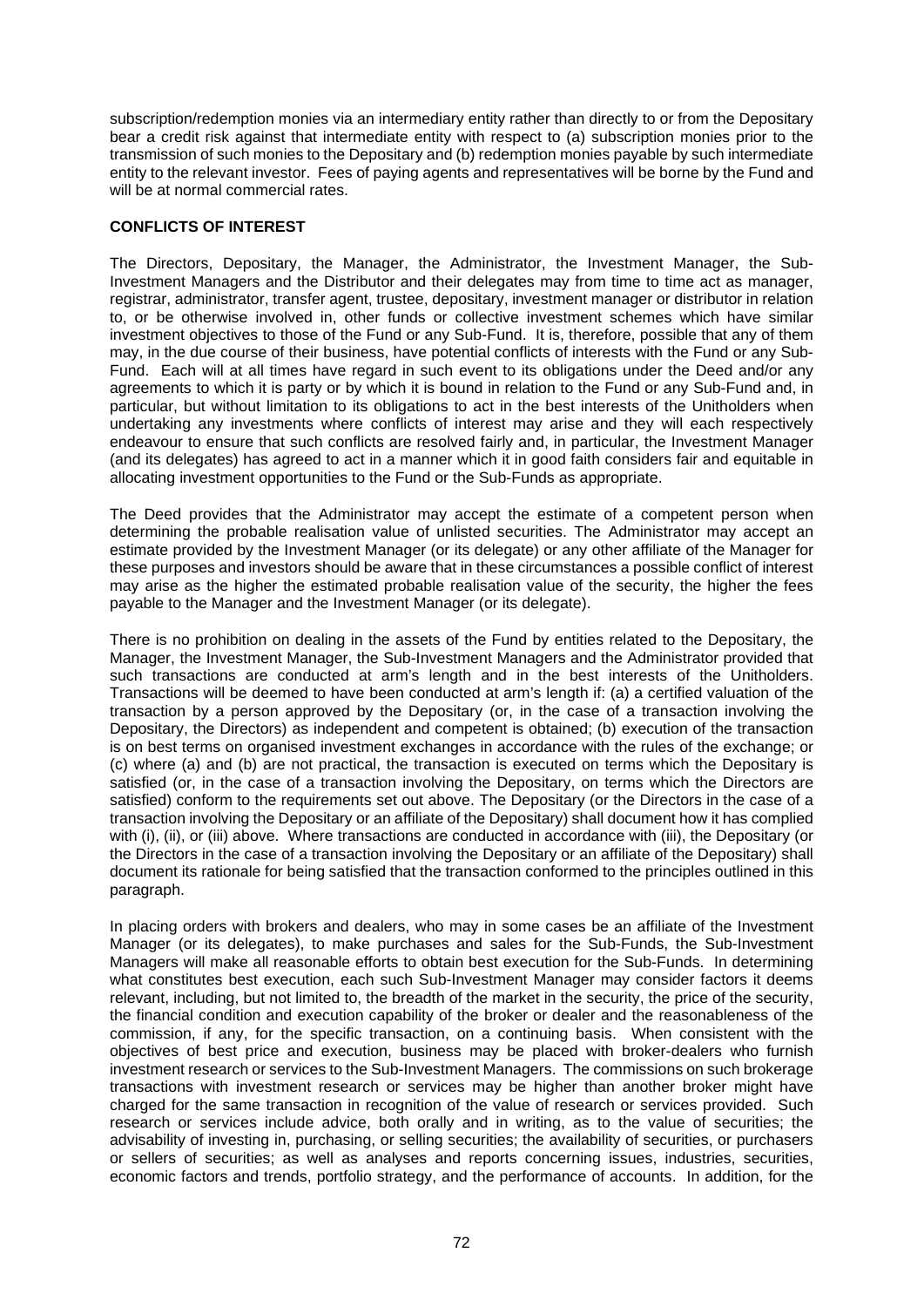Investment Manager, such research or services may include advice concerning the allocation of assets among Sub-Investment Managers and the suitability of Sub-Investment Managers. To the extent portfolio transactions are effected with broker-dealers who furnish research and/or other services to the Investment Manager (or its delegate), the Investment Manager (or its delegate) receives a benefit, not capable of evaluation in dollar amounts, without providing any direct monetary benefit to the Fund from these transactions. Such research or services provided by a broker-dealer through whom the Investment Manager (or its delegate) effects securities transactions for a Sub-Fund may be used by the Investment Manager (or its delegate) in servicing all of its accounts. In addition, the Investment Manager (or its delegate) may not use all of the research and services provided by such broker-dealer in connection with a Sub-Fund. The Sub-Investment Managers may pay any amount of commission for effecting a securities transaction in excess of the amount of commission another member of an exchange, broker, or dealer would have charged for effecting that transaction, if they determine in good faith that such amount of commission was reasonable in relation to the value of the brokerage and research services provided by such member, broker, or dealer, viewed in terms of either that particular transaction or its overall responsibilities with respect to the Sub-Fund and/or other accounts over which the Sub-Investment Managers or their affiliates exercise investment discretion. The benefits provided under any soft commission arrangements must assist in the provision of investment services to the relevant Sub-Fund. Any soft commission arrangements will be disclosed in the periodic reports of the relevant Sub-Fund. Notwithstanding the above, where the Investment Manager (or its delegates) successfully negotiates the recapture of a portion of commissions charged by a broker in relation to the purchase and/or sale of securities for a Sub-Fund, such rebate must be paid into that Sub-Fund. The Investment Manager may be paid out of the assets of the Sub-Fund for fees charged by them and reasonable properly vouched costs and expenses directly incurred by them in this regard.

A Director may be a party to, or otherwise interested in, any transaction or arrangement in which the Fund is interested. At the date of this Prospectus other than as disclosed under the heading "Management Information – The Manager and Secretary" above, no Director nor any connected person of a Director has any interest, beneficial or non-beneficial, in the Fund or any material interest in any agreement or arrangement relating to the Fund. The Directors shall endeavour to ensure that any conflict of interest is resolved fairly.

# **REMUNERATION POLICIES AND PRACTICES**

The Manager is subject to remuneration policies, procedures and practices (together, the "**Remuneration Policy**"). The Remuneration Policy is consistent with and promotes sound and effective risk management. It is designed not to encourage risk-taking which is inconsistent with the risk profile of the Sub-Funds. The Remuneration Policy is in line with the business strategy, objectives, values and interests of the Manager, the Fund and the Sub-Funds, and includes measures to avoid conflicts of interest. The Remuneration Policy applies to personnel whose professional activities have a material impact on the risk profile of the Manager or the Sub-Funds, and ensures that no individual will be involved in determining or approving their own remuneration. The Remuneration Policy will be reviewed annually. Details of the up-to-date Remuneration Policy including a description of how remuneration and benefits are calculated, the identity of persons responsible for awarding the remuneration and benefits, including the composition of the remuneration committee (if any) are available via http://www.delegatedsolutions.mercer.com/general-attachments.html. The Remuneration Policy summary will be made available for inspection and a paper copy may be obtained, free of charge, at the registered office of the Manager.

## **DECISION-MAKING PROCESS**

## **Decision-Making Process of the Board of Directors**

The board of Directors of the Manager (the "**Board**"), as a whole, is responsible for the management of the Fund as set out in the Manager's business plan. The Board has delegated responsibility for each of the managerial functions to a particular individual, as set out in the business plan, with each individual being the "designated person" for that particular managerial function. The designated persons identified in the business plan are responsible for ensuring that issues arising within the scope of their areas of responsibility are escalated to the full Board as required.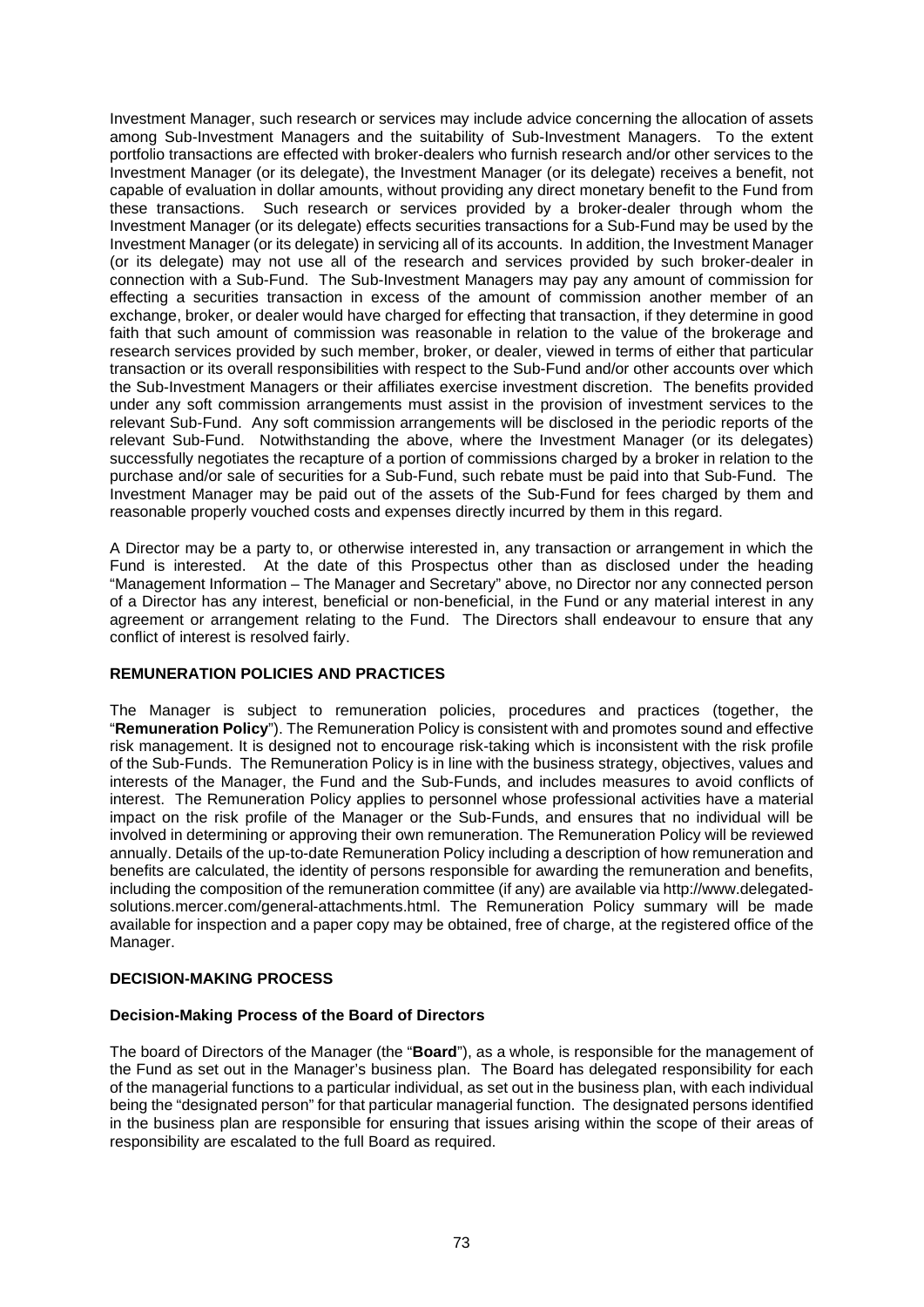The Board will exercise its function by considering relevant reports from appropriate service providers (or its delegates) on a regular basis.

Any member of the Board may convene a Board meeting to consider any of the matters raised in the reports. The Board may address material matters by, among other things, (i) permitting the relevant delegate to attend to the issue and to conduct a "watching brief," or (ii) nominating one or more Directors to become directly involved with the delegate to pro-actively pursue and resolve the issue.

The Board will not fetter its discretion by pre-determining its response to any particular matter. Moreover, the Board will pay close attention to any matter that may have material financial consequences for investors, reputational issues for the Mercer Group or a significant regulatory impact.

Decisions of the Board will be recorded in the minutes of the Board meetings or by way of written resolution of the Board. The Board will ensure that any decisions taken by it are implemented, inter alia, by requiring from the Fund's delegates ad hoc written reports, or verbal reports at Board meetings, as necessary. These action items are followed up at subsequent board meetings to ensure that all decisions have been implemented.

There are at minimum, quarterly board meetings held in Ireland. Delegates and others are invited to attend these physical board meetings. Delegates are required to attend Board meetings where material issues have arisen with respect to the functions delegated to them.

The Secretary will liaise with the Board and the delegates with regard to the agenda and preparation of the Board papers for meetings and will ensure that they are sent out on a timely basis in advance of each Board meeting.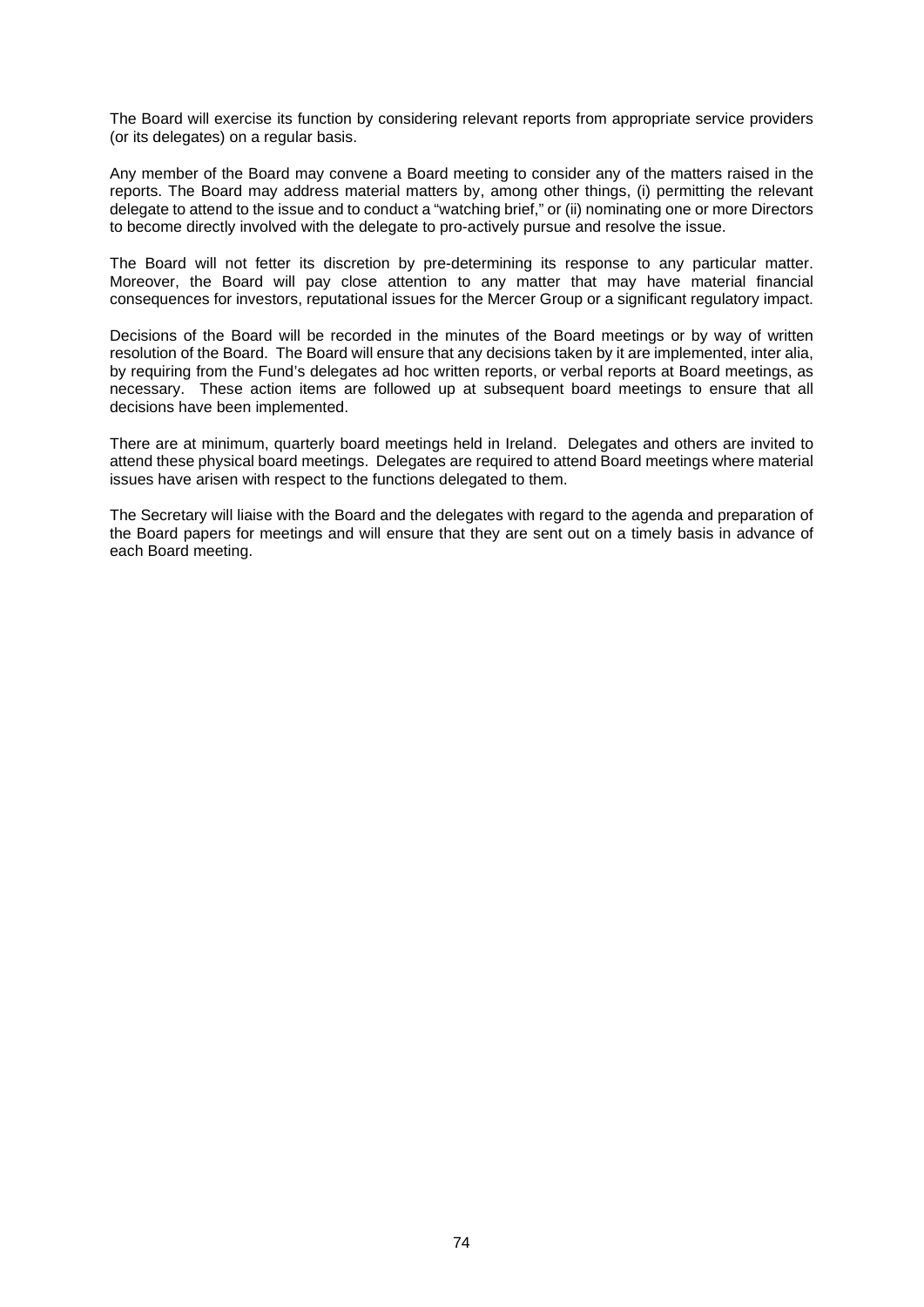#### **INVESTING IN UNITS**

The Directors have authority to effect the issue of Units in any Series or Class in respect of a Sub-Fund and to create new Series or Classes of Units on such terms as they may from time to time determine in relation to any Sub-Fund. The creation of further Unit Classes must be notified in advance to, and cleared in advance by the Central Bank. The creation of further Sub-Funds required the prior approval of the Central Bank. Issues of Units will be made with effect from a Dealing Day in accordance with the subscription and settlement details and procedures below, unless otherwise specified in a Relevant Supplement. The Net Asset Value per Unit will be calculated separately for each Class of Units.

The Directors offer various Classes of Units for investment in the Sub-Funds. Certain information regarding the Classes of Units available for each Sub-Fund and how to buy, sell and exchange such Units is contained in the Relevant Supplement.

The Sub-Funds in which the different Classes of Units are available, as of the date of this Prospectus, are set out below:

| <b>Sub-Funds</b>                                              |
|---------------------------------------------------------------|
| Mercer Passive Low Volatility Equity UCITS CCF                |
| Mercer Passive Fundamental Indexation Global Equity UCITS CCF |
| Mercer Passive Global Listed Infrastructure UCITS CCF         |
| Mercer Passive Global REITS UCITS CCF                         |
| Mercer Passive Global Small Cap Equity UCITS CCF              |
| NFU Mutual Global Strategic Fund                              |
| NFU Mutual Global Regional Core Fund                          |
| NFU Mutual Global Alpha Fund                                  |
| Mercer Passive Sustainable Global Equity UCITS CCF            |
| Mercer Passive Sustainable US Equity UCITS CCF                |

The Investment Manager, or a Sub-Investment Manager, may hedge the foreign currency exposure of Classes denominated in a currency other than the Base Currency of a Sub-Fund in order that investors in that Class receive a return in the currency of that Class substantially in line with the investment objective of the Sub-Fund. As foreign exchange hedging may be utilised for the benefit of a particular Class, transactions will be clearly attributable to that Class and the cost and related liabilities and/or benefits shall be for the account of that Class only. Accordingly, such costs and related liabilities and/or benefits will be reflected in the Net Asset Value per Unit for Units of any such Class.

Unless otherwise specified in a Relevant Supplement in relation to any Class, all Units issued will be in registered form and written confirmation of ownership will be sent to Unitholders within ten days of registration (such confirmation may be sent or otherwise made available electronically). Unit certificates will not be issued. The number of Units issued will be rounded to four decimal places and any surplus amounts will be retained for the benefit of the relevant Sub-Fund.

#### **Subscriptions for Units**

Applications for Units may be made on any Dealing Day in writing by completing the attached Application Form and submitting the completed signed Application Form to the Distributor or a sub-distributor for onward transmission to the Administrator, or directly to the Administrator. In the case of faxed Application Forms, the original Application Form must be received promptly thereafter either by a Distributor who shall forward it to the Administrator or directly by the Administrator. All documentation required in connection with anti-money laundering procedures must be received prior to account opening. Applications once received shall be irrevocable provided however that the Manager reserves the right to reject in whole or in part any application for Units.

The initial subscriptions for Units will not be processed until the original Application Form has been received by the Administrator and all anti-money laundering procedures have been completed. Amendments to an investor's registration details and payment instructions will only be effected on receipt of original documentation. If a subscription request is received after the Dealing Deadline on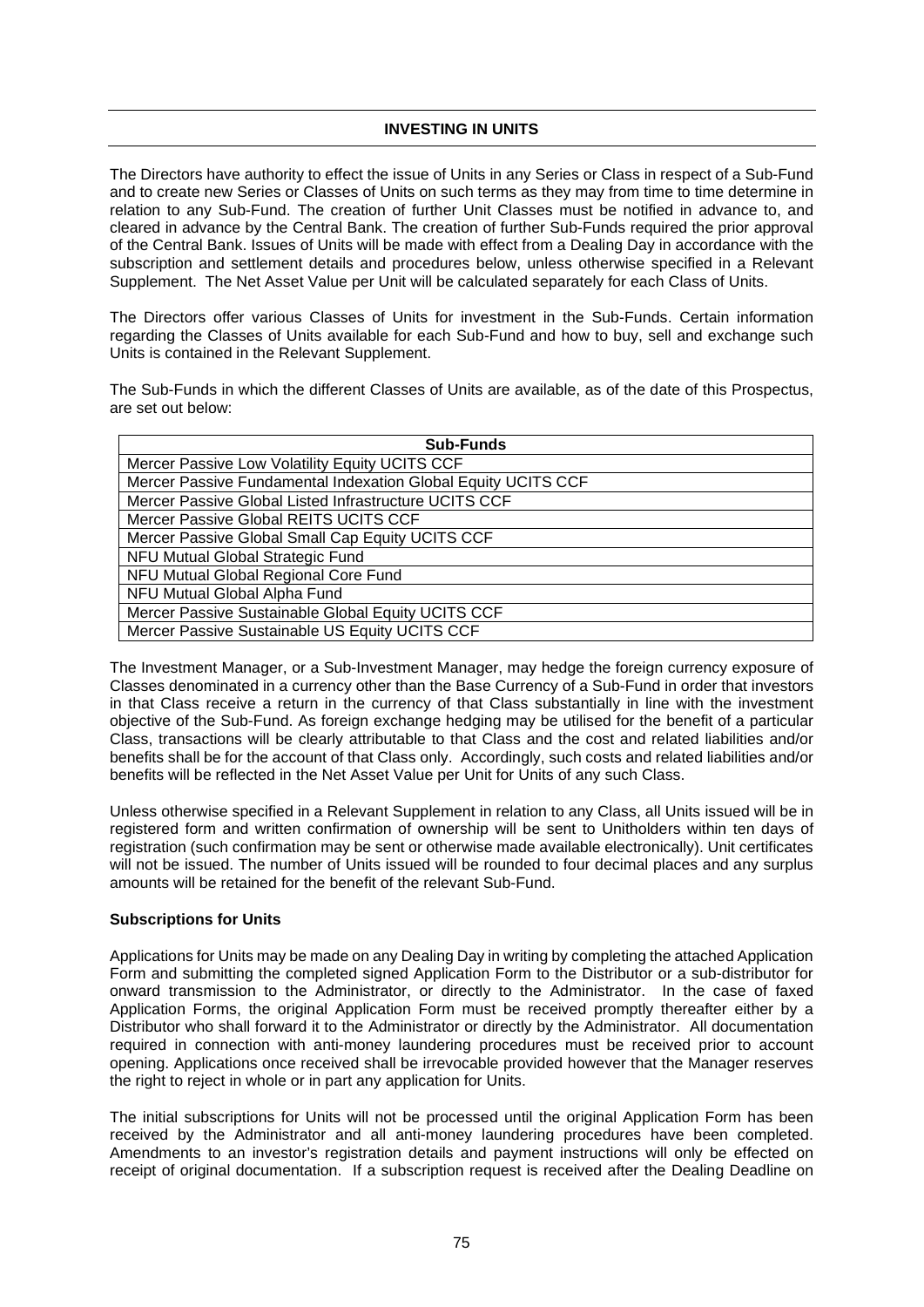any Dealing Day, the Units will be issued at the Net Asset Value per Unit calculated as of the Valuation Point on the next Dealing Day.

The Manager may, in its discretion and on an exceptional basis only, waive the Dealing Deadline either generally or in relation to any specific subscription provided that applications are received prior to the time at which the Net Asset Value is calculated for that particular Dealing Day.

The Directors may, at their discretion, determine the minimum initial subscription and subsequent subscriptions per Unitholder for Units in respect of a particular Sub-Fund, and such minimums shall be set forth in the Relevant Supplement for the relevant Sub-Fund. The Directors and/or the Investment Manager, in their discretion, may waive any of the minimum initial or incremental investment requirements. Under certain circumstances, the Directors may suspend Unit transactions, as described more fully below under the heading "Temporary Suspension of Dealings".

## **Subsequent Purchases**

Subsequent purchases may be made in writing or electronically in such form as the Directors may from time to time determine and should be posted or sent by facsimile or by electronic transmission to the address, fax number and electronic transmission address specified in the Application Form and will be deemed effective at the relevant Net Asset Value per Unit for that Dealing Day after receipt in proper form by the Administrator. Unitholders are not obliged to submit original subscription documentation on subsequent applications for Units unless the Application Form has changed since the initial purchase of Units or if any information relating to an applicant is required to be updated.

## **Payment for Units**

Payment for Units must be made as specified in the Relevant Supplement for the relevant Sub-Fund. The Fund shall not issue Units, or if issued shall cancel such Units, if the payment for the Units is not made within a reasonable time, as determined by the Directors and specified in the Relevant Supplement. Applicants may be required to compensate the Fund at the discretion of the Directors for any loss resulting from late settlement or a failure or default in connection with the settlement of a purchase order for Units. Payment for Units must be in the relevant Class Currency or such other currency as may be specified in a Relevant Supplement, unless the Directors otherwise agree to accept subscriptions in any freely convertible currency approved by the Manager, in which case such subscriptions will be converted into the relevant Class Currency or such other currency as will be specified in a Relevant Supplement at the rate of exchange available to the Manager or the Administrator as its delegate and the cost of conversion will be deducted from the subscription monies. Payment for Units should be made to the account specified in the original subscription form.

Fractional Units may be issued where any part of the subscription monies for Units represents less than the offer price of a Unit, provided however, that fractions shall not be less than .0001 of a Unit. Subscription monies representing less than .0001 of a Unit will not be returned to a Unitholder, but will be retained for the benefit of the relevant class of the Sub-Fund.

Certain distributors or other financial intermediaries may impose certain conditions or charges on their clients which are in addition to those described in this Prospectus. Any such conditions or charges shall be imposed only after written agreement with respect thereto has been reached between the distributor or financial intermediary and its client. The Fund will not be responsible for any such charges or conditions imposed.

In circumstances where an applicant does not provide subscription monies in accordance with the timelines set out in the Relevant Supplement and the applicant is or becomes a Unitholder, the Fund may redeem or sell all or part of that Unitholder's Units and use the proceeds to satisfy and make good any loss, cost, expense or fees suffered by the Fund or any Sub-Fund as a result of the applicant's failure to transmit the subscription monies in a timely fashion.

Subscription into a Sub-Fund must be paid into the relevant Umbrella Cash Collection Account or the relevant IMR Account (both as defined in the section of the Prospectus headed "General"), and applicants should note the information in relation to the operation of the IMR Accounts and to the operation and risks associated with the Umbrella Cash Collection Accounts set out in the section headed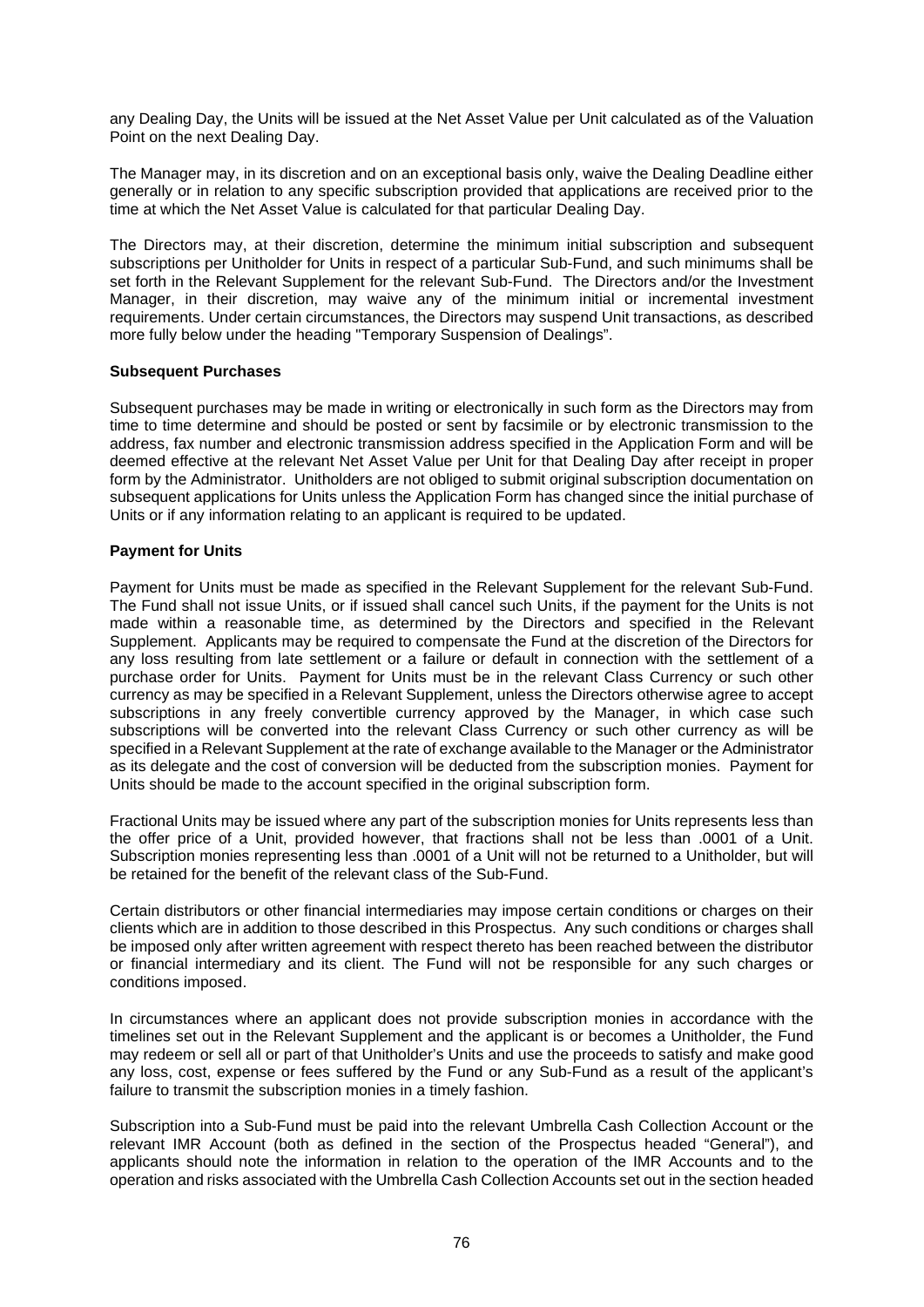"General". The Manager will arrange for an applicant to be notified in advance as to which bank account to direct their subscription monies.

## **Anti-Money Laundering Provisions**

Due to anti-money laundering and prevention of terrorist financing requirements operating within various jurisdictions and within Ireland, the Administrator, the Distributor or the Fund (as the case may be) will require identification and verification of underlying investors and may require further information as to source of wealth and beneficial ownership before an application may be processed. Depending on the circumstances of each application, a detailed verification might not be required where (i) the applicant is a regulated credit or financial institution or (ii) the application is made through a regulated financial intermediary. These exceptions will only apply if the financial institution or intermediary referred to above is within a country recognised by Ireland as having equivalent anti-money laundering and prevention of terrorist financing regulations and are made at the sole discretion of the Fund's money laundering reporting officer. The Manager reserves the right in its sole discretion to refuse any application for Units where the applicant is or is an immediate family member or close associate of a politically exposed person ("**PEP**") namely an individual who is, or has at any time in the preceding 12 month period been, entrusted with a prominent public function.

By way of example an individual may be required to produce a copy of a passport or identification card duly certified by a notary public, together with two items of evidence of his/her address such as a utility bill or bank statement and date of birth. In the case of corporate applicants this may require production of a certified copy of the certificate of incorporation (and any change of name), memorandum and articles of association (or equivalent), the names, occupations, dates of birth and residential and business addresses of all directors.

On an ongoing basis during any period during which Units are held, the Manager or the Administrator may require further identification and verification of the Unitholder, any underlying investor and/or beneficial owners.

Units cannot be applied to an account unless full details of registration and anti-money laundering formalities have been completed. Units cannot be sold from an account unless they have been previously applied to such account. No redemption payment may be made until the original signed Application Form has been received and all documentation required by the Manager or the Administrator (including any documents in connection with anti-money laundering and prevention of terrorist financing procedures) and the relevant anti-money laundering and prevention of terrorist financing procedures (including those relating to ongoing monitoring) have been completed

Each applicant for Units will be required to make such representations as may be required by the Directors in connection with anti-money laundering and prevention of terrorist financing programmes, including, without limitation, representations that such applicant is not a prohibited individual or entity or resident in a prohibited country or territory listed on the U.S. Department of Treasury's Office of Foreign Assets Control ("**OFAC**") website and that it is not directly or indirectly affiliated with any country, territory, individual or entity named on an OFAC list or prohibited by any OFAC sanctions programmes. Each applicant will also be required to represent that subscription monies are not directly or indirectly derived from activities that may contravene applicable laws and regulations, including anti-money laundering and prevention of terrorist financing laws and regulations.

The Fund, the Manager, the Distributor and the Administrator each shall be held harmless and indemnified by the applicant against any loss arising as a result of a failure to process a subscription or application if such information as has been requested by the Manager, the Distributor or the Administrator has not been provided by any sub distributor or the applicant.

The Manager or the Administrator on its or their behalf reserves the right to refuse to accept any application for Units or to make any redemption payment or distribution to a Unitholder if any of the Directors, the Manager or the Administrator suspects or is advised that the source of subscription monies or the payment of any redemption or distribution monies to such Unitholder might result in a breach or violation of any applicable anti-money laundering or other laws or regulations by any person in any relevant jurisdiction, or such refusal is considered necessary or appropriate to ensure the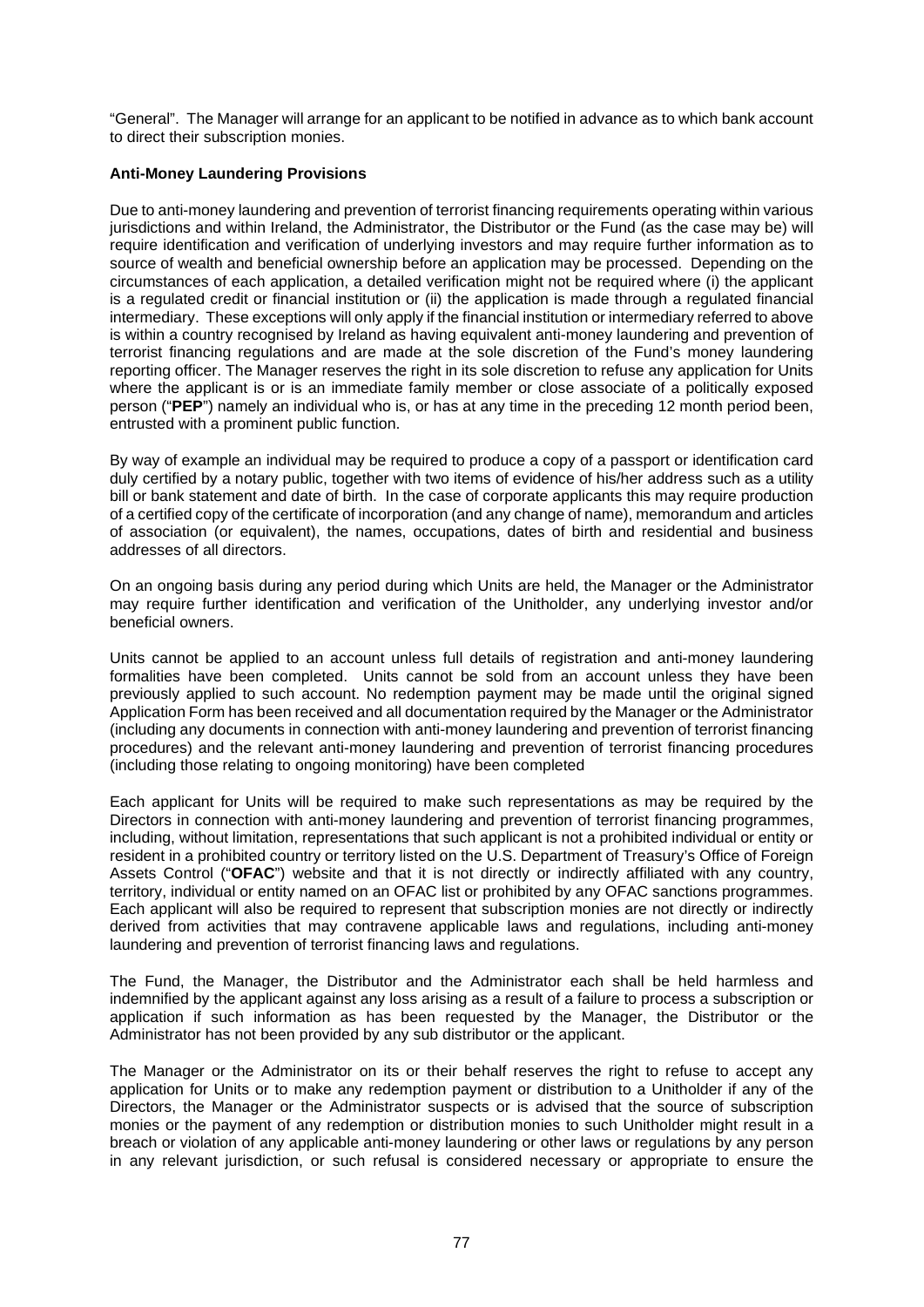compliance by the Directors, the Manager or the Administrator with any such laws or regulations in any relevant jurisdiction.

## **Limitations on Purchases**

The Fund, the Manager, the Distributor and the Administrator reserve the right to reject an application, for any reason, in whole or in part in which event the application monies or any balance thereof will be returned to the applicant (without interest) by transfer to the applicant's designated account or by post at the applicant's risk.

The Directors will not knowingly issue, or approve the transfer of any Units to any U.S. Person. Each applicant for Units will be required to provide such representations, warranties or documentation as may be required by the Manager to ensure that these requirements are met prior to the issue of Units.

The Manager or the Administrator as its delegate, may issue Units in exchange for assets in which the Fund may invest in accordance with the particular investment objective and policies of the relevant Sub-Fund. No Units may be issued in exchange for such assets unless the Directors are satisfied that (i) the number of Units issued in the relevant Sub-Fund will not be more than the number which would have been issued for settlement in cash having valued the assets to be exchanged in accordance with the valuation provisions set out in the Deed and summarised herein; (ii) all fiscal duties and charges arising in connection with the vesting of such assets in the Depositary for the account of the relevant Sub-Fund are paid by the person to whom the Units in such Sub-Fund are to be issued or, at the discretion of the Directors, partly by such person and partly out of the assets of such Sub-Fund; (iii) the terms of such exchange shall not materially prejudice the Unitholders in the relevant Sub-Fund; and (iv) the assets have been vested in the Depositary or its nominees or agents.

## **Privacy Information**

Prospective investors should note that by completing the Application Form they are providing to the Manager personal information, which may constitute personal data within the meaning of the Data Protection Legislation. The personal data of prospective investors and registered Unitholders shall be processed in accordance with the Privacy Statement.

Any information furnished in the Application Form or in connection with the investment in the Fund shall be held and processed by the Fund. The Fund will use this information for the purposes of processing the Application Form and managing and administering any of the services provided in relation to the investment in the Fund (including any statutory reporting obligations). Such information may be processed on behalf of the Fund by the Manager and the Administrator. This information may also be disclosed to the Manager, the Investment Manager, a Sub-Investment Manager, the Distributor and the Depositary for the purposes of them providing services to the Fund in relation to the investment pursuant to their contracts with the Manager. The information may also be processed and disclosed as necessary to meet legal and regulatory requirements, which may include disclosure to the Central Bank, foreign regulators and auditors.

## **REDEEMING UNITS**

Unitholders may redeem their Units in one of three ways - by mail, by facsimile or electronically. Redemption requests once received shall be irrevocable. Unitholders may request the Fund to redeem their Units on and with effect from any Dealing Day at a price based on the relevant Net Asset Value per Unit on such Dealing Day less any applicable duties and charges. Redemption requests received by facsimile or electronically will only be processed if the redemption proceeds are to be paid to the account of record of the redeeming Unitholder. Please consult "How to Redeem Units" of the Relevant Supplement for further information regarding redeeming Units. The Directors may compulsorily redeem all of the outstanding Units in any Sub-Fund at the then prevailing Net Asset Value per Unit, if the Depositary has served notice of its intention to retire under the terms of the Deed (and has not revoked such notice) and no new depositary has been appointed by the Fund with the approval of the Central Bank within 90 days of the date of service of such notice.

All outstanding Units in any Sub-Fund may be redeemed by the Manager by not less than four weeks' notice in writing to the appropriate Unitholders if at any time following the first issue of Units in the Sub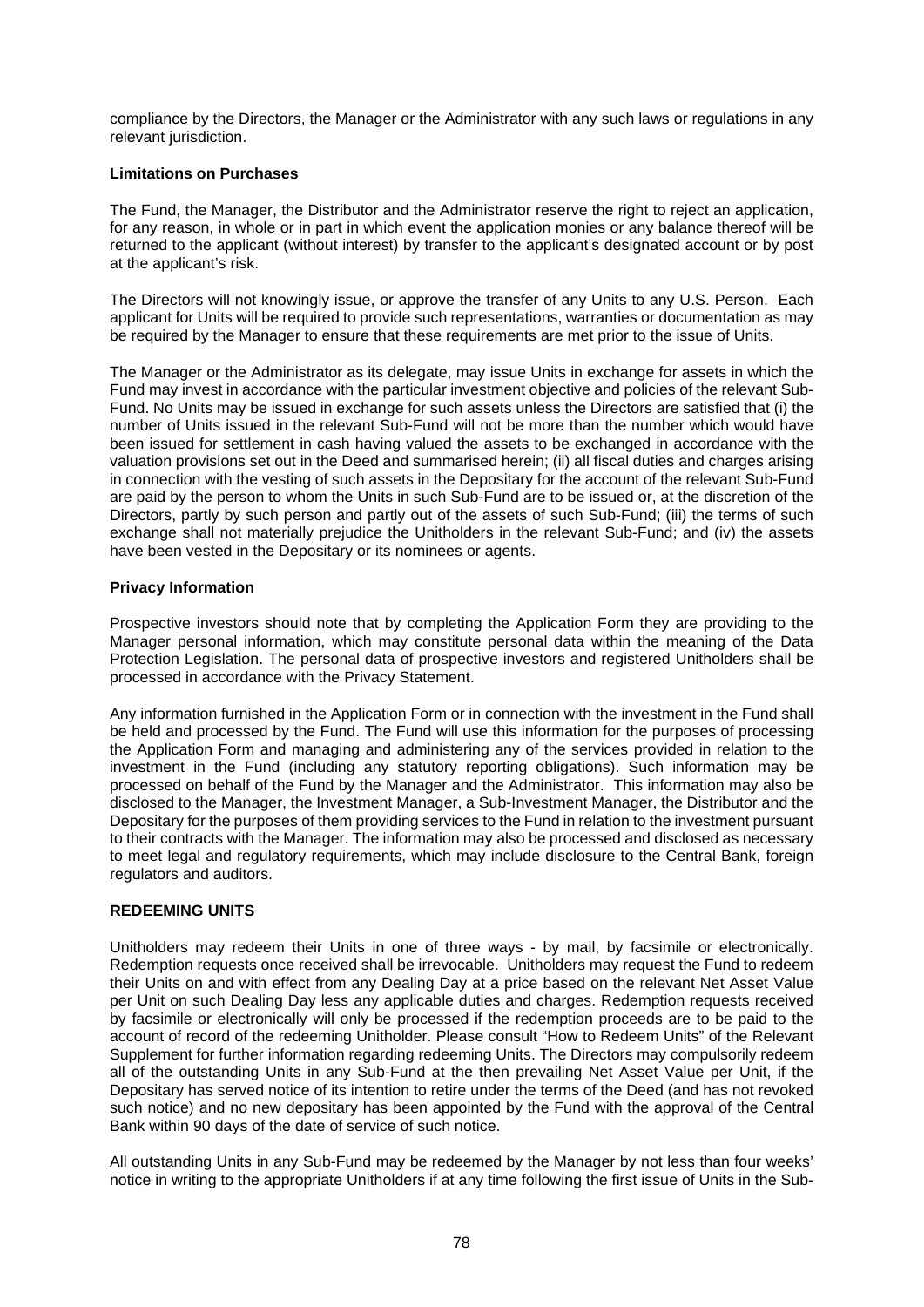Fund, the Net Asset Value of the Sub-Fund on any Dealing Day falls below an amount which the Directors, on the advice of the Investment Manager or the Administrator or other service providers at the Directors' discretion, believe is economically viable for the relevant Sub-Fund. The amount in respect of each Sub-Fund below which a total redemption of Units may take place is currently set at twenty-five (25) million Euro (or its equivalent in the Base Currency of the Fund) or such other amount as may be specified in the Relevant Supplement or notified to Unitholders from time to time. In such circumstances, the Administrator will issue a redemption notice ("**Redemption Notice**") and the Units will be redeemed as of the Dealing Day specified in the Redemption Notice. In order to receive the redemption proceeds, Unitholders will be required to acknowledge to the Administrator receipt of the Redemption Notice describing their shareholdings.

Unless otherwise specified in a Relevant Supplement in relation to any Class, redemption proceeds will be paid within a maximum period of ten Business Days of the Dealing Deadline on the Dealing Day on which redemptions are effected by electronic transfer (at the Unitholder's risk and expense) to the account designated by the Unitholder in the Application Form or by a distribution in specie of assets of the Fund to the Unitholder, provided any such distributions in specie will not materially prejudice the remaining or redeeming Unitholders.

The Deed also permits the Manager, with the consent of the redeeming Unitholder to satisfy any application for redemption of Units by the transfer of assets of the Fund *in specie* to that Unitholder provided that the nature and type of assets to be so transferred shall be determined by the Directors on such basis as they, with the approval of the Investment Manager and the Depositary, deem equitable and not prejudicial to the interests of the remaining Unitholders. Unitholders who receive redemption proceeds *in specie* will be responsible for liquidating any securities received, including bearing any transaction costs involved in the sale of such securities.

Notwithstanding the foregoing, pursuant to the Deed, if outstanding redemption requests from Unitholders of a particular Sub-Fund on any Dealing Day total in aggregate 10% of the Net Asset Value of a Sub-Fund on such Dealing Day, the Manager, in consultation with the Investment Manager, shall be entitled at its discretion to refuse to redeem such number of Units in issue on that Dealing Day in respect of which redemption requests have been received in excess of 10% of the Units of a Sub-Fund in issue as the Manager shall determine, in which case, redemption requests will be scaled down pro rata and the balance of outstanding redemption requests shall be treated as if they were received on each subsequent Dealing Day until all the Units to which the original request related have been redeemed (such deferred redemption requests will not have priority over redemption requests received on subsequent Dealing Days), provided that the Manager shall not be obliged to redeem more than 10% of the Net Asset Value of Units of the particular Sub-Fund outstanding on any Dealing Day. A Unitholder may withdraw his redemption request by notice in writing to the Administrator if the Manager exercises its discretion to refuse to redeem any Units to which the request relates. Investors may apply to withdraw the whole of their investment at any time. Unless a Redemption Notice specifies a particular number of Units to be redeemed it will be deemed to apply in respect of the total holding of the Unitholder.

Unitholders are required to notify the Manager immediately in the event that they become U.S. Persons or hold Units for the account or benefit of U.S. Persons, or cease to be exempt investors (as more particularly described in section 739D (6) TCA. Unitholders are also required to notify the Manager immediately if they otherwise hold Units in breach of any law or regulation or otherwise in circumstances having or which may have adverse tax, fiscal, legal, regulatory or pecuniary consequences or material administrative disadvantage for the Fund or the Unitholders as a whole.

Where the Manager becomes aware that a Unitholder (a) is a U.S. Person or is holding Units for the account or benefit of a U.S. Person in contravention of the relevant provisions of the Deed; (b) is holding Units in breach of any law or regulation or otherwise in circumstances having or which may have adverse regulatory, pecuniary, tax or material administrative disadvantage for the Fund or the Unitholders as a whole; or (c) is holding Units in circumstances which may not be subject to any transfer restrictions or compulsory redemption; the Directors shall either (i) direct the Unitholder to request a redemption of the relevant Units or (ii) redeem the relevant Units at the Net Asset Value per Unit as at the Valuation Point immediately following the date of notification of such mandatory redemption to the Unitholder.

Under the Deed, any person who becomes aware that he is holding Units in contravention of any of the above provisions or the Deed shall indemnify and hold harmless each of the Directors, the Fund, the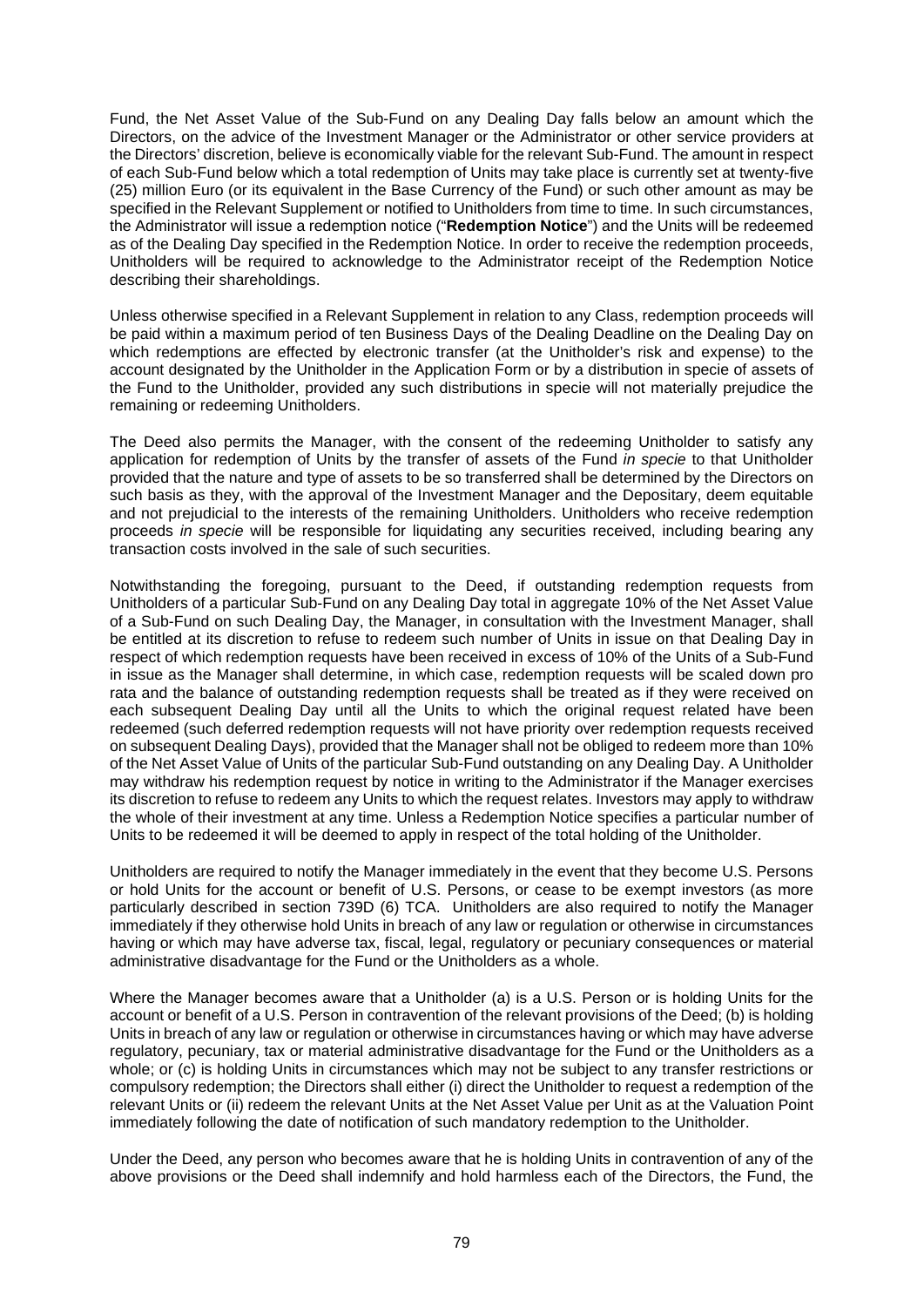Manager, the Depositary, the Administrator, the Investment Manager, the Sub-Investment Managers and the other Unitholders (each an "**Indemnified Party**") from any actions, claims, demands, proceedings, liabilities, damages, losses, costs and expenses directly or indirectly suffered or incurred by such Indemnified Party arising out of or in connection with the failure of such person to comply with his obligations pursuant to any of the above provisions.

All redemption and dividend proceeds shall be paid through the Umbrella Cash Collection Accounts, and applicants should note the information in relation to the operation of and risks associated with the Umbrella Cash Collection Accounts set out in the section headed "General".

## **HOW TO EXCHANGE UNITS**

## **Exchanges within the Fund**

Generally, Unitholders may exchange Units in a Sub-Fund for Units of such Class or Classes in another Sub-Fund of the Fund as may be determined by the Directors from time to time. An exchange request will be treated as an order to redeem the Units held prior to the exchange and a purchase order for new Units with the redemption proceeds. The original Units will be redeemed at their Net Asset Value per Unit and the new Units will be issued at the Net Asset Value per Unit of the corresponding Class of the applicable Sub-Fund. Exchange requests for Units must be made through the Administrator in accordance with such detailed instructions regarding exchange procedures as are furnished by the Administrator.

No exchange fee will be charged by the Manager on behalf of the Fund.

## **Other Exchanges**

Unitholders may request a switch of Units from one Sub-Fund or class of Units of the Fund to another sub-fund or class of shares of any other funds in Mercer's Irish fund range, which as of the date hereof includes the Mercer Funds. Such switch request will be treated as a redemption of Units and a simultaneous purchase of shares in the other Mercer Fund. Consequently, any Unitholder requesting such switch must comply with the procedures of redemption and subscription as well as all other requirements, notably relating to investor qualifications and minimum investment and holding thresholds applicable to each of the funds or classes of shares concerned in the other Mercer Fund.

Switches must be effected by request in writing (in a medium acceptable to the Manager and the relevant Mercer Fund). Unless otherwise requested in writing, redemption proceeds will not be paid to the Unitholder's bank account outlined on the Application Form and will instead be paid to the appropriate bank account for the Mercer Fund in which the Unitholder wishes to subscribe. The Directors or their delegates may decline to register any switch of Units unless the request in writing is deposited at the registered office of the Manager, or such other place as the Directors or their delegates may reasonably require, accompanied by such other evidence as the Directors, the Manager (or the Administrator on their behalf) may reasonably require.

Unitholders should note that while receipt of verification documents are pending, transactions may be rejected or delayed.

A Unitholder must satisfy the eligibility requirements applicable to the classes of shares of the relevant Mercer Fund (for example, a Unitholder seeking to switch into Mercer QIF Fund plc must satisfy the eligibility criteria of a qualified investor). All costs (including potential tax liability which might be applicable because of the country of citizenship, residence or domicile of the relevant Unitholder) associated with such switch will be borne by the relevant Unitholder.

No exchange fee will be charged by the Manager on behalf of the Fund.

## **TRANSFER OF UNITS**

Unitholders are not permitted to freely transfer their ownership of Units as to do so may result in the Fund incurring a tax liability or suffering a pecuniary disadvantage.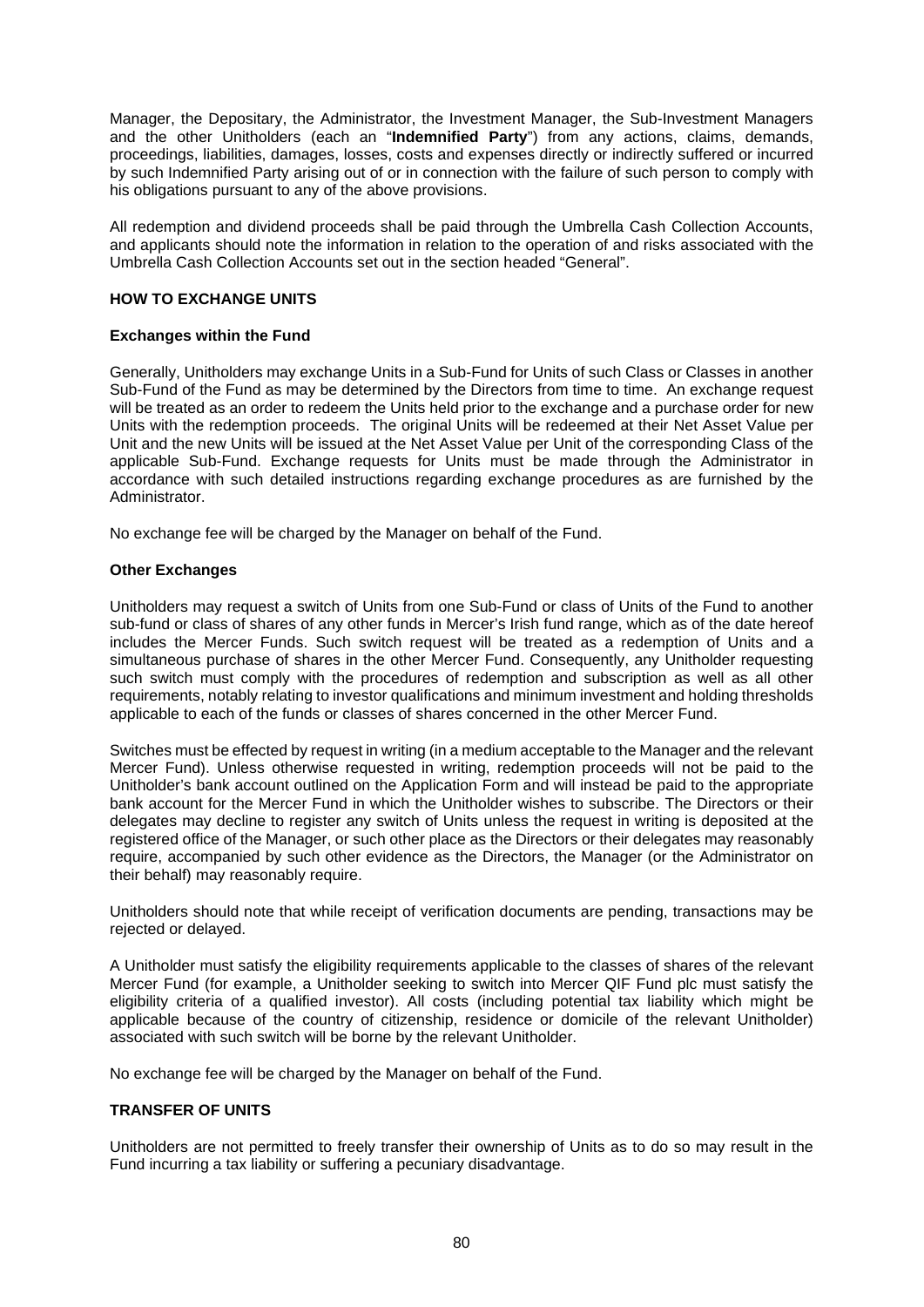### **GROSS INCOME PAYMENTS**

The Manager may if it thinks fit, declare and pay Gross Income Payments in respect of any Units in the Sub-Fund as appear to the Manager to be justified with respect to any Sub-Fund or Class. The Manager may, in its absolute discretion, differentiate between the Units in any Sub-Fund and Units in different Classes within the same Sub-Fund as to the Gross Income Payment declared on such Units, provided that any Gross Income Payments paid shall be relative to the Unitholder's participation in the relevant Class as set out in the Relevant Supplement for the relevant Sub-Fund. The Manager shall have the absolute right to decide whether a Gross Income Payment shall be made or not.

It is anticipated that Units in each Sub-Fund will be accumulating and accordingly, earning and gains will be reinvested on behalf of Unitholders. The Gross Income Payment policy for each Sub-Fund shall be set out in the Relevant Supplement to the Prospectus. In the event that the Gross Income Payment policy for a Sub-Fund changes, such that the Units in the Sub-Fund will be distributing, such change shall be set out in a revised Prospectus or Relevant Supplement and shall be notified in advance to the Unitholders in the relevant Sub-Fund.

The Unitholders are absolutely entitled to the income of the relevant Sub-Fund as it arises whether or not a Gross Income Payment is made. In determining the Gross Income Payment that may be made, the Manager shall be entitled to deduct from the income of the relevant Sub-Fund any expenses in respect of that Sub-Fund. Gross Income of the relevant Sub-Fund shall include income in the form of dividends, interest or otherwise. Gross Income Payments may only be paid out of funds available for the purpose which may be lawfully distributed and they may be adjusted as the Manager deems appropriate as follows:

- (a) addition or deduction of a sum by way of adjustment to allow for the effect of sales or purchases cum or ex dividend;
- (b) addition of a sum representing any interest or dividends or other income accrued but not received by the Manager at the end of the Gross Income Period and deduction of a sum representing (to the extent that an adjustment by way of addition has been made in respect of any previous Gross Income Period) interest or dividends or other income accrued at the end of the previous Gross Income Period;
- (c) addition of the amount (if any) available for payment in respect of the last preceding Gross Income Period but not distributed in respect thereof;
- (d) addition of a sum (if relevant) representing the estimated or actual repayment of tax resulting from any claims in respect of income tax relief or double taxation relief or otherwise (if relevant);
- (e) deduction of the amount of any tax or other estimated or actual liability properly payable out of the income of the Sub-Fund including any withholding tax suffered;
- (f) deduction of a sum representing participation in income paid upon the cancellation of Units during the Gross Income Period; and
- (g) deduction of such amount as the Manager or its delegate may certify necessary in respect of any expenses, remunerations or other payments (including without limitation, Administration Expenses and Disbursements) accrued during the Gross Income Period and properly payable out of the income or capital of the Sub-Fund unless otherwise stated in the Relevant Supplement,

provided always that in the absence of negligence, fraud or wilful default, the Manager shall not be responsible for any error in any estimates of tax repayments or double taxation relief expected to be obtained or of any sums payable by way of taxation or receivable as income, but if the same shall not prove in all respects correct it shall ensure that any consequent deficiency or surplus shall be provided for in the Gross Income Period (which may, if the Manager determines in its absolute discretion, be paid out of the Gross Income available) in which a further or final settlement or determination is made of such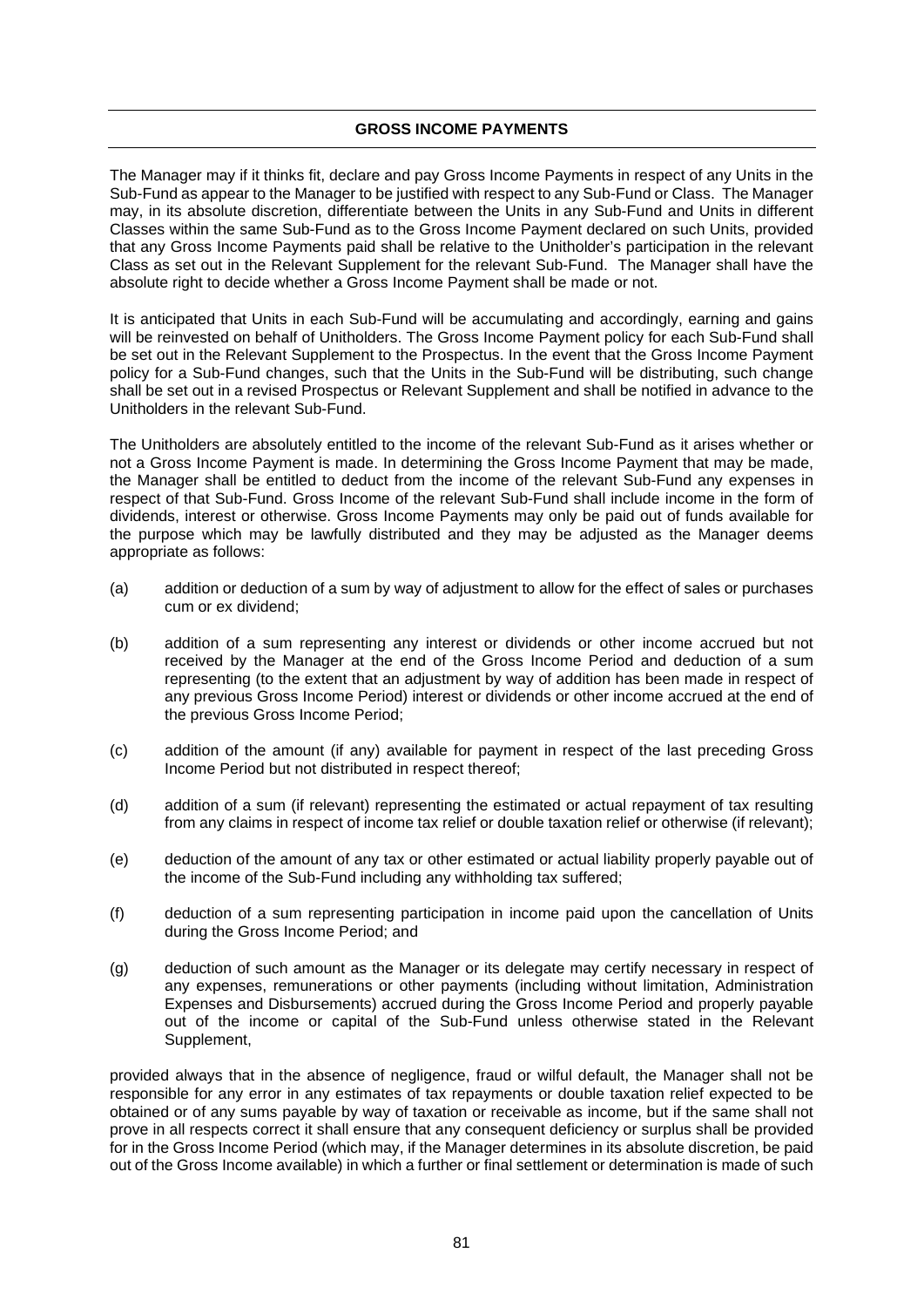tax repayment or relief or amount payable or receivable and no adjustment shall be made to any payment previously made.

Any Gross Income Payments made shall be paid by means of bank transfer, at the expense of Unitholder, to Unitholders on the register as of the Gross Income Date.

Gross Income Payments not claimed within six years from their due date will lapse and revert to the relevant Sub-Fund.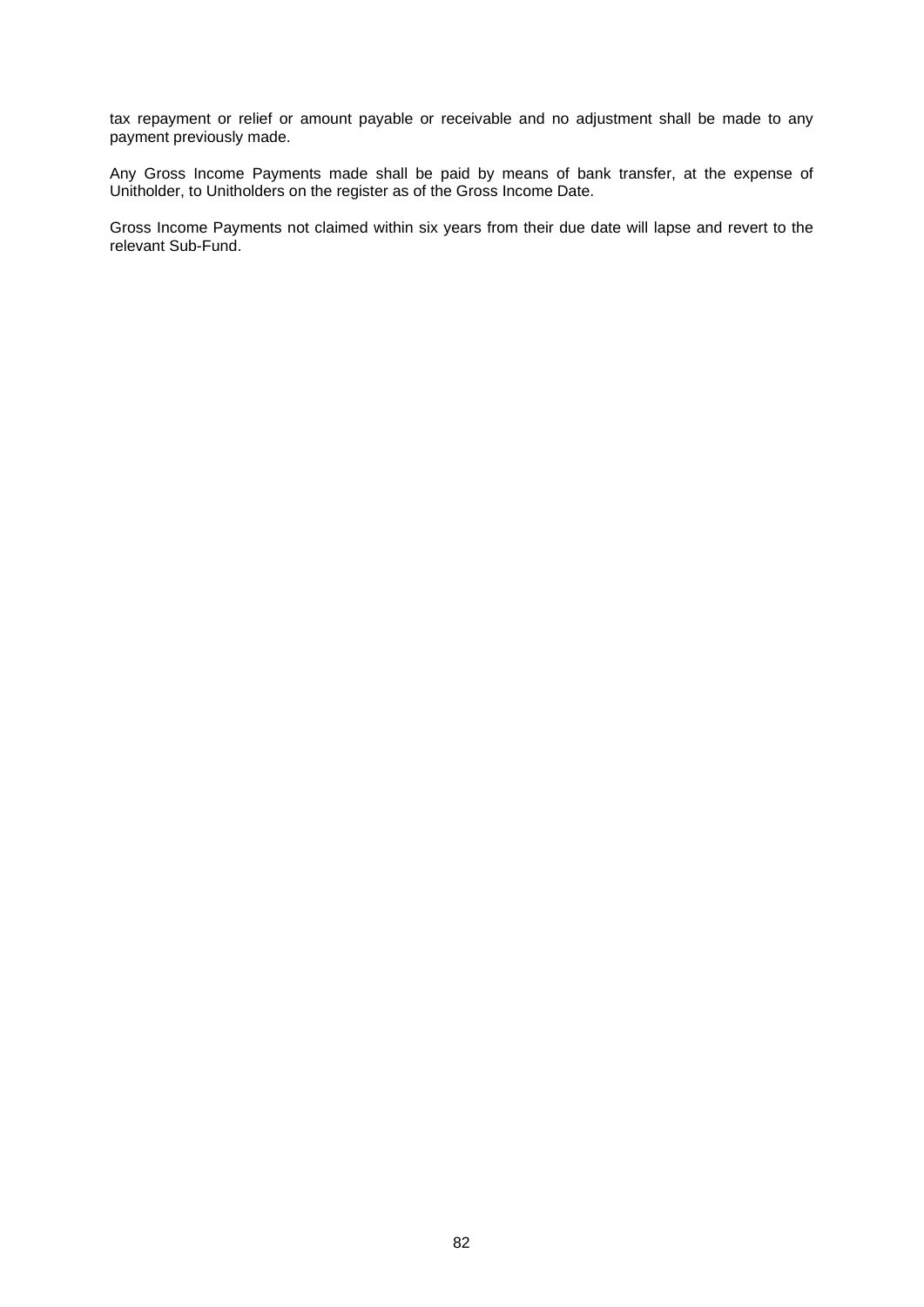Information regarding the fees and expenses of each Sub-Fund are primarily described in "Fees and Expenses" in the Relevant Supplement.

The aggregate fees and expenses of the Manager, Administrator, Depositary, Distributor, Investment Manager (and its delegates) will not exceed such amount as may be specified in the Relevant Supplement.

The Manager shall be responsible for the payment of the Investment Manager's fee and the Distributor's fees (including reasonable out of pocket expenses) out of its fees. The Manager will also be entitled to be reimbursed out of the assets of the Sub-Funds for reasonable out-of-pocket expenses incurred by it or any of its delegates in respect of the Sub-Funds. The Sub-Investment Managers' fees shall be paid out of the assets of the relevant Sub-Fund or by the Investment Manager out of its fees, as specified in the Relevant Supplement. The fees and expenses of the Administrator and the Depositary (including reasonable out of pocket expenses) shall be paid by the Fund out of the assets of the relevant Sub-Fund. The Fund shall also reimburse the Depositary out of the assets of the relevant Sub-Fund for the reasonable fees and customary agents' charges paid by the Depositary to any sub-custodian (which shall be charged at normal commercial rates) together with value added tax, if any, thereon.

## **ESTABLISHMENT AND OPERATING EXPENSES**

The Fund's establishment expenses (including expenses relating to the drafting of this Prospectus, the negotiation and preparation of the material contracts, the printing of this Prospectus and the related marketing material and the fees and expenses of its professional advisers) did not exceed €150,000 and will be borne out of the assets of the Sub-Funds. These expenses will be amortised over the first three annual accounting periods of the Fund or such other period as may be determined by the Directors.

Details of the formation expenses for newly established Sub-Funds will be set out in the Relevant Supplement.

Certain costs and expenses incurred in the operation of a Sub-Fund, other than those expressly assumed by the Manager, will be borne out of the assets of the relevant Sub-Fund, including without limitation, registration fees and other expenses relating to regulatory, supervisory or fiscal authorities in various jurisdictions, management, investment management, sub-investment management (as may be specified in the Relevant Supplement), administrative and custodial services; and the fees of any other person, firm or corporation providing professional advisory services to or for the benefit of the Sub-Fund, Directors' fees and expenses; client service fees; investor reporting fees including expenses incurred in connection with publication and supply of information to Unitholders; writing, translating, typesetting and printing the Prospectus and Relevant Supplement, sales, literature and other documents for Unitholders including the financial statements and any other reports to the Central Bank or to any other regulatory authority or to the Unitholders and the cost of all stationery and postage costs in connection with the preparation and distribution of information to Unitholders; taxes and commissions; issuing, purchasing, repurchasing and redeeming Units; transfer agents, dividend dispersing agents, Unitholder servicing agents and registrars; auditing, accounting and legal expenses; reports to Unitholders and governmental agencies; meetings of Unitholders and proxy solicitations therefore (if any); insurance premiums; association and membership dues; and such non-recurring and extraordinary items as may arise.

Any index licensing and related fees payable for the use of a Benchmark Index will be borne out of the assets of the relevant Sub-Fund.

Any costs associated with ESG factors (including but not limited to screening, voting monitoring and reporting costs) will be borne out of the assets of the relevant Sub-Fund.

The expenses of each Sub-Fund are deducted from the total income of such Sub-Fund before Gross Income is paid. Expenses of the Fund will be allocated to the Sub-Fund or Sub-Funds to which in the opinion of the Directors (or their delegates), they relate. If an expense is not readily attributable to any particular Sub-Fund, the expense will be allocated to all Sub-Funds pro rata to the value of the Net Asset Value of the relevant Sub-Fund.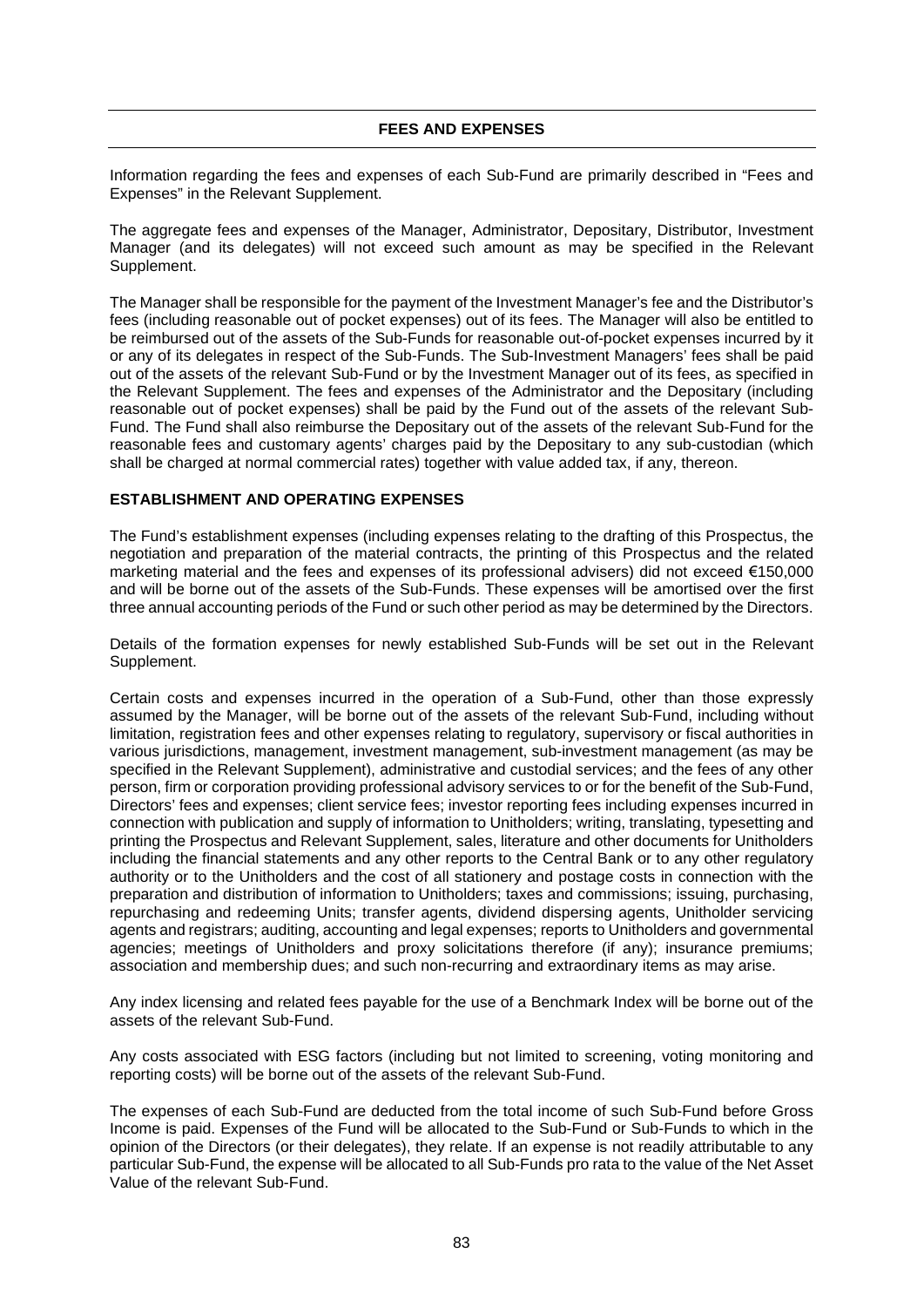The Manager may, at its discretion, contribute directly towards the expenses attributable to the establishment and/or operation of the Fund or any particular Sub-Fund and/or the marketing, distribution and/or sale of Units and may from time to time at its sole discretion waive or rebate any or all of the Management Fees in respect of any particular payment period.

## **VOLUNTARY CAP**

The Manager may undertake to limit the Annual Expenses (as defined below) attributable to certain Classes within certain Sub-Funds (the "**Voluntary Cap**"). If the Voluntary Cap applies in respect of a Sub-Fund, this will be set out in the Relevant Supplement, indicating the particular Classes to which the Voluntary Cap is attributable. The Voluntary Cap in respect of the affected Classes is the sum of its management fee plus an additional percentage per annum, based on the average daily net assets of the relevant Class, as set out in the Relevant Supplement.

To achieve this Voluntary Cap, the Manager will absorb, either directly by waiving a portion of its fees or by reimbursement to the account of the relevant Class of the Sub-Fund, any Annual Expenses (as defined below) over the applicable Voluntary Cap that may arise. As the Voluntary Cap has been agreed to by the Manager on a voluntary basis, the Manager may withdraw the Voluntary Cap at any time or increase or decrease the Voluntary Cap in respect of any particular Class from time to time. Where the Manager withdraws, increases or decreases the Voluntary Cap, the Manager will notify the Unitholders of the relevant Class or Classes.

Where the Voluntary Cap applies to a Class in a Sub-Fund, all Annual Expenses (as defined below) are covered by the Voluntary Cap, which shall equal the relevant management fee plus a percentage amount as disclosed in the Relevant Supplement. For the purposes of the affected Sub-Funds, unless otherwise stated in the Relevant Supplement, "Annual Expenses" means all costs and expenses of the Sub-Fund, excluding brokerage and spreads costs, commitment fees and any other fees and costs associated with any credit facility implemented on behalf of the Sub-Fund, custody and sub-custody transaction charges, extraordinary expenses (such as material litigation in relation to the Sub-Fund or the Fund), fees payable in relation to hedging services provided to the Sub-Fund, Sub-Investment Manager fees, performance fees payable to the Investment Manager (or its delegate), taxes and pooled fund investment fees.

## **ANTI-DILUTION LEVY**

In calculating the subscription and redemption price for the Sub-Funds the Directors may in their discretion, on a Sub-Fund by Sub-Fund basis and on any Dealing Day when there are net subscriptions or redemptions, adjust the subscription or redemption price by adding or deducting an anti-dilution levy to cover dealing costs and to preserve the value of the underlying assets of the respective Sub-Funds. Each Unitholder may be subject to an anti-dilution levy of up to 3% of the subscription proceeds or redemption proceeds, as applicable. The anti-dilution levy will be paid to the Sub-Fund for the benefit of all Unitholders and will not be paid to the Manager or Investment Manager. The anti-dilution levy will be deducted from subscription proceeds and will correspondingly reduce the number of Units purchased by the investor or will be deducted from redemption proceeds and will correspondingly reduce the amounts received by a Unitholder upon redeeming its Units from the Sub-Fund. Investors should note that the anti-dilution levy will only be paid on net subscriptions and redemptions on any Dealing Day. Details of any such anti-dilution levy (where applicable) will be notified to relevant Unitholders in advance of such levy being charged.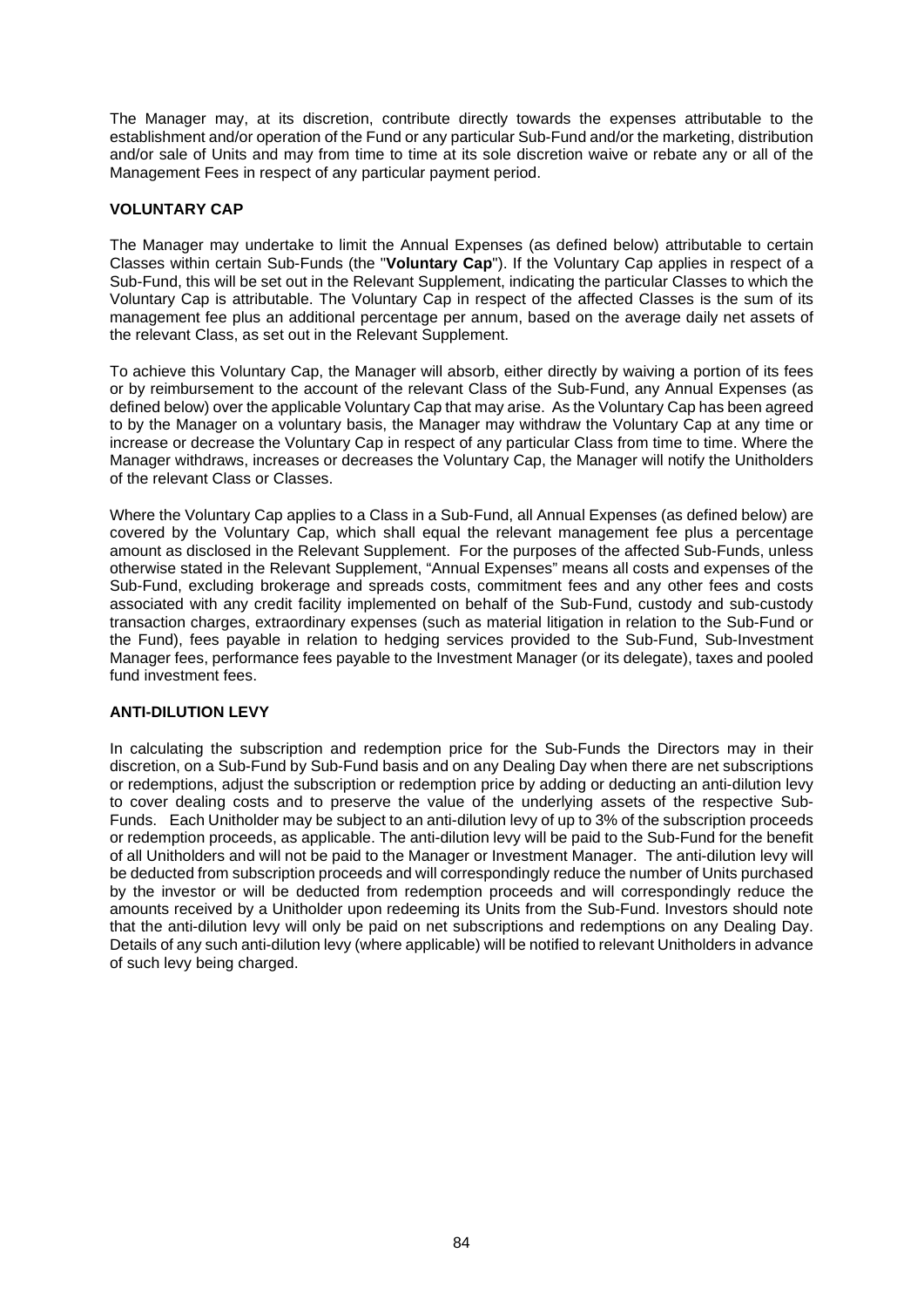## **DETERMINATION OF NET ASSET VALUE**

The Net Asset Value per Unit in any Sub-Fund shall be calculated by the Administrator in the Base Currency of that Sub-Fund (which shall be so specified in the Relevant Supplement) to the nearest two decimal places as at each Valuation Point in accordance with the valuation provisions set out in the Deed and summarised below. The Net Asset Value of a Sub-Fund shall be calculated by ascertaining the value of the assets of the relevant Sub-Fund and deducting from such amount the liabilities of the Sub-Fund, which shall include all fees and expenses payable and/or accrued and/or estimated to be payable out of the assets of the Sub-Fund as specified in the Relevant Supplement. The Net Asset Value per Unit of a Class of Units in a Sub-Fund shall be calculated by establishing the number of Units issued in the Class on the relevant Valuation Day and allocating the relevant fees and Class expenses to the Class and making appropriate adjustments to take account of distributions, if any, paid out of the Sub-Fund and apportioning the Net Asset Value of the Sub-Fund accordingly.

The Net Asset Value per Unit in respect of any Dealing Day with respect to each Sub-Fund will be calculated at the Valuation Point applicable to each sub-fund as disclosed in the Relevant Supplement and shall be published on the Business Day on which it is calculated on the following website: www.bloomberg.com or through such other media as the Manager may from time to time determine. The Net Asset Value per Unit published on the abovementioned website will be updated on each Business Day. The Net Asset Value per Unit will also be available from the office of the Administrator.

## **DETERMINATION OF NET ASSET VALUE**

The assets of a Sub-Fund will be valued to the nearest two decimal places as at the Valuation Point as follows:

- (i) equity, fixed income and money market assets listed or traded on a Recognised Market (other than those referred to at (v) and (viii) below) for which market quotations are readily available shall be valued at the last traded price on the principal exchange or market for such investment provided that the value of any investment listed on a Recognised Market but acquired or traded at a premium or at a discount outside or off the relevant Recognised Market may be valued taking into account the level of premium or discount as at the date of valuation of the investment and the Depositary must ensure the adoption of such a procedure is justifiable in the context of establishing the probable realisation value of the security. If for specific assets the last traded prices do not, in the opinion of the Manager, reflect their fair value, or are not available the value shall be estimated with care and in good faith by the Manager, approved for such purpose by the Depositary, in consultation with the relevant Sub-Investment Manager with a view to establishing the probable realisation value for such assets as at the Valuation Point;
- (ii) if the assets are listed or traded on several Recognised Markets, the last traded price (in the case of equity assets) or the latest mid-market price (in the case of fixed income and money market assets) on the Recognised Market which, in the opinion of the Manager, constitutes the Main Securities Market for such assets, will be used;
- (iii) in the event that any of the investments are not listed or traded on any Recognised Market, such securities shall be valued at their probable realisation value as at the Valuation Point estimated with care and in good faith by the Manager (the Manager being approved by the Depositary as a competent person for such purpose) in consultation with the relevant Sub-Investment Manager.

Alternatively, the Manager in consultation with the relevant Sub-Investment Manager, may use such probable realisation value estimated with care and in good faith and as may be recommended by a competent professional appointed by the Manager and approved for such purpose by the Depositary. Due to the nature of such unquoted securities and the difficulty in obtaining a valuation from other sources, such competent professional may be related to the relevant Sub-Investment Manager;

(iv) cash and other liquid assets will be valued at their face value with interest accrued, where applicable, up to the Valuation Point;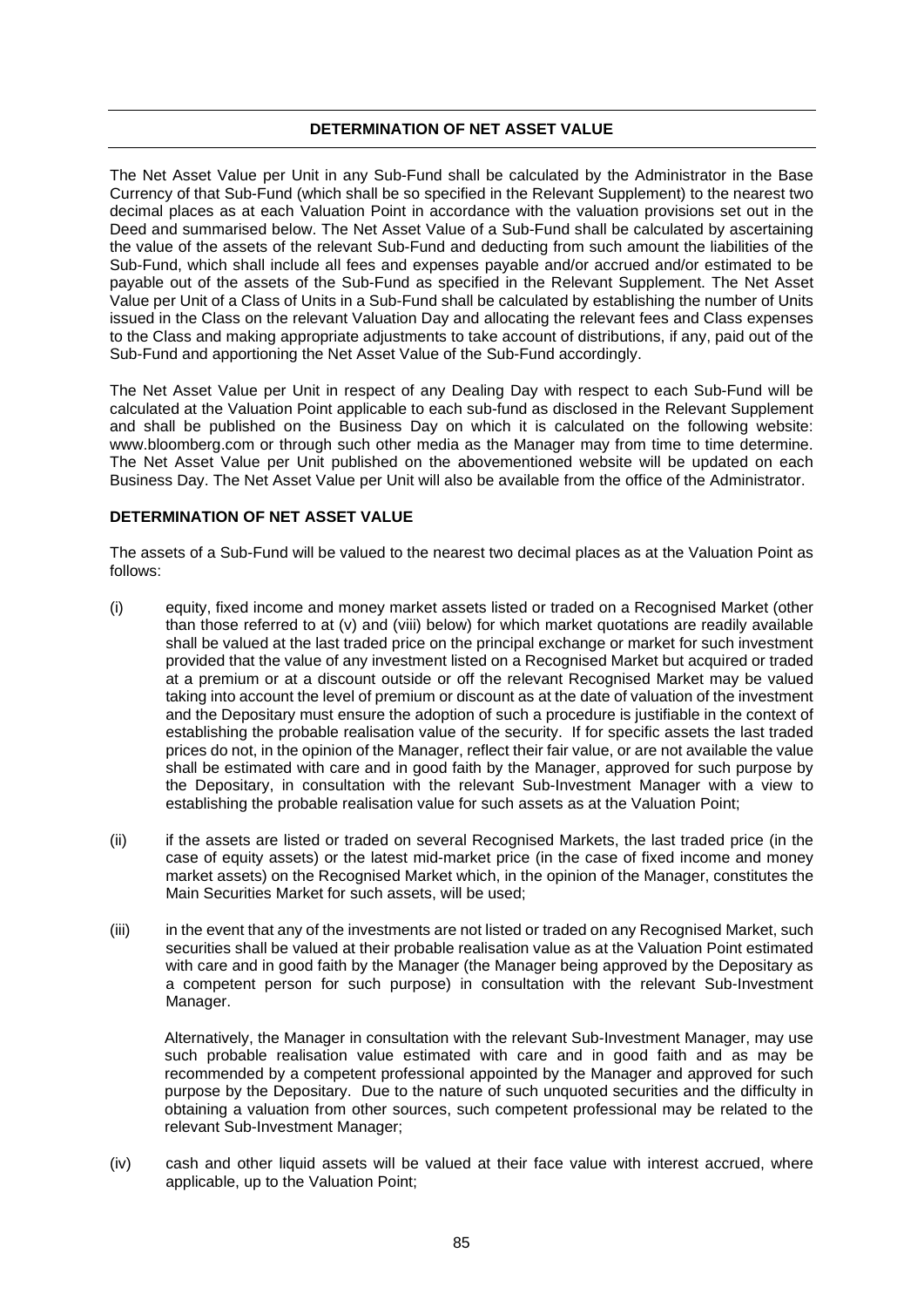- (v) units or shares in open-ended and closed-ended collective investment schemes not valued in accordance with (i) above will be valued at the latest available net asset value as published by the collective investment schemes as at the Valuation Point, or, if unavailable at the probable realisation value, as estimated with care and in good faith and as may be recommended by a competent professional appointed by the Manager or the Investment Manager and approved for the purpose by the Depositary;
- (vi) the Manager may adjust the value of any investment if it considers such adjustment is required to reflect the fair value thereof in the context of currency, marketability and/or such other consideration which are deemed relevant with the approval of the Depositary;
- (vii) any value expressed otherwise than in the Base Currency of the relevant Sub-Fund (whether of an investment or cash) and any non-Base Currency borrowing shall be converted into the Base Currency at the rate (whether official or otherwise) which the Manager deems appropriate in the circumstances; and
- (viii) exchanged traded derivative instruments will be valued at the settlement price for such instruments on such market as at the Valuation Point; if such price is not available such value shall be the probable realisation value estimated with care and in good faith by the Manager approved for such purpose by the Depositary. OTC derivative instruments will be valued on each Dealing Day at the settlement price as at the Valuation Point as provided by the counterparty on a daily basis and verified on a weekly basis by a competent professional appointed by the Manager (being independent from the counterparty) and approved for such purpose by the Depositary. Forward foreign exchange contracts shall be valued with reference to the prevailing market maker quotations, namely, the price at which a new forward contract of the same size and maturity could be undertaken.

In the event of it being impossible, impractical or incorrect to carry out a valuation of a specific investment in accordance with the valuation rules set out in paragraphs (i) to (viii) above, or if such valuation is not representative of the securities fair market value, the Manager, if it deems it necessary, is entitled to adopt an alternative valuation method which has been approved by the Depositary in order to reach a proper valuation of that specific investment, and the rationale or methodologies used shall be clearly documented.

Where a Class is designated in a currency other than the Base Currency, the Net Asset Value of Units in that Class shall be calculated in the Base Currency and converted into the currency of designation of that Class at the rate (whether official or otherwise), which the Administrator deems appropriate in the circumstances. Changes in the exchange rate between the Base Currency of a Sub-Fund and such designated currency may lead to a depreciation of the value of such Units as expressed in the designated currency.

Dividends, interest and capital gains (if any) which the Fund receives with respect to its investments (other than securities of Irish issuers) may be subject to taxes, including withholding taxes, in the countries in which the issuers of investments are located. The Fund may be unable to benefit from a reduction in the rate of such foreign withholding tax by virtue of the double taxation treaties agreements concluded between Ireland and other countries because the Fund is expected to be treated as a transparent entity for Irish tax purposes. Where withholding tax has been suffered the recovery or otherwise of that withholding tax will normally depend on the particular circumstances of each Unitholder in the Fund.

## **Swing Pricing**

Notwithstanding the above provisions, on any Dealing Day on which there are net subscriptions into or net redemptions out of a Sub-Fund, the actual cost of acquiring or disposing of assets on behalf of the relevant Sub-Fund, due to dealing charges, taxes, and any spread between acquisition and disposal prices of assets, may be such as to affect the Net Asset Value of the Sub-Fund to the detriment of Unitholders in the Sub-Fund as a whole. The adverse effect that these costs could have on the Net Asset Value is known as "dilution".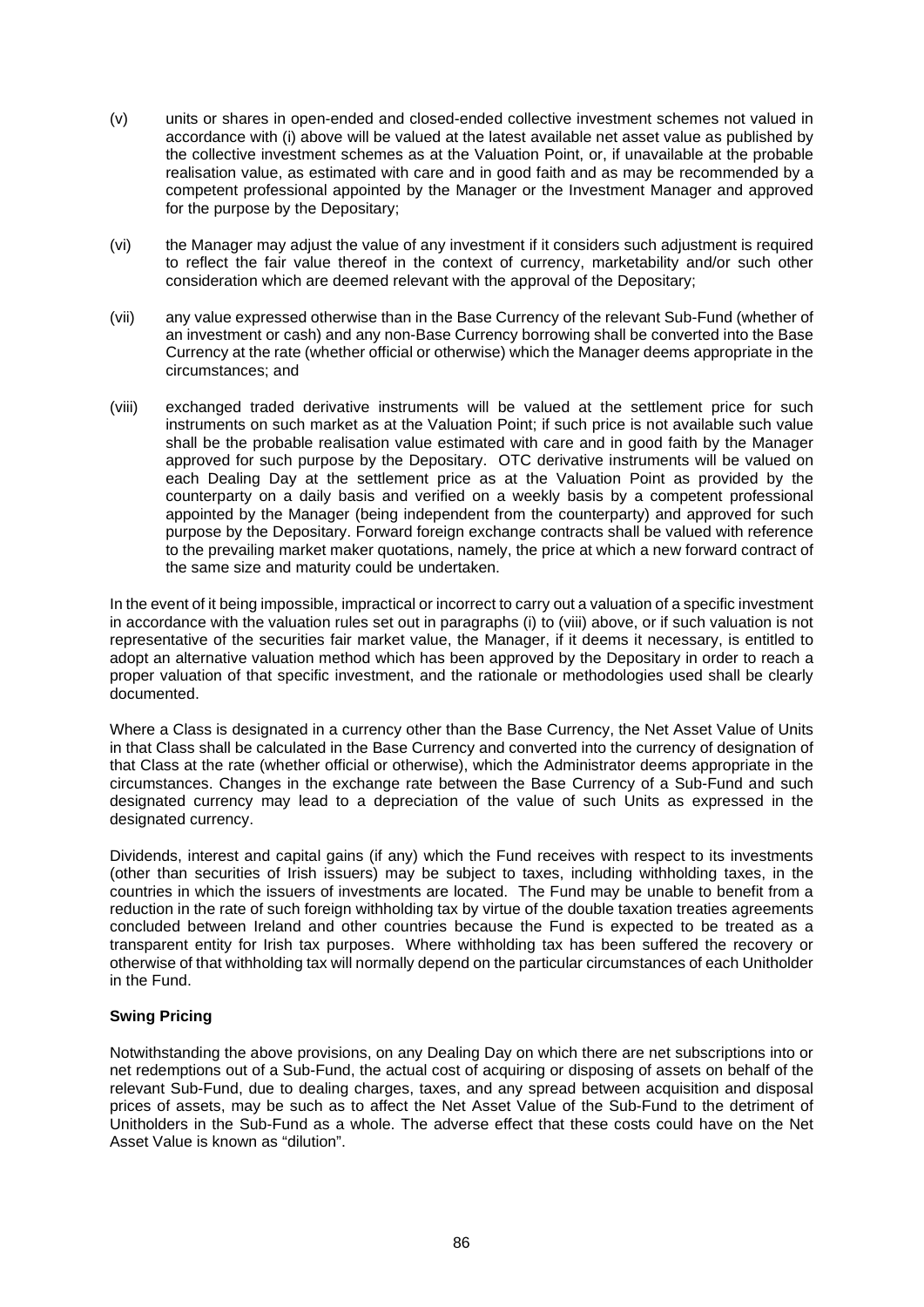In order to seek to mitigate the effect of dilution the Directors may determine, at their discretion, to "swing" the Net Asset Value to counter the possible negative effects of dilution. Where they so determine, the Administrator will calculate the Net Asset Value for the relevant Sub-Fund, as described above, and then adjust ("**swing**") the Net Asset Value by a pre-determined amount. The direction of the swing will depend on whether there are net subscriptions or redemptions in the relevant Sub-Fund on the relevant Dealing Day, while the magnitude of the swing will be based on pre-determined estimates of the average trading costs in the relevant asset class(es) in which the Sub-Fund is invested. For example, if the relevant Sub-Fund is experiencing net inflows, its Net Asset Value will be swung upwards, so that the incoming Unitholders are effectively bearing the costs of the dealing that their subscriptions generate by paying a higher Net Asset Value per Unit than they would otherwise be charged. Conversely, where there are net redemptions in the Sub-Fund, the Net Asset Value will be swung downwards, so that the outgoing investors are effectively bearing the costs of the dealing that their redemptions generate by receiving a lower Net Asset Value per Unit than they would otherwise receive. These swings are intended to protect non-dealing Unitholders from the impact of trading costs triggered by dealing investors.

The determination to swing the Net Asset Value in respect of a Sub-Fund will be made following a consideration of the dealing activity (i.e. level of subscriptions and redemptions) in the relevant Sub-Fund on a Dealing Day, in accordance with criteria set by the Directors from time to time. These criteria will include whether the costs of investing or divesting the net inflows into or outflows from a Sub-Fund on a Dealing Day will create, in the Directors' opinion, a material dilutive impact. Swing pricing will only be exercised for the purpose of reducing dilution in the interests of the Unitholders in a Sub-Fund as a whole and will be applied consistently in respect of a Sub-Fund and in respect of all assets of that Sub-Fund.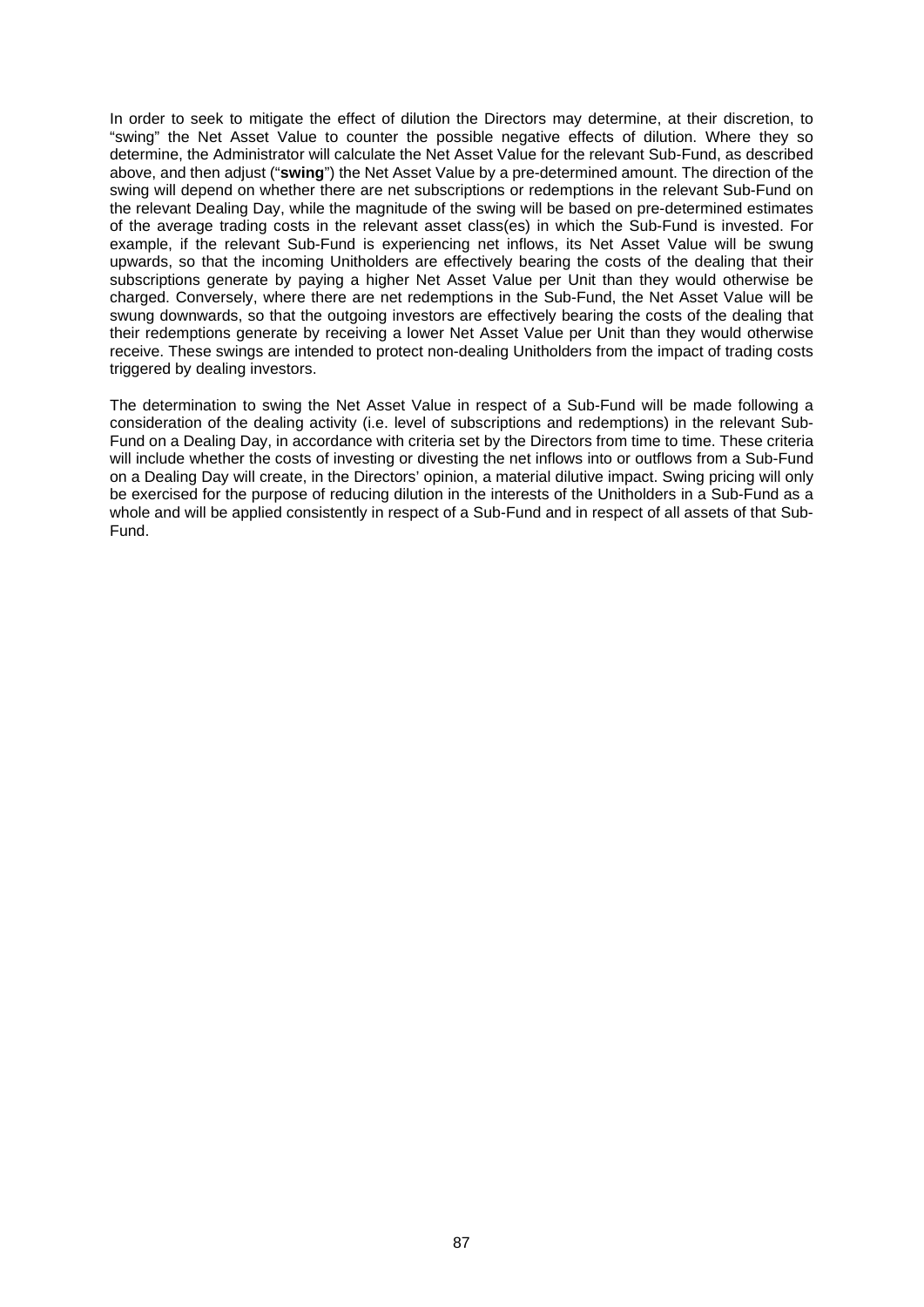## **TEMPORARY SUSPENSION OF DEALINGS**

The Manager may at any time, with prior notification to the Depositary, temporarily suspend the issue, valuation, sale, purchase, redemption, repurchase and exchange of Units during:

- (i) any period when any Recognised Market on which a substantial portion of the investments for the time being comprised in the relevant Sub-Fund are quoted, listed or dealt in is closed otherwise than for ordinary holidays, or during which dealings in any such Recognised Market are restricted or suspended;
- (ii) any period where, as a result of political, military, economic or monetary events or other circumstances beyond the control, responsibility and power of the Manager, the disposal or valuation of investments for the time being comprised in the relevant Sub-Fund cannot, in the opinion of the Manager, be effected or completed normally or without prejudicing the interest of Unitholders;
- (iii) any breakdown in the means of communication normally employed in determining the value of any investments for the time being comprised in the relevant Sub-Fund or during any period when for any other reason the value of investments for the time being comprised in the relevant Sub-Fund cannot, in the opinion of the Manager, be promptly or accurately ascertained;
- (iv) any period when the Manager is unable to repatriate funds for the purposes of making redemption or purchase payments or during which the realisation of investments for the time being comprised in the relevant Sub-Fund, or the transfer or payment of funds involved in connection therewith cannot, in the opinion of the Manager, be effected at normal prices or normal rates of exchange;
- (v) any period when, as a result of adverse market conditions, the payment of redemption proceeds may, in the opinion of the Manager, have an adverse impact on the relevant Sub-Fund or the remaining Unitholders in such Sub-Fund; or
- (vi) any period following the service of a notice convening a meeting of the Unitholders at which a resolution is proposed to terminate a Sub-Fund or the Fund.

Notice of any such suspension shall be notified within the same Dealing Day on which the suspension took effect to the Central Bank. Unitholders who have requested issue, purchase or redemption of Units in any Sub-Fund will have their request dealt with on the first Dealing Day after the suspension has been lifted unless such requests have been withdrawn prior to the lifting of the suspension. All reasonable steps will be taken to bring any period of suspension to an end as soon as possible. If in the opinion of the Manager the suspension is likely to exceed thirty days, it shall be notified as soon as practicable thereafter to any Unitholders affected by such suspension.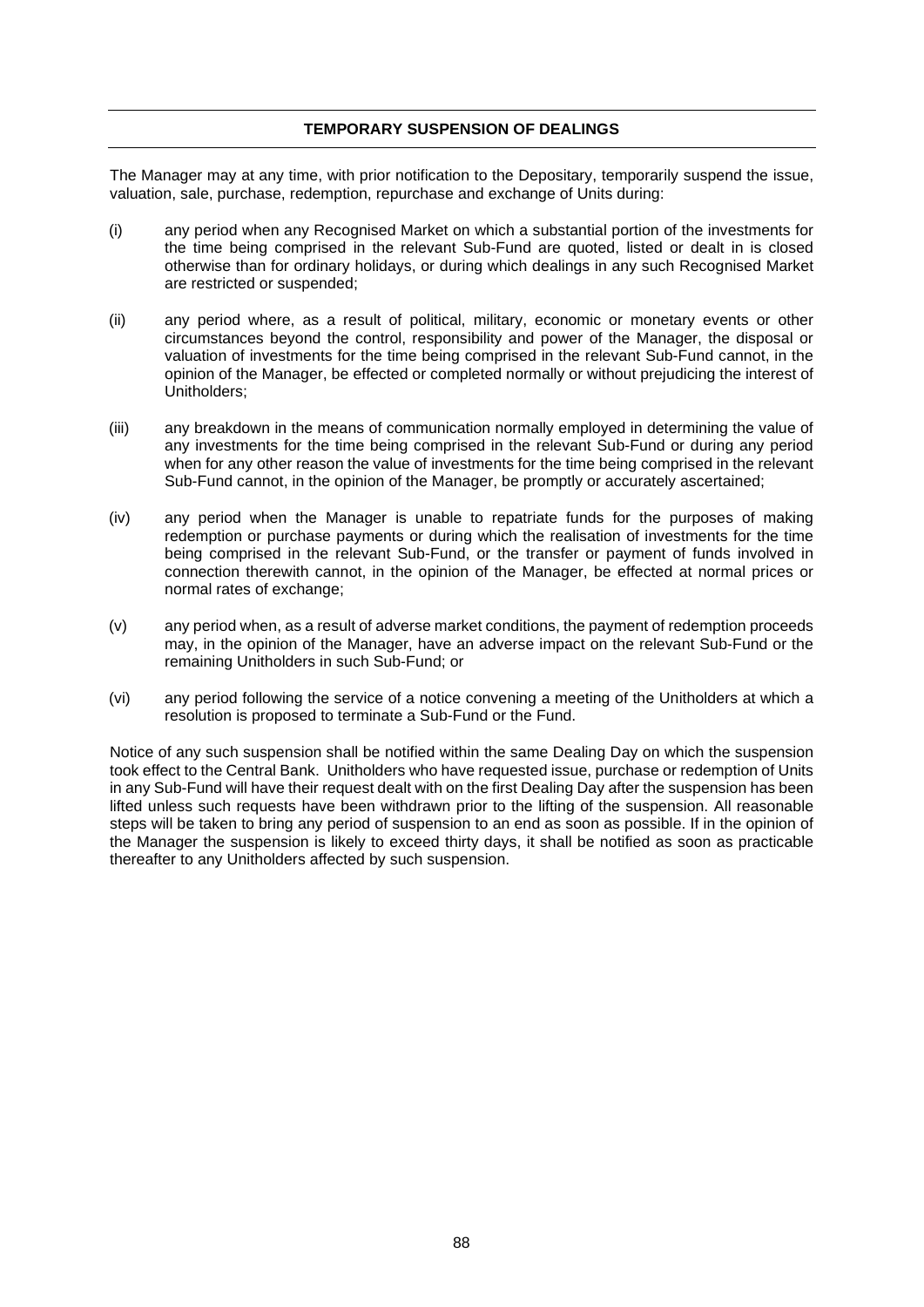## **TERMINATION OF THE FUND, A SUB-FUND OR A CLASS**

The Manager may terminate the Fund or any Sub-Fund or Class in its absolute discretion, and redeem all of the Units of a Sub-Fund or Class, if:

- 1 the Unitholders of the Sub-Fund pass a special resolution to approve the redemption of all the Units in the Sub-Fund; or
- 2 at any time following the first issue of Units in a Sub-Fund, if the Net Asset Value of the relevant Sub-Fund on any Dealing Day falls below EUR25,000,000 or such other amount as the Directors may determine and notify to Unitholders as described herein or as set out in the Relevant Supplement; or
- 3 the Directors determine that it is in the best interests of Unitholders in the relevant Sub-Fund; or
- 4 the Depositary has served notice of its intention to retire under the terms of the Depositary Agreement (and has not revoked such notice) and no new depositary has been appointed by the Fund with the approval of the Central Bank within six months of the date of service of such notice.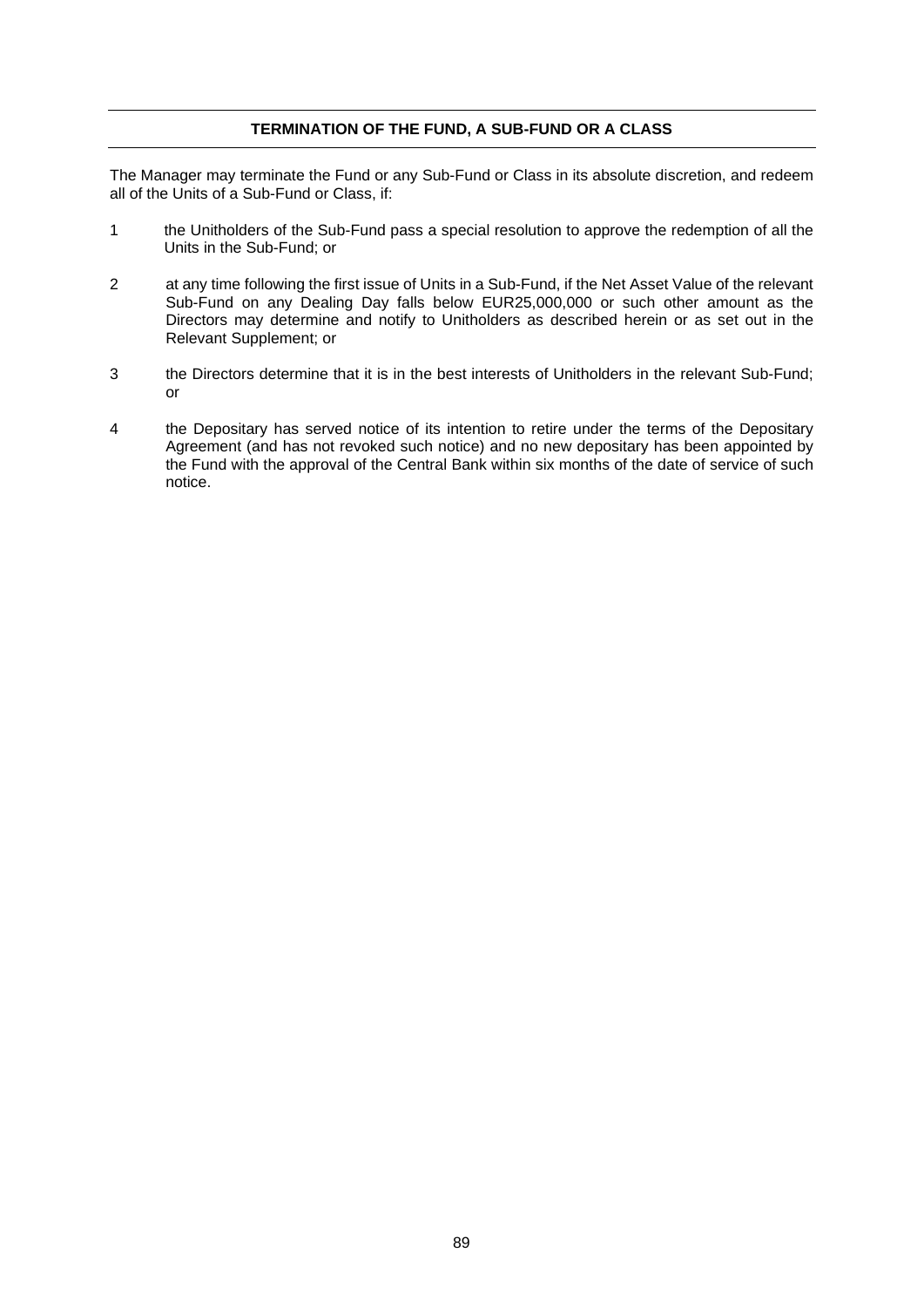## **General**

The following does not purport to deal with all of the tax consequences applicable to the Fund or to all categories of potential investors, some of whom may be subject to special rules. Unitholders and potential investors are advised to consult their professional advisers concerning possible taxation or other consequences of purchasing, holding, selling, switching or otherwise disposing of the Units under the laws of their country of incorporation, establishment, residence or domicile, and in the light of their particular circumstances.

The following statements on taxation are based on advice received by the Manager regarding the law and practice in force at the date of this Prospectus. As is the case with any investment, there can be no guarantee that the tax position or proposed tax position prevailing at any time an investment is made in the Fund will endure indefinitely.

Any reference below to the Fund includes references to the Manager of the Fund taking any action on behalf of or in respect of the Fund.

Prospective Unitholders should familiarise themselves with and, where appropriate, take advice on the laws and regulations (such as those relating to taxation and exchange controls) applicable to the subscription for, and the holding and realisation of, Units in the places of their citizenship, residence and domicile.

## **Taxation of the Fund**

The Fund is authorised in Ireland as a common contractual fund as defined in Section 739I(1) TCA and the Fund intends to conduct its affairs so that Units are only held by investors other than Non Fund Qualified Investors.

On the basis that Units are only held by investors who are not Non Fund Qualified Investors, the Fund should be treated as fiscally transparent for Irish tax purposes and will not be chargeable to Irish tax on its relevant income and relevant gains (which are referred to as relevant profits).

#### **Taxation of Unitholders**

No Irish tax will be deducted from distributions made by the Fund to Unitholders.

Section 739I TCA provides that a common contractual fund shall not be chargeable to tax in respect of its relevant profits. Instead, the relevant profits of the Fund will be treated for Irish tax purposes as arising (or accruing) to each Unitholder in proportion to the value of Units beneficially owned by each Unitholder, as if the relevant profits had arisen (or accrued) to the Unitholders without passing through the hands of the Fund.

This tax treatment is subject to each of the Units of the Fund being an asset of a Unitholder who is not a Non Fund Qualified Investor.

#### **Report to the Irish Revenue Commissioners**

The Fund is required in respect of each year of assessment, on or before of 28 February in the year following the year of assessment, to make a statement to the Irish Revenue Commissioners specifying the total amount of relevant profits arising to the Fund in respect of its Units, and in respect of each Unitholder:

- (i) the name and address of the Unitholder;
- (ii) the amount of the relevant profits to which the Unitholder is entitled; and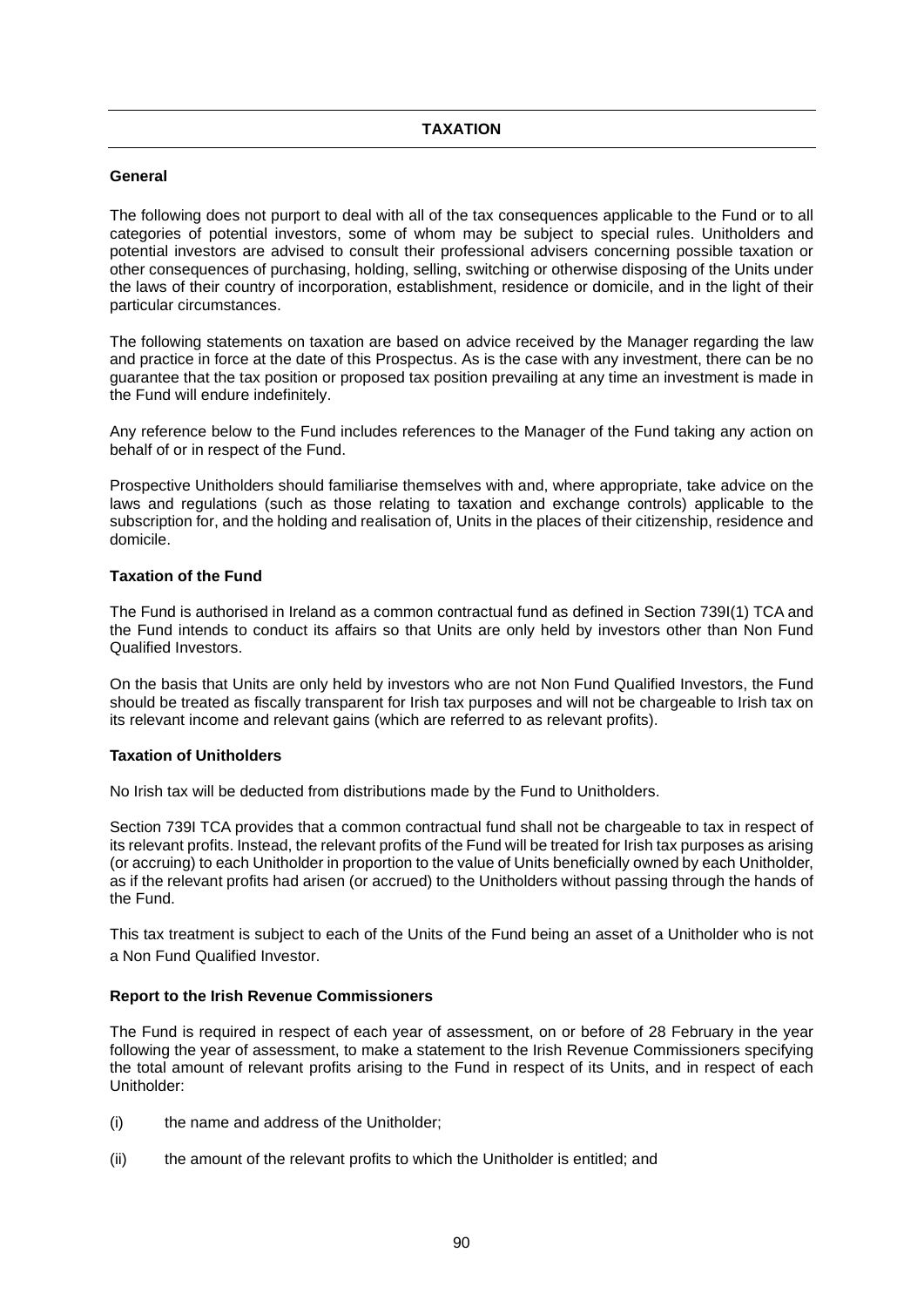(iii) such other information as the Irish Revenue Commissioners may require.

## **Stamp duty**

Generally, no Irish stamp duty (or other Irish transfer tax) will apply to the issue or redemption of Units. If a Unitholder receives a distribution in specie of assets from the Fund, a charge to Irish stamp duty could potentially arise.

No Irish stamp duty will arise on reconstructions or amalgamations of common contractual funds under Section 739H(3) TCA, provided the reconstructions or amalgamations are undertaken for bona fide commercial purposes and not for the avoidance of tax.

## **Gift and inheritance tax**

Irish capital acquisitions tax (at a rate of 33%) can apply to gifts or inheritances of Irish situate assets or where either the person from whom the gift or inheritance is taken is Irish domiciled, resident or ordinarily resident or the person taking the gift or inheritance is Irish domiciled, resident or ordinarily resident.

However, any gift or inheritance of Units will be exempt from Irish gift or inheritance tax once:

- 1. the Units are comprised in the gift or inheritance both at the date of the gift or inheritance and at the "valuation date" (as defined for Irish capital acquisitions tax purposes);
- 2. the person from whom the gift or inheritance is taken is neither domiciled nor ordinarily resident in Ireland at the date of the disposition; and
- 3. the person taking the gift or inheritance is neither domiciled nor ordinarily resident in Ireland at the date of the gift or inheritance.

## **OECD Common Reporting Standard**

The automatic exchange of information regime known as the "*Common Reporting Standard*" developed by the Organisation for Economic Co-operation and Development applies in Ireland. Under this regime, the Fund is required to report information to the Irish Revenue Commissioners relating to all Unitholders, including the identity, residence and tax identification number of Unitholders and details as to the amount of income and sale or redemption proceeds received by Unitholders in respect of Units in the Fund. This information may then be shared by the Irish Revenue Commissioners with tax authorities in other EU Member States and other jurisdictions which implement the OECD Common Reporting Standard, including the U.K.

# **FATCA**

Ireland has an intergovernmental agreement with the United States of America (the "**IGA**") in relation to FATCA, of a type commonly known as a 'model 1' agreement. Ireland has also enacted regulations to introduce the provisions of the IGA into Irish law. The Fund intends to carry on its business in such a way as to ensure that it is treated as complying with FATCA, pursuant to the terms of the IGA. Unless an exemption applies, the Fund shall be required to register with the US Internal Revenue Service as a 'reporting financial institution' for FATCA purposes and report information to the Irish Revenue Commissioners relating to Unitholders who, for FATCA purposes, are specified US persons, nonparticipating financial institutions or passive non-financial foreign entities that are controlled by specified US persons. Exemptions from the obligation to register for FATCA purposes and from the obligation to report information for FATCA purposes are available only in limited circumstances. Any information reported by the Fund to the Irish Revenue Commissioners will be communicated to the US Internal Revenue Service pursuant to the IGA. It is possible that the Irish Revenue Commissioners may also communicate this information to other tax authorities pursuant to the terms of any applicable double tax treaty, intergovernmental agreement or exchange of information regime.

The Fund should generally not be subject to FATCA withholding tax in respect of its US source income for so long as it complies with its FATCA obligations. FATCA withholding tax would only be envisaged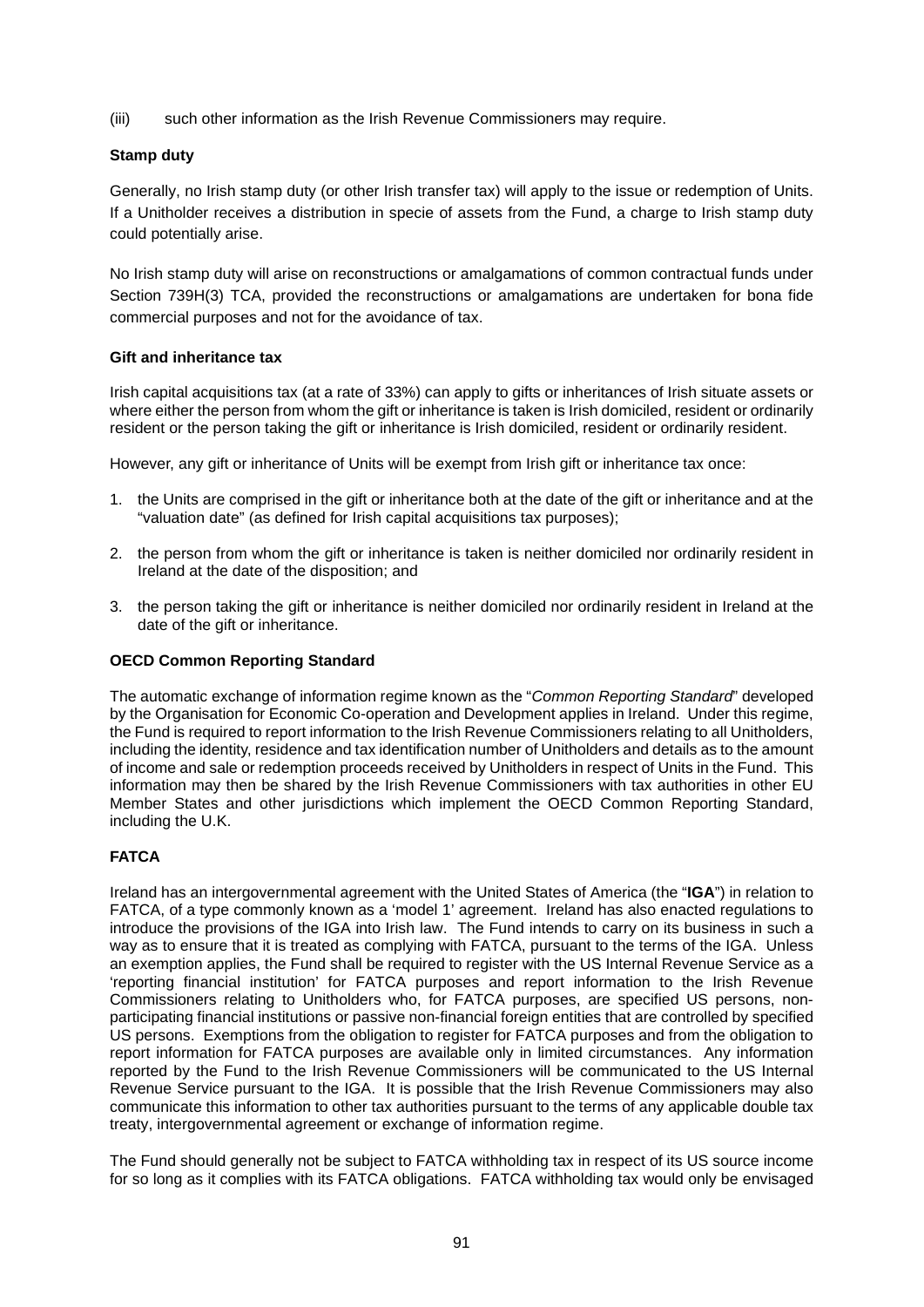to arise on US source payments to the Fund if the Fund did not comply with its FATCA registration and reporting obligations and the US Internal Revenue Service specifically identified the Fund as being a 'non-participating financial institution' for FATCA purposes.

## **Other Jurisdictions**

The tax consequences of any investment can vary considerably from one jurisdiction to another, and ultimately will depend on the tax regime of the jurisdictions within which a person is tax resident. Therefore the Manager strongly recommends that Unitholders obtain tax advice from an appropriate source in relation to the tax liability arising from the holding of Units in the Fund and any investment returns from those Units. Prospective Unitholders should consult their own counsel regarding tax laws and regulations of any other jurisdiction which may be applicable to them.

## **Taxation of Unitholders**

Distributions, interest or gains derived from securities may be subject to taxes, including withholding taxes imposed by the country of source. The Fund has been constituted by the Manager with the objective that it would be viewed as tax transparent.

As such, where double taxation treaties apply, those treaties between the countries where the investors and the investments are located will be relevant. The objective of the Manager is that the Fund may effectively be ignored for double taxation treaty purposes, although the Manager makes no representations or warranties as to the tax transparency of the Fund or its Sub-Funds in any jurisdiction.

The investors in the Fund may not be able to benefit from a reduction in the rate of withholding tax and may not therefore be able to prevent withholding taxes being deducted or be able to reclaim withholding taxes suffered in particular countries. If this position changes in the future and the application for a lower or higher rate results in a repayment to the relevant Sub-Fund of the Fund or a payment by the relevant Sub-Fund, the Net Asset Value of the relevant Sub-Fund will not be restated and the benefit or cost will be allocated to the existing Unitholders of the relevant Sub-Fund rateably at the time of repayment or payment.

## **Other Tax Matters**

The income and/or gains of the Fund or a Sub-Fund from its securities and assets may suffer withholding and other taxes in the countries where such income and/or gains arise. It is not intended that the Fund will be able to benefit from double taxation agreements between Ireland and such countries. Instead, it is intended that the treaty between the Unitholder's home country and country of investment should be applicable.

Unitholders participating in the same Class of Units in a Sub-Fund must all be entitled to the same double taxation treaties allowing their unique withholding tax and tax reclaims to be isolated to those eligible to benefit from such treaties. Events which would cause a Unitholder's income entitlements to diverge from the other Unitholders within the Class include:

- (a) lack of valid Unitholder tax documentation for a particular market; and
- (b) divergence of tax treaty rates and domestic exemption applicability between Unitholders.

#### **THE TAXATION AND OTHER MATTERS DESCRIBED IN THIS PROSPECTUS DO NOT CONSTITUTE, AND SHOULD NOT BE CONSIDERED AS, LEGAL OR TAXATION ADVICE TO PROSPECTIVE INVESTORS.**

## **Disclosure of Information**

Where required by law, or where it is believed in good faith to be in the interests of a Sub-Fund as a whole, the Manager, acting with due diligence, reserves the right to disclose the names of the Unitholders in that Sub-Fund identified on the Register of the relevant Sub-Fund and the chain of ownership of such Unitholder to any tax authority.

Each Unitholder should note that if a request for disclosure from a regulatory, taxation or other government authority is demanded of the Manager, the consequences of non-compliance with which would place in jeopardy the Fund or the relevant Sub-Fund as a going-concern, give rise to tax liability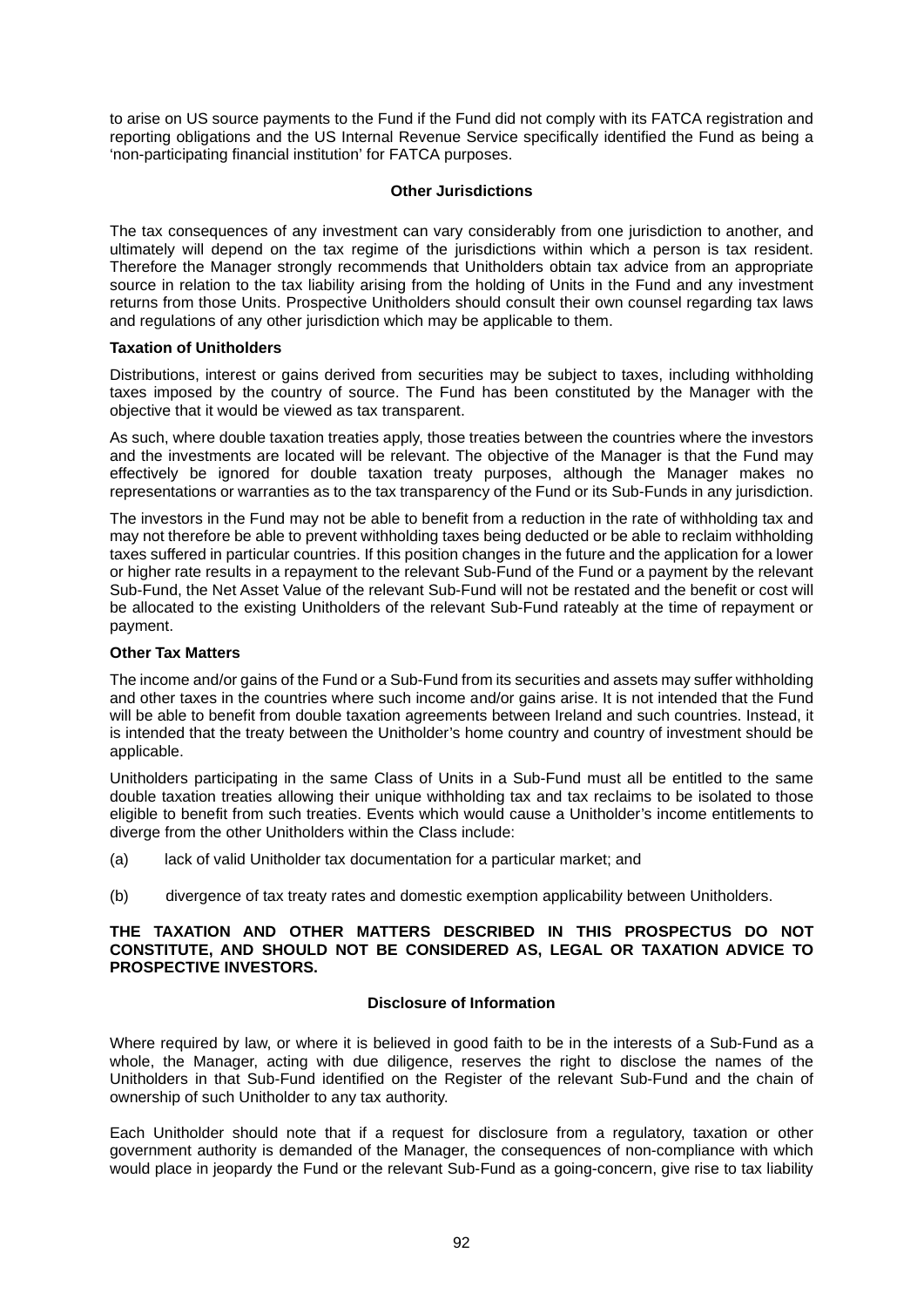or otherwise cause prejudice, the Manager retains the right to disclose such information in respect of each relevant Unitholder as the Manager deems necessary**.**

**Accordingly, each Unitholder will be required to provide, as is necessary, such information to the Manager as may reasonably be requested for the purpose of establishing to what extent any jurisdiction's taxation laws, rules and regulations apply to him, her or it.**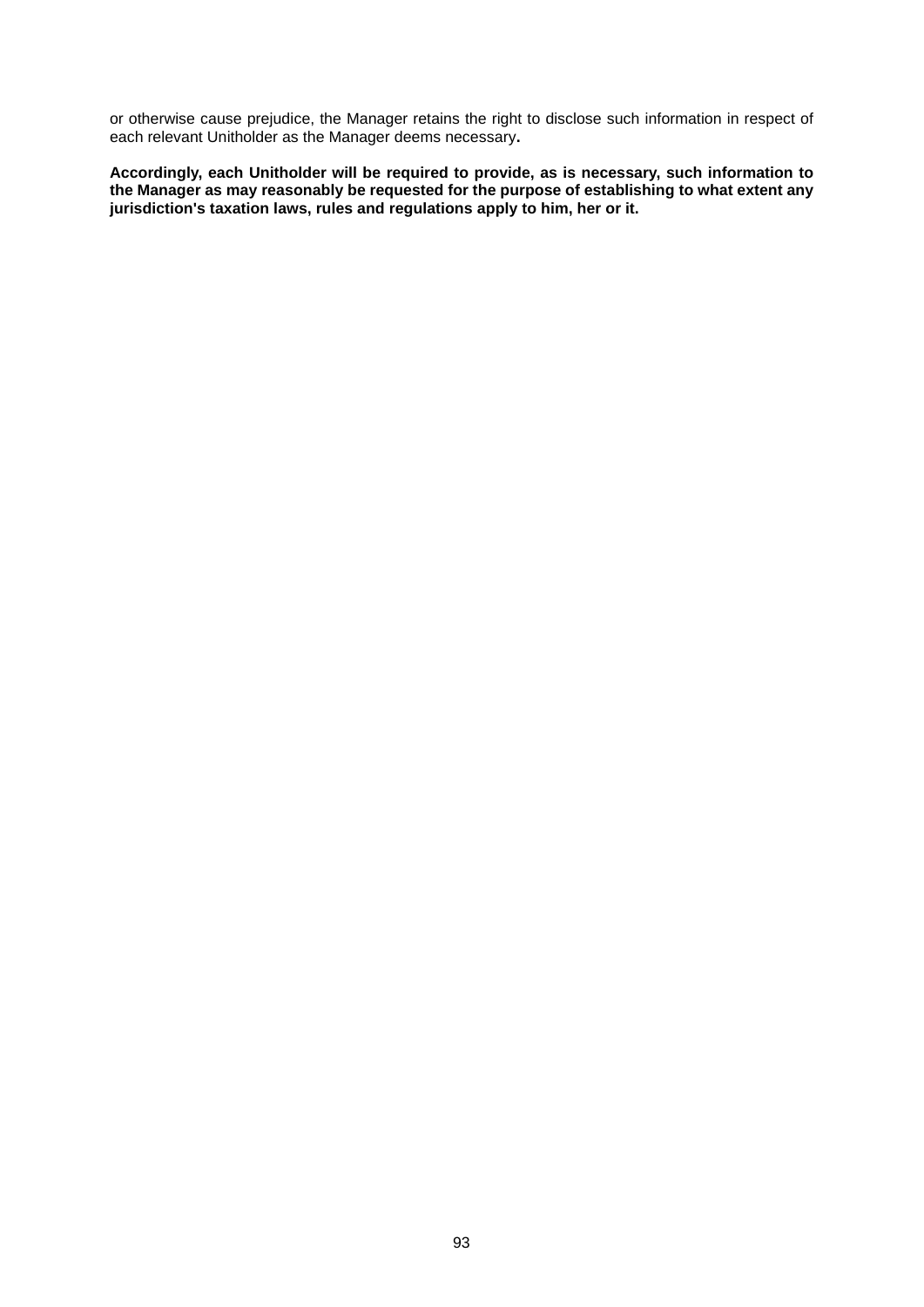## **VOTING RIGHTS**

No voting rights shall attach to the Units.

## **MODIFICATION OF DEED AND VARIATION OF UNITHOLDERS RIGHTS**

With respect to any proposed modification to the Deed, the Depositary and the Manager may, subject to the requirements of the Central Bank, modify, alter or add to the provisions of the Deed in such manner and to such extent as they may consider necessary or expedient for any purpose other than one which would cause the Fund to cease to be an authorised Common Contractual Fund. The Depositary must certify in writing that in its opinion such modification, alteration or addition of the Deed does not materially prejudice the interests of the Unitholders or any of them nor operate to release the Depositary or the Manager from any responsibility to the Unitholders. If the Depositary does not issue such certification, unless such modification, alteration or addition shall be required by virtue of legislation or any regulation made or notice issued by the Central Bank under the UCITS Regulations, no such modification, alteration or addition shall be made unless, of the Unitholders in the Fund or, in the case of a modification, alteration or addition affecting only one or more Sub-Funds, the relevant Sub-Fund or Sub-Funds, responding to a request for confirmation, at least 50% of written responses, by Net Asset Value, consent to the change and provided also that no such modification, alteration or addition shall impose upon any Unitholder any obligation to make any further payment in respect of his Units or to accept any liability in respect thereof.

In the event of any such modification, alteration or addition as aforesaid in the provisions of the Deed, the Manager shall, within 21 days of the execution of such supplemental Deed, deposit with the Central Bank a copy of the Deed as so modified, altered or added to, or containing the said modifications, alterations or additions.

The rights attaching to Units issued in the Fund or any Sub-Fund or Class may be varied or abrogated provided, of the Unitholders in the Fund or the relevant Sub-Fund or Class in question responding to a request for confirmation, at least 50% of written responses, by Net Asset Value, consent to the variation or abrogation, provided always that the rights conferred upon the holders of Units in the Fund or any Sub-Fund or Class which have been issued with other rights shall not, unless otherwise expressly provided by the terms of issue of Units in the Fund or relevant Sub-Fund or Class be deemed to be varied by the creation or issue of further Units ranking pari passu therewith.

#### **INVESTOR MONEY ACCOUNTS AND UMBRELLA CASH COLLECTION ACCOUNTS**

#### **Investor Money Account – Subscriptions**

The Manager has established a number of investor money collection accounts (designated by currency) in the name of the Manager (the "**IMR Account(s)**") for the benefit of the Fund. Subscription monies which are received into the relevant IMR Account will thereafter be moved to the relevant Umbrella Cash Collection Account (as defined below) upon reconciliation by the Administrator of the monies received against the related subscription instruction.

Subscription monies held in the IMR Accounts to which investors are beneficially entitled will qualify for the protections afforded by the Central Bank (Supervision and Enforcement) Act 2013 (Section 48(1)) Investor Money Regulations 2015 for Fund Service Providers, are kept separate from assets of the Manager and of the Fund and the Sub-Funds, and will be protected from the insolvency of the Manager and the Sub-Fund.

## **Umbrella Cash Collection Account – Subscriptions, Redemptions and Distributions**

The Manager has also established a number of collection accounts (designated by currency) at umbrella level in the name of the Fund (the "**Umbrella Cash Collection Account(s)**"). Subscriptions into Sub-Funds and all redemptions and distributions due from the Sub-Funds will be paid into the relevant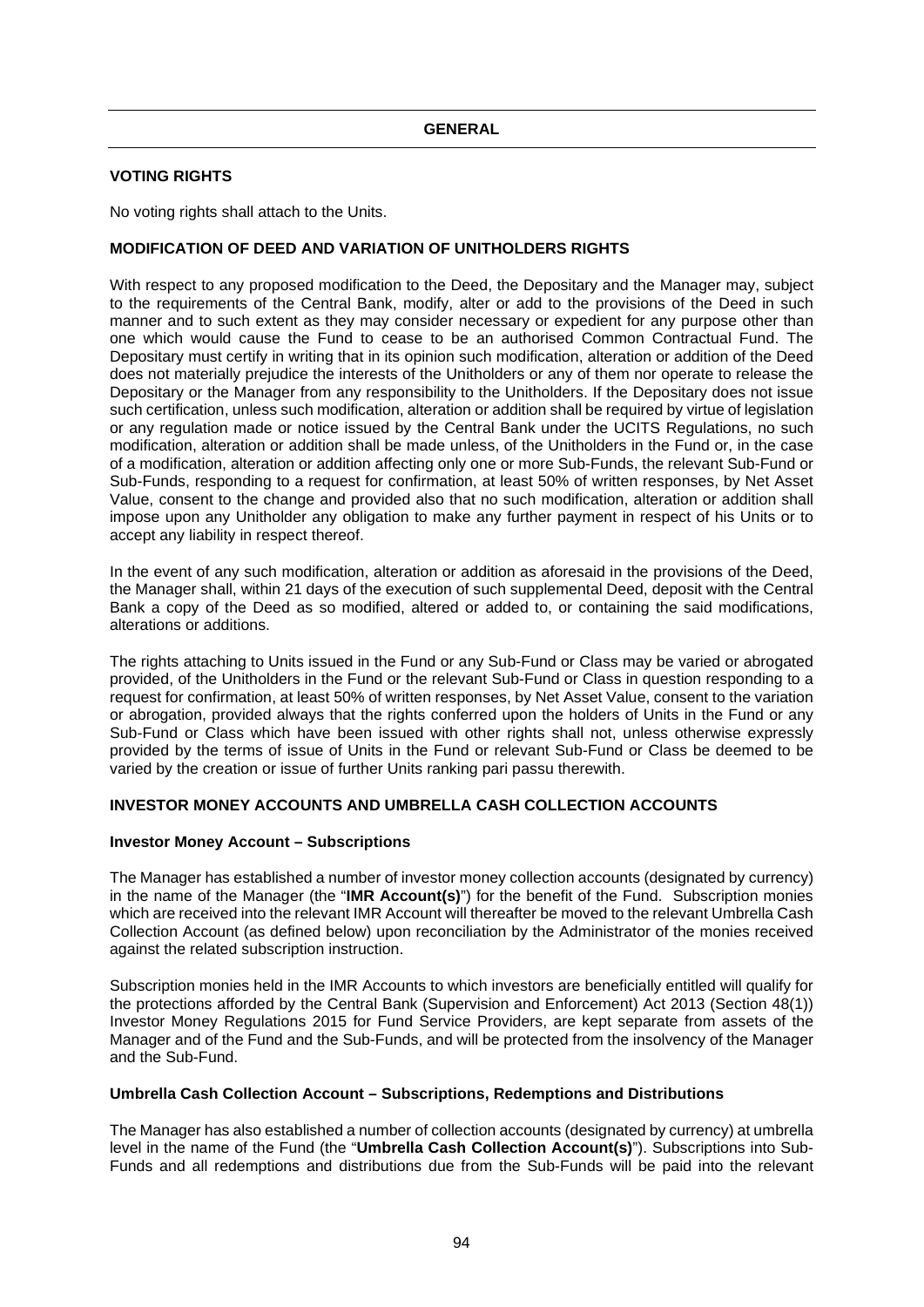Umbrella Cash Collection Account, except for those subscriptions that are required to be routed first to an IMR Account.

Monies in the Umbrella Cash Collection Accounts, including early subscription monies received in respect of a Sub-Fund, do not qualify for the protections afforded by the Central Bank (Supervision and Enforcement) Act 2013 (Section 48(1)) Investor Money Regulations 2015 for Fund Service Providers. Pending the issue of Units, and pending payment of redemption proceeds or distributions, the relevant investor will be an unsecured creditor of the Sub-Fund in respect of amounts paid by or due to it.

Subscriptions (including subscriptions received in advance of the issue of Units) attributable to a Sub-Fund will be channelled and managed through either the relevant IMR Account and / or the relevant Umbrella Cash Collection Account. All redemptions, dividends or cash distributions payable from the Sub-Funds will be channelled and managed through the relevant Umbrella Cash Collection Account.

Subscription amounts entering an Umbrella Cash Collection Account (including those routed through an IMR Account and then transferred to an Umbrella Cash Collection Account) will be paid into the relevant Sub-Fund account in the name of the Manager on behalf of the relevant Sub-Fund on the contractual settlement date. Where subscription monies are received in an IMR Account and/or an Umbrella Cash Collection Account without sufficient documentation to identify the applicant or the relevant Sub-Fund, such monies shall be returned to the applicant within 5 business days. Investors should note that the return of monies in such circumstances may be subject to an administrative charge imposed by the relevant credit institutions.

Redemptions and distributions, including blocked redemptions or distributions, will be held in the relevant Umbrella Cash Collection Account until payment due date (or such later date as blocked payments are permitted to be paid), and will then be paid to the relevant or redeeming Unitholder.

Failure to provide the necessary complete and accurate documentation in respect of subscriptions, redemptions or dividends is at the applicant's risk.

The Umbrella Cash Collection Accounts have been opened in by the Manager in either (i) the name of the Manager on behalf of the Fund (for any accounts denominated in Japanese Yen); or (ii) the name of the Fund (for all other accounts). The Depositary will be responsible for safe-keeping and oversight of the monies in the Umbrella Cash Collection Accounts, and for ensuring that relevant amounts in the Umbrella Cash Collection Accounts are attributable to the appropriate Sub-Funds.

The Manager and the Depositary have agreed operating procedures in respect of the Umbrella Cash Collection Accounts and the IMR Accounts, which identify the participating Sub-Funds of the Fund, the procedures and protocols to be followed in order to transfer monies from and between both the Umbrella Cash Collection Accounts and the IMR Accounts, the daily reconciliation processes, and the procedures to be followed where there are shortfalls in respect of a Sub-Fund due to late payment of subscriptions, and / or transfers to a Sub-Fund of monies attributable to another Sub-Fund due to timing differences.

#### **Risk Disclosures - Umbrella Cash Collection Accounts and IMR Accounts**

Subscription monies received in respect of a Sub-Fund in advance of the issue of Units will be held in either an IMR Account or an Umbrella Cash Collection Account in the name of the Fund. Investors whose monies are in an Umbrella Cash Collection Account will be unsecured creditors of such Sub-Fund with respect to the amount subscribed until such Units are issued. In the event of an insolvency of the Sub-Fund or the Fund, there is no guarantee that the Sub-Fund or Fund will have sufficient funds to pay unsecured creditors in full.

Investors in either an IMR Account or an Umbrella Cash Collection Account will not benefit from any appreciation in the Net Asset Value of the Sub-Fund or any other Unitholder rights (including dividend entitlement) until such time as Units are issued.

Payment by the Sub-Fund of redemption proceeds and dividends is subject to receipt by the Administrator of original subscription documents and compliance with all anti-money laundering procedures. Notwithstanding this, redeeming Unitholders will cease to be Unitholders, with regard to the redeemed Units, from the relevant redemption date. Redeeming Unitholders and Unitholders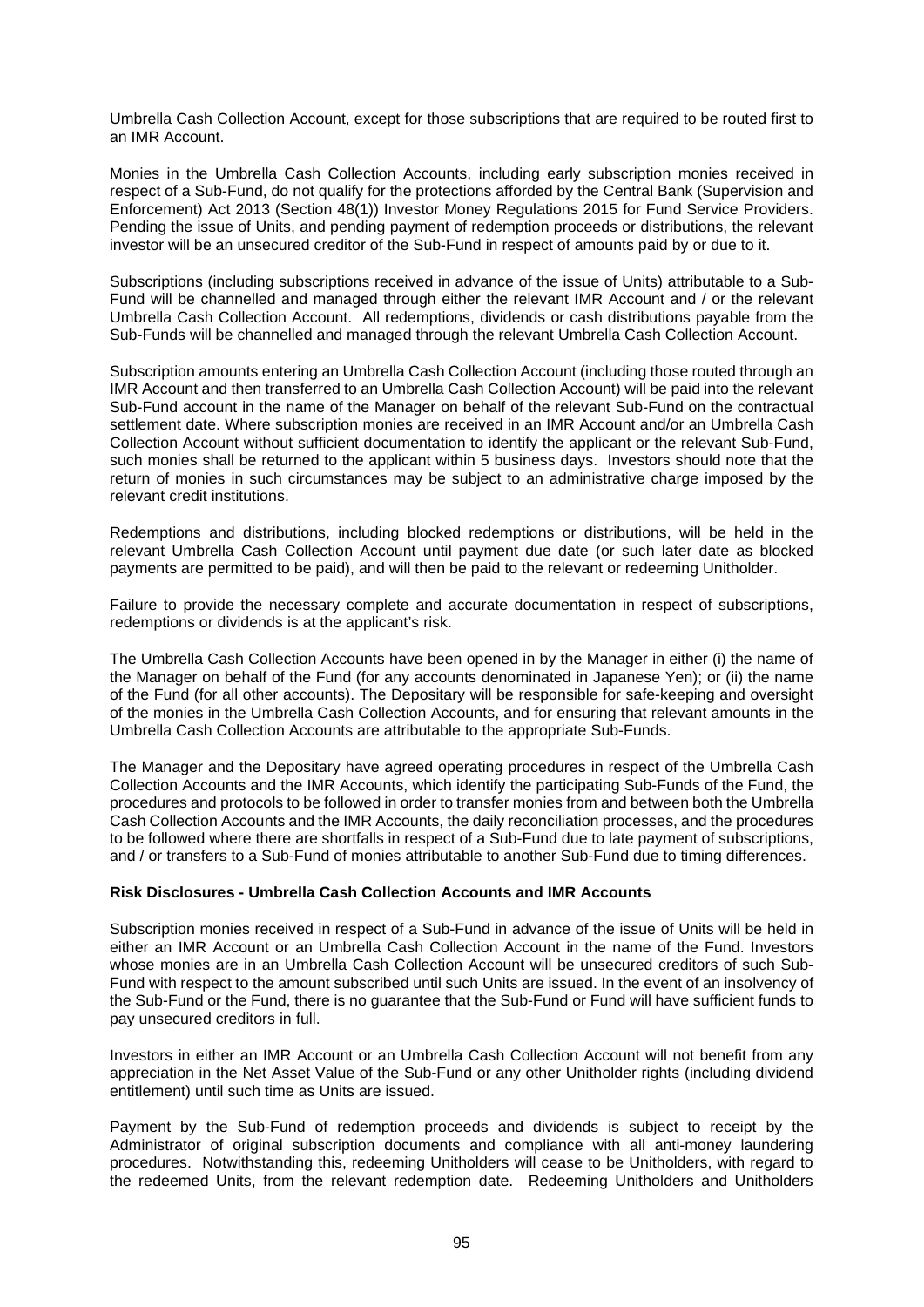entitled to distributions will, from the redemption or distribution date, as appropriate, be unsecured creditors of the Sub-Fund, and will not benefit from any appreciation in the Net Asset Value of the Sub-Fund or any other Unitholder rights (including further dividend entitlement), with respect to the redemption or distribution amount. In the event of an insolvency of the Sub-Fund or the Fund during this period, there is no guarantee that the Sub-Fund or Fund will have sufficient funds to pay unsecured creditors in full. Redeeming Unitholders and Unitholders entitled to distributions should therefore ensure that any outstanding documentation and information is provided to the Administrator promptly. Failure to do so is at such Unitholder's own risk.

In the event of the insolvency of another Sub-Fund of the Fund, recovery of any amounts to which a Sub-Fund is entitled, but which may have transferred to such other Sub-Fund as a result of the operation of the Umbrella Cash Collection Accounts, will be subject to the principles of Irish trust law and the terms of the operational procedures for the Umbrella Cash Collection Accounts. There may be delays in effecting and / or disputes as to the recovery of such amounts, and the insolvent Sub-Fund may have insufficient funds to repay amounts due to the relevant Sub-Fund. Accordingly, there is no guarantee that such Sub-Fund or the Fund will recover such amounts. Furthermore, there is no guarantee that in such circumstances such Sub-Fund or the Fund would have sufficient funds to repay any unsecured creditors.

## **MEETINGS**

As a Common Contractual Fund, the Fund is an unincorporated entity which does not have a legal personality and the Fund will not hold Unitholder meetings.

## **REPORTS AND ACCOUNTS**

The Fund's financial statements will be prepared in accordance with International Financial Reporting Standards ("**IFRS**").

The Fund will prepare an annual report and audited accounts as of 30 June in each year and, unaudited half-yearly accounts (in accordance with the requirements of the Central Bank), as of 31 December in each year. Copies of the audited annual report and accounts of the Fund will be made available to the Unitholders via the following website address https://www.delegated-solutions.mercer.com/our-fundsgeneral-information.html within the timeframes prescribed by the Central Bank after the end of the relevant financial period. Copies of the annual report will be provided to the Unitholders on request and will be available to the public at the registered office of the Fund in Ireland.

#### **MATERIAL CONTRACTS**

The following contracts, which are summarised in the "The Fund" and "Fees and Expenses" section of this Prospectus, have been entered into and are, or may be, material:

- (i) Administration Agreement;
- (ii) Depositary Agreement;
- (iii) Investment Management Agreement; and
- (iv) Distribution Agreement.

Details of other material contracts may be provided in the Relevant Supplement.

## **DOCUMENTS FOR INSPECTION**

Copies of the following documents may be inspected at the registered office of the Administrator at 78 Sir John Rogerson's Quay, Dublin 2 during normal business hours on any Business Day:

- (a) the material contracts referred to above;
- (b) the Deed of the Fund; and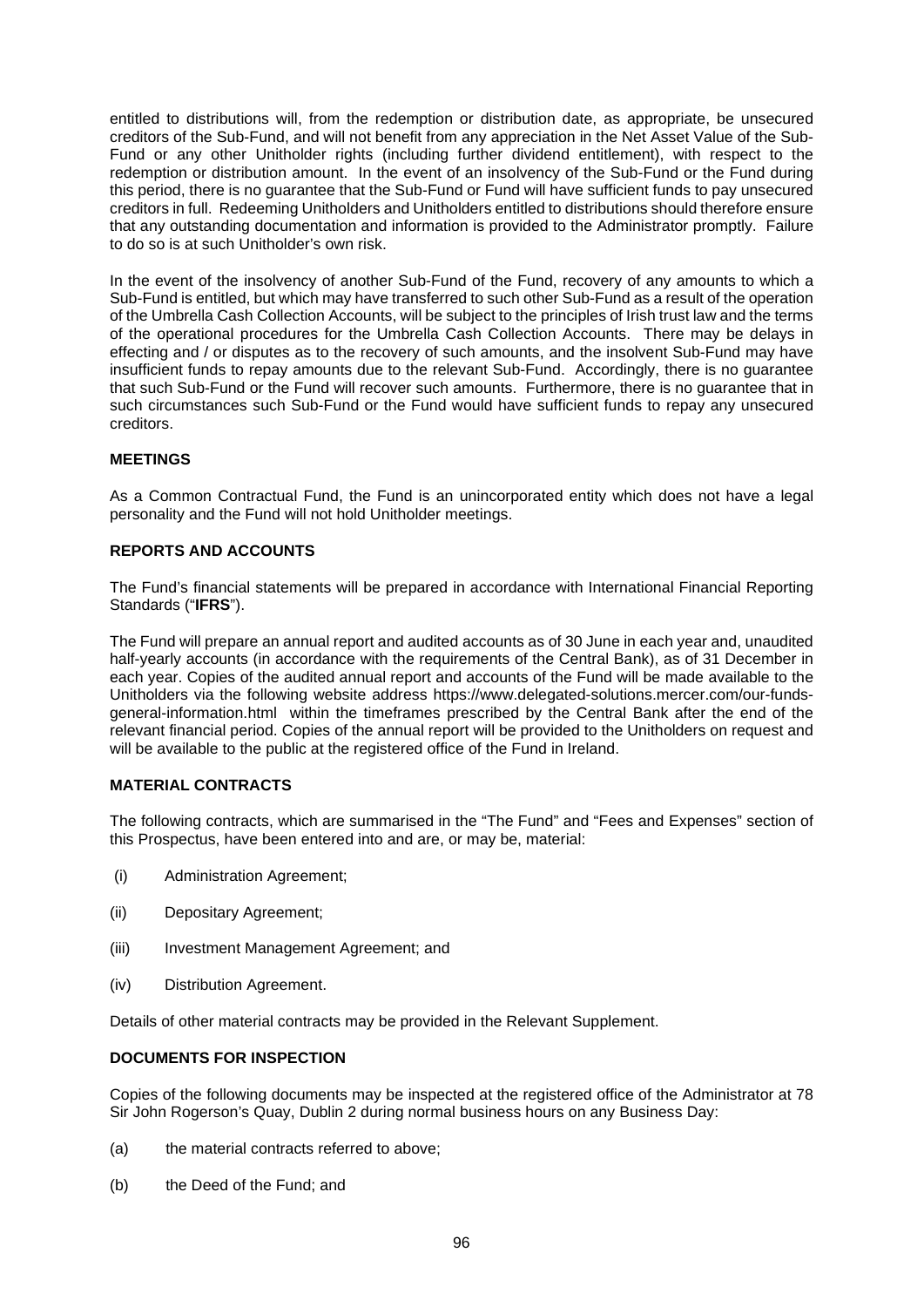## (c) the UCITS Regulations.

Copies of the Prospectus, the Deed and of any audited annual accounts and half-yearly accounts may be obtained from the Administrator free of charge at the registered office of the Administrator during normal business hours on any Business Day.

The Manager will, on request provide supplementary information to Unitholders relating to the risk management methods employed including the quantitative limits that are applied and any recent developments in the risk and yield characteristics of the main categories of investments.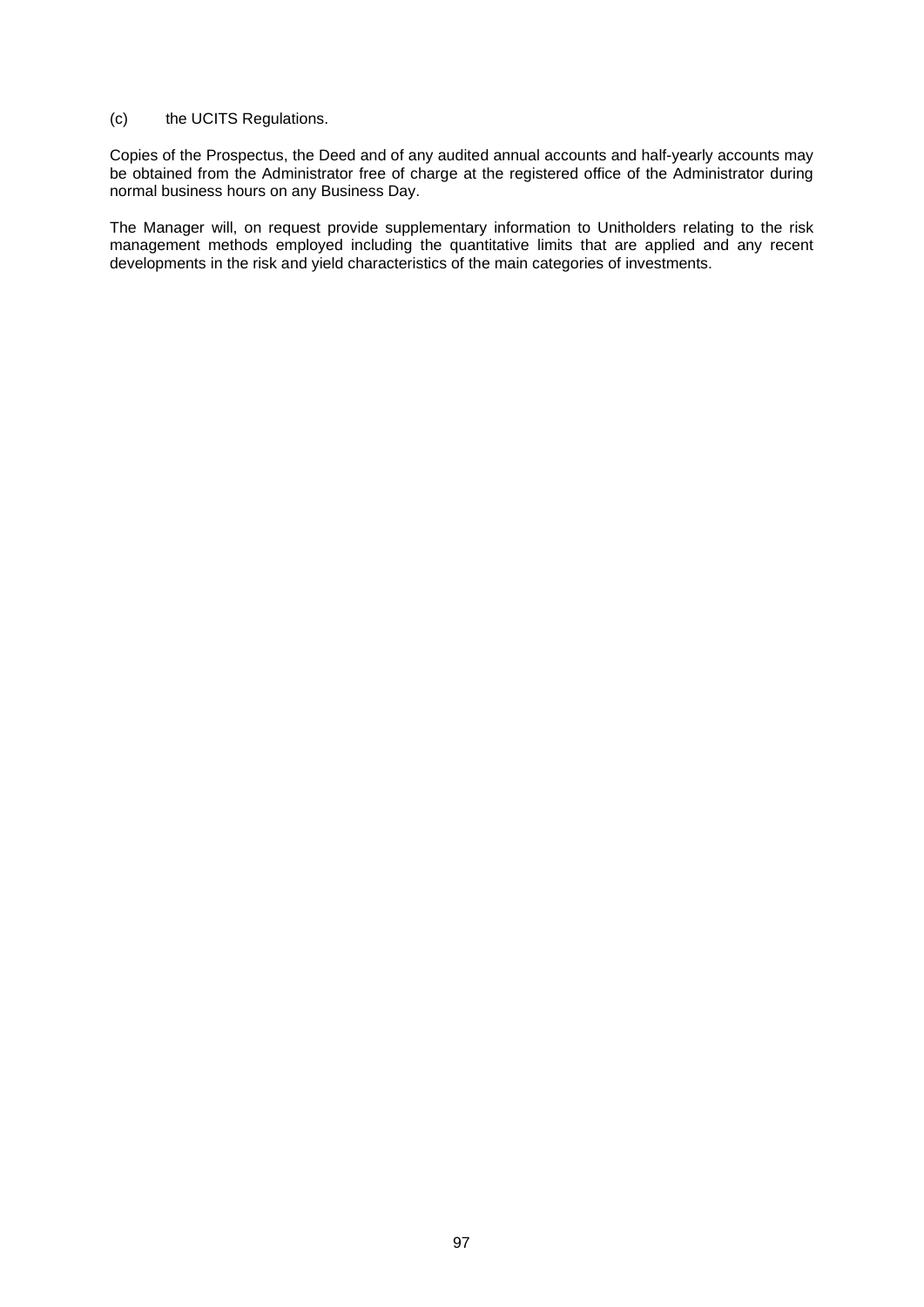#### **DEFINITIONS**

#### **In this Prospectus the following words and phrases have the meanings set forth below:**

- **"Administrator"**  means State Street Fund Services (Ireland) Limited or such other Fund in Ireland as may from time to time be appointed as administrator of the Fund in accordance with the requirements of the Central Bank;
- **"Administration Agreement"**  means the administration agreement dated 20 February 2019 (as may be amended from time to time), between the Manager and the Administrator pursuant to which the Administrator was appointed to provide administration, accounting, Unitholder registration and transfer agency services to the Fund;
- **"Application Form"** means the unitholder account Application Form for each Sub-Fund, as attached to each Relevant Supplement and as may be amended by the Manager from time to time:
- **"Article 8"** means Article 8 of the SFDR in respect of the transparency of the promotion of environmental or social characteristics in pre-contractual disclosures;
- **"Article 9"** means Article 9 of the SFDR in respect of the transparency of Sustainable Investments in pre-contractual disclosures;
- **"Auditors"**  means Deloitte or such other firm of chartered accountants as may from time to time be appointed as auditors to the Fund;
- **"Associate"**  in relation to a corporation means a holding company or a subsidiary of such corporation or a subsidiary of the holding company of such corporation and in relation to an individual or firm or other unincorporated body means any corporation directly or indirectly controlled by such person;
- **"Base Currency"** means the currency in which the Units in each Sub-Fund are denominated and specified in the Relevant Supplement or such other currency as the Directors may determine from time to time and notify to Unitholders of that Sub-Fund;
- **"Business Day"** means, unless otherwise specified in the Relevant Supplement, a day on which the banks in Ireland or the United Kingdom are open for normal business or days as may be determined by the Directors;
- **"Central Bank"** means the Central Bank of Ireland or any successor entity;

**"Central Bank UCITS Regulations"**  means the Central Bank (Supervision and Enforcement) Act 2013 (Section 48(1)) (Undertakings for Collective Investment in Transferable Securities) Regulations 2019, as may be amended from time to time, and any guidance issued by the Central Bank in respect of same;

- **"CFTC"** means the U.S. Commodity Futures Trading Commission;
- **"Class"** means Units of a particular Series representing an interest in the Fund maintained in respect of such Series but designated as a class of Units within such Series for the purposes of attributing different proportions of the Net Asset Value of the relevant Series to such Units to accommodate different subscription, conversion and redemption charges, dividend arrangements, base currencies and/or fee arrangements specific to such Units;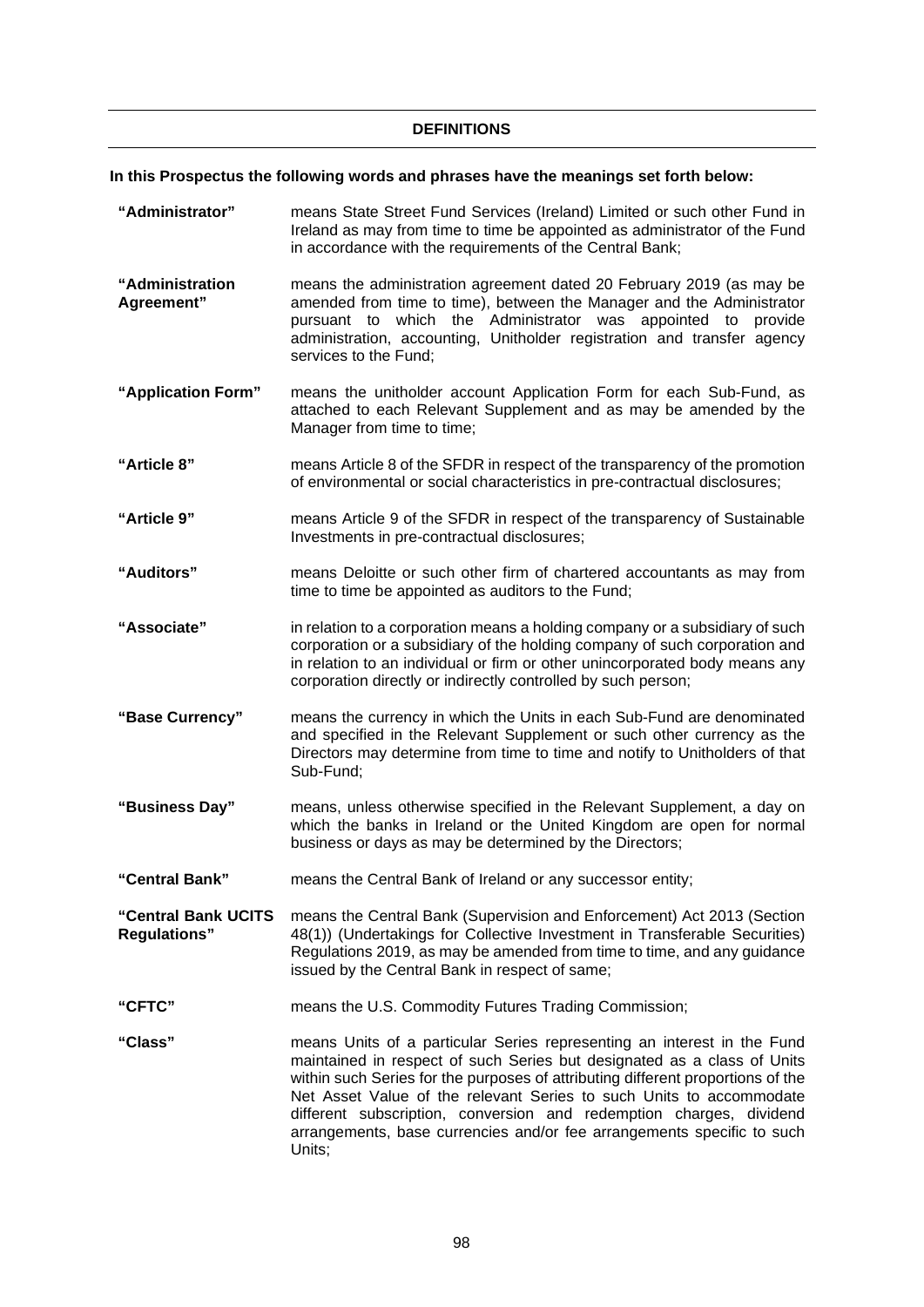- **"Class Currency"**  means, in relation to each Class in each Sub-Fund, the currency in which the Units of such Class are designated as specified herein or in a Relevant Supplement;
- **"Common Contractual Fund"**  means a collective investment undertaking, being an unincorporated body established by a management company, under which the participants by contractual arrangement participate and share in the property of the collective investment undertaking as co-owners and authorised by the Central Bank pursuant to the Act;
- **"Data Protection Legislation"**  means (i) the Data Protection Acts 1988 and 2003 or any other legislation or regulations implementing Directive 95/46/EC, (ii) the European Communities (Electronic Communications Networks and Services) (Privacy and Electronic Communications) Regulations 2011, (iii) the General Data Protection Regulation (Regulation (EU) 2016/679 of the European Parliament and the Council of 27 April 2016) and any consequential national data protection legislation and (iv) any guidance and/or codes of practice issued by the Irish Data Protection Commissioner or other relevant supervisory authority, including without limitation the European Data Protection Board;
- **"Deed"** means the Deed of Constitution entered into between the Manager and Depositary, as may be amended from time to time;
- **"Dealing Day"** means, unless otherwise specified in the Relevant Supplement, such Business Day or Business Days as the Directors may from time to time determine in relation to any Sub-Fund or any Class of Units, provided that there shall be at least two such days in every calendar month. In the case of the Sub-Funds each Business Day will be a Dealing Day unless the Directors otherwise determine and notify in advance to Unitholders;
- **"Dealing Deadline"** means such time as the Directors may from time to time determine in relation to any Sub-Fund provided that such time shall be before the Valuation Point, and notify to Unitholders as may be specified in a Relevant Supplement;
- **"Depositary"** means State Street Custodial Services (Ireland) Limited or such other company in Ireland as may from time to time be appointed as depositary of all the assets of the Fund with the prior approval of the Central Bank;
- **"Depositary Agreement"** means the depositary agreement dated 20 February 2019 (as may be amended from time to time) between the Manager and the Depositary pursuant to which the Depositary has been appointed as depositary of the Fund's assets;
- **"Designated U.S. Person"**  means unless determined otherwise by the Directors, a citizen or resident of the United States, a corporation, partnership or other entity created or organised in or under the laws of the United States or of any political sub-division thereof, or any estate or trust the income of which is subject to United States federal income taxation regardless of its source;
- **"Directors"** means the board of directors of the Manager for the time being and any duly constituted committee thereof;
- **"Direct Investments"** in which a Sub-Fund may invest;
- **"Disbursements"** means all disbursements, costs, charges and expenses of every kind properly incurred by the Manager, the Depositary, or any delegate of each of them, in connection with the Fund and each of its Sub-Funds hereunder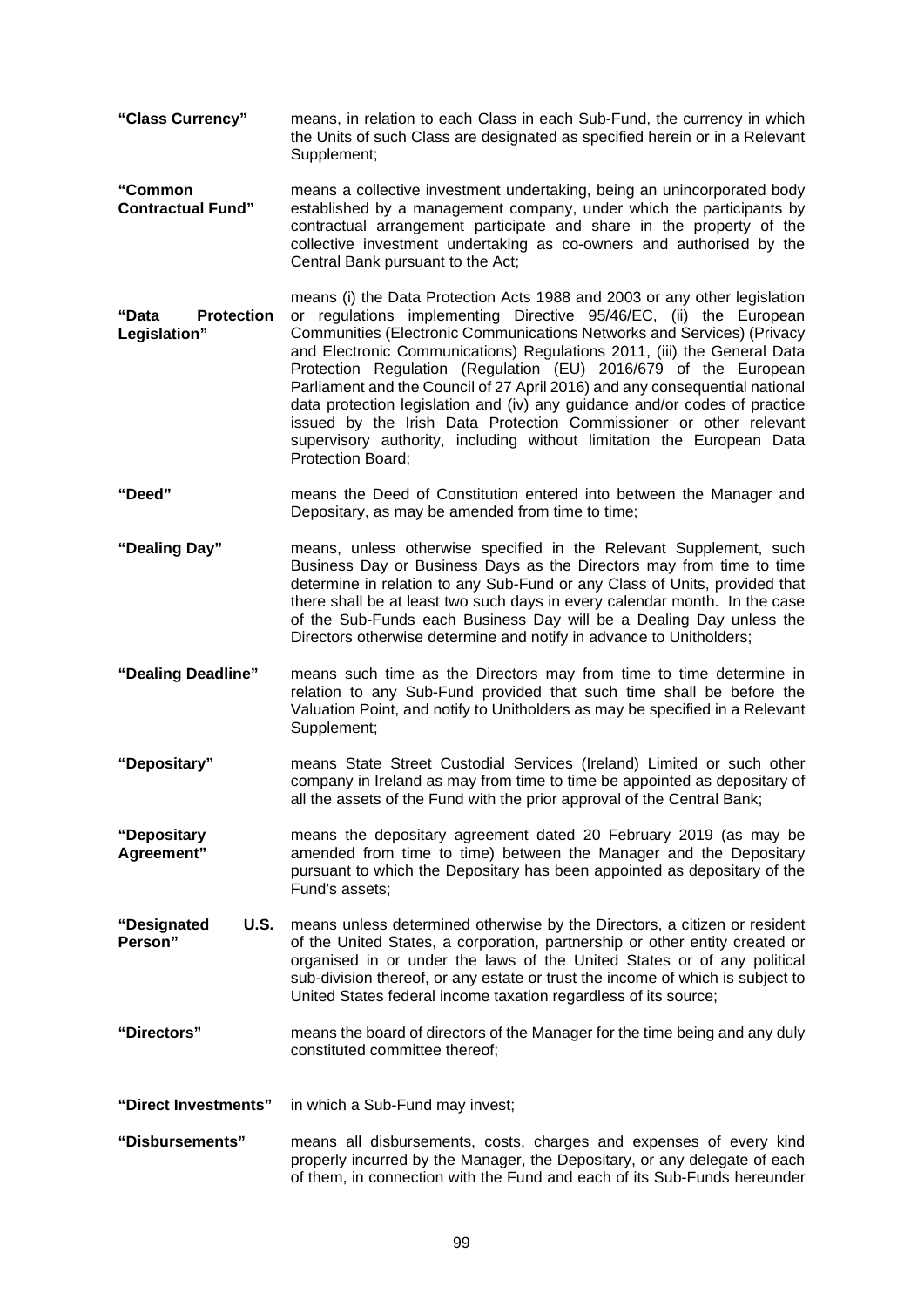|                                                                  | including (but not limited to) its establishment costs, courier's fees,<br>telecommunication costs and expenses, the remuneration (at normal<br>commercial rates) and out-of-pocket expenses of the Manager, the<br>Depositary or each of them or any delegate appointed by either of them and<br>all legal and other professional expenses in relation to or in any way arising<br>out of the Fund and of each of its Sub-Funds (including the establishment<br>thereof) together with any value added tax liability on such disbursements,<br>costs, charges and expenses; |  |
|------------------------------------------------------------------|------------------------------------------------------------------------------------------------------------------------------------------------------------------------------------------------------------------------------------------------------------------------------------------------------------------------------------------------------------------------------------------------------------------------------------------------------------------------------------------------------------------------------------------------------------------------------|--|
| "Distributor"                                                    | means with respect to each Class of Units in the Sub-Funds, the Investment<br>Manager and/or such other company or companies as may from time to time<br>be appointed by the Manager as a distributor of any Class of Units in any<br>Sub-Fund with prior notification to the Central Bank;                                                                                                                                                                                                                                                                                  |  |
| "Distribution<br>Agreement"                                      | means the distribution agreement dated 20 February 2019 (as may be<br>amended from time to time) between the Manager and the Distributor<br>pursuant to which the Distributor was appointed to provide distribution and<br>placing services to the Fund;                                                                                                                                                                                                                                                                                                                     |  |
| "Emerging Markets"                                               | means those countries set out in the Morgan Stanley Capital International<br>or other reputable global index provider, Emerging Markets indices and/or<br>such other markets as the Directors may from time to time determine;                                                                                                                                                                                                                                                                                                                                               |  |
| "Engagement<br>Policy"                                           | means the shareholder engagement policy maintained by the Investment<br>Manager;                                                                                                                                                                                                                                                                                                                                                                                                                                                                                             |  |
| "ESG"                                                            | means environmental, social and governance;                                                                                                                                                                                                                                                                                                                                                                                                                                                                                                                                  |  |
| "ESG Integration"                                                | means the framework for the integration of ESG factors and Sustainability<br>Risks into the investment process;                                                                                                                                                                                                                                                                                                                                                                                                                                                              |  |
| "ESMA"                                                           | means the European Securities and Markets Authority;                                                                                                                                                                                                                                                                                                                                                                                                                                                                                                                         |  |
| "EU<br><b>Climate</b><br><b>Benchmarks</b><br><b>Regulation"</b> | means Regulation (EU) 2019/2089 of the European Parliament and of the<br>Council of 27 November 2019 amending Regulation (EU) 2016/1011 as<br>regards EU climate transition benchmarks, EU Paris-aligned benchmarks<br>and sustainability-related disclosures for benchmarks;                                                                                                                                                                                                                                                                                                |  |
| "EU Member State"                                                | means a member state of the European Union from time to time;                                                                                                                                                                                                                                                                                                                                                                                                                                                                                                                |  |
| "Euro"                                                           | means the single currency of participating EU Member States of the<br>European Monetary Union introduced on 1 January 1999;                                                                                                                                                                                                                                                                                                                                                                                                                                                  |  |
| "Eurozone"                                                       | means those member states of the European Union from time to time<br>participating in European economic and monetary union as contemplated<br>by the Treaty of Rome, comprising, as of the date of this Prospectus,<br>Austria, Belgium, Cyprus, Estonia, Finland, France, Germany, Greece,<br>Ireland, Italy, Latvia, Lithuania, Luxembourg, Malta, the Netherlands,<br>Portugal, Slovakia, Slovenia and Spain;                                                                                                                                                             |  |
| "Financial<br><b>Conduct</b><br>Authority"                       | means the U.K. Financial Conduct Authority or any successor or<br>replacement body as shall for the time being carry out and perform the<br>functions and responsibilities of the Financial Conduct Authority in respect<br>of the prudential and/or conduct of business regulation or supervision of any<br>party to this Agreement and/or any of its products or services;                                                                                                                                                                                                 |  |
| "FSMA"                                                           | means the U.K. Financial Services and Markets Act 2000;                                                                                                                                                                                                                                                                                                                                                                                                                                                                                                                      |  |
| "Gross Income Date"                                              | means such date as may be specified in the Relevant Supplement;                                                                                                                                                                                                                                                                                                                                                                                                                                                                                                              |  |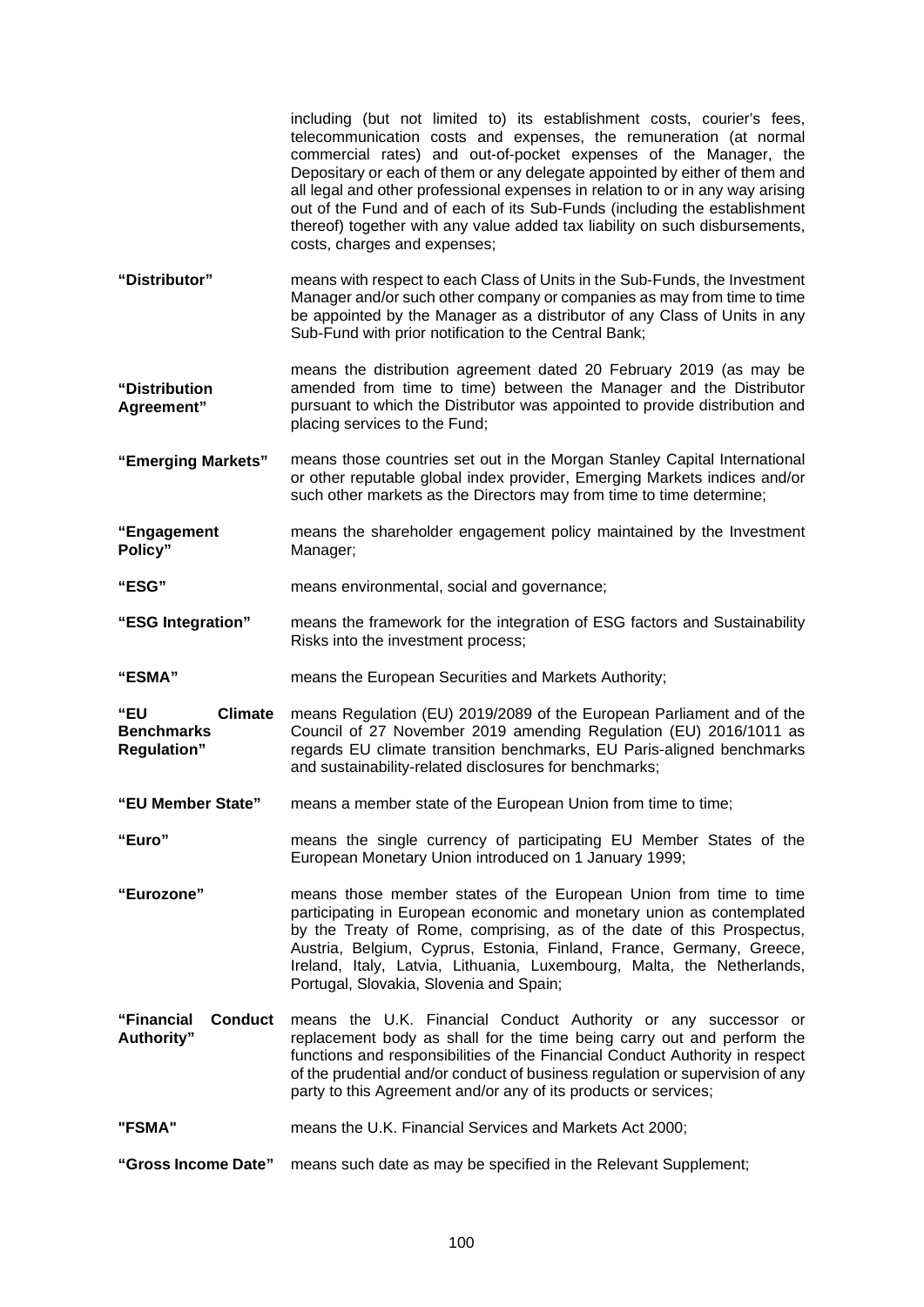| "Gross<br><b>Income</b><br>Payments"           |                                                                                                                                                                                                                                                                                                                                         | means the amount that may be paid to Unitholders as set out under "Gross"<br>Income Payments";                                                                                                                                                                                                                                                                                          |
|------------------------------------------------|-----------------------------------------------------------------------------------------------------------------------------------------------------------------------------------------------------------------------------------------------------------------------------------------------------------------------------------------|-----------------------------------------------------------------------------------------------------------------------------------------------------------------------------------------------------------------------------------------------------------------------------------------------------------------------------------------------------------------------------------------|
| "Gross<br>Period"                              | means any period ending on an Accounting Date or a Gross Income Date<br>as the Manager may select and beginning on the day following the last<br>preceding Accounting Date or the day following the last preceding Gross<br><b>Income</b><br>Income Date or the date of the initial issue of Units of a Sub-Fund as the<br>case may be; |                                                                                                                                                                                                                                                                                                                                                                                         |
| "Intermediary"                                 |                                                                                                                                                                                                                                                                                                                                         | means a person who carries on a business which consists of, or includes,<br>the receipt of payments from an investment undertaking on behalf of other<br>persons or holds Units in an investment undertaking on behalf of other<br>persons;                                                                                                                                             |
| "Investment<br>Manager"                        |                                                                                                                                                                                                                                                                                                                                         | means Mercer Global Investments Europe Limited;                                                                                                                                                                                                                                                                                                                                         |
| "Investment<br><b>Management</b><br>Agreement" |                                                                                                                                                                                                                                                                                                                                         | means the investment management agreement dated 20 February 2019 (as<br>may be amended from time to time) between the Manager and the<br>Investment Manager pursuant to which the Investment Manager was<br>appointed to provide investment management services to the Fund with<br>respect to the Sub-Funds;                                                                           |
| "Irish<br><b>Commissioners"</b>                | Revenue                                                                                                                                                                                                                                                                                                                                 | the Irish authority responsible for taxation;                                                                                                                                                                                                                                                                                                                                           |
| "KIID"                                         |                                                                                                                                                                                                                                                                                                                                         | means the key investor information document issued in relation to a Class;                                                                                                                                                                                                                                                                                                              |
| "Manager"                                      |                                                                                                                                                                                                                                                                                                                                         | means Mercer Global Investments Management Limited or such other entity<br>as may be appointed in accordance with the Central Bank requirements;                                                                                                                                                                                                                                        |
| "Net Asset Value"                              |                                                                                                                                                                                                                                                                                                                                         | means the Net Asset Value of a Sub-Fund calculated as described or<br>referred to herein;                                                                                                                                                                                                                                                                                               |
| "Net Asset Value per<br>Unit"                  |                                                                                                                                                                                                                                                                                                                                         | means, in relation to any Series or Class of Units, the Net Asset Value<br>divided by the number of Units in the relevant Series or Class of Units in<br>issue or deemed to be in issue in respect of that Sub-Fund at the relevant<br>Valuation Point subject to such adjustments, if any, as may be required in<br>relation to any Series or Class of Units in the relevant Sub-Fund; |
| "Non Fund Qualified<br>Investor"               |                                                                                                                                                                                                                                                                                                                                         | means an investor who is not:                                                                                                                                                                                                                                                                                                                                                           |
|                                                |                                                                                                                                                                                                                                                                                                                                         | (a) a pension fund; or                                                                                                                                                                                                                                                                                                                                                                  |
|                                                |                                                                                                                                                                                                                                                                                                                                         | (b) a person (other than an individual) beneficially holding Units of the Fund                                                                                                                                                                                                                                                                                                          |
|                                                |                                                                                                                                                                                                                                                                                                                                         | or of a Sub-Fund; or                                                                                                                                                                                                                                                                                                                                                                    |
|                                                |                                                                                                                                                                                                                                                                                                                                         | (c) a custodian or trustee holding Units of the Fund or of a Sub-Fund for the<br>benefit of investors referred to in (a) or (b);                                                                                                                                                                                                                                                        |
| "OECD<br>State"                                | <b>Member</b>                                                                                                                                                                                                                                                                                                                           | means a member state of the Organisation for Economic Co-operation and<br>Development from time to time;                                                                                                                                                                                                                                                                                |
| "Paris Agreement"                              |                                                                                                                                                                                                                                                                                                                                         | means an agreement among the leaders of over 180 countries to reduce<br>greenhouse gas emissions and limit the global temperature increase to                                                                                                                                                                                                                                           |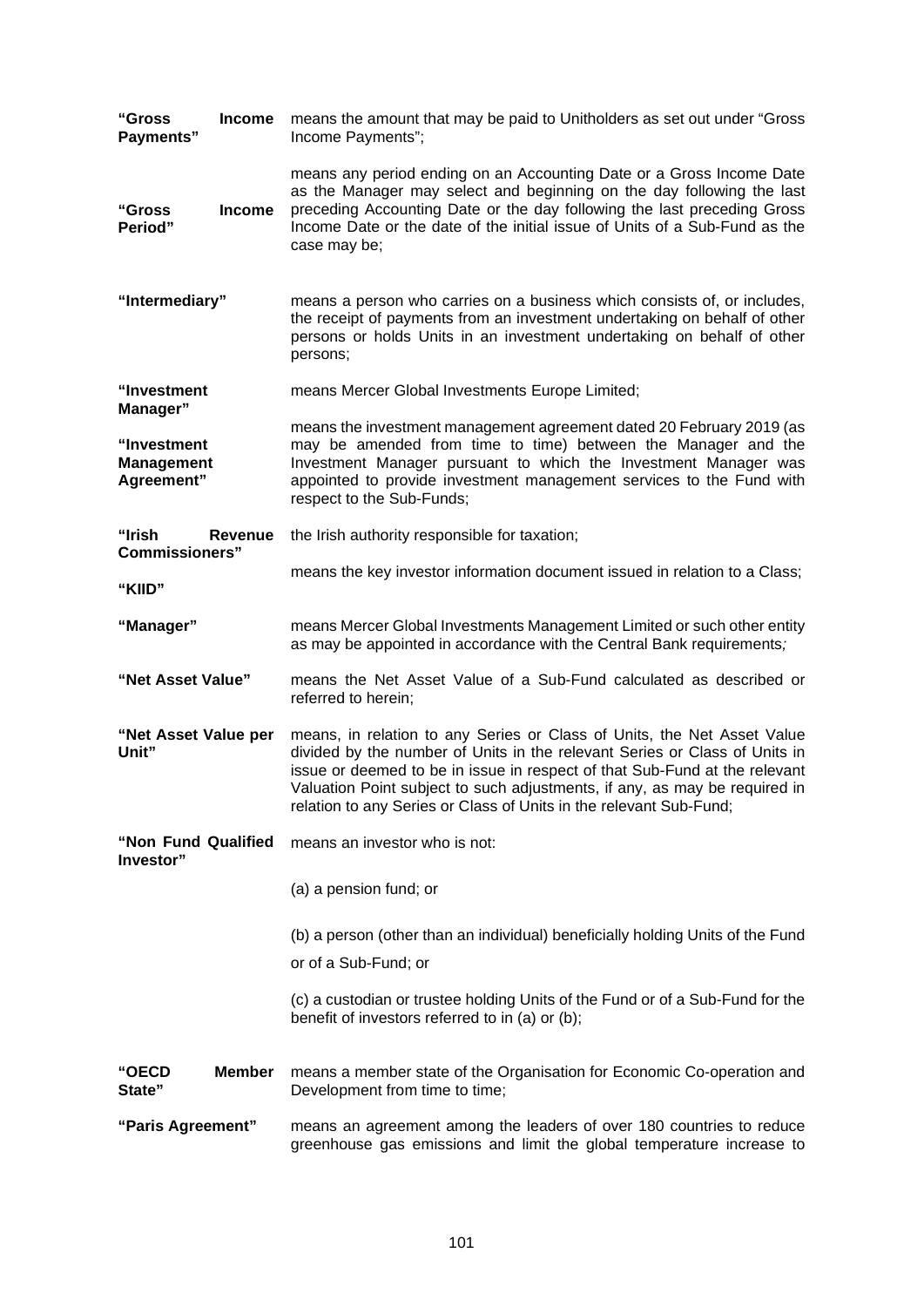below 2 degrees Celsius (3.6 F) above pre-industrial levels by the year 2100;

- **"Privacy Statement"** means the privacy statement adopted by the Manager in respect of the Fund, as amended from time to time. The current version is available via the website https://www.delegated-solutions.mercer.com/corporatepolicies.html;
- **"Prospectus"** means this document, any Relevant Supplement designed to be read and construed together with and to form part of this document and the Fund's most recent annual report and accounts (if issued) or, if more recent, its interim report and accounts;
- **"Recognised Market"**  means any recognised exchange or market listed or referred to in the Deed in accordance with the regulatory criteria as defined in the Central Bank UCITS Regulations. The Central Bank does not issue a list of approved markets. The recognised markets are listed in Appendix I hereto;
- **"Relevant Supplement"**  a document which contains specific information supplemental to this document in relation to a particular Sub-Fund and any addendums thereto;
- **"Series"** means Units designated as a particular series of Units representing a particular Sub-Fund which shall be maintained and kept separate in respect of such series of Units and which may be further sub-divided into Classes;
- **"SFDR"** means Regulation (EU) 2019/2088 of the European Parliament and of the Council of 27 November 2019 on sustainability-related disclosures in the financial services sector;
- **"Sterling" or "STG£"**  means pounds Sterling, the lawful currency of the U.K.;
- **"Sub-Funds"**  means such portfolio or portfolios of assets as the Directors may from time to time establish with the prior approval of the Depositary and the Central Bank, constituting in each case a separate fund with segregated liability and represented by a separate Series of Units and invested in accordance with the investment objective and policies applicable to such sub-fund and described in this Prospectus or in the Relevant Supplement;
- **"Sub-Investment Manager"**  means a Sub-Investment Manager or Sub-Investment Managers appointed by the Investment Manager in accordance with the requirements of the Central Bank in respect of a Sub-Fund;
- **"Sustainability Policy"**  means the sustainability policy maintained by the Investment Manager in respect of ESG Integration;
- **"Sustainability Risk"** means an environmental, social or governance event or condition that, if it occurs, could cause an actual or a potential material negative impact on the value of a Sub-Fund's investment(s);
- **"Sustainable Investment"**  means an investment in an economic activity that contributes to an environmental objective, as measured, for example, by key resource efficiency indicators on the use of energy, renewable energy, raw materials, water and land, on the production of waste, and greenhouse gas emissions, or on its impact on biodiversity and the circular economy, or an investment in an economic activity that contributes to a social objective, in particular an investment that contributes to tackling inequality or that fosters social cohesion, social integration and labour relations, or an investment in human capital or economically or socially disadvantaged communities, provided that such investments do not significantly harm any of those objectives and that the investee companies follow good governance practices, in particular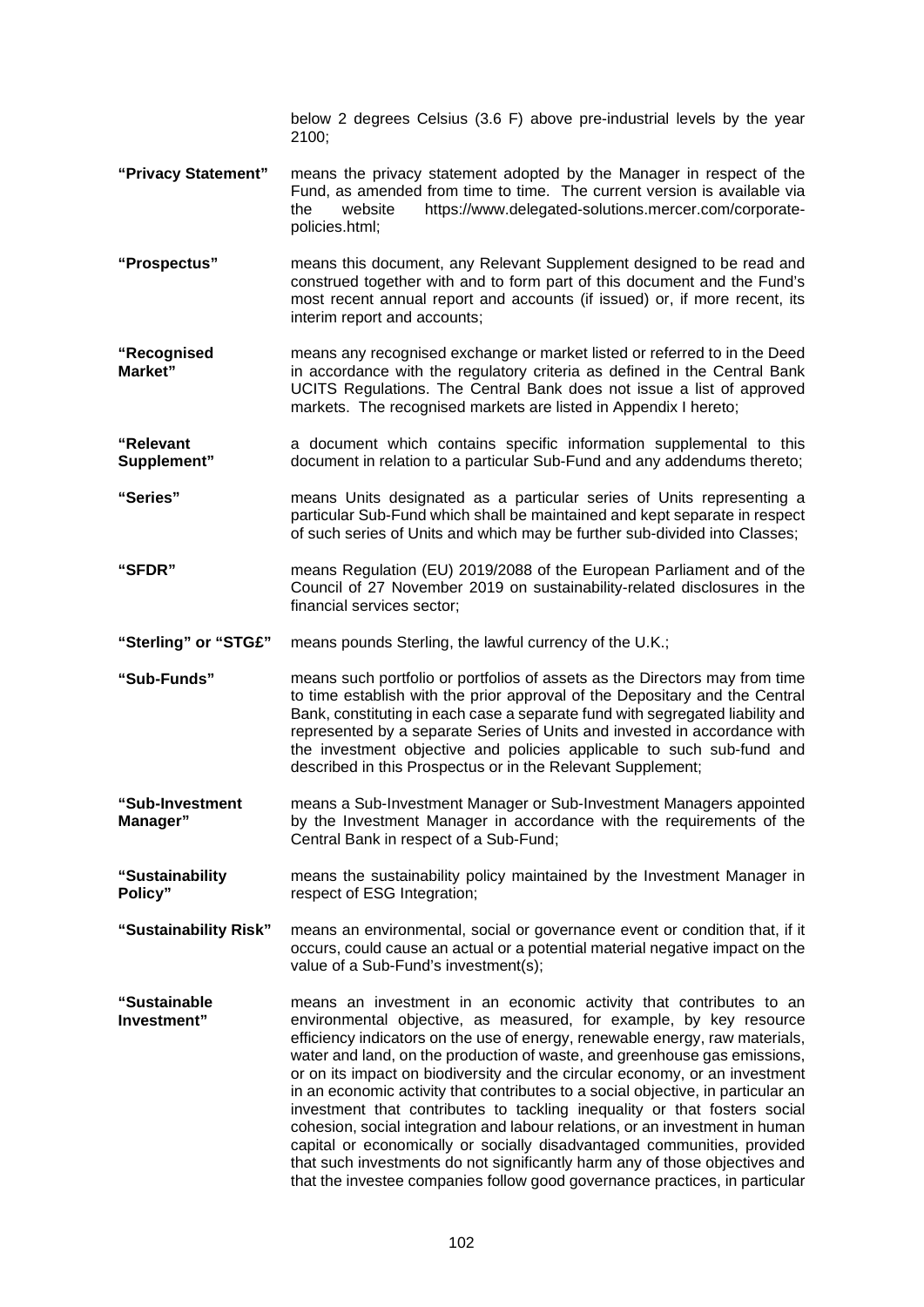|                                                                                                           | with respect to sound management structures, employee relations,<br>remuneration of staff and tax compliance, as defined in the SFDR and as<br>may be amended from time to time;                                                                                                                                                                                                                                                                                                                                                                                                                                                                                                                                                                                                                                                                                        |  |  |
|-----------------------------------------------------------------------------------------------------------|-------------------------------------------------------------------------------------------------------------------------------------------------------------------------------------------------------------------------------------------------------------------------------------------------------------------------------------------------------------------------------------------------------------------------------------------------------------------------------------------------------------------------------------------------------------------------------------------------------------------------------------------------------------------------------------------------------------------------------------------------------------------------------------------------------------------------------------------------------------------------|--|--|
| Sub-<br>"Sustainable<br>Funds"                                                                            | means Sub-Funds which meet the requirements of Article 8 or Article 9 of<br>the SFDR, as applicable;                                                                                                                                                                                                                                                                                                                                                                                                                                                                                                                                                                                                                                                                                                                                                                    |  |  |
| "Taxonomy<br><b>Regulation"</b>                                                                           | means Regulation (EU) 2020/852 of the European Parliament and of the<br>Council of 18 June 2020 on the establishment of a framework to facilitate<br>sustainable investment, and amending Regulation (EU) 2019/2088, as may<br>be amended);                                                                                                                                                                                                                                                                                                                                                                                                                                                                                                                                                                                                                             |  |  |
| "TCA"                                                                                                     | means the Taxes Consolidation Act 1997;                                                                                                                                                                                                                                                                                                                                                                                                                                                                                                                                                                                                                                                                                                                                                                                                                                 |  |  |
| "UCITS"                                                                                                   | means an undertaking for collective investment in transferable securities<br>within the meaning of the UCITS Regulations;                                                                                                                                                                                                                                                                                                                                                                                                                                                                                                                                                                                                                                                                                                                                               |  |  |
| "UCITS Regulations"                                                                                       | means the European Communities (Undertakings for Collective Investment<br>in Transferable Securities) Regulations 2011 (as amended) and all<br>applicable Central Bank regulations made or conditions imposed or<br>derogations granted thereunder, as may be amended from time to time;                                                                                                                                                                                                                                                                                                                                                                                                                                                                                                                                                                                |  |  |
| "U.K."                                                                                                    | means the United Kingdom of Great Britain and Northern Ireland;                                                                                                                                                                                                                                                                                                                                                                                                                                                                                                                                                                                                                                                                                                                                                                                                         |  |  |
| "Unit" or "Units"                                                                                         | means one undivided interest in the assets of a Sub-Fund which may be<br>further divided into different Classes of Unit;                                                                                                                                                                                                                                                                                                                                                                                                                                                                                                                                                                                                                                                                                                                                                |  |  |
| "United<br><b>Nations</b><br><b>Sustainable</b><br><b>Development Goals"</b><br>or "SDGs"<br>"Unitholder" | means a collection of 17 interlinked global goals designed to be a blueprint<br>to achieve a better and more sustainable future for all. The SDGs were set<br>in 2015 by the United Nations General Assembly and are intended to be<br>achieved by the year 2030. They address global challenges including<br>poverty, inequality, climate change, environmental degradation, peace and<br>justice;                                                                                                                                                                                                                                                                                                                                                                                                                                                                     |  |  |
|                                                                                                           | means a person or persons (other than a natural person), including the<br>holder of an office for the time being, entered on the register maintained on<br>behalf of the Fund with respect to a Sub-Fund as the holder for the time<br>being of Units and includes persons so entered as joint holders of a Unit,<br>such holder or holders being entitled to an undivided co-ownership interest<br>as tenants in common with the other holders in the assets of a Sub-Fund<br>and each a "Unitholder";                                                                                                                                                                                                                                                                                                                                                                 |  |  |
| "U.S."<br>"United<br>or<br>States"                                                                        | means the United States of America, its territories and possessions<br>including the States and the District of Columbia;                                                                                                                                                                                                                                                                                                                                                                                                                                                                                                                                                                                                                                                                                                                                               |  |  |
| "U.S.\$"<br>"U.S.<br>or<br>Dollars"                                                                       | means the lawful currency of the United States;                                                                                                                                                                                                                                                                                                                                                                                                                                                                                                                                                                                                                                                                                                                                                                                                                         |  |  |
| "U.S.<br><b>Benefit</b><br><b>Plan</b><br>Investor"                                                       | "U.S. Benefit Plan Investor" is used as defined in U.S. Department of Labor<br>Regulation 29 C.F.R. §2510.3-101 and Section 3(42) of ERISA (collectively,<br>the "Plan Asset Rule"), and includes (i) any employee benefit plan subject<br>to Part 4, Subtitle B of Title I of the U.S. Employee Retirement Income<br>Security Act of 1974, as amended; (ii) any plan to which Section 4975 of the<br>U.S. Internal Revenue Code of 1986, as amended (the "Code") applies<br>(which includes a trust described in Code Section 401(a) that is exempt from<br>tax under Code Section 501(a), a plan described in Code Section 403(a),<br>an individual retirement account or annuity described in Code Section 408<br>or 408A, a medical savings account described in Code Section 220(d), a<br>health savings account described in Code Section 223(d) and an education |  |  |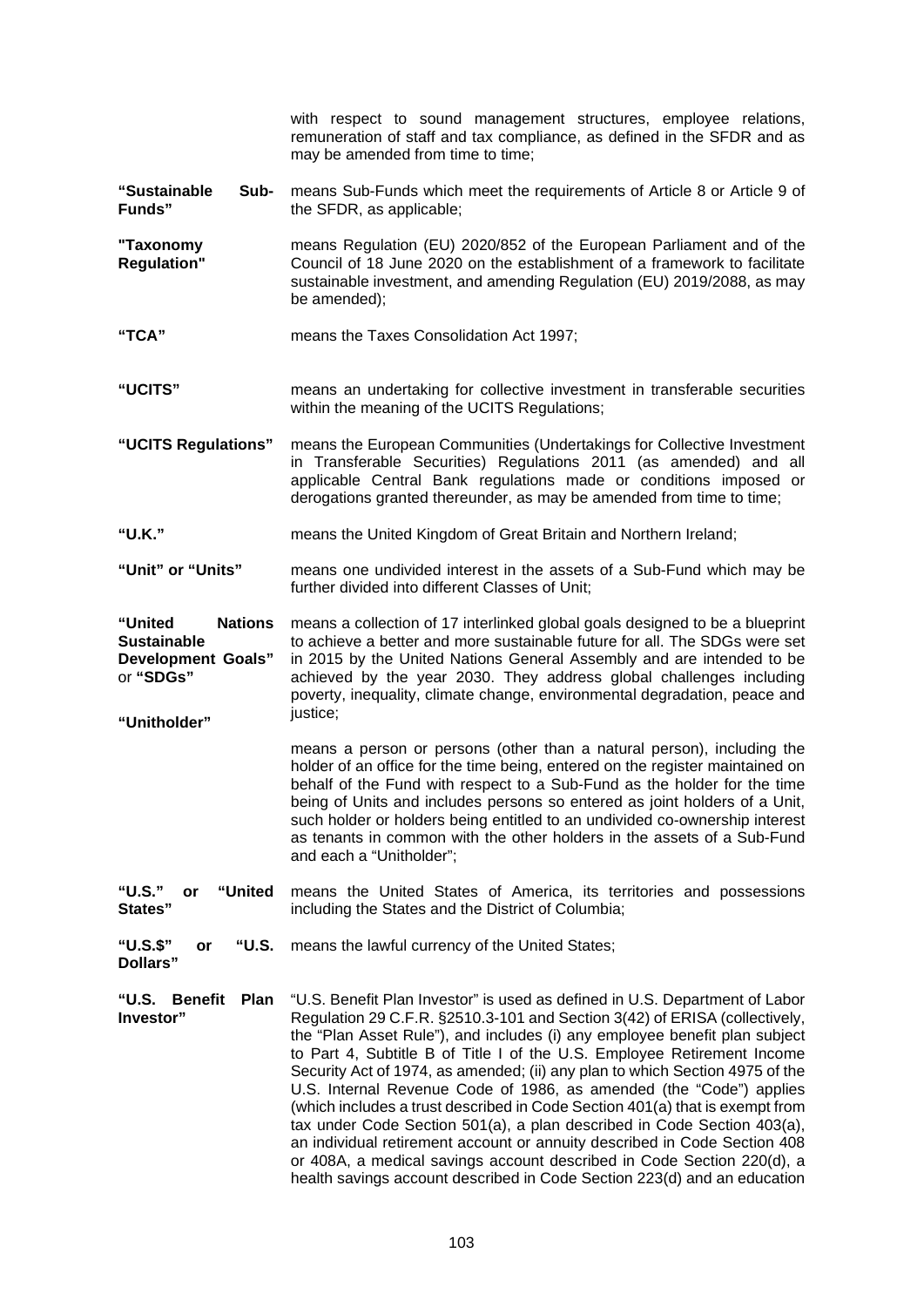savings account described in Code Section 530); and (iii) any entity whose underlying assets include plan assets by reason of a plan's investment in the entity (generally because 25% or more of a class of equity interests in the entity is owned by plans). An entity described in (iii) immediately above will be considered to hold plan assets only to the extent of the percentage of the equity interests in the entity held by U.S. Benefit Plan Investors. U.S. Benefit Plan Investors also include that portion of any insurance company's general account assets that are considered "plan assets" and (except if the entity is an investment company registered under the U.S Investment Company Act of 1940) also include assets of any insurance company separate account or bank common or collective trust in which plans invest;

**"U.S. Person"** means a person who is in either of the following two categories: (a) a person included in the definition of "U.S. person" under Rule 902 of Regulation S under the U.S. Securities Act of 1933 ("1933 Act") or (b) a person excluded from the definition of a "Non- United States person" as used in Rule 4.7 of the U.S. Commodity Futures Trading Commission ("CFTC"). For the avoidance of doubt, a person is excluded from this definition of U.S. Person only if he or it does not satisfy any of the definitions of "U.S. person" in Rule 902 and qualifies as a "Non-United States person" under CFTC Rule 4.7.

> U.S. person under Rule 902 of Regulation S under the 1933 Act includes the following:

- (i) any natural person resident in the United States;
- (ii) any partnership or corporation organised or incorporated under the laws of the United States;
- (iii) any estate of which any executor or administrator is a U.S. person;
- (iv) any trust of which any trustee is a U.S. person;
- (v) any agency or branch of a non-U.S. entity located in the United States;
- (vi) any non-discretionary account or similar account (other than an estate or trust) held by a dealer or other fiduciary for the benefit or account of a U.S. person;
- (vii) any discretionary account or similar account (other than an estate or trust) held by a dealer or other fiduciary organised, incorporated or (if an individual) resident in the United States; or
- (viii) any partnership or corporation if:
	- (a) organised or incorporated under the laws of any non-U.S. jurisdiction; and

(b) formed by a U.S. person principally for the purpose of investing in securities not registered under the 1933 Act, unless it is organised or incorporated, and owned, by accredited investors (as defined in Rule 501(a) of Regulation D under the 1933 Act) who are not natural persons, estates or trusts.

Notwithstanding the preceding paragraph, "U.S. person" under Rule 902 does not include: (i) any discretionary account or similar account (other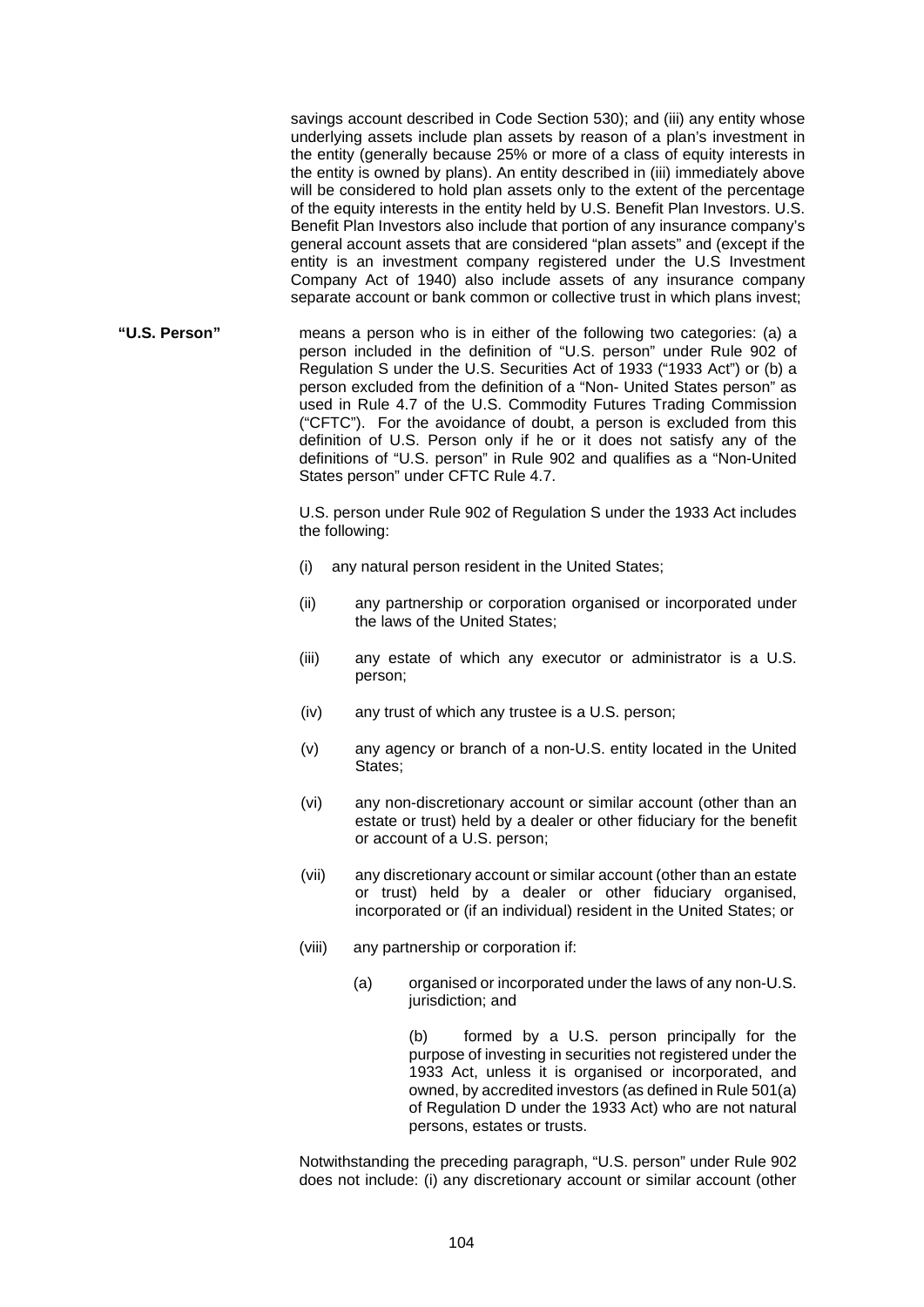than an estate or trust) held for the benefit or account of a non-U.S. person by a dealer or other professional fiduciary organised, incorporated, or (if an individual) resident in the United States; (ii) any estate of which any professional fiduciary acting as executor or administrator is a U.S. person, if (A) an executor or administrator of the estate who is not a U.S. person has sole or shared investment discretion with respect to the assets of the estate, and (B) the estate is governed by non-U.S. law; (iii) any trust of which any professional fiduciary acting as trustee is a U.S. person, if a trustee who is not a U.S. person has sole or shared investment discretion with respect to the trust assets, and no beneficiary of the trust (and no settlor if the trust is revocable) is a U.S. person; (iv) an employee benefit plan established and administered in accordance with the law of a country other than the United States and customary practices and documentation of such country; (v) any agency or branch of a U.S. person located outside the United States if (a) the agency or branch operates for valid business reasons, and (b) the agency or branch is engaged in the business of insurance or banking and is subject to substantive insurance or banking regulation, respectively, in the jurisdiction where located; and (vi) certain international organisations as specified in Rule 902(k)(2)(vi) of Regulation S under the 1933 Act, including their agencies, affiliates and pension plans.

CFTC Rule 4.7 currently provides in relevant part that the following persons are considered "Non-United States persons":

- (i) a natural person who is not a resident of the United States;
- (ii) a partnership, corporation or other entity, other than an entity organised principally for passive investment, organised under the laws of a non-U.S. jurisdiction and which has its principal place of business in a non-U.S. jurisdiction;
- (iii) estate or trust, the income of which is not subject to U.S. income tax regardless of source;
	- (iv) an entity organised principally for passive investment such as a pool, investment company or other similar entity, provided, that units of participation in the entity held by persons who do not qualify as Non-United States persons or otherwise as qualified eligible persons (as defined in CFTC Rule 4.7(a)(2) or (3)) represent in the aggregate less than 10%. of the beneficial interest in the entity, and that such entity was not formed principally for the purpose of facilitating investment by persons who do not qualify as Non-United States persons in a pool with respect to which the operator is exempt from certain requirements of Part 4 of the CFTC's regulations by virtue of its participants being Non-United States persons; and
	- (v) a pension plan for the employees, officers or principals of an entity organised and with its principal place of business outside the United States;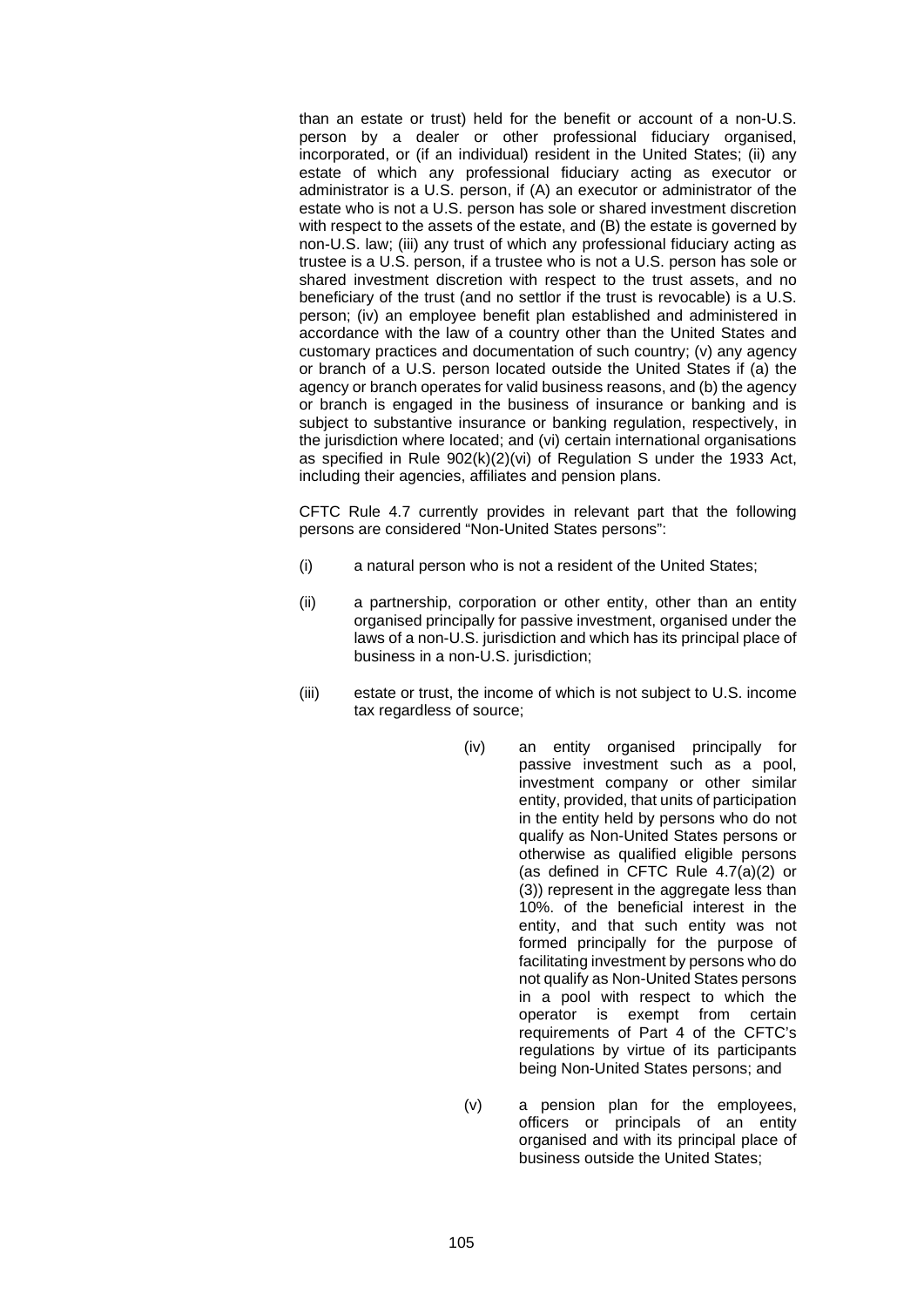**"Valuation Point"** means such time as the Directors may from time to time determine in relation to any particular Sub-Fund and disclosed in the Relevant Supplement.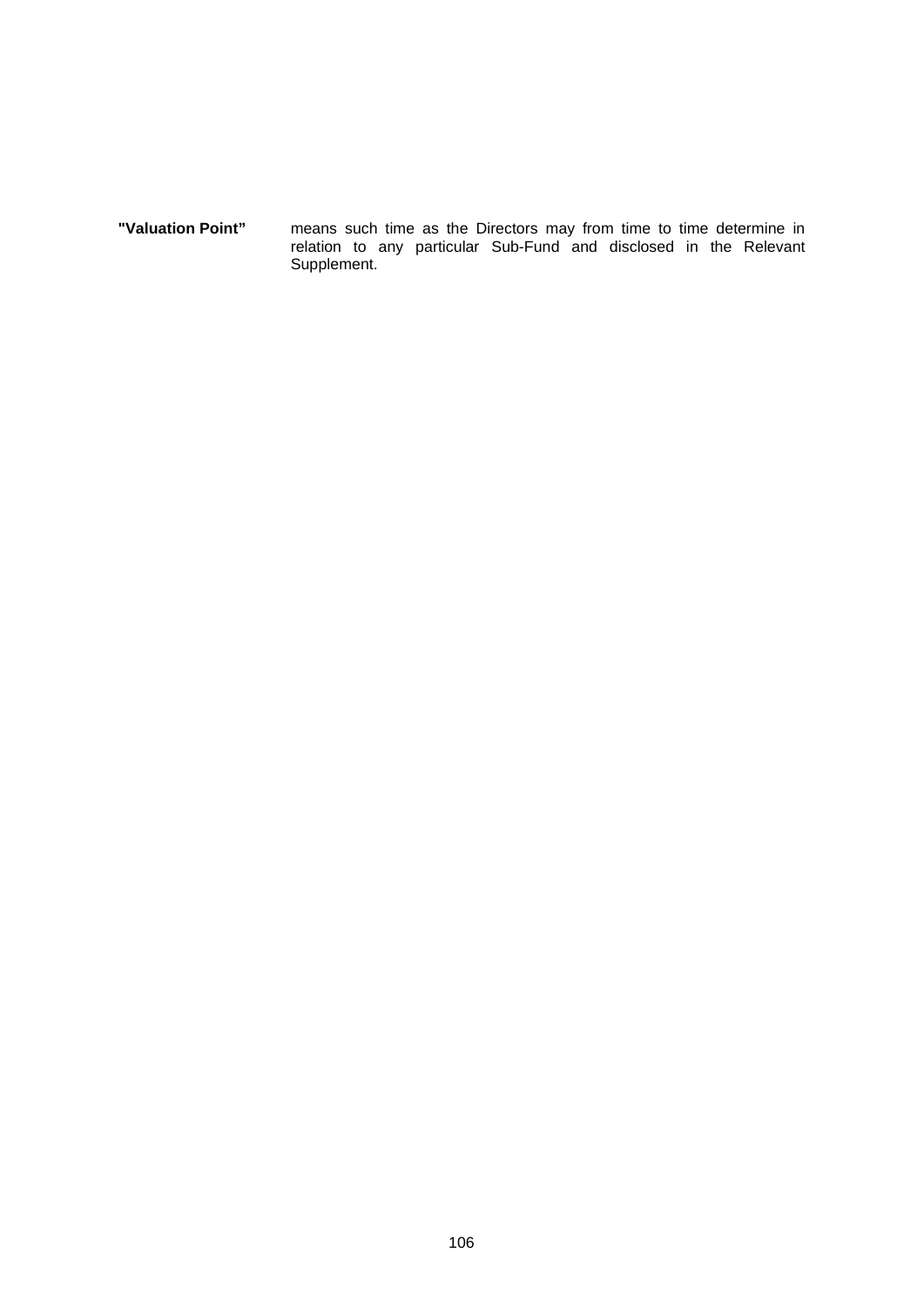## **APPENDIX I**

# **RECOGNISED MARKETS**

The following exchanges and markets constitute Recognised Markets for the purposes of this Prospectus:

(i) Any stock exchange located in any EU Member State (except for Malta), in a member state of the EEA (except Liechtenstein) or in any of the following member countries of the OECD:

> Australia, Canada, Japan, New Zealand, Norway, Switzerland, the United Kingdom and the United States of America.

(ii) Any of the following stock exchanges:

| Stock Exchange)<br>Cordoba Stock Exchange<br>La Plata Stock Exchange<br>Mendoza Stock Exchange<br>Rosario Stock Exchange<br>Bolsa de Comercio de Santa Fe<br>Mercado Abierto Electrònico (MAE)<br>Mercado a Termino de Rosario<br>Mercado de Valores de Rosario<br>Mercados de Futuros y Opciones SA (Merfox)<br><b>Bahrain</b><br>Bahrain Stock Exchange<br>Manama Stock Exchange<br>Bangladesh<br>Dhaka Stock Exchange<br>Chittagong Stock Exchange<br>Botswana Stock Exchange<br>Botswana<br>Serowe Stock Exchange<br>Brazil<br>Rio de Janeiro Stock Exchange<br>Sao Paulo Stock Exchange<br>Paulo<br>Bahia-Sergipe-Alagoas Stock Exchange<br><b>Brasilia Stock Exchange</b><br>Extremo Sul Porto Allegre Stock Exchange<br>Minas Esperito Santo Stock Exchange<br>Parana Curitiba Stock Exchange<br>Pernambuco e Paraiba Recife Stock Exchange<br>Regional Fortaleza Stock Exchange<br>Santos Stock Exchange<br>The Bulgaria Stock Exchange Sofia Ltd<br><b>Bulgaria</b><br>Chile<br>Santiago Stock Exchange | Bolsa de Valores, Mercadorias & Futuros de São<br>Valparaiso Stock Exchange<br>Bolsa Electronica de Chile<br>China<br>Shanghai Securities Exchange<br>Shenzhen Stock Exchange<br>China Interbank Bond Market<br>Colombia<br>Bogota Stock Exchange<br>Medellin Stock Exchange<br>Colombian Stock Exchange<br>Occidente Stock Exchange<br>Bolsa Nacional de Valores S.A.<br>Costa Rica | Argentina | <b>Buenos Aires Stock Exchange</b><br>Buenos Aires Floor SINAC (part of the Buenos Aires |
|------------------------------------------------------------------------------------------------------------------------------------------------------------------------------------------------------------------------------------------------------------------------------------------------------------------------------------------------------------------------------------------------------------------------------------------------------------------------------------------------------------------------------------------------------------------------------------------------------------------------------------------------------------------------------------------------------------------------------------------------------------------------------------------------------------------------------------------------------------------------------------------------------------------------------------------------------------------------------------------------------------------|--------------------------------------------------------------------------------------------------------------------------------------------------------------------------------------------------------------------------------------------------------------------------------------------------------------------------------------------------------------------------------------|-----------|------------------------------------------------------------------------------------------|
|                                                                                                                                                                                                                                                                                                                                                                                                                                                                                                                                                                                                                                                                                                                                                                                                                                                                                                                                                                                                                  |                                                                                                                                                                                                                                                                                                                                                                                      |           |                                                                                          |
|                                                                                                                                                                                                                                                                                                                                                                                                                                                                                                                                                                                                                                                                                                                                                                                                                                                                                                                                                                                                                  |                                                                                                                                                                                                                                                                                                                                                                                      |           |                                                                                          |
|                                                                                                                                                                                                                                                                                                                                                                                                                                                                                                                                                                                                                                                                                                                                                                                                                                                                                                                                                                                                                  |                                                                                                                                                                                                                                                                                                                                                                                      |           |                                                                                          |
|                                                                                                                                                                                                                                                                                                                                                                                                                                                                                                                                                                                                                                                                                                                                                                                                                                                                                                                                                                                                                  |                                                                                                                                                                                                                                                                                                                                                                                      |           |                                                                                          |
|                                                                                                                                                                                                                                                                                                                                                                                                                                                                                                                                                                                                                                                                                                                                                                                                                                                                                                                                                                                                                  |                                                                                                                                                                                                                                                                                                                                                                                      |           |                                                                                          |
|                                                                                                                                                                                                                                                                                                                                                                                                                                                                                                                                                                                                                                                                                                                                                                                                                                                                                                                                                                                                                  |                                                                                                                                                                                                                                                                                                                                                                                      |           |                                                                                          |
|                                                                                                                                                                                                                                                                                                                                                                                                                                                                                                                                                                                                                                                                                                                                                                                                                                                                                                                                                                                                                  |                                                                                                                                                                                                                                                                                                                                                                                      |           |                                                                                          |
|                                                                                                                                                                                                                                                                                                                                                                                                                                                                                                                                                                                                                                                                                                                                                                                                                                                                                                                                                                                                                  |                                                                                                                                                                                                                                                                                                                                                                                      |           |                                                                                          |
|                                                                                                                                                                                                                                                                                                                                                                                                                                                                                                                                                                                                                                                                                                                                                                                                                                                                                                                                                                                                                  |                                                                                                                                                                                                                                                                                                                                                                                      |           |                                                                                          |
|                                                                                                                                                                                                                                                                                                                                                                                                                                                                                                                                                                                                                                                                                                                                                                                                                                                                                                                                                                                                                  |                                                                                                                                                                                                                                                                                                                                                                                      |           |                                                                                          |
|                                                                                                                                                                                                                                                                                                                                                                                                                                                                                                                                                                                                                                                                                                                                                                                                                                                                                                                                                                                                                  |                                                                                                                                                                                                                                                                                                                                                                                      |           |                                                                                          |
|                                                                                                                                                                                                                                                                                                                                                                                                                                                                                                                                                                                                                                                                                                                                                                                                                                                                                                                                                                                                                  |                                                                                                                                                                                                                                                                                                                                                                                      |           |                                                                                          |
|                                                                                                                                                                                                                                                                                                                                                                                                                                                                                                                                                                                                                                                                                                                                                                                                                                                                                                                                                                                                                  |                                                                                                                                                                                                                                                                                                                                                                                      |           |                                                                                          |
|                                                                                                                                                                                                                                                                                                                                                                                                                                                                                                                                                                                                                                                                                                                                                                                                                                                                                                                                                                                                                  |                                                                                                                                                                                                                                                                                                                                                                                      |           |                                                                                          |
|                                                                                                                                                                                                                                                                                                                                                                                                                                                                                                                                                                                                                                                                                                                                                                                                                                                                                                                                                                                                                  |                                                                                                                                                                                                                                                                                                                                                                                      |           |                                                                                          |
|                                                                                                                                                                                                                                                                                                                                                                                                                                                                                                                                                                                                                                                                                                                                                                                                                                                                                                                                                                                                                  |                                                                                                                                                                                                                                                                                                                                                                                      |           |                                                                                          |
|                                                                                                                                                                                                                                                                                                                                                                                                                                                                                                                                                                                                                                                                                                                                                                                                                                                                                                                                                                                                                  |                                                                                                                                                                                                                                                                                                                                                                                      |           |                                                                                          |
|                                                                                                                                                                                                                                                                                                                                                                                                                                                                                                                                                                                                                                                                                                                                                                                                                                                                                                                                                                                                                  |                                                                                                                                                                                                                                                                                                                                                                                      |           |                                                                                          |
|                                                                                                                                                                                                                                                                                                                                                                                                                                                                                                                                                                                                                                                                                                                                                                                                                                                                                                                                                                                                                  |                                                                                                                                                                                                                                                                                                                                                                                      |           |                                                                                          |
|                                                                                                                                                                                                                                                                                                                                                                                                                                                                                                                                                                                                                                                                                                                                                                                                                                                                                                                                                                                                                  |                                                                                                                                                                                                                                                                                                                                                                                      |           |                                                                                          |
|                                                                                                                                                                                                                                                                                                                                                                                                                                                                                                                                                                                                                                                                                                                                                                                                                                                                                                                                                                                                                  |                                                                                                                                                                                                                                                                                                                                                                                      |           |                                                                                          |
|                                                                                                                                                                                                                                                                                                                                                                                                                                                                                                                                                                                                                                                                                                                                                                                                                                                                                                                                                                                                                  |                                                                                                                                                                                                                                                                                                                                                                                      |           |                                                                                          |
|                                                                                                                                                                                                                                                                                                                                                                                                                                                                                                                                                                                                                                                                                                                                                                                                                                                                                                                                                                                                                  |                                                                                                                                                                                                                                                                                                                                                                                      |           |                                                                                          |
|                                                                                                                                                                                                                                                                                                                                                                                                                                                                                                                                                                                                                                                                                                                                                                                                                                                                                                                                                                                                                  |                                                                                                                                                                                                                                                                                                                                                                                      |           |                                                                                          |
|                                                                                                                                                                                                                                                                                                                                                                                                                                                                                                                                                                                                                                                                                                                                                                                                                                                                                                                                                                                                                  |                                                                                                                                                                                                                                                                                                                                                                                      |           |                                                                                          |
|                                                                                                                                                                                                                                                                                                                                                                                                                                                                                                                                                                                                                                                                                                                                                                                                                                                                                                                                                                                                                  |                                                                                                                                                                                                                                                                                                                                                                                      |           |                                                                                          |
|                                                                                                                                                                                                                                                                                                                                                                                                                                                                                                                                                                                                                                                                                                                                                                                                                                                                                                                                                                                                                  |                                                                                                                                                                                                                                                                                                                                                                                      |           |                                                                                          |
|                                                                                                                                                                                                                                                                                                                                                                                                                                                                                                                                                                                                                                                                                                                                                                                                                                                                                                                                                                                                                  |                                                                                                                                                                                                                                                                                                                                                                                      |           |                                                                                          |
|                                                                                                                                                                                                                                                                                                                                                                                                                                                                                                                                                                                                                                                                                                                                                                                                                                                                                                                                                                                                                  |                                                                                                                                                                                                                                                                                                                                                                                      |           |                                                                                          |
|                                                                                                                                                                                                                                                                                                                                                                                                                                                                                                                                                                                                                                                                                                                                                                                                                                                                                                                                                                                                                  |                                                                                                                                                                                                                                                                                                                                                                                      |           |                                                                                          |
|                                                                                                                                                                                                                                                                                                                                                                                                                                                                                                                                                                                                                                                                                                                                                                                                                                                                                                                                                                                                                  |                                                                                                                                                                                                                                                                                                                                                                                      |           |                                                                                          |
|                                                                                                                                                                                                                                                                                                                                                                                                                                                                                                                                                                                                                                                                                                                                                                                                                                                                                                                                                                                                                  |                                                                                                                                                                                                                                                                                                                                                                                      |           |                                                                                          |
|                                                                                                                                                                                                                                                                                                                                                                                                                                                                                                                                                                                                                                                                                                                                                                                                                                                                                                                                                                                                                  |                                                                                                                                                                                                                                                                                                                                                                                      |           |                                                                                          |
|                                                                                                                                                                                                                                                                                                                                                                                                                                                                                                                                                                                                                                                                                                                                                                                                                                                                                                                                                                                                                  |                                                                                                                                                                                                                                                                                                                                                                                      |           |                                                                                          |
|                                                                                                                                                                                                                                                                                                                                                                                                                                                                                                                                                                                                                                                                                                                                                                                                                                                                                                                                                                                                                  |                                                                                                                                                                                                                                                                                                                                                                                      |           |                                                                                          |
|                                                                                                                                                                                                                                                                                                                                                                                                                                                                                                                                                                                                                                                                                                                                                                                                                                                                                                                                                                                                                  |                                                                                                                                                                                                                                                                                                                                                                                      |           |                                                                                          |
|                                                                                                                                                                                                                                                                                                                                                                                                                                                                                                                                                                                                                                                                                                                                                                                                                                                                                                                                                                                                                  |                                                                                                                                                                                                                                                                                                                                                                                      |           |                                                                                          |
|                                                                                                                                                                                                                                                                                                                                                                                                                                                                                                                                                                                                                                                                                                                                                                                                                                                                                                                                                                                                                  |                                                                                                                                                                                                                                                                                                                                                                                      |           |                                                                                          |
|                                                                                                                                                                                                                                                                                                                                                                                                                                                                                                                                                                                                                                                                                                                                                                                                                                                                                                                                                                                                                  |                                                                                                                                                                                                                                                                                                                                                                                      |           |                                                                                          |
|                                                                                                                                                                                                                                                                                                                                                                                                                                                                                                                                                                                                                                                                                                                                                                                                                                                                                                                                                                                                                  |                                                                                                                                                                                                                                                                                                                                                                                      |           |                                                                                          |
|                                                                                                                                                                                                                                                                                                                                                                                                                                                                                                                                                                                                                                                                                                                                                                                                                                                                                                                                                                                                                  |                                                                                                                                                                                                                                                                                                                                                                                      |           |                                                                                          |
|                                                                                                                                                                                                                                                                                                                                                                                                                                                                                                                                                                                                                                                                                                                                                                                                                                                                                                                                                                                                                  |                                                                                                                                                                                                                                                                                                                                                                                      |           |                                                                                          |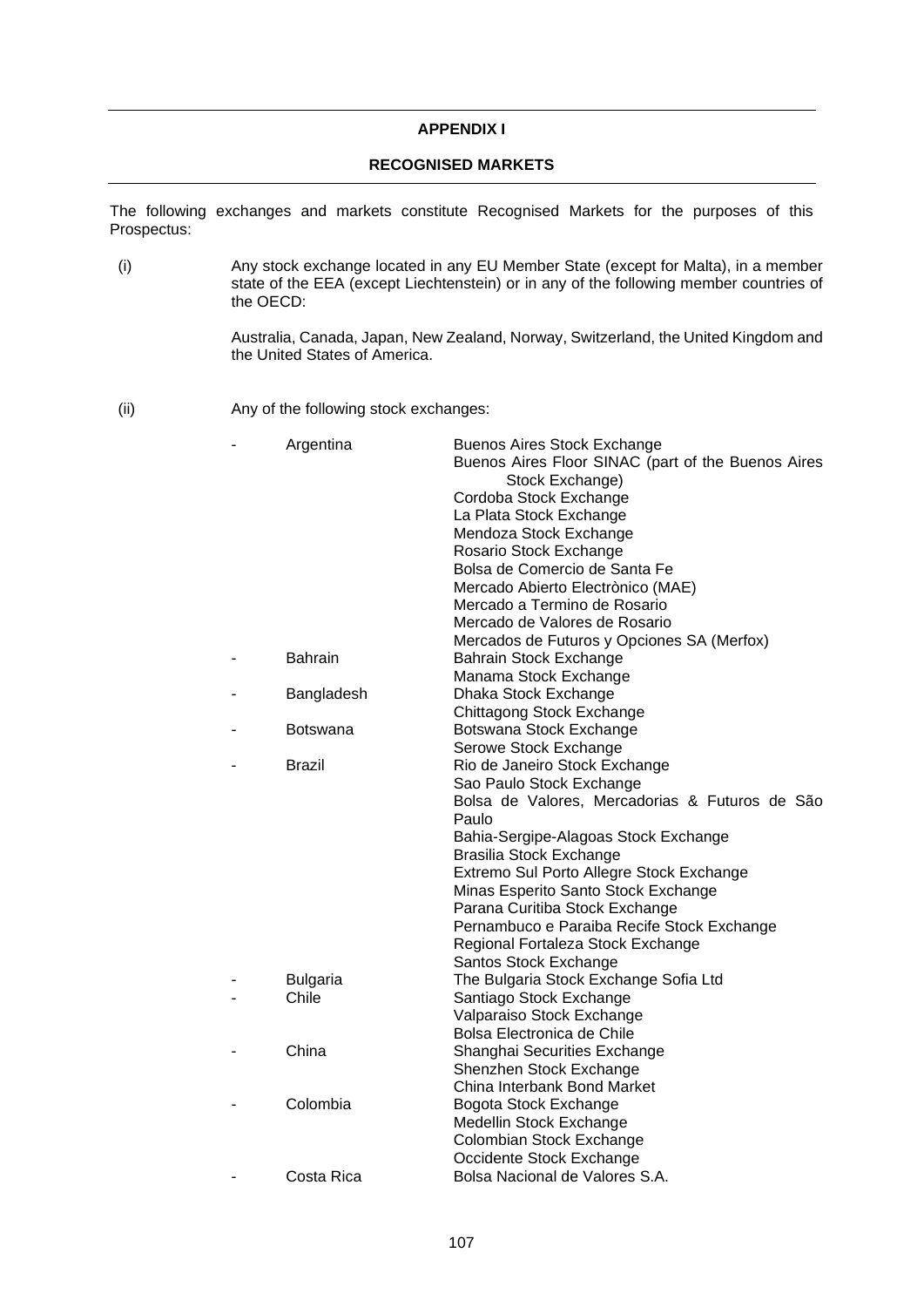|                  | San Jose Stock Exchange                                               |
|------------------|-----------------------------------------------------------------------|
| Croatia          | Zagreb Stock Exchange                                                 |
| Egypt            | Cairo and Alexandria Stock Exchange                                   |
|                  | Egyptian Exchange                                                     |
| Georgia          | <b>Georgian Central Securities Depository</b>                         |
| Ghana            | Ghana Stock Exchange                                                  |
| Hong Kong        | The Stock Exchange of Hong Kong Limited                               |
|                  | <b>Growth Enterprise Market</b>                                       |
| Iceland          | Iceland Stock Exchange                                                |
|                  | <b>OMX Nordic Exchange</b>                                            |
| India            | The National Stock Exchange of India                                  |
|                  | The Stock Exchange, Mumbai                                            |
|                  | Delhi Stock Exchange                                                  |
|                  | Ahmedabad Stock Exchange                                              |
|                  | Bangalore Stock Exchange                                              |
|                  | Cochin Stock Exchange                                                 |
|                  | Guwahati Stock Exchange                                               |
|                  | Magadh Stock Exchange                                                 |
|                  | Pune Stock Exchange                                                   |
|                  | <b>Hyderabad Stock Exchange</b>                                       |
|                  | Ludhiana Stock Exchange                                               |
|                  | Uttar Pradesh Stock Exchange                                          |
|                  | Calcutta Stock Exchange                                               |
|                  | Bombay Stock Exchange                                                 |
|                  | Madras Stock Exchange                                                 |
| Indonesia        | Indonesia Stock Exchange                                              |
|                  | Surabaya Stock Exchange                                               |
| <b>Israel</b>    | Tel Aviv Stock Exchange Limited                                       |
| Jordan           | Amman Stock Exchange                                                  |
| Kazakhstan       | Kazakhstan Stock Exchange                                             |
| Kenya            | Nairobi Stock Exchange                                                |
| Kuwait           | Kuwait Stock Exchange                                                 |
| Malaysia         | Bursa Malaysia Bhd                                                    |
|                  | Bumiputra Stock Exchange                                              |
| <b>Mauritius</b> | <b>Stock Exchange of Mauritius</b>                                    |
| Mexico           | Mexico Stock Exchange                                                 |
|                  | Mercado Mexicana de Derivados                                         |
| Morocco          | Casablanca Stock Exchange                                             |
| Namibia          | Namibian Stock Exchange                                               |
| Nigeria          | Nigerian Stock Exchange                                               |
|                  | Kaduna Stock Exchange                                                 |
| Oman             | Port Harcourt Stock Exchange<br><b>Muscat Securities Market (MSM)</b> |
| Pakistan         | Karachi Stock Exchange                                                |
|                  | Lahore Stock Exchange                                                 |
|                  | <b>Islamabad Stock Exchange</b>                                       |
| Panama           | Bolsa de Panama General                                               |
| Peru             | Lima Stock Exchange                                                   |
| Philippines      | Philippines Stock Exchange                                            |
| Qatar            | Qatar Stock Exchange                                                  |
|                  | <b>Doha Securities Market</b>                                         |
| Romania          | <b>Bucharest Stock Exchange</b>                                       |
| Russia           | Moscow Exchange Level 1                                               |
|                  | Moscow Exchange Level 2                                               |
| Saudi Arabia     | The Tadawul Stock Exchange                                            |
|                  | Riyadh Stock Exchange                                                 |
| Serbia           | Belgrade Stock Exchange                                               |
| Singapore        | Singapore Stock Exchange                                              |
|                  | <b>SESDAQ</b>                                                         |
| South Africa     | Bond Exchange of South Africa                                         |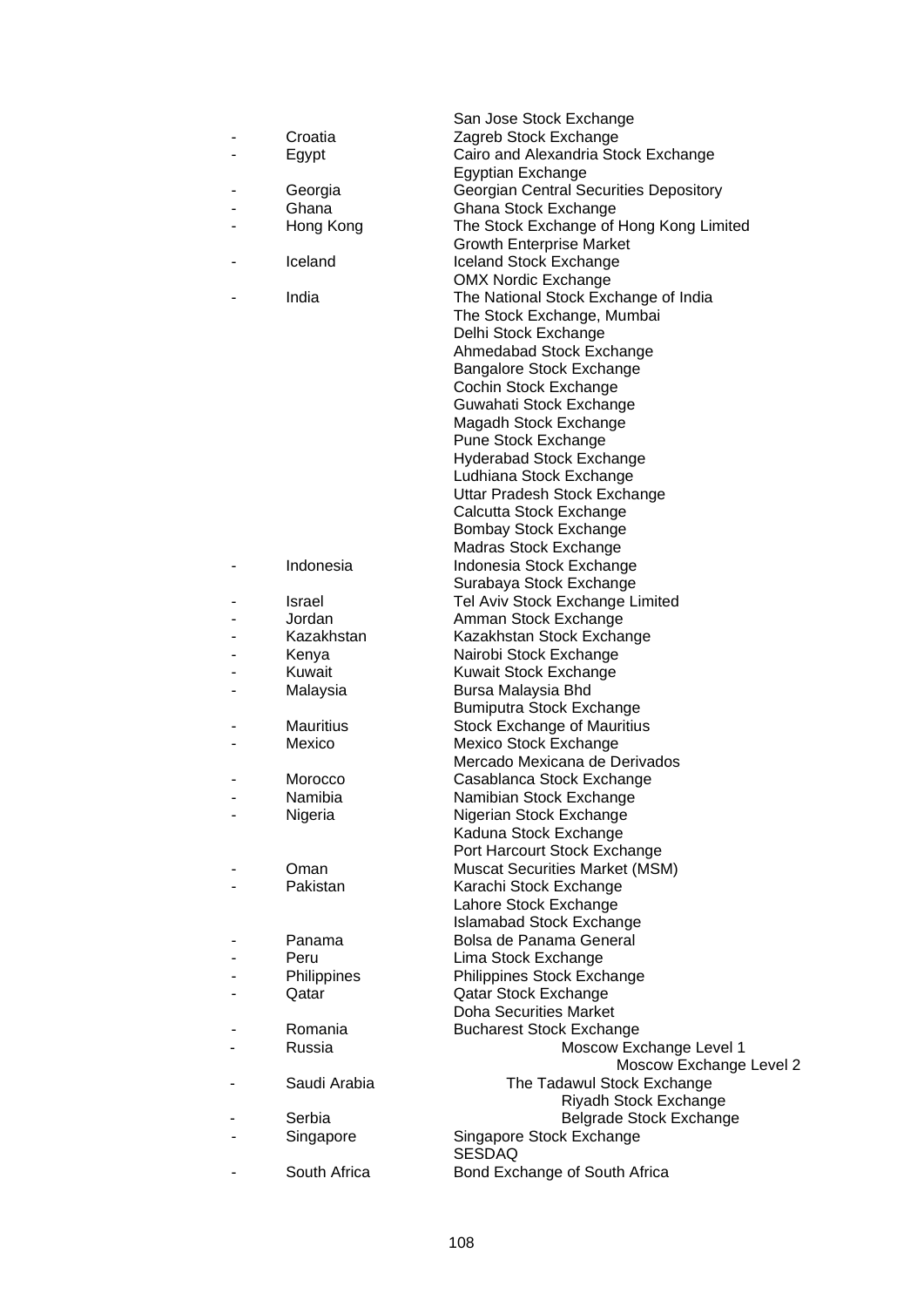|         |                             | Johannesburg Stock Exchange                         |
|---------|-----------------------------|-----------------------------------------------------|
|         | South Korea                 | Korea Exchange, Inc. (KRX)                          |
|         |                             | <b>KRX Stock Market Division (KRX KOSPI Market)</b> |
|         |                             | KRX Futures Market Division (KRX Derivatives        |
| Market) |                             |                                                     |
|         |                             | KRX Korea Securities Dealers Association Automated  |
|         |                             | Quotation (KOSDAQ) Division                         |
|         | Sri Lanka                   | Colombo Stock Exchange                              |
|         | Taiwan                      | Taiwan Stock Exchange                               |
|         |                             | GreTai Securities Market (GTSM)                     |
|         |                             | Taiwan Futures Exchange (TAIFEX)                    |
|         | Thailand                    | Stock Exchange of Thailand                          |
|         |                             | Market for Alternative Investments (MAI)            |
|         | Tunisia                     | Tunisia Stock Exchange                              |
|         | Turkey                      | <b>Istanbul Stock Exchange</b>                      |
|         | Uganda                      | Kampala Stock Exchange                              |
|         | Ukraine                     | <b>Ukrainian Stock Exchange</b>                     |
|         |                             | First Securities Trading System (PFTS)              |
|         |                             | Ukrainian Interbank Currency Exchange               |
|         | <b>United Arab Emirates</b> | Abu Dhabi Securities Exchange                       |
|         |                             | Dubai Financial Market                              |
|         |                             | <b>NASDAQ Dubai</b>                                 |
|         |                             | Borse Dubai                                         |
|         |                             | Dubai Gold and Commodities Exchange                 |
|         |                             | Dubai Mercantile Exchange                           |
|         | Uruguay                     | Montevideo Stock Exchange                           |
|         |                             | Rospide Sociedad De Bolsa S.A                       |
|         | Vietnam                     | Vietnam Stock Exchange                              |
|         |                             | Ho Chi Minh Stock Exchange                          |
|         |                             | Ho Chi Minh Securities Trading Center               |
|         |                             | Hanoi Securities Trading Center                     |
|         | Zambia                      | Lusaka Stock Exchange                               |
|         | Zimbabwe                    | Zimbabwe Stock Exchange                             |
|         |                             |                                                     |

- (iii) The following exchanges or markets:
	- the market organised by the International Capital Market Association;
	- The U.K. market (i) conducted by banks and other institutions regulated by the Financial Conduct Authority and subject to the Inter-Professional Conduct provisions of the Financial Service Authority's Market Conduct Sourcebook and (ii) in non-investment products which are subject to the guidance contained in the "Non-Investment Products Code" drawn up by the participants in the London Market, including the Financial Service Authority and the Bank of England (formerly known as "The Grey Paper");
	- (a) NASDAQ in the United States, (b) the market in the US government securities conducted by the primary dealers regulated by the Federal Reserve Bank of New York; and (c) the over-the-counter market in the United States conducted by primary dealers and secondary dealers regulated by the Securities and Exchange Commission and the Financial Industry Regulatory Authority (FINRA) and by banking institutions regulated by the US Comptroller of Currency, the Federal Reserve System or Federal Deposit Insurance Corporation;
	- the over-the-counter market in Japan regulated by the Securities Dealers Association of Japan;
	- AIM the alternative investment market in the United Kingdom regulated and operated by the London Stock Exchange;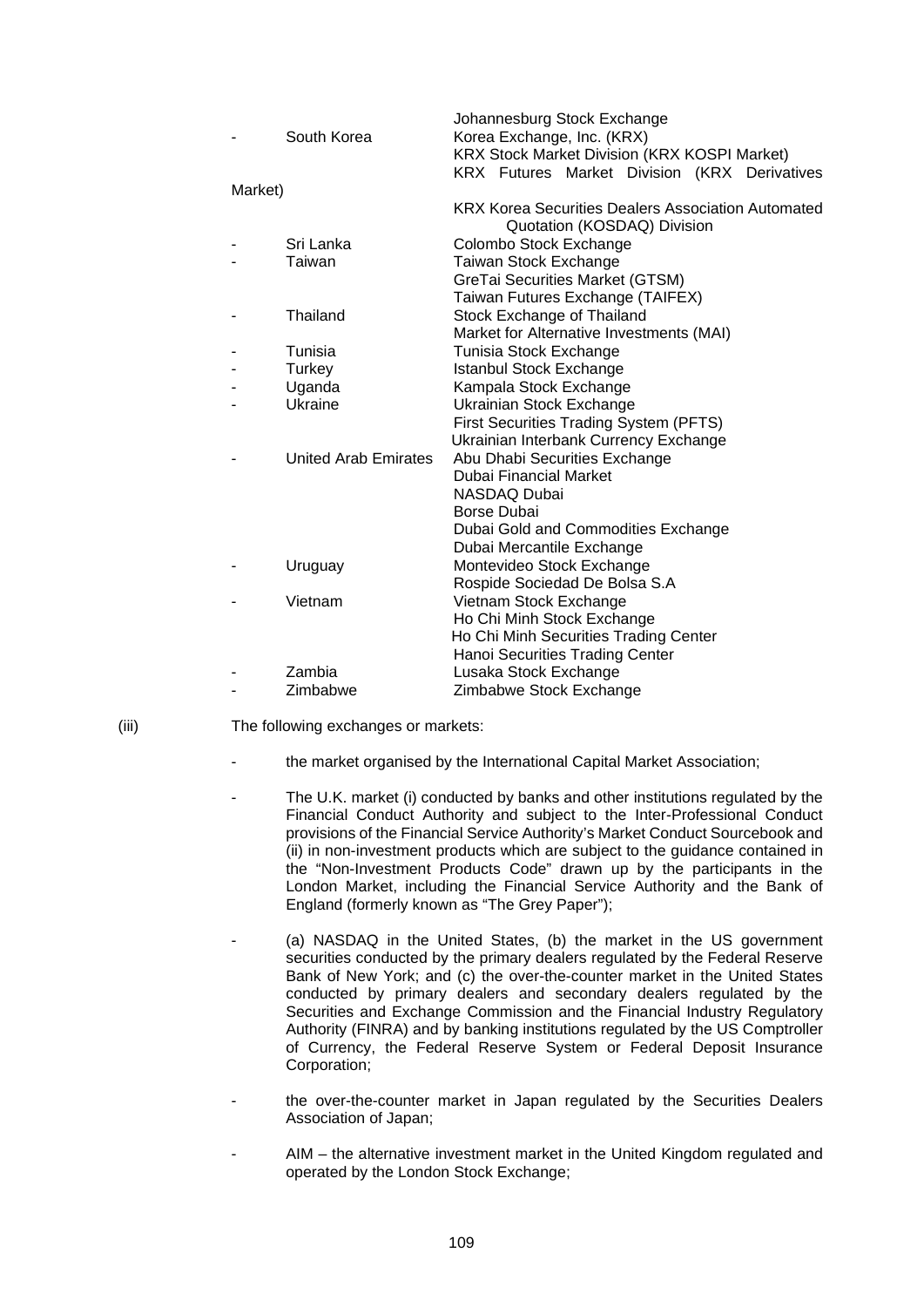- the French market for "Titres de Creance Negotiable" (over-the-counter market in negotiable instruments);
- the over-the-counter market in Canadian Government Bonds, regulated by the Investment Dealers Association of Canada;
- any organised exchange or market in the EEA or the United Kingdom on which futures or options contracts are regularly traded; and
- any stock exchange approved in a member state of the EEA or the United Kingdom.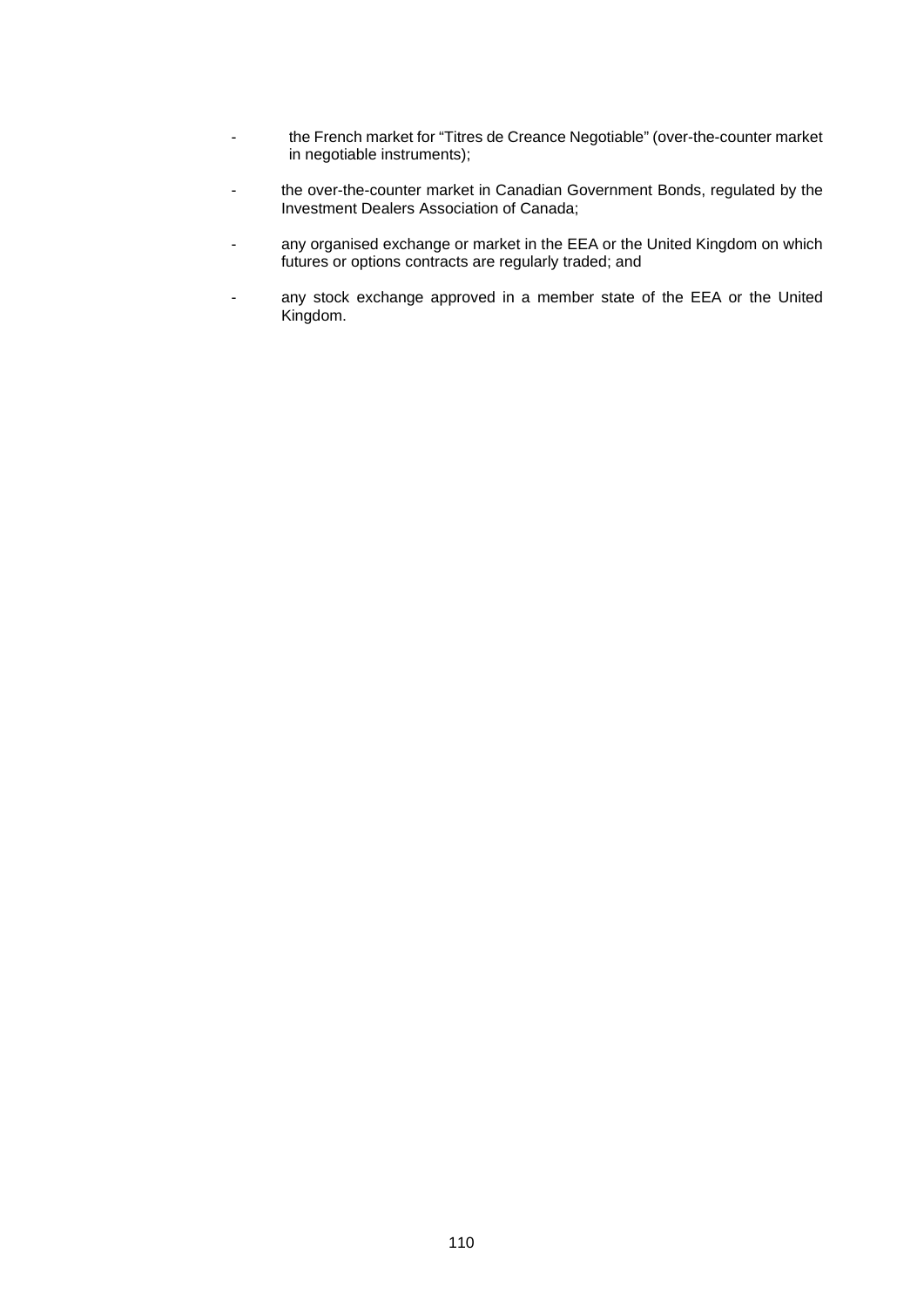## **DERIVATIVES MARKETS**

In the case of an investment in financial derivative instruments, in any derivative market approved in a member state of the European Economic Area (except Malta), any member country of the OECD outlined above in (i), and the following exchanges or markets:

| -        | America        | American Stock Exchange<br>Chicago Mercantile Exchange<br>Chicago Board of Options Exchange<br>Chicago Board of Trade<br>Kansas City Board of Trade<br>Mid-American Commodity Exchange<br>Minneapolis Grain Exchange<br>New York Board of Trade |
|----------|----------------|-------------------------------------------------------------------------------------------------------------------------------------------------------------------------------------------------------------------------------------------------|
|          |                | New York Mercantile Exchange                                                                                                                                                                                                                    |
|          | Australia      | <b>Sydney Futures Exchange</b>                                                                                                                                                                                                                  |
| -        | Bermuda        | International Futures Exchange (Bermuda) Ltd                                                                                                                                                                                                    |
| -        | Brazil         | Bolsa de Valores, Mercadorias & Futuros de São                                                                                                                                                                                                  |
| Paulo    |                |                                                                                                                                                                                                                                                 |
| -        | Canada         | Montreal Derivatives Exchange (XMOD)                                                                                                                                                                                                            |
| -        | Cayman Islands | Cayman Islands Stock Exchange                                                                                                                                                                                                                   |
| -        | China          | Shanghai Futures Exchange                                                                                                                                                                                                                       |
| -        | Egypt          | Egyptian Exchange                                                                                                                                                                                                                               |
| -        | Hong Kong      | Hong Kong Futures Exchange                                                                                                                                                                                                                      |
|          |                | The Stock Exchange of Hong Kong                                                                                                                                                                                                                 |
|          |                | <b>Growth Enterprise Market</b>                                                                                                                                                                                                                 |
|          | India          | The Bombay Stock Exchange (The Stock Exchange,                                                                                                                                                                                                  |
|          |                | Mumbai)                                                                                                                                                                                                                                         |
|          |                | The National Stock Exchange of India, Limited                                                                                                                                                                                                   |
|          | Indonesia      | Jakarta Futures Exchange                                                                                                                                                                                                                        |
|          | Japan          | <b>Tokyo Derivatives Exchange</b>                                                                                                                                                                                                               |
| -        | South Korea    | Korea Exchange, Inc. (Futures Market Division)                                                                                                                                                                                                  |
| -        | Malaysia       | Bursa Malaysia Derivatives Berhad                                                                                                                                                                                                               |
|          |                | Kuala Lumpur Options and Financial Futures                                                                                                                                                                                                      |
| Exchange |                |                                                                                                                                                                                                                                                 |
|          |                | Bursa Malaysia Bhd                                                                                                                                                                                                                              |
|          | Mexico         | Mexican Derivatives Exchange                                                                                                                                                                                                                    |
| -        | Taiwan         | Taiwan Stock Exchange                                                                                                                                                                                                                           |
|          |                | Taiwan Futures Exchange                                                                                                                                                                                                                         |
| -        | Thailand       | <b>Thailand Futures Exchange Plc</b>                                                                                                                                                                                                            |
|          | Turkey         | Turkdex (Istanbul)                                                                                                                                                                                                                              |
| -        | Singapore      | Singapore Exchange                                                                                                                                                                                                                              |
|          |                | Singapore Exchange Derivatives Trading Limited                                                                                                                                                                                                  |
|          |                | (formerly SIMEX, the Singapore<br>International                                                                                                                                                                                                 |
| Monetary |                | Exchange)                                                                                                                                                                                                                                       |
|          | South Africa   | Johannesburg Stock Exchange                                                                                                                                                                                                                     |
|          |                | JSE Securities Exchange South Africa                                                                                                                                                                                                            |
|          |                |                                                                                                                                                                                                                                                 |
|          |                | South Africa Futures Exchange                                                                                                                                                                                                                   |
|          |                |                                                                                                                                                                                                                                                 |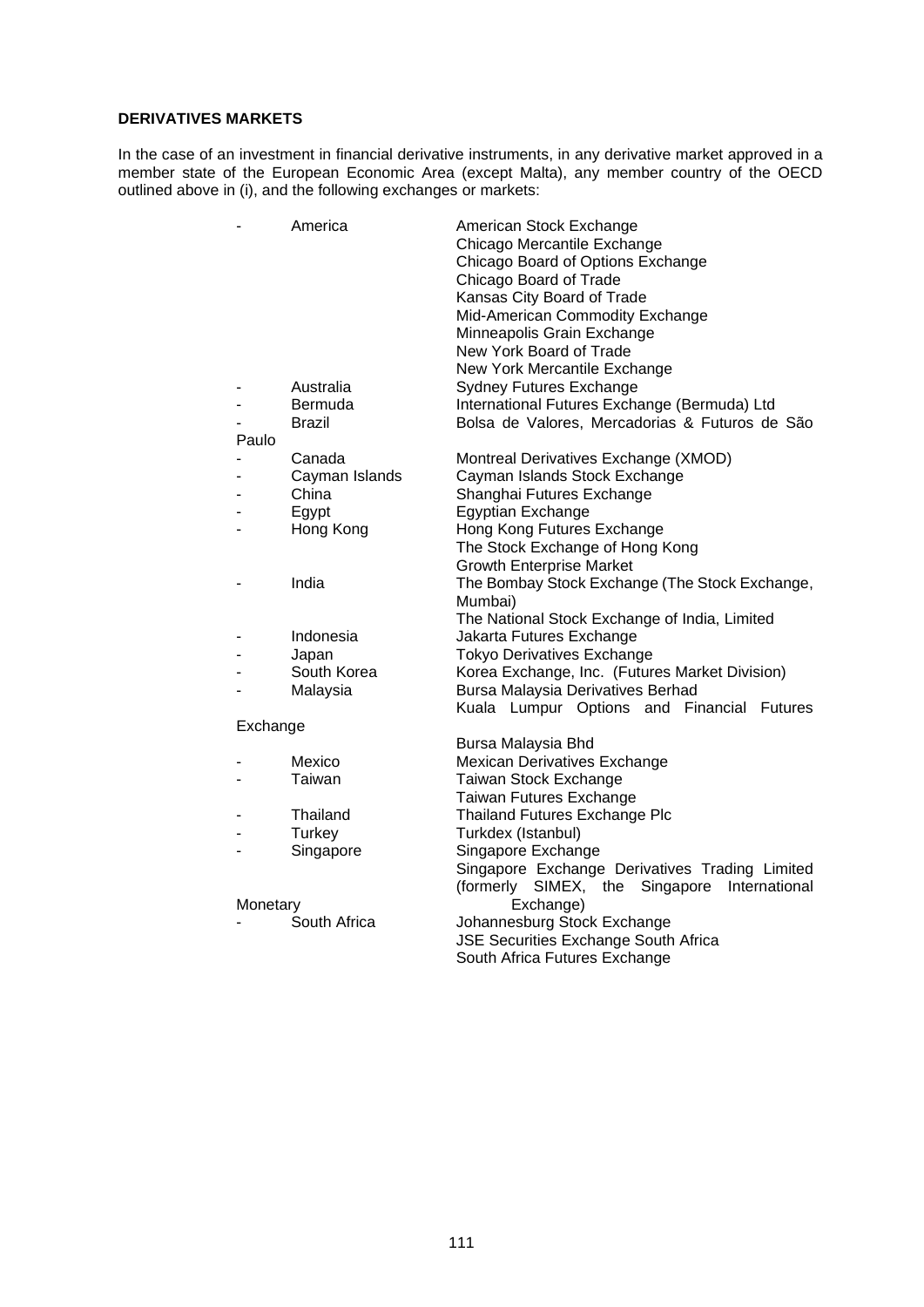## **APPENDIX II**

## **EFFICIENT PORTFOLIO MANAGEMENT**

**This section of the Prospectus clarifies the instruments and/or strategies which the Fund may use for efficient portfolio management purposes or short term investment purposes. Where derivative instruments are used for hedging purposes, details of the derivative instruments to be used will be specifically disclosed in the Relevant Supplement.** 

Each of the Sub-Funds may use the techniques and instruments for efficient portfolio management which are set out below. If this is intended, this will be indicated in the Relevant Supplement, which shall cross refer to this Appendix II. Investors should note that the Fund shall comply with the conditions and limits laid down from time to time by the Central Bank under the UCITS Regulations and set out below.

The Fund may employ investment techniques and instruments for efficient portfolio management of the assets of the Fund or of any Sub-Fund and for short term investment purposes under the conditions and within the limits stipulated by the Central Bank under the UCITS Regulations and described below. The Fund may, for the purposes of hedging (whether against currency exchange or interest rate risks or otherwise), enter into put and call options, spot and forward contracts, financial futures, stock and bond index futures contracts, Repo Contracts and securities lending agreements. In particular, a Sub-Fund may seek to hedge its investments against currency fluctuations which are adverse to its Base Currency by utilising currency options, futures contracts and forward foreign exchange contracts.

A Sub-Fund may also from time to time make use of exchange traded funds and other futures contracts for the purpose of efficient portfolio management to enable it to maintain the appropriate exposure to stock markets in accordance with the relevant Sub-Investment Manager's recommended overall asset allocation. The use of exchange traded funds and other futures contracts by the Fund will be subject to the conditions and limits laid down by the Central Bank under the UCITS Regulations.

The Sub-Funds may use mortgage dollar rolls for efficient portfolio management purposes, including as a cost-efficient substitute for a direct exposure or for performance enhancement purposes.

To the extent a Sub-Fund engages in Repo Contracts, securities lending or total return swaps, further details of those securities financing transactions will be disclosed in the Relevant Supplement and the permitted investments of the relevant Sub-Fund may be subject to such securities financing transactions.

## **Collateral and Use of Efficient Portfolio Management Techniques**

The Manager shall ensure that all revenues arising from efficient portfolio management techniques and instruments, net of direct and indirect costs, are returned to the relevant Sub-Fund. To the extent that the Fund engages in securities lending in respect of the Sub-Fund it may appoint a securities lending agent which may receive a fee in relation to its securities lending activities. Any such securities lending agent may be an affiliate of the Depositary. Any operational costs incurred by the securities lending agent arising from such securities lending activities shall be borne out of its fee. In addition, any direct and indirect operating costs arising from such securities lending activities incurred by the Investment Manager (or its delegate) shall be reimbursed by the relevant Sub-Fund.

The Sub-Fund may enter into Repo Contracts and securities lending arrangements for the purposes of efficient portfolio management subject to the conditions and limits set out in the Central Bank UCITS Regulations. Under a repurchase agreement, the Sub-Fund acquires securities from a seller (for example, a bank or securities dealer) who agrees, at the time of sale, to repurchase the securities at a mutually agreed-upon date and price, thereby determining the yield to the Sub-Fund during the term of the repurchase agreement. The resale price reflects the purchase price plus an agreed upon market rate of interest which is unrelated to the coupon rate or maturity of the purchased security. The Sub-Fund may enter into reverse repurchase agreements under which it sells a security and agrees to repurchase it at a mutually agreed upon date and price. The Sub-Fund may lend its securities to brokers, dealers and other financial organisations in accordance with normal market practice subject to the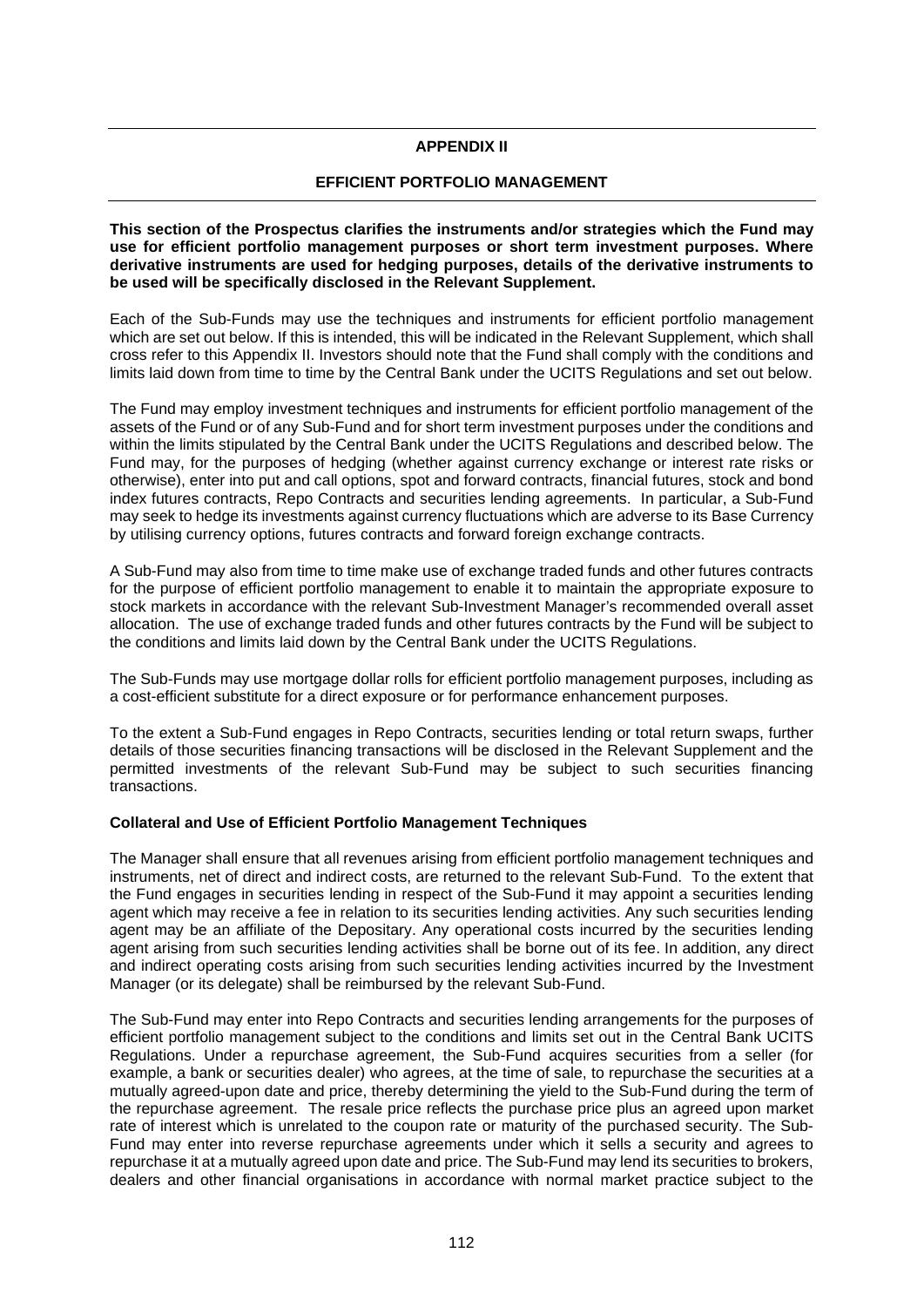conditions and limits set out in the Central Bank UCITS Regulations. Any gain or loss in the market price of the securities loaned that might occur during the term of the loan would be for the account of the Sub-Fund.

The following applies to Repo Contracts and securities lending arrangements entered into in respect of the Sub-Fund and reflects the requirements of the Central Bank and is subject to changes thereto:

- (a) Repo Contracts and securities lending may only be effected in accordance with normal market practice.
- (b) The Fund must have the right to terminate any securities lending arrangement which it has entered into at any time or demand the return of any or all of the securities loaned.
- (c) Repo Contracts, stock borrowing or securities lending do not constitute borrowing or lending for the purposes of the UCITS Regulations.
- (d) Where the Fund enters into repurchase agreements in respect of the Sub-Fund, the Fund must be able at any time to recall any securities subject to the repurchase agreement or to terminate the repurchase agreement into which it has entered. Fixed-term repurchase agreements that do not exceed seven days should be considered as arrangements on terms that allow the assets to be recalled at any time by the Fund.
- (e) Where the Fund enters into reverse repurchase agreements in respect of the Sub-Fund, the Fund must be able at any time to recall the full amount of cash or to terminate the reverse repurchase agreement on either an accrued basis or a mark-to-market basis. When the cash is recallable at any time on a mark-to-market basis, the mark-to-market value of the reverse repurchase agreement should be used for the calculation of the Net Asset Value. Fixed-term reverse repurchase agreements that do not exceed seven days should be considered as arrangements on terms that allow the assets to be recalled at any time by the Fund.
- (f) Any interest or dividends paid on securities which are the subject of such securities lending arrangements shall accrue to the benefit of the Sub-Fund.

### **Management of Collateral for OTC FDI Transactions and Efficient Portfolio Management**

Collateral obtained under the Repo Contract or securities lending arrangement or in respect of OTC FDIs ("Collateral") must at all times meet with the following criteria: (i) Liquidity: Collateral (other than cash) should be transferable securities or money market instruments (of any maturity) which must be highly liquid and traded on a regulated market or multi-lateral trading facility with transparent pricing in order that it can be sold quickly at a robust price that is close to its pre-sale valuation. Collateral received should also comply with the provisions of Regulation 74 of the UCITS Regulations; (ii) Valuation: Collateral must be capable of being valued on a daily basis and assets that exhibit high price volatility shall not be accepted as Collateral unless suitably conservative haircuts are in place. Collateral may be marked to market daily by the counterparty using its procedures, subject to any agreed haircuts, reflecting market values and liquidity risk and may be subject to variation margin requirements; (iii) Issuer credit quality: Collateral must be of high quality; (iv) Correlation: Collateral must be issued by an entity that is independent from the counterparty and is expected not to display a high correlation with the performance of the counterparty; (v) Diversification: Collateral must be sufficiently diversified in terms of country, markets and issuers with a maximum exposure to any given issuer of 20% of the Sub-Fund's Net Asset Value. When the Sub-Fund is exposed to different counterparties the different baskets of collateral should be aggregated to calculate the 20% limit of exposure to a single issuer; and (vi) Immediately Available: Collateral must be capable of being fully enforced by the Fund at any time without reference to or approval from the counterparty.

Notwithstanding the above, a Sub-Fund may be fully collateralised in different transferable securities and money market instruments issued or guaranteed by an EU Member State, one or more of its local authorities, a third country, or a public international body to which one or more EU Member States belong, as disclosed in Section 2.11 in the section of the Prospectus entitled "Investment Restrictions".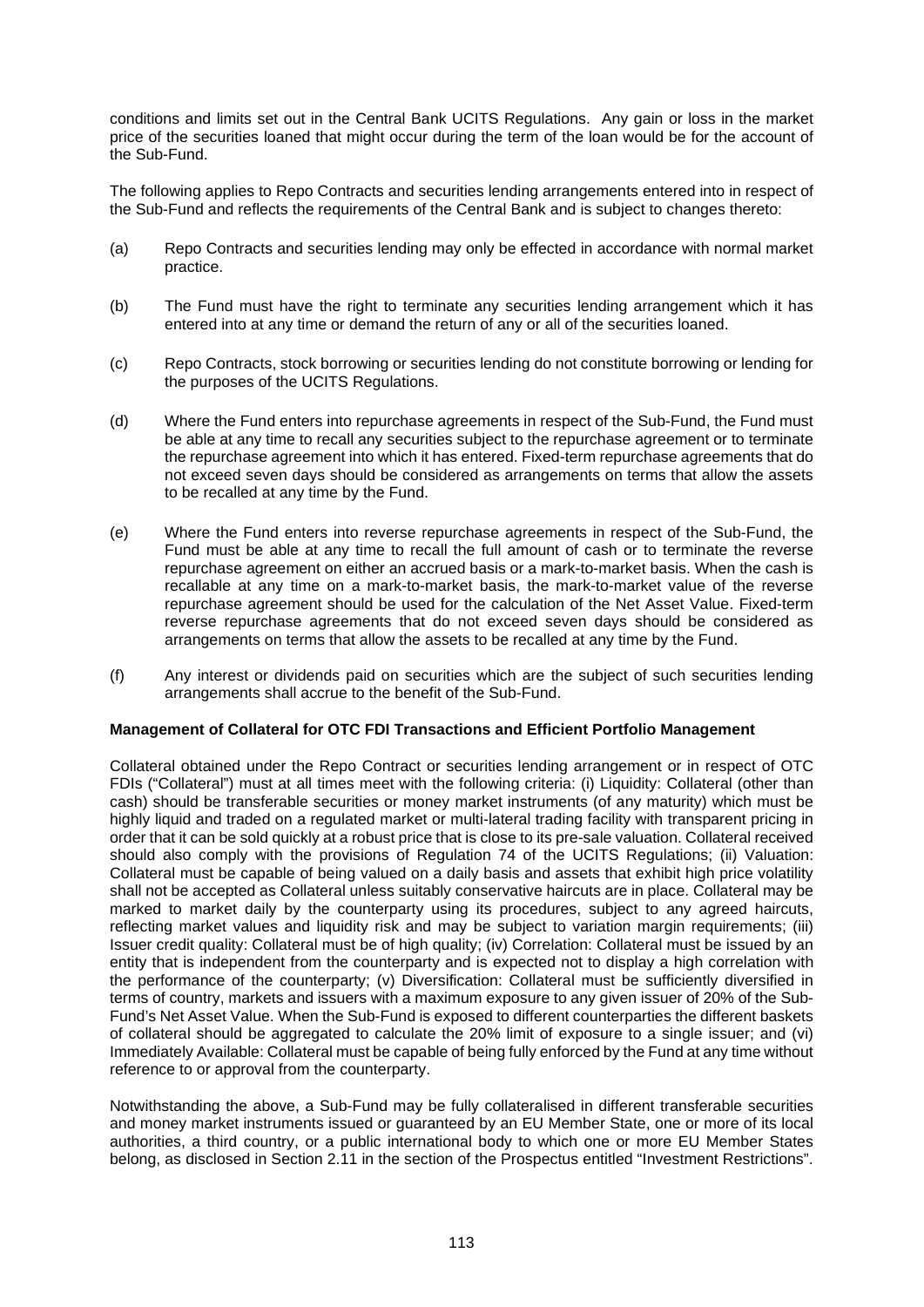Such a Sub-Fund will receive securities from at least six different issues and securities from any single issue will not account for more than 30% of the Sub-Fund's Net Asset Value.

Risks linked to the management of Collateral, including operational and legal risks, are identified and mitigated by risk management procedures employed by the Fund.

Where there is a title transfer, the Collateral received will be held by the Depositary, or its agent. For other types of collateral arrangement the collateral may be held by a third party depositary which is subject to prudential supervision and which is unrelated to the provider of the Collateral.

### **Permitted Types of Collateral**

In accordance with the above criteria, it is proposed that the Sub-Fund will accept the following types of Collateral in respect of efficient portfolio management techniques:

- (i) cash;
- (ii) government or other public securities;
- (iii) certificates of deposit issued by a credit institution authorised in the European Economic Area ((EEA) (EU Member States, Norway, Iceland, Liechtenstein), a credit institution authorised within a signatory state, other than an EU Member State or a member state of the EEA, to the Basle Capital Convergence Agreement of July 1988 (including Switzerland, Canada, Japan or the United States) or a credit institution authorised in Jersey, Guernsey, the Isle of Man, Australia, New Zealand or the United Kingdom ("**Relevant Institutions**");
- (iv) bonds / commercial paper issued by Relevant Institutions or by non-bank issuers where the issue or the issuer are rated A1 or equivalent;
- (v) repurchase agreements provided collateral received falls under categories (i)-(v) of this paragraph;
- (vi) letters of credit with a residual maturity of three months or less, which are unconditional and irrevocable and which are issued by Relevant Institutions;
- (vii) daily dealing money market funds which have and maintain a rating of triple-A or its equivalent from an internationally recognised rating agency. If investments are made in a linked fund, being a collective investment scheme that is managed, directly or delegation, by the Manager or by any other company with which the Manager is linked by common management or control, or by a substantial direct or indirect holding, no subscription, conversion or redemption charge can be made by the underlying money market fund;
- (viii) equity securities traded on a stock exchange in the EEA, Switzerland, Canada, Japan, the United States, Jersey, Guernsey, the Isle of Man, Australia, New Zealand or the United Kingdom;
- (ix) Corporate bonds (debt instruments issued by corporate entities); and
- (x) any other Collateral which is in accordance with the above criteria.

### **Acceptable Counterparties**

A Sub-Fund may only enter into OTC derivatives, Repo Contracts and securities lending arrangements with counterparties in accordance with the requirements of the Central Bank UCITS Regulations where a credit assessment has been undertaken.

In respect of (i) counterparties to OTC derivative contracts which are not credit institutions within the categories set out in the Central Bank UCITS Regulations; and (ii) counterparties to Repo Contracts, total return swaps and securities lending arrangements, where the counterparty is subject to a credit rating by any agency registered and supervised by ESMA, that rating shall be taken into account in the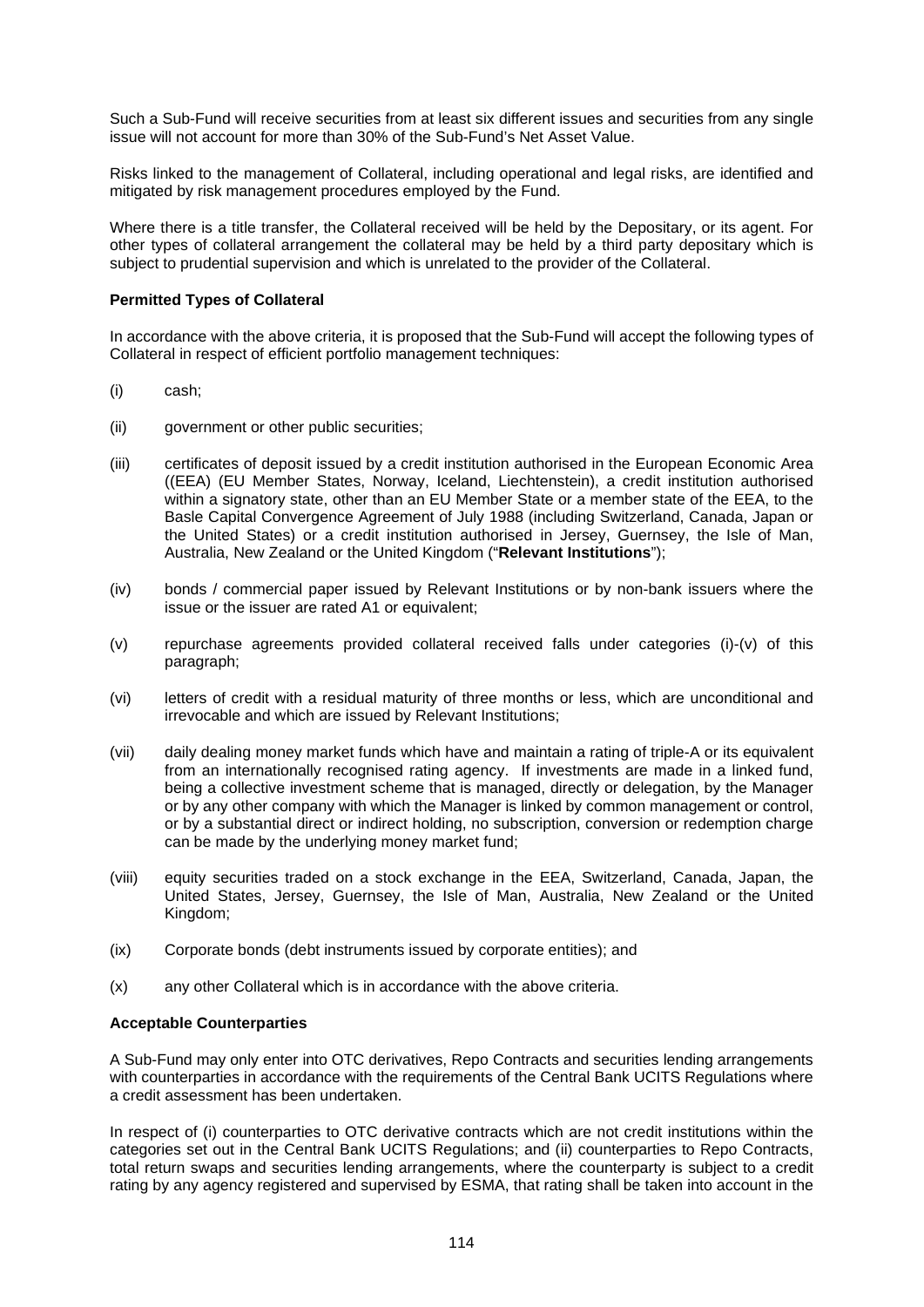credit assessment. Where such a counterparty is downgraded to A-2 or below (or comparable rating) by such a credit rating agency, a new credit assessment in respect of the counterparty will be undertaken without delay.

Counterparties to total return swaps, Repo Contracts and securities lending arrangements may be constituted as companies, trusts, partnerships or their equivalent, and will be institutions subject to prudential supervision located globally.

## **Reinvestment of Collateral**

Cash received as Collateral may not be invested or used other than as set out below:

- (i) placed on deposit with, or invested in certificates of deposit (which mature in no more than 12 months) issued by Relevant Institutions;
- (ii) invested in high quality government bonds:
- (iii) used for the purpose of reverse repurchase agreements provided that the transactions are with credit institutions subject to prudential supervision and the Sub-Fund is able to recall at any time the full amount of cash on an accrued basis; or
- (iv) invested in short term money market funds.

Re-invested cash Collateral must be diversified in accordance with the diversification requirements applicable to non-cash Collateral. The Fund must be satisfied, at all times, that any investment of cash collateral will enable it to meet with its repayment obligations. Invested cash collateral may not be placed on deposit with, or invested in securities issued by, the counterparty or a related entity.

Non-cash collateral cannot be sold, pledged or re-invested.

### **Stress Testing Policy**

In the event that the Sub-Fund receives collateral for at least 30% of its net assets, it will implement a stress testing policy to ensure that regular stress tests are carried out under normal and exceptional liquidity conditions in order to allow it to assess the liquidity risk attached to collateral.

### **Haircut Policy**

The Fund has implemented a documented haircut policy. The Fund's haircut policy provides that the Investment Manager (and its delegates) shall have documented haircut policies in place in respect of each class of assets which may be received as collateral in respect of the Sub-Fund. A haircut is a discount applied to the value of a Collateral asset to account for the fact that its valuation, or liquidity profile, may deteriorate over time. The Investment Manager's (and its delegates') haircut policy shall take account of the characteristics of the relevant asset class, including the credit standing of the issuer of the Collateral, the price volatility of the Collateral and the results of any stress tests which may be performed in accordance with the stress testing policy. The value of any Collateral received by the Fund, adjusted in light of the haircut policy, shall equal or exceed, in value, at all times, the relevant counterparty exposure.

## **Exposure**

The risk exposures to a counterparty arising from OTC FDI transactions and efficient portfolio management techniques should be combined when calculating the counterparty risk limits set out in the section of the Prospectus entitled Investment Restrictions.

There are certain risks involved in efficient portfolio management activities and the management of collateral in relation to such activities, including the reinvestment of cash collateral. Please refer to the section of this Prospectus entitled "Special Considerations and Risk Factors" and "The Fund – Conflicts of Interest" and, in particular, but without limitation, the risk factors relating to "Derivatives Risks" in this Prospectus. These risks may expose investors to an increased risk of loss.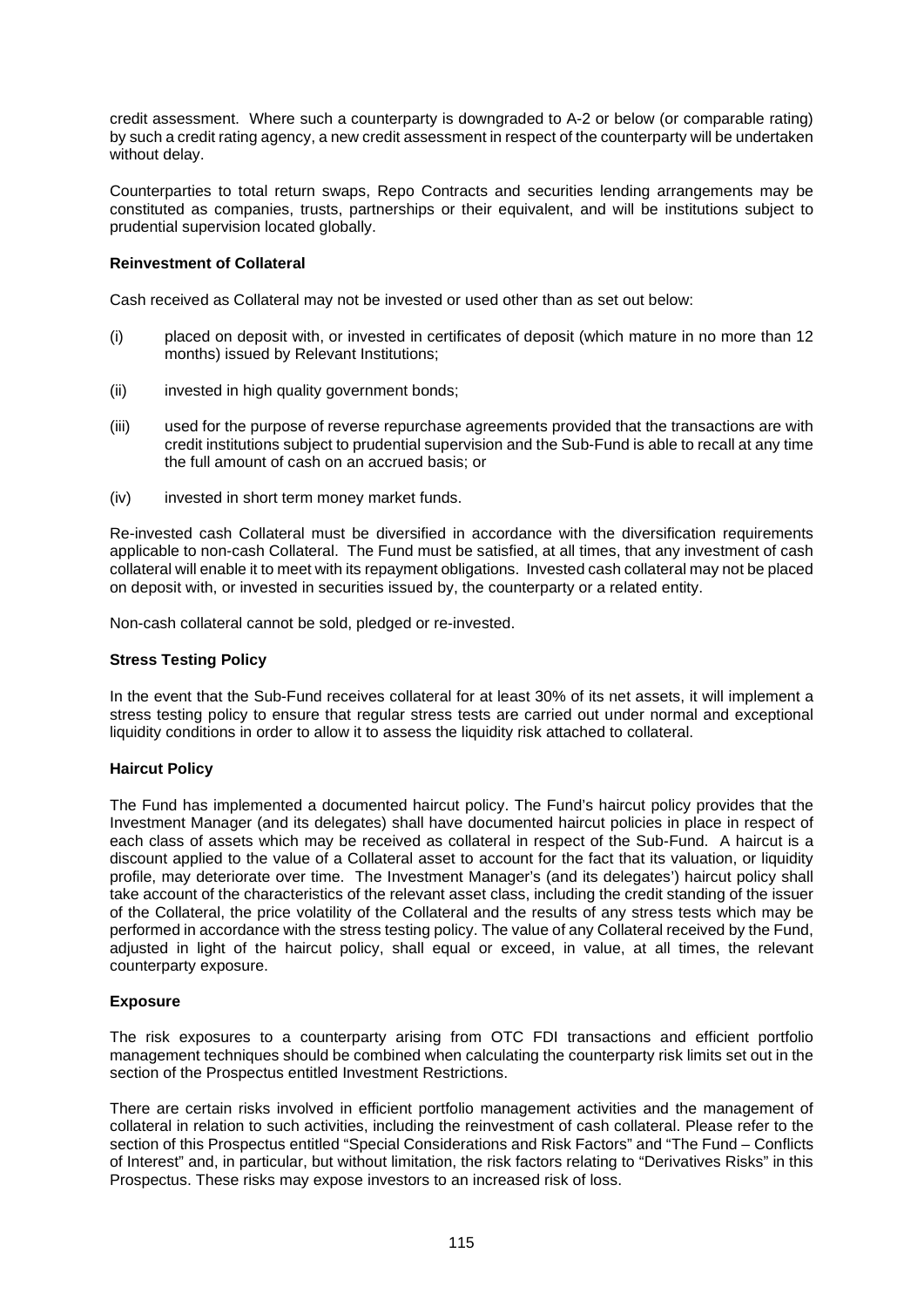The use of efficient portfolio management techniques may impact positively or negatively on the performance of the Sub-Fund.

## **"Delayed Delivery" and "When Issued" Securities**

Subject to the investment restrictions, a Sub-Fund may purchase debt obligations on a "delayed delivery" or "when-issued" basis, that is, for delivery to the Sub-Fund later than the normal settlement date for such securities, at a stated price and yield. Such securities are termed "delayed delivery" when traded in the secondary market, or "when-issued" in the case of an initial issue of securities. The Sub-Fund generally would not pay for such securities or start earning interest on them until they are received. However, when the Sub-Fund undertakes a delayed delivery or when-issued purchase obligation, it immediately assumes the risk of ownership, including the risk of price fluctuation. Failure by the issuer to deliver the securities may result in a loss or missed opportunity for the Sub-Fund to make an alternative investment.

## **Currency Transactions**

A Sub-Fund is permitted to invest in securities denominated in a currency other than the Base Currency of the Sub-Fund and may purchase currencies to meet settlement requirements. In addition, subject to the restrictions imposed by the UCITS Regulations, a Sub-Fund may enter into various currency transactions, i.e. forward foreign currency contracts, currency swaps, foreign currency or currency index futures contracts and put and call options on such contracts or on currencies, to protect against uncertainty in future exchange rates. Forward foreign currency contracts are agreements to exchange one currency for another - for example, to exchange a certain amount of Euro for a certain amount of US Dollars - at a future date. The date (which may be any agreed-upon fixed number of days in the future), the amount of currency to be exchanged and the price at which the exchange will take place are negotiated and fixed for the term of the contract at the time that the contract is entered into.

A Sub-Fund may "cross-hedge" one foreign currency exposure by selling a related foreign currency into the Base Currency of the Sub-Fund. Also, in emerging or developing markets, local currencies are often expressed as a basket of major market currencies such as the U.S. Dollar, Euro, Sterling or Japanese Yen; a Sub-Fund may hedge the exposure to currencies other than its Base Currency in the basket by selling a weighted average of those currencies forward into the Base Currency.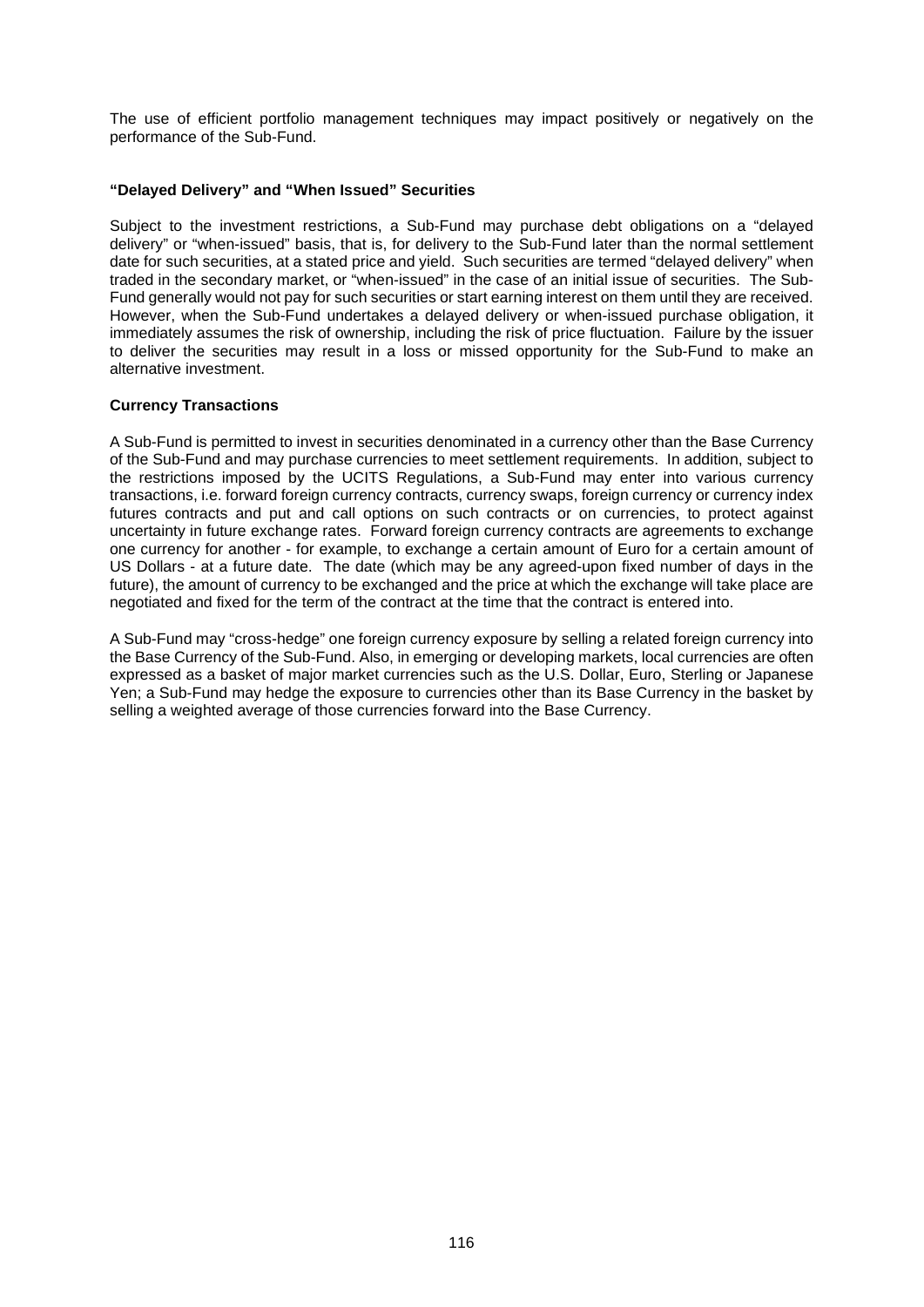## **APPENDIX III**

## **ADDITIONAL INFORMATION ABOUT FINANCIAL DERIVATIVE INSTRUMENTS**

The Sub-Funds may use derivative instruments as described below such as futures, forwards, options (including written and purchased call and put options, straddles, options on futures, swaps (including rate, currency, index, spread, credit index, total return swaps), swaptions, warrants, credit default swaps, structured notes, hybrid securities, transferable securities with embedded derivatives (including convertible bonds and structured notes), securities lending when-issued, delayed delivery and forward commitment transactions to pursue their investment policies. Futures contracts may be used to gain exposure to an underlying market. Forward contracts may be used to gain exposure to an asset, currency, commodity or deposit. Options may be used to achieve exposure to a particular market instead of using a physical security. Swaps (including swaptions) may be used to exchange one cashflow or exposure for another type of cashflow or exposure. Forward foreign exchange transactions may be used to increase manage currency exposures or to shift exposure to foreign currency fluctuations from one country to another. Credit derivatives may be used to manage or implement credit exposure to a reference asset or index of reference assets. Use of these strategies involves certain special risks, including (i) imperfect correlation between movements in the securities or currency on which a futures or options contract is based and movements in the securities or currencies in the relevant Sub-Fund; and (ii) the absence of a liquid market for any particular instrument at any particular time.

Unless otherwise specified in the Relevant Supplement, a Sub-Fund may be leveraged up to 100% of its Net Asset Value through the use of derivative instruments.

With respect to use of financial derivative instruments, a risk management process is employed and has been submitted to the Central Bank on behalf of the Fund in accordance with the Central Bank UCITS Regulations. The risk management process enables the Sub-Funds to accurately measure, monitor and manage the various risks associated with financial derivative instruments. The Sub-Funds will only utilise those derivatives that are listed in the risk management process cleared by the Central Bank.

The Sub-Funds will use the commitment approach in calculating global exposure unless expressly stated otherwise in the Relevant Supplement.

### **Currency Transactions**

For investment purposes, the Sub-Funds may buy and sell foreign currency options and/or foreign currency futures and may engage in foreign currency transactions either on a spot or forward basis, subject to the limits and restrictions set down by the Central Bank from time to time as notified by the Fund to the Investment Manager, to reduce the risks of adverse market changes in exchange rates or to increase exposure to foreign currencies or to shift exposure to foreign currency fluctuations from one country to another.

## **Futures**

Where eligible, certain Sub-Funds may use bond, interest rate, currency, equity and index futures. The sale of a futures contract creates an obligation by the seller to deliver the type of financial instrument called for in the contract in a specified delivery month for a stated price. The purchase of a futures contract creates an obligation by the purchaser to pay for and take delivery of the type of financial instrument called for in the contract in a specified delivery month, at a stated price.

Index futures are based on the value of the basket of securities that comprise an index. These contracts obligate the buyer or seller to pay cash to settle the futures transaction, based on the fluctuation of the index's value in response to the change in the relative values of the underlying securities that are included in the index over the term of the contract. No delivery of the underlying securities is made to settle the futures contract. The buyer or seller of an index future is obligated to pay cash to settle the transaction, based on the fluctuation of the index's value in response to the changes in the relative values of the underlying securities that are included in the index over the term of the contract. Either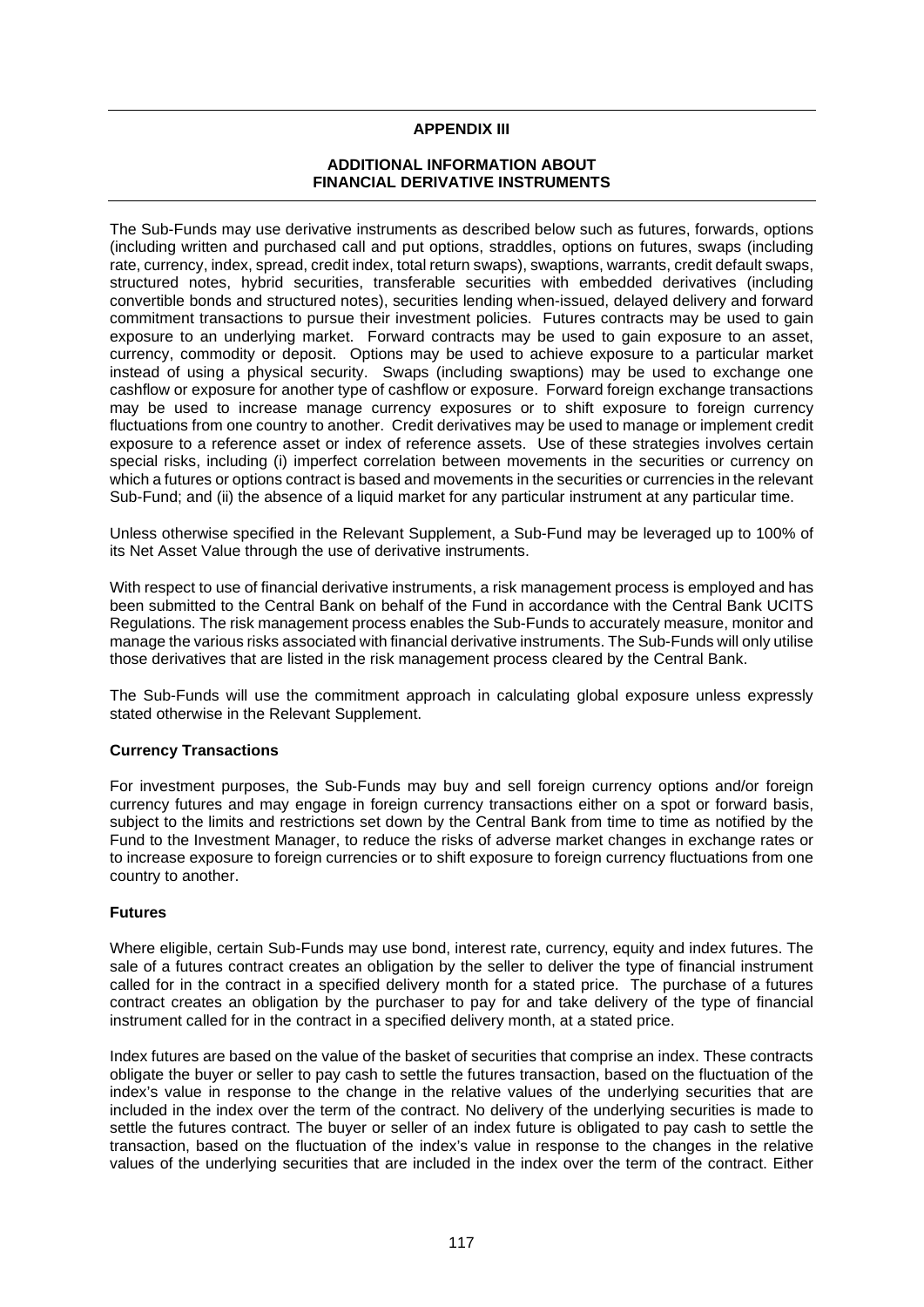party may also settle the transaction by entering into an offsetting contract. An index cannot be purchased or sold directly.

An interest rate future obligates the seller to deliver (and the purchaser to take) cash or a specified type of debt security to settle the futures transaction. Either party could also enter into an offsetting contract to close out the position.

An inflation future is an exchange-traded derivative used to manage the potential negative impact of rising inflation levels or speculate on future inflation levels. Parties are allowed to participate in price movements of an underlying market or index.

## **"Delayed Delivery" and "When Issued" Securities**

The Sub-Funds may purchase debt obligations on a "delayed delivery" or "when-issued" basis, that is, for delivery to the Sub-Fund later than the normal settlement date for such securities, at a stated price and yield. Such securities are termed "delayed delivery" when traded in the secondary market, or "whenissued" in the case of an initial issue of securities. A Sub-Fund generally would not pay for such securities or start earning interest on them until they are received. However, when a Sub-Fund undertakes a delayed delivery or when-issued purchase obligation, it immediately assumes the risk of ownership, including the risk of price fluctuation. Failure by the issuer to deliver the securities may result in a loss or missed opportunity for the Sub-Fund to make an alternative investment.

### **Dollar Roll Transactions**

The Sub-Funds may enter into dollar roll transactions with selected banks and broker dealers (the "**counterparty**"), under which it sells mortgage-backed securities to the counterparty together with a commitment to purchase from the counterparty similar, but not identical, securities at a future date. The counterparty receives all principal and interest payments, including prepayments, made on the security while it is the holder. Dollar rolls may be renewed over a period of several months with a new purchase and repurchase price and a cash settlement made at each renewal without physical delivery of securities.

## **Forwards**

Forward contracts are transactions involving an obligation to purchase or sell a specific instrument or entitlement at a future date at a specified price. Non-deliverable forwards (NDFs) are forward contracts which allow a Sub-Fund to lock in a foreign exchange rate over a specified period of time without the obligation to purchase or sell the currency at a future date.

Forward contracts may be used for investment purposes where it is anticipated that a particular currency will appreciate or depreciate in value. Forward contracts may also be used for hedging purposes, such as to protect against uncertainty in the level of future foreign currency exchange rates. Forward contracts may also be used to attempt to protect the value of a Sub-Fund's existing holdings of securities held in currencies other than the reference currency of the relevant Sub-Fund.

Forward contracts and options thereon, unlike futures contracts, are not traded on exchanges and are not standardised; rather, banks and dealers act as principals in these markets, negotiating each transaction on an individual basis OTC.

'To be announced' ("**TBA**") securities contracts describe a forward mortgage-backed securities trade. In a TBA trade the actual mortgage backed security that will be delivered by one party to another is not designated at the time the trade is made. The securities are 'to be announced' 48 hours prior to the established trade settlement date.

Currency forward contracts are agreements to exchange one currency for another - for example, to exchange a certain amount of Euro for a certain amount of US Dollars - at a future date. The date (which may be any agreed-upon fixed number of days in the future), the amount of currency to be exchanged and the price at which the exchange will take place are negotiated and fixed for the term of the contract at the time that the contract is entered into. Currency forward contracts may be bought or sold in either deliverable or non-deliverable form.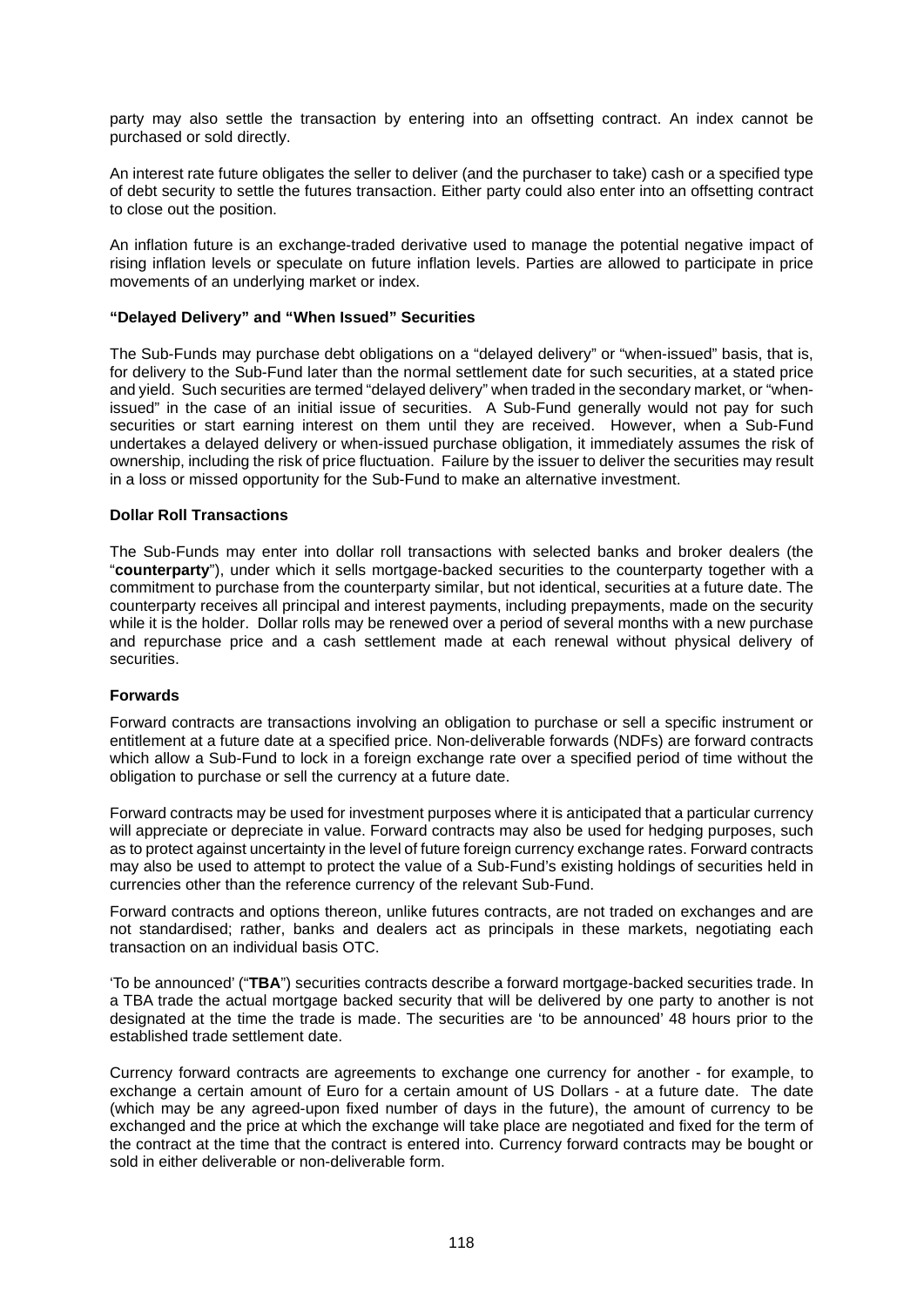## **Options**

An option is a contract sold by one party to another which offers the buyer the right, but not the obligation, to buy (in the case of a call option) or sell (in the case of a put option) an asset at a pre-agreed price either during a certain period of time or on a specific date. Options may be used to enhance the returns of a Sub-Fund, hedge, to achieve exposure to a particular market instead of using a physical security and to allow for efficient portfolio management.

Options may also be purchased to hedge against currency and interest rate risk, to express a view in relation to interest rate movements, and a Sub-Fund may write (sell) put options and covered call options to generate additional revenues. Purchasing options can provide an efficient, liquid and effective mechanism for taking positions in securities. This allows a Sub-Fund to benefit from future gains or losses in the value of a security without the need to purchase and hold the security. A Sub-Fund may also purchase call or put options on currencies to protect against exchange risks. A Sub-Fund may use bond, equity, interest rate, currency and index options and options on futures and swaps.

## **Options on Futures**

*Options on Bond Futures*; Options on bond futures allow the Investment Manager (or its delegate) to take positive or negative views on the direction of bond prices and seek to reduce interest rate exposure of fixed rate bonds.

*Options on Interest Rate Futures;* Options on interest rate futures may be used to express the Investment Manager (or its delegate)'s views on the direction of interest rates or on interest rate volatility.

*Options on Currency Futures;* Options on currency futures allow the Investment Manager (or its delegate) to take views on the direction of currency movements and hedge currency risk.

*Options on Swap Futures;* Options on swap futures allow the Investment Manager (or its delegate) to express a view on the direction of swap yields or on the volatility of swap yields.

*Options on Volatility Index Futures;* Options on volatility index futures allow the Investment Manager (or its delegate) to express views about the expected outcome of the underlying volatility of markets.

### **Swaps**

Swaps are individually negotiated transactions where each party agrees to make a one-time payment or periodic payments to the other party. Swaps are entered into in an attempt to obtain a particular return without the need to purchase the underlying reference asset.

There are a broad range of swaps including equity swaps, inflation swaps, total return swaps, price return swaps, volatility swaps, variance swaps, performance swaps, rate swaps, basis swaps, forward rate transactions, swaptions, basket swaps, index swaps, cap transactions, floor transactions, collar transactions, currency swap transactions, cross-currency rate swap transactions which may reference fixed income, equity or hybrid securities, credit, credit default, rates, currencies, baskets or indices (including any option with respect to any of these transactions). Certain swap agreements require one party's payments to be "up-front" and timed differently than the other party's payments (such as is often the case with currency swaps), in which case the entire principal value of the swap may be subject to the risk that the other party to the swap will default on its contractual delivery obligations. Other swap agreements, such as interest rate swaps, typically do not obligate the parties to make "principal" payments, but only to pay the agreed rates or amounts as applied to an agreed "notional" amount. As swap transactions are not typically fully funded, a payment of margin is often required by the counterparty.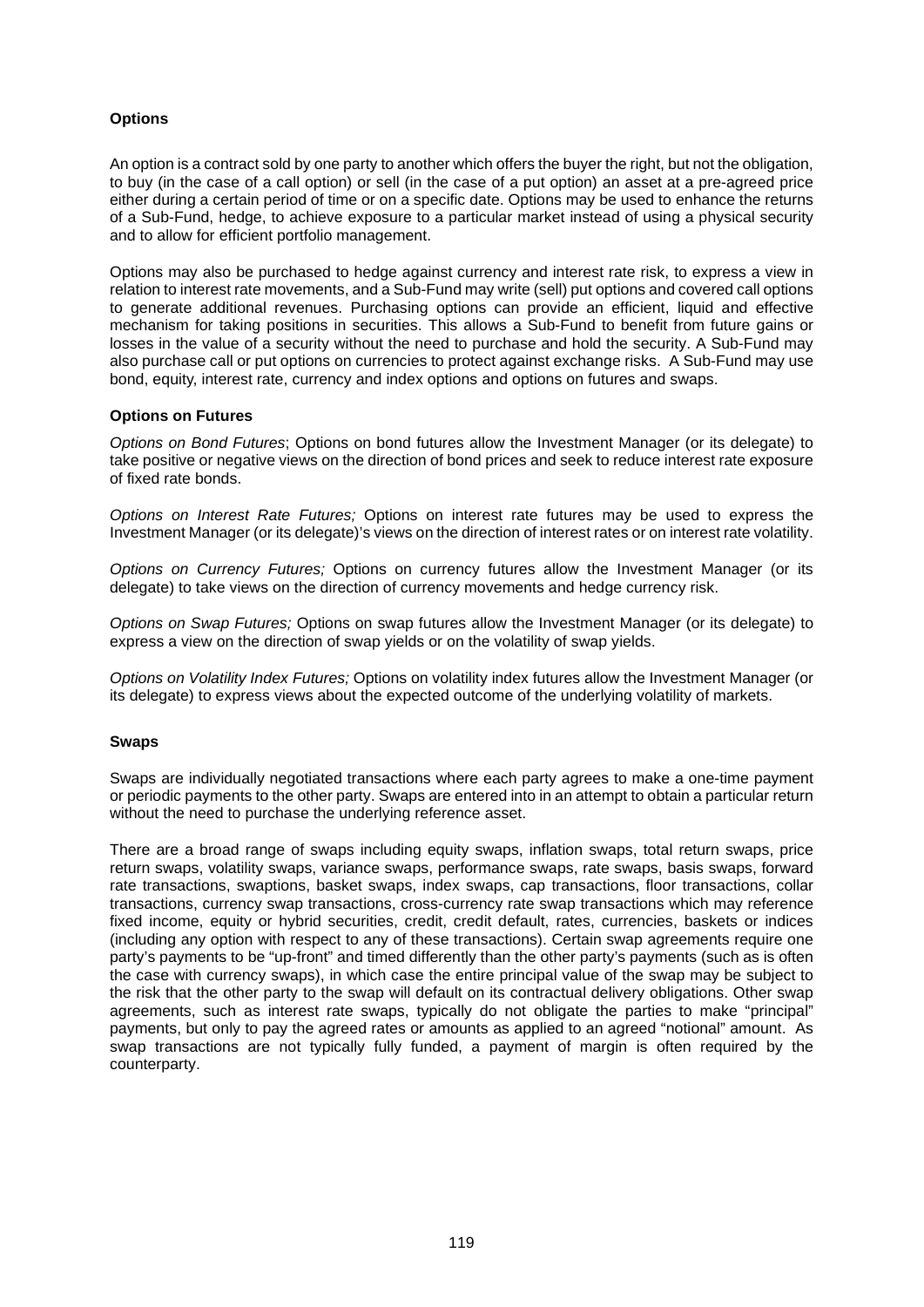## *Equity swap*

Equity swaps are contractual agreements between two counterparties in which equity-based cash flows are exchanged as they are received for a predetermined time period.

### *Inflation swap*

An inflation swap is an agreement between two parties where one party pays a fixed rate cash flow on a notional principal amount while the other party pays a floating rate linked to an inflation index over the period of swap.

#### *Interest rate swap*

Interest rate swaps may be purchased or sold to enhance the returns of a Sub-Fund, to hedge against fluctuations in interest rates and corresponding bond prices, to manage certain investment risks and / or as a substitute for the purchase or sale of securities.

#### *Cross currency interest rate swap*

A cross currency interest rate swap is a foreign exchange agreement between two parties to exchange fixed or floating interest payments on a principal amount in one currency for fixed or floating interest payments on a principal amount in another currency. The parties may or may not agree to exchange the principal amounts under the swap. Under fixed/floating interest rate swaps, the parties agree to exchange a fixed interest payment for a floating interest payment, based on an agreed notional amount.

#### *Exchange rate swap*

Exchange rate swaps may be used in order to protect a Sub-Fund against foreign exchange rate risks. Exchange rate swaps could be used by a Sub-Fund to protect assets held in foreign currencies from foreign exchange rate risk. Total return, interest rate and currency swaps, could be used to enable a Sub-Fund to gain exposure to securities, currencies or indices.

### *Currency swap*

Currency swaps may be entered into for the purpose of hedging against fluctuations in currency exchange rates and unwanted currency exposure.

#### *Recovery rate swap*

A recovery rate swap is an agreement between two parties to swap a real recovery rate (whenever it is ascertained) with a fixed recovery rate. Recovery rate swaps allow investors to hedge the uncertainty of recovery in default.

#### *Volatility swaps*

Volatility swaps are OTC FDI under which one party will agree to pay the other a return based on the volatility of an underlying asset and the other party agrees to pay the first party a fee, either periodically or upfront on entry into the swap. As such the underlying of the swap is the volatility of a given asset and they allow an investor to speculate solely upon the movement of the asset's volatility without the influence of its price. volatility of an underlying asset (e.g. an equity index) against the implied volatility of that underlying asset.

### *Variance swaps*

Under the terms of a typical variance swap, parties agree to exchange, at maturity, an amount calculated by reference to realised volatility of an applicable equity index over the lifetime of the swap. The payment amount is determined in accordance with a standard formula which has regard to the anticipated volatility of the relevant index on inception of the swap (referred to as the 'strike level') and realised volatility over the lifetime of the swap. The seller of the variance swap (who is said to have a short variance position) will benefit when realised volatility is lower than the strike level over the period of the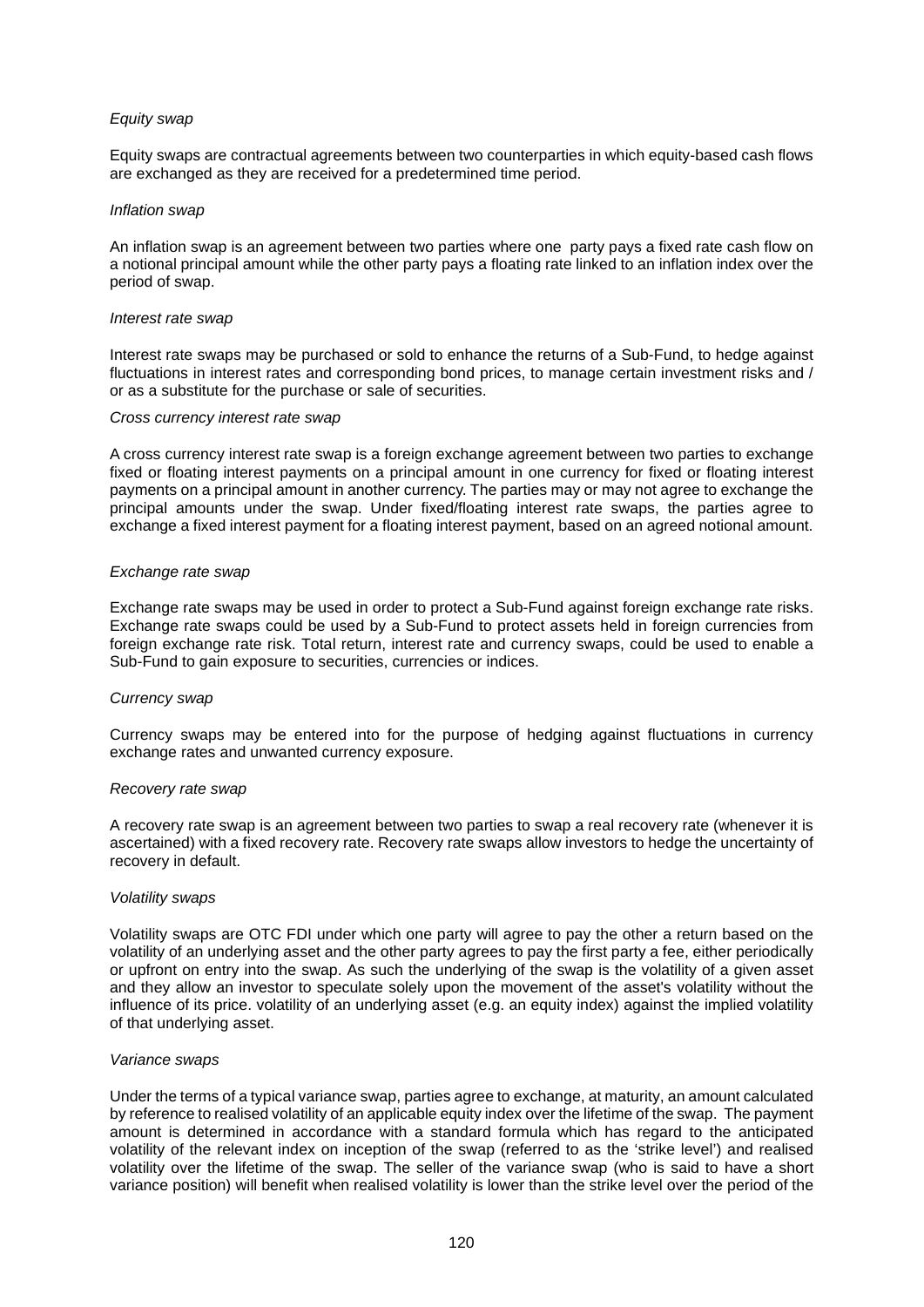swap, in which case the buyer of the variance swap would suffer a loss. Conversely, the buyer of the variance swap (who is said to have a long variance position) will benefit when realised volatility is higher than the strike level, in which case the seller of the variance swap would suffer a loss.

The realised variance of each variance swap - whether long or short - within a Sub-Fund may be subject to a cap. The caps will limit the potential gains and/or losses within the Sub-Fund in respect of each variance swap. In addition, the terms of each swap transaction shall provide that the value of the Sub-Fund cannot fall below zero.

### *Forward starting variance swaps*

Forward starting variance swaps are a type of variance swap contract. They differ from variance swaps in that the anticipated volatility of the swap is calculated with reference to a future time period.

#### *Index swaps*

Index swaps may be entered into whereby an index providing a variable interest rate is exchanged for a fixed interest rate.

#### *Swaptions*

A swaption is an option giving the purchaser the option of the right but not the obligation to enter into an interest rate or inflation rate swap agreement at a specified date (or series of dates) and rate. Swaptions may be used to express the Investment Manager's (or its delegate's) views on the movement of interest rates, realised and implied volatility of interest rates or to mitigate a Sub-Fund's exposure to interest rates. Swaptions may be cash settled and the premium may be settled on a future date.

### *Credit Default Swaps*

A Sub-Fund may enter into credit default swap agreements. The "buyer" in a credit default contract is obligated to pay the "seller" a periodic stream of payments over the term of the contract provided that no event of default on an underlying reference obligation has occurred. If an event of default occurs, the seller must pay the buyer the full notional value, or "par value", of the reference obligation in exchange for the reference obligation. The Sub-Funds may be either the buyer or seller in a credit default swap transaction. If a Sub-Fund is a buyer and no event of default occurs, the Sub-Fund will lose its investment and recover nothing. However, if an event of default occurs, the Sub-Fund (if the buyer) will receive the full notional value of the reference obligation. As a seller, the Sub-Fund receives a fixed rate of income throughout the term of the contract, which typically is between six months and three years, provided that there is no default event. If an event of default occurs, the seller must pay the buyer the full notional value of the reference obligation. Credit linked notes are collateralised with a portfolio of securities having an aggregate AAA rating. Credit linked notes are purchased from a trust or other special purpose vehicle that pays a fixed or floating coupon during the life of the note. At maturity, investors receive par unless the referenced credit defaults or declares bankruptcy, in which case they receive an amount equal to the recovery rate. The trust enters into a default swap with a counterparty, and in the event of default, the trust pays the counterparty par minus the recovery rate in exchange for an annual fee that is passed on to the investors in the form of a higher yield on the notes. Credit linked notes are collateralised with a portfolio of securities having an aggregate AAA rating. Credit linked notes are purchased from a trust or other special purpose vehicle that pays a fixed or floating coupon during the life of the note. At maturity, investors receive par unless the referenced credit defaults or declares bankruptcy, in which case they receive an amount equal to the recovery rate. The trust enters into a default swap with a counterparty, and in the event of default, the trust pays the counterparty par minus the recovery rate in exchange for an annual fee that is passed on to the investors in the form of a higher yield on the notes. These transactions involve certain risks, including the risk that the seller may be unable to fulfil the transaction. The Sub-Funds may sell default protection on very liquid investment grade names. These swaps may be partially backed with settled treasuries, mortgage- or asset backed securities. Credit default swaps may also be used to reduce credit exposure to issuers when liquidity in the cash bond market and large position size make it difficult to sell the securities. The Sub-Funds may also buy protection on names the Sub-Funds does not own (uncovered credit default swaps).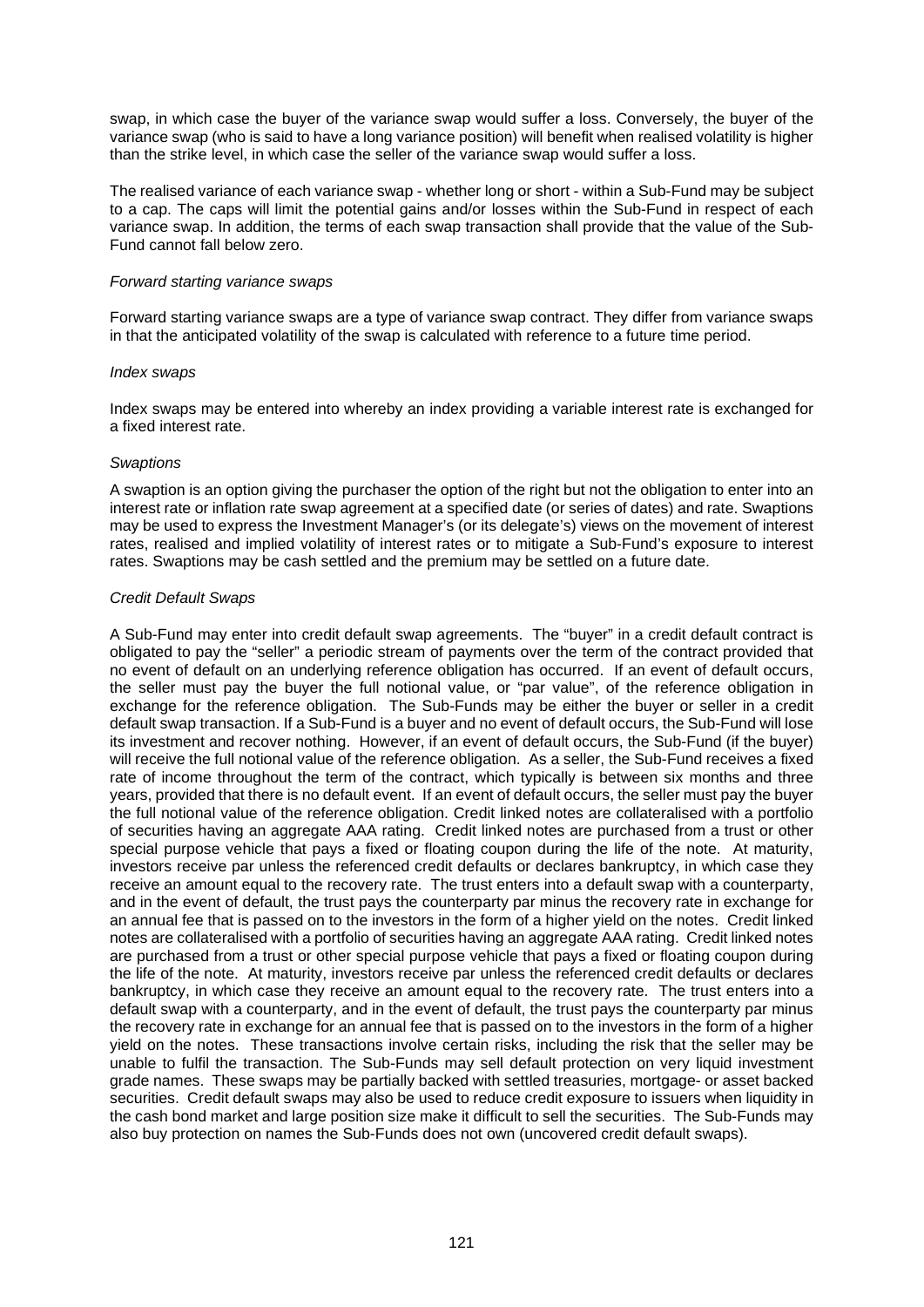### *Total Return Swaps*

A Sub-Fund may enter into a total return swap in order to exchange the exposure of an asset, a basket of assets or an index for an exposure or cashflow generally referring commonly observed cash rates (e.g SONIA, EURIBOR etc), or vice versa. The terms of the cashflows to be exchanged (paid or received) by a Sub-Fund will be negotiated prior to entering the total return swap and will remain fixed throughout the term of the swap. A Sub-Fund may enter into total return swaps in order to manage market exposure in circumstances where it is not practical or economical to use direct investments or other forms of derivatives such as futures. The counterparties to the total return swaps will be institutions subject to prudential supervision and within categories approved by the Central Bank, and will not have discretion over the assets of the relevant Sub-Fund. Further information in relation to total return swaps will be included in the Relevant Supplement for any Sub-Fund entering into same.

All revenues arising from total return swaps, net of direct and indirect operational cost and fees, will be paid to the relevant Sub-Fund. Information on direct and indirect operational costs and fees incurred by the Sub-Funds in the context of total return swaps will be available in the annual accounts.

## **Warrants**

Warrants are used to gain investment exposure to a particular asset class. Warrants may be acquired as part of units attached to bonds and can be received by bondholders when a distressed company reorganises.

## **Structured Notes**

A structured note is a debt obligation that also contains an embedded derivative component that adjusts the security's risk/return profile. The return performance of a structured note will track both that of the underlying debt obligation and the derivative embedded within it.

## **Hybrid Securities**

A hybrid security is a single financial security that combines two or more different financial instruments. Hybrid securities generally combine both debt and equity characteristics.

## **Convertible Instruments**

Convertible instruments, (meaning convertible bonds, mandatory convertible bonds, convertible preferred stock and equity linked notes), are ordinary long-term debt obligations of the issuer convertible at a stated exchange rate into common stock of the issuer. As with all debt securities, the market value of convertible instruments tends to decline as interest rates increase and, conversely, to increase as interest rates decline.

Convertible instruments are securities which have the right to convert into a fixed number of shares. Convertible instruments therefore have debt and equity like features. When the equity value of the convertible is low, the convertible's value behaves like a debt instrument. As the equity value goes up, the convertible's value behaves more like equity. Positions in convertible instruments may embed options (details of which are set out above) but will not create material leverage.

### **Forward Foreign Exchange Transactions**

A forward foreign exchange transaction is an obligation to purchase or sell a specified currency pair at a future date, at a price set at the time the contract is made. Currency forward settlement can be on a cash (non-deliverable) or a delivery basis provided it has been specified beforehand. Forward foreign exchange contracts may be used to hedge any currency exposure back to the base currency.

## **Credit Linked Notes**

Credit linked notes are a form of funded derivative whose cash flow is dependent upon an event which is linked to an event such as a default, or change in spreads or a rating change. The Sub-Fund's notional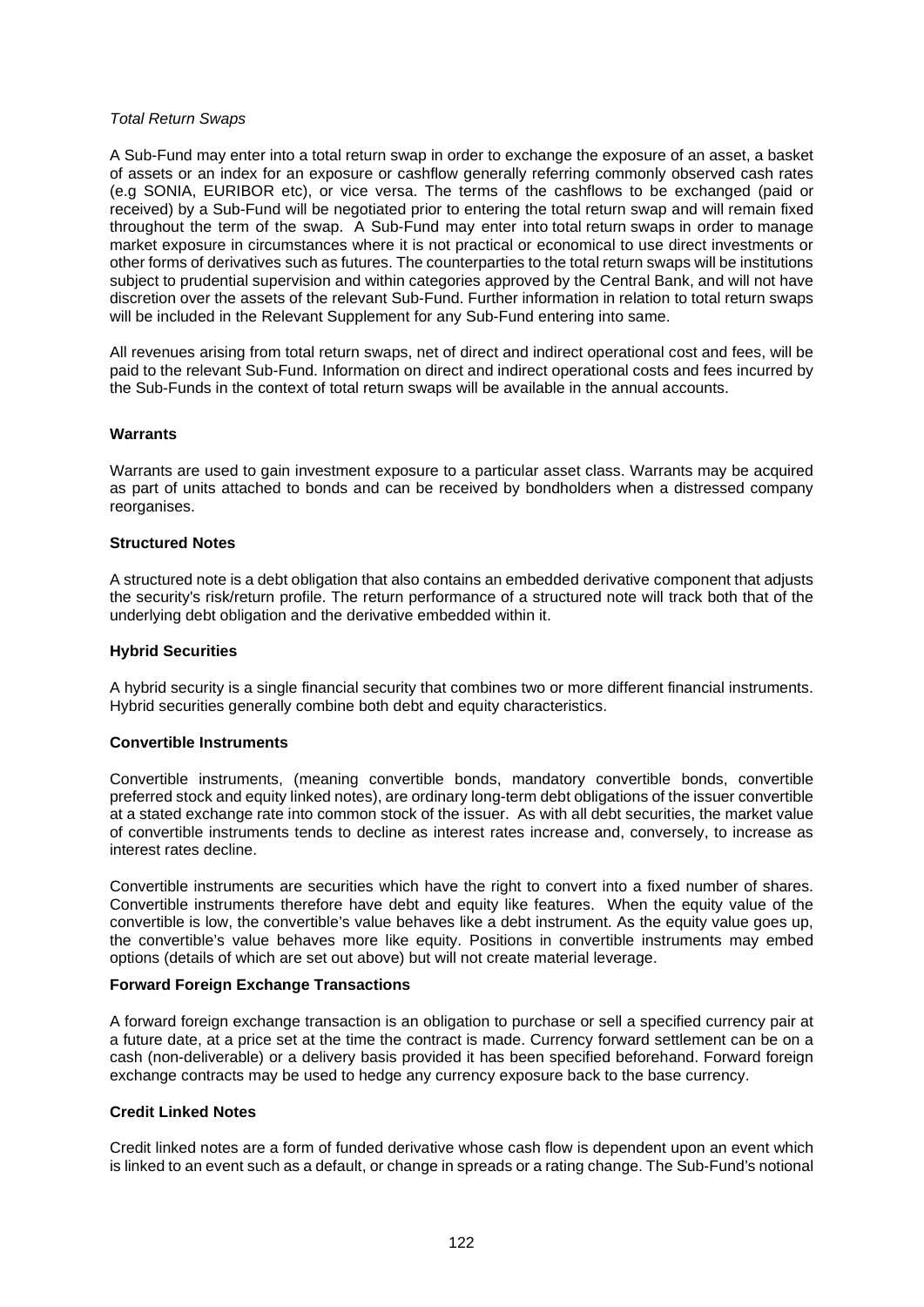exposure to a credit linked note will be equal to the notional amount of the underlying credit exposure referenced by the note and so will not embed leverage.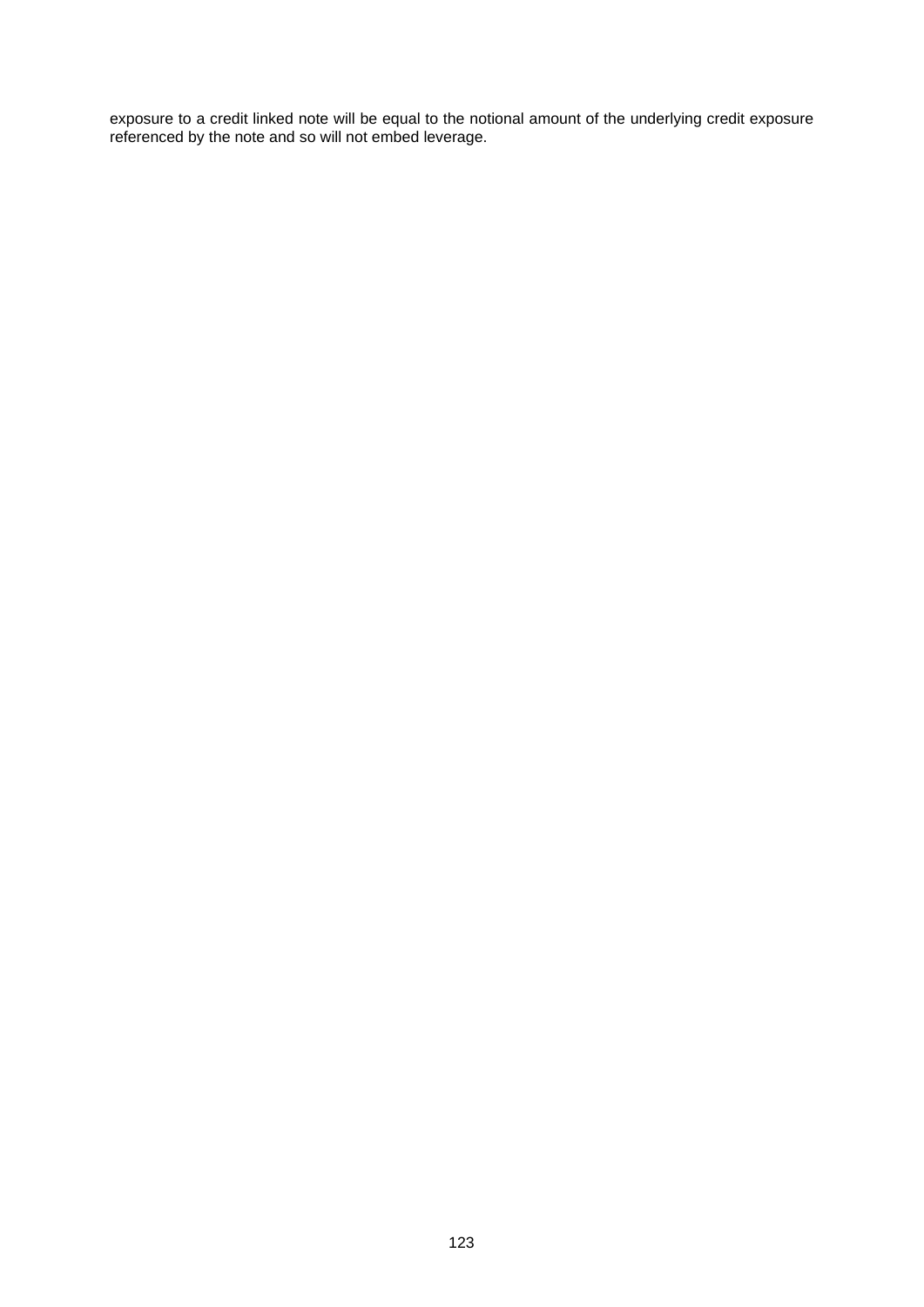## **APPENDIX IV**

## **INVESTMENT RESTRICTIONS**

The assets of each Sub-Fund must be invested in accordance with the restrictions on investments set out in the UCITS Regulations and such additional investment restrictions, if any, as may be adopted from time to time by the Directors in respect of any Sub-Fund and specified in the Relevant Supplement. The principal investment restrictions applying to each Sub-Fund under the UCITS Regulations are described as follows:

## 1 **PERMITTED INVESTMENTS**

A Sub-Fund may invest in:

- 1.1 transferable securities and money market instruments which are either admitted to official listing on a Recognised Market in an EU Member State or non-EU Member State or which are dealt on a market which is regulated, operates regularly, is recognised and open to the public in an EU Member State or non-EU Member State;
- 1.2 recently issued transferable securities which will be admitted to official listing on a Recognised Market (as described above) within a year;
- 1.3 money market instruments, other than those dealt on a Recognised Market;
- 1.4 units of UCITS;
- 1.5 units of alternative investment funds;
- 1.6 deposits with credit institutions; and
- 1.7 financial derivative instruments ("**FDI**").

## 2 **INVESTMENT RESTRICTIONS**

- 2.1 A Sub-Fund may invest no more than 10% of net assets in transferable securities and money market instruments other than those referred to in paragraph 1.
- 2.2 (1) Subject to paragraph (2) a responsible person shall not invest any more than 10% of assets of a UCITS in securities of the type to which Regulation 68(1)(d) of the UCITS Regulations 2011 apply.

(2) Paragraph (1) does not apply to an investment by a responsible person in US Securities known as " Rule 144 A securities" provided that:

- the relevant securities have been issued with an undertaking to register the securities with the SEC within 1 year of issue; and
- the securities are not illiquid securities i.e. they may be realised by the Sub-Fund within 7 days at the price, or approximately at the price, which they are valued by the Sub-Fund.
- 2.3 A Sub-Fund may invest no more than 10% of net assets in transferable securities or money market instruments issued by the same body provided that the total value of transferable securities and money market instruments held in the issuing bodies in each of which it invests more than 5% is less than 40%.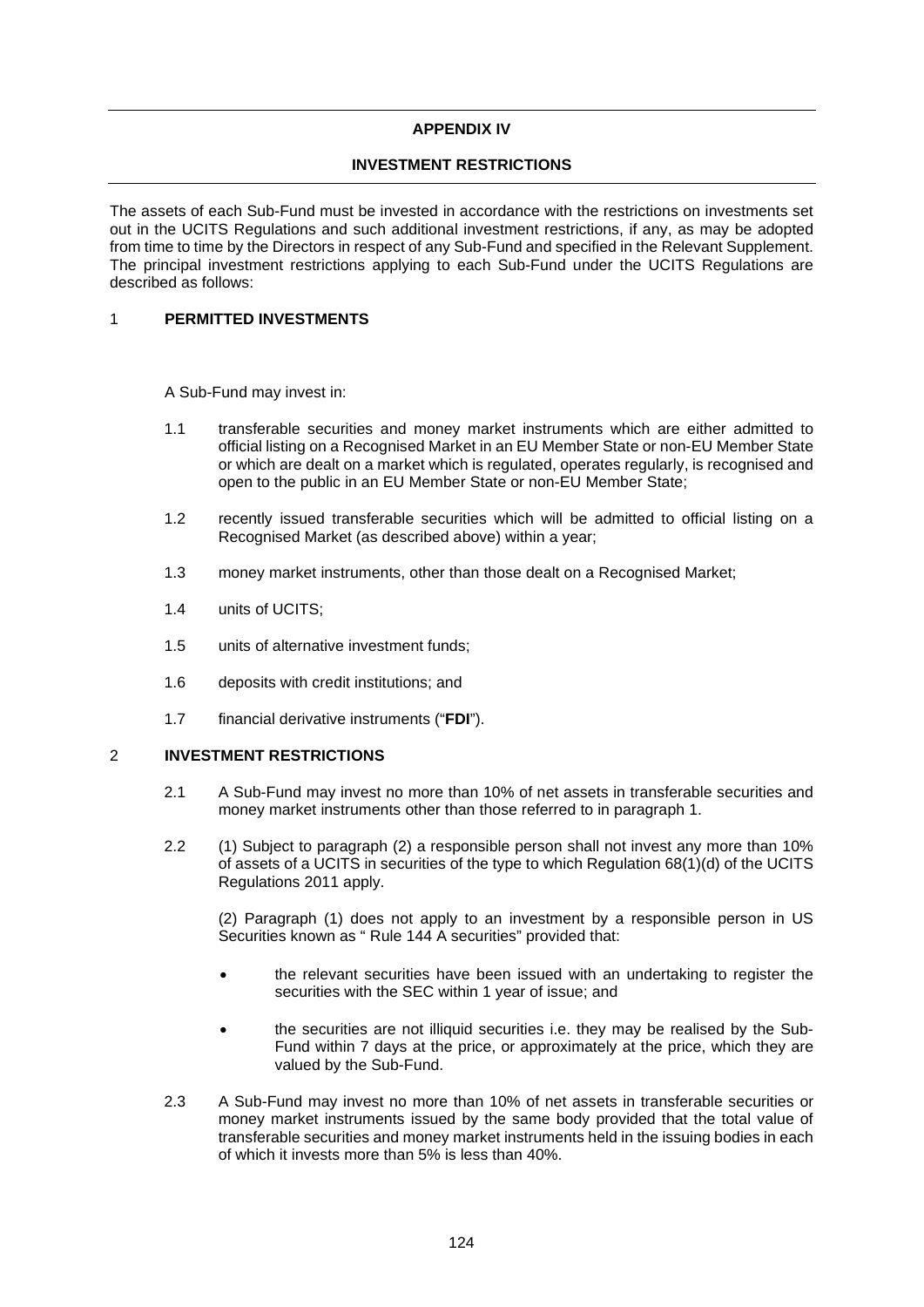- 2.4 Subject to the prior approval of the Central Bank, the limit of 10% (in 2.3) may be raised to 25% in the case of bonds that are issued by a credit institution which has its registered office in an EU Member State and is subject by law to special public supervision designed to protect bond-holders. If a UCITS invests more than 5% of its net assets in these bonds issued by one issuer, the total value of these investments across all issuers may not exceed 80% of the Net Asset Value of the UCITS.
- 2.5 The limit of 10% in 2.3 is raised to 35% if the transferable securities or money market instruments are issued or guaranteed by an EU Member State or its local authorities or by a non-EU Member State or public international body of which one or more EU Member States are members.
- 2.6 The transferable securities and money market instruments referred to in 2.4 and 2.5 shall not be taken into account for the purpose of applying the limit of 40% referred to in  $2.3$
- 2.7 A Sub-Fund shall not invest more than 20% of its assets in deposits made with the same body.
- 2.8 The risk exposure of a Sub-Fund to a counterparty to an OTC may not exceed 5% of net assets. This limit is raised to 10% in the case of a credit institution authorised in the EEA; a credit institution authorised within a signatory state (other than an EEA Member State) to the Basle Capital Convergence Agreement of July 1988; or a credit institution authorised in Jersey, Guernsey, the Isle of Man, Australia or New Zealand.
- 2.9 Notwithstanding paragraphs 2.3, 2.7 and 2.8 above, a combination of two or more of the following issued by, or made or undertaken with, the same body may not exceed 20% of net assets:
	- investments in transferable securities or money market instruments;
	- deposits; and/or
	- counterparty risk exposures arising from OTC derivatives transactions.
- 2.10 The limits referred to in 2.3, 2.4, 2.5, 2.7, 2.8 and 2.9 above may not be combined, so that exposure to a single body shall not exceed 35% of net assets.
- 2.11 Group companies are regarded as a single issuer for the purposes of 2.3, 2.4, 2.5, 2.7, 2.8 and 2.9. However, a limit of 20% of net assets may be applied to investment in transferable securities and money market instruments within the same group.
- 2.12 A Sub-Fund may invest up to 100% of net assets in different transferable securities and money market instruments issued or guaranteed by any EU Member State, its local authorities, non-EU Member States or public international body of which one or more EU Member States are members.

The individual issuers must be listed in the prospectus and may be drawn from the following list:

OECD Governments (provided the relevant issues are investment grade), Government of the People's Republic of China, Government of Brazil (provided the issues are of investment grade), Government of India (provided the issues are of investment grade), Government of Singapore, European Investment Bank, European Bank for Reconstruction and Development, International Finance Corporation, International Monetary Fund, Euratom, The Asian Development Bank, European Central Bank, Council of Europe, Eurofima, African Development Bank, International Bank for Reconstruction and Development (The World Bank), The Inter American Development Bank, European Union, Federal National Mortgage Association (Fannie Mae), Federal Home Loan Mortgage Corporation (Freddie Mac), Government National Mortgage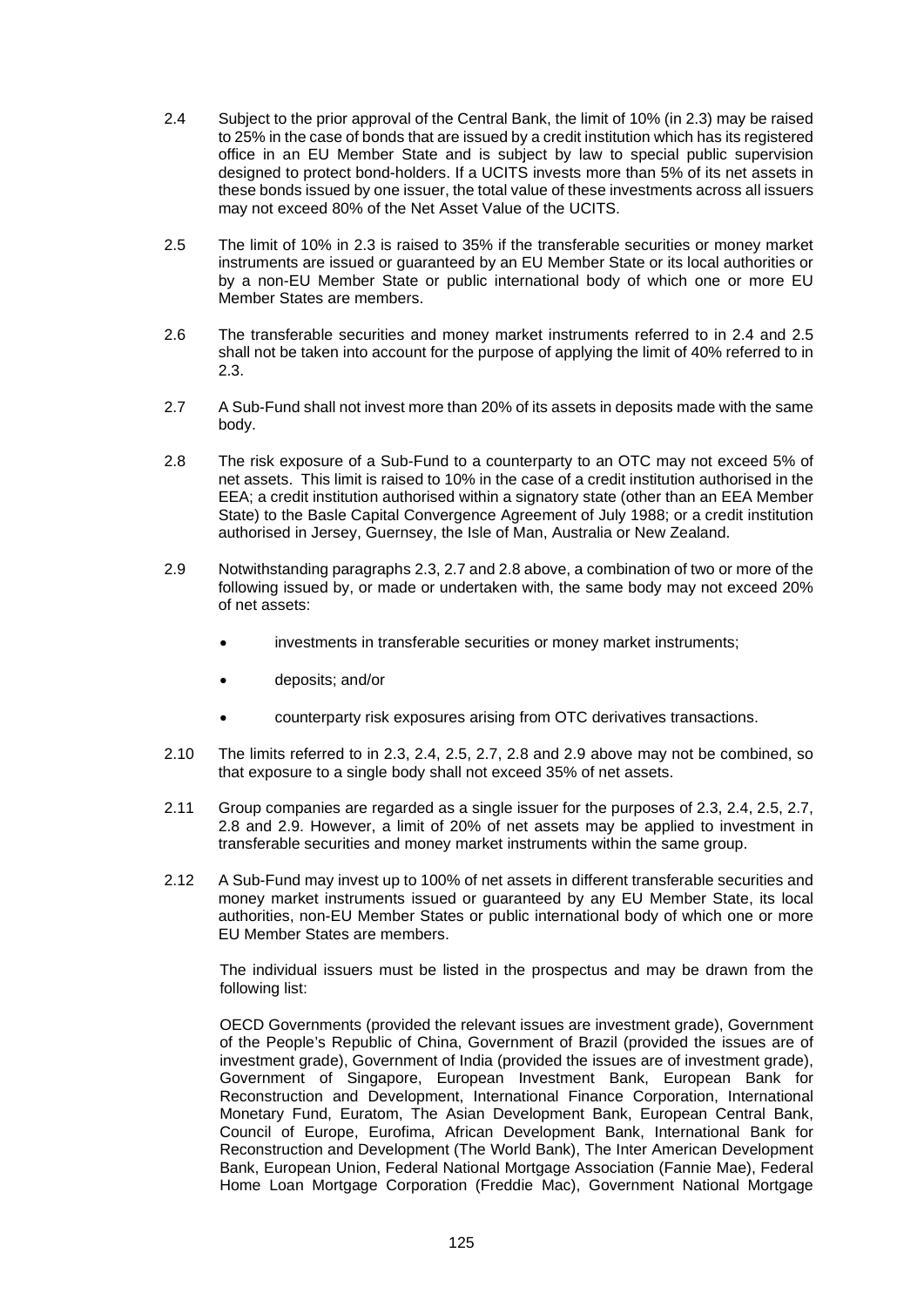Association (Ginnie Mae), Student Loan Marketing Association (Sallie Mae), Federal Home Loan Bank, Federal Farm Credit Bank, Tennessee Valley Authority, Straight-A Funding LLC, Export-Import Bank.

A Sub-Fund must hold securities from at least 6 different issues, with securities from any one issue not exceeding 30% of net assets.

## 3 **INVESTMENT IN COLLECTIVE INVESTMENT SCHEMES ("CIS")**

- 3.1 A Sub-Fund may not invest more than 20% of net assets in any one CIS.
- 3.2 Investment by a Sub-Fund in alternative investment funds may not, in aggregate, exceed 30% of net assets.
- 3.3 The CIS are prohibited from investing more than 10% of net assets in other open-ended CIS.
- 3.4 When a Sub-Fund invests in the units of other CIS that are managed, directly or by delegation, by the Manager or by any other company with which the Manager is linked by common management or control, or by a substantial direct or indirect holding, the Manager or other company will not charge subscription, conversion or redemption fees on account of the Sub-Fund's investment in the units of such other CIS.
- 3.5 Where by virtue of investment in the units of another investment fund, the Manager, an investment manager or an investment advisor receives a commission on behalf of the Sub-Fund (including a rebated commission), the Manager shall ensure that the relevant commission is paid into the property of the Sub-Fund.

## 4 **INDEX TRACKING UCITS**

- 4.1 A Sub-Fund may invest up to 20% of net assets in shares and/or debt securities issued by the same body where the investment policy of the UCITS is to replicate an index which satisfies the criteria set out in the Central Bank UCITS Regulations and is recognised by the Central Bank.
- 4.2 The limit in 4.1 may be raised to 35%, and applied to a single issuer, where this is justified by exceptional market conditions.

## 5 **GENERAL PROVISIONS**

- 5.1 The Fund or the Manager, acting in connection with all of the collective investment schemes which it manages, may not acquire any shares carrying voting rights which would enable it to exercise significant influence over the management of an issuing body.
- 5.2 A Sub-Fund may acquire no more than:
	- (1) 10% of the non-voting shares of any single issuing body;
	- (2) 10% of the debt securities of any single issuing body;
	- (3) 25% of the units of any single CIS; or
	- (4) 10% of the money market instruments of any single body.

The limits laid down in 5.2 (2), (3) and (4) above may be disregarded at the time of acquisition if at that time the gross amount of the debt securities or of the money market instruments, or the net amount of the securities in issue cannot be calculated.

5.3 5.1 and 5.2 shall not be applicable to: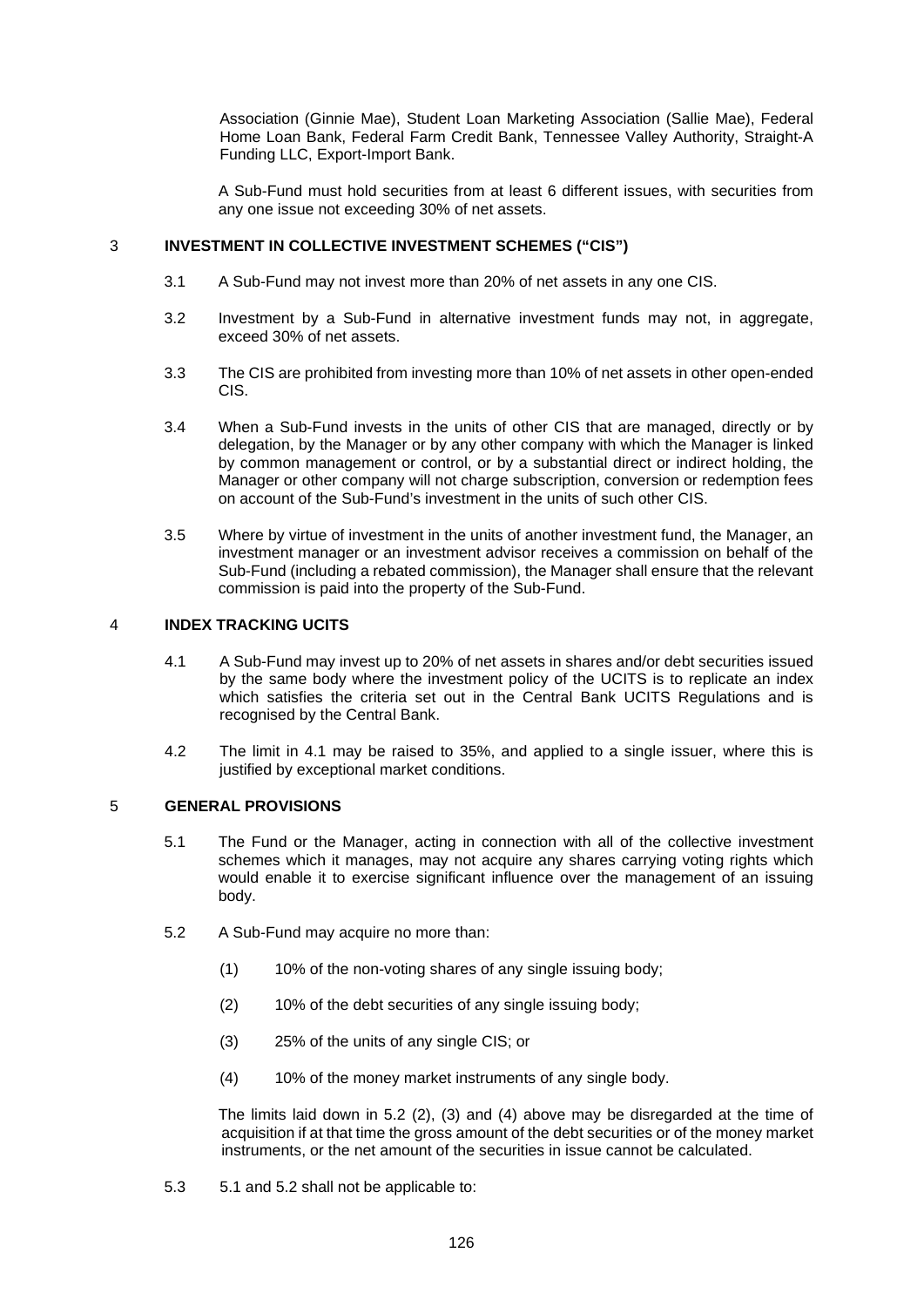- (1) transferable securities and money market instruments issued or guaranteed by an EU Member State or its local authorities;
- (2) transferable securities and money market instruments issued or guaranteed by a non-EU Member State;
- (3) transferable securities and money market instruments issued by public international bodies of which one or more EU Member States are members;
- (4) shares held by a Sub-Fund in the capital of a company incorporated in a non-EU Member State which invests its assets mainly in the securities of issuing bodies having their registered offices in that State, where under the legislation of that State such a holding represents the only way in which the Sub-Fund can invest in the securities of issuing bodies of that State. This waiver is applicable only if in its investment policies the company from the non-EU Member State complies with the limits laid down in 2.3 to 2.11, 3.1, 3.2, 5.1, 5.2, 5.4, 5.5 and 5.6, and provided that where these limits are exceeded, paragraphs 5.5 and 5.6 below are observed.
- (5) Shares held by an investment company or investment companies or ICAV or ICAVs in the capital of subsidiary companies carrying on only the business of management, advice or marketing in the country where the subsidiary is located, in regard to the repurchase of units at unit-holders' request exclusively on their behalf.
- 5.4 A Sub-Fund need not comply with the investment restrictions herein when exercising subscription rights attaching to transferable securities or money market instruments which form part of their assets.
- 5.5 The Central Bank may allow a recently authorised Sub-Fund to derogate from the provisions of 2.3 to 2.12, 3.1, 3.2, 4.1 and 4.2 for six months following the date of its authorisation, provided it observes the principle of risk spreading.
- 5.6 If the limits laid down herein are exceeded for reasons beyond the control of a UCITS, or as a result of the exercise of subscription rights, the UCITS must adopt as a priority objective for its sales transactions the remedying of that situation, taking due account of the interests of the Unitholders.
- 5.7 Neither an investment company, ICAV nor a management company or a trustee acting on behalf of a unit trust or a management company of a common contractual fund, may carry out uncovered sales of:
	- transferable securities;
	- money market instruments\*;
	- units of investment funds; or
	- financial derivative instruments.

\*Any short selling of money market instruments by UCITS is prohibited.

5.8 A Sub-Fund may hold ancillary liquid assets.

## 6 **FINANCIAL DERIVATIVE INSTRUMENTS**

6.1 a Sub-Fund's global exposure relating to FDI must not exceed its total net asset value.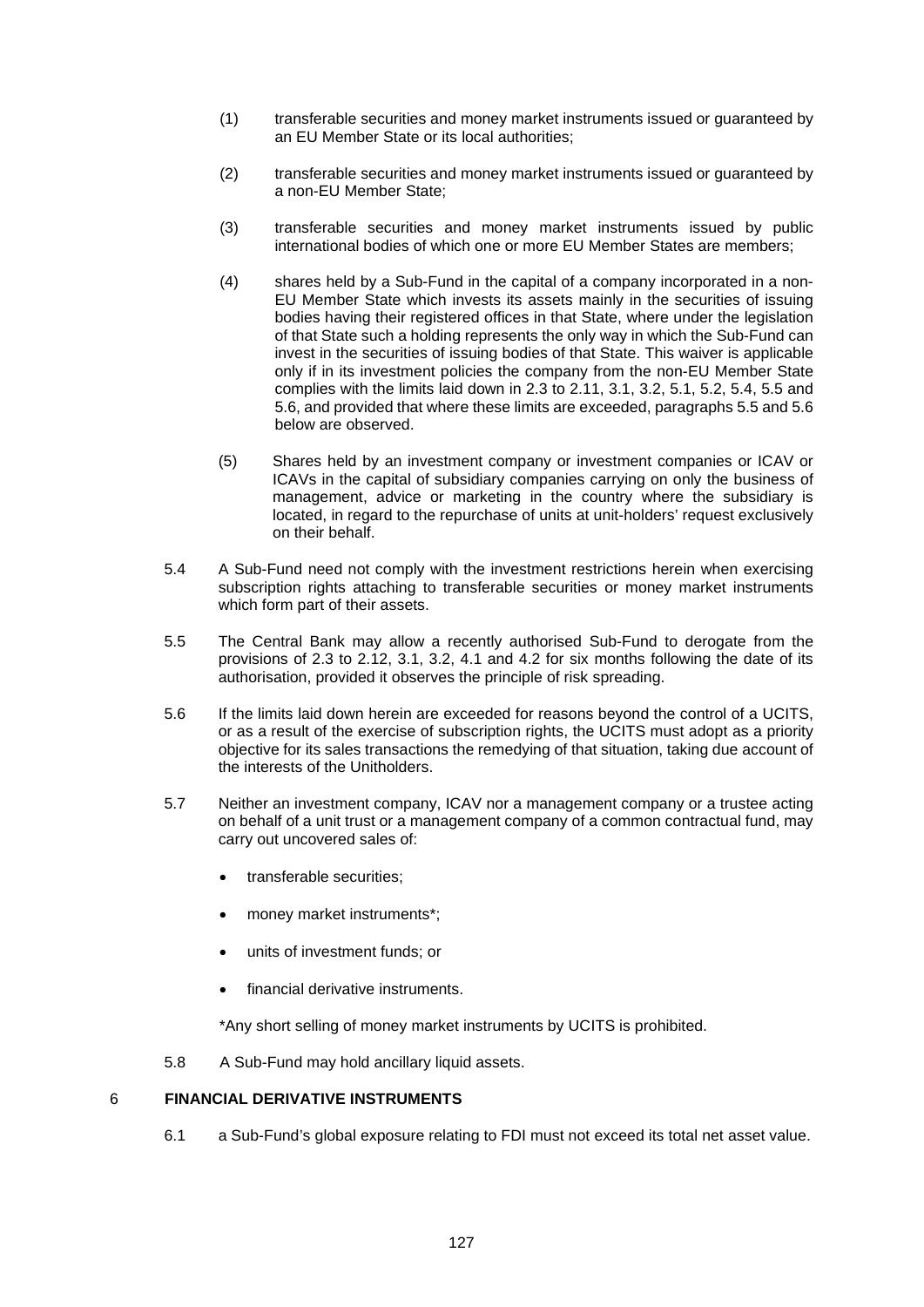- 6.2 Position exposure to the underlying assets of FDI, including embedded FDI in transferable securities or money market instruments, when combined where relevant with positions resulting from direct investments, may not exceed the investment limits set out in the Central Bank UCITS Regulations / Guidance. (This provision does not apply in the case of index based FDI provided the underlying index is one which meets with the criteria set out in Central Bank UCITS Regulations.)
- 6.3 A Sub-Fund may invest in FDI dealt in over-the-counter (OTC) provided that the counterparties to over-the-counter (OTCs) transactions are institutions subject to prudential supervision and belonging to categories approved by the Central Bank.
- 6.4 Investment in FDI is subject to the conditions and limits laid down by the Central Bank.

The Directors may, without limitation, adopt additional investment restrictions with respect to any Sub-Fund to facilitate the distribution of Units in the relevant Sub-Fund to the public in a particular jurisdiction. In addition, the investment restrictions set out above may be changed from time to time by the Directors in accordance with a change in the applicable law and regulations in any jurisdiction in which Units in the Sub-Funds are currently offered provided that the assets of each Sub-Fund will at all times be invested in accordance with the restrictions on investments set out in the UCITS Regulations. In the event of any such addition to, or change in, the investment restrictions applicable to any Sub-Fund, a reasonable notification period will be provided by the Fund to enable Unitholders in the relevant Sub-Fund to redeem their Units prior to implementation of these changes.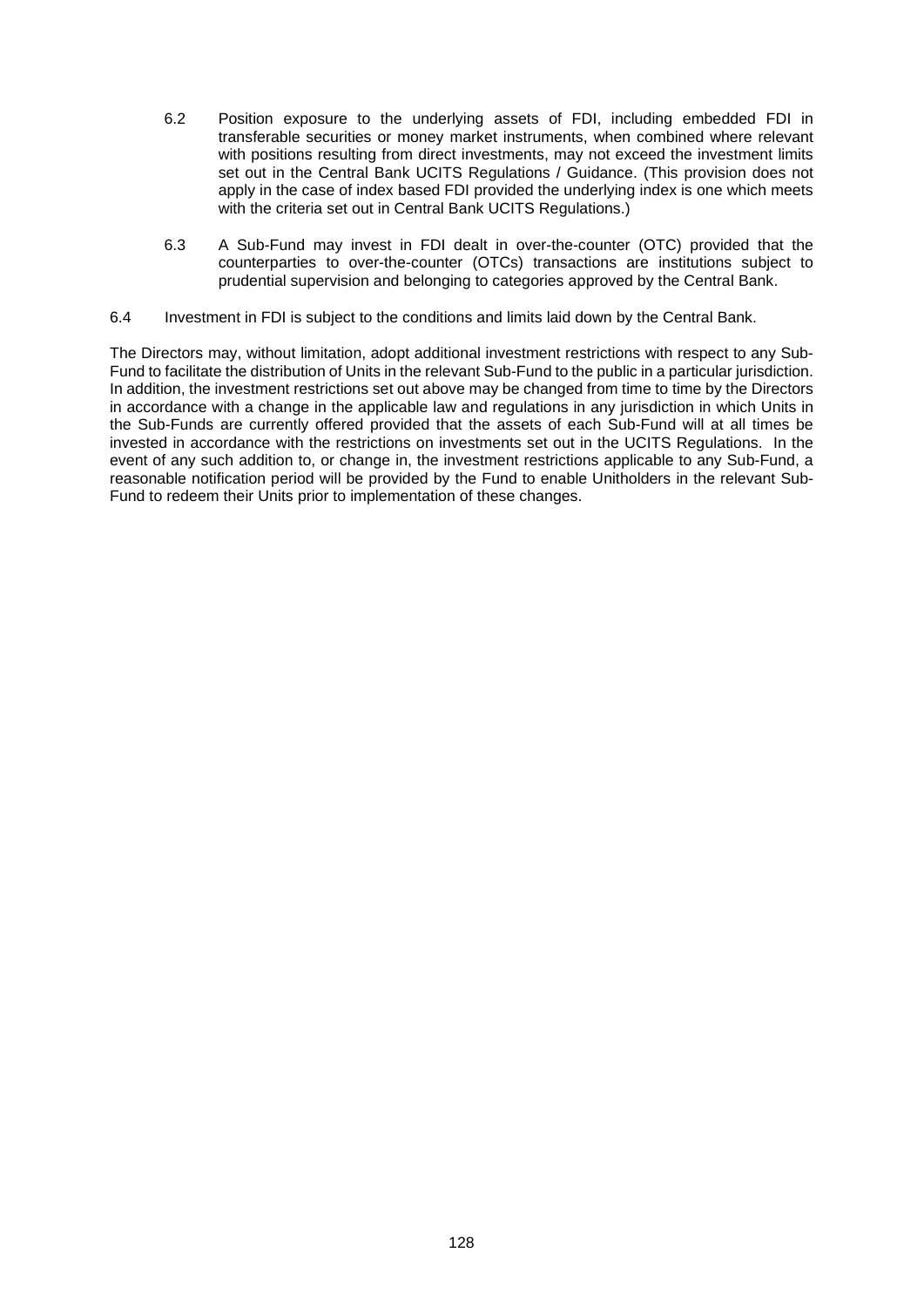## **APPENDIX V**

# **LIST OF SUB-CUSTODIANS**

The Depositary, as global sub-custodian, has appointed local sub-custodians within the State Street Global Custody Network as listed below, as at the date of this Prospectus. The latest version of this list can be consulted on the website [www.mystatestreet.com.](http://www.mystatestreet.com/)

| <b>MARKET</b>                   | <b>SUBCUSTODIAN</b>                                                                                     |
|---------------------------------|---------------------------------------------------------------------------------------------------------|
| <b>Albania</b>                  | Raiffeisen Bank sh.a.                                                                                   |
|                                 | Blv. "Bajram Curri" ETC - Kati 14 Tirana, Albania                                                       |
|                                 | Citibank, N.A.                                                                                          |
| Argentina                       | Bartolome Mitre 530                                                                                     |
|                                 | 1036 Buenos Aires, Argentina                                                                            |
|                                 | The Hongkong and Shanghai Banking Corporation Limited                                                   |
| <b>Australia</b>                | <b>HSBC Securities Services</b>                                                                         |
|                                 | Level 3, 10 Smith St.,                                                                                  |
|                                 | Parramatta, NSW 2150, Australia                                                                         |
|                                 | <b>Deutsche Bank AG</b>                                                                                 |
|                                 | (operating through its Frankfurt branch with support from its Vienna<br>branch)                         |
| <b>Austria</b>                  | Fleischmarkt 1                                                                                          |
|                                 | A-1010 Vienna, Austria                                                                                  |
|                                 | UniCredit Bank Austria AG                                                                               |
|                                 | Global Securities Services Austria, Rothschildplatz 1, A-1010 Vienna,<br>Austria                        |
|                                 | HSBC Bank Middle East Limited (as delegate of The Hongkong<br>and Shanghai Banking Corporation Limited) |
| <b>Bahrain</b>                  | 1st Floor, Bldg. #2505 Road # 2832, Al Seef 428                                                         |
|                                 | Kingdom of Bahrain                                                                                      |
|                                 | <b>Standard Chartered Bank</b>                                                                          |
| <b>Bangladesh</b>               | Silver Tower, Level 7                                                                                   |
|                                 | 52 South Gulshan Commercial Area Gulshan 1, Dhaka 1212,<br>Bangladesh                                   |
|                                 | <b>BNP Paribas Securities Services, S.C.A.</b>                                                          |
| <b>Belgium</b>                  | (operating through its Paris branch with support from its Brussels<br>branch)                           |
|                                 | 9, rue du Débarcadère, 93500 Pantin, France                                                             |
|                                 | via Standard Chartered Bank Côte d'Ivoire S.A., Abidjan, Ivory<br>Coast                                 |
| <b>Benin</b>                    | 23, Bld de la République                                                                                |
|                                 | 17 BP 1141 Abidjan 17 Côte d'Ivoire                                                                     |
|                                 | <b>HSBC Bank Bermuda Limited</b>                                                                        |
| <b>Bermuda</b>                  | 6 Front Street                                                                                          |
|                                 | Hamilton, HM06, Bermuda                                                                                 |
| <b>Federation of Bosnia and</b> | UniCredit Bank d.d.                                                                                     |
| Herzegovina                     | Zelenih beretki 24                                                                                      |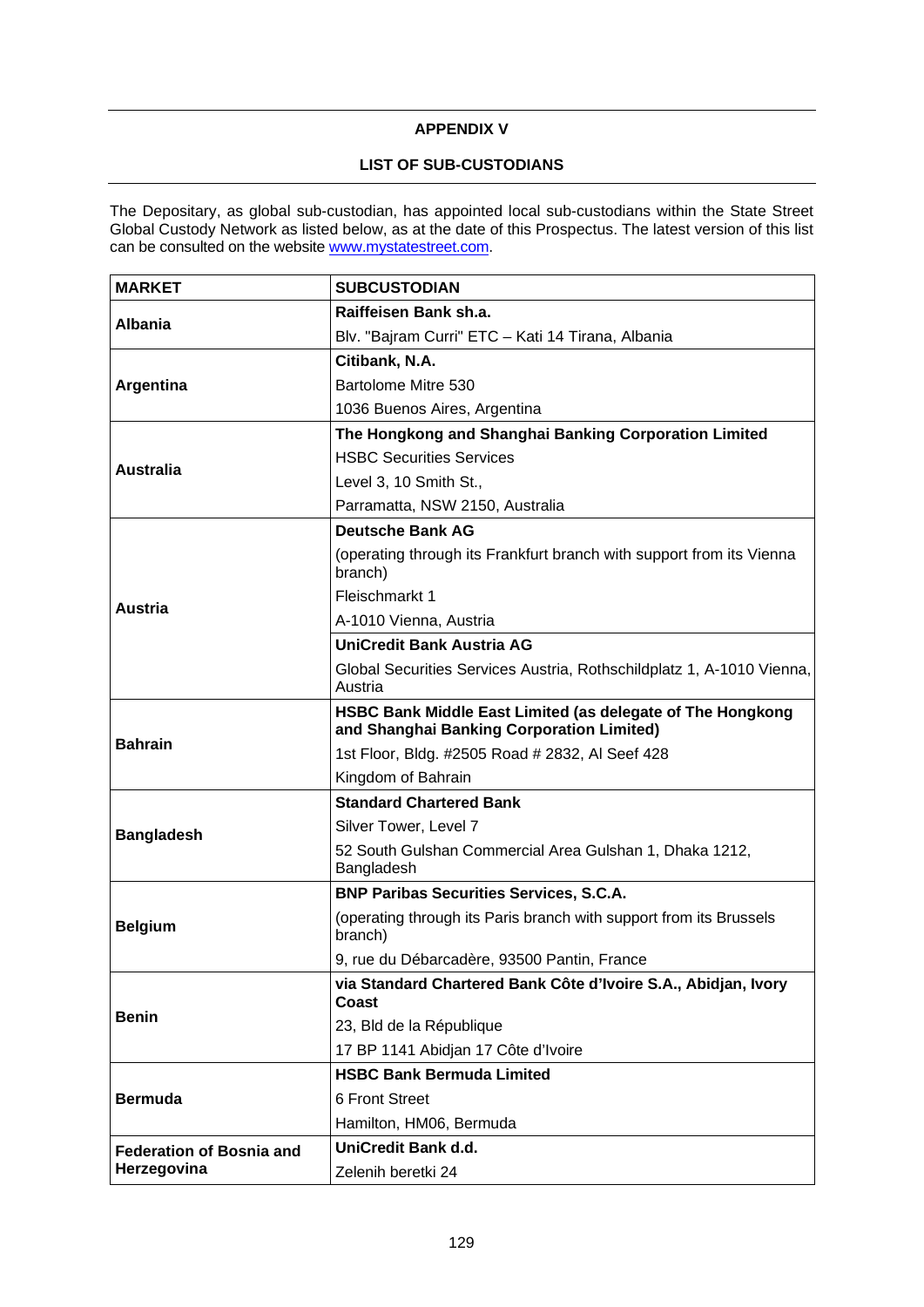|                                   | 71 000 Sarajevo                                                            |
|-----------------------------------|----------------------------------------------------------------------------|
|                                   | Federation of Bosnia and Herzegovina                                       |
|                                   | <b>Standard Chartered Bank Botswana Limited</b>                            |
| <b>Botswana</b>                   | 4th Floor, Standard Chartered House Queens Road                            |
|                                   | The Mall                                                                   |
|                                   | Gaborone, Botswana                                                         |
|                                   | Citibank, N.A.                                                             |
| <b>Brazil</b>                     | AV Paulista 1111                                                           |
|                                   | São Paulo, SP 01311-920 Brazil                                             |
|                                   | Citibank Europe plc, Bulgaria Branch                                       |
|                                   | Serdika Offices, 10th floor                                                |
| <b>Bulgaria</b>                   | 48 Sitnyakovo Blvd. 1505 Sofia, Bulgaria                                   |
|                                   | <b>UniCredit Bulbank AD</b>                                                |
|                                   | 7 Sveta Nedelya Square 1000 Sofia, Bulgaria                                |
|                                   | via Standard Chartered Bank Côte d'Ivoire S.A., Abidjan, Ivory<br>Coast    |
| <b>Burkina Faso</b>               | 23, Bld de la République                                                   |
|                                   | 17 BP 1141 Abidjan 17 Côte d'Ivoire                                        |
|                                   | <b>State Street Trust Company Canada</b>                                   |
| Canada                            | 30 Adelaide Street East, Suite 800 Toronto, ON Canada M5C 3G6              |
|                                   | <b>Banco de Chile</b>                                                      |
| <b>Chile</b>                      | Ahumada 251                                                                |
|                                   | Santiago, Chile                                                            |
|                                   | <b>HSBC Bank (China) Company Limited</b>                                   |
|                                   | (as delegate of The Hongkong and Shanghai Banking Corporation<br>Limited)  |
|                                   | 33rd Floor, HSBC Building, Shanghai IFC 8 Century Avenue                   |
| <b>People's Republic of China</b> | Pudong, Shanghai, China (200120)                                           |
|                                   | <b>China Construction Bank Corporation</b>                                 |
|                                   | No.1 Naoshikou Street Chang An Xing Rong Plaza Beijing 100032-33,<br>China |
|                                   | <b>Citibank N.A.</b>                                                       |
|                                   | 39/F., Champion Tower 3 Garden Road Central, Hong Kong                     |
|                                   | The Hongkong and Shanghai Banking Corporation Limited                      |
|                                   | Level 30,                                                                  |
| <b>China Connect</b>              | HSBC Main Building 1 Queen's Road                                          |
|                                   | Central, Hong Kong                                                         |
|                                   | <b>Standard Chartered Bank (Hong Kong) Limited</b>                         |
|                                   | 15th Floor Standard Chartered Tower                                        |
|                                   | 388 Kwun Tong Road Kwun Tong, Hong Kong                                    |
| Colombia                          | Cititrust Colombia S.A. Sociedad Fiduciaria                                |
|                                   | Carrera 9A, No. 99-02 Bogotá DC, Colombia                                  |
|                                   | <b>Banco BCT S.A.</b>                                                      |
| <b>Costa Rica</b>                 | 160 Calle Central Edificio BCT                                             |
|                                   |                                                                            |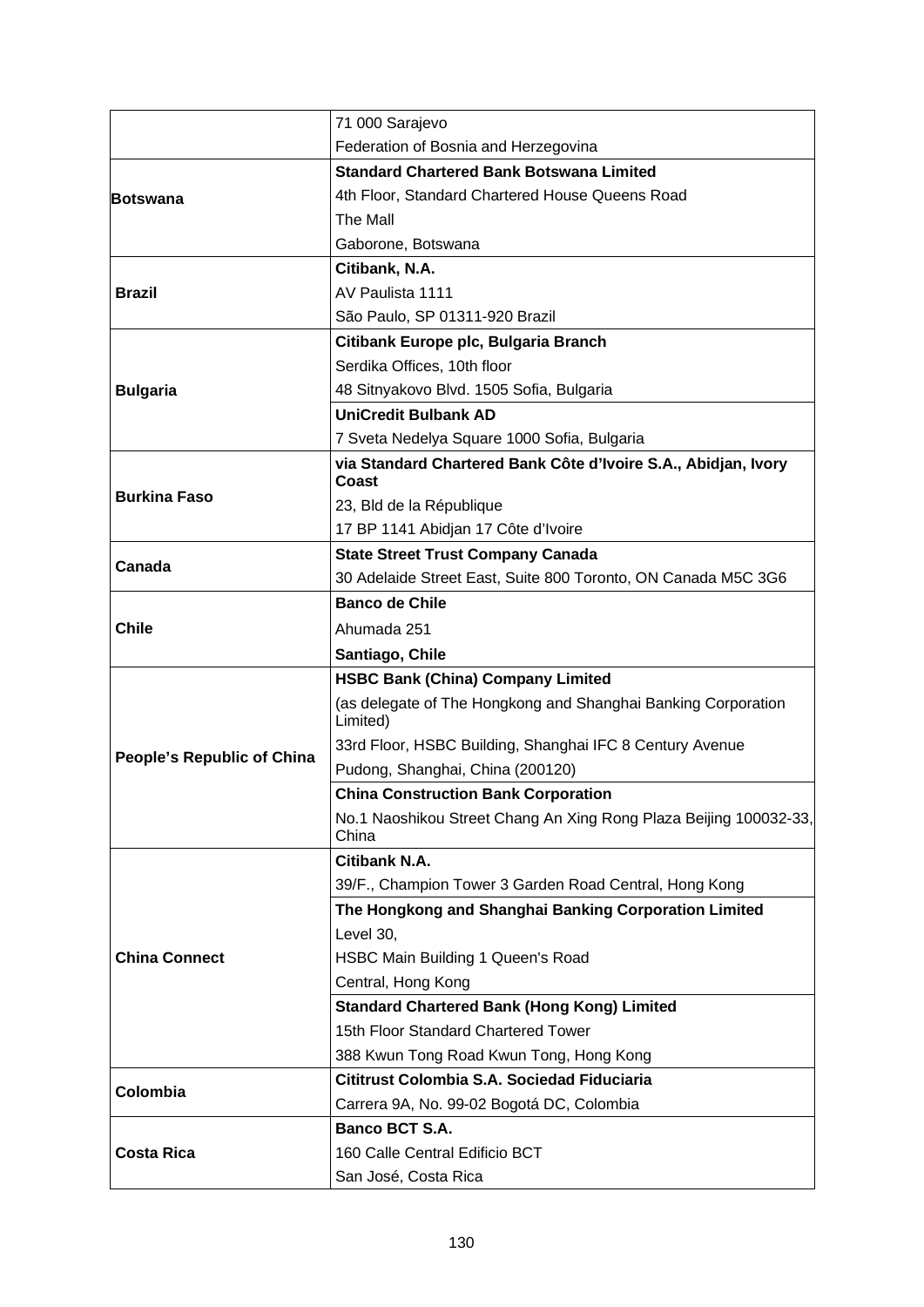|                            | Privredna Banka Zagreb d.d.                                          |
|----------------------------|----------------------------------------------------------------------|
|                            | Custody Department Radnička cesta 50 10000 Zagreb, Croatia           |
| Croatia                    | Zagrebacka Banka d.d.                                                |
|                            | Savska 60                                                            |
|                            | 10000 Zagreb, Croatia                                                |
|                            | <b>BNP Paribas Securities Services, S.C.A., Greece</b>               |
| <b>Cyprus</b>              | (operating through its Athens branch)                                |
|                            | 2 Lampsakou Str.                                                     |
|                            | 115 28 Athens, Greece                                                |
|                            | Československá obchodní banka, a.s.                                  |
|                            | Radlická 333/150                                                     |
|                            | 150 57 Prague 5, Czech Republic                                      |
| <b>Czech Republic</b>      | UniCredit Bank Czech Republic and Slovakia, a.s.                     |
|                            | <b>BB Centrum - FILADELFIE</b>                                       |
|                            | Želetavská 1525/1                                                    |
|                            | 140 92 Praha 4 - Michle, Czech Republic                              |
|                            | Skandinaviska Enskilda Banken AB (publ), Sweden                      |
|                            | (operating through its Copenhagen branch)                            |
| <b>Denmark</b>             | Bernstorffsgade 50                                                   |
|                            | 1577 Copenhagen, Denmark                                             |
|                            | Citibank, N.A.                                                       |
| <b>Egypt</b>               | Boomerang Building - Plot 48 - AlSalam Axis Street, First District - |
|                            |                                                                      |
|                            | 5th Settlement, 11835 Cairo, Egypt                                   |
|                            | <b>AS SEB Pank</b>                                                   |
| <b>Estonia</b>             | Tornimäe 2                                                           |
|                            | 15010 Tallinn, Estonia                                               |
|                            | Skandinaviska Enskilda Banken AB (publ), Sweden                      |
|                            | (operating through its Helsinki branch)                              |
| <b>Finland</b>             | <b>Securities Services</b>                                           |
|                            | Box 630                                                              |
|                            | SF-00101 Helsinki, Finland                                           |
|                            | <b>BNP Paribas Securities Services, S.C.A</b>                        |
| <b>France</b>              | 9, rue du Débarcadère, 93500 Pantin, France                          |
|                            | <b>JSC Bank of Georgia</b>                                           |
| <b>Republic of Georgia</b> | 29a Gagarini Str. Tbilisi 0160, Georgia                              |
|                            | <b>State Street Bank International GmbH</b>                          |
|                            | <b>Brienner Strasse 59</b>                                           |
| Germany                    | 80333 Munich, Germany                                                |
|                            | <b>Deutsche Bank AG</b>                                              |
|                            | Alfred-Herrhausen-Allee 16-24 D-65760 Eschborn, Germany              |
|                            | <b>Standard Chartered Bank Ghana</b>                                 |
| Ghana                      | P.O. Box 768 1st Floor                                               |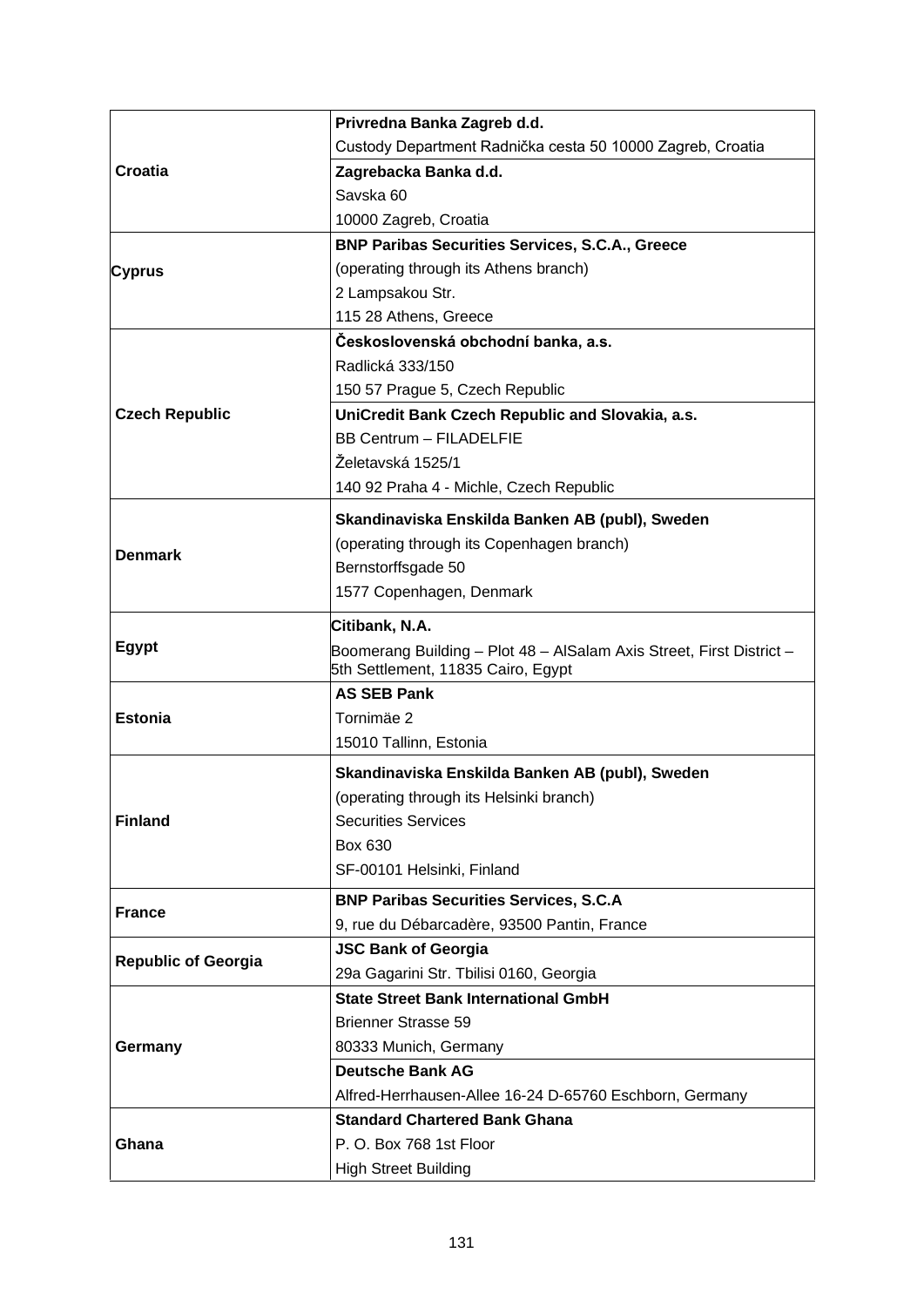|                    | Accra, Ghana                                                                           |
|--------------------|----------------------------------------------------------------------------------------|
|                    | <b>BNP Paribas Securities Services, S.C.A.</b>                                         |
| Greece             | 2 Lampsakou Str.                                                                       |
|                    | 115 28 Athens, Greece                                                                  |
|                    | via Standard Chartered Bank Côte d'Ivoire S.A., Abidjan, Ivory<br>Coast                |
| Guinea-Bissau      | 23, Bld de la République                                                               |
|                    | 17 BP 1141 Abidjan 17 Côte d'Ivoire                                                    |
|                    | The Hongkong and Shanghai Banking Corporation Limited                                  |
| <b>Hong Kong</b>   | Level 30, HSBC Main Building, 1 Queen's Road Central, Hong Kong                        |
|                    | Citibank Europe plc Magyarországi Fióktelepe                                           |
|                    | 7 Szabadság tér, Bank Center Budapest, H-1051 Hungary                                  |
|                    | <b>UniCredit Bank Hungary Zrt.</b>                                                     |
| <b>Hungary</b>     | 6th Floor                                                                              |
|                    | Szabadság tér 5-6                                                                      |
|                    | H-1054 Budapest, Hungary                                                               |
|                    | Landsbankinn hf.                                                                       |
| <b>Iceland</b>     | Austurstræti 11                                                                        |
|                    | 155 Reykjavik, Iceland                                                                 |
|                    | <b>Deutsche Bank AG</b>                                                                |
|                    | Block B1, 4th Floor, Nirlon Knowledge Park Off Western Express<br>Highway              |
|                    | Goregaon (E)                                                                           |
| India              | Mumbai 400 063, India                                                                  |
|                    | Citibank, N.A.                                                                         |
|                    | FIFC, 11th FloorC-54/55, Bandra Kurla Complex, Bandra (East),<br>Mumbai 400 098, India |
|                    | <b>Deutsche Bank AG</b>                                                                |
| <b>Indonesia</b>   | Deutsche Bank Building, 4th floor Jl. Imam Bonjol, No. 80 Jakarta<br>10310, Indonesia  |
| <b>Ireland</b>     | State Street Bank and Trust Company, United Kingdom branch                             |
|                    | 10 Nightingale Way, Edinburgh EH3 9EG, Scotland                                        |
| <b>Israel</b>      | <b>Bank Hapoalim B.M.</b>                                                              |
|                    | 50 Rothschild Boulevard Tel Aviv, Israel 61000                                         |
|                    | Intesa Sanpaolo S.p.A.                                                                 |
| <b>Italy</b>       | Financial Institutions - Transactions Services                                         |
|                    | Piazza della Scala, 6, 20121 Milan, Italy                                              |
|                    | Standard Chartered Bank Côte d'Ivoire S.A.                                             |
| <b>Ivory Coast</b> | 23, Bld de la République                                                               |
|                    | 17 BP 1141 Abidjan 17 Côte d'Ivoire                                                    |
|                    | <b>Mizuho Bank, Limited</b>                                                            |
| Japan              | Shinagawa Intercity Tower A 2-15-14, Konan, Minato-ku Tokyo 108-<br>6009, Japan        |
|                    | The Hongkong and Shanghai Banking Corporation Limited<br><b>HSBC Building</b>          |
|                    |                                                                                        |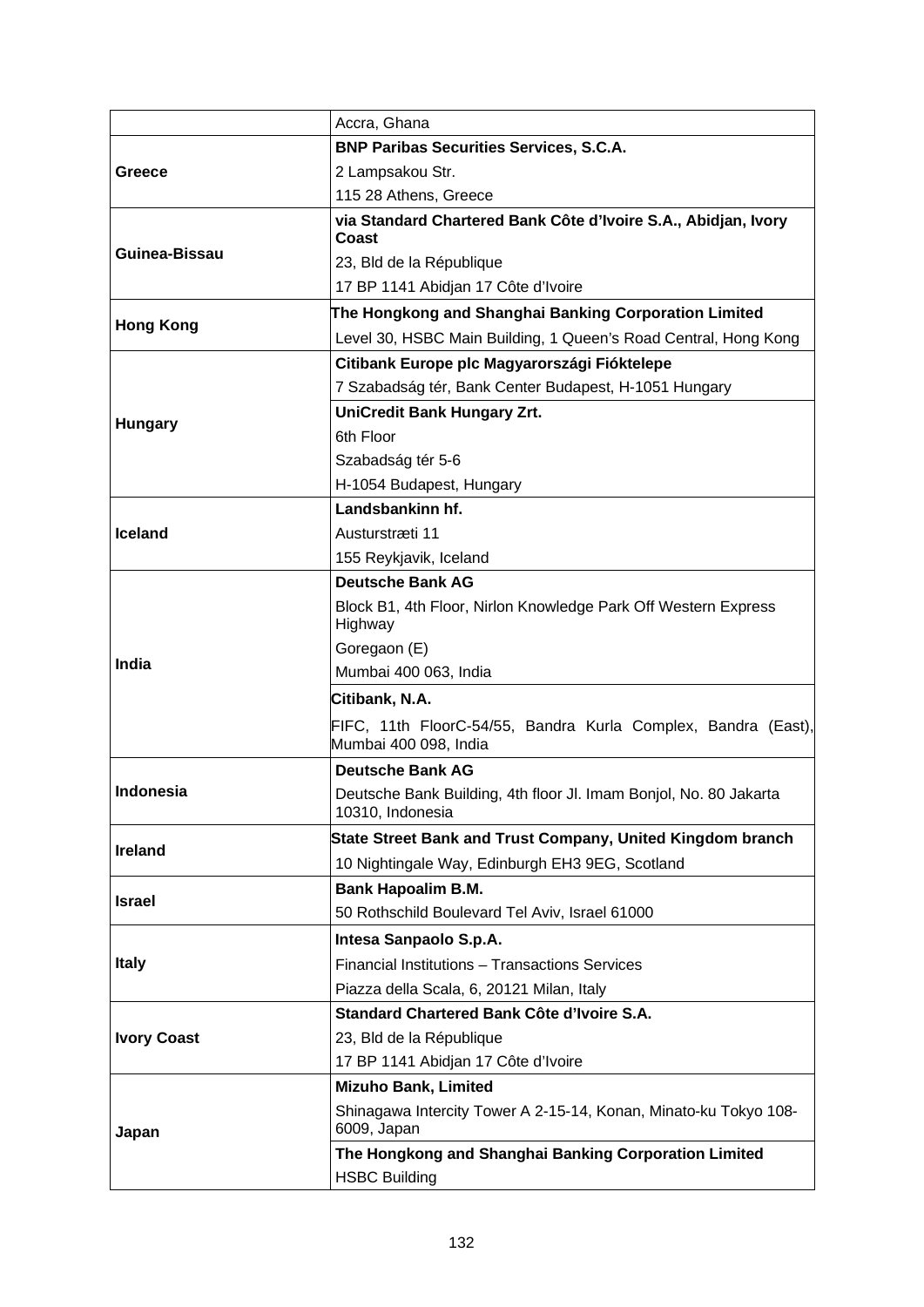|                          | 11-1 Nihonbashi 3-chome, Chuo-ku Tokyo 1030027, Japan                     |
|--------------------------|---------------------------------------------------------------------------|
|                          | <b>Standard Chartered Bank Shmeissani Branch</b>                          |
| Jordan                   | Al-Thaqafa Street, Building # 2 P.O. Box 926190                           |
|                          | Amman 11110, Jordan                                                       |
|                          | <b>JSC Citibank Kazakhstan</b>                                            |
|                          | Park Palace, Building A,                                                  |
| <b>Kazakhstan</b>        | 41 Kazibek Bi street,                                                     |
|                          | Almaty A25T0A1, Kazakhstan                                                |
|                          | <b>Standard Chartered Bank Kenya Limited Custody Services</b>             |
|                          | Standard Chartered @ Chiromo, Level 5                                     |
| Kenya                    | 48 Westlands Road                                                         |
|                          | P.O. Box 40984 - 00100 GPO                                                |
|                          | Nairobi, Kenya                                                            |
|                          | <b>Deutsche Bank AG</b>                                                   |
|                          | 18th Fl., Young-Poong Building 41 Cheonggyecheon-ro                       |
|                          | Jongro-ku, Seoul 03188, Korea                                             |
|                          | The Hongkong and Shanghai Banking Corporation Limited                     |
| <b>Republic of Korea</b> | 5F                                                                        |
|                          | HSBC Building #37                                                         |
|                          | Chilpae-ro                                                                |
|                          | Jung-gu, Seoul 04511, Korea                                               |
|                          | <b>HSBC Bank Middle East Limited</b>                                      |
|                          | (as delegate of The Hongkong and Shanghai Banking Corporation<br>Limited) |
| <b>Kuwait</b>            | Kuwait City, Sharq Area                                                   |
|                          | Abdulaziz Al Sager Street                                                 |
|                          | Al Hamra Tower, 37F                                                       |
|                          | P. O. Box 1683, Safat 13017, Kuwait                                       |
|                          | <b>AS SEB banka</b>                                                       |
| Latvia                   | Unicentrs, Valdlauči                                                      |
|                          | LV-1076 Kekavas pag., Rigas raj., Latvia                                  |
| Lithuania                | <b>AB SEB bankas</b>                                                      |
|                          | Konstitucijos Ave. 24, LT 08105 Vilnius, Lithuania                        |
|                          | <b>Standard Bank PLC</b>                                                  |
| <b>Malawi</b>            | Kaomba Centre                                                             |
|                          | Cnr. Victoria Avenue & Sir Glyn Jones Road Blantyre, Malawi               |
|                          | Deutsche Bank (Malaysia) Berhad                                           |
|                          | <b>Domestic Custody Services</b>                                          |
|                          | Level 20, Menara IMC 8 Jalan Sultan Ismail                                |
| <b>Malaysia</b>          | 50250 Kuala Lumpur, Malaysia                                              |
|                          | <b>Standard Chartered Bank Malaysia Berhad</b>                            |
|                          | Menara Standard Chartered 30 Jalan Sultan Ismail                          |
|                          | 50250 Kuala Lumpur, Malaysia                                              |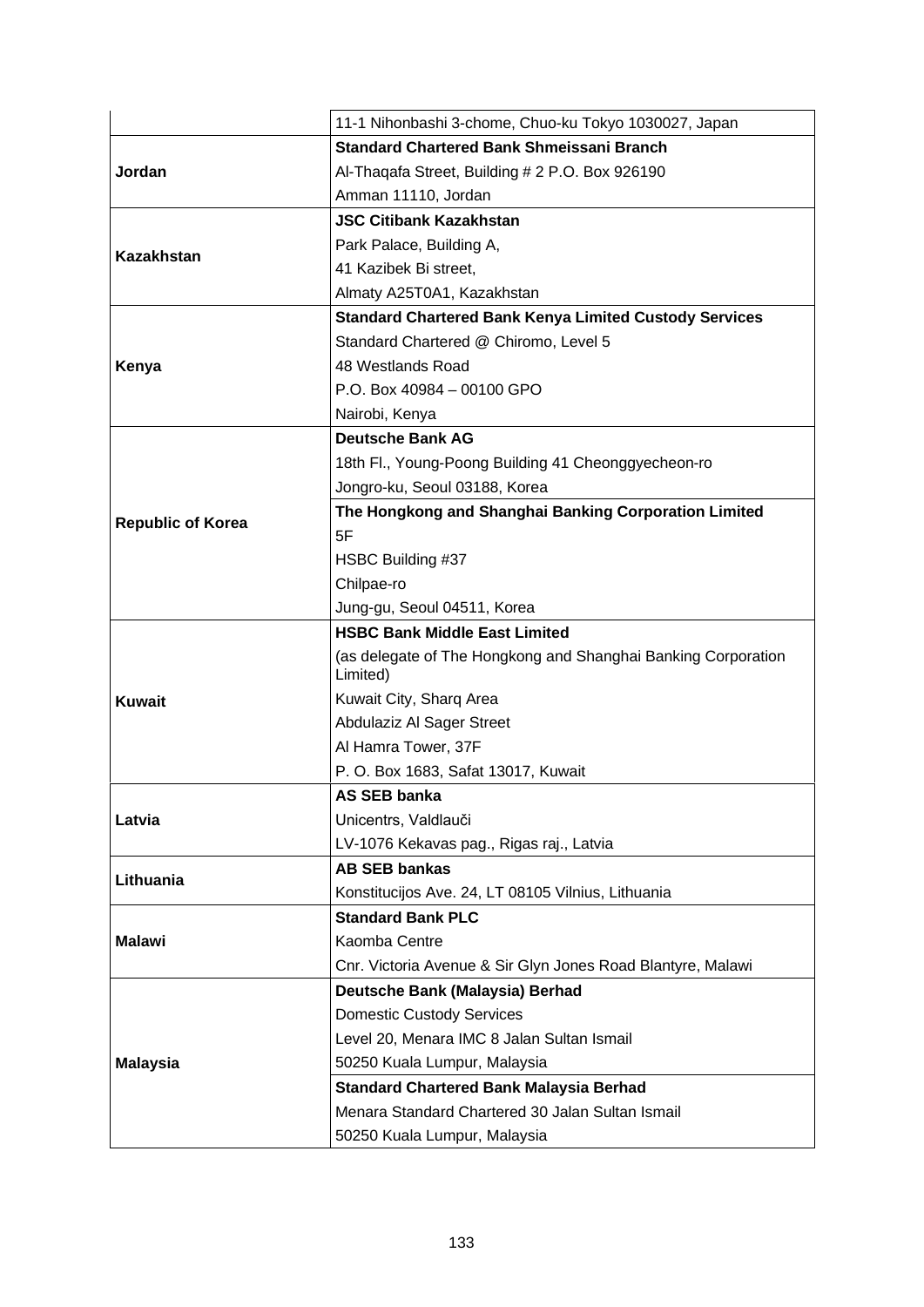| Mali               | via Standard Chartered Bank Côte d'Ivoire S.A., Abidjan, Ivory<br>Coast        |
|--------------------|--------------------------------------------------------------------------------|
|                    | 23, Bld de la République                                                       |
|                    | 17 BP 1141 Abidjan 17 Côte d'Ivoire                                            |
|                    | The Hongkong and Shanghai Banking Corporation Limited                          |
| <b>Mauritius</b>   | 6F HSBC Centre 18 CyberCity                                                    |
|                    | Ebene, Mauritius                                                               |
|                    | Banco Nacional de México, S.A.                                                 |
|                    | 3er piso, Torre Norte                                                          |
| <b>Mexico</b>      | Act. Roberto Medellín No. 800 Col. Santa Fe                                    |
|                    | Mexico, DF 01219                                                               |
|                    | <b>Citibank Maghreb</b>                                                        |
| <b>Morocco</b>     | Zénith Millénium Immeuble1 Sidi Maârouf - B.P. 40                              |
|                    | Casablanca 20190, Morocco                                                      |
|                    | <b>Standard Bank Namibia Limited</b>                                           |
|                    | <b>Standard Bank Center</b>                                                    |
| <b>Namibia</b>     | Cnr. Werner List St. and Post St. Mall 2nd Floor                               |
|                    | Windhoek, Namibia                                                              |
|                    | <b>BNP Paribas Securities Services, S.C.A.</b>                                 |
| <b>Netherlands</b> | (operating through its Paris branch with support from its Amsterdam<br>branch) |
|                    | 9, rue du Débarcadère, 93500 Pantin, France                                    |
|                    | The Hongkong and Shanghai Banking Corporation Limited                          |
| <b>New Zealand</b> | Level 21, HSBC Tower                                                           |
|                    | 188 Quay St.                                                                   |
|                    | Auckland 1010, New Zealand                                                     |
|                    | via Standard Chartered Bank Côte d'Ivoire S.A., Abidjan, Ivory<br>Coast        |
| <b>Niger</b>       | 23, Bld de la République                                                       |
|                    | 17 BP 1141 Abidjan 17 Côte d'Ivoire                                            |
|                    | <b>Stanbic IBTC Bank Plc.</b>                                                  |
|                    | Plot 1712                                                                      |
| <b>Nigeria</b>     | Idejo St                                                                       |
|                    | Victoria Island,                                                               |
|                    | Lagos 101007, Nigeria                                                          |
|                    | Skandinaviska Enskilda Banken AB (publ), Sweden                                |
| <b>Norway</b>      | (operating through its Oslo branch)                                            |
|                    | P.O. Box 1843 Vika Filipstad Brygge 1 N-0123 Oslo, Norway                      |
|                    | HSBC Bank Oman S.A.O.G.                                                        |
| Oman               | (as delegate of The Hongkong and Shanghai Banking Corporation<br>Limited)      |
|                    | 2nd Floor Al Khuwair PO Box 1727 PC 111 Seeb, Oman                             |
| <b>Pakistan</b>    | <b>Deutsche Bank AG</b>                                                        |
|                    | Unicentre - Unitowers I.I. Chundrigar Road P.O. Box 4925                       |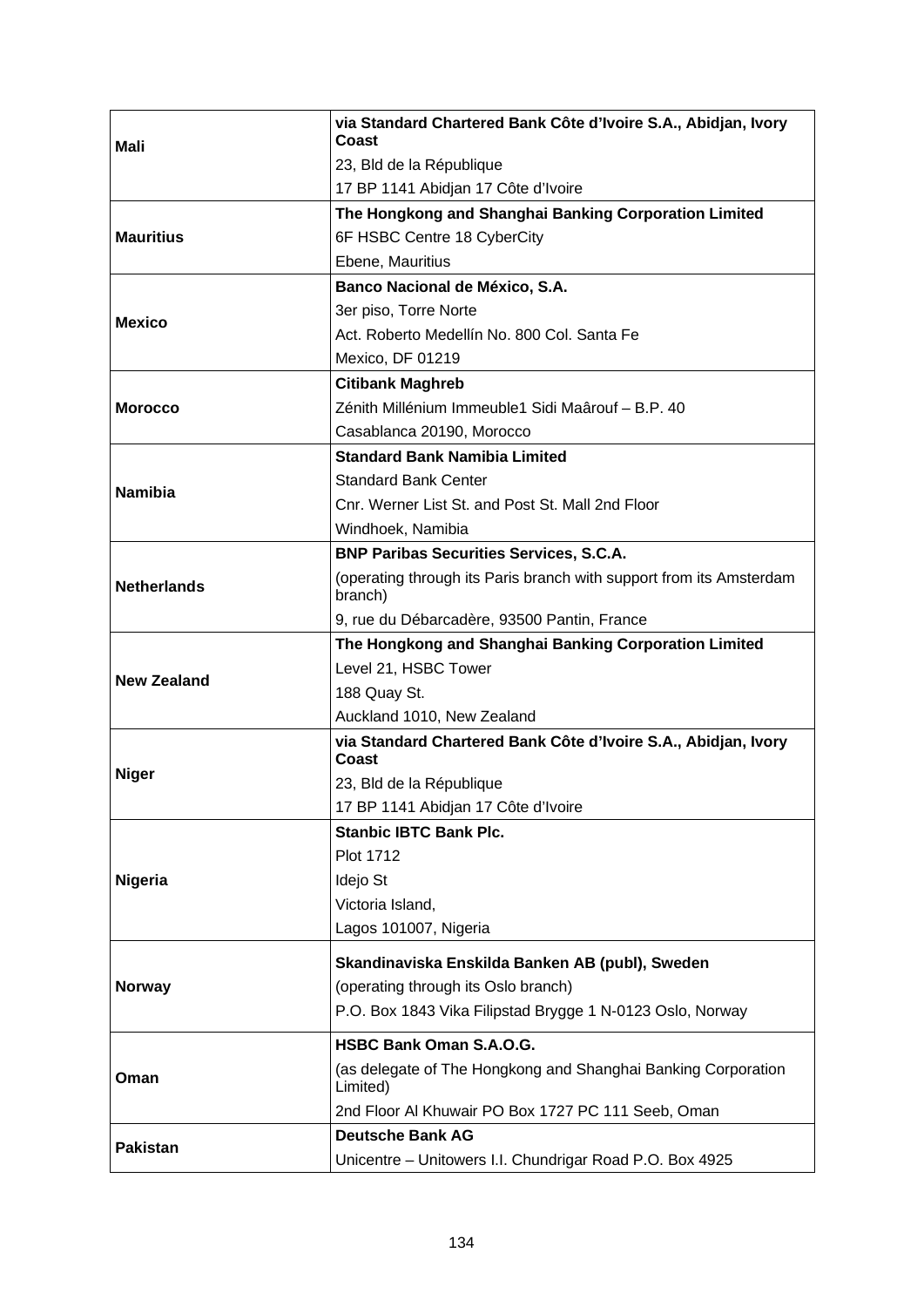|                    | Karachi - 74000, Pakistan                                                                                                                                                                                                 |
|--------------------|---------------------------------------------------------------------------------------------------------------------------------------------------------------------------------------------------------------------------|
|                    | Citibank, N.A.                                                                                                                                                                                                            |
|                    | <b>Boulevard Punta Pacifica</b>                                                                                                                                                                                           |
| Panama             | Torre de las Americas                                                                                                                                                                                                     |
|                    | Apartado                                                                                                                                                                                                                  |
|                    | Panama City, Panama 0834-00555                                                                                                                                                                                            |
|                    | Citibank del Perú, S.A.                                                                                                                                                                                                   |
| Peru               | Canaval y Moreyra 480 3rd Floor,                                                                                                                                                                                          |
|                    | San Isidro, Lima 27, Peru                                                                                                                                                                                                 |
|                    | <b>Deutsche Bank AG</b>                                                                                                                                                                                                   |
| <b>Philippines</b> | Global Transaction Banking Tower One, Ayala Triangle 1226 Makati<br>City, Philippines 19th Floor, Net Quad Center, 31 <sup>st</sup> Street corner 4th<br>Avenue, E-Square Zone, Crescent Park West, Bonifacio Global City |
|                    | 1634 Taguig City, Philippines                                                                                                                                                                                             |
|                    | <b>Bank Handlowy w Warszawie S.A.</b>                                                                                                                                                                                     |
| <b>Poland</b>      | ul. Senatorska 16                                                                                                                                                                                                         |
|                    | 00-293 Warsaw, Poland                                                                                                                                                                                                     |
|                    | <b>Deutsche Bank AG, Netherlands</b>                                                                                                                                                                                      |
|                    | (operating through its Amsterdam branch with support from its Lisbon                                                                                                                                                      |
| <b>Portugal</b>    | branch)                                                                                                                                                                                                                   |
|                    | De Entree 195                                                                                                                                                                                                             |
|                    | 1101 HE Amsterdam, Netherlands                                                                                                                                                                                            |
|                    | <b>HSBC Bank Middle East Limited</b>                                                                                                                                                                                      |
|                    | (as delegate of The Hongkong and Shanghai Banking Corporation<br>Limited)                                                                                                                                                 |
| Qatar              | 2 FI Ali Bin Ali Tower                                                                                                                                                                                                    |
|                    | Building no.: 150                                                                                                                                                                                                         |
|                    | Airport Road Doha, Qatar                                                                                                                                                                                                  |
|                    | Citibank Europe plc, Dublin - Romania Branch                                                                                                                                                                              |
| Romania            | 8, Iancu de Hunedoara Boulevard 712042, Bucharest Sector 1,<br>Romania                                                                                                                                                    |
| <b>Russia</b>      | <b>AO Citibank</b>                                                                                                                                                                                                        |
|                    | 8-10 Gasheka Street, Building 1 125047 Moscow, Russia                                                                                                                                                                     |
|                    | <b>HSBC Saudi Arabia</b>                                                                                                                                                                                                  |
|                    | (as delegate of The Hongkong and Shanghai Banking Corporation<br>Limited)                                                                                                                                                 |
|                    | <b>HSBC Head Office</b>                                                                                                                                                                                                   |
|                    | 7267 Olaya - Al Murooj                                                                                                                                                                                                    |
| Saudi Arabia       | Riyadh 12283-2255 Kingdom of Saudi Arabia                                                                                                                                                                                 |
|                    | <b>Saudi British Bank</b>                                                                                                                                                                                                 |
|                    | (as delegate of The Hongkong and Shanghai Banking Corporation<br>Limited)                                                                                                                                                 |
|                    | Prince Abdulaziz Bin Mossaad Bin Jalawi                                                                                                                                                                                   |
|                    | <b>Street</b>                                                                                                                                                                                                             |
|                    | (Dabaab)                                                                                                                                                                                                                  |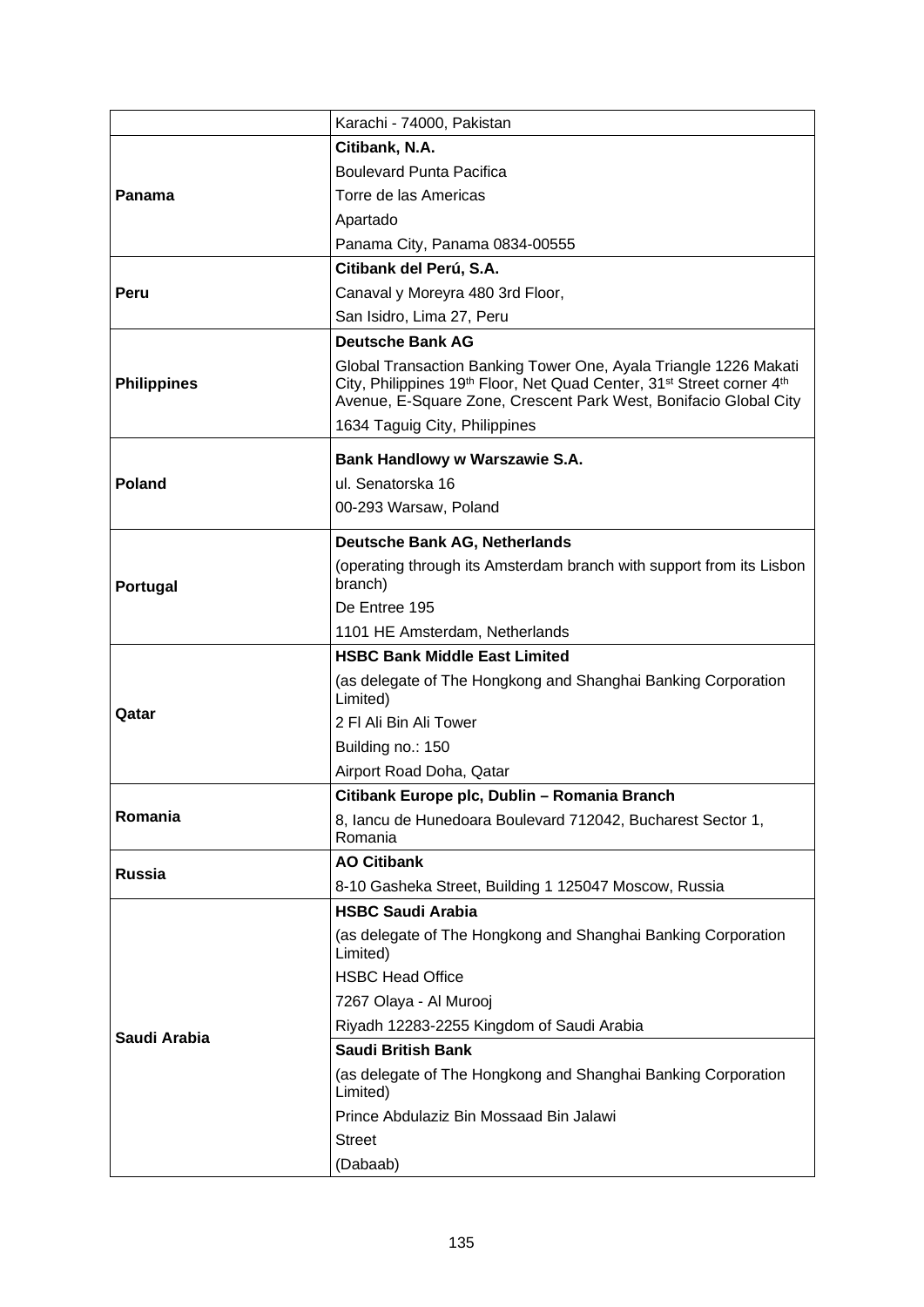|                           | Riyadh 11413 Kingdom of Saudi Arabia                                    |
|---------------------------|-------------------------------------------------------------------------|
|                           |                                                                         |
|                           |                                                                         |
|                           |                                                                         |
|                           |                                                                         |
|                           |                                                                         |
|                           | via Standard Chartered Bank Côte d'Ivoire S.A., Abidjan, Ivory<br>Coast |
| Senegal                   | 23, Bld de la République                                                |
|                           | 17 BP 1141 Abidjan 17 Côte d'Ivoire                                     |
|                           | <b>UniCredit Bank Serbia JSC</b>                                        |
| Serbia                    | Jurija Gagarina 12                                                      |
|                           | 11070 Belgrade, Serbia                                                  |
|                           |                                                                         |
|                           | Citibank N.A.                                                           |
| <b>Singapore</b>          | 3 Changi Business Park Crescent #07-00, Singapore 486026                |
|                           | UniCredit Bank Czech Republic and Slovakia, a.s.                        |
| <b>Slovak Republic</b>    | Ŝancová 1/A                                                             |
|                           | 813 33 Bratislava, Slovak Republic                                      |
|                           | UniCredit Banka Slovenija d.d.                                          |
| <b>Slovenia</b>           | Šmartinska 140                                                          |
|                           | SI-1000 Ljubljana, Slovenia                                             |
|                           | <b>FirstRand Bank Limited</b>                                           |
|                           | <b>Mezzanine Floor</b>                                                  |
|                           | 3 First Place Bank City                                                 |
|                           | Corner Simmonds & Jeppe Sts.                                            |
| <b>South Africa</b>       | Johannesburg 2001                                                       |
|                           | Republic of South Africa                                                |
|                           | <b>Standard Bank of South Africa Limited</b>                            |
|                           | Standard Bank Centre, 6 Simmonds Street, Johannesburg 2000              |
|                           | Republic of South Africa                                                |
|                           | <b>Deutsche Bank S.A.E.</b>                                             |
| <b>Spain</b>              | Calle de Rosario Pino 14-16, Planta 1                                   |
|                           | 28020 Madrid, Spain                                                     |
|                           | The Hongkong and Shanghai Banking Corporation Limited                   |
| Sri Lanka                 | 24, Sir Baron Jayatilake Mawatha Colombo 01, Sri Lanka                  |
|                           | UniCredit Bank d.d.                                                     |
|                           | Zelenih beretki 24                                                      |
| <b>Republic of Srpska</b> | 71 000 Sarajevo                                                         |
|                           | Federation of Bosnia and Herzegovina                                    |
|                           | Skandinaviska Enskilda Banken AB (publ)                                 |
| <b>Sweden</b>             | Sergels Torg 2                                                          |
|                           | SE-106 40 Stockholm, Sweden                                             |
|                           |                                                                         |
|                           | <b>Credit Suisse (Switzerland) Limited</b>                              |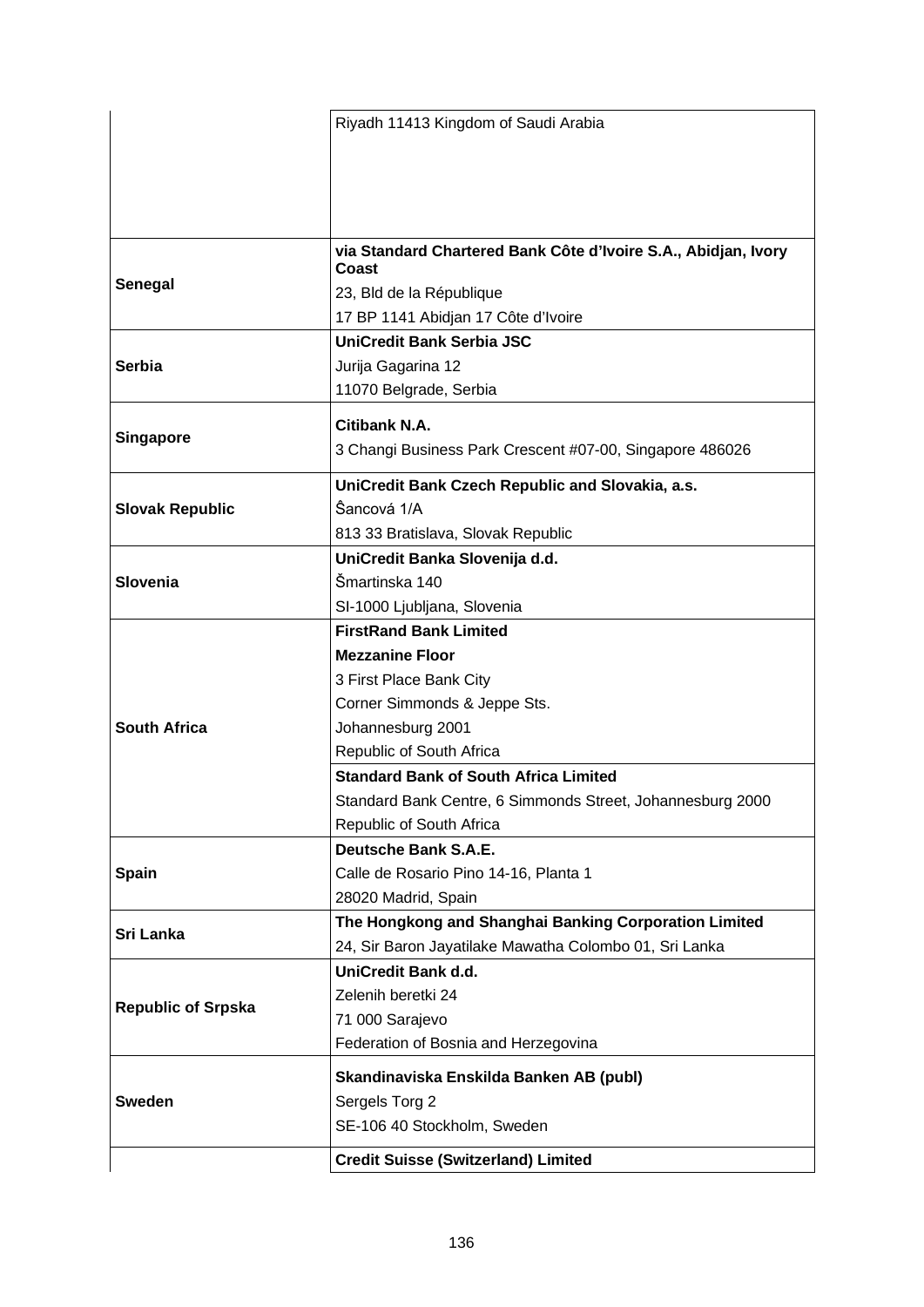|                                   | Uetlibergstrasse 231 8070 Zurich, Switzerland                  |
|-----------------------------------|----------------------------------------------------------------|
| <b>Switzerland</b>                | <b>UBS Switzerland AG</b>                                      |
|                                   | Max-Högger-Strasse 80-82                                       |
|                                   | CH-8048 Zurich-Alstetten, Switzerland                          |
|                                   | <b>Standard Chartered Bank (Taiwan) Limited</b>                |
| Taiwan - R.O.C.                   | 168 Tun Hwa North Road                                         |
|                                   | Taipei 105, Taiwan, Republic of China                          |
|                                   | <b>Standard Chartered Bank (Tanzania) Limited</b>              |
|                                   | 1 Floor, International House                                   |
| <b>Tanzania</b>                   | Corner Shaaban Robert St and Garden Ave PO Box 9011            |
|                                   | Dar es Salaam, Tanzania                                        |
|                                   | <b>Standard Chartered Bank (Thai) Public Company Limited</b>   |
|                                   | Sathorn Nakorn Tower                                           |
| <b>Thailand</b>                   | 14th Floor, Zone B                                             |
|                                   | 90 North Sathorn Road                                          |
|                                   | Silom, Bangkok 10500, Thailand                                 |
|                                   | via Standard Chartered Bank Côte d'Ivoire S.A., Abidjan, Ivory |
|                                   | Coast                                                          |
| <b>Togo</b>                       | 23, Bld de la République                                       |
|                                   | 17 BP 1141 Abidjan 17 Côte d'Ivoire                            |
| <b>Tunisia</b>                    | <b>Union Internationale de Banques</b>                         |
|                                   | 65 Avenue Bourguiba 1000 Tunis, Tunisia                        |
|                                   | Citibank, A.Ş.<br><b>Tekfen Tower</b>                          |
|                                   |                                                                |
|                                   | Eski Buyukdere Caddesi 209 Kat 3                               |
| <b>Turkey</b>                     | Levent 34394 Istanbul, Turkey<br>Deutsche Bank A.Ş.            |
|                                   | Eski Buyukdere Caddesi Tekfen Tower No. 209                    |
|                                   | Kat: 174                                                       |
|                                   | Levent 34394 Istanbul, Turkey                                  |
|                                   | <b>Standard Chartered Bank Uganda Limited</b>                  |
| Uganda                            | 5 Speke Road P.O. Box 7111 Kampala, Uganda                     |
|                                   | <b>JSC Citibank</b>                                            |
| <b>Ukraine</b>                    | 16-g Dilova St.                                                |
|                                   | Kyiv 03150, Ukraine                                            |
|                                   | <b>HSBC Bank Middle East Limited</b>                           |
|                                   | (as delegate of The Hongkong and Shanghai Banking Corporation  |
|                                   | Limited)                                                       |
| <b>United Arab Emirates</b>       | <b>HSBC Securities Services</b>                                |
| <b>Dubai Financial Market</b>     | <b>HSBC Tower</b>                                              |
|                                   | Downtown Dubai, Level 16                                       |
|                                   | P O Box 66<br>Dubai, United Arab Emirates                      |
| <b>United Arab Emirates Dubai</b> | <b>HSBC Bank Middle East Limited</b>                           |
| <b>International Financial</b>    | (as delegate of The Hongkong and Shanghai Banking Corporation  |
|                                   |                                                                |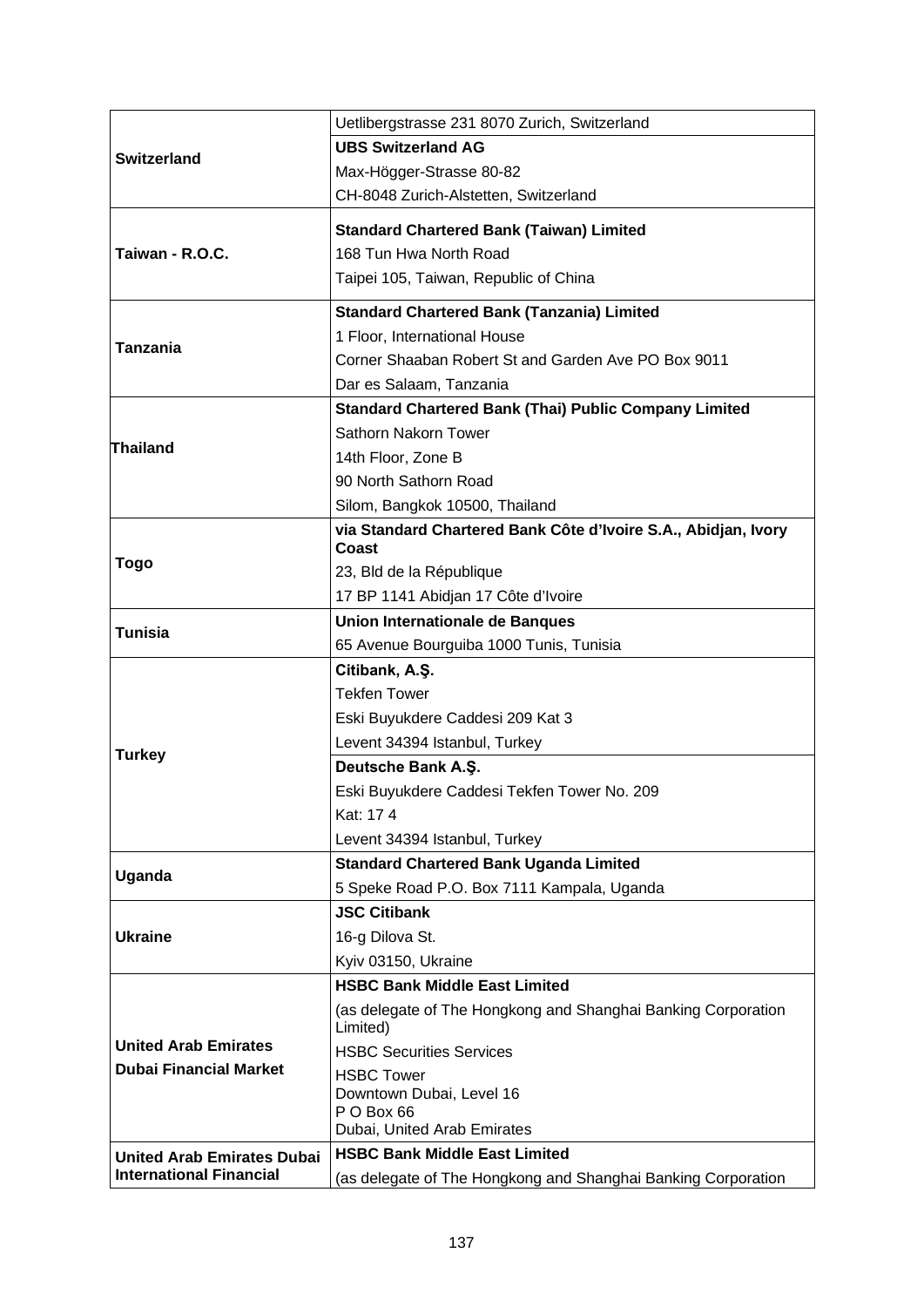| <b>Center</b>                   | Limited)                                                                                                       |
|---------------------------------|----------------------------------------------------------------------------------------------------------------|
|                                 | <b>HSBC Securities Services</b>                                                                                |
|                                 | <b>HSBC Tower</b>                                                                                              |
|                                 | Downtown Dubai, Level 16                                                                                       |
|                                 | P O Box 66<br>Dubai, United Arab Emirates                                                                      |
|                                 | <b>HSBC Bank Middle East Limited</b>                                                                           |
|                                 | (as delegate of The Hongkong and Shanghai Banking Corporation                                                  |
|                                 | Limited)                                                                                                       |
| <b>United Arab Emirates Abu</b> | <b>HSBC Securities Services</b>                                                                                |
| Dhabi                           | <b>HSBC Tower</b>                                                                                              |
|                                 | Downtown Dubai, Level 16                                                                                       |
|                                 | PO Box 66<br>Dubai, United Arab Emirates                                                                       |
|                                 | State Street Bank and Trust Company, United Kingdom branch                                                     |
| <b>United Kingdom</b>           |                                                                                                                |
|                                 | 10 Nightingale Way, Edinburgh EH3 9EG, Scotland                                                                |
| <b>United States</b>            | <b>State Street Bank and Trust Company</b>                                                                     |
|                                 | One Lincoln Street Boston, MA 02111 United States                                                              |
|                                 | Banco Itaú Uruguay S.A.                                                                                        |
| <b>Uruguay</b>                  | Zabala 1463                                                                                                    |
|                                 | 11000 Montevideo, Uruguay                                                                                      |
|                                 | <b>HSBC Bank (Vietnam) Limited</b>                                                                             |
|                                 | (as delegate of The Hongkong and Shanghai Banking Corporation<br>Limited)                                      |
| Vietnam                         | <b>Centre Point</b>                                                                                            |
|                                 | 106 Nguyen Van Troi Street Phu Nhuan District                                                                  |
|                                 | Ho Chi Minh City, Vietnam                                                                                      |
|                                 | <b>Standard Chartered Bank Zambia Plc.</b>                                                                     |
| Zambia                          | <b>Standard Chartered House</b>                                                                                |
|                                 | Stand No. 4642 corner of Mwaimwena Road and Addis Ababa Drive,<br>4 <sup>th</sup> floor, 10101, Lusaka, Zambia |
|                                 | <b>Stanbic Bank Zimbabwe Limited</b>                                                                           |
|                                 | (as delegate of Standard Bank of South Africa Limited)                                                         |
| Zimbabwe                        | 3rd Floor                                                                                                      |
|                                 | <b>Stanbic Centre</b>                                                                                          |
|                                 | 59 Samora Machel Avenue Harare, Zimbabwe                                                                       |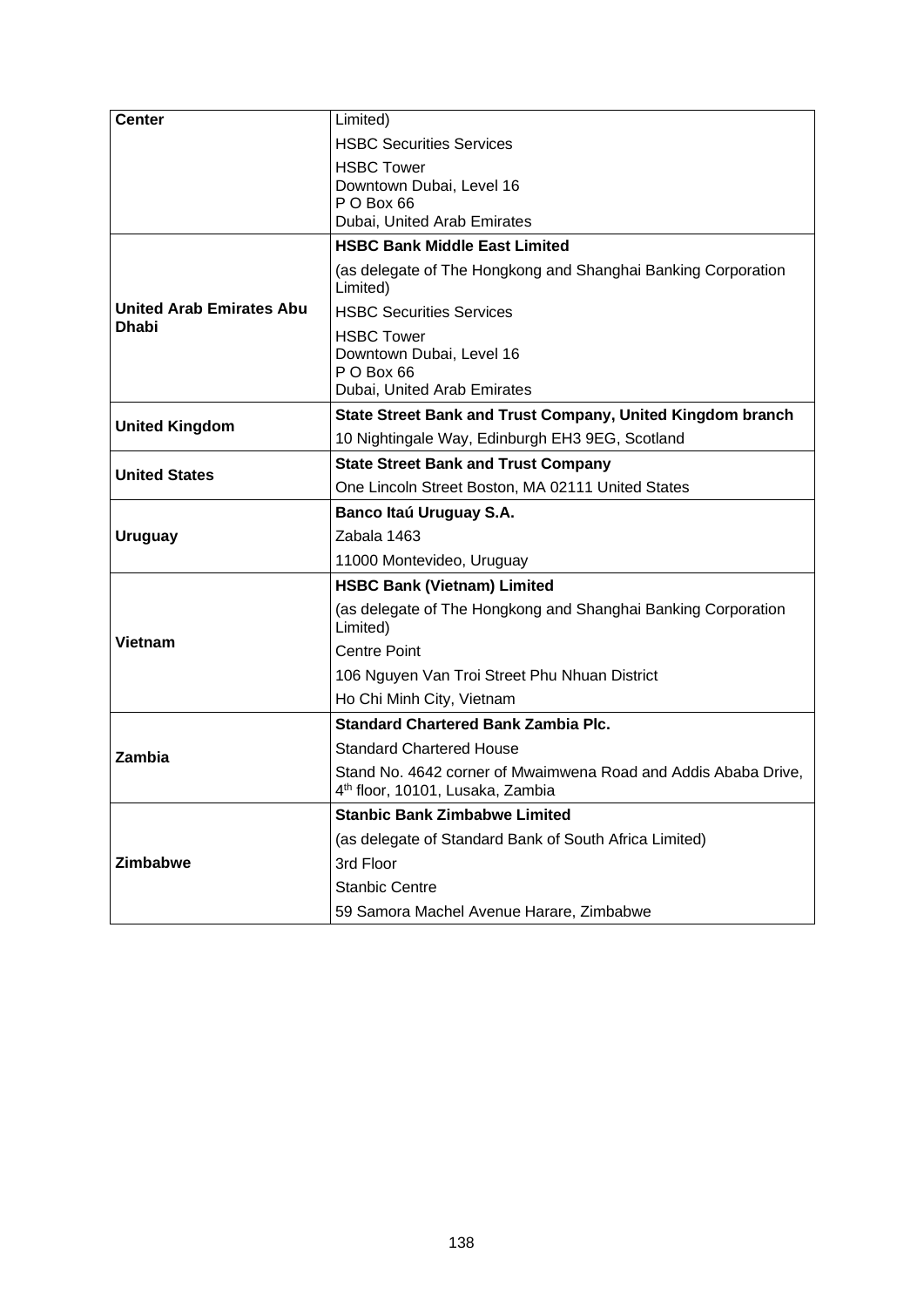### **APPENDIX VI**

## **ADDITIONAL INFORMATION FOR INVESTORS IN GERMANY**

## **MERCER UCITS COMMON CONTRACTUAL FUND**

### **Additional Information for Investors in the Federal Republic of Germany**

**This document (the "German Country Supplement") dated 17 January 2022 forms part of and should be read in conjunction with the prospectus for Mercer UCITS Common Contractual Fund (the "Fund") dated 14 January 2022 and the latest versions of the supplements for the sub-funds of the Fund (the "Sub-Funds", together the "Prospectus") as may be amended from time to time.** 

**The offering of the units of the Sub-Funds of the Fund listed in Appendix 1 to this German Country Supplement have not been notified to the German Financial Services Supervisory Authority in accordance with Section 310 of the German Investment Code (***Kapitalanlagegesetzbuch – KAGB***). Units of these Sub-Funds may not be offered to investors in the Federal Republic of Germany.** 

The offering of the units of the remaining Sub-Funds of the Fund made available through the Prospectus has been notified to the German Financial Supervisory Authority in accordance with section 310 of the German Investment Code.

### *1. Facility Agent in the Federal Republic of Germany*

Mercer Global Investments Europe Limited - Niederlassung Deutschland, Platz der Einheit 1, 60327 Frankfurt am Main, Hessen, Germany has undertaken the role of facility agent in the Federal Republic of Germany in accordance with section 306a (2) of the KAGB.

The latest version of the Prospectus, the key investor information documents relating to the units of the Sub-Funds that are admitted to be distributed in Germany, copies of the Deed of Constitution of the Fund and the annual and the semi-annual reports will be available free of charge in paper form at the offices of Mercer Global Investments Europe Limited, Niederlassung Deutschland.

Copies of the following material contracts as well as the other relevant documents will be available to view free of charge at the offices of Mercer Global Investments Europe Limited, Niederlassung Deutschland:

- (a) Management Agreement dated 18 August 2006 (as may be amended from time to time) between the Fund and the Manager pursuant to which the Manager was appointed to provide management, administration and distribution services to the Fund;
- (b) Administration Agreement dated 20 February 2019 (as may be amended from time to time) between the Manager and the Administrator pursuant to which the Administrator was appointed to provide administration, accounting, Unitholder registration and transfer agency services to the Fund;
- (c) Depositary Agreement dated 20 February 2019 (as may be amended from time to time) between the Fund and the Depositary pursuant to which the Depositary has been appointed as depositary and custodian of the Fund's assets;
- (d) Investment Management Agreement with respect to each Sub-Fund dated 20 February 2019 (as may be amended from time to time) between the Manager and the Investment Manager pursuant to which the Investment Manager was appointed to provide investment management services to the Fund with respect to the Sub-Funds;
- (e) Distribution Agreement dated 20 February 2019 (as may be amended from time to time) between the Fund and the Distributor pursuant to which the Distributor was appointed to provide distribution and placing services to the Fund;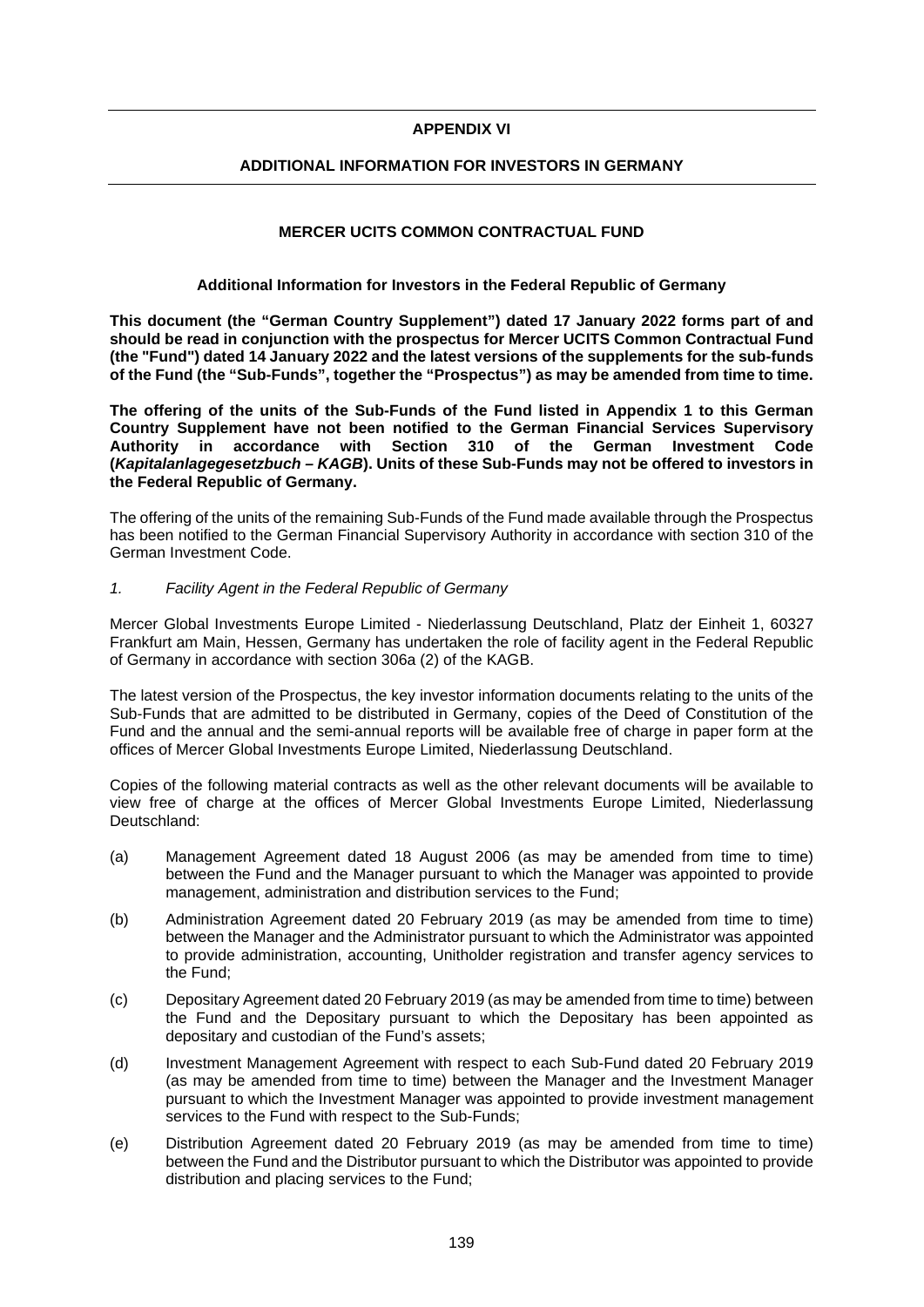- (f) The UCITS-Regulations; and
- (g) A list of past and current directorships and partnerships held by each Director over the last five years.

The latest subscription, redemption and conversion prices as well as possible notices to investors are available free of charge upon request at the offices of Mercer Global Investments Europe Limited, Niederlassung Deutschland. No units will be issued as printed individual certificates.

## *2. Redemption requests from and payments to unitholders in Germany*

Investors in Germany can submit their redemption and conversion requests relating to the units of the Fund that are admitted to be distributed in Germany to the respective entity in Germany maintaining their custody accounts (*depotführende Stelle*) which will in turn forward the requests for processing to the Administrator or will request the redemption in its own name for the account of the investor.

Distributions of the Fund, the payments of redemption proceeds and other payments to the investors in Germany will also be made through the respective entity in Germany maintaining the client's custody account (*depotführende Stelle*) which will credit the payments to the investor's account*.* 

## *3. Publications*

The subscription and redemption prices will be published on www.bloomberg.com. Notices to unitholders, if any, will be made via unitholder letter.

In addition to receiving a unitholder letter in German language, the unitholders in Germany will be informed via a publication in the Federal Gazette (*"Bundesanzeiger"*) about:

- (a) the suspension of the redemption of the units,
- (b) the termination of the management of the Fund or a Sub-Fund or its liquidation,
- (c) changes to the Deed of Constitution of the Fund that are incompatible with the existing investment policies, that affect material investor rights or that affect the fees and reimbursement of expenses that can be paid out of the assets of the Fund,
- (d) the merger of a Sub-Fund in the form of the information on the merger that is required to be prepared according to article 43 of the Directive 2009/65/EC,
- (e) the conversion of a Sub-Fund into a feeder fund or changes to a master fund in the form of the information that are required to be prepared according to article 64 of the Directive 2009/65/EC.

## *4. Complaints*

Information regarding the Manager's complaints procedure is available to investors free of charge and upon request from the Manager and from Mercer Global Investments Europe Limited - Niederlassung Deutschland. Investors may also file complaints about the Company with Mercer Global Investments Europe Limited - Niederlassung Deutschland who will transmit such complaints to the Manager.

## *5. Fees and Expenses*

Information on fees and expenses is set out in the 'Fees and Expenses' section of the Prospectus.

## *6. Taxation*

Unitholders should seek professional advice concerning the tax consequences of the investment in the Sub-Funds prior to making an investment decision.